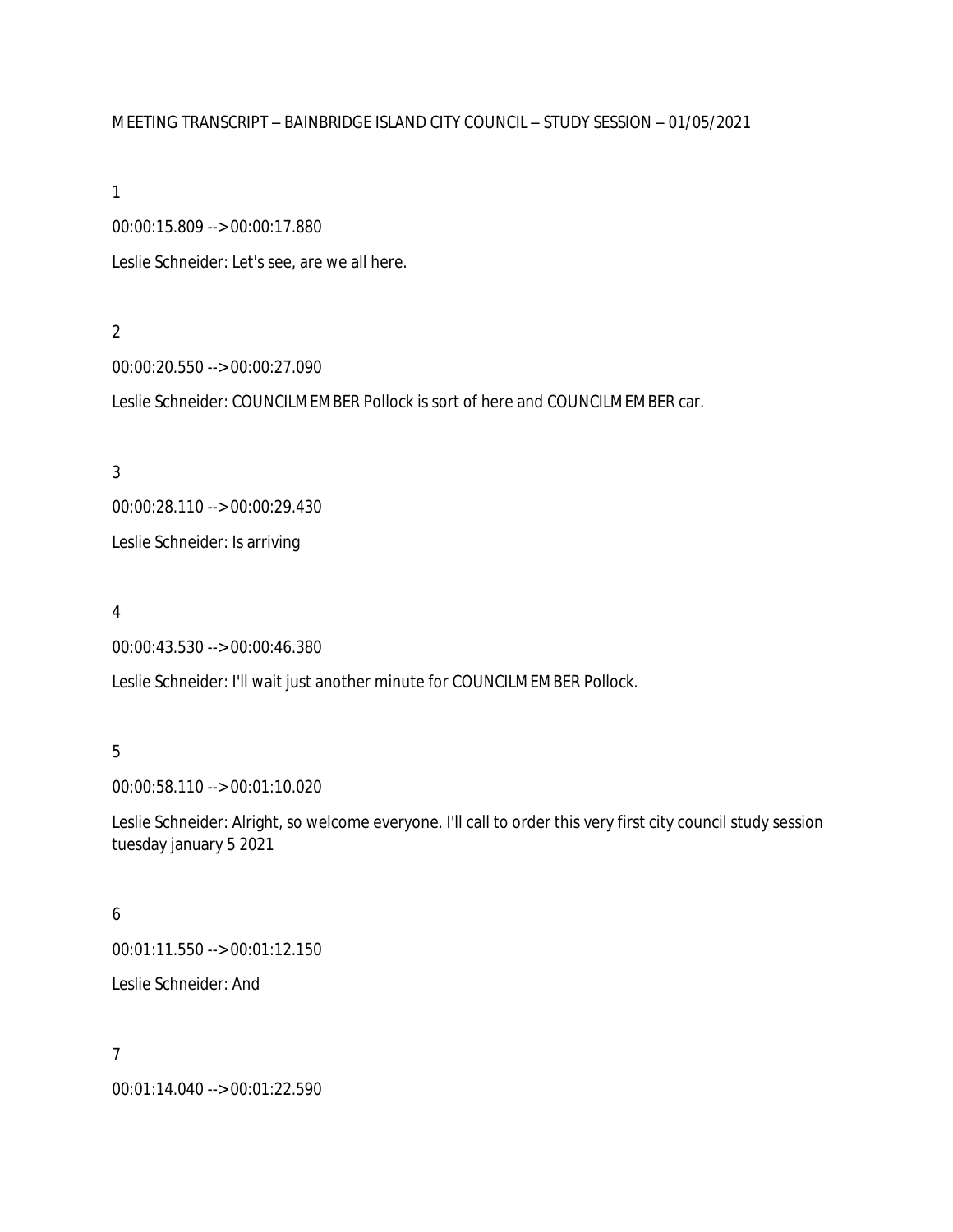Leslie Schneider: Where I'll do a quick roll call here. And then if anyone would like to make a few quick comments they can. So we have COUNCILMEMBER deets.

8

00:01:23.580 --> 00:01:45.180

Leslie Schneider: COUNCILMEMBER Brenda fan Tory JOHNSON. WELCOME. Brenda COUNCILMEMBER nisar COUNCILMEMBER hi topless council member car council member Pollock. And we also have our interim city manager and our city attorney with us. Would anyone like to make a few first comments.

# 9

00:01:47.280 --> 00:01:49.200

Leslie Schneider: I guess I need to get my participants at

10

00:01:52.230 --> 00:01:52.620

Leslie Schneider: Liberty.

11

00:01:53.460 --> 00:01:53.760 Yeah.

12

00:01:54.990 --> 00:01:57.060

Joe Deets: Taking they're still there.

## 13

00:01:58.680 --> 00:02:06.240

Joe Deets: And, good to see you, colleagues, it's been what this has been one of our longest breaks. We've had a couple weeks and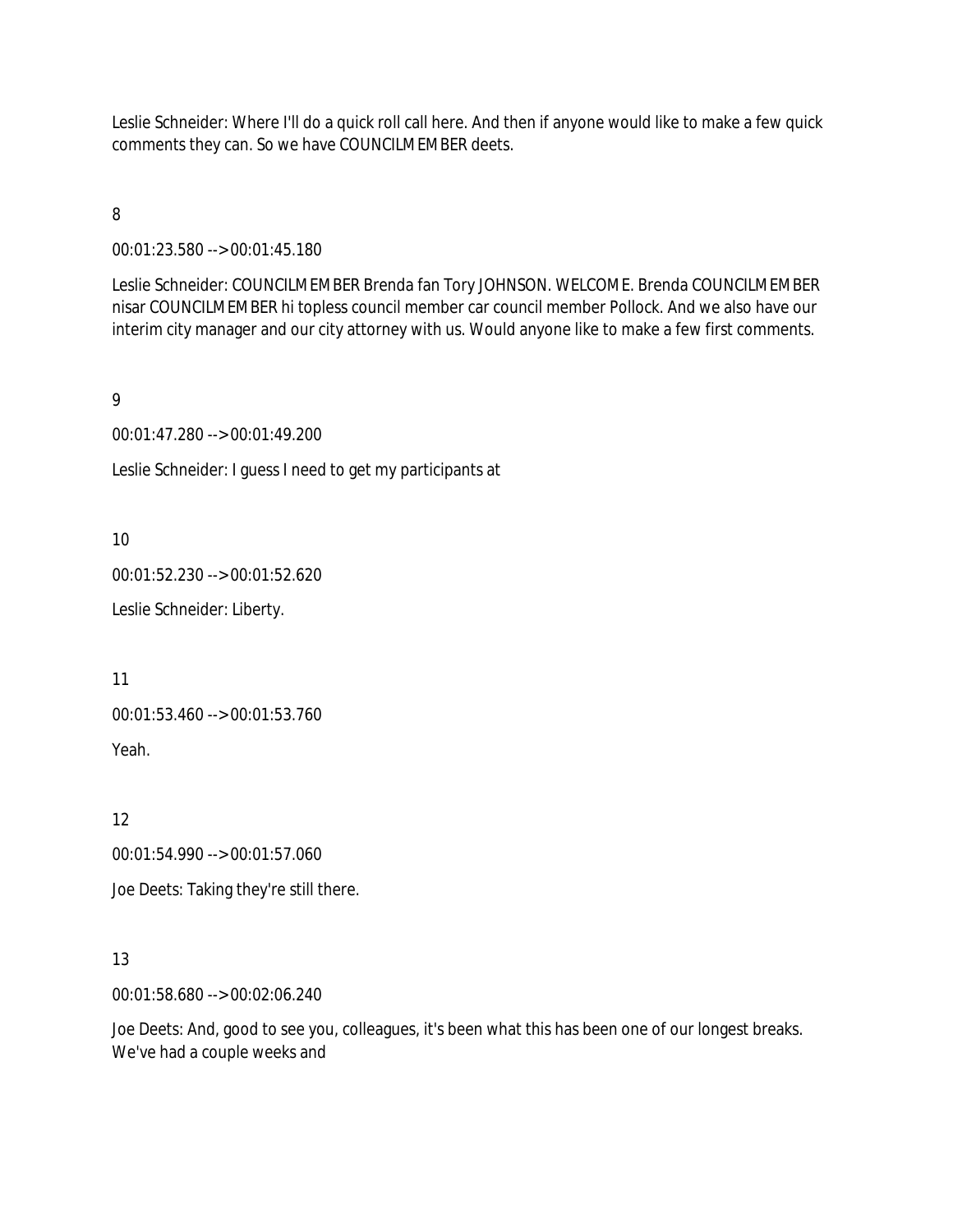00:02:06.870 --> 00:02:23.910

Joe Deets: I hope you are like me that you had a good time to relax and contemplate and get ready for the new year, we, I think we carried a lot of. We have a lot of good momentum on a lot of important areas. And so I look forward to working with all of you.

15

00:02:25.800 --> 00:02:33.030

Leslie Schneider: Great, thank you. All right, let's move on to item number two which is approval of the agenda.

16

00:02:34.170 --> 00:02:34.920

Leslie Schneider: And

### 17

00:02:35.970 --> 00:02:41.550

Leslie Schneider: Are there any changes comments on our current agenda if Council council member. No, sir.

## 18

00:02:42.510 --> 00:02:44.550

Rasham Nassar: I moved to approve the agenda, as presented

## 19

00:02:45.690 --> 00:02:46.080

Joe Deets: Second,

## 20

00:02:47.700 --> 00:02:53.160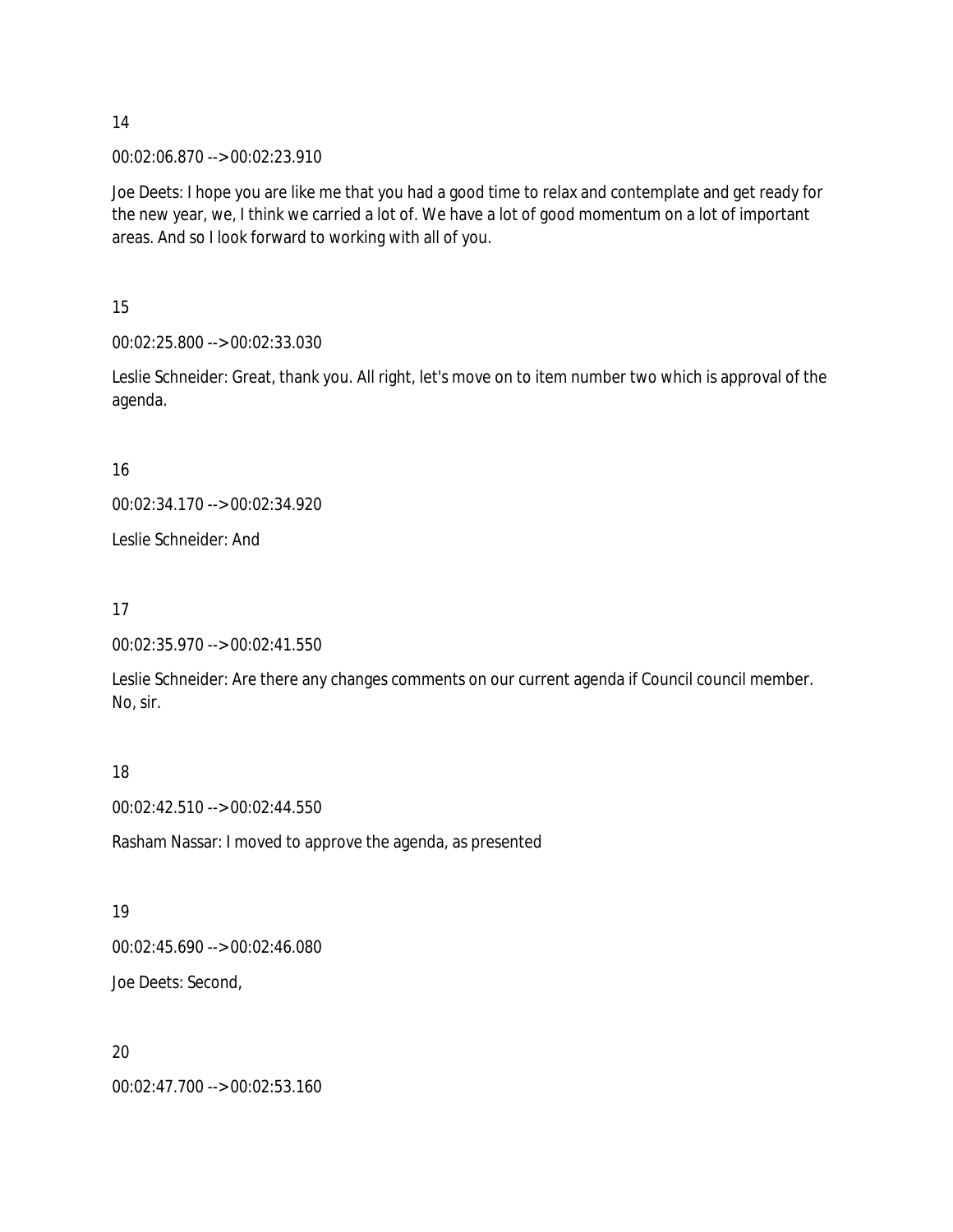Leslie Schneider: All right. Thank you. That was saying seconded by COUNCILMEMBER deets. Is there any discussion.

21

00:02:55.140 --> 00:02:56.430

Leslie Schneider: COUNCILMEMBER hi topless.

# 22

00:02:58.980 --> 00:03:07.050

Kirsten Hytopoulos: I just wanted to just check in. I asked about whether we were going to have an update or just to check in on the status of the of the search treatment plant.

23

00:03:07.950 --> 00:03:09.150

Kirsten Hytopoulos: Or you just incorporated in

24

00:03:09.480 --> 00:03:10.770

Kirsten Hytopoulos: Okay, thanks. Yeah.

25

00:03:11.610 --> 00:03:12.450

Leslie Schneider: Thank you for that.

# 26

00:03:14.130 --> 00:03:21.570

Leslie Schneider: Alright. So with that, if there are no more. If there's no more discussion. All those in favor please say aye.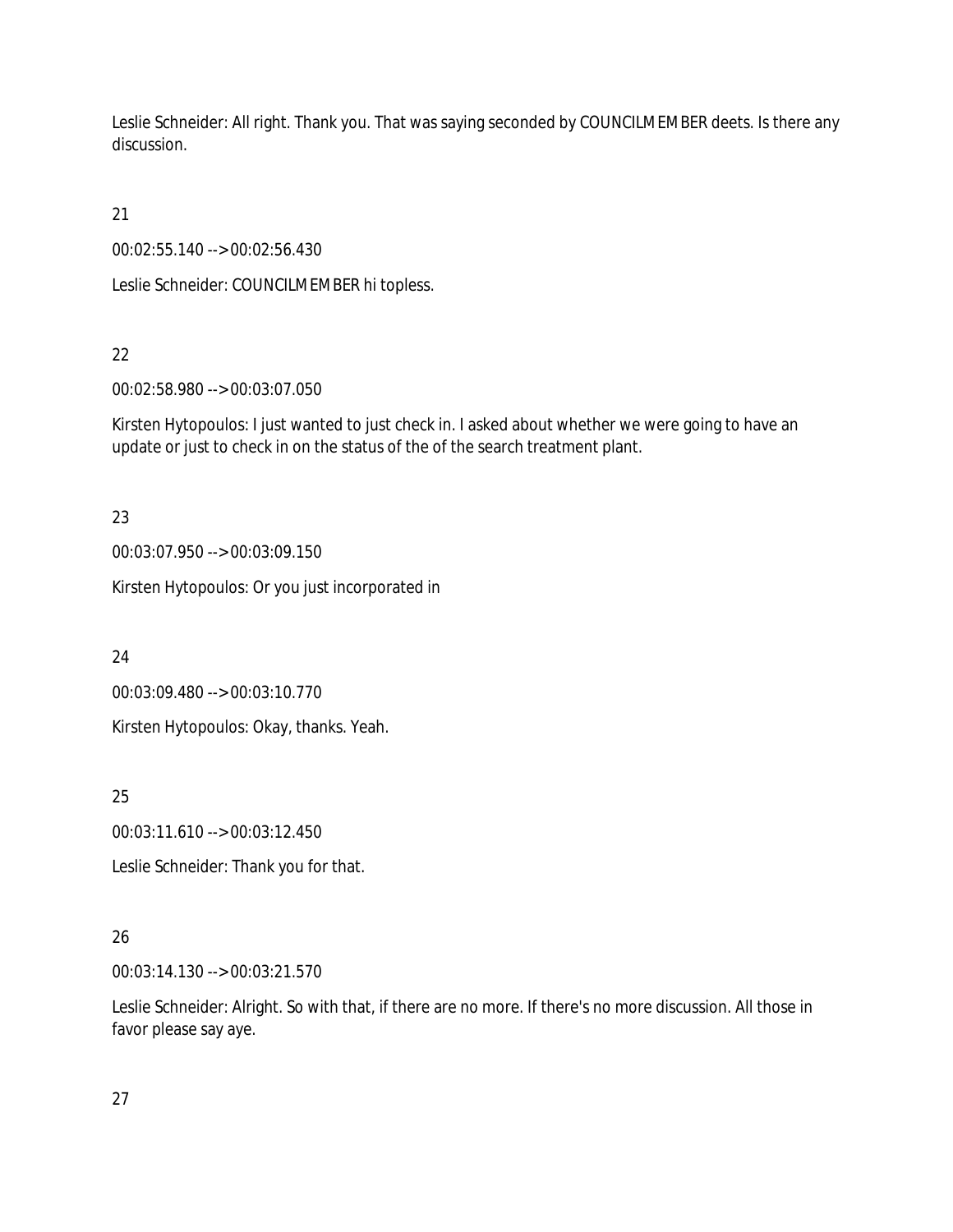00:03:22.110 --> 00:03:22.350

Aye.

28

00:03:23.370 --> 00:03:37.170

Leslie Schneider: Any opposed, alright, our agenda is approved. And is there anyone, any one of us who has a conflict of interest to disclose about our agenda tonight.

29

00:03:39.990 --> 00:03:42.900

Leslie Schneider: Okay. See none, we can move on.

30

00:03:43.980 --> 00:03:47.190

Leslie Schneider: To the mayor's report and

31

00:03:49.380 --> 00:04:01.590

Leslie Schneider: I can't help it. I just have to say this past year has been extraordinary for Council and not just by requiring our response to a horrific pandemic in during demands for social justice.

32

00:04:02.070 --> 00:04:12.120

Leslie Schneider: And then, of course, economic devastation and but on top of all of that. We also had the responsibility of replacing to outgoing council members.

33

00:04:12.840 --> 00:04:23.070

Leslie Schneider: And we invested significant time and energy in the city manager search. So tonight we welcome council member FINRA Johnson to her very first Council meeting.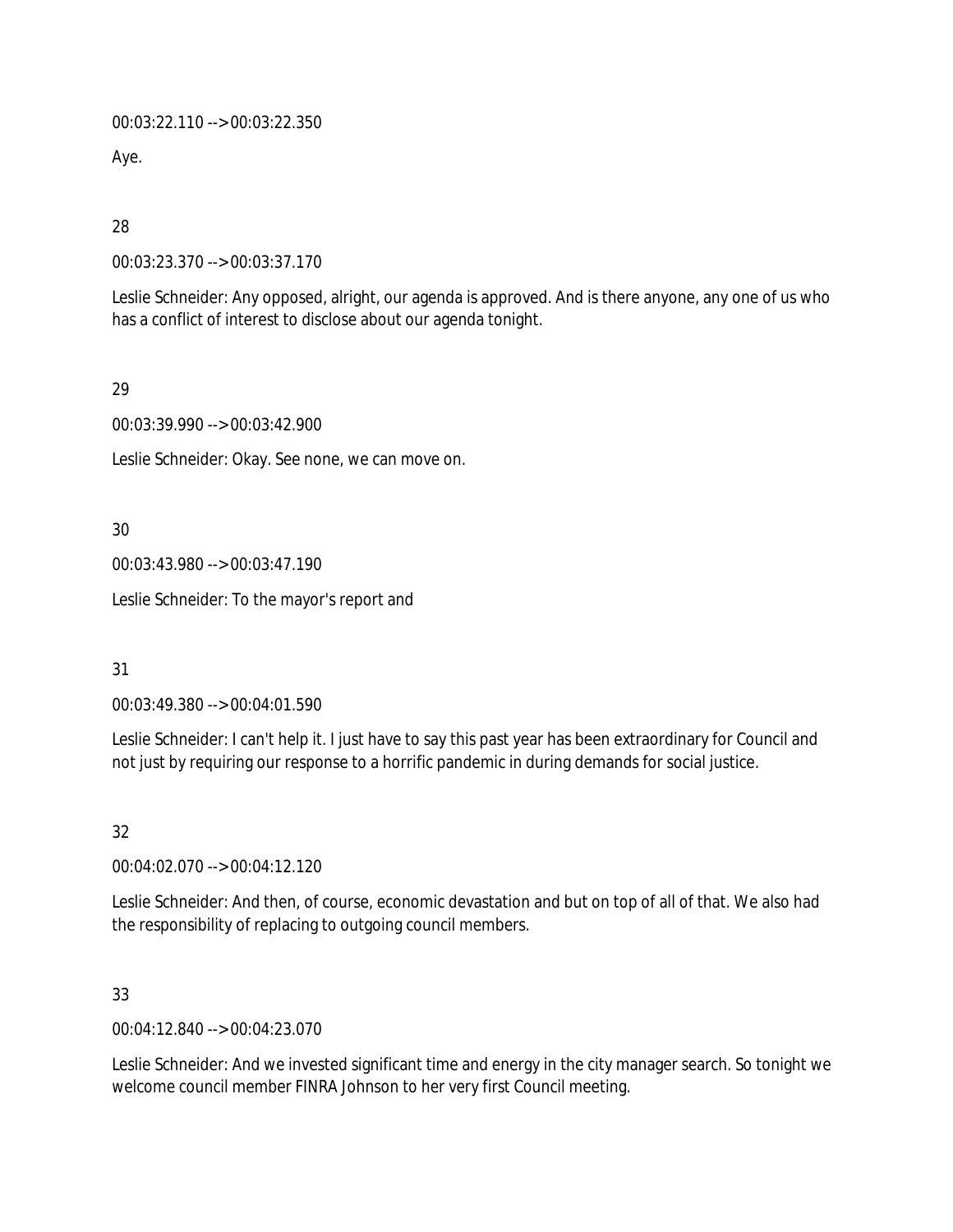00:04:24.270 --> 00:04:41.880

Leslie Schneider: And I look forward to working with her on our many overlapping priorities and I anticipate learning a lot from her tonight in a few minutes actually will be picking the new mayor and Deputy Mayor and this new team will work closely with the incoming city manager.

35

00:04:43.080 --> 00:04:52.410

Leslie Schneider: I am deeply honored to have served for these past 12 months and they've been crazy months but I'm also looking forward to spending more time with my

## 36

00:04:53.040 --> 00:05:02.310

Leslie Schneider: Priorities of affordable housing and sustainable transportation. So I look forward to working with the, the new incoming team.

## 37

00:05:02.790 --> 00:05:13.230

Leslie Schneider: And with that, I'd like to pass this over to the interim city manager for a few minutes on some of the information that COUNCILMEMBER high topless was alluding to earlier. So please

38

00:05:14.010 --> 00:05:18.030

Ellen Schroer: Thank you, Mayor Schneider and Happy New Year to everyone and

## 39

00:05:19.350 --> 00:05:28.860

Ellen Schroer: COUNCILMEMBER hi topless brought up the recent situation at the wastewater treatment plant. This is obviously an area where the community and the city staff have been spending a lot of time gathering information.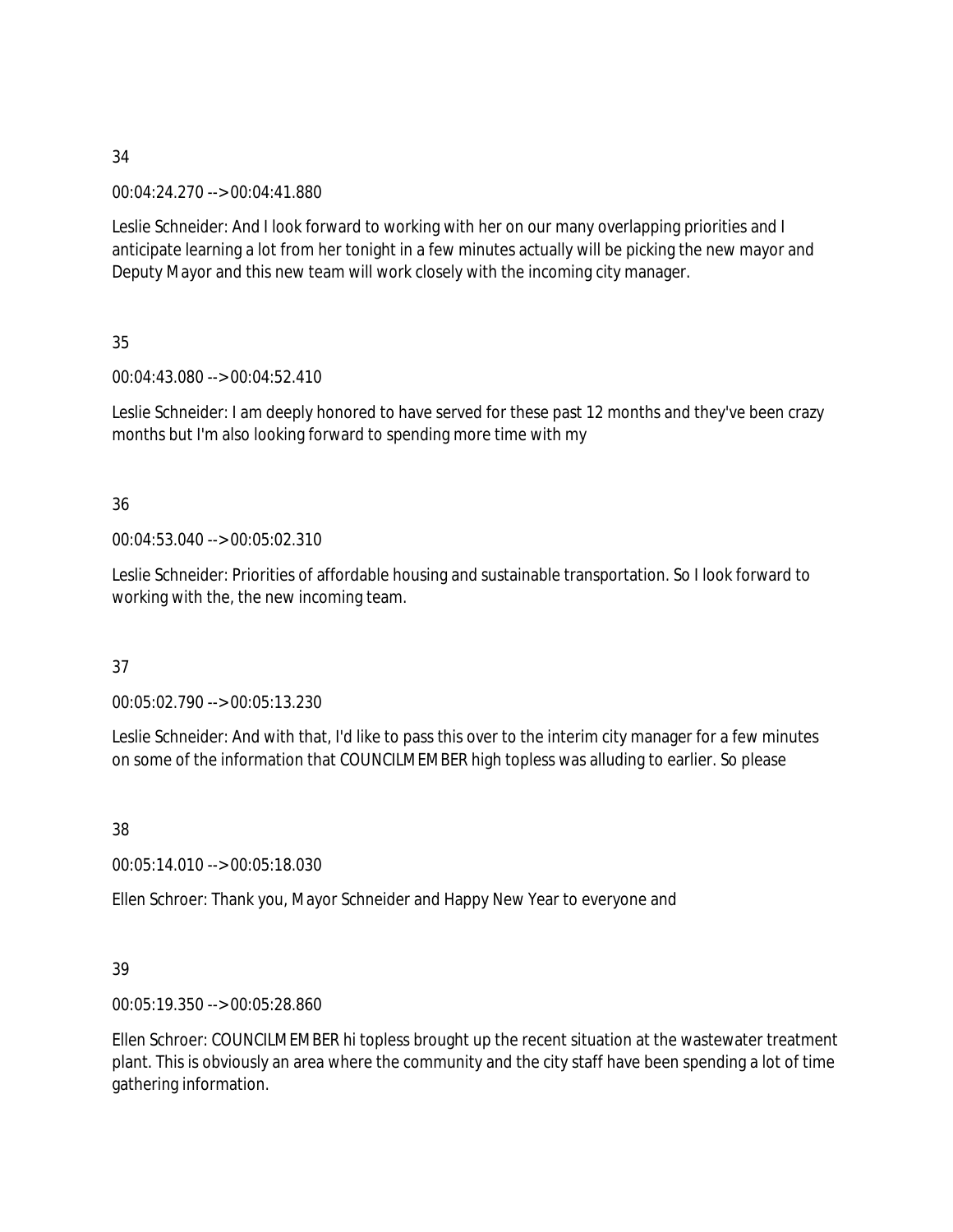00:05:29.160 --> 00:05:37.140

Ellen Schroer: Unfortunately, I don't have a lot of definite specifics for you tonight, but I do want to let you know that we are continuing to look into it and

41

00:05:37.980 --> 00:05:38.910

Ellen Schroer: If it's

42

00:05:39.360 --> 00:05:49.560

Ellen Schroer: If Council prefers or is amenable we can have a briefing next week if we have more information. I talked to the public works director about that this afternoon, and he felt like he would have some more specifics to share at that time.

43

00:05:49.740 --> 00:06:06.150

Ellen Schroer: So I can go ahead and schedule that with the mayor and Deputy Mayor when those folks are chosen. I'm also wanted to take the opportunity to provide an update on the Wyatt project this project is still ongoing, although slightly delayed now with the more wet weather.

44

00:06:07.470 --> 00:06:13.350

Ellen Schroer: Which is preventing some of the work that we wanted to do. However, the completion date is still expected in March.

45

00:06:13.830 --> 00:06:25.770

Ellen Schroer: At in December, with your support, and a lot of community feedback we opened the lower part of grow and are continuing to work towards making some adjustments to the upper part of row. So the part that's north of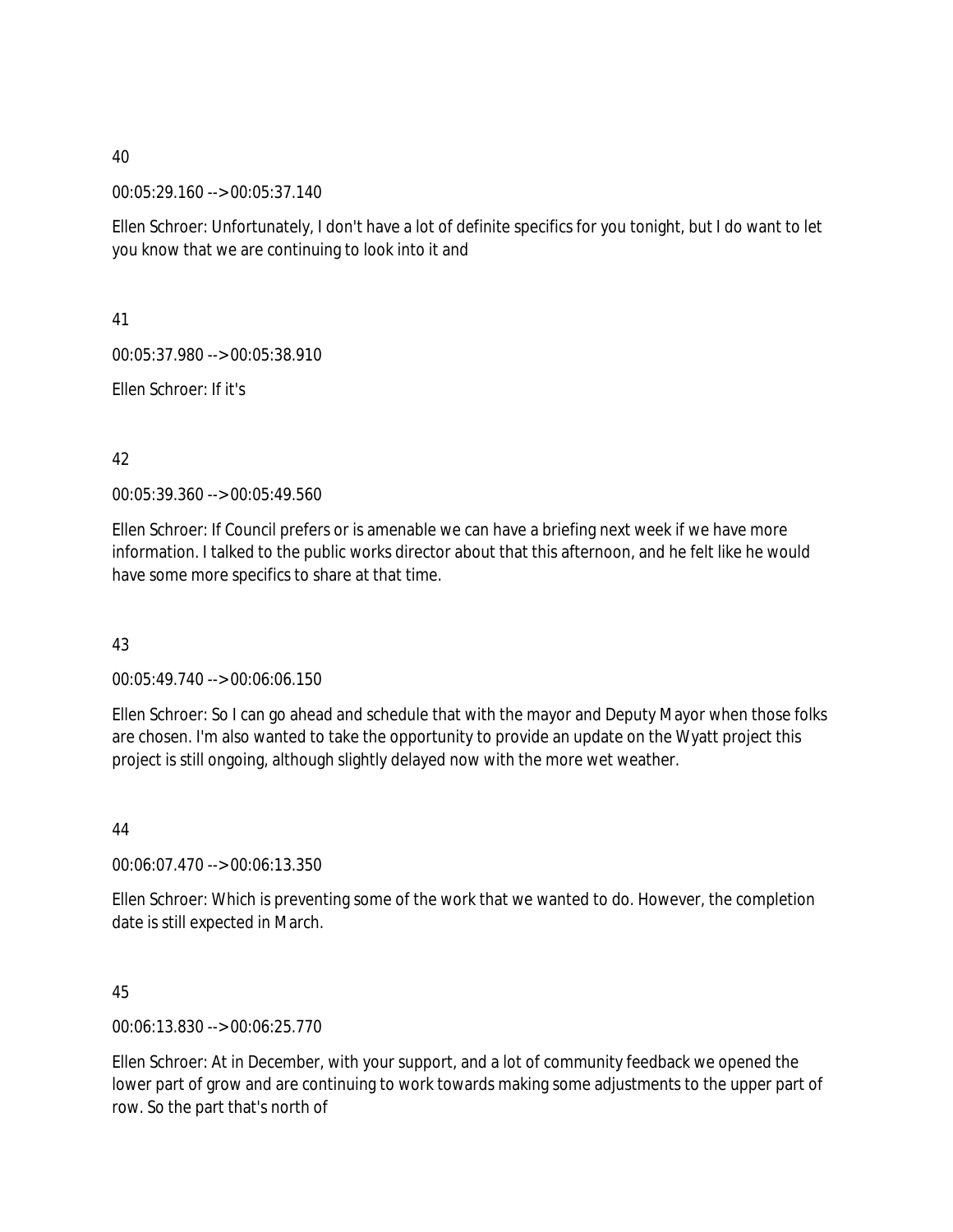00:06:26.520 --> 00:06:36.840

Ellen Schroer: Why it as it travels east to west, and we'll work on that this month and anticipate having some additional capacity open later in January.

47

00:06:38.130 --> 00:06:39.030

Ellen Schroer: Another thing that

48

00:06:40.110 --> 00:06:50.790

Ellen Schroer: That the city has just started doing is working to support the vaccine up the vaccine distribution on the island. This is a just a rapidly changing

49

00:06:51.600 --> 00:06:57.660

Ellen Schroer: Part of what we're doing. But our emergency management coordinator is working with Bainbridge prepares the fire department.

50

00:06:58.020 --> 00:07:04.110

Ellen Schroer: And supporting the Bainbridge Island community pharmacy, which is the pharmacy on the island, which has received vaccines.

51

00:07:05.070 --> 00:07:13.380

Ellen Schroer: In the weeks right around Christmas. We supported that team, along with some of the other volunteers that the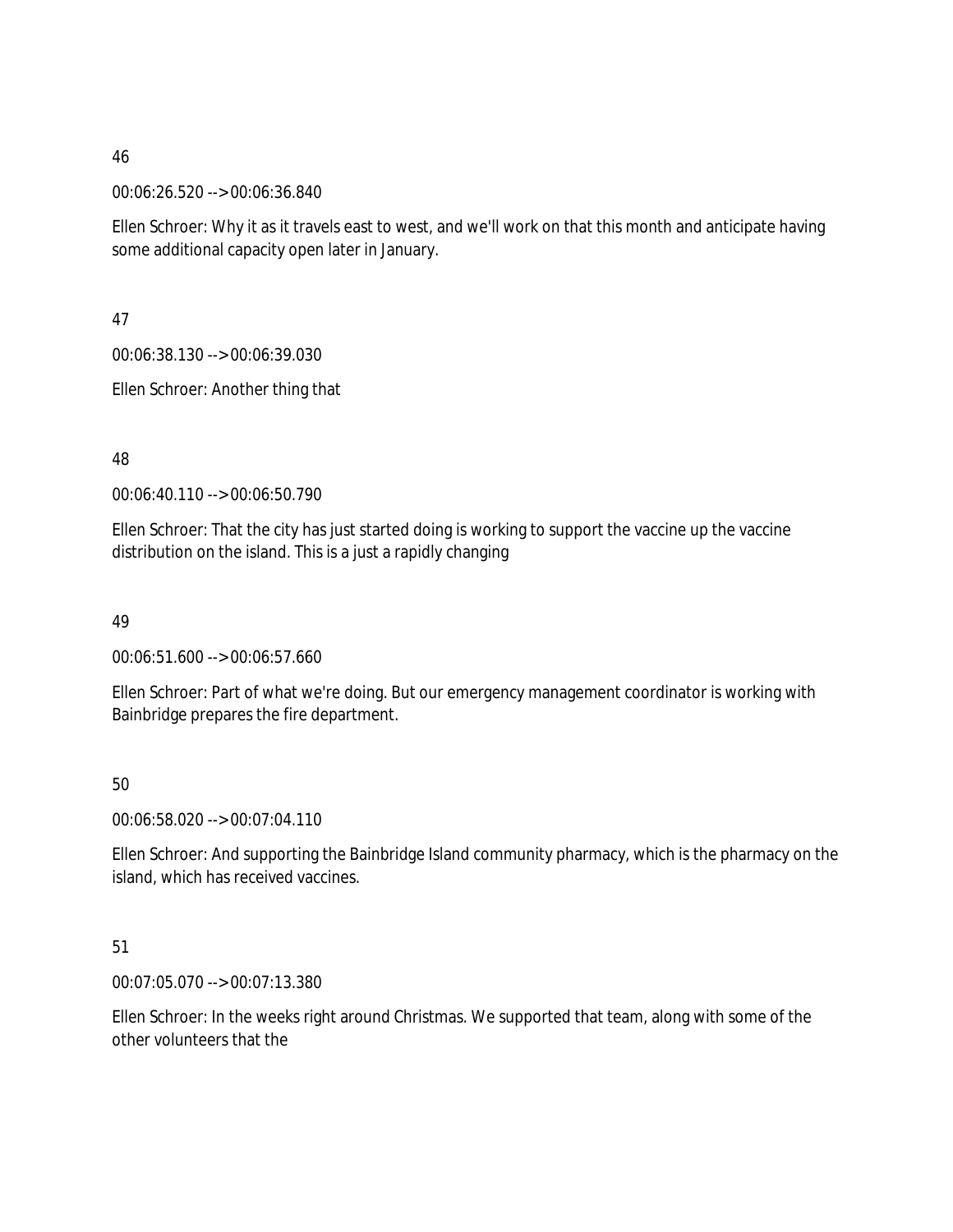00:07:13.950 --> 00:07:28.950

Ellen Schroer: City was able to activate to provide 307 vaccines, we expect another shipment of 500 later this week at this time the protocol is to vaccinate people who are in the priority one a group

### 53

00:07:29.370 --> 00:07:47.880

Ellen Schroer: These are people who are healthcare workers high risk first responders residents and staff of long term care facilities and individuals working at Koba test sites and vaccine clinics. So those are currently the folks who are eligible to receive the priority one a vaccine.

#### 54

00:07:49.020 --> 00:08:00.630

Ellen Schroer: We are waiting and working with the Department of Health and kits at public health to understand when we widen that group to one be and then further on as more vaccine is available.

## 55

00:08:01.200 --> 00:08:14.520

Ellen Schroer: We do expect that the Department of Health is going to release a tool that they call the phase finder tool on their website, which will let people know what group they fall in so that they can then start to learn when the vaccine might be available to them.

#### 56

00:08:16.140 --> 00:08:24.330

Ellen Schroer: And of course we will provide this in the city managers report and at the Council meetings so as much information as we have will share with you in the community as soon as it's available.

## 57

00:08:25.020 --> 00:08:34.740

Ellen Schroer: And then finally, governor Inslee today announced a new healthy Washington roadmap to recovery approach to phasing back in two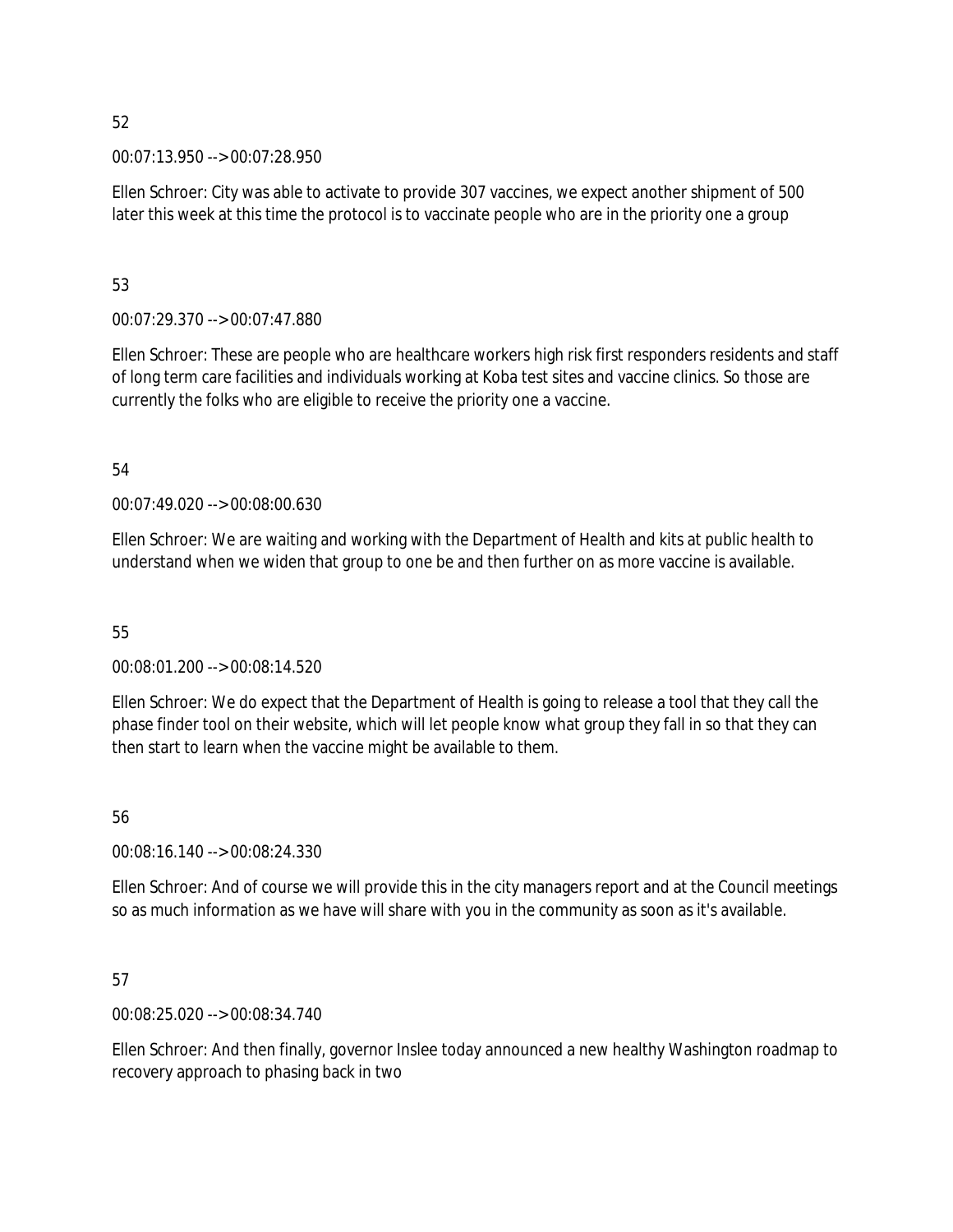00:08:35.280 --> 00:08:48.840

Ellen Schroer: Activities in the state. We are all statewide and Phase one right now there are two phases. Phase one and Phase two, but the regions are a little bit different. So we're in a Northwest region of three counties, rather than just the kids that county region.

59

00:08:49.740 --> 00:08:59.700

Ellen Schroer: So we are continuing to offer our covert testing site here at City Hall. So that work is also ongoing and can be scheduled on our website using the scheduling tool that was available before Christmas.

60

00:09:00.720 --> 00:09:11.430

Ellen Schroer: And then finally, just a couple of reminders about events that are happening. The city is sponsoring a community Online Open Hall town hall this Thursday from six to 730

61

00:09:11.910 --> 00:09:22.410

Ellen Schroer: The. This is the communities opportunity to meet or hear from the city manager finalists. And then after that time to provide feedback if if they would like to

62

00:09:23.190 --> 00:09:36.180

Ellen Schroer: To the Council and to the search firm about the strengths and weaknesses that they see in the in the finalists so that you can use that in your selection process. And then the last one is put

63

00:09:37.470 --> 00:09:44.370

Ellen Schroer: A reminder remind everyone that there's an Online Open House also next week, next Wednesday from 530 to seven to discuss the Climate Action Plan.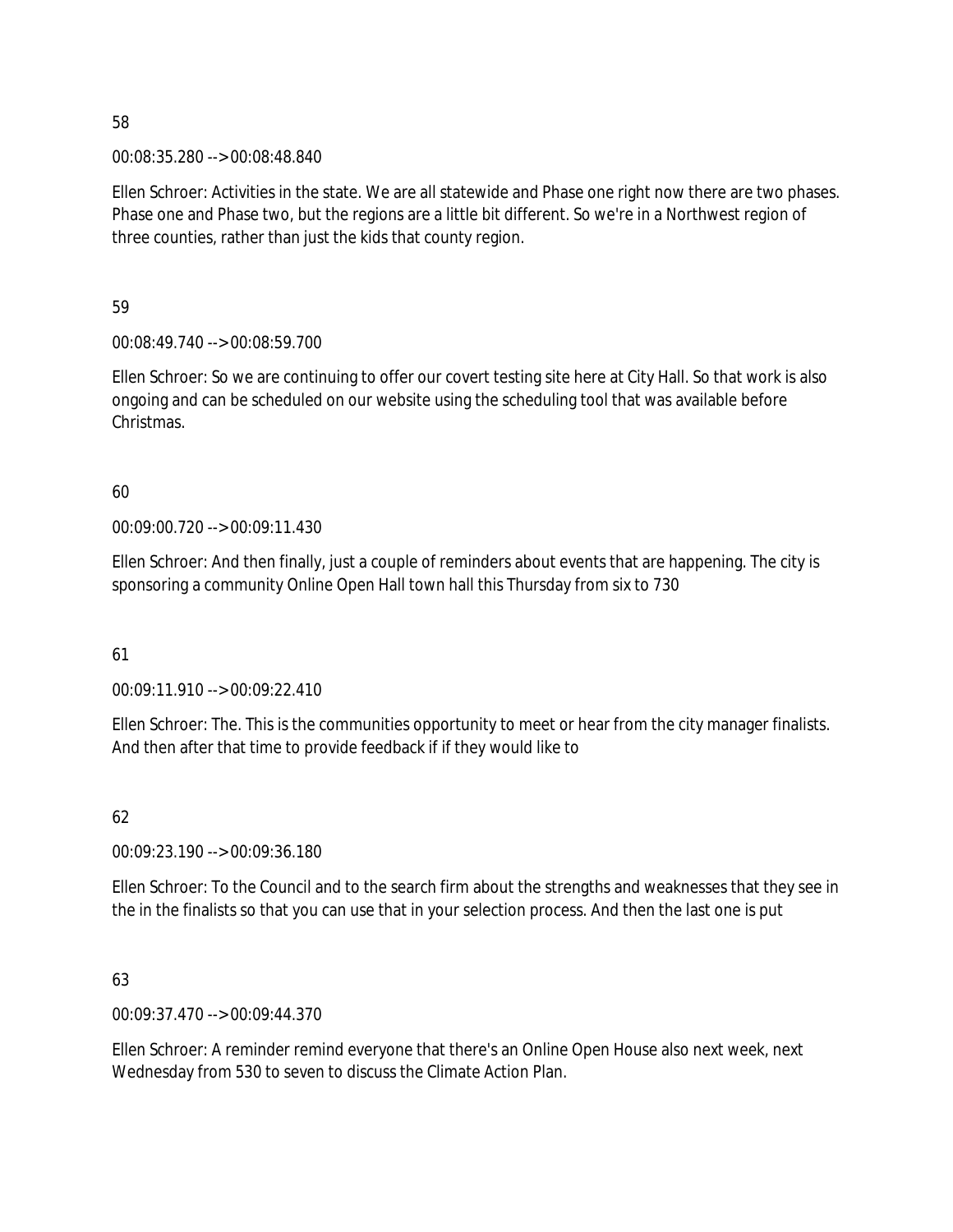00:09:44.640 --> 00:09:55.740

Ellen Schroer: So this is sponsored by the climate change advisory committee and is designed to get community feedback as we work towards implementing that plan. So thank you so much for the time at this meeting.

65

00:09:57.120 --> 00:10:15.300

Leslie Schneider: Thank you very much. CITY MANAGER alright with that we can move on to our item number four which is the appointment of Mayor and Deputy Mayor. And so what I'd like to do is just quickly give a brief recap of where we were last year on all this

66

00:10:16.440 --> 00:10:26.850

Leslie Schneider: So even before I was appointed as as mayor, we'd had the discussion about whether we would have one a one year term or two year term. And from the state.

67

00:10:27.660 --> 00:10:40.650

Leslie Schneider: Washington state regulations, the, the mayor's term is a two year term. However, we agreed that we would be taking a look at that on a yearly basis. And so it wouldn't hurt for someone to want to re up or

68

00:10:41.070 --> 00:10:51.690

Leslie Schneider: Be nominated to re up, however, I've decided not to re up. And so I will now open it up for nominations for mayor and I

69

00:10:53.400 --> 00:10:59.430

Leslie Schneider: heartily recommend that if you are ready to be made that you feel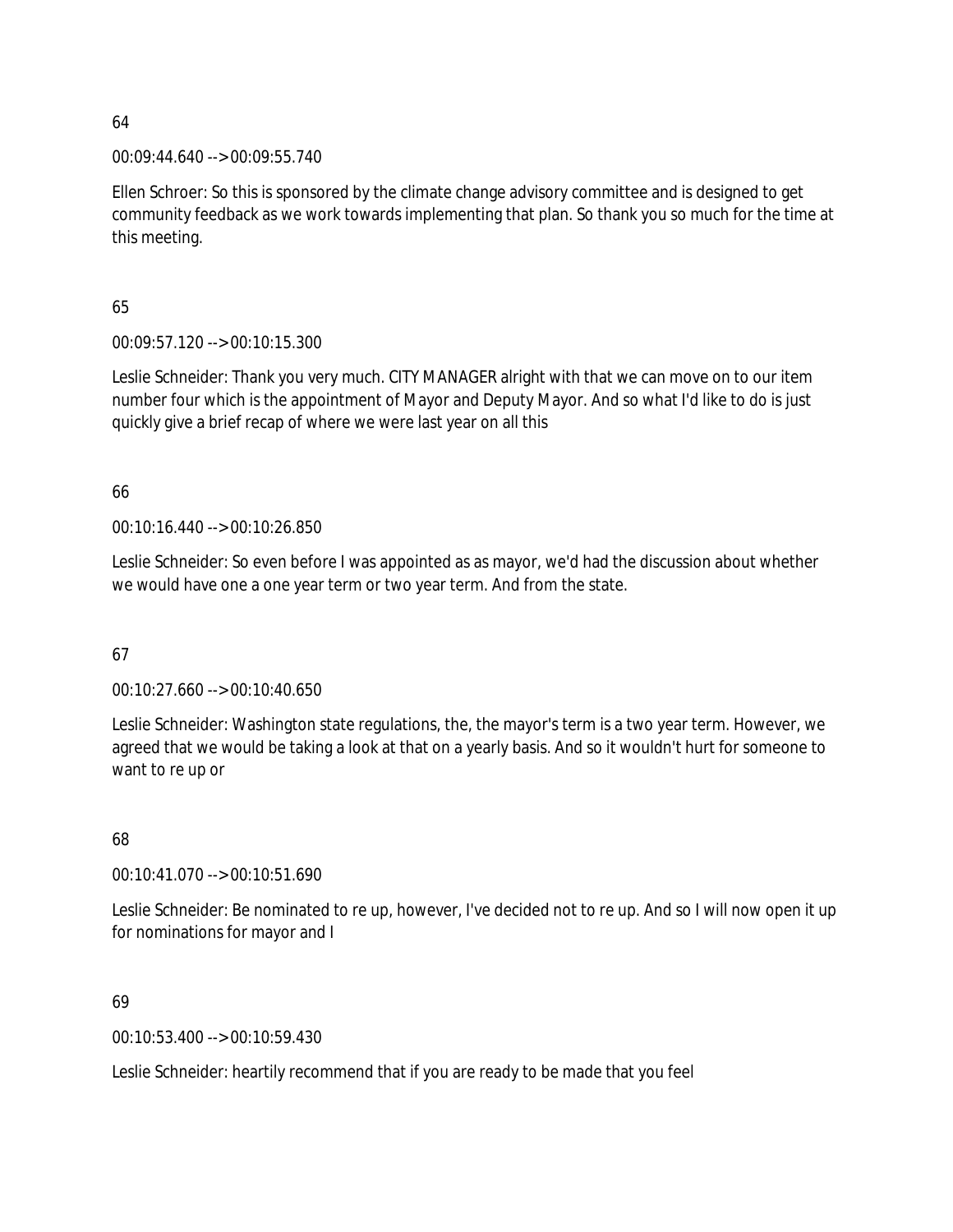00:11:00.600 --> 00:11:05.190

Leslie Schneider: comfortable recommending yourself. And of course, we can also nominate others so

71

00:11:06.270 --> 00:11:07.770

Leslie Schneider: COUNCILMEMBER car.

#### 72

00:11:13.620 --> 00:11:19.890

Christy Carr: Thank you. Sorry. I heard something else. I'm going to nominate COUNCILMEMBER nisar to serve as mayor for a one year term.

#### 73

00:11:21.660 --> 00:11:22.080

Second,

## 74

00:11:23.760 --> 00:11:34.110

Leslie Schneider: Okay, thank you very much. Um, and are there any other nominations. Would anybody else like to be considered for mayor at this time.

75

00:11:37.380 --> 00:11:38.400

Leslie Schneider: I would like to

#### 76

00:11:39.780 --> 00:11:50.070

Leslie Schneider: Nominate Jodi. Councilmember deets as the next mayor. He has served very well with me very recently in the as deputy mayor in the past six months.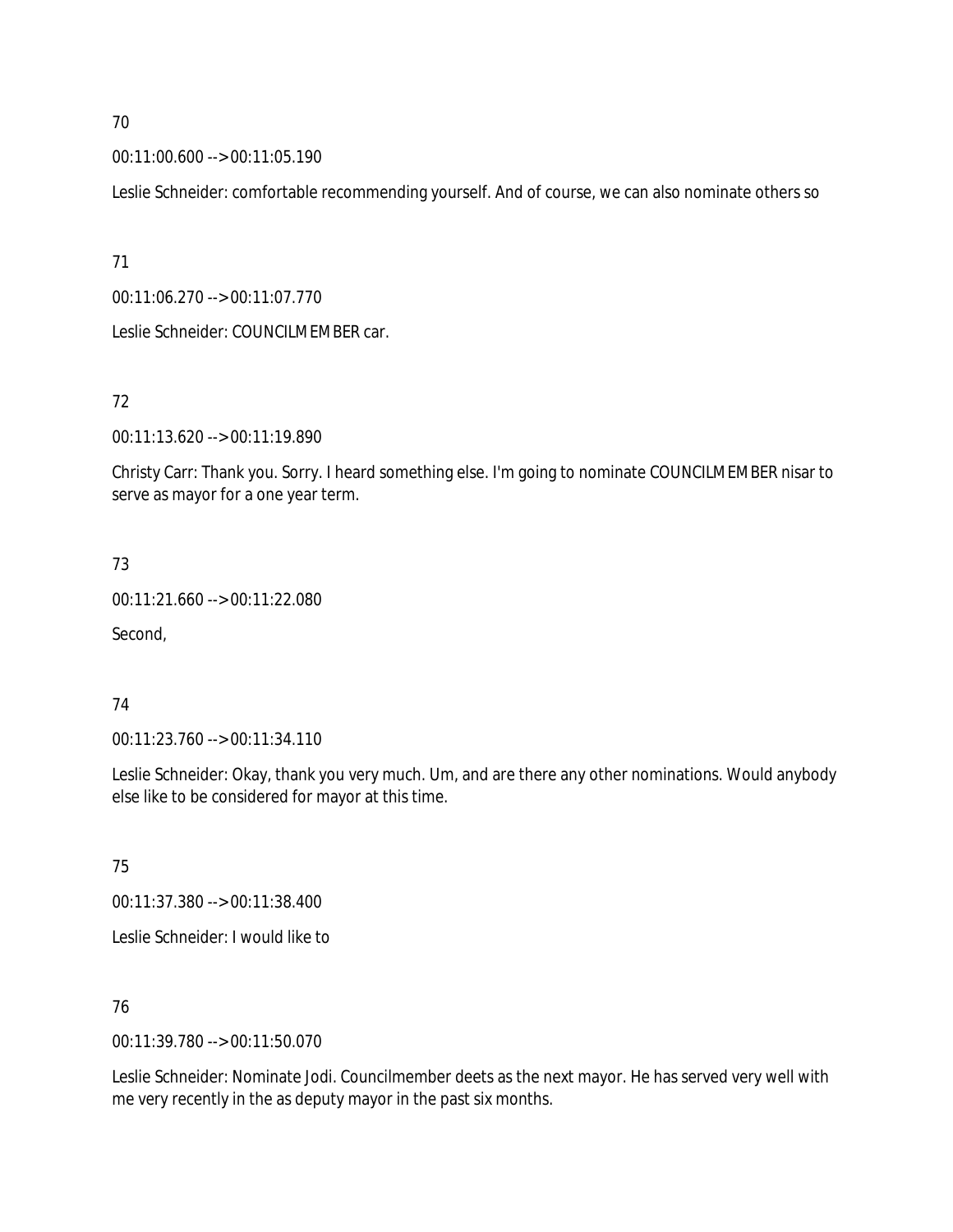00:11:52.740 --> 00:12:10.020

Leslie Schneider: We can now open it up for some conversation. And then I can recommend a process where we can each go around sort of in a roll call fashion and give our first and second choice for mayor and I'm seeing hands up for COUNCILMEMBER Pollock.

## 78

00:12:13.350 --> 00:12:16.950

Leslie Schneider: Okay. Councilmember deeds are you accepting the nomination.

#### 79

00:12:18.000 --> 00:12:36.780

Joe Deets: I'm sure sure I sure am, and I welcome my colleague who's interested as well. So I would feel a couple things for new mayor or however we want to call them is that one that they have served as Deputy Mayor and I've done that twice.

## 80

00:12:37.800 --> 00:12:43.380

Joe Deets: To that they have expressly said that they will run for reelection. And I have said that

## 81

00:12:44.460 --> 00:13:03.150

Joe Deets: And and three that who have shown to be a moderating influence on Council and I think that includes me. So that's the extent of my campaign speech, and I welcome you know you know if it's me or my colleague, it's all good.

## 82

00:13:05.310 --> 00:13:08.340

Leslie Schneider: All right. Thank you very much. Councilmember nisar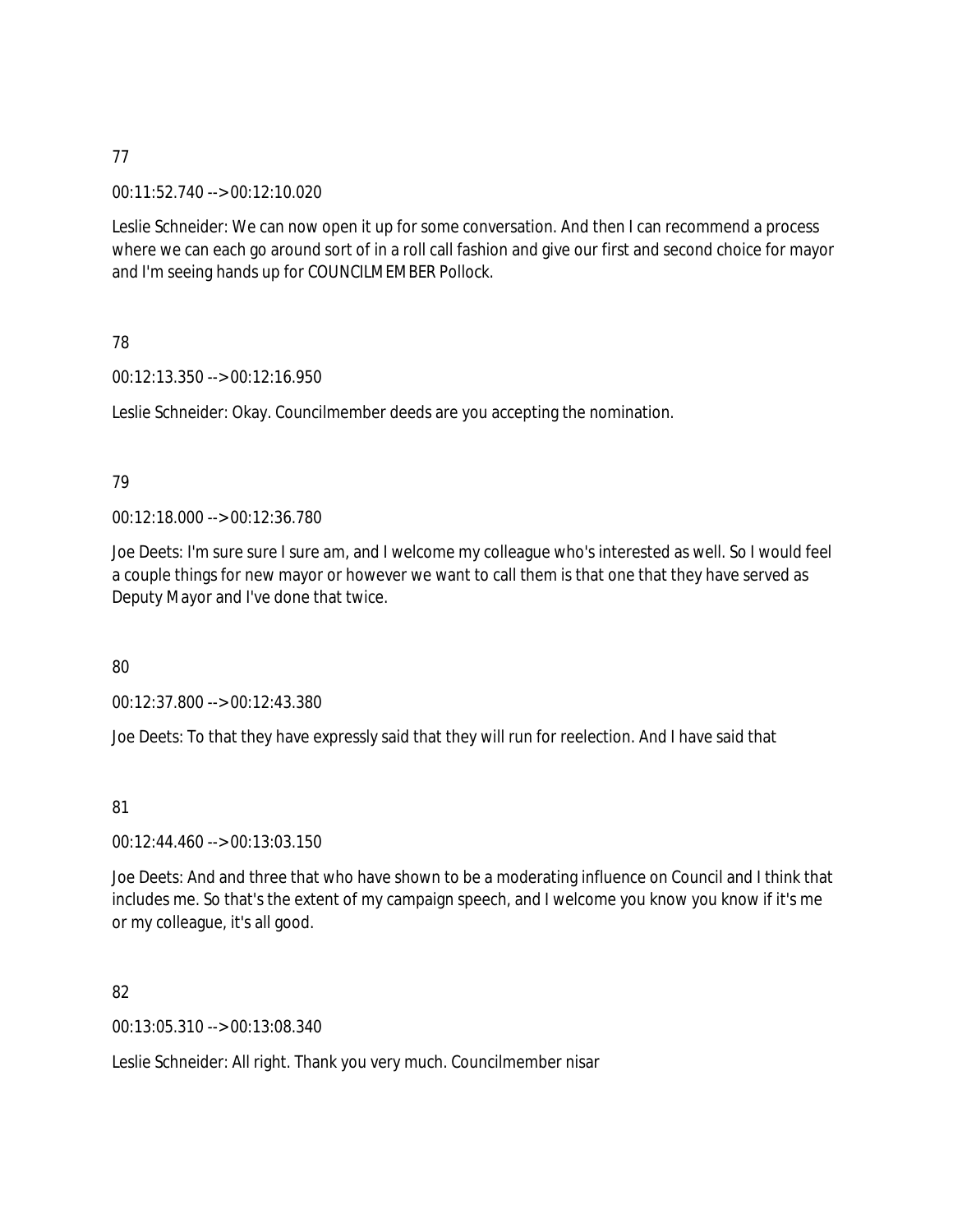00:13:09.780 --> 00:13:17.700

Rasham Nassar: Yes, thank you. Thank you. Councilmember deeds for your comments as well. And it's really good to see everyone

84

00:13:18.240 --> 00:13:27.030

Rasham Nassar: Tonight after the New Year hope everyone had a Happy Holidays and enjoying a really fresh start to 21 and thank you for the nomination. I

85

00:13:27.750 --> 00:13:33.270

Rasham Nassar: I want to say that I would be honored to serve and I would do my absolute best to treat the role with utmost respect.

86

00:13:33.840 --> 00:13:44.220

Rasham Nassar: And earlier today. I HAD THE CITY CLERK circulate a memo which detailed outline some of the organizationally

87

00:13:44.730 --> 00:14:01.050

Rasham Nassar: Or I would like to take the Council and how I would serve in this role, I see a lot of opportunities for change, primarily in the areas of Council efficiency of time and Parliament parliamentary procedure in terms of how our meetings are organized and run

88

00:14:02.610 --> 00:14:09.780

Rasham Nassar: I hope that y'all had a chance to review that in the least. But again, I would I would welcome the opportunity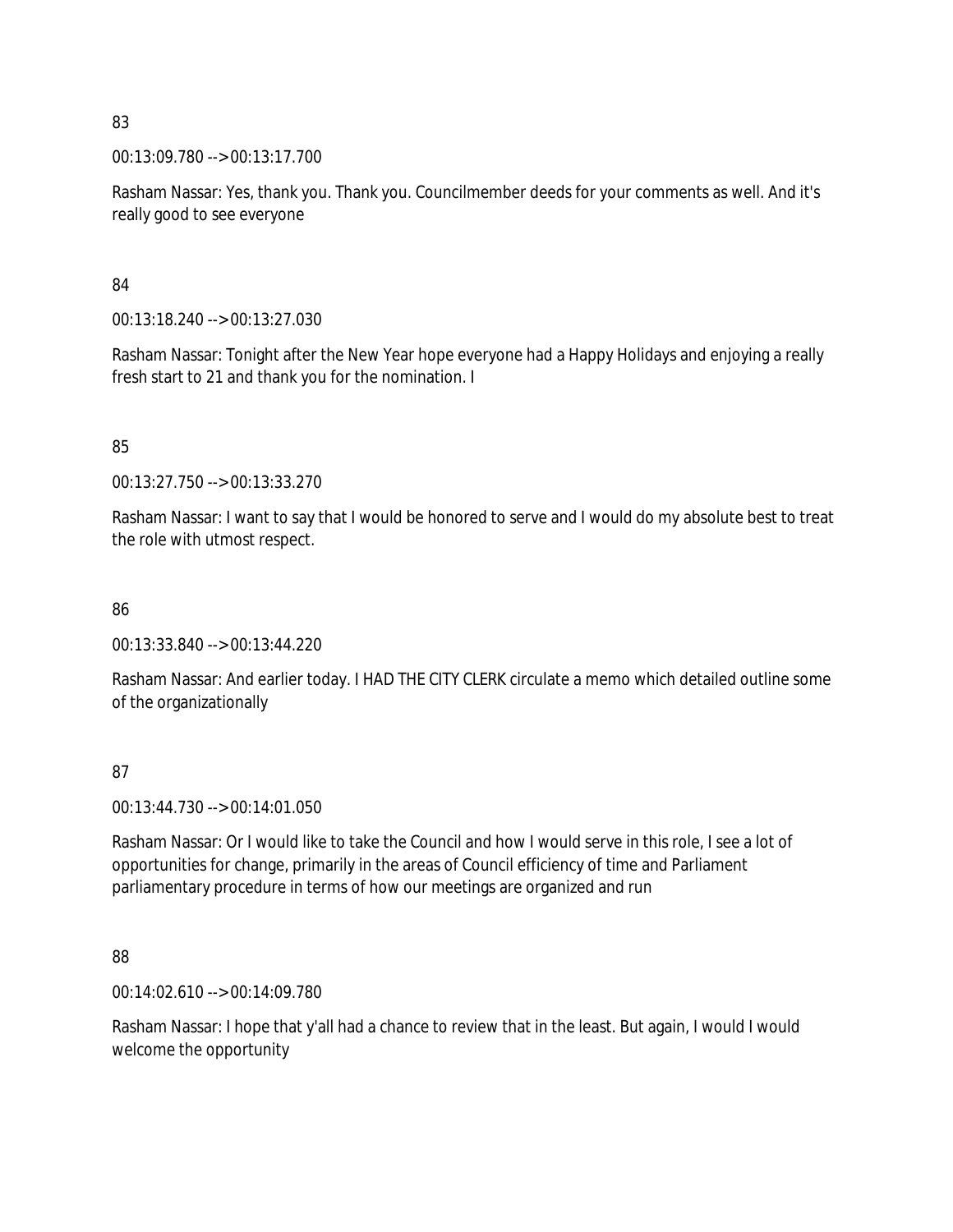00:14:10.260 --> 00:14:21.360

Rasham Nassar: And I think that we, as a council have an opportunity to kick off 21 and to and to get a lot of really great work done and I would be so thrilled and so happy to invest 100% of my time.

## 90

00:14:21.810 --> 00:14:33.810

Rasham Nassar: To make sure that the Council's working 21 is the communities work and that we get as much done that is of interest of the community as possible. So that's my commitment to my colleagues, I hope that you'll consider supporting me

## 91

00:14:35.130 --> 00:14:39.900

Leslie Schneider: All right. Thank you. Is there anyone else that would like to share any comments.

# 92

00:14:42.210 --> 00:14:51.840

Leslie Schneider: Alright. Seeing none, I think it makes sense to just go around and have a quick roll call. And just express your first and second choice and

# 93

00:14:52.590 --> 00:14:55.410

Rasham Nassar: We'll run a border mayor is there emotion on the floor.

# 94

00:14:57.540 --> 00:15:08.610

Leslie Schneider: Um, well, if we had emotion, then we would be just voting on one so I was I was assuming that we would do a roll call first since we have to sort of in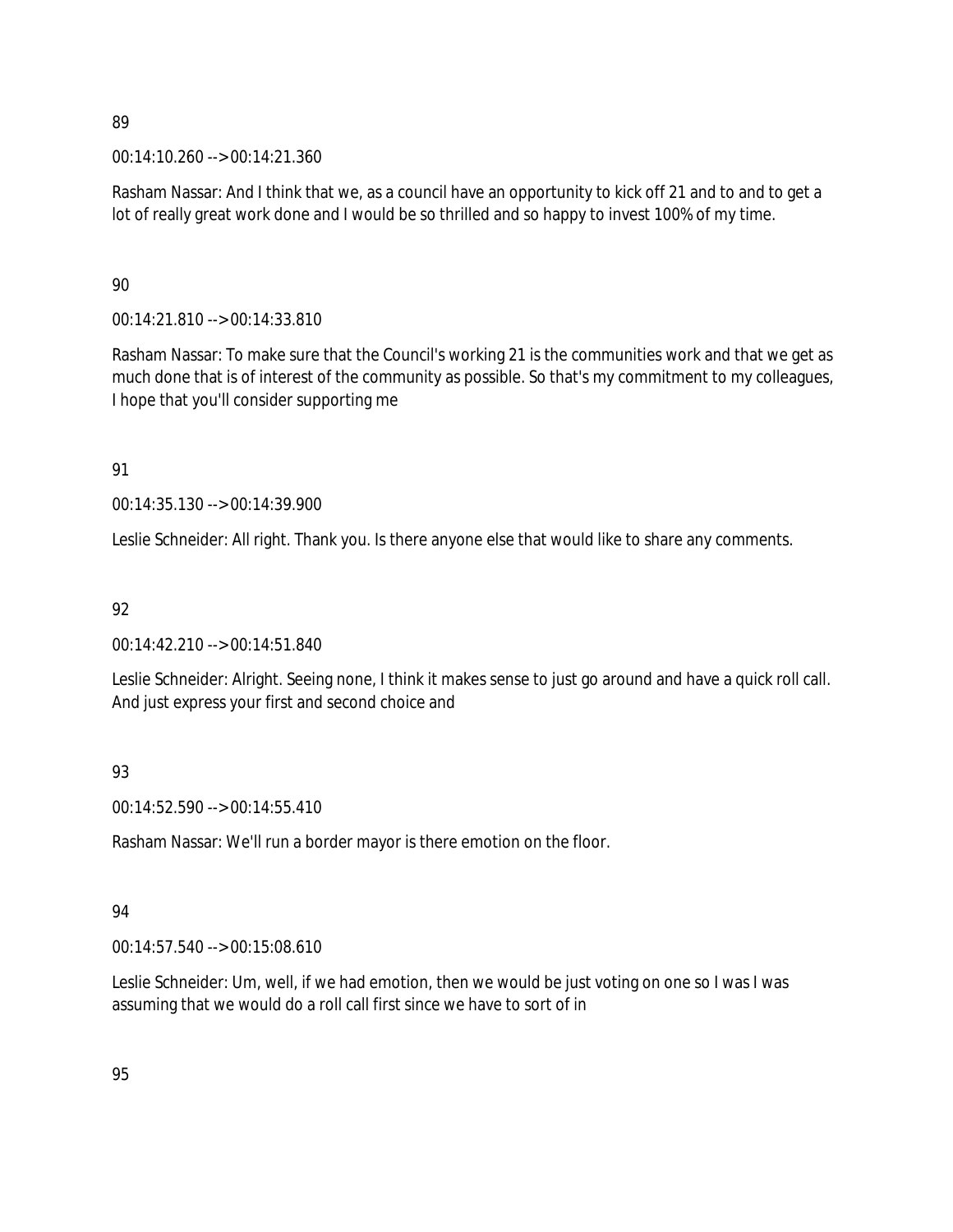00:15:10.350 --> 00:15:17.220

Leslie Schneider: And then we would create the motion based on the outcome of the roll call. Is there a suggestion for a different process.

96

00:15:18.570 --> 00:15:19.470

Leslie Schneider: Council member card.

97

00:15:22.140 --> 00:15:29.040

Christy Carr: I did actually make a motion to nominate COUNCILMEMBER nisar. So if we're doing something different.

98

00:15:30.510 --> 00:15:31.890 Christy Carr: Seems like I would need to

99

00:15:32.340 --> 00:15:33.300

Leslie Schneider: I apologize.

100

00:15:34.050 --> 00:15:35.640

Christy Carr: Take back that motion or

101

00:15:37.230 --> 00:15:38.940

Christy Carr: It was it was moved and seconded.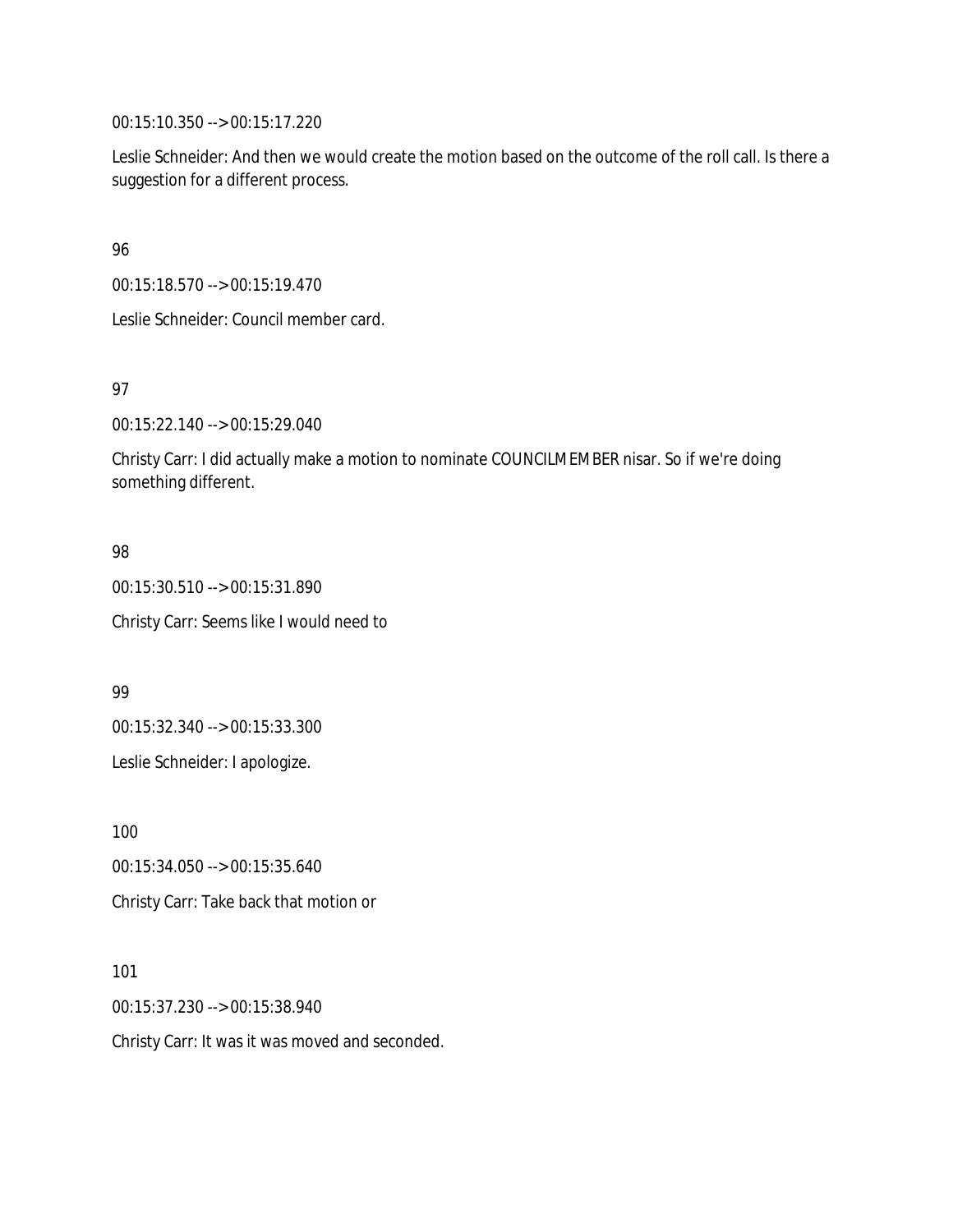00:15:39.870 --> 00:15:41.070 Leslie Schneider: Yes, you are right.

00:15:41.730 --> 00:15:42.720 Christy Carr: Okay, so

104 00:15:42.750 --> 00:15:45.690 Leslie Schneider: Let's do that. Then we are now voting on.

## 105

00:15:47.070 --> 00:15:52.530

Leslie Schneider: Council member and as our as our next mayor, all those in favor please say aye.

106 00:15:53.700 --> 00:15:54.210 Christy Carr: Aye.

107

00:15:55.260 --> 00:15:57.090

Leslie Schneider: And all those opposed.

108

00:15:59.250 --> 00:16:08.400

Leslie Schneider: Alright welcome mayor nisar and I hand over the virtual gavel to you. And may it be a good year.

102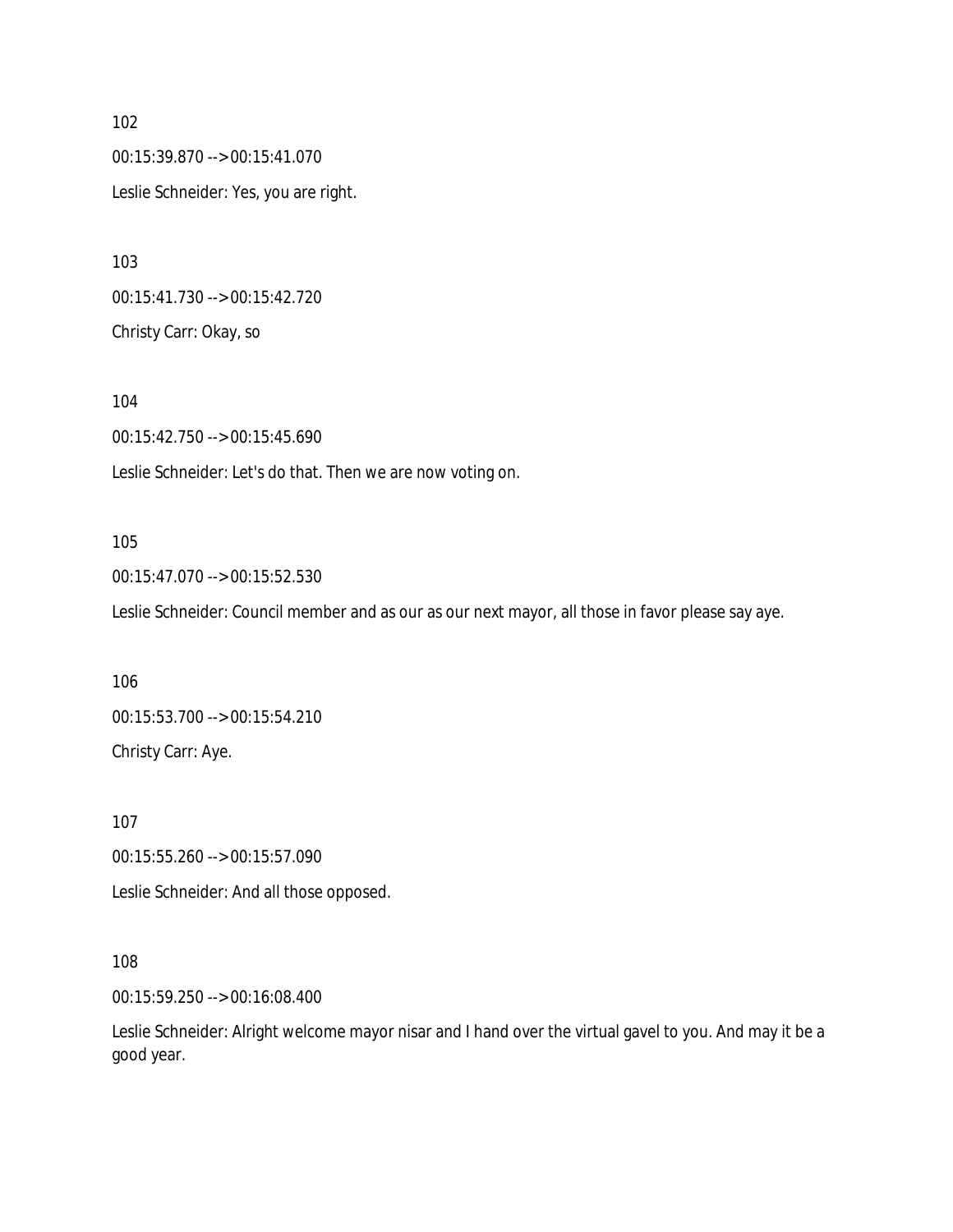00:16:09.240 --> 00:16:13.500

Rasham Nassar: Thank you colleagues in Council, thank you members of the public. Thank you.

110

00:16:14.340 --> 00:16:24.120

Rasham Nassar: Mayor council member Schneider for your year of service. I know that it's hard work. I think you serve the role very well. And I'm very grateful for your investment.

111

00:16:24.540 --> 00:16:30.360

Rasham Nassar: Of your time and I look forward to working with you on policy matters, this coming year, I would just like to

#### 112

00:16:30.780 --> 00:16:36.930

Rasham Nassar: For a point of clarification or maybe personal preference. I would prefer that Council not refer to me as mayor.

#### 113

00:16:37.440 --> 00:16:41.400

Rasham Nassar: I think that it's misleading and inconsistent with our form of government. So if it's

114

00:16:41.880 --> 00:16:55.770

Rasham Nassar: Okay, unless I hear otherwise from the city attorney if if in facilitating meetings the reference could either be council member or chair, if that's more appropriate and consistent with the duties of the role and then I would prefer either one of those two terms.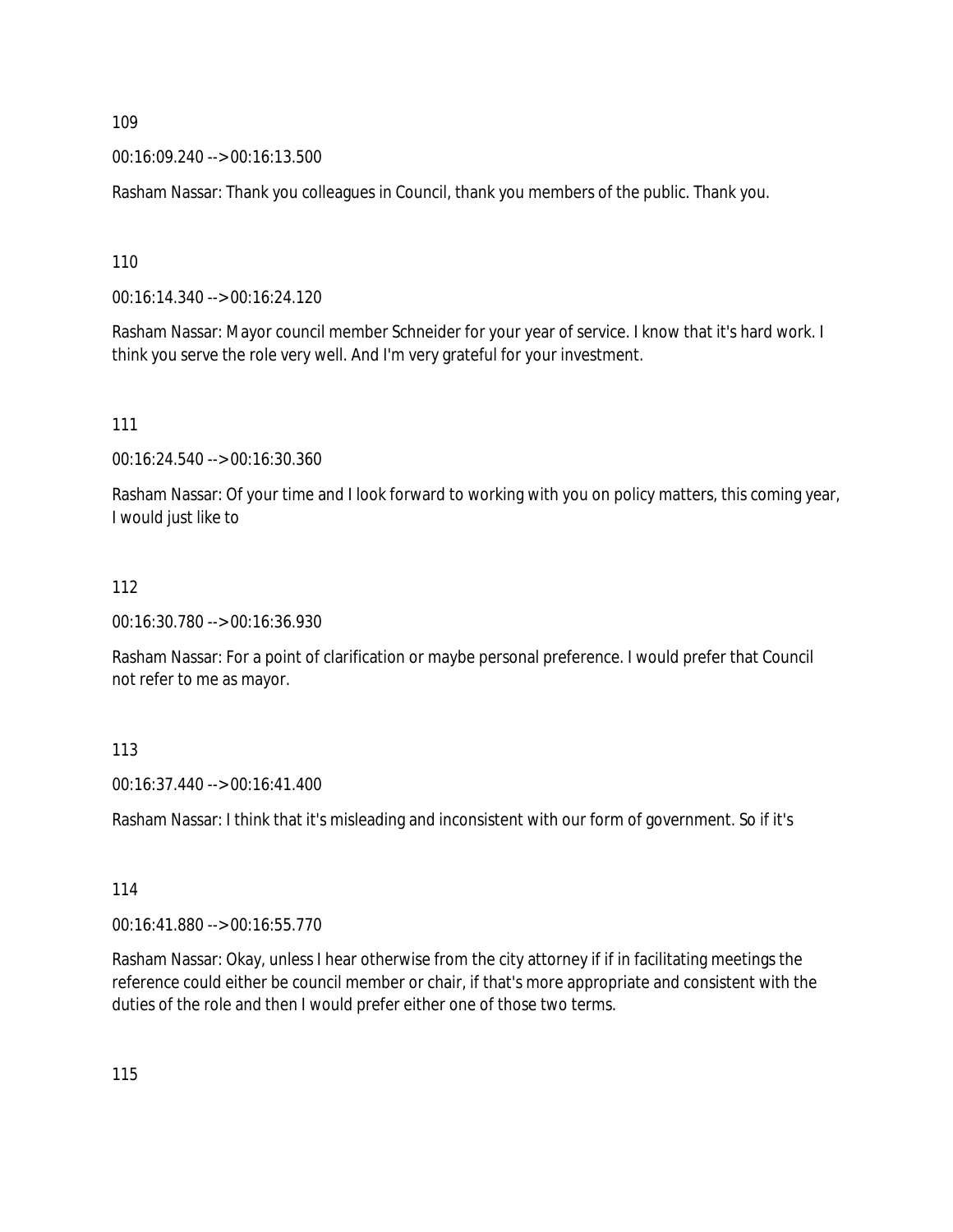00:17:04.290 --> 00:17:13.410

Joe Levan: Well, not a mayor. Just, just as a point of clarification. The State law in this form of government does recognize that the Council appoints one of its members to be the mayor.

116

00:17:14.190 --> 00:17:21.720

Joe Levan: Was not a strong mayor system, but it is a council manager form and the, the person selected by the Council to be the mayor is the mayor.

117

00:17:30.810 --> 00:17:31.890

Rasham Nassar: COUNCILMEMBER had topless.

118

00:17:33.000 --> 00:17:42.360

Kirsten Hytopoulos: Yeah, I want to say I really appreciate your sentiment, because I agree, and I feel like from the time I was on Council till now it's kind of become a little bit too elevated I

119

00:17:42.840 --> 00:17:54.780

Kirsten Hytopoulos: Assume that the CMA I see attorneys correct that we have to Kyle call you the mayor, but we can choose to kind of shift culturally from getting away from things like, madam. Mayor, Mr. Mayor, etc. And

120

00:17:55.350 --> 00:18:07.350

Kirsten Hytopoulos: I think that alone would make a difference, that's just kind of a cultural choice. I feel like for us as a council to try to play that down, we can also talk about regional appointments and some other things, but I'm so kind of finding a balance there that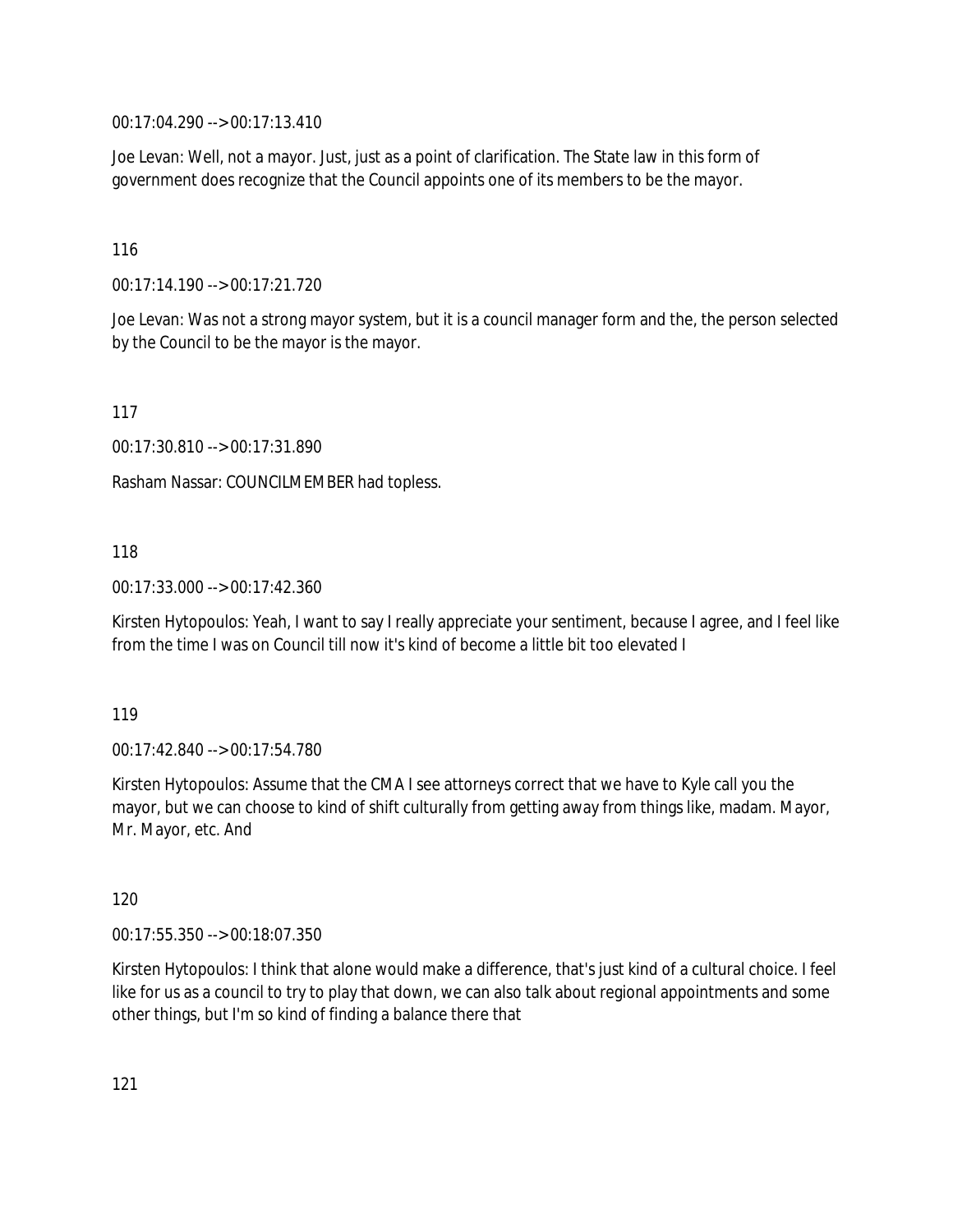00:18:08.550 --> 00:18:11.310

Kirsten Hytopoulos: Maybe we have a bit of a cultural vocabulary shift where it's we can

122 00:18:18.300 --> 00:18:18.660 Rasham Nassar: Okay.

123 00:18:20.010 --> 00:18:21.240 Rasham Nassar: So we will be moving on.

124

00:18:23.370 --> 00:18:28.740

Rasham Nassar: Switching hats here. So, one moment please council, if you'll bear with me.

125

00:18:29.940 --> 00:18:30.540 Rasham Nassar: Item

126

00:18:32.490 --> 00:18:38.010

Rasham Nassar: For be nomination of the point and appointment of the Deputy Mayor council member Pollock.

127

00:18:42.180 --> 00:18:43.710

Rasham Nassar: you're muted council member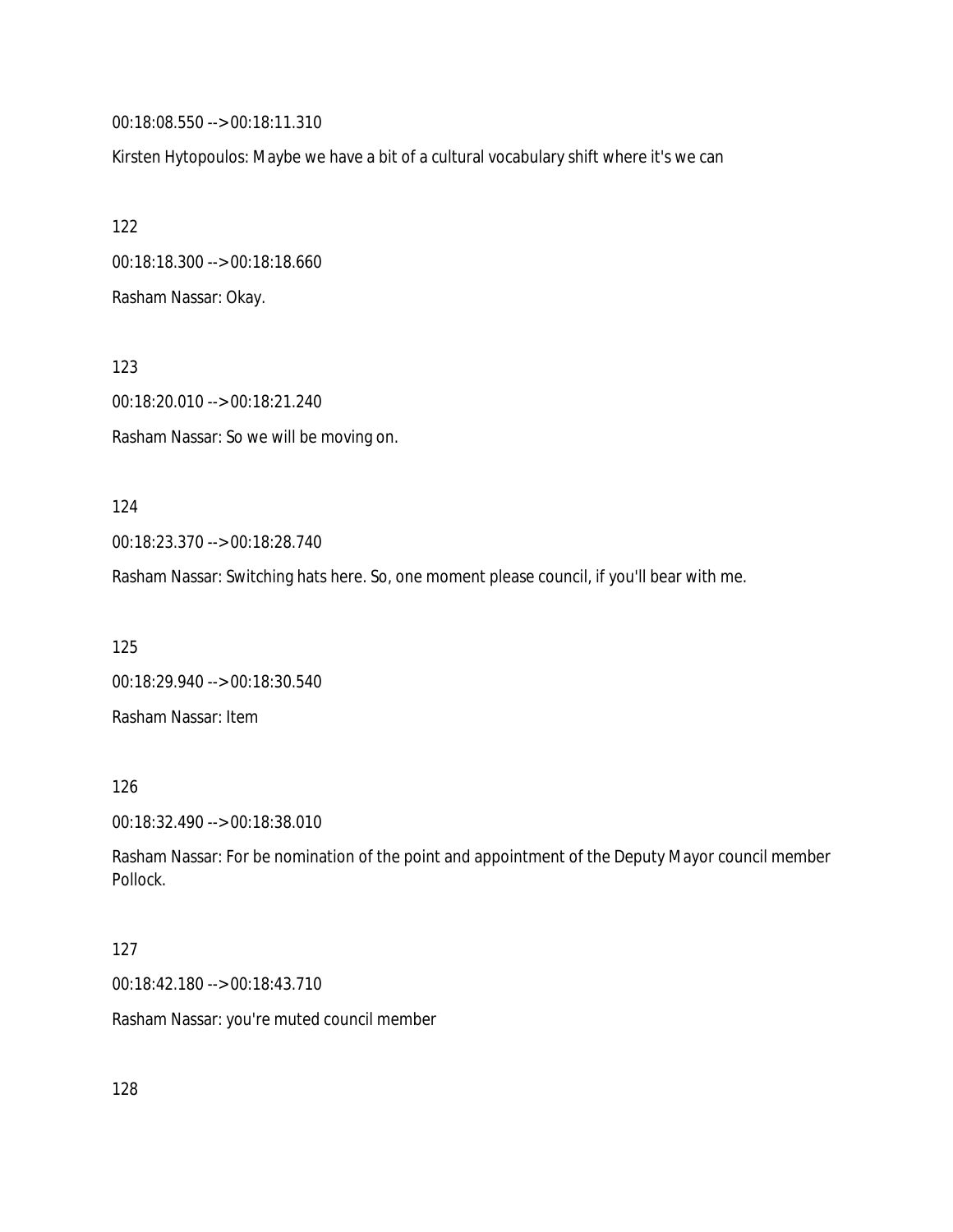00:18:45.570 --> 00:18:49.620

Michael Pollock: I saw that I'm great. I'm, I, there were

129

00:18:51.180 --> 00:18:58.170

Michael Pollock: Two people that I would like to see considered for Deputy Mayor and that's myself and COUNCILMEMBER car.

130

00:18:59.730 --> 00:19:02.610

Michael Pollock: I guess I'm not sure what the nomination processes, but

131

00:19:03.990 --> 00:19:06.960

Michael Pollock: Exactly. It seems a little freeform here. So I guess I would

132

00:19:09.480 --> 00:19:19.680

Michael Pollock: Say, I'm happy to nominate myself. And if that doesn't prevail. I'm happy to nominate COUNCILMEMBER color. So mom leaving myself to be done in there.

133

00:19:21.060 --> 00:19:22.050

Michael Pollock: Like say a few words.

134

00:19:24.360 --> 00:19:24.960

Michael Pollock: knockers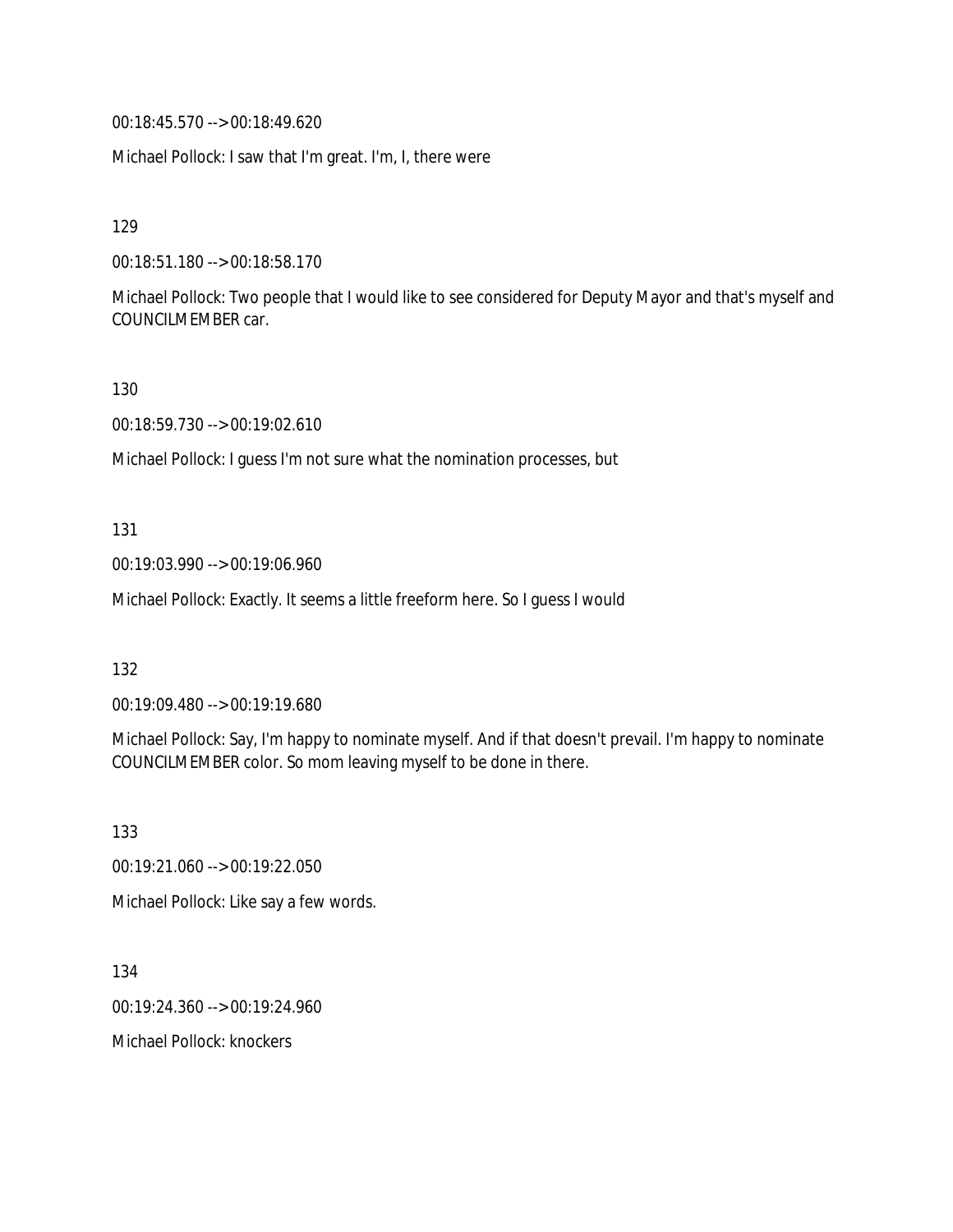135 00:19:25.560 --> 00:19:26.220 Rasham Nassar: Your second

136

00:19:27.720 --> 00:19:29.370

Rasham Nassar: Season. Is there a second for that motion.

137

00:19:38.940 --> 00:19:43.200

Rasham Nassar: Okay I council member states, you have your hand up.

#### 138

00:19:44.340 --> 00:19:48.000

Joe Deets: Yes, thank you. Okay, I'm gonna call you, Mayor. I'm sorry.

#### 139

00:19:49.260 --> 00:19:54.630

Joe Deets: Mayor Nasser I nominate COUNCILMEMBER high topless for Deputy Mayor

140

00:19:56.700 --> 00:19:57.600 Oops. Oops.

#### 141

00:20:03.180 --> 00:20:06.900

Rasham Nassar: Okay, I saw a couple of hands go up or those four seconds. Councilmember car second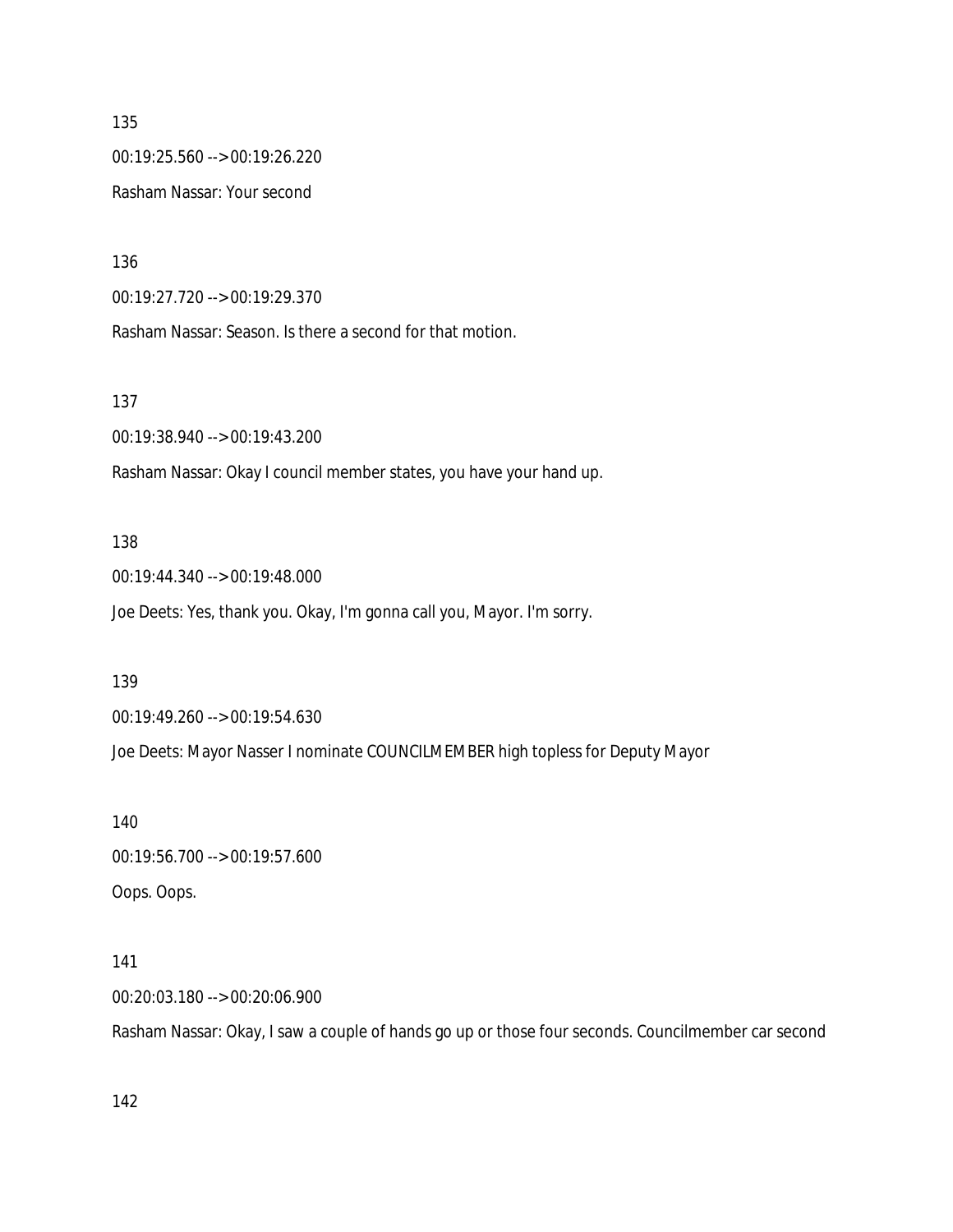00:20:08.640 --> 00:20:20.220

Christy Carr: Actually, I just the first time we did this, I made emotion and then this time, I haven't heard emotion I heard a nomination. So I just want to be clear on, are we

#### 143

00:20:20.730 --> 00:20:34.770

Christy Carr: Are we taking nominations now or are we are we doing it via motion. I'm not sure if that was just not a clear statement and people meant to make emotion. I just like to have a clarification of the process.

144

00:20:36.810 --> 00:20:49.860

Rasham Nassar: I yeah and I am reading the recommended motion in the packet and it begins I nominate blank as Deputy Mayor. So I took council member politics nomination as emotion. But you're right, it wasn't didn't wasn't preface by I moved to

145

00:20:50.640 --> 00:20:53.070

Rasham Nassar: But because the language in the packet council member public

#### 146

00:20:53.460 --> 00:21:00.060

Michael Pollock: Yeah, or I'm sorry, I was cut off in the middle of what I went when I was speaking. I haven't used it before. Yeah.

#### 147

00:21:02.640 --> 00:21:13.620

Michael Pollock: I had said that I happen to nominate myself. And if that didn't prevail, that I would nominate COUNCILMEMBER car as Deputy Mayor. So I would like to go ahead and do that.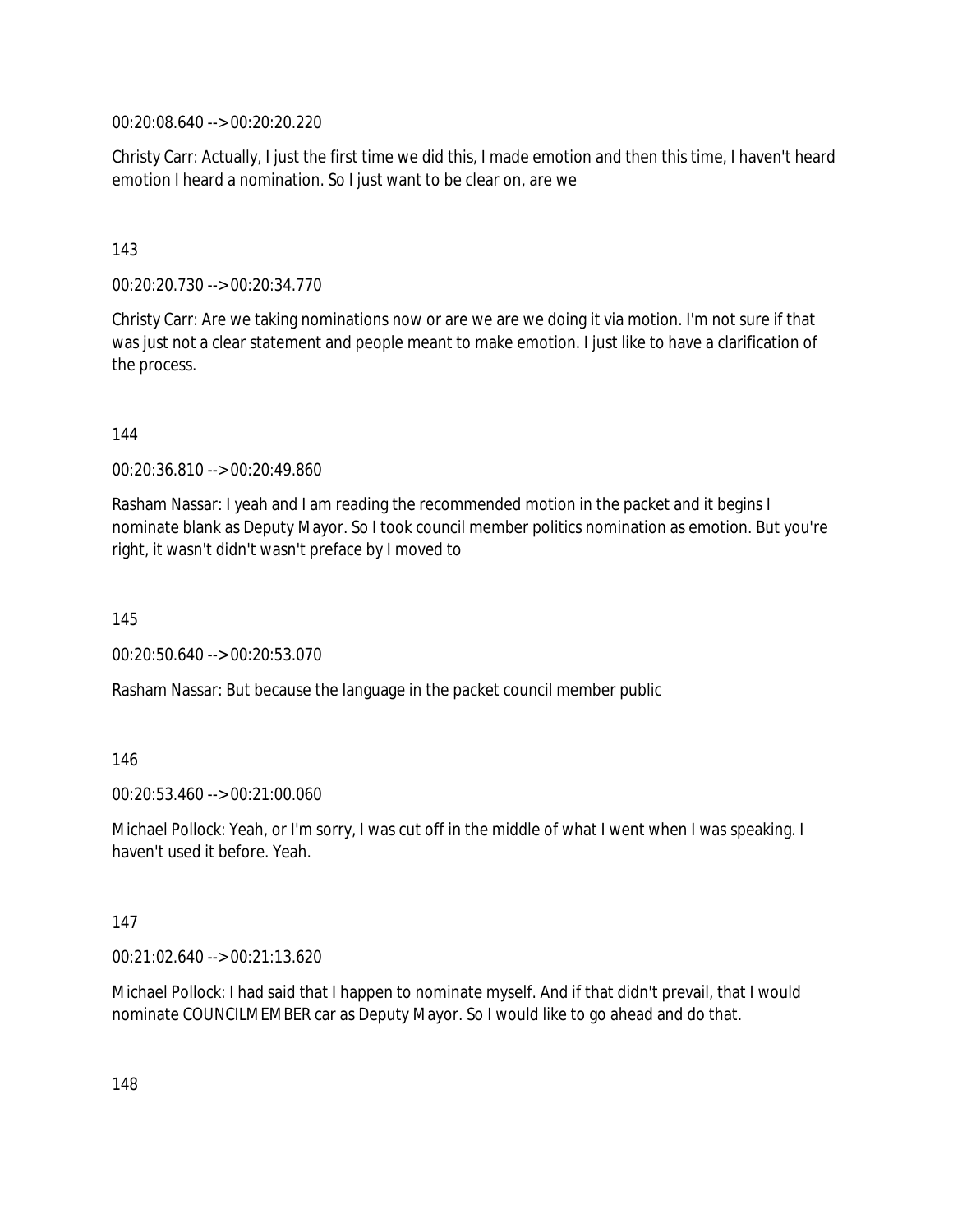00:21:17.700 --> 00:21:21.150

Michael Pollock: So I'd like to nominate COUNCILMEMBER car for Deputy Mayor

149

00:21:23.520 --> 00:21:39.060

Rasham Nassar: So appoint a point of parliamentary procedure here. There is a motion on the floor and that motion, wasn't I understand your point. Councilmember Pollock that you intended to make two motions and I perhaps should have referred back to you before allowing an additional speaker.

150

00:21:40.770 --> 00:21:49.560

Rasham Nassar: However, so I would, having heard this debate if the maker of the motion nominating COUNCILMEMBER head topless would like to repeal that motion.

151

00:21:50.070 --> 00:22:00.180

Rasham Nassar: To allow COUNCILMEMBER Pollock. Second. Motion to be heard. First, and that could be a way forward for us to reconcile this this matter councilman pollick

152

00:22:00.510 --> 00:22:09.900

Michael Pollock: What what I mean we just, I guess if there's two members. We just vote on them one at a time when I guess that would be another way to

153

00:22:11.100 --> 00:22:24.060

Michael Pollock: If there's anybody. I don't know if there's anybody else interest. I was just trying to follow the what former mayor Schneider had brought forward, which was to get the nominations out on the table. So, okay, and then we've been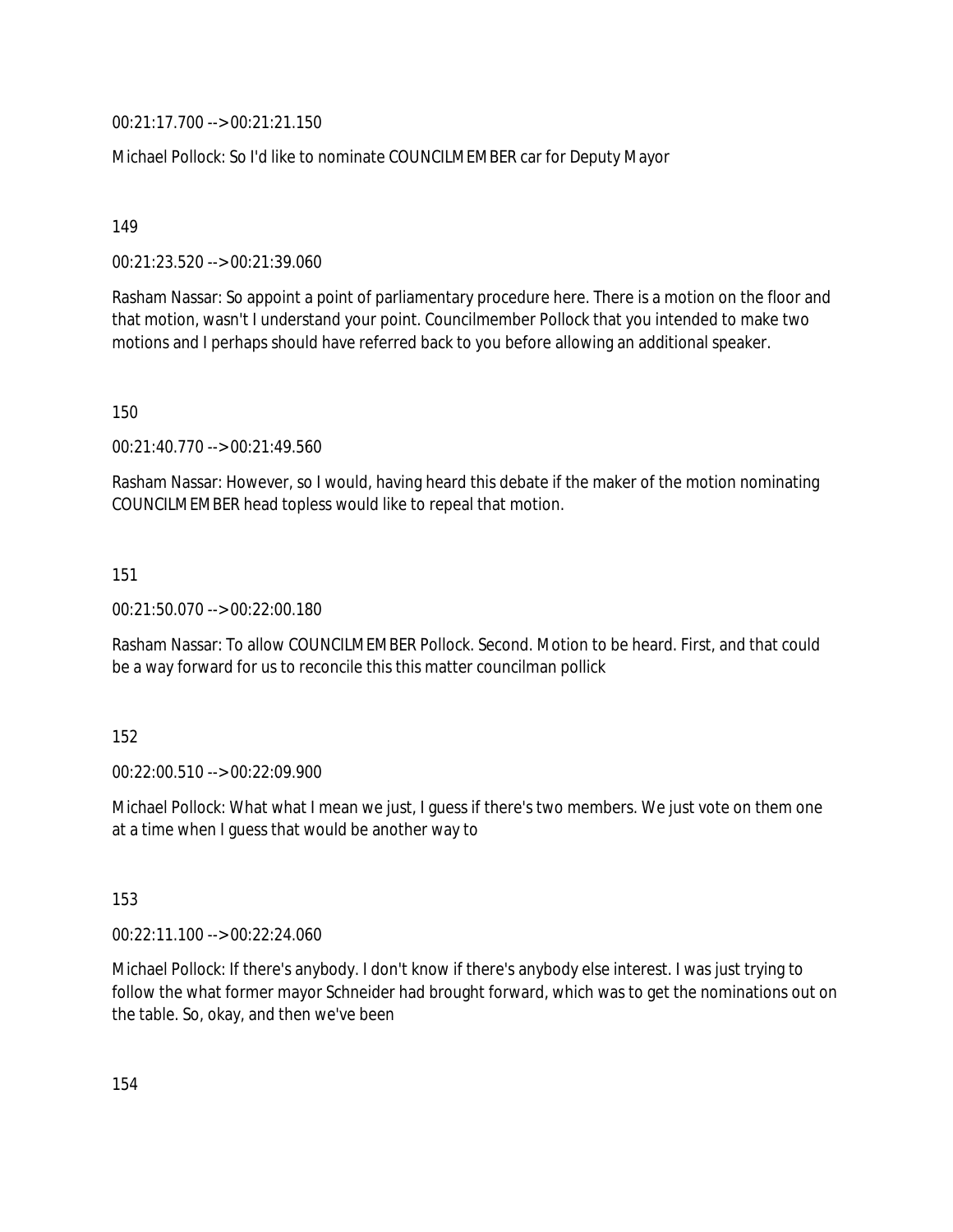00:22:25.080 --> 00:22:26.430

Michael Pollock: decided we want to vote for

155

00:22:29.790 --> 00:22:31.650

Michael Pollock: But we do have to do them one at a time, I guess.

156

00:22:35.550 --> 00:22:38.130

Rasham Nassar: Okay, so there is a motion on the floor with a second

#### 157

00:22:39.150 --> 00:22:46.710

Rasham Nassar: Now we can debate the motion of council members would like to speak to the motion on the floor of the motion is to nominate council member had a topless as Deputy Mayor

158

00:22:49.740 --> 00:22:50.610

Rasham Nassar: Council COUNCILMEMBER deeds.

159

00:22:51.330 --> 00:23:02.280

Joe Deets: Oh, I didn't see much hands up. So I'll say I. The reason I nominated my colleague customer her topless is, again, I think she's very strong on process.

160

00:23:03.090 --> 00:23:18.120

Joe Deets: And fearless and getting into the details, and I think she would be an ideal Deputy Mayor for all all the reasons that we have seen her over the last year. So that's, that's my campaign speech.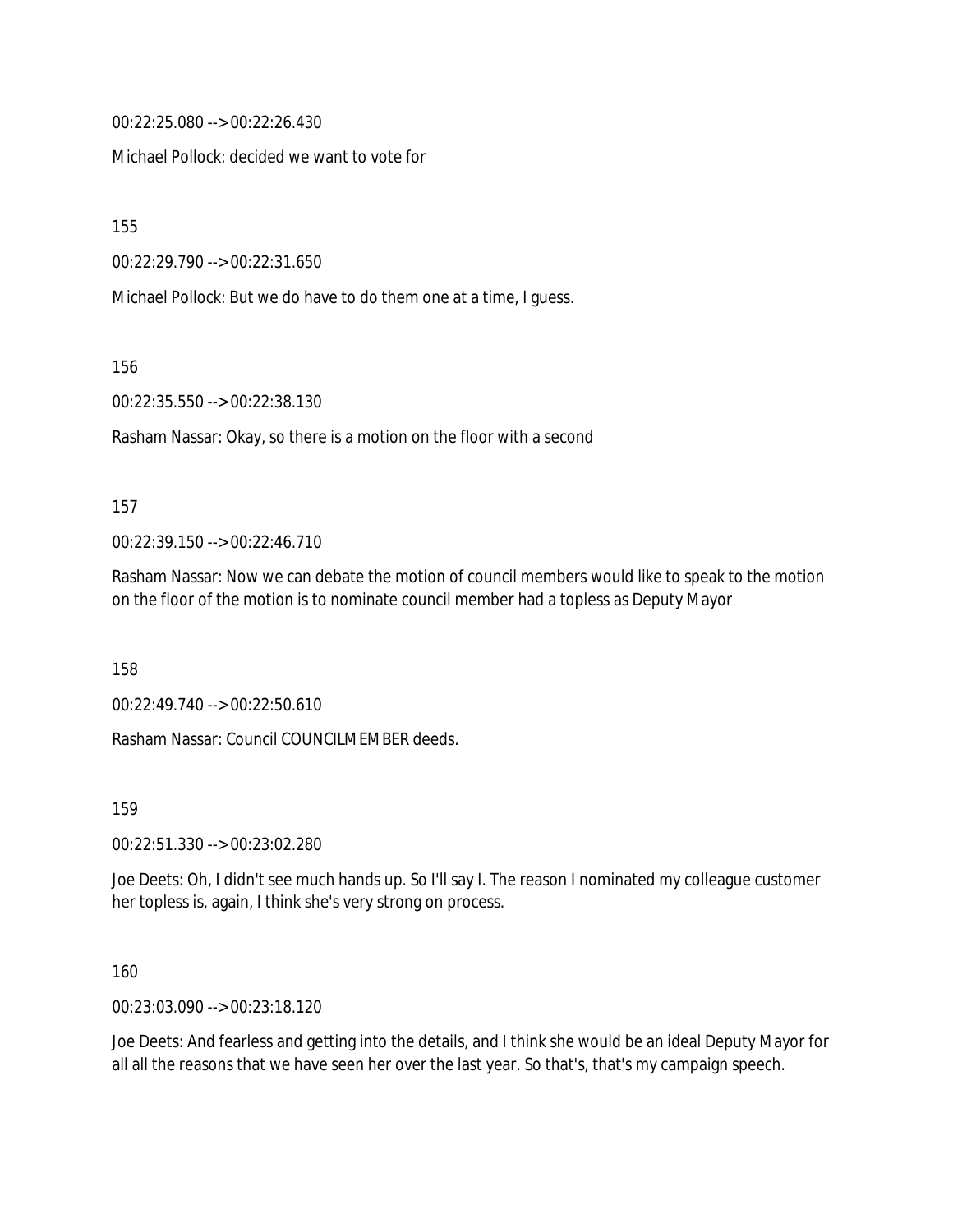00:23:22.350 --> 00:23:23.850 Rasham Nassar: COUNCILMEMBER Johnson.

162

00:23:29.490 --> 00:23:31.980

Brenda Fantroy-Johnson: mute myself. Hi, Mayor

163

00:23:34.290 --> 00:23:38.010

Brenda Fantroy-Johnson: I think I just wanted to say that I am glad that

#### 164

00:23:39.150 --> 00:23:49.680

Brenda Fantroy-Johnson: COUNCILMEMBER hypothesis was nominated. I think it might be a way to move this Council forward as far as being more collaborative

165

00:23:51.360 --> 00:23:56.400

Brenda Fantroy-Johnson: And you know, I would second that motion if if if if we voted on that.

166

00:23:59.460 --> 00:24:01.200

Rasham Nassar: Council member had a topless.

167

00:24:04.290 --> 00:24:08.730

Kirsten Hytopoulos: I, I'd be willing to accept the nomination. I think it is one of the problems with this.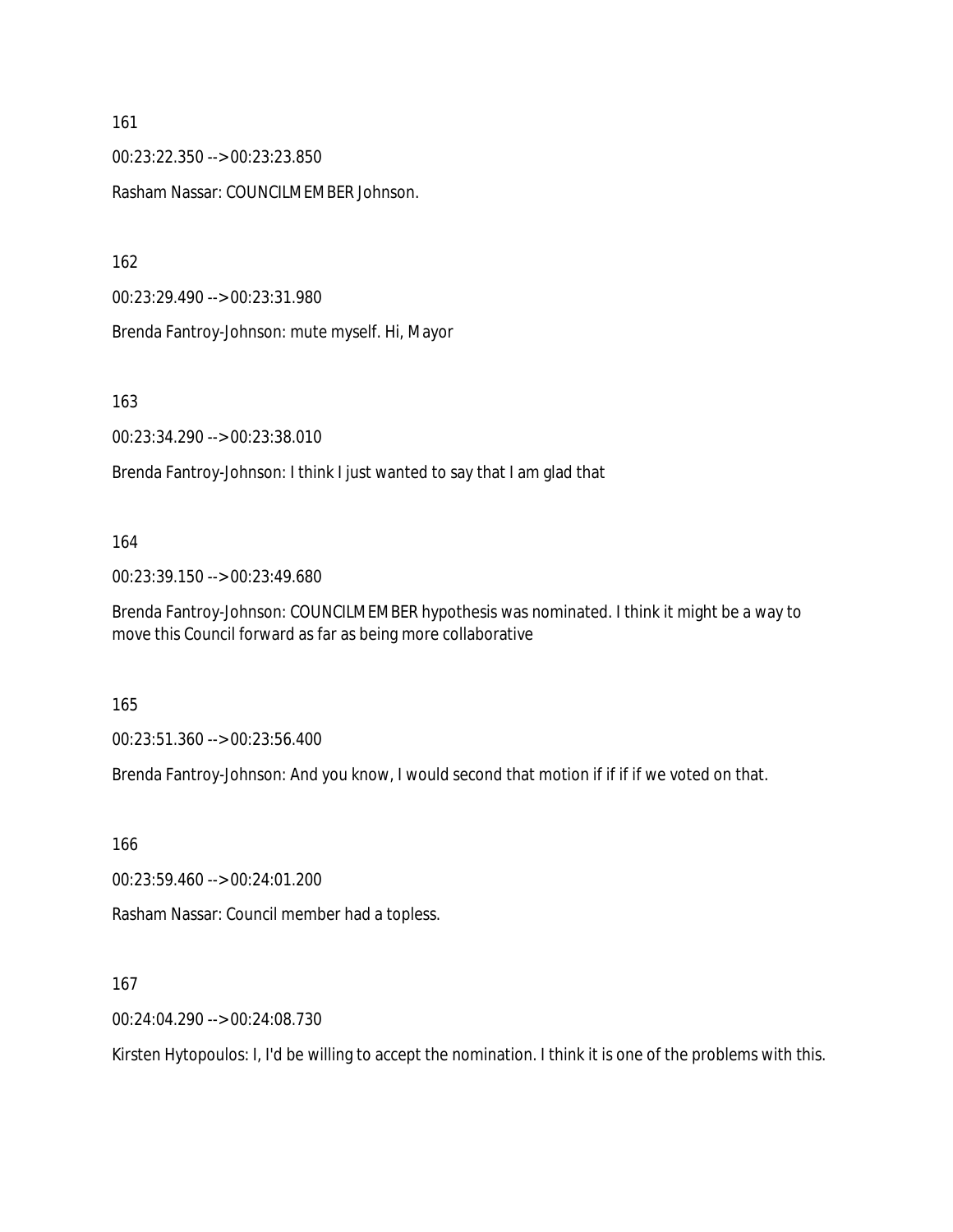00:24:09.510 --> 00:24:18.510

Kirsten Hytopoulos: The way we're doing this rather nominating more than one person and then voting is that we have. I don't know how Christie feels how consumer car feels about whether she'd like to serve as Deputy Mayor

169

00:24:18.840 --> 00:24:29.730

Kirsten Hytopoulos: Right now, and that's information. I'd like to have feel like we should all have that. So I feel like one of these six month periods. This year I would be happy to serve, but I would like to know.

170

00:24:31.710 --> 00:24:38.670

Kirsten Hytopoulos: It kind of would rather we were comparing people and we knew that they're both people wanted to do this and so forth. So just kind of my two bits, but

171

00:24:43.800 --> 00:24:46.500

Rasham Nassar: COUNCILMEMBER car. I don't see your hand. Councilmember car.

172

00:24:47.190 --> 00:25:04.680

Christy Carr: Yeah, thanks. I'm still getting back into the swing of this Council thing after a nice break but thank you. Councilmember high top list for the opportunity to speak, I'd be happy to serve as Deputy Mayor. I appreciate the nomination. I'd be happy to work with Mayor nisar

173

00:25:06.750 --> 00:25:15.240

Christy Carr: But I recognize it's a six month term. So, if there were an opportunity in six months from now, I'd be happy to be considered again so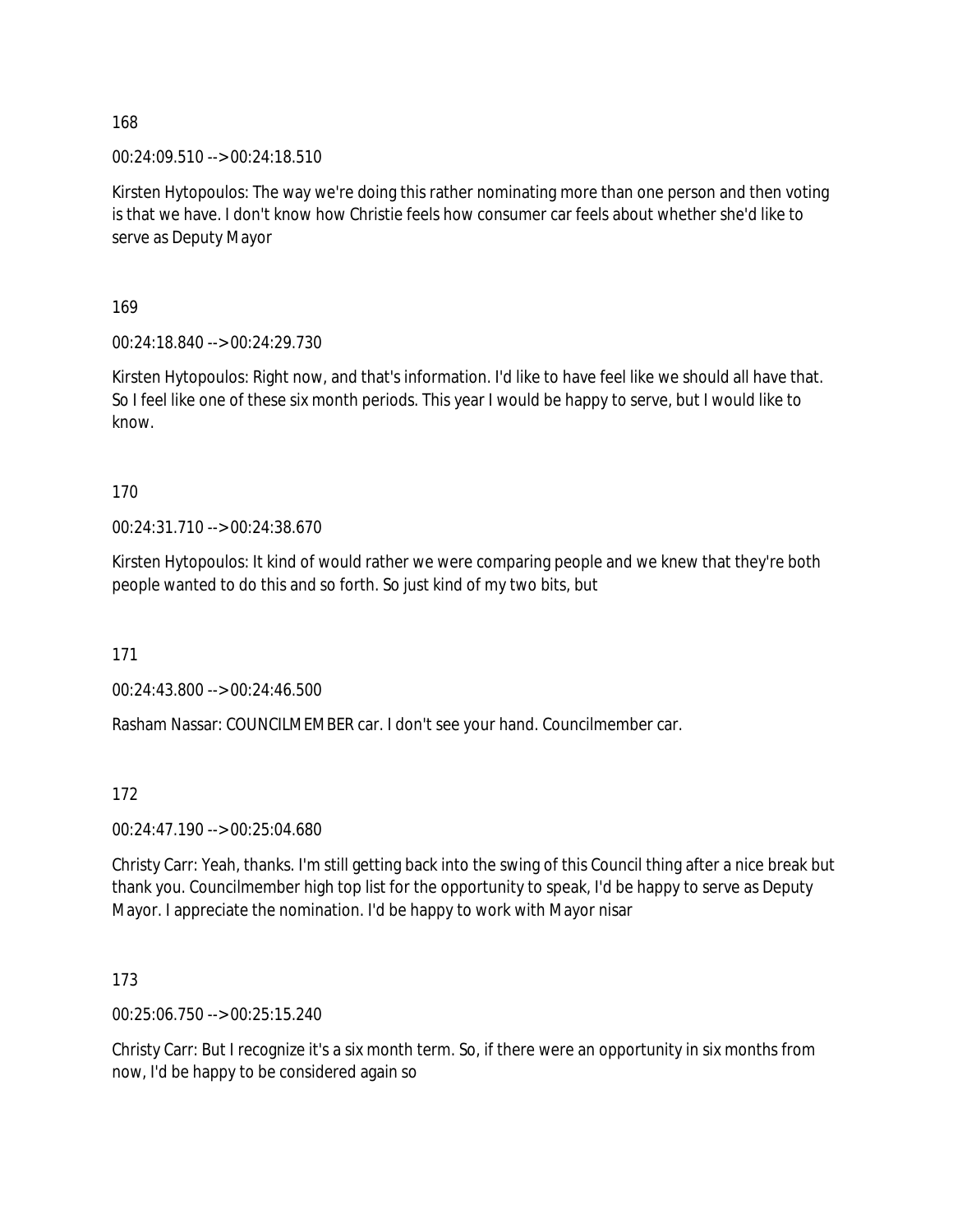00:25:17.250 --> 00:25:22.890

Christy Carr: I appreciate again the nomination and and would be happy to serve the Council on the community in that role.

175

00:25:31.470 --> 00:25:38.220

Rasham Nassar: So COUNCILMEMBER had topless. I'm looking to you because if you wanted to, if that changes.

176

00:25:39.510 --> 00:25:51.240

Rasham Nassar: The debate slightly, but per procedure. There is a motion on the floor with a second. So technically, unless that motions repeal, you would have to take a vote on it. Councilmember head topless um

177

00:25:52.050 --> 00:26:01.170

Kirsten Hytopoulos: It's, I guess I hear both of us saying, we'd like to serve. And I don't know if it matters which one I really appreciate what what Council on Foreign Trade Johnson said about the potential for

178

00:26:02.490 --> 00:26:13.320

Kirsten Hytopoulos: Maybe it to be healing for, that's what I'm at least hearing you say. Councilmember for me to service is Deputy right now. We've been through some really difficult stuff. We just had a split vote for mayor.

179

00:26:14.700 --> 00:26:15.960

Kirsten Hytopoulos: So I think I will stand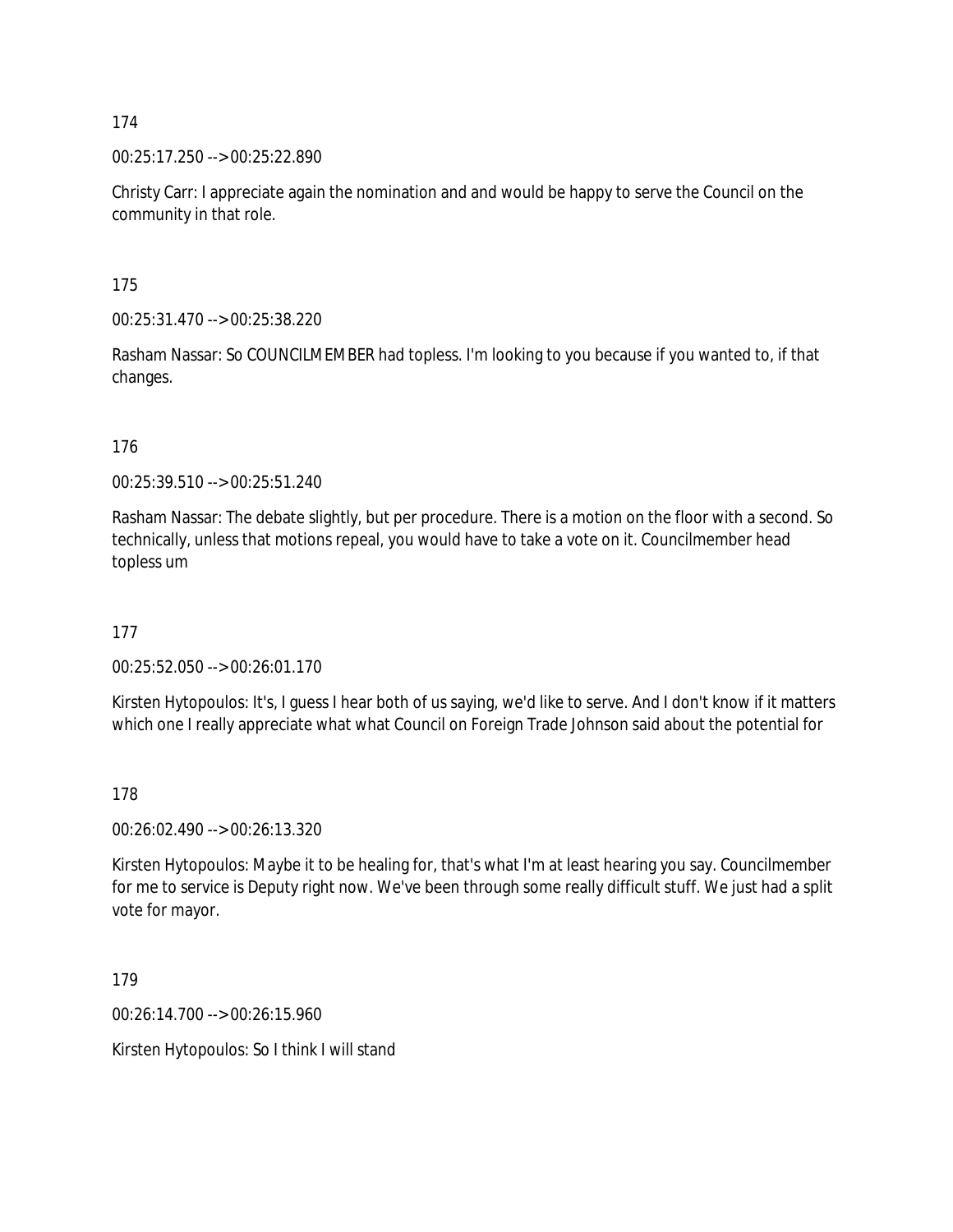00:26:17.100 --> 00:26:21.900

Kirsten Hytopoulos: Customer car. I wanted to know how you felt about it, but I will stand to rise or fall

181

00:26:23.010 --> 00:26:25.500

Kirsten Hytopoulos: On the motion. I will. I don't want to withdraw.

182

00:26:30.810 --> 00:26:44.460

Rasham Nassar: Okay. Unless any other council member would like to comment. We will now vote on the motion on the floor, which is to nominate COUNCILMEMBER high topless to serve as Deputy Mayor, all those in favor please say aye.

183

00:26:45.000 --> 00:26:45.270

Aye.

184

00:26:47.010 --> 00:26:47.820

Rasham Nassar: Any opposed.

185

00:26:49.110 --> 00:26:51.030

Rasham Nassar: That motion passes unanimously.

186

00:26:53.160 --> 00:26:58.260

Rasham Nassar: Congratulations. Councilmember hydrocephalus. I look forward to working with you in the coming six months.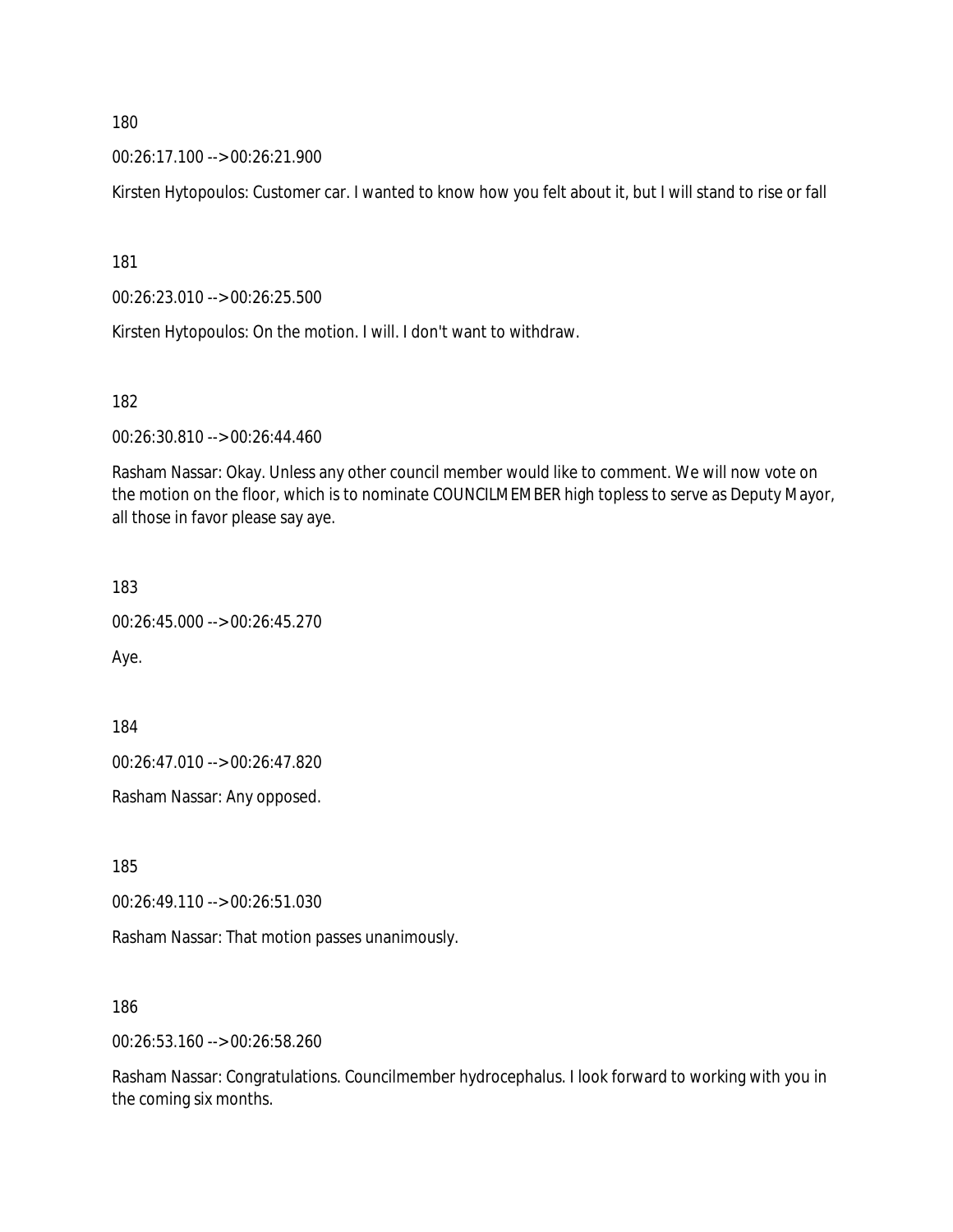00:27:05.100 --> 00:27:17.820

Rasham Nassar: Okay, moving on in our agenda, we are now on future Council agendas. I'm going to turn it over to interim city manager schroer to walk the Council through. All right.

188

00:27:17.970 --> 00:27:18.480

Ellen Schroer: Thank you.

189

00:27:19.590 --> 00:27:30.600

Ellen Schroer: And congratulations to you and to Deputy Mayor had topless. And so we have the three agendas for the remainder of January in the packet

190

00:27:30.900 --> 00:27:40.050

Ellen Schroer: The next meeting and January 12 is a study session. It's already quite full. With over three and a half hours of information have a business scheduled

191

00:27:40.590 --> 00:27:52.020

Ellen Schroer: I do have a couple of questions. One is that the, the Council has the practice of annually approving some proclamations

192

00:27:52.350 --> 00:28:01.140

Ellen Schroer: Some and they don't all come to counsel, just to save time and the expedient one which falls into that category is the proclamation for Martin Luther King Day.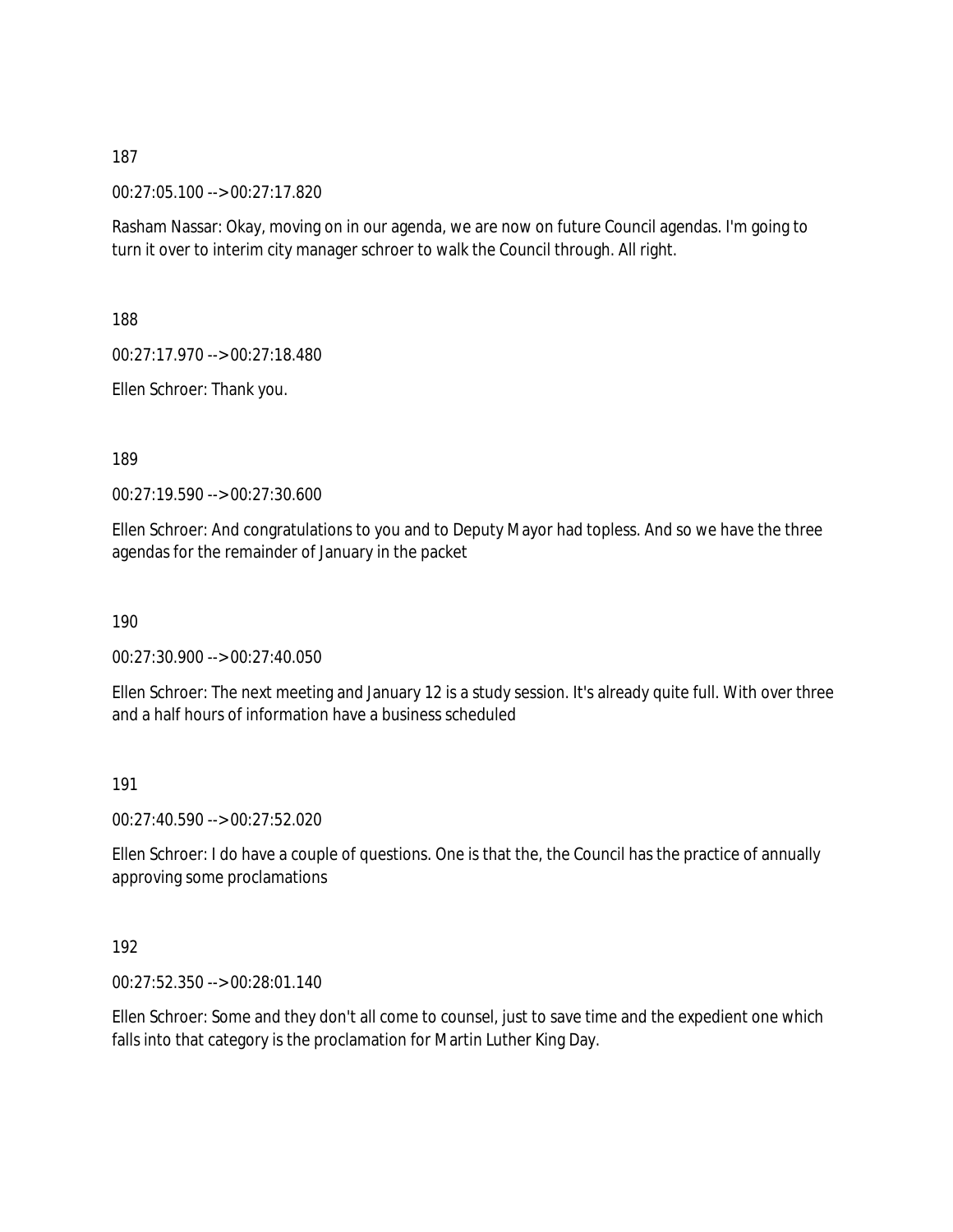00:28:01.380 --> 00:28:13.080

Ellen Schroer: But we typically ask you if you'd like to have that read at the meeting and therefore scheduled or if you just want to approve it and have it be part of your record. So if that were to be something that you wanted to do, we would do that next week.

194

00:28:14.580 --> 00:28:20.310

Ellen Schroer: So you can either give me a head on. Now, or I can work with the mayor and Deputy Mayor to make that decision later.

195

00:28:23.700 --> 00:28:36.510

Ellen Schroer: Which it looks like. I'll do. Okay, so that will be a question that all address and add or not based on your feedback. Another item to draw your attention to on the 12th of January is the item which is

196

00:28:37.110 --> 00:28:37.860

Michael Pollock: I'm sorry.

197

00:28:38.970 --> 00:28:40.230

Michael Pollock: Are some hands up.

198

00:28:40.470 --> 00:28:41.250

Ellen Schroer: Oh, I'm sorry.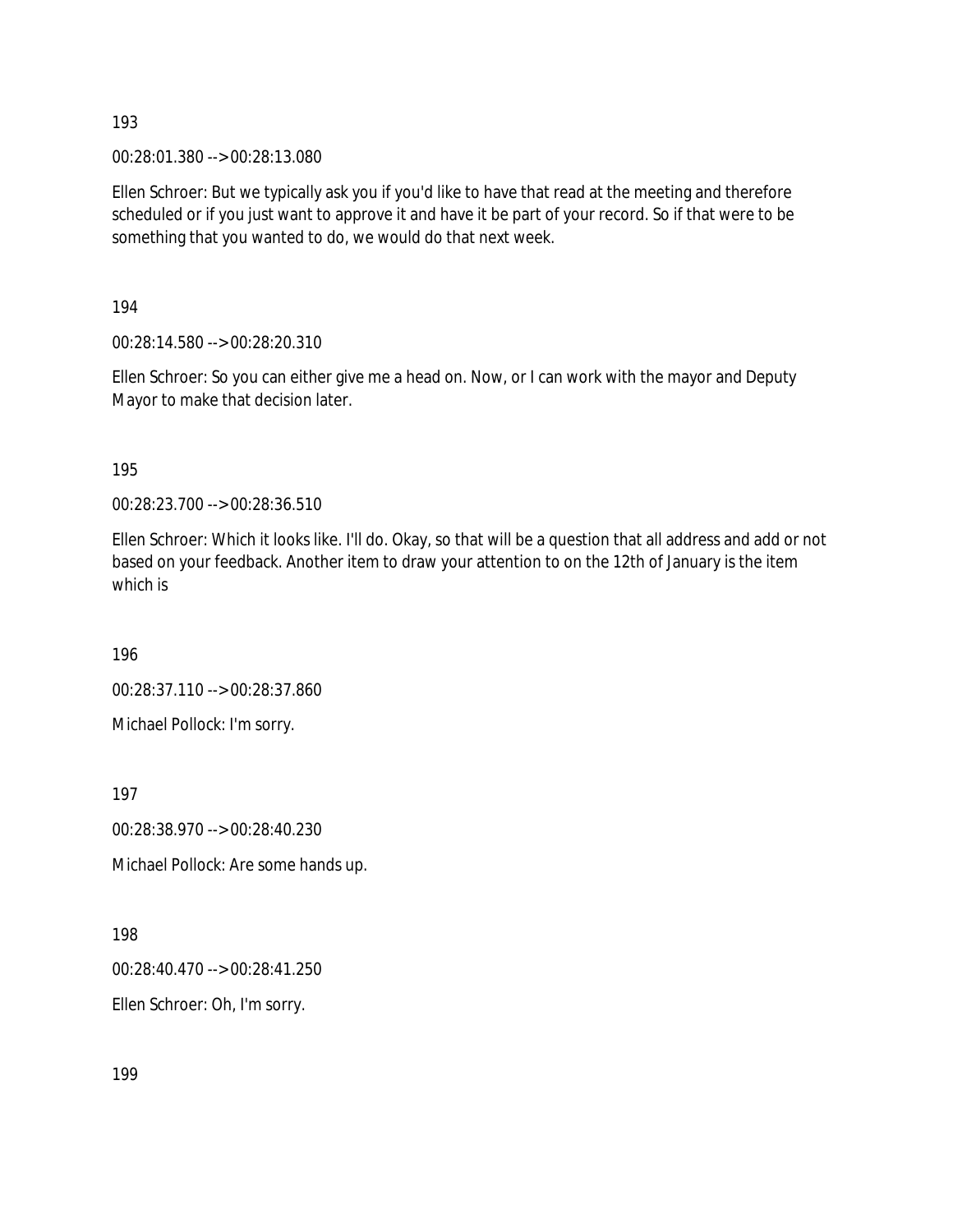00:28:42.750 --> 00:28:45.300

Rasham Nassar: Yeah, and COUNCILMEMBER factory Johnson.

200

00:28:47.220 --> 00:28:54.390

Brenda Fantroy-Johnson: Okay. Thank you. Miss Schroeder, I think we'd like to have the Martin Luther King proclamation read. That's my opinion.

201

00:28:55.140 --> 00:28:55.530

Ellen Schroer: Okay.

202

00:28:55.740 --> 00:28:57.930

Brenda Fantroy-Johnson: Is that a question. Yeah. That was the question right

203

00:28:57.990 --> 00:29:11.490

Ellen Schroer: That was the question. Um, is that councils desire in general. Okay. Yes. Alright, so we'll go ahead and schedule that for next week's meeting as a proclamation. Thank you. Yeah, thank you. Um,

204

00:29:11.640 --> 00:29:14.340

Rasham Nassar: And one more Councillor Schneider.

205

00:29:15.990 --> 00:29:25.140

Leslie Schneider: Hey, thank you. Um, I don't know if I'm breaking into early or not, but I wanted to ask for a very short 10 minutes to discuss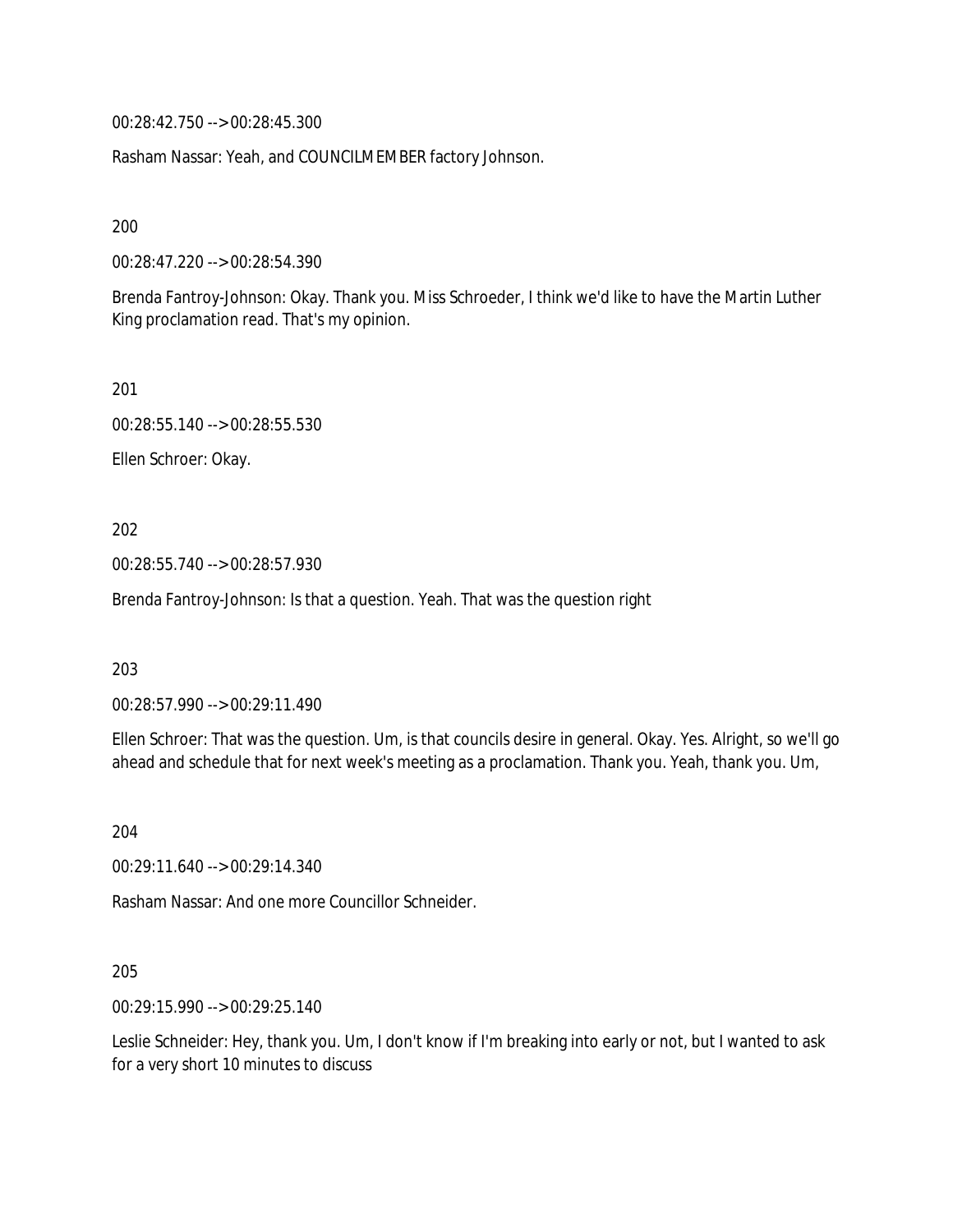00:29:25.740 --> 00:29:36.690

Leslie Schneider: Business recovery grants, either at the next study session or at the next business meeting so wherever it could get fit in and I don't plan to I'm going to be working with

207

00:29:38.400 --> 00:29:53.250

Leslie Schneider: Deputy Mayor. I talked to list on this. And so we will not have a regular proposal to bring but we just we've done some homework on this already. And we would just like to kind of bring Council up to speed on where we're, what we're thinking and get your feedback on that so

208

00:29:53.310 --> 00:29:58.200

Ellen Schroer: Economic recovery grants, is that that terminology. Okay. All right. Thank you.

209

00:30:01.740 --> 00:30:06.210

Rasham Nassar: And that was proposed for for this neck for this upcoming study session or a business meeting next week.

210

00:30:07.500 --> 00:30:08.940

Leslie Schneider: It could be at either the next

#### 211

00:30:08.940 --> 00:30:15.840

Leslie Schneider: Couple of sessions and wherever it can be fit in and it doesn't not not requesting a lot of time on it.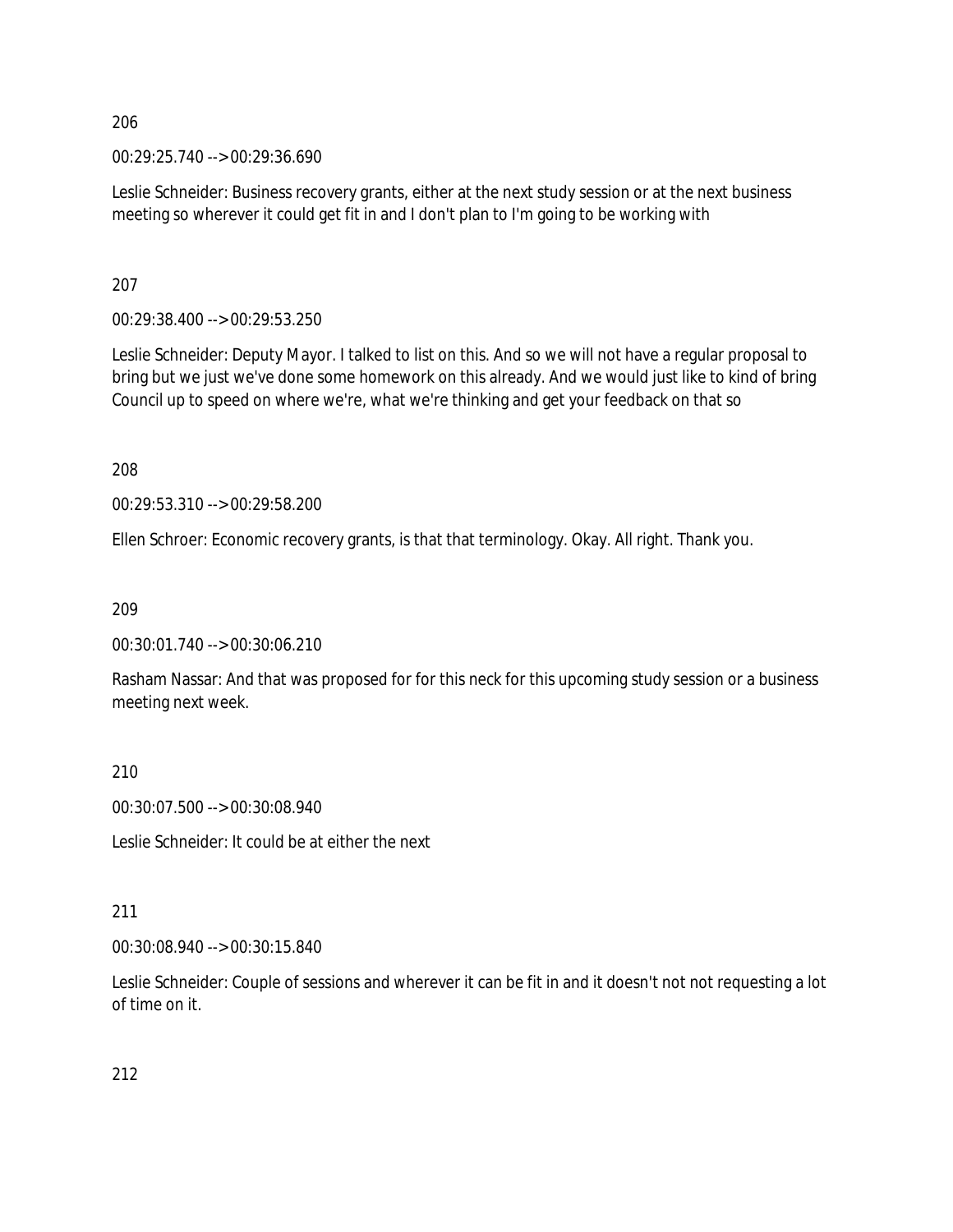00:30:16.560 --> 00:30:20.070

Rasham Nassar: Okay and counsel overhead topless can take the lead on that in the agenda setting meetings.

213

00:30:23.130 --> 00:30:24.030

Rasham Nassar: COUNCILMEMBER deets.

214

00:30:27.120 --> 00:30:33.390

Joe Deets: Thinking America. Yeah, colleagues, I sent you a message yesterday that I was going to bring up

#### 215

00:30:34.650 --> 00:30:38.250

Joe Deets: Items. I'd like to just get your approval secure approval for

#### 216

00:30:38.940 --> 00:30:47.730

Joe Deets: Some items to be put on the agenda for this will be February. So this is none of the agenda items that were being presented, none of the agenda dates that were presented

#### 217

00:30:48.540 --> 00:30:56.280

Joe Deets: Just now. So this would be say February study session. This was came to me and actually Deputy Mayor couple us

#### 218

00:30:56.820 --> 00:31:03.270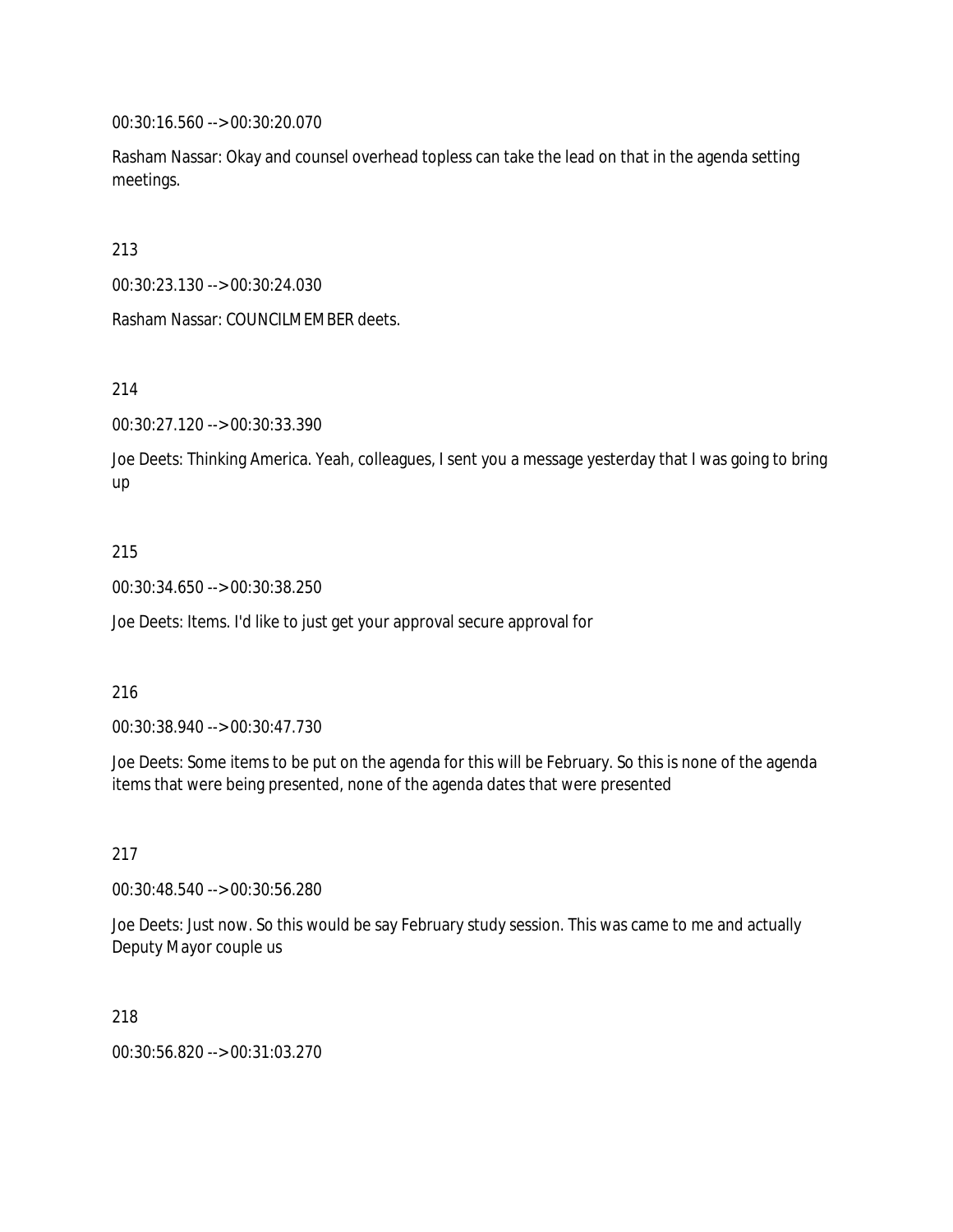Joe Deets: From the kind of change advisory committee, they would like to come speak with us numbers.

219

00:31:04.050 --> 00:31:12.390

Joe Deets: I would imagine would be the chair at least to discuss for things from the climate change advisory committee to counsel during the study session, it would be

220

00:31:13.140 --> 00:31:28.620

Joe Deets: Recommendations from the CCA see which is the committee regarding the police station and carbon reduction. So this is not the purchase or anything. This is the carbon reduction questions we had with the police station number two recommendations from the

221

00:31:29.820 --> 00:31:47.190

Joe Deets: CCC and USC relating to the PSC franchise agreement, they'd like to have a chance to talk about that status of the Climate Action Plan roadmaps and 2025 minutes report and 2021 work plan. So just seek your approval and then

## 222

00:31:48.660 --> 00:31:53.550

Joe Deets: The mayor and Deputy Mayor can fit a time for study session in February, if that works.

#### 223

00:31:56.070 --> 00:32:01.710

Rasham Nassar: Thank you. Councilmember and did you provide this send an email earlier to council. So we have this information. Okay, great.

224

00:32:08.760 --> 00:32:10.050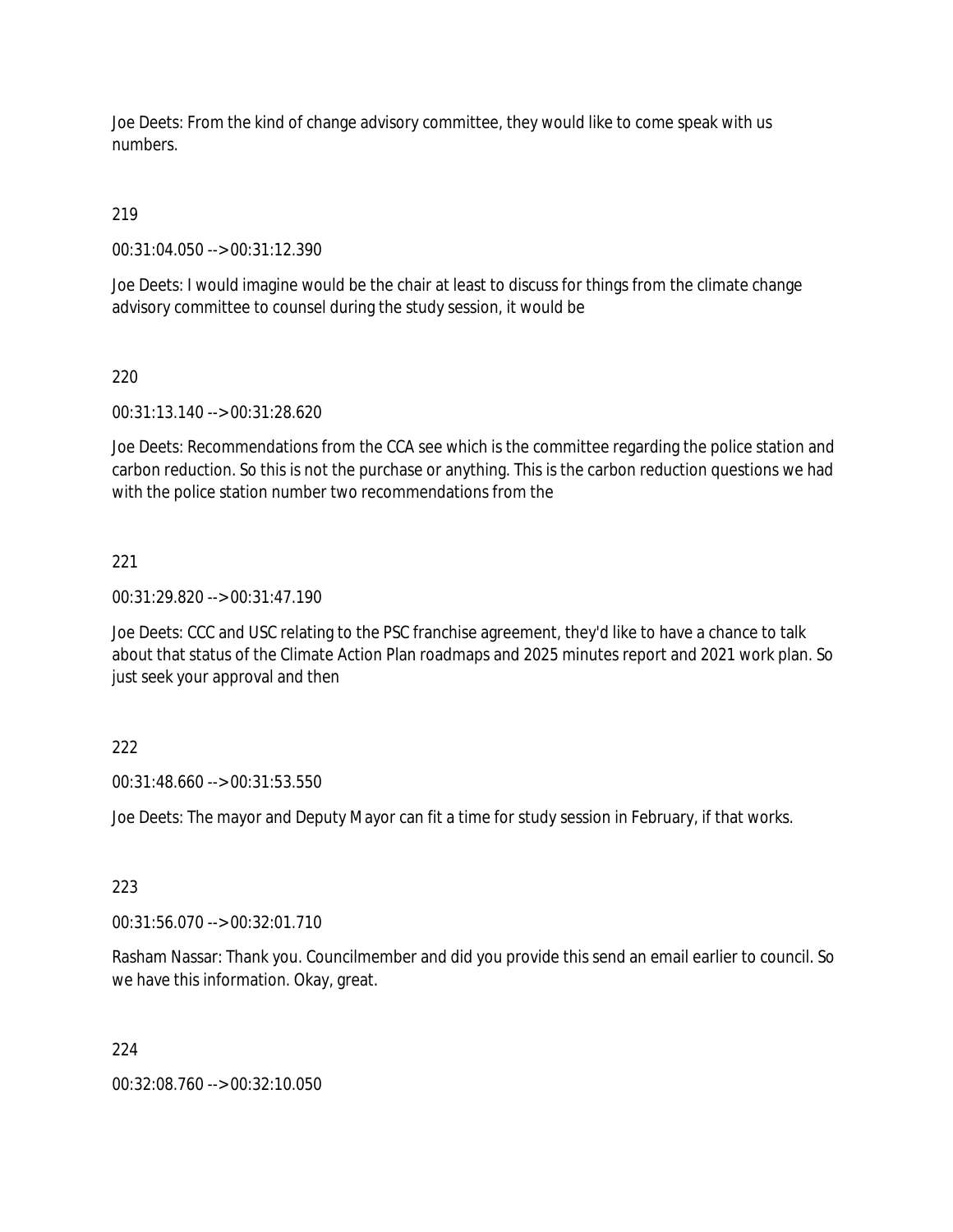Rasham Nassar: Any other council member car.

225

00:32:12.300 --> 00:32:13.830

Christy Carr: Thank you. I had a really

226

00:32:15.060 --> 00:32:35.760

Christy Carr: Quick request to gauge the Council's interest in discussing the potential to have food trucks at the town hall or city hall plaza think all the council members received an inquiry from a resident who is operating a Food Truck. Truck currently and the interim city manager followed up.

227

00:32:38.130 --> 00:32:49.020

Christy Carr: Saying that that's a Council decision because its use of city property. So I'm not sure if that's I just committed to the, the person who made the inquiry. The operator of the food truck that I would

228

00:32:50.220 --> 00:32:56.130

Christy Carr: Ask if the Council had interest in discussing the potential for food trucks there. So that's what I'm doing tonight.

229

00:33:00.720 --> 00:33:02.820

Rasham Nassar: Council, I see you nodding heads.

230

00:33:05.040 --> 00:33:07.770

Rasham Nassar: I certainly would be supportive of that I see. Councilmember Snyder.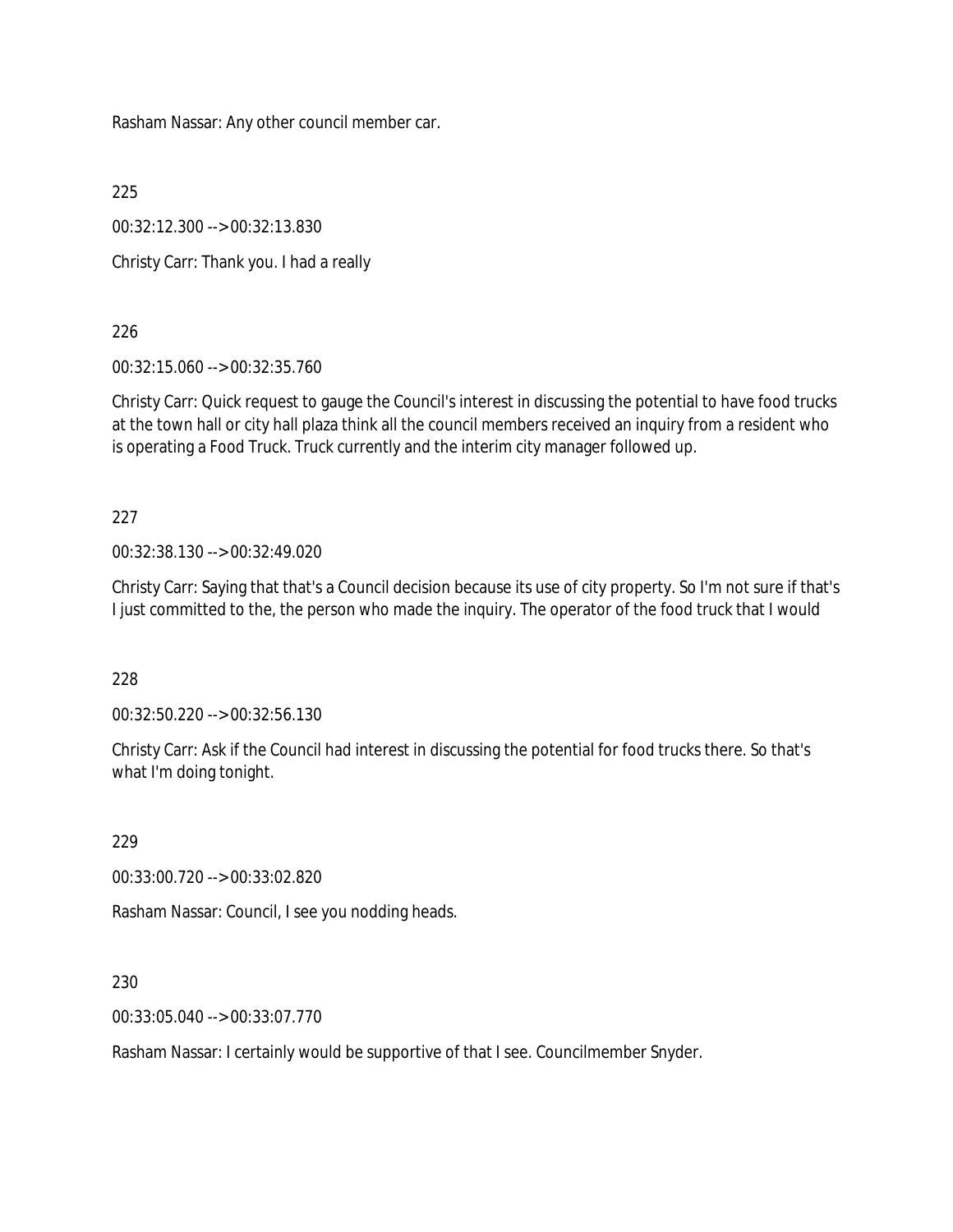00:33:09.150 --> 00:33:09.750

Rasham Nassar: A

232

00:33:11.400 --> 00:33:17.130

Rasham Nassar: City Manager, we could discuss this at the agenda setting meeting and see where it would fit.

233

00:33:18.930 --> 00:33:28.740

Rasham Nassar: Okay. I do remember I do recall your email to the Council on that subject, where you shared your response. So it sounds like there's some legal or legislative items that would need to be addressed.

## 234

00:33:29.820 --> 00:33:37.200

Rasham Nassar: So if Council supportive of adding that to a future agenda, we could see where it fits. Thank you for bringing that up. Remember car.

235

00:33:38.310 --> 00:33:38.550

Rasham Nassar: Any

236

00:33:38.670 --> 00:33:41.820

Rasham Nassar: Other items for future agendas council members.

237

00:33:45.030 --> 00:33:47.910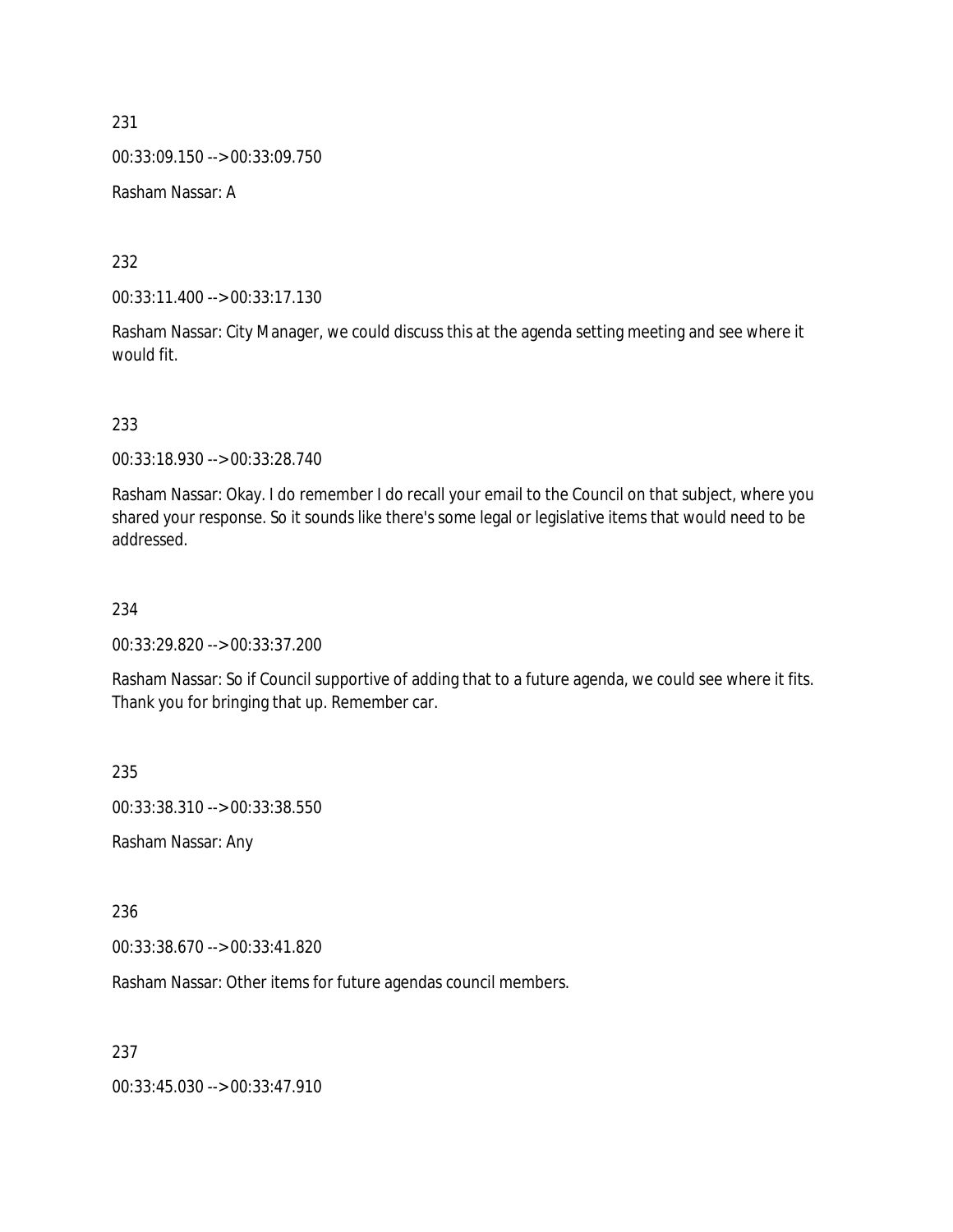Rasham Nassar: Council member. Oh yes, the interim city manager.

238

00:33:48.330 --> 00:33:54.630

Ellen Schroer: Oh, I'll let comes from our pilot go first. But I do have one item that I want to confirm with you on the 12th before we finish this item up. Okay.

239 00:33:54.840 --> 00:33:55.890 Rasham Nassar: COUNCILMEMBER Pollock.

240

00:33:58.620 --> 00:33:59.820

Michael Pollock: Yeah, thank you. Um,

241

00:34:00.090 --> 00:34:01.500

Michael Pollock: There's a couple

242

00:34:03.030 --> 00:34:10.380

Michael Pollock: This first one is in response to their the sewage spill and then also the the

## 243

00:34:11.790 --> 00:34:22.320

Michael Pollock: tertiary treatment options that we have presented to us, I guess, a few weeks back now and I'm interested in pursuing kind of getting a sense on

244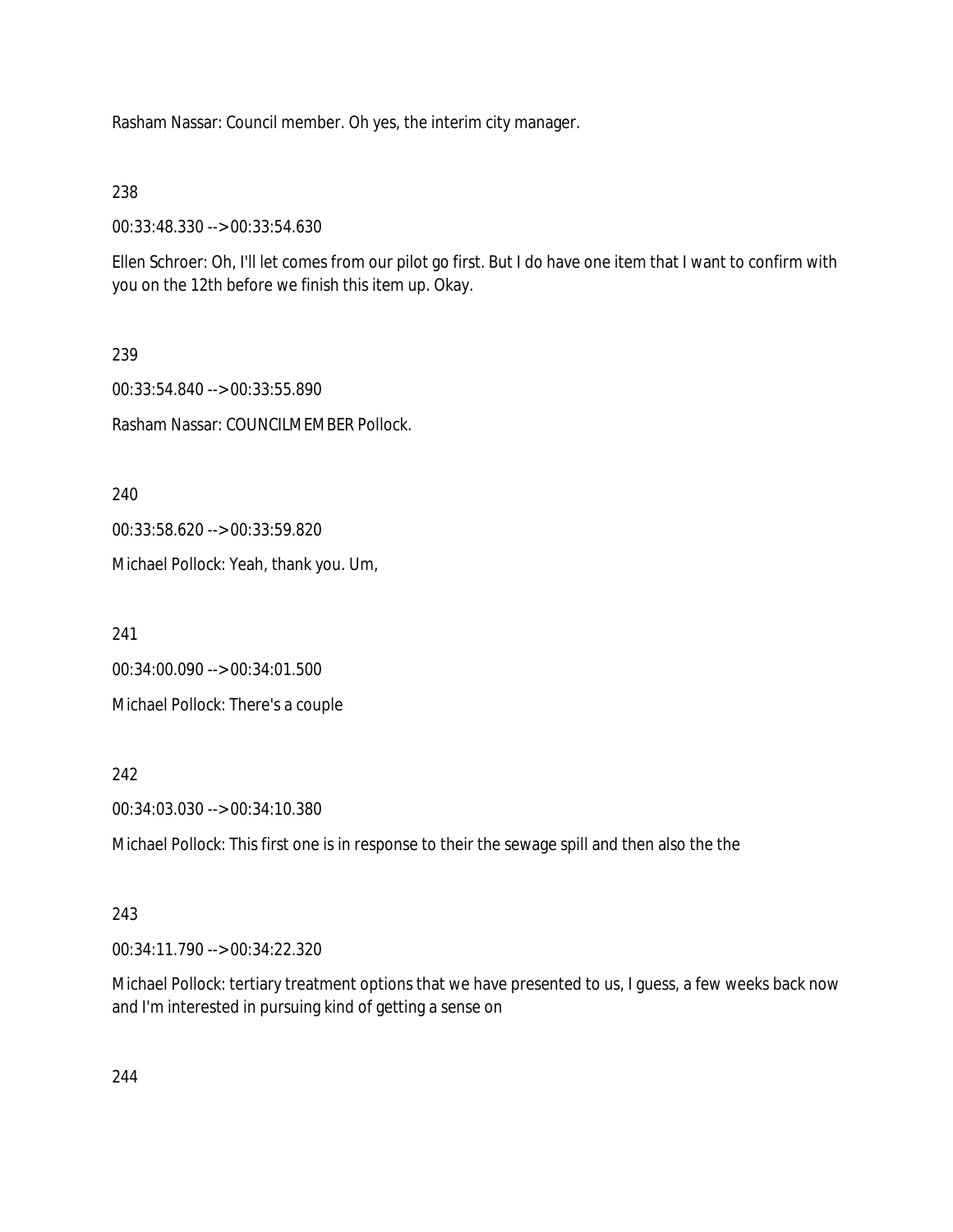00:34:23.340 --> 00:34:27.990

Michael Pollock: What to put on a future agenda a discussion of what it's going to take to

245

00:34:29.280 --> 00:34:43.890

Michael Pollock: Get that tertiary treatment plan going what it's going to cost some sort of sense of framework of where this Council wants to go with that. And then also with that. More generally, if, if, in that process. We can also

246

00:34:45.480 --> 00:34:54.240

Michael Pollock: Come up with a plan and some sort of pasta, but it's going to take it from that sewage spills, like what we just saw happen 250,000 gallons bumping into them.

247

00:34:54.840 --> 00:35:06.300

Michael Pollock: Into the sound to keep that from happening again. So I haven't formulated completely. I think most of us have just sort of gotten the news on this, but I just see the two as link.

248

00:35:06.780 --> 00:35:17.520

Michael Pollock: And then I also see a link to the potential development of grey water system that a former mayor Schneider has has been advocating on and off so

249

00:35:18.450 --> 00:35:27.450

Michael Pollock: Again, not completely formulated, I just kind of want to gauge if there's some interest and maybe developing a workshop around those MLM sewage treatment on the island and

250

00:35:29.850 --> 00:35:31.200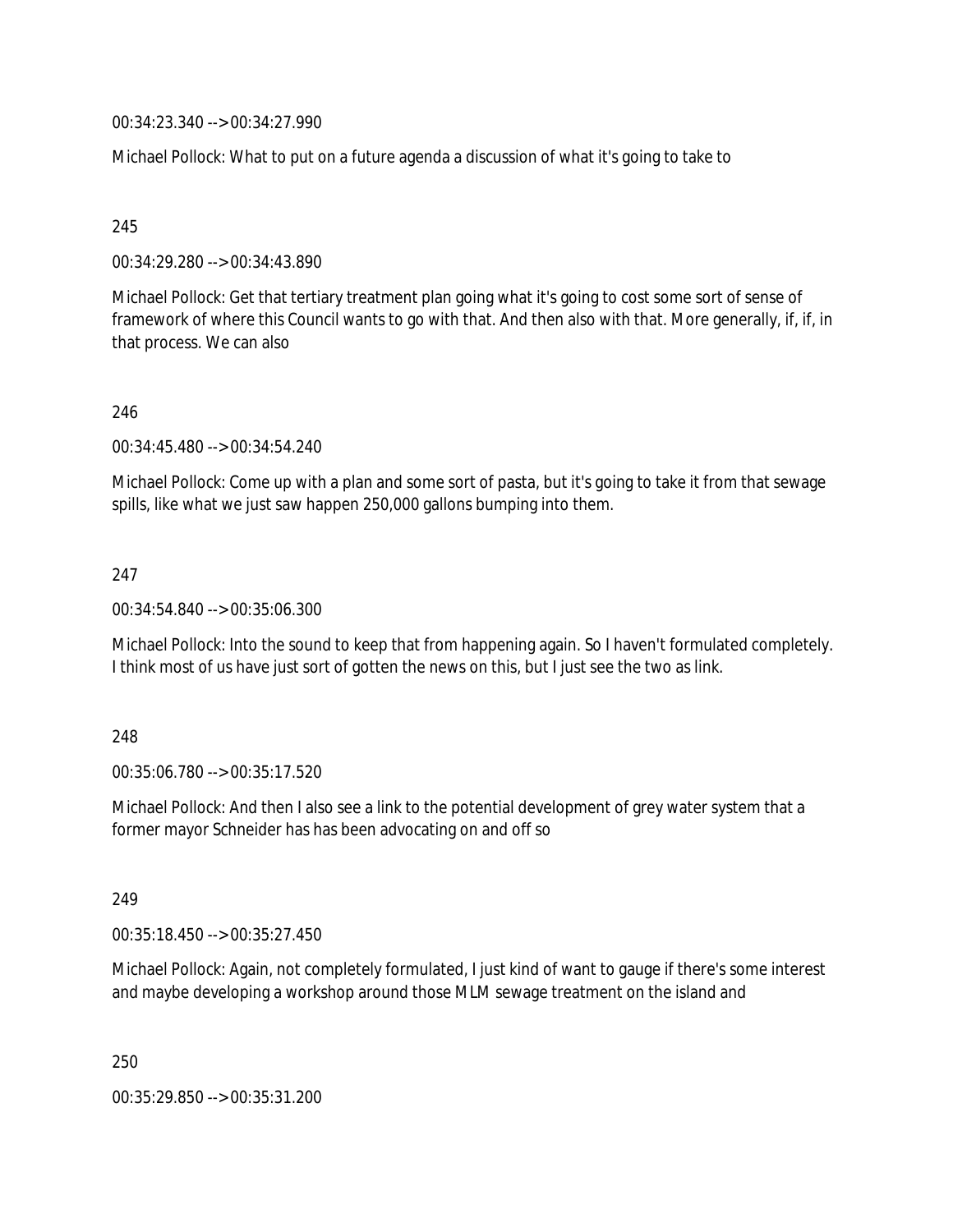Michael Pollock: That's really up so

# 251

00:35:33.300 --> 00:35:38.100

Michael Pollock: There's their interest, but how how the Council members. So about that tackling the issue.

# 252

00:35:42.360 --> 00:35:45.240

Rasham Nassar: As their head topless Deputy Mayor had topless.

## 253

00:35:45.780 --> 00:35:52.770

Kirsten Hytopoulos: Think I think that I would like to start with hearing what the plans the existing plans are. And your father have the

## 254

00:35:53.130 --> 00:36:05.370

Kirsten Hytopoulos: Have the public works director lead us that direction and then talk about what options are that we could explore through a workshop, but I'd rather start with the public works director Betty my preference.

255

00:36:08.790 --> 00:36:09.600

Rasham Nassar: COUNCILMEMBER car.

256

00:36:11.340 --> 00:36:25.290

Christy Carr: Yeah, thank you. I am. I'm the tech liaison. And so I think we recently heard something about a report that has been completed or is almost complete. And so I think that we could probably hear about that as a starting point.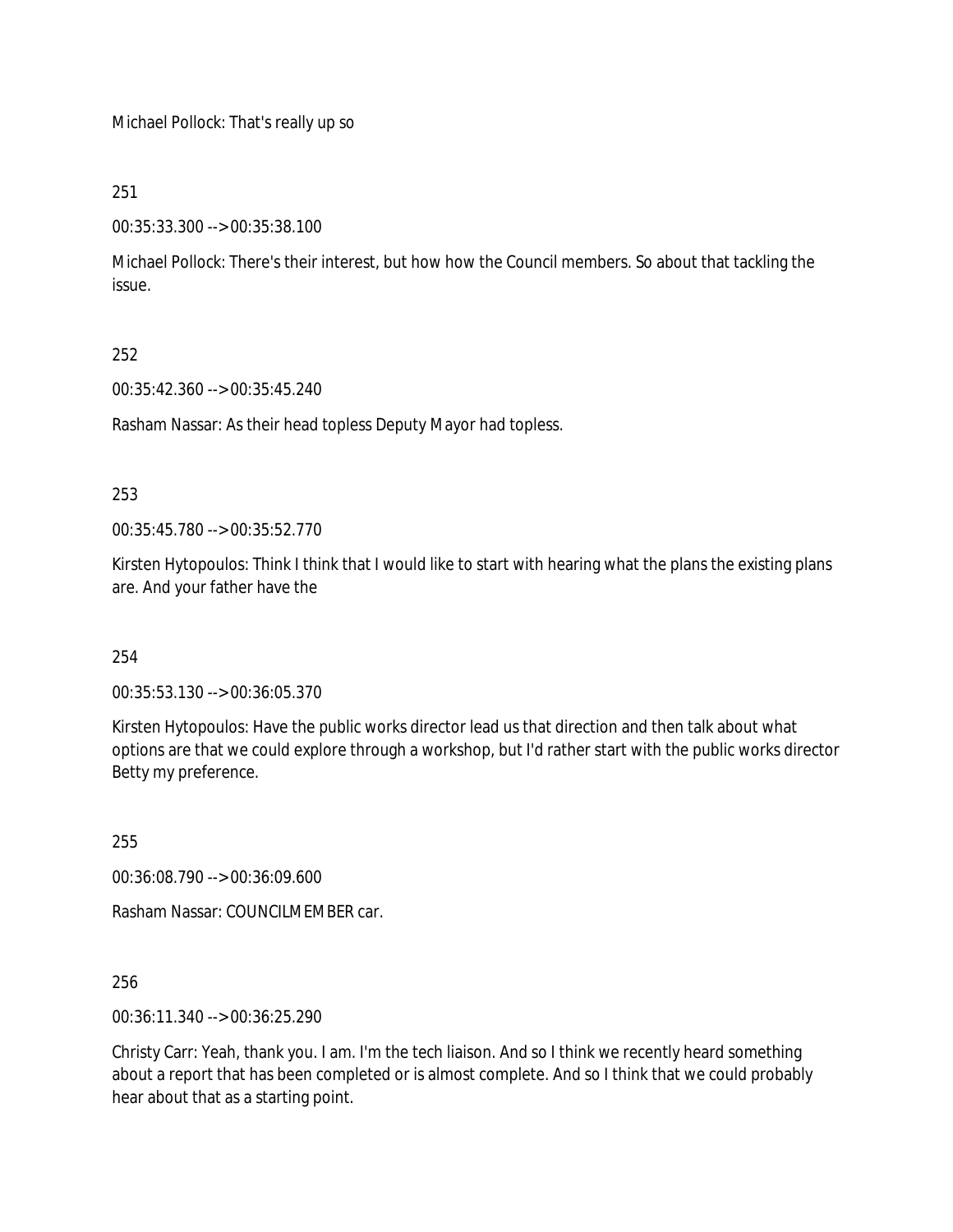00:36:26.520 --> 00:36:43.110

Christy Carr: In terms city manager can probably help me with what that ongoing or finished nearly finished work is. But yeah, I would agree. I think that the can. We've heard a lot from the community. And this is a pretty significant event. And so, if nothing else, I think that

258

00:36:44.550 --> 00:36:49.170

Christy Carr: We should hear more about our operation and how we can prevent

259

00:36:50.190 --> 00:36:51.480

Christy Carr: future events like this.

260

```
00:36:55.980 --> 00:36:57.000
```
Rasham Nassar: COUNCILMEMBER colic.

## 261

00:36:57.720 --> 00:37:04.200

Michael Pollock: So, so maybe then it's sort of a bit of an update from the public works director and

## 262

00:37:05.340 --> 00:37:13.350

Michael Pollock: Kind of let him know obviously he's watching some meetings. And so to know that you're interested in this and get some sort of a report from him.

263

00:37:14.850 --> 00:37:15.270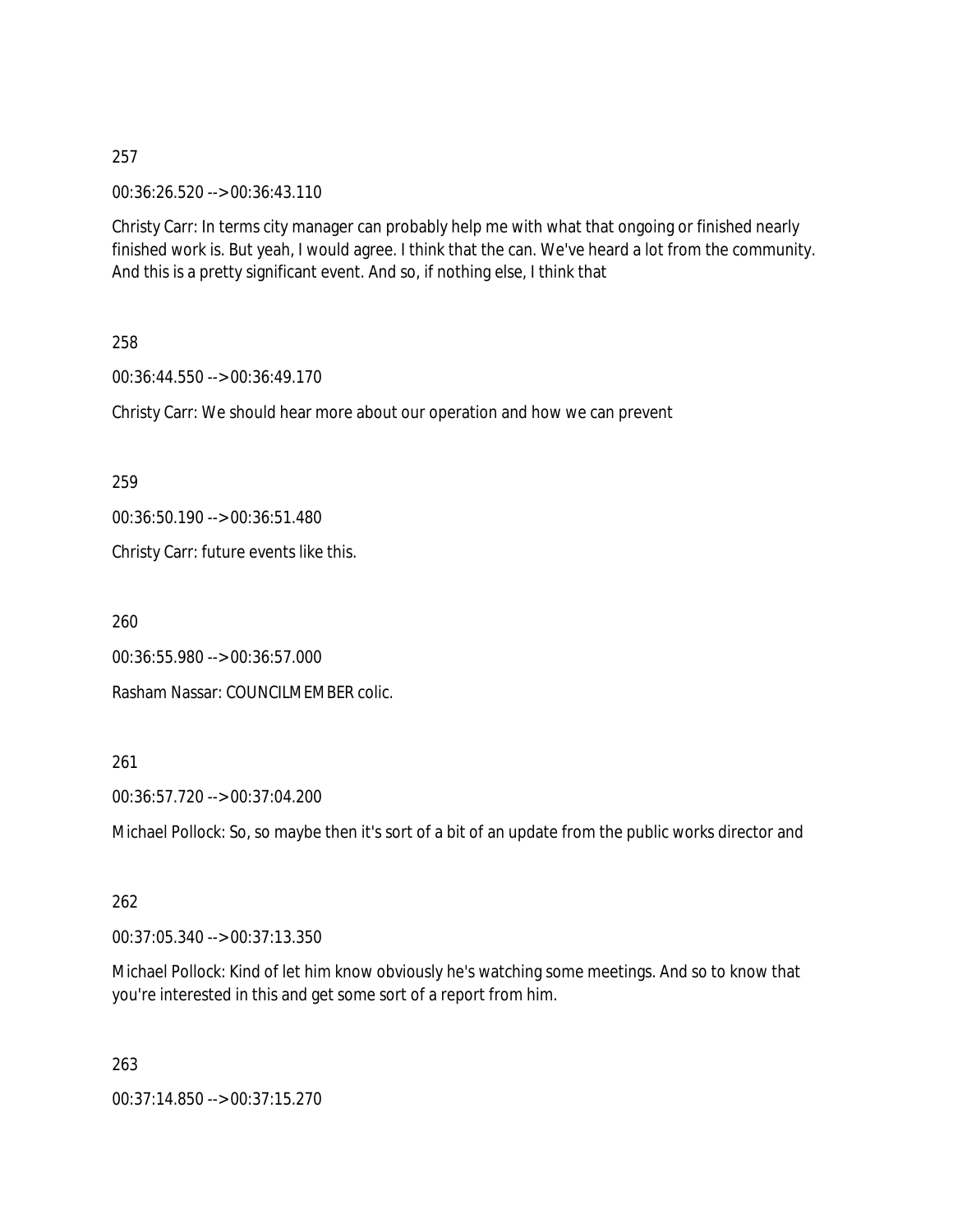Rasham Nassar: And

## 264

00:37:17.160 --> 00:37:25.410

Rasham Nassar: Yes, and I think I heard the interim city manager offer that. So we'll make sure that we scheduled Chris to come next to next week's meeting and to give counsel that briefing.

#### 265

00:37:26.640 --> 00:37:36.990

Rasham Nassar: And with regard to the tertiary treatment options counselor car. It sounds like a tech has touched that as well. That was, that was a presentation just for the Council in the communities.

## 266

00:37:38.040 --> 00:37:47.730

Rasham Nassar: Knowledge that was a presentation on tertiary treatment options for our sewage plant and that was delivered to the presentation delivered to the UFC

## 267

00:37:48.330 --> 00:37:55.170

Rasham Nassar: Sometime in December, I believe the first or second week that is planning to come to the Council sometime in the first quarter.

#### 268

00:37:55.680 --> 00:38:04.050

Rasham Nassar: Of this year I think next week would be a great opportunity when we have Chris present with us public works director. Where's Vicki to ask him when

#### 269

00:38:04.890 --> 00:38:13.320

Rasham Nassar: Exactly in the first quarter, he plans to bring that report to the Council, and if it makes sense to bring it sooner considering some of the recent events.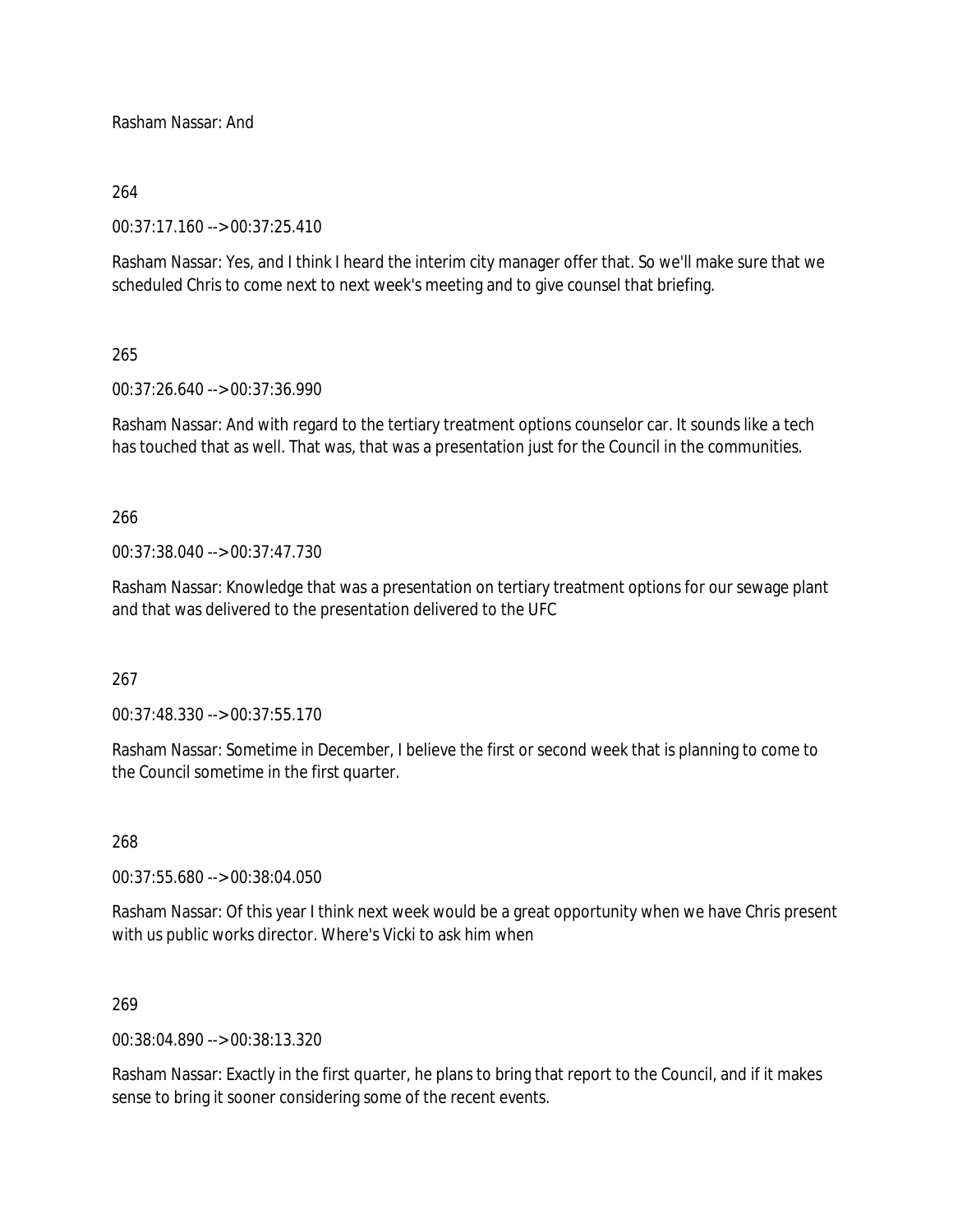00:38:17.280 --> 00:38:19.800

Rasham Nassar: COUNCILMEMBER Pollock. Your hand is still up. Do you have

271

00:38:20.520 --> 00:38:21.750

Michael Pollock: I do. I have a second I

272

00:38:23.160 --> 00:38:34.170

Michael Pollock: Almost. I almost hate to bring this up, but we've been getting a lot of emails about the cost overruns of the police station are really concerned about the, the amount of money and the cost

273

00:38:35.010 --> 00:38:51.900

Michael Pollock: On a square foot basis that it's it's looking to be. And right now it's sort of on track to be the most expensive police station in the United States on a cost per square foot basis. This was going to be on the agenda. Last year, but we were kind of busy and I just felt like at the time.

274

00:38:53.400 --> 00:39:01.410

Michael Pollock: To let it go for now. But since then, we've gotten a lot more information from from citizens, some people very, very

275

00:39:02.310 --> 00:39:15.270

Michael Pollock: Professional really involved in it. So I would like to return to putting this on the agenda in the near future to discuss these costs and if there's nothing to all of this. Then there's nothing to all of it, but it sure looks like.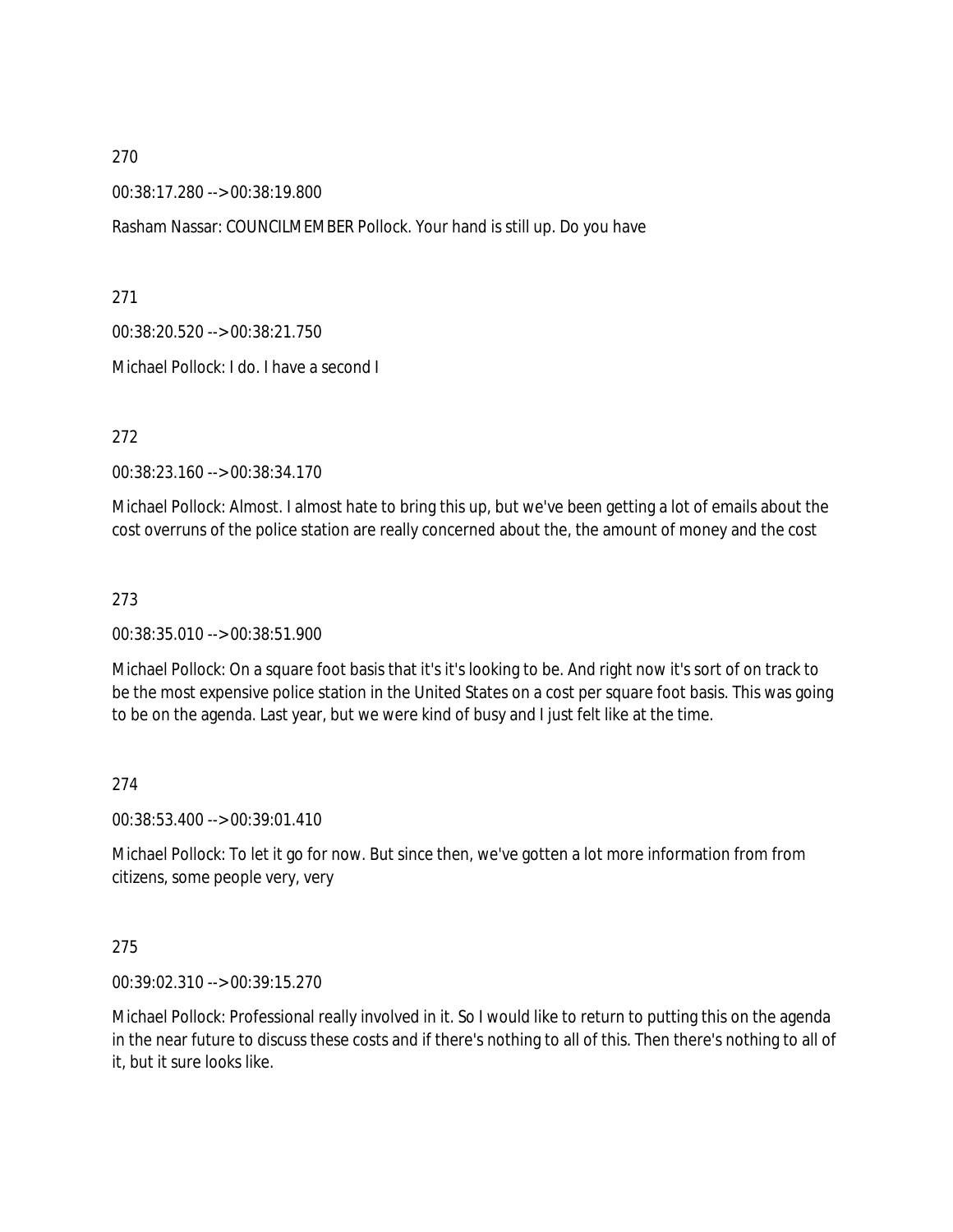00:39:16.500 --> 00:39:27.780

Michael Pollock: We're not doing a particularly great job in terms of creating a cost effective police station and maybe not taking the best route forward. So from what I've seen. I think that

277

00:39:28.320 --> 00:39:35.070

Michael Pollock: That there's an opportunity to save millions of dollars that the taxpayers are on the on the hook for for right now so

278

00:39:36.420 --> 00:39:44.130

Michael Pollock: I just want to guess if there's interest in putting on the agenda for discussion and kind of getting getting some of the facts out if nothing else.

## 279

00:39:45.540 --> 00:40:00.120

Michael Pollock: They're not now currently where I'm going to go with share since you asked for that. I know you've been bird dogging this issue and it's supported that before so I'm hoping that you will support it again to get it back on the agenda, and I hope you can have a majority of my time.

280

00:40:03.000 --> 00:40:05.310

Rasham Nassar: Thank you. Catherine republic. Councilmember deets.

## 281

00:40:06.120 --> 00:40:12.360

Joe Deets: Yeah, thank you Mary. Well, yeah, I've seen those messages as well. Pretty much the same folks.

282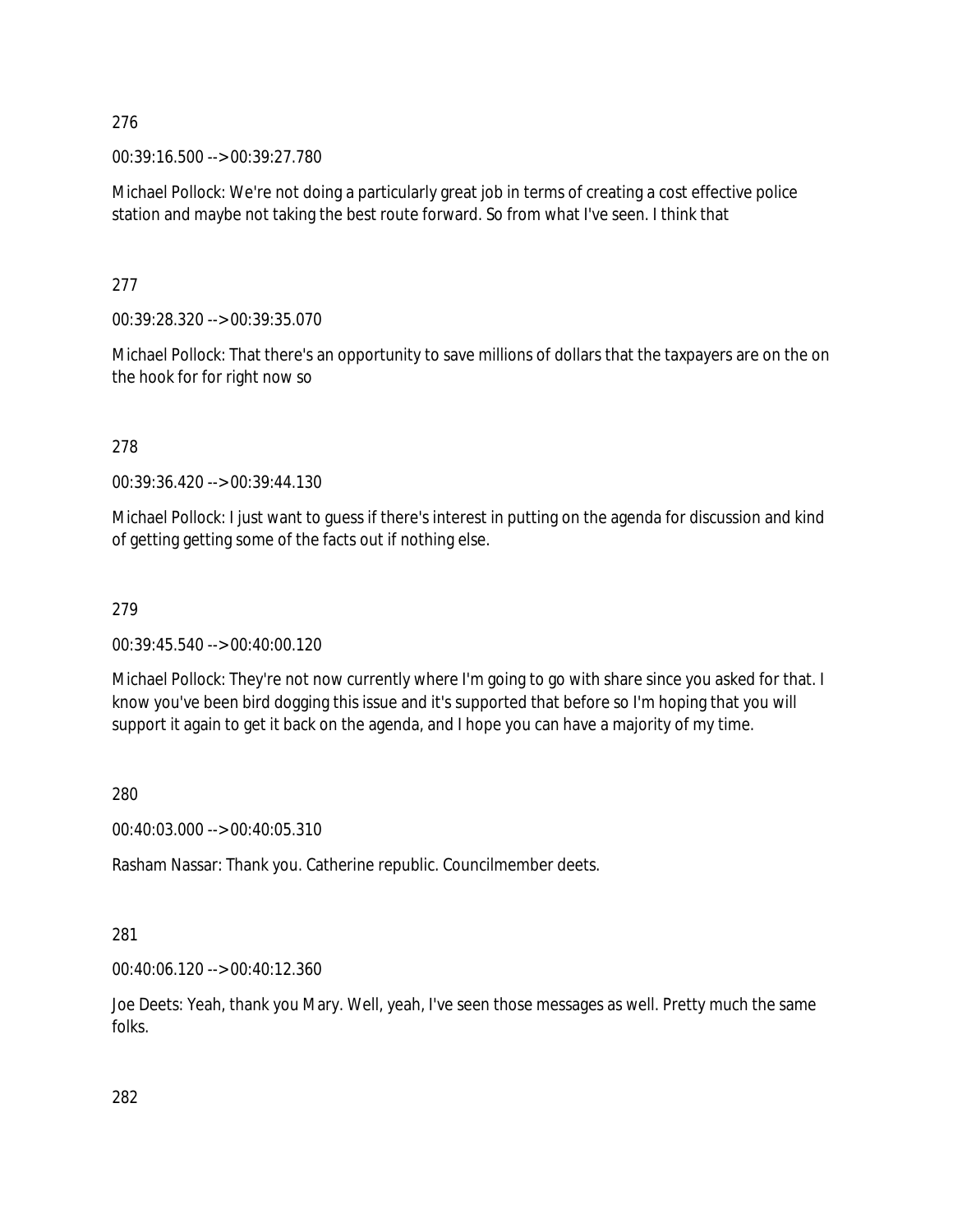00:40:13.620 --> 00:40:28.950

Joe Deets: And I'll just say, I've been making my own queries so i i'm so it's, I'm looking into this myself so I'm not sure it's unclear to me. What exactly is the point to put this on a Council agenda to discuss

283

00:40:29.370 --> 00:40:37.500

Joe Deets: When we we do have a whole lot of things that we need to address. I think it's worth. We can we can check how things were done.

284

00:40:38.010 --> 00:40:49.530

Joe Deets: And I, and I'm doing that so myself. And maybe you are my other colleagues are doing that as well. So I've it's not clear to me what would be the point of bringing a full Council discussion at this point on this item.

285

00:40:52.320 --> 00:40:54.060

Rasham Nassar: Any other council members like the way in

286

00:40:59.040 --> 00:40:59.910

Rasham Nassar: Castle Republic.

287

00:41:00.270 --> 00:41:07.230

Michael Pollock: Yeah, I mean I can, I can respond to that, since no one's raising their hand. I think the the point would be that

288

00:41:07.740 --> 00:41:25.080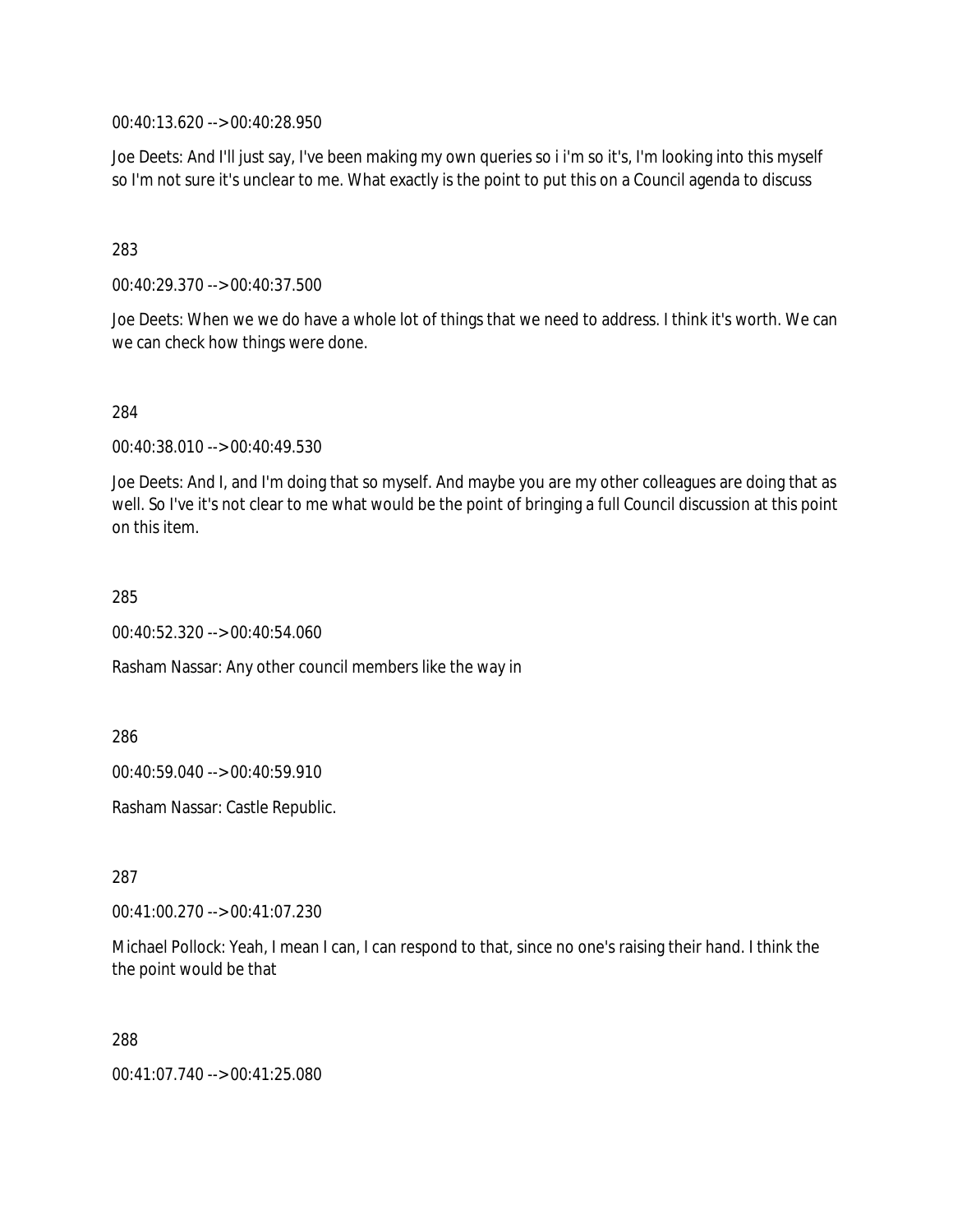Michael Pollock: If there's the potential to save millions of dollars that would be in our fiduciary responsibility to pursue that course of action. So every be, I think, a responsible not to proceed. So that, that's the point of it is to be responsible fiscal stewards of taxpayer funds.

289

00:41:27.150 --> 00:41:28.980

Rasham Nassar: Deputy Mayor high topless.

290

00:41:31.560 --> 00:41:43.590

Kirsten Hytopoulos: I know want to get into a conversation about the issue, but to me simplistically, we own a building that we're not going to resell and get our money back for we've done the plans to renovate it

## 291

00:41:44.100 --> 00:41:52.800

Kirsten Hytopoulos: There really isn't a path forward that would undo what's been done. And this is where we are. And I'm not impugning what we did. I wasn't, I wasn't on Council.

292

00:41:53.700 --> 00:42:03.840

Kirsten Hytopoulos: But it is where we are and I and as COUNCILMEMBER deets was just pointing to. We have so much work to do. We have more than we can possibly tackle for us to spend

293

00:42:04.230 --> 00:42:12.930

Kirsten Hytopoulos: Our precious time and our credibility, quite frankly, on going back and digging through and we've been produced all sorts of good information from the administration about

294

00:42:13.680 --> 00:42:23.940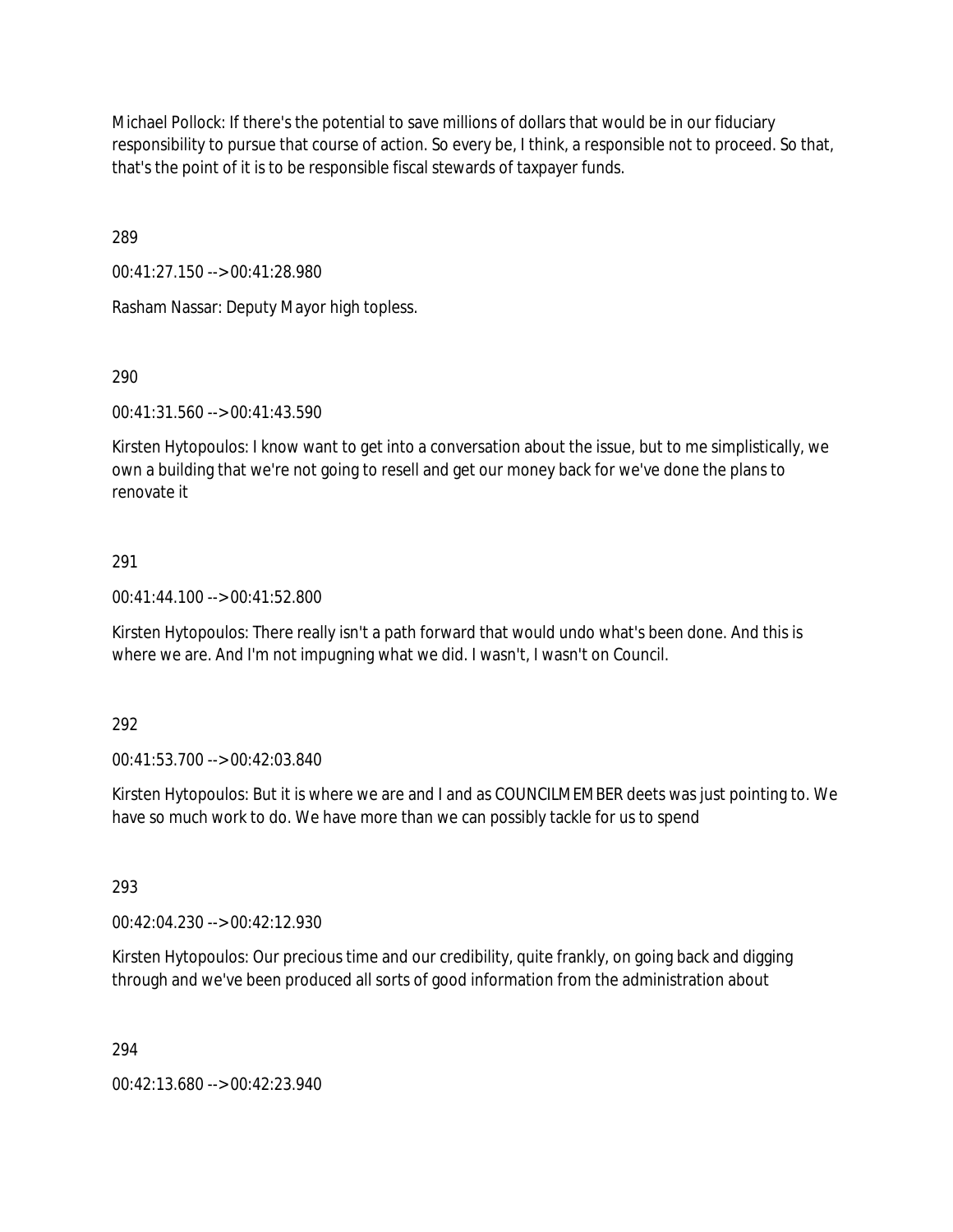Kirsten Hytopoulos: The about the process and about the building. I would not be able to support it at all. I think we need to move on. We have more tasks than we can possibly accomplish this year.

295

00:42:27.510 --> 00:42:30.270

Rasham Nassar: I council member family Johnson.

## 296

00:42:34.080 --> 00:42:38.940

Brenda Fantroy-Johnson: I think I'm new to this situation, but it just sounds like to me that if

## 297

00:42:40.740 --> 00:42:43.050

Brenda Fantroy-Johnson: Some of the members are already looking into it.

298

00:42:44.340 --> 00:42:52.830

Brenda Fantroy-Johnson: Maybe it would be wise to have a subcommittee of some sort of council members since people are are interested in looking into it.

## 299

00:42:57.510 --> 00:43:10.890

Rasham Nassar: I appreciate that. That comment, and I'm going to put on my chair hat and say that all a lot of the dialogue, I think is appropriate to have at a future Council meeting. Again, this is just the agenda.

300

00:43:11.910 --> 00:43:15.120

Rasham Nassar: Discussion. So just in the interest of keeping us on track and moving us along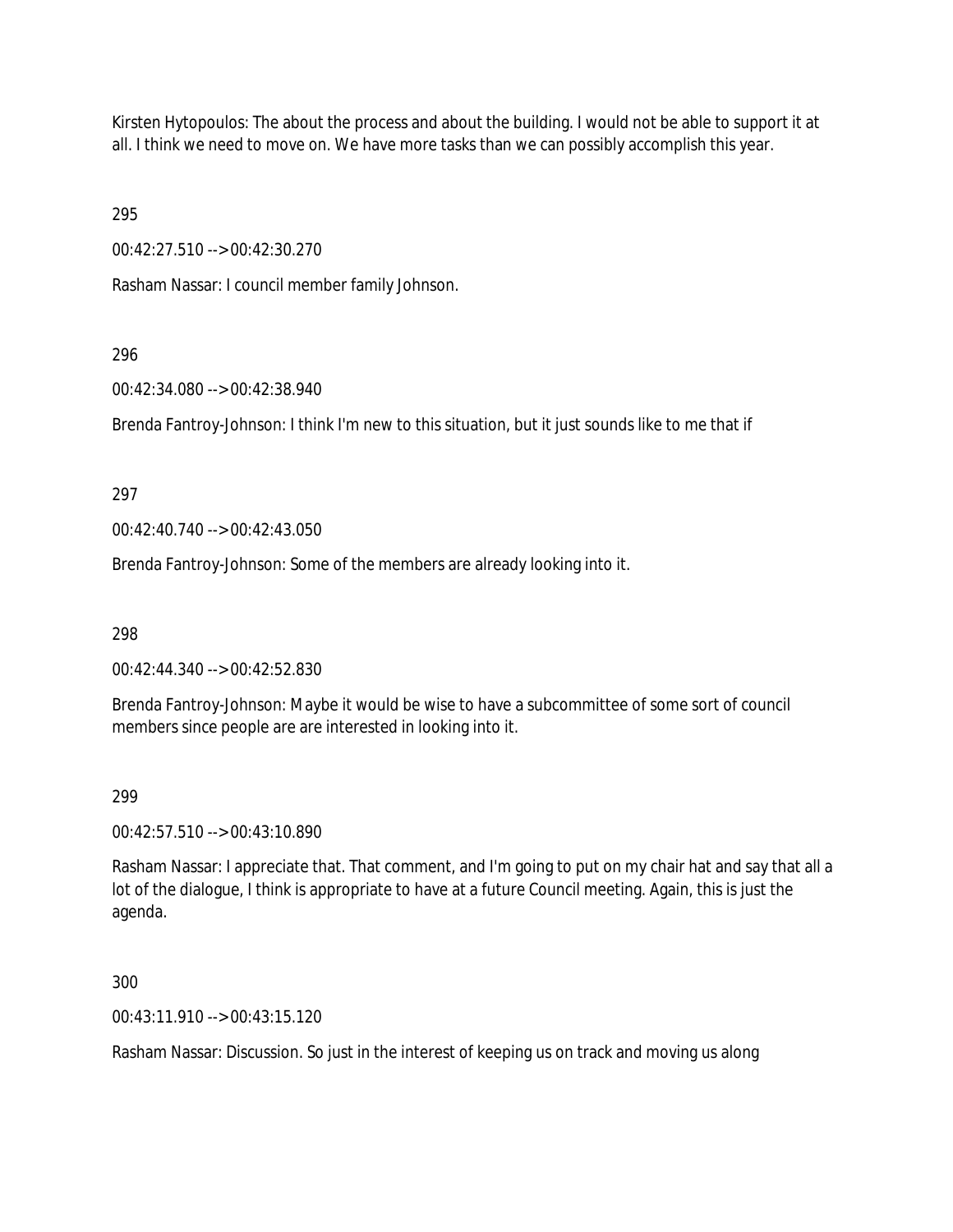00:43:15.540 --> 00:43:23.670

Rasham Nassar: I am going to support adding council member Pollux request to discuss Harrison to a future Council agenda and for the same reasons I supported it last time.

302

00:43:24.570 --> 00:43:33.330

Rasham Nassar: Council members, excuse me, Mayor members of the public have raised some concerns, and I think that we owe it to those community members to alleviate their concerns.

303

00:43:34.530 --> 00:43:38.790

Rasham Nassar: I think that we can do it rather quickly. Hopefully,

304

00:43:40.080 --> 00:43:48.660

Rasham Nassar: And address those concerns. It's our responsibility. I feel to be responsive when when folks raise concerns, especially as serious as these ones so

305

00:43:48.990 --> 00:43:59.250

Rasham Nassar: To get the project so that we can put that behind us. That's how this discussion goes, then I'm certainly interested in doing that and taking advantage of that of that opportunity.

306

00:44:00.180 --> 00:44:07.500

Rasham Nassar: In terms of timing and the nature of that discussion again just to be consistent with our rules for adding items to the agenda.

307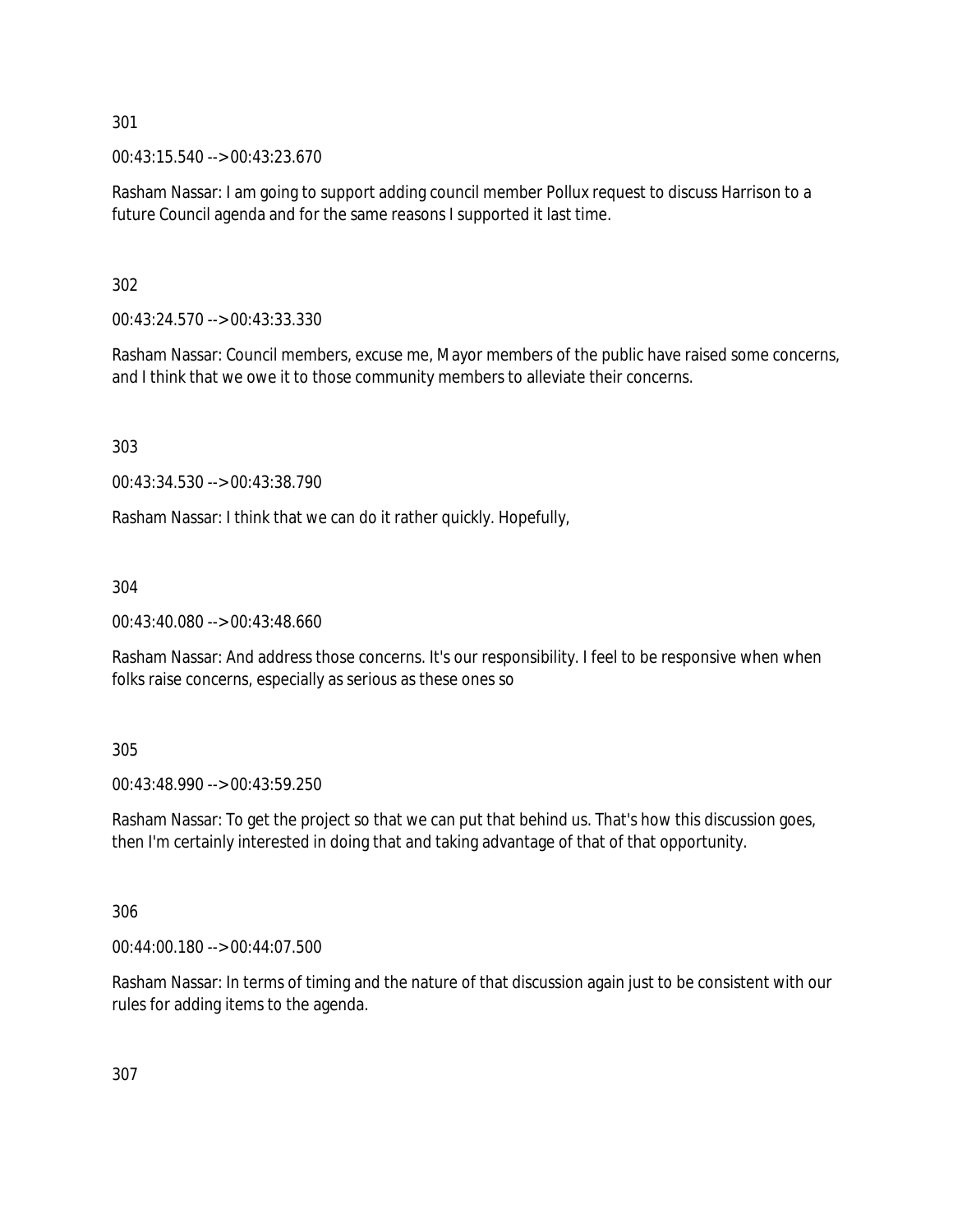00:44:07.770 --> 00:44:18.210

Rasham Nassar: If there's only two council member support that item will go on the agenda as an as an item for discussion as an item to be whether or not to be discussed. So the motion for that.

308

00:44:18.570 --> 00:44:23.640

Rasham Nassar: item will be whether or not to discuss. So I just want to be clear about that. And for the public watching as well.

309

00:44:24.780 --> 00:44:27.930

Rasham Nassar: And if one more thing in terms of timing.

310

00:44:30.990 --> 00:44:34.560

Rasham Nassar: I spoken with project manager loveless interim

#### 311

00:44:35.670 --> 00:44:44.820

Rasham Nassar: City Manager schroer and I think it is currently the plan to bring a bid for construction for Council approval to the Council sometime in January.

312

00:44:45.210 --> 00:44:55.920

Rasham Nassar: early February and and that would be to have Council actually authorize the expenditure of those funds for the actual renovation remodel of the building into the police.

313

00:44:56.520 --> 00:45:08.130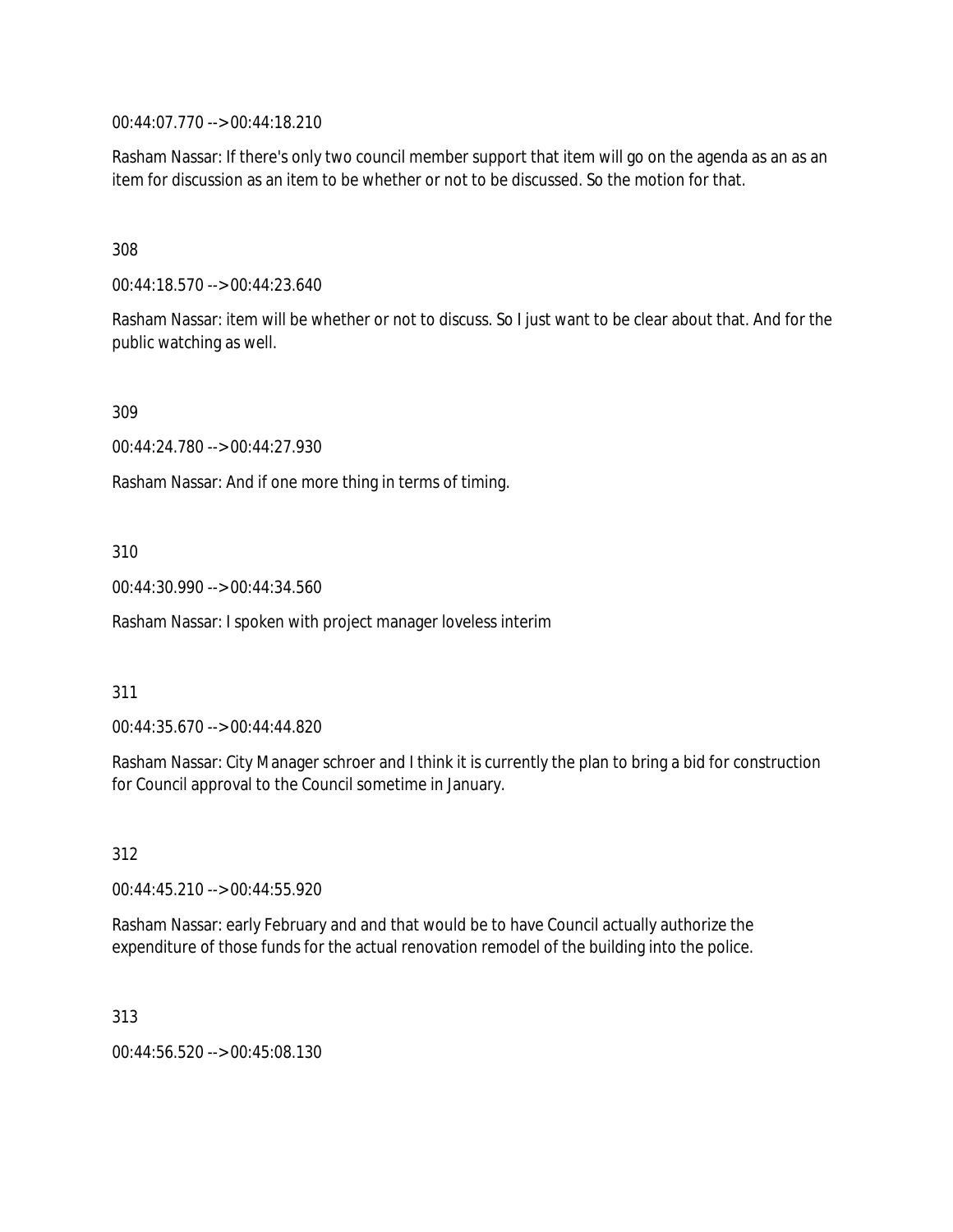Rasham Nassar: Court facility and to me it makes sense to have the discussion that COUNCILMEMBER Pollock would like to have before that so that if there's an opportunity to raise some of those concerns and to have city management or

314

00:45:09.240 --> 00:45:18.540

Rasham Nassar: loveless project manager level us address those concerns at that time we do it ahead of the award of those funds. So if Council is okay with that unless there are any concerns.

315

00:45:18.870 --> 00:45:32.310

Rasham Nassar: I can work with deputies mayor and city manager schroer at the agenda setting, we need to schedule that around or before the, the date at which project manager levels is coming to Council.

316

00:45:34.740 --> 00:45:36.660

Rasham Nassar: City council member Schneider.

317

00:45:37.680 --> 00:45:58.440

Leslie Schneider: Thank you. I just want to ask if we're bringing this up at a, at a soon future agenda to discuss whether we're going to discuss it and let's say that we agreed to discuss it, then we would be authorizing staff to put some time into coming up with, you know, some more.

318

00:45:59.670 --> 00:46:10.980

Leslie Schneider: Response than what they have already come up with. So just keeping that in the timeline, there will need to be time for that to be developed. Does that make sense.

319

00:46:11.850 --> 00:46:14.730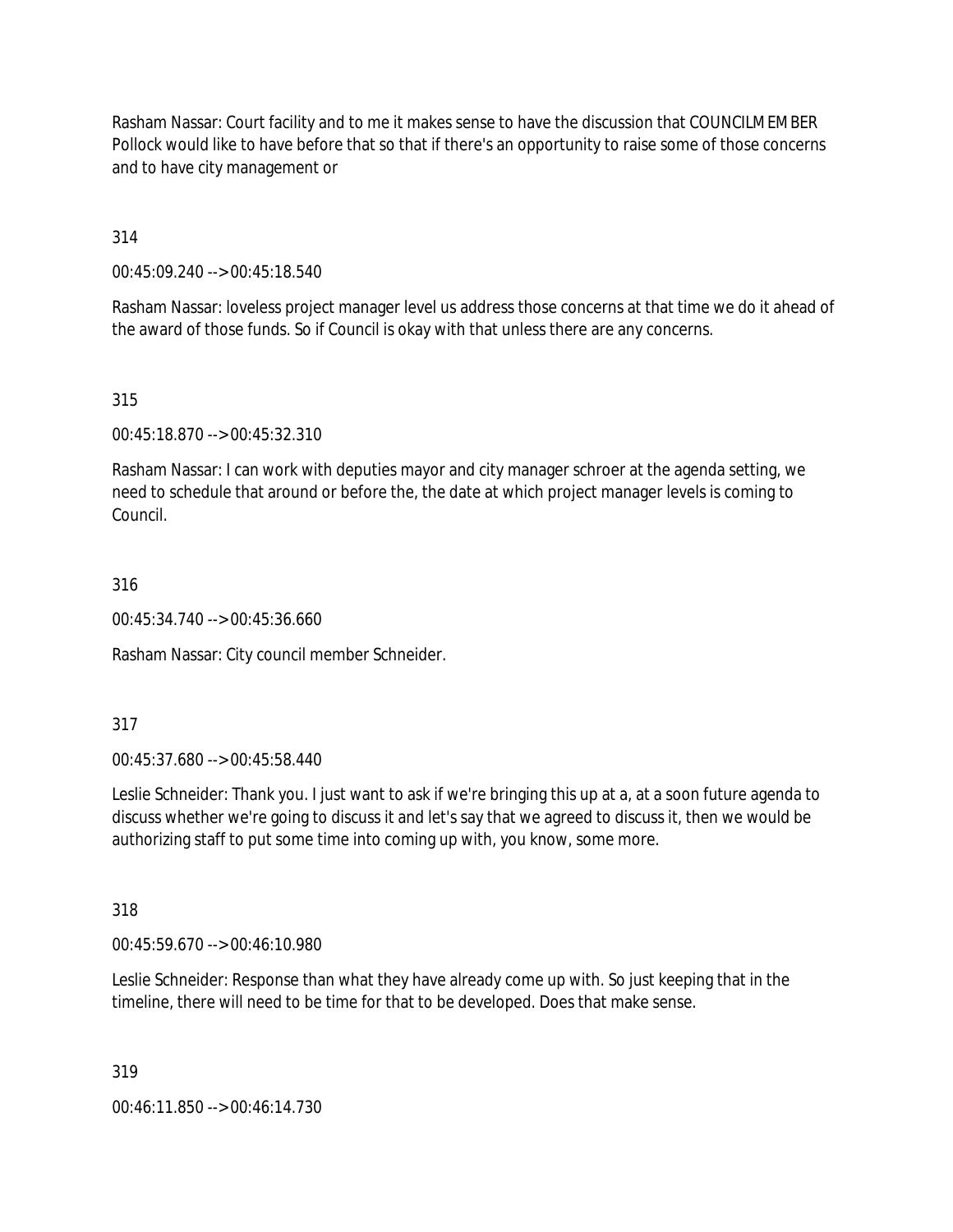Rasham Nassar: Yeah, absolutely. And I'm. Thank you for pointing that out.

320

00:46:17.370 --> 00:46:19.320

Rasham Nassar: I interim city manager schroer

321

00:46:20.370 --> 00:46:20.880

Rasham Nassar: Thank you.

322

00:46:21.240 --> 00:46:32.670

Ellen Schroer: Um, yeah. So two things to add to this one is that, um, when I talked with the with project manager loveless with Barry he's anticipating that we will

323

00:46:33.270 --> 00:46:44.160

Ellen Schroer: Bring that contract for award after it's been bid the bid is not on the street yet. And so we're still working on that process, we may have until the end of February until that comes

324

00:46:44.640 --> 00:46:49.950

Ellen Schroer: To counsel and you'll certainly see it on the look ahead agendas before it's scheduled so you'll know when it comes

325

00:46:50.280 --> 00:47:02.640

Ellen Schroer: I also appreciate what COUNCILMEMBER Schneider, said the staff put together an enormous amount of information last fall and some of the questions that I saw repeat some of the questions that were already answered, so I'm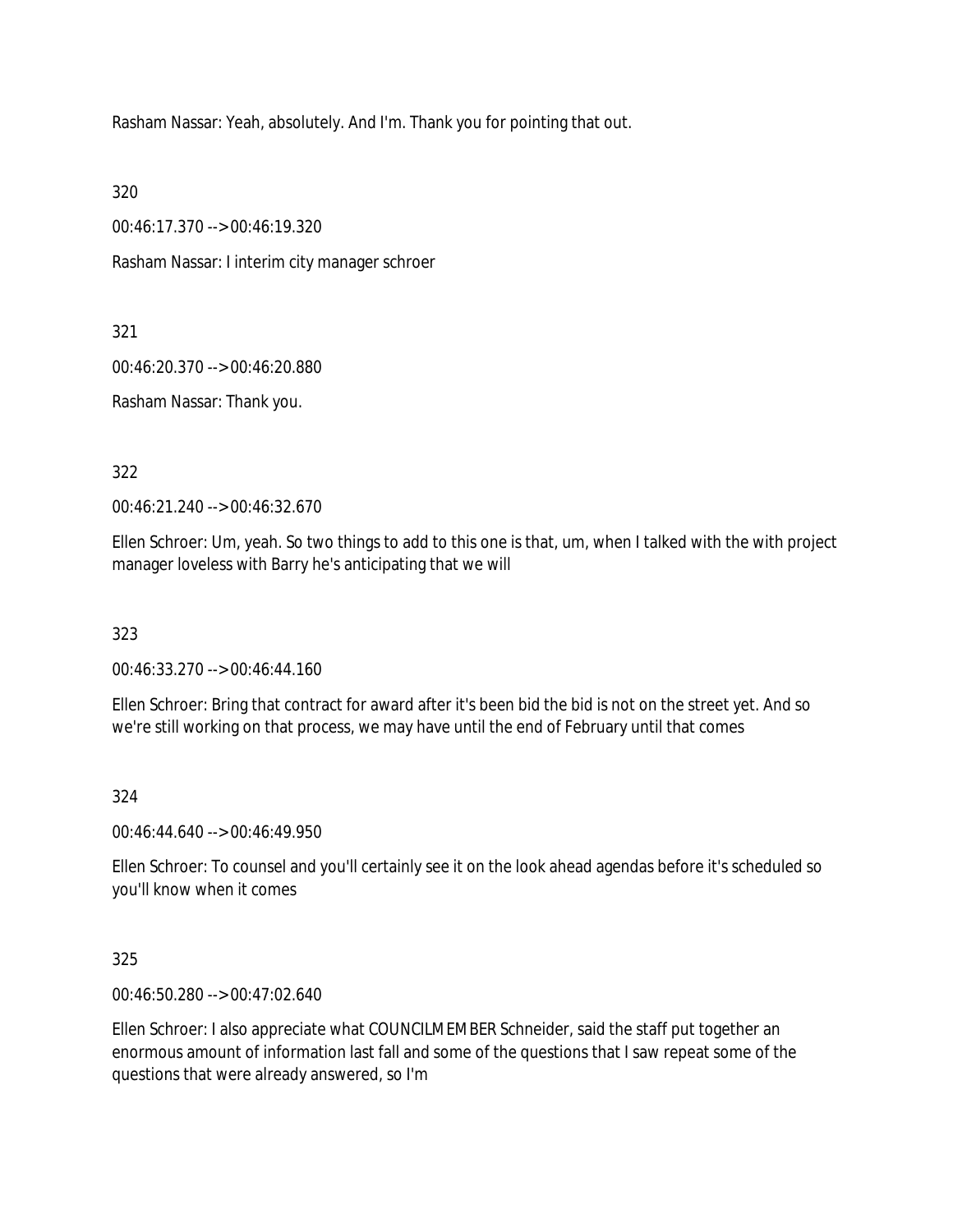00:47:03.000 --> 00:47:19.800

Ellen Schroer: Not sure how staff can be supportive, but I'm happy to work with you to identify the information that hasn't yet been provided that's needed. Um, and then we'll, we'll factor that in with the other work that staff is taking on and if that's the priority, then we can make that adjustment.

327

00:47:21.000 --> 00:47:34.350

Rasham Nassar: Thank you for that interim see manager schroer and I wonder if we could leave this at with the I'm looking at council member Pollock. If you wouldn't help support what you what we just heard the interim city manager schroer say

328

00:47:36.240 --> 00:47:38.700

Michael Pollock: Yeah. Um, yeah, I think so.

329

00:47:40.020 --> 00:47:49.740

Michael Pollock: I think what could be helpful to move it along is to really compile the information that we have been getting and sort of, you know, consolidate it. So I will go ahead and do that.

330

00:47:50.850 --> 00:47:59.130

Michael Pollock: There was also a mention of a subcommittee. We don't have a formal form one but certainly be happy to work with.

331

00:47:59.730 --> 00:48:16.980

Michael Pollock: COUNCILMEMBER deed, since he mentioned that he was doing some work and just let's compare notes and kind of, you know, separate the wheat from the chaff on this one and put it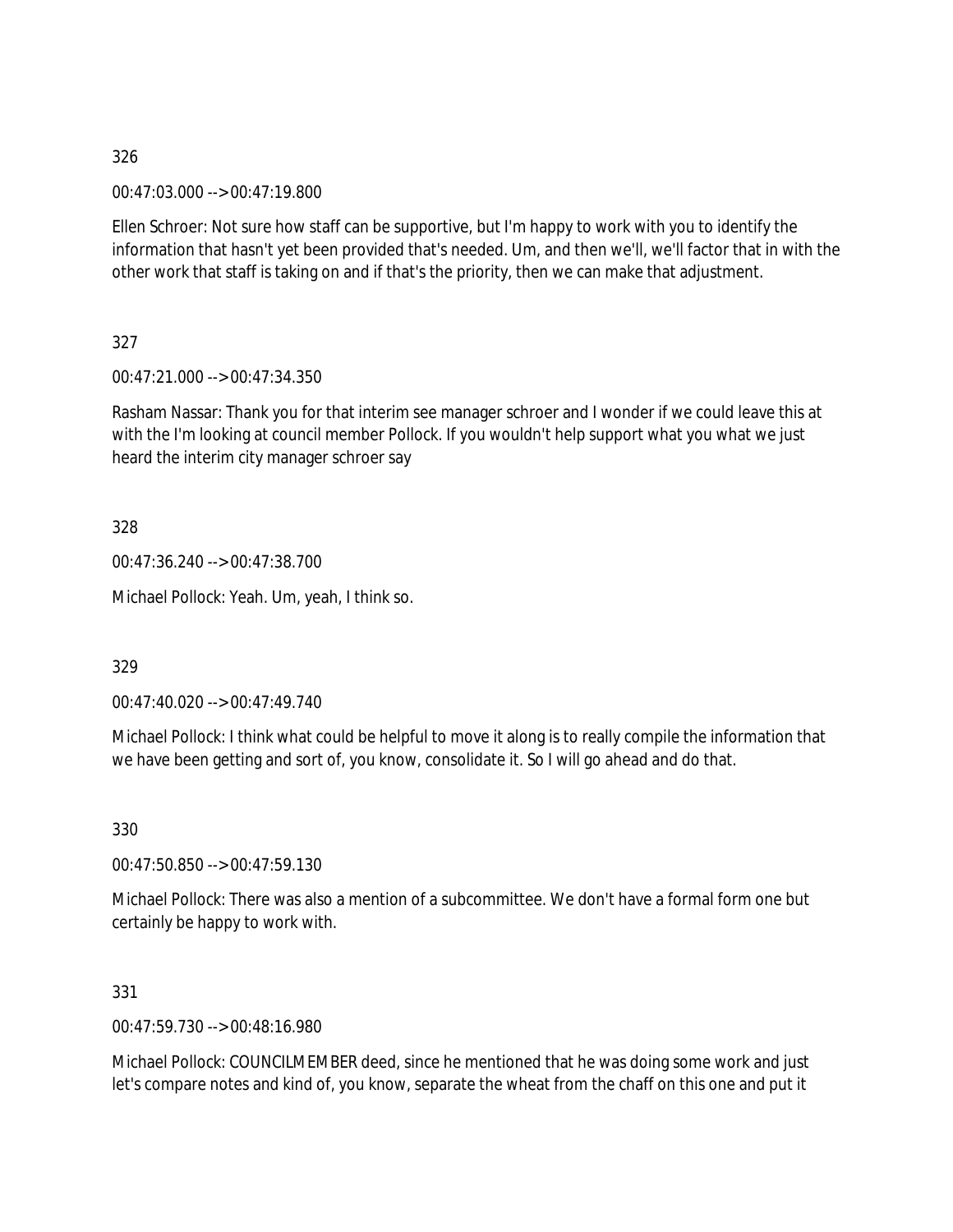forward and get back to the administration and timely manner, and we can move forward, that that would be my suggestion.

332

00:48:19.230 --> 00:48:22.170

Rasham Nassar: Thank you for that. Deputy Mayor her topless.

333

00:48:23.310 --> 00:48:30.570

Kirsten Hytopoulos: So for those who want to support bring this forward if we are going to talk about it, it would go a long way for me to hear some articulation of what the

334

00:48:30.960 --> 00:48:38.820

Kirsten Hytopoulos: Proposal is so again as I said a moment ago, I don't see a selling this medical building to get our money back. We've already paid for design.

335

00:48:39.810 --> 00:48:46.470

Kirsten Hytopoulos: It's so if there's a proposal to value engineer the design, if there's something that you know if there's some I want to hear.

336

00:48:46.830 --> 00:48:55.620

Kirsten Hytopoulos: I want to hear where we're going to save millions of dollars now that we're where we are and that would be make a big difference. A lot of noise about saving millions of dollars in that

## 337

00:48:55.920 --> 00:49:01.860

Kirsten Hytopoulos: Attacking the process of purchasing the building but we own the building and we have a design of spend a lot of money on it.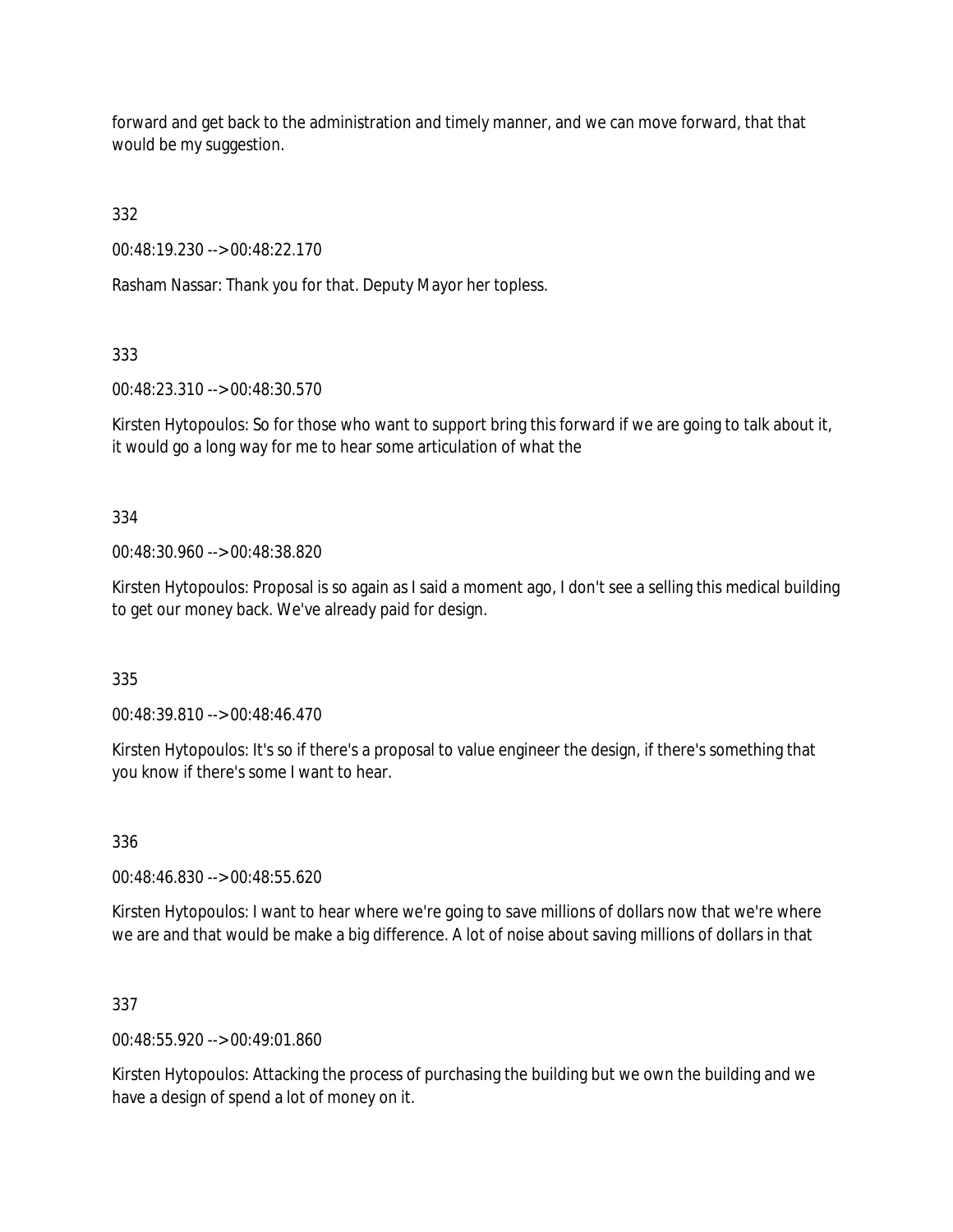00:49:02.220 --> 00:49:10.560

Kirsten Hytopoulos: So that's just kind of my, what I would want to hear from from our tickets for delving into this is what would the outcome be what are, what are you suggesting we do

339

00:49:14.550 --> 00:49:14.910

Rasham Nassar: Okay.

340

00:49:17.940 --> 00:49:23.940

Rasham Nassar: Are there any other council member comments. For future agendas, or I can turn it over to interim city manager sure our

341

00:49:25.890 --> 00:49:26.970

Ellen Schroer: Go to

342

00:49:28.020 --> 00:49:35.490

Ellen Schroer: Two items that are on your agenda for next week that I wanted to draw your attention to the first is the revisions to the city's ethics program.

## 343

00:49:36.090 --> 00:49:41.670

Ellen Schroer: This is something that you last discussed in the middle of October. October 19 and there are two sets of

344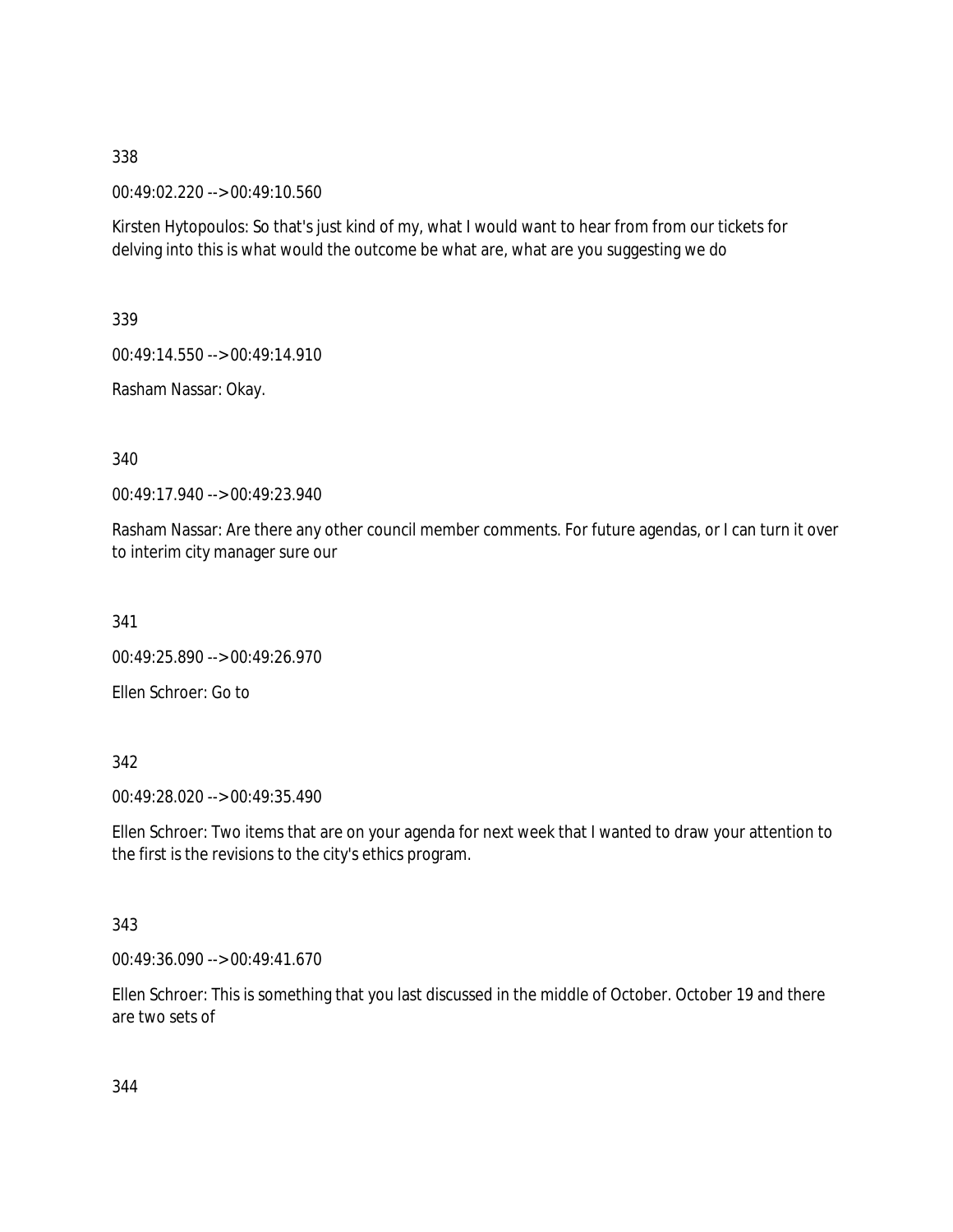00:49:41.970 --> 00:49:50.400

Ellen Schroer: recommendations that were made for changes to the ethics program. I wanted to confirm with you that you still wanted to have that discussion and that that's the information that you want to look at

345

00:49:51.300 --> 00:50:00.420

Ellen Schroer: It's my understanding that the ethics board has been reconstituted and is working its way forward, and there may be additional information that council members would want to provide

346

00:50:00.750 --> 00:50:08.160

Ellen Schroer: And if that's the case, we probably need to move it out because the packet would need to be done by you know tomorrow or the next day.

347

00:50:08.910 --> 00:50:20.880

Ellen Schroer: So there's that item that's on your agenda and then also expectations for Council liaisons is on the agenda, and I don't know if that still feels timely, or if you'd like to defer that conversation to later.

348

00:50:23.160 --> 00:50:25.560

Rasham Nassar: Great, thank you for that. I can't remember Pollock.

349

00:50:26.250 --> 00:50:36.810

Michael Pollock: Yeah, I think the ethics discussion is important, but I do it does feel a bit rushed. I think that the ethics board is going to have some opinions and suggested

350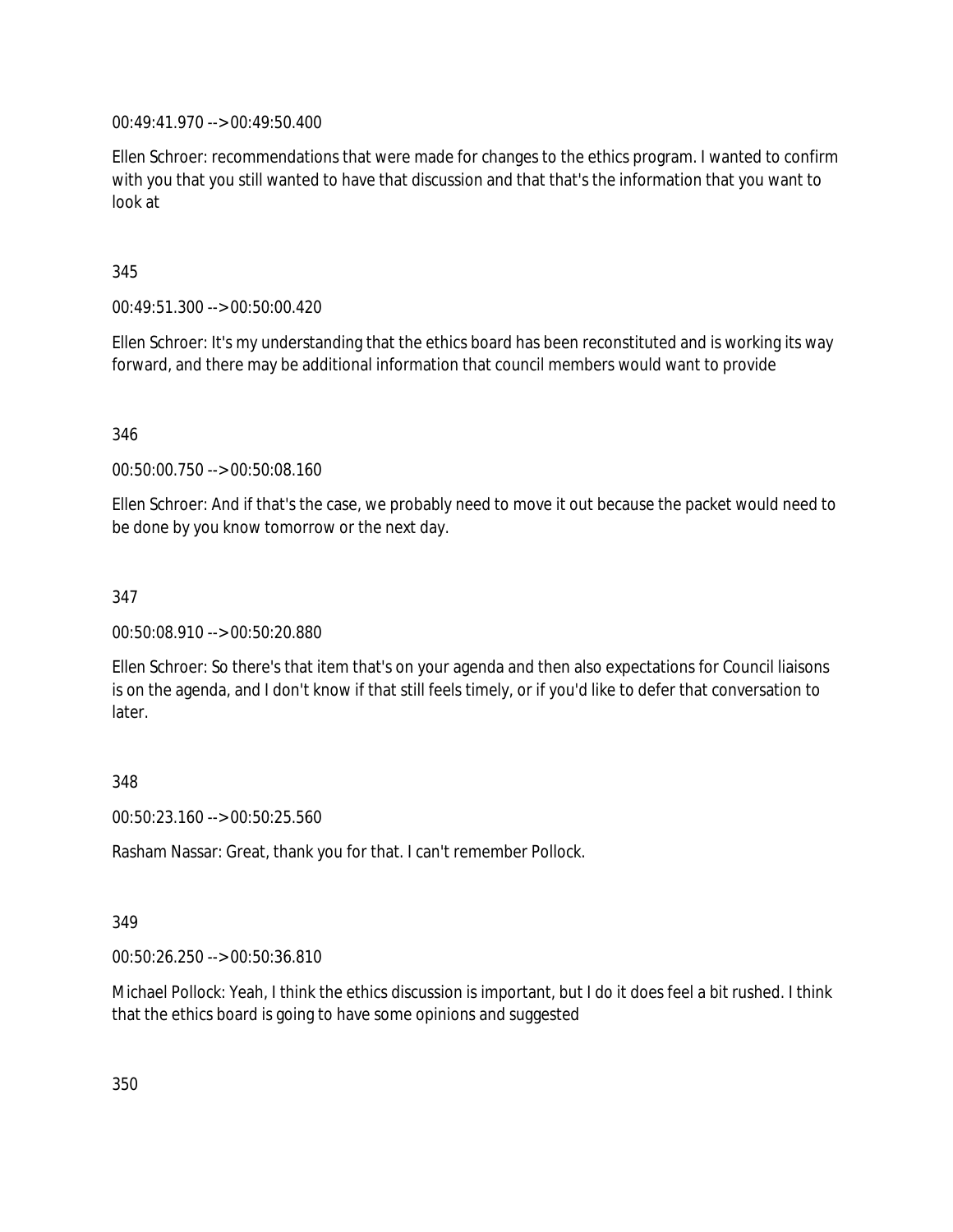00:50:37.260 --> 00:50:50.430

Michael Pollock: Recommendations and so it would be, I think, helpful to have them in on a discussion and their recommendations I think it'd be worth checking in with them to see if they're ready.

351

00:50:51.450 --> 00:51:00.960

Michael Pollock: To go as well to get some recommendations from them under the existing program, they're supposed to do that. I think no later than February. I don't know if it's the beginning or the end or

352

00:51:01.410 --> 00:51:10.080

Michael Pollock: Or something, but it seems like, given that it's January, maybe giving their, their thoughts on the program would be helpful.

353

00:51:11.310 --> 00:51:12.990

Michael Pollock: Before we move forward with the discussion.

354

00:51:13.770 --> 00:51:14.100

Okay.

355

00:51:16.860 --> 00:51:17.580

Rasham Nassar: A

356 00:51:19.200 --> 00:51:23.520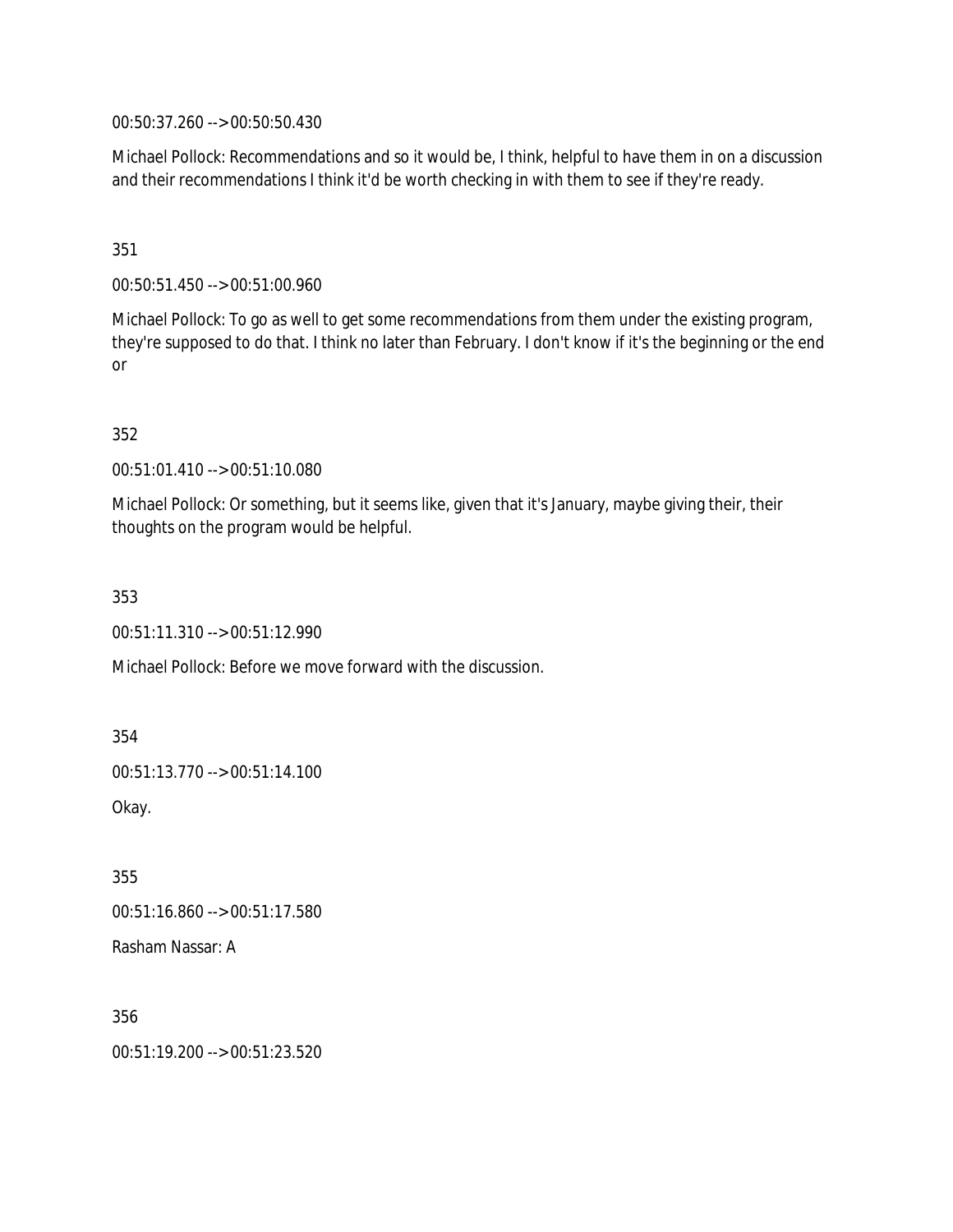Rasham Nassar: Council member Schneider. Your hand is up. Are we, can we speak to this is that for to speak to this topic.

357

00:51:24.060 --> 00:51:26.490

Leslie Schneider: No, I can wait to the next one. Okay.

358

00:51:26.790 --> 00:51:32.280

Rasham Nassar: If you wouldn't mind council member we can get through this one first and then I'll circle back to you and COUNCILMEMBER deets.

359

00:51:32.730 --> 00:51:39.570

Joe Deets: YEAH, THANK YOU MAYOR. Yeah. So talk about the ethics. Um, yeah, I was fine to have the discussion next week.

360

00:51:39.960 --> 00:51:49.650

Joe Deets: But then, maybe there's, there may be more that we want to talk about. That's sort of on the agenda as we're kind of where we left things last year.

361

00:51:50.310 --> 00:52:08.070

Joe Deets: In particular, I made a few motions. I think three that I'll just say I don't consider them particularly time sensitive, so I still like my mobile phones, if you will, but they can wait. So, so I just wanted to say I'm not in a big rush being one of the ones who made emotion. If we want to

362

00:52:09.690 --> 00:52:22.140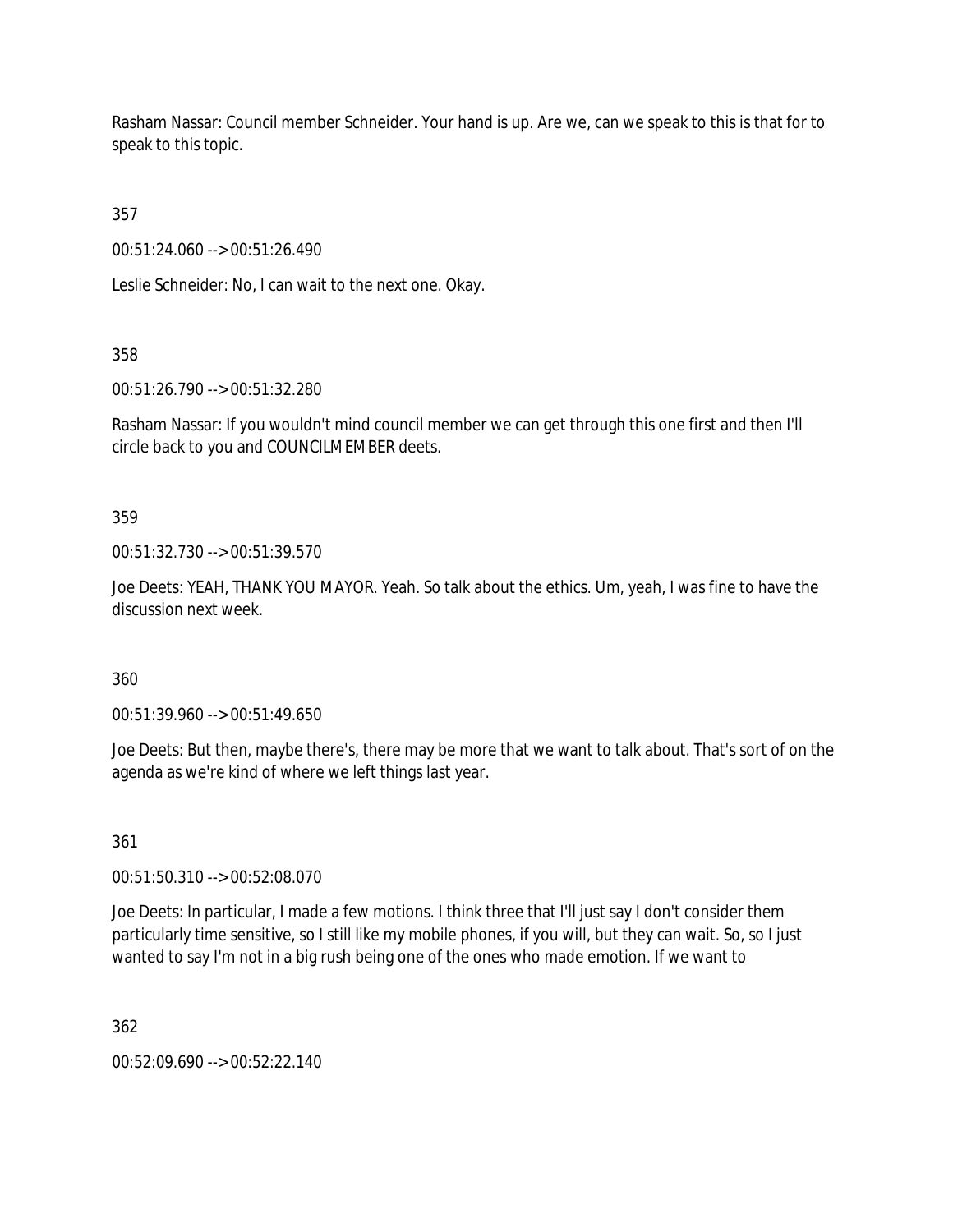Joe Deets: Wait a bit, the, the challenging thing with the ethics board is there's no Council liaison. So there's no connection between any of us to talk to them, which is I'll just say is a bit frustrating right at the moment.

363

00:52:25.890 --> 00:52:27.330

Rasham Nassar: COUNCILMEMBER headless

364

00:52:28.380 --> 00:52:40.620

Kirsten Hytopoulos: Yeah, I wouldn't mind deferring this, I'd like to ask again, what I think I asked a few weeks ago, which is I'd like to ask for specifically in addition to what their general feedback is and what they want us to know

## 365

00:52:41.220 --> 00:52:51.540

Kirsten Hytopoulos: I would like their, their feedback on those pending motions me is that felt to me like, you know, even though we did have a ton of made those motions. We did have in the room, in a sense, we have the chair.

## 366

00:52:51.930 --> 00:53:05.880

Kirsten Hytopoulos: Who seems supportive, the motion. She's actually gone now, anyway. And, you know, since we've had this extra time that you know if we create a little more extra time I'd like to hear their feedback as a board on on the existing motions. In addition to that general general information.

## 367

00:53:06.930 --> 00:53:11.760

Kirsten Hytopoulos: And I guess I've asking council to to agree and so that we could give that direction.

368

00:53:15.150 --> 00:53:26.670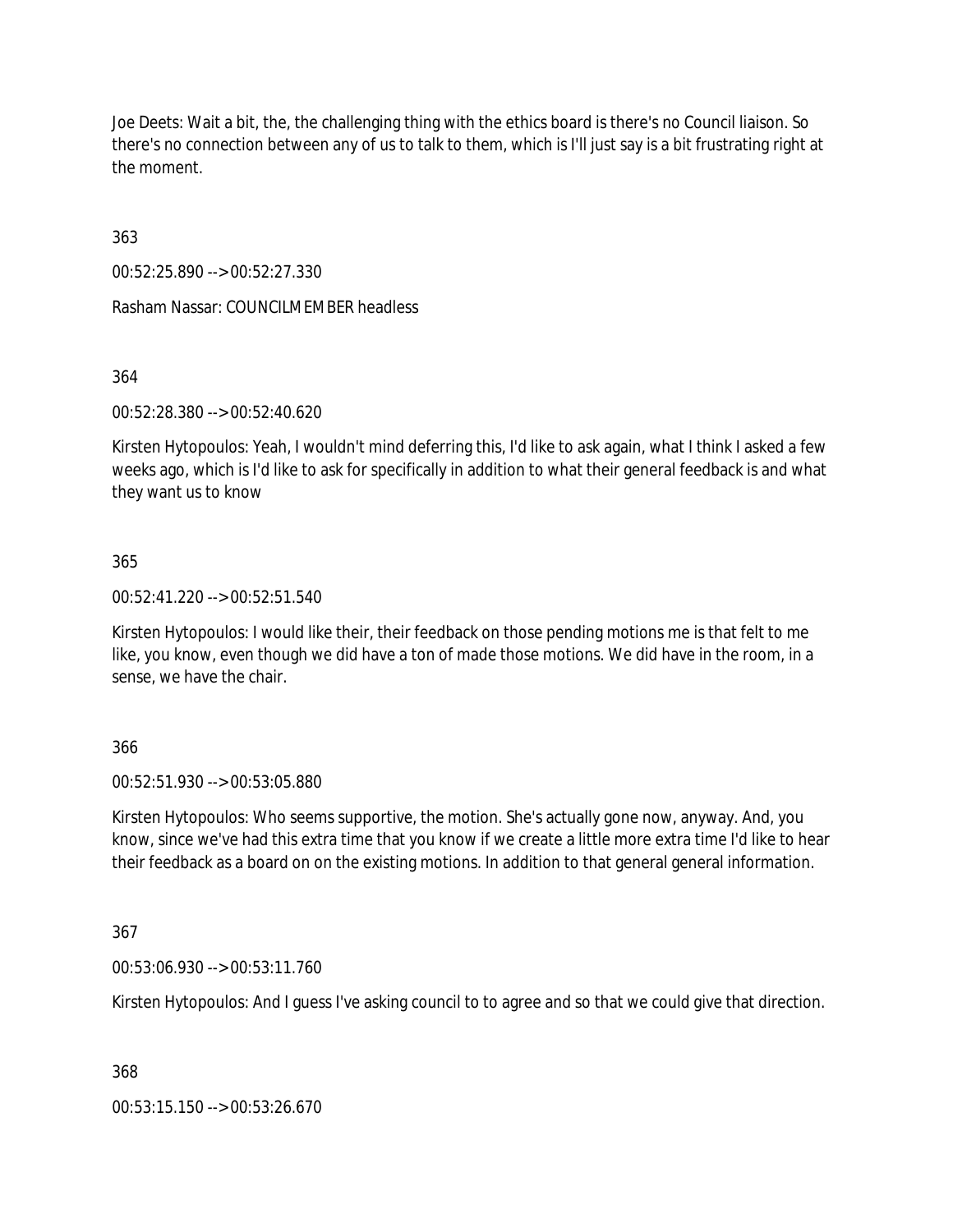Rasham Nassar: OK, I see Council support for that. So it sounds like we would pull that item and then reschedule. And as the consensus that we would just blend that debate into the

369

00:53:27.510 --> 00:53:37.500

Rasham Nassar: Into the ethics board presentation. The co a co a joint meeting between the ethics board members and city council members and maybe that would be appropriate for a study session.

370

00:53:39.960 --> 00:53:44.070

Rasham Nassar: Since they're obligated that counselor Pollock said to bring back and provide their feedback.

## 371

00:53:45.150 --> 00:53:51.690

Rasham Nassar: Does that sound okay okay and then we could just work out the details in the agenda setting meeting if if that's councils direction.

#### 372

00:53:53.880 --> 00:54:04.680

Rasham Nassar: Okay, so let's move on from that, I'm going to go back to council member Schneider. Excuse me. COUNCIL MEMBER city attorney live and you have your hand up. Are you speaking to the ethics board item.

373

00:54:05.340 --> 00:54:17.880

Joe Levan: Yes. Just, just one clarification on that, if his account as the Council's well as well that the the board provide recommendations, more broadly, on the program or just on those motions. They're out there.

374

00:54:19.170 --> 00:54:27.060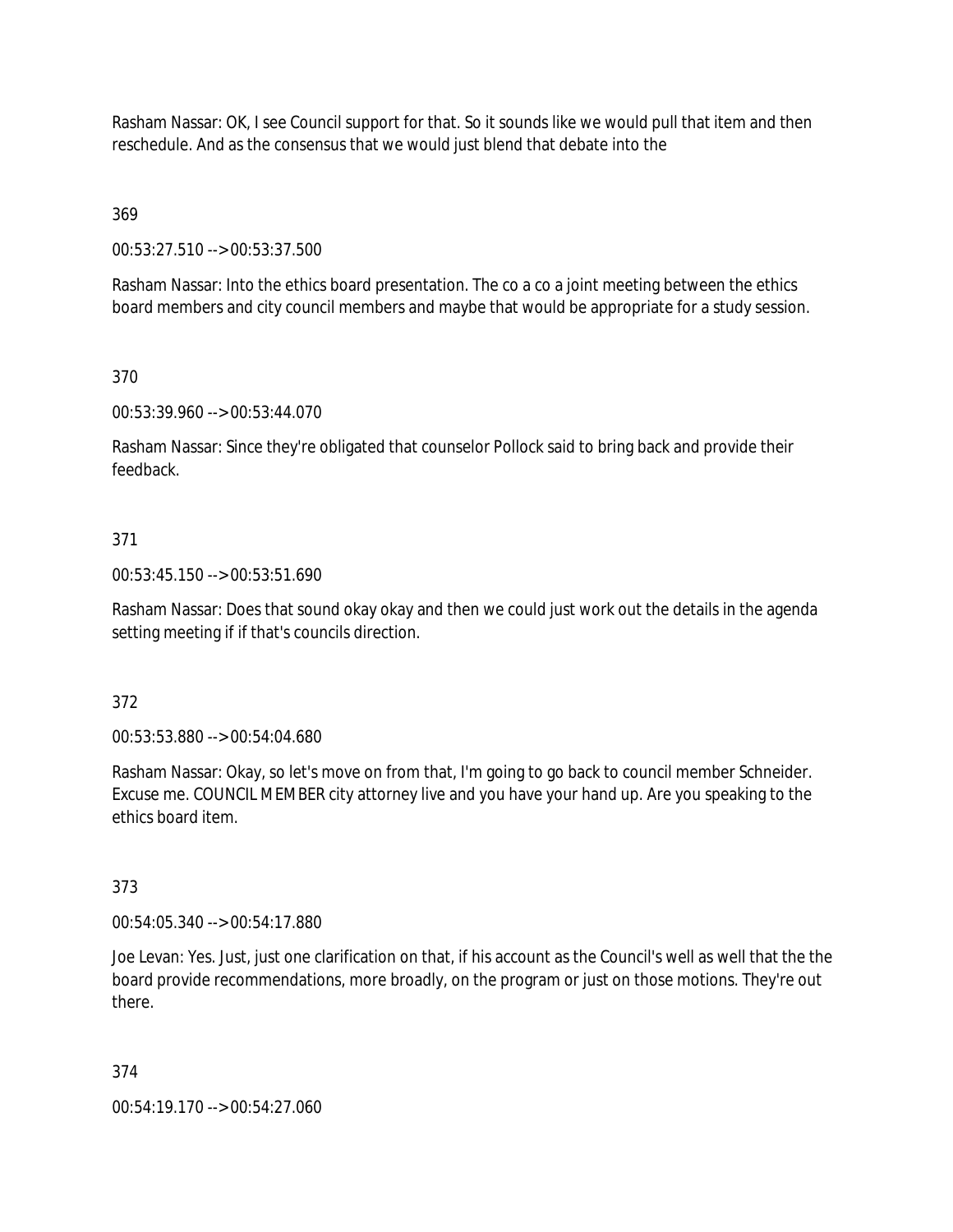Rasham Nassar: I think there's a I think what I heard. Councilmember Pollock say is that there's somewhere in the code or the program itself, maybe in the resolution that

375

00:54:27.960 --> 00:54:36.330

Rasham Nassar: That requires or states at the board will come to the Council no later than February and provide some sort of annual briefing or recommendations for changes.

376

00:54:36.780 --> 00:54:45.210

Rasham Nassar: And and that would happen any Joint Council ethics board meeting, so I don't know where that language exists. Exactly. Maybe COUNCILMEMBER Pollock knows

377

00:54:47.130 --> 00:54:48.270

Michael Pollock: It's the only other program.

378

00:54:50.430 --> 00:54:59.400

Michael Pollock: Yeah, I mean your answer alternate bounce. Question. Yes. I think that they should. And it's incumbent on them to ask more broad, not just those those

379

00:55:00.660 --> 00:55:02.220

Michael Pollock: Is their duty to ask

380

00:55:03.840 --> 00:55:05.400

Michael Pollock: Questions about the outage phone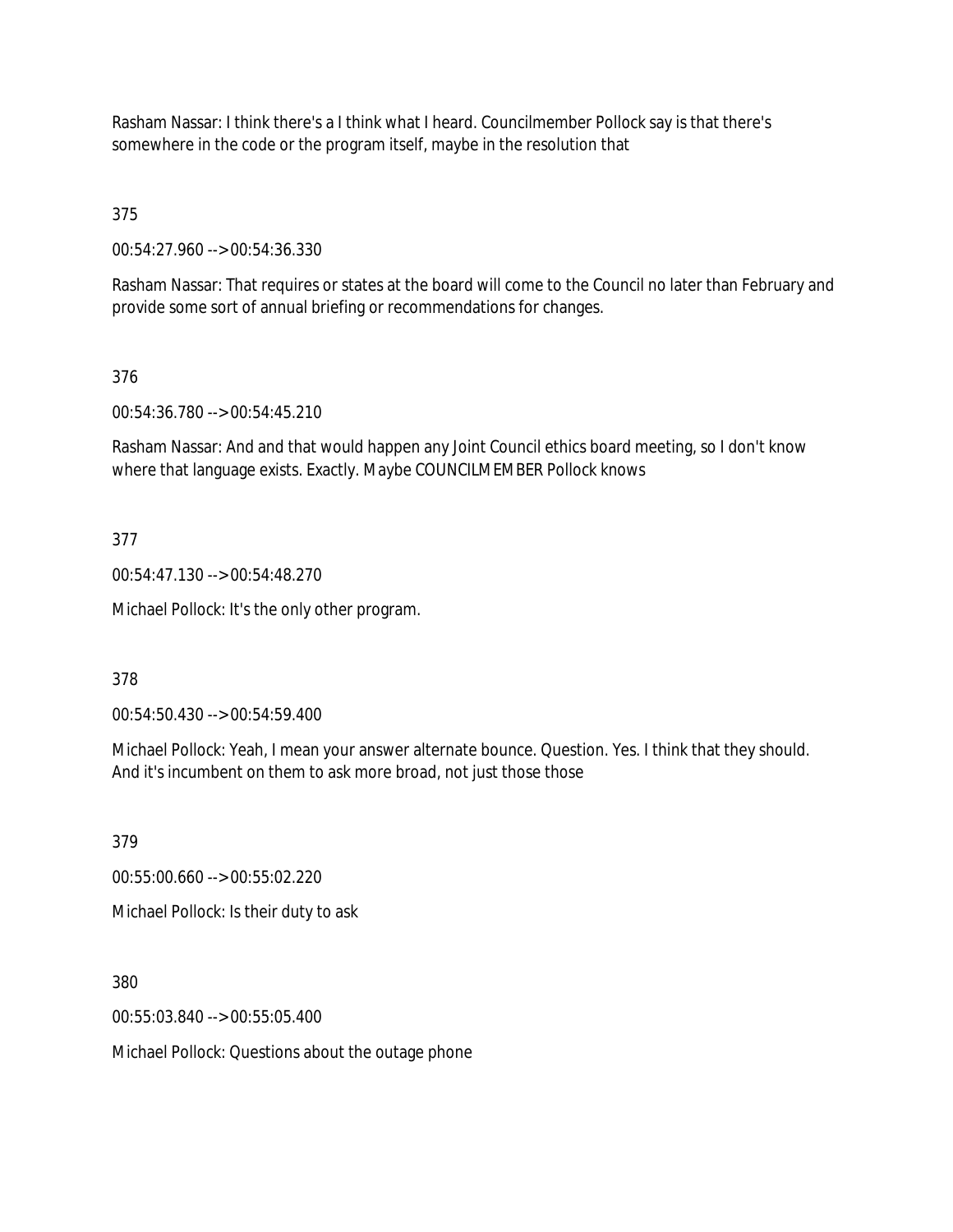00:55:09.210 --> 00:55:10.260

Joe Levan: Thank you. Okay.

382

00:55:10.950 --> 00:55:13.170

Rasham Nassar: Okay. COUNCIL MEMBER Schneider.

383

00:55:14.280 --> 00:55:14.790

Rasham Nassar: Thank you.

384

00:55:15.300 --> 00:55:31.920

Leslie Schneider: So I am happy to dig up all my notes and have something ready for the packet in a couple days for the liaison conversation. And I'm also happy to have it pushed off if there are reasons for pushing it off so I can leave it to

385

00:55:33.240 --> 00:55:38.880

Leslie Schneider: I can leave it to the mayor Deputy Mayor conversation to schedule that

386

00:55:41.580 --> 00:55:42.600

Rasham Nassar: COUNCILMEMBER Pollock.

387

00:55:44.700 --> 00:55:49.500

Michael Pollock: Thank you. Yeah, I, I am my sense, I guess.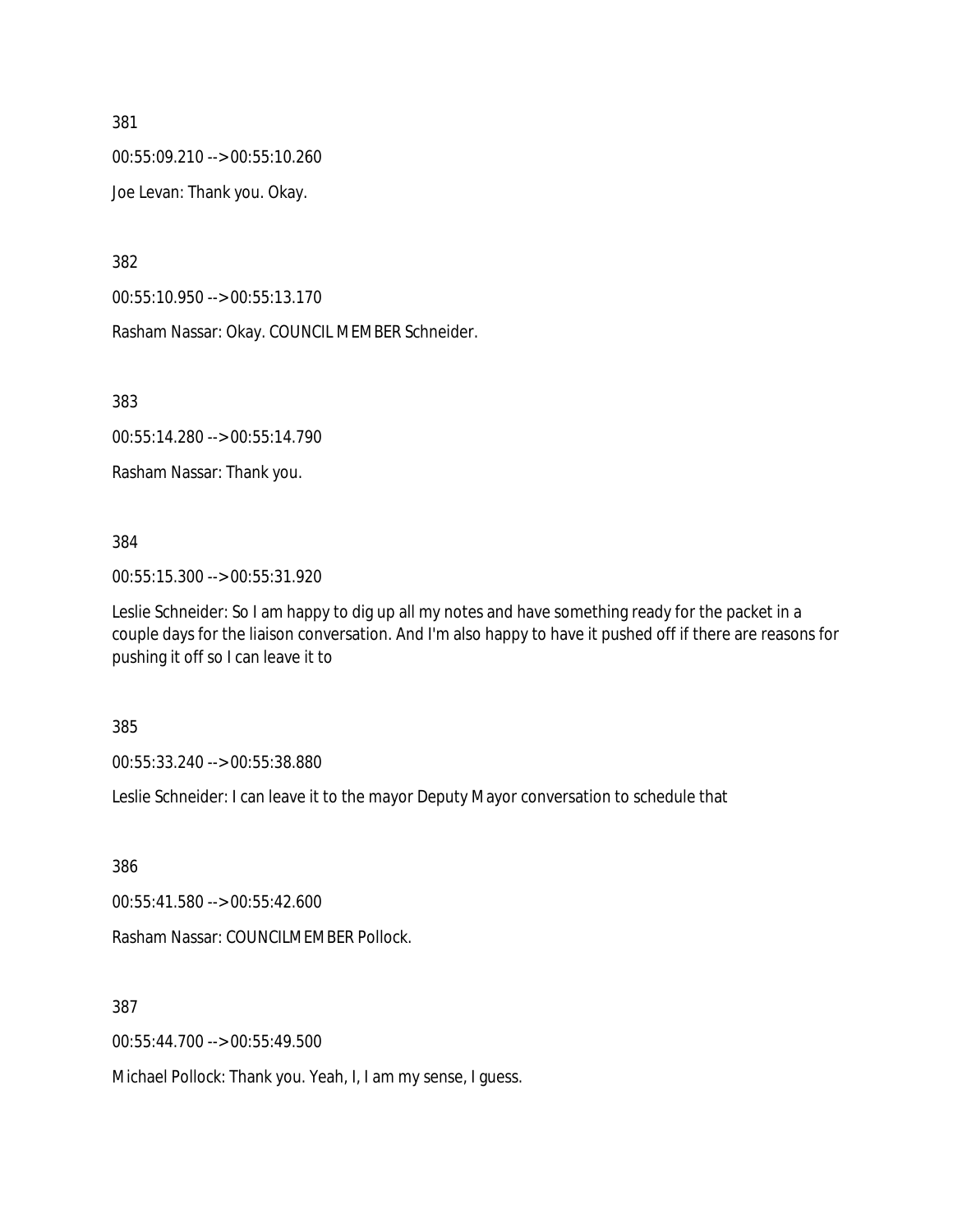00:55:50.670 --> 00:55:57.600

Michael Pollock: Is that another item that we need to consider as there's really some revisions to the governance manual in general. And I know

389

00:55:58.650 --> 00:55:59.370

Michael Pollock: Council members.

390

00:56:01.470 --> 00:56:13.470

Michael Pollock: That we had talked about, I think we've been talking about that for for most of the year. And I think it's really a time for us to do that and to look at it. There's some sections are sort of the Get Out of Jail Free card.

391

00:56:15.990 --> 00:56:23.850

Michael Pollock: Section in there. I forgot what it is two to one or something. So there's some things in there. So I would, I think, to be time efficient would be

392

00:56:25.140 --> 00:56:34.860

Michael Pollock: To work on revisions to the governance manual and including the role of the songs and just think about that. So that would be my suggestion. I've already done some work on that.

393

00:56:35.280 --> 00:56:50.190

Michael Pollock: Happy to share that or work with the Committee on that. Again, I would invite collaboration with with Mr. Snyder on that and others, but that might be a way to move forward on that is to kind of come in with a bigger package that we would then discuss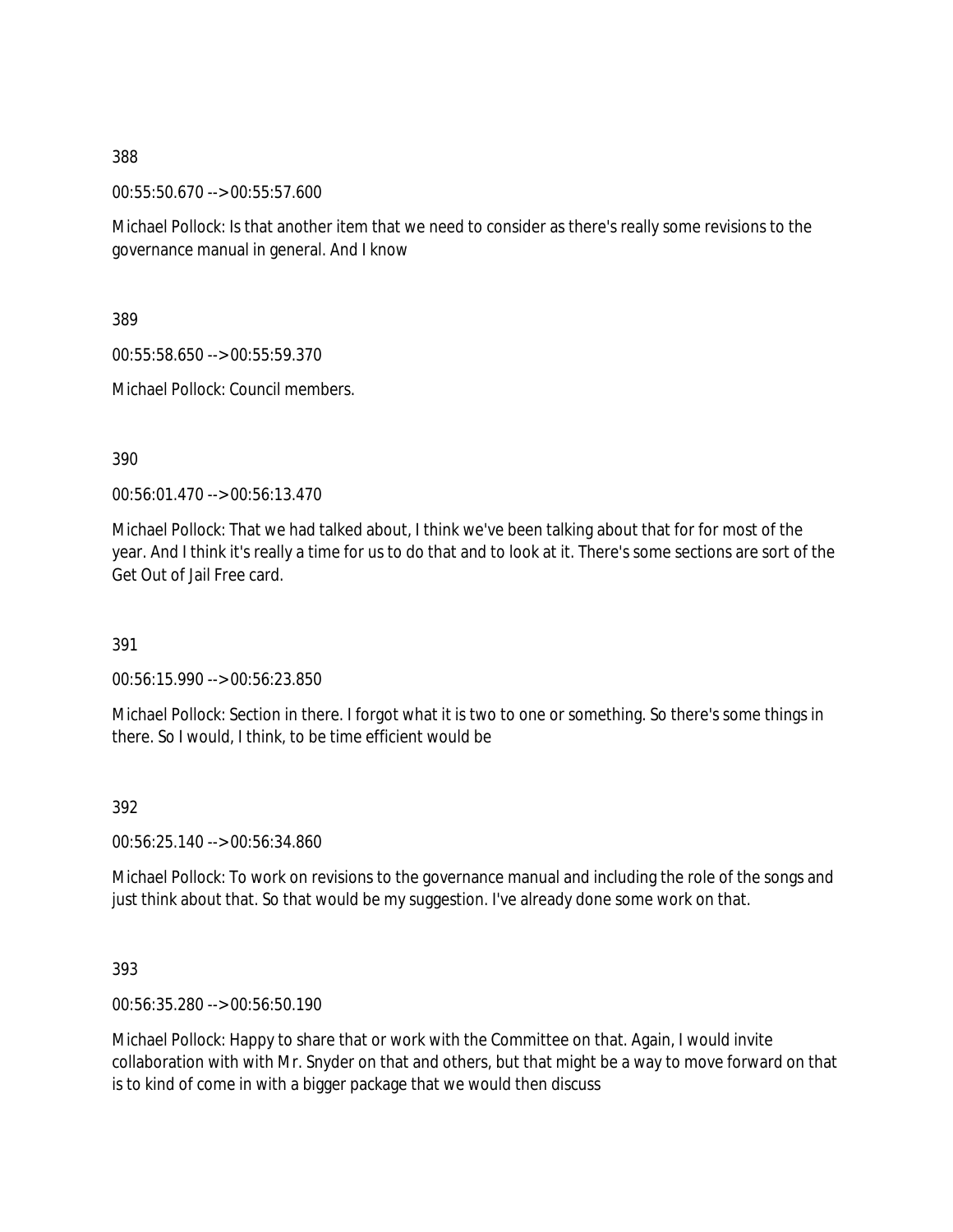00:56:52.530 --> 00:56:53.730

Rasham Nassar: COUNCILMEMBER hi topless.

395

00:56:56.250 --> 00:56:58.740

Kirsten Hytopoulos: Sorry efficiencies not going to all right now. Right. Um,

396

00:56:59.700 --> 00:57:07.740

Kirsten Hytopoulos: I don't want to throw a wrench in this, but going to that point, I don't want to revisit the difference manual multiple times. I think if we're going to come in and do some

397

00:57:08.220 --> 00:57:18.450

Kirsten Hytopoulos: Changes to the government's video we should do it at one time. And I was so kind of looking forward to. I was actually talking to counsel refund trade Johnson earlier today about the idea of bringing forward.

#### 398

00:57:18.870 --> 00:57:24.570

Kirsten Hytopoulos: Bringing back the idea maybe of having a group facilitation for all of us, given all of our stuff we've been going through

399

00:57:25.500 --> 00:57:30.990

Kirsten Hytopoulos: And whatever process, we might use to dress just sort of what's not working with us as a council.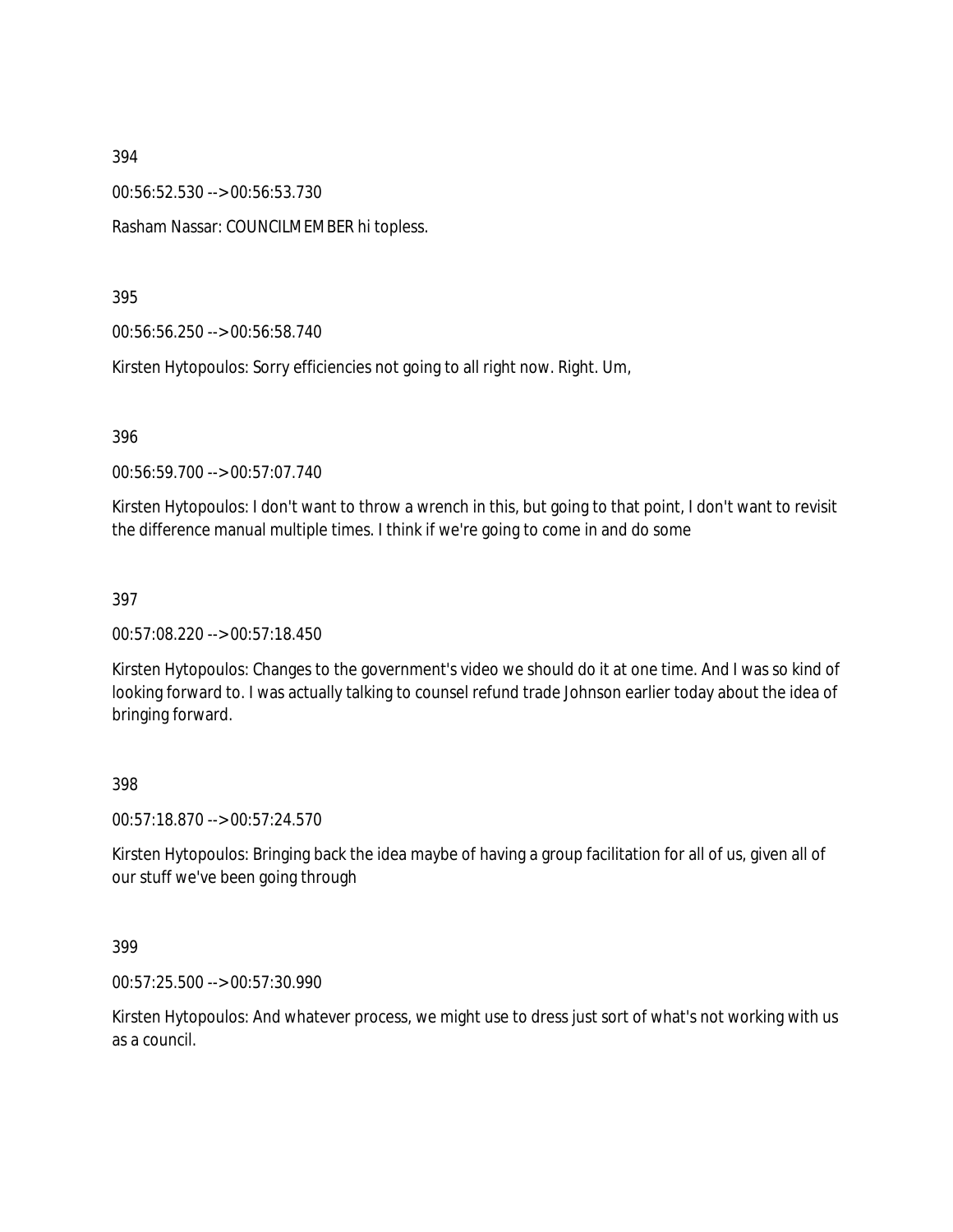00:57:31.500 --> 00:57:38.370

Kirsten Hytopoulos: Could really inform what some of what needs to change the governance manual. I mean, there's things that are just process dry stuff but

401

00:57:38.670 --> 00:57:46.320

Kirsten Hytopoulos: It might also be opportunity to address some other dysfunctional stuff that that we're dealing with. So I just throw that out there that my point would be let's kind of push that out a little bit.

402

00:57:46.590 --> 00:57:53.700

Kirsten Hytopoulos: I prefer to and let's figure out sometime in the next few weeks or so. So look, the new year what prep work, do we need to do before we go down that path.

403

00:57:56.940 --> 00:57:58.920

Rasham Nassar: Hey. Any other comments on that I'm

404

00:58:00.030 --> 00:58:08.850

Rasham Nassar: On that governance manual roll the liaison topic I might. I might have a difference of opinion than Deputy Mayor had topless on that and

405

00:58:09.240 --> 00:58:17.850

Rasham Nassar: And I, and I say that having been on the Council now entering my fourth year in it was proposed by some council members that the governance manual needed to be revised.

406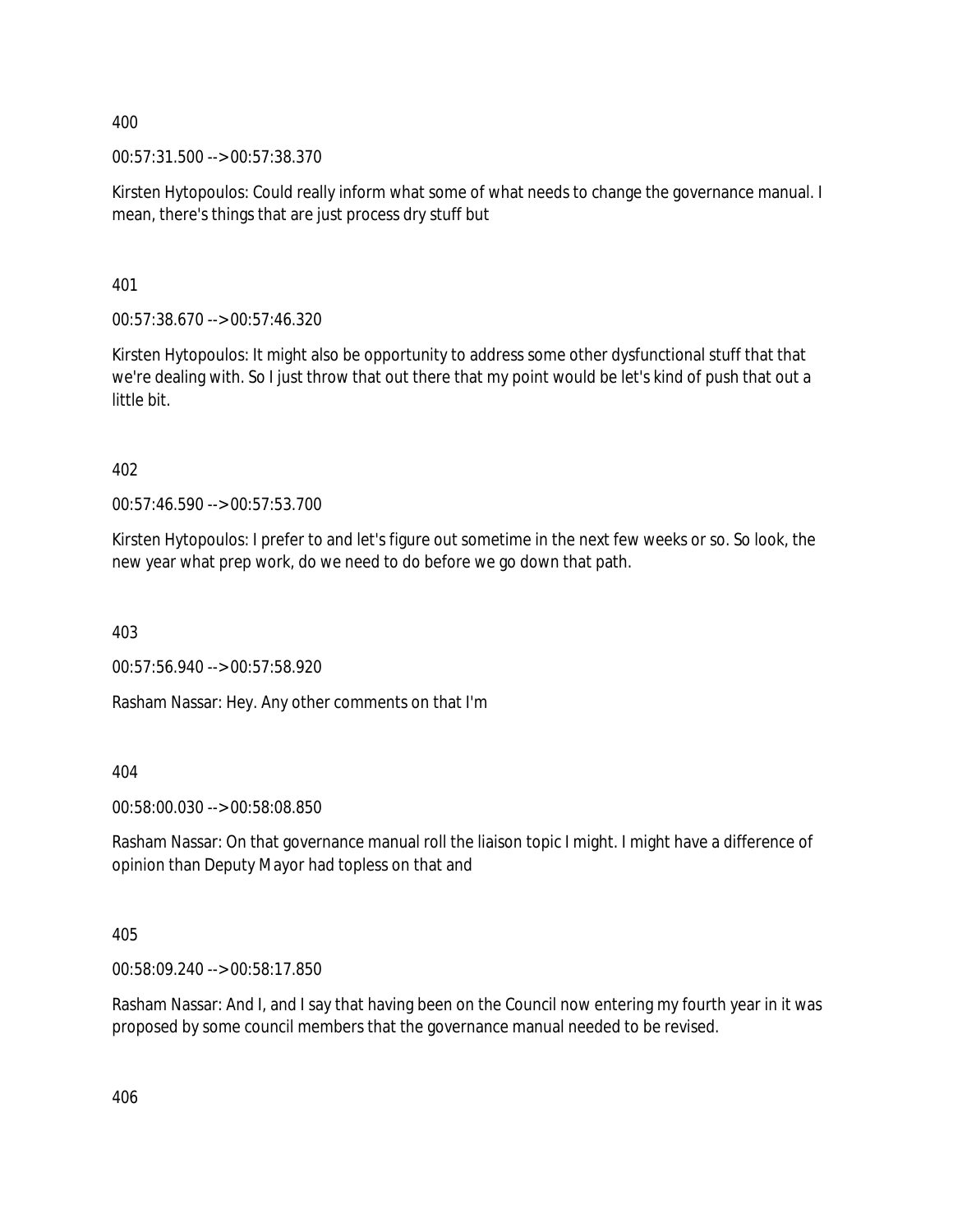00:58:18.300 --> 00:58:27.180

Rasham Nassar: And the response was, Well, let's just wait on that and it's been let's just wait on that and a lot of important things have come up and it's not to councils.

407

00:58:28.740 --> 00:58:37.560

Rasham Nassar: discredit that we didn't take it up, but we are starting a new year and we may be going into we will be hiring a new city manager.

408

00:58:38.280 --> 00:58:51.900

Rasham Nassar: And I think it's important for us in the beginning of the year, as soon as possible, actually, to agree on what our rules are. I don't see that we can there's any hope for efficiency or any hope for more

409

00:58:53.010 --> 00:58:58.410

Rasham Nassar: For its for guarantee for consistency and civil debate across the year if we don't

410

00:58:58.920 --> 00:59:03.360

Rasham Nassar: Put our rules out on the table and provide counsel and opportunity to agree upon them.

411

00:59:03.690 --> 00:59:08.820

Rasham Nassar: I know that there are some inconsistency between parliamentary procedure Robert's Rules of Order in our governance manual

412

00:59:09.090 --> 00:59:18.570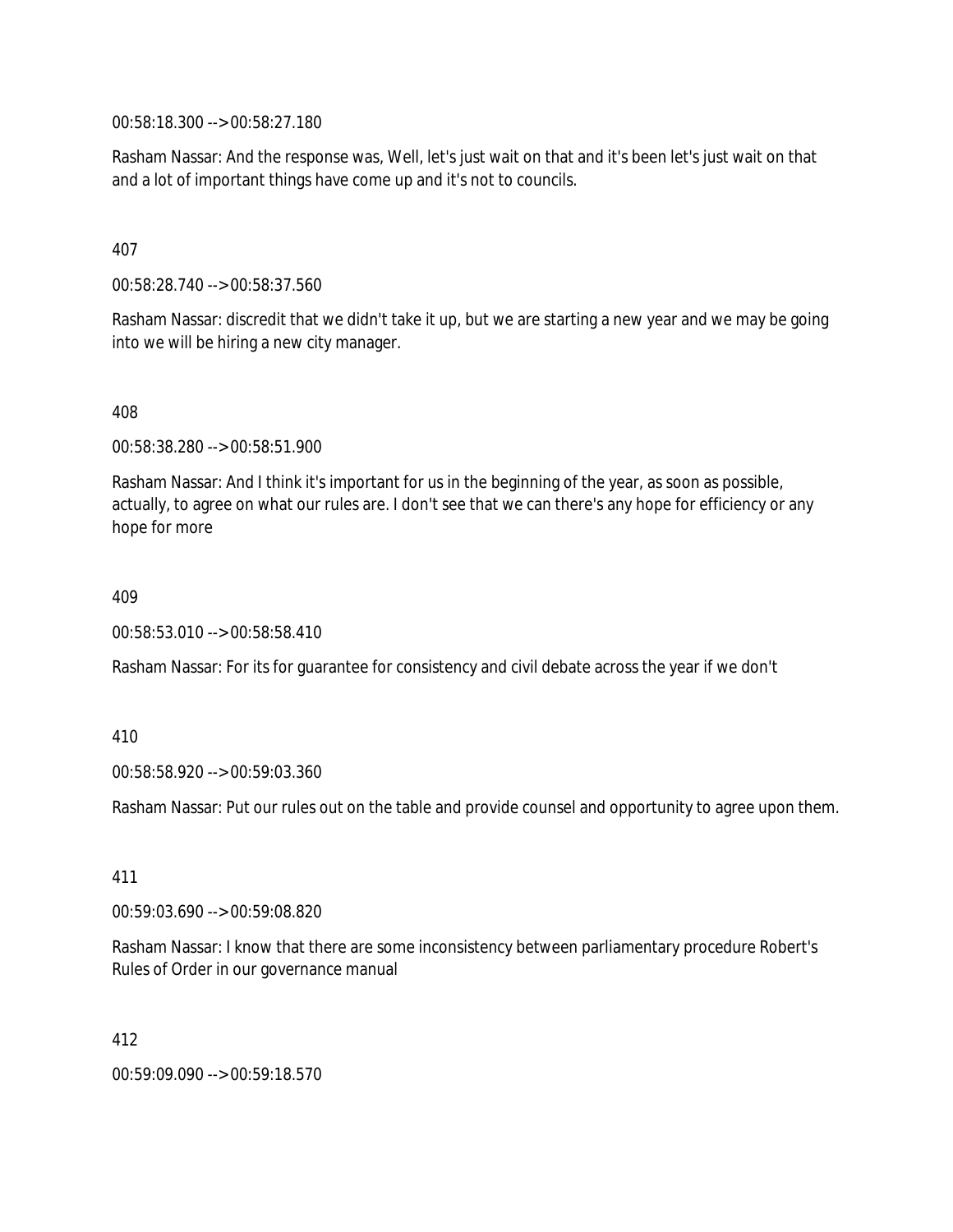Rasham Nassar: I've identified those, I think. Councilmember Pollock and other council members may have identified those. And I think that we should take it up as soon as as possible.

413

00:59:19.170 --> 00:59:27.780

Rasham Nassar: If it suggests, if nothing else, not to go into a long drawn out and then process of the governance manual, but to simplify it.

# 414

00:59:28.260 --> 00:59:38.130

Rasham Nassar: And to give counsel, an opportunity to say okay this is our. These are our rules for the game for the remainder of the year, of course, we're free to amend them we're free to have additional trainings. If we see fit.

## 415

00:59:39.120 --> 00:59:49.080

Rasham Nassar: But I personally would really like to do that, in fact, a lot of what I provide the Council in the memo I submitted circulated about the duties and expectations of the chair highlighted some of those areas.

# 416

00:59:49.470 --> 01:00:04.440

Rasham Nassar: I planted to embody the bulk of everything that I submitted in terms of how I plan to lead, but it would be great to present that I think to the full council to talk about it and also to give the public, an opportunity to participate in that debate as well.

# 417

01:00:06.210 --> 01:00:18.270

Rasham Nassar: So I'm sticking it out there. I think that we should keep it on. We've taken off the ethics discussion. I wonder if council would agree to maintain the Council liaison discussion scheduled and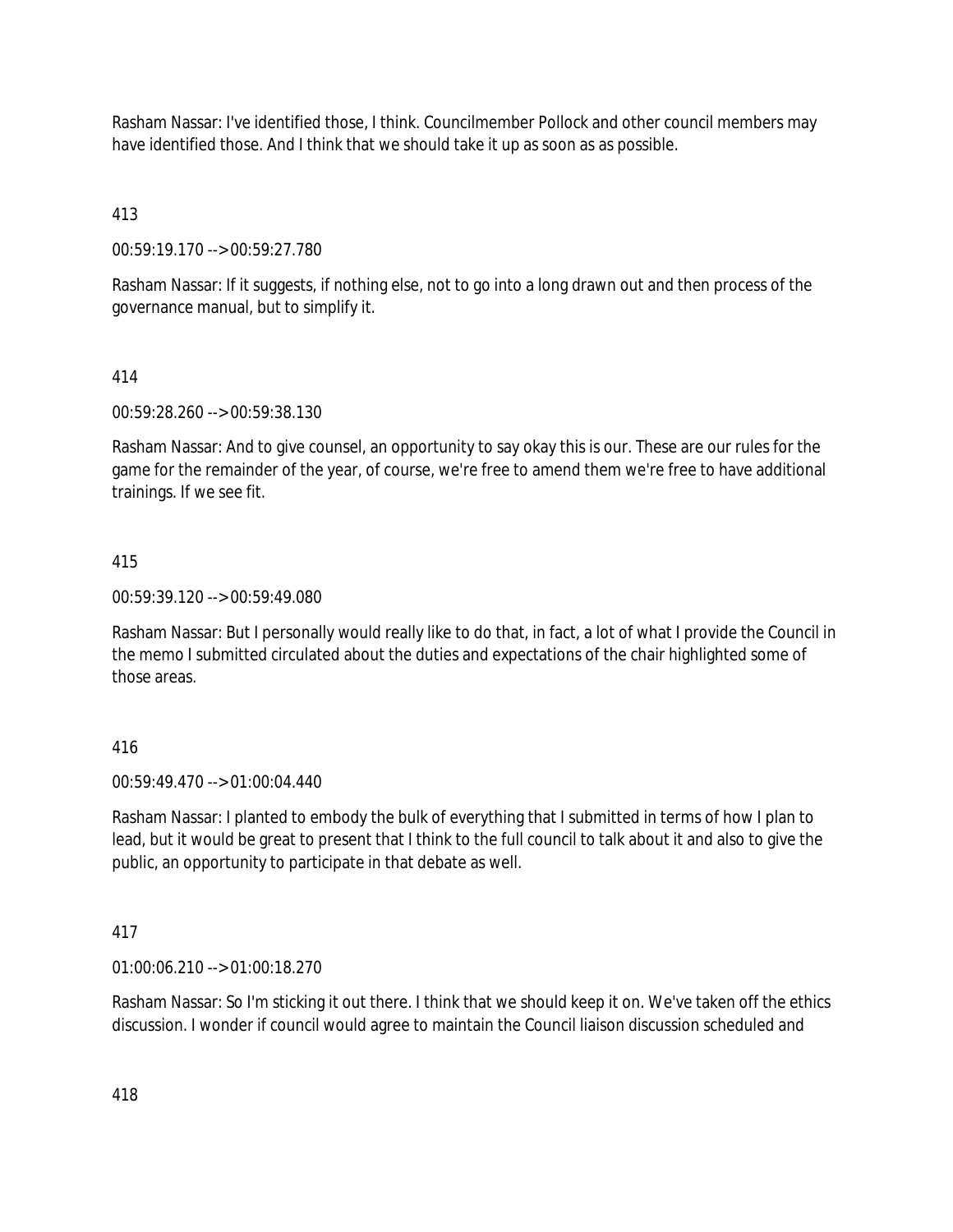01:00:19.980 --> 01:00:27.000

Rasham Nassar: As well as the discussion of the governance manual. It might not make sense for business meeting, perhaps we want to push it out to a study session.

419

01:00:28.140 --> 01:00:37.080

Rasham Nassar: see you nodding head there. But if council would would agree that we could take that up at the soon as possible date at a study session.

420

01:00:39.450 --> 01:00:41.340

Rasham Nassar: And I looked at COUNCILMEMBER Pollock to provide

#### 421

01:00:42.720 --> 01:00:45.600

Rasham Nassar: Agenda materials for that and then COUNCILMEMBER Snyder.

#### 422

01:00:47.610 --> 01:00:47.850

No.

423 01:00:49.920 --> 01:00:50.580

Michael Pollock: No, no.

## 424

01:00:54.930 --> 01:00:57.960

Rasham Nassar: Okay. Anything else for future agendas.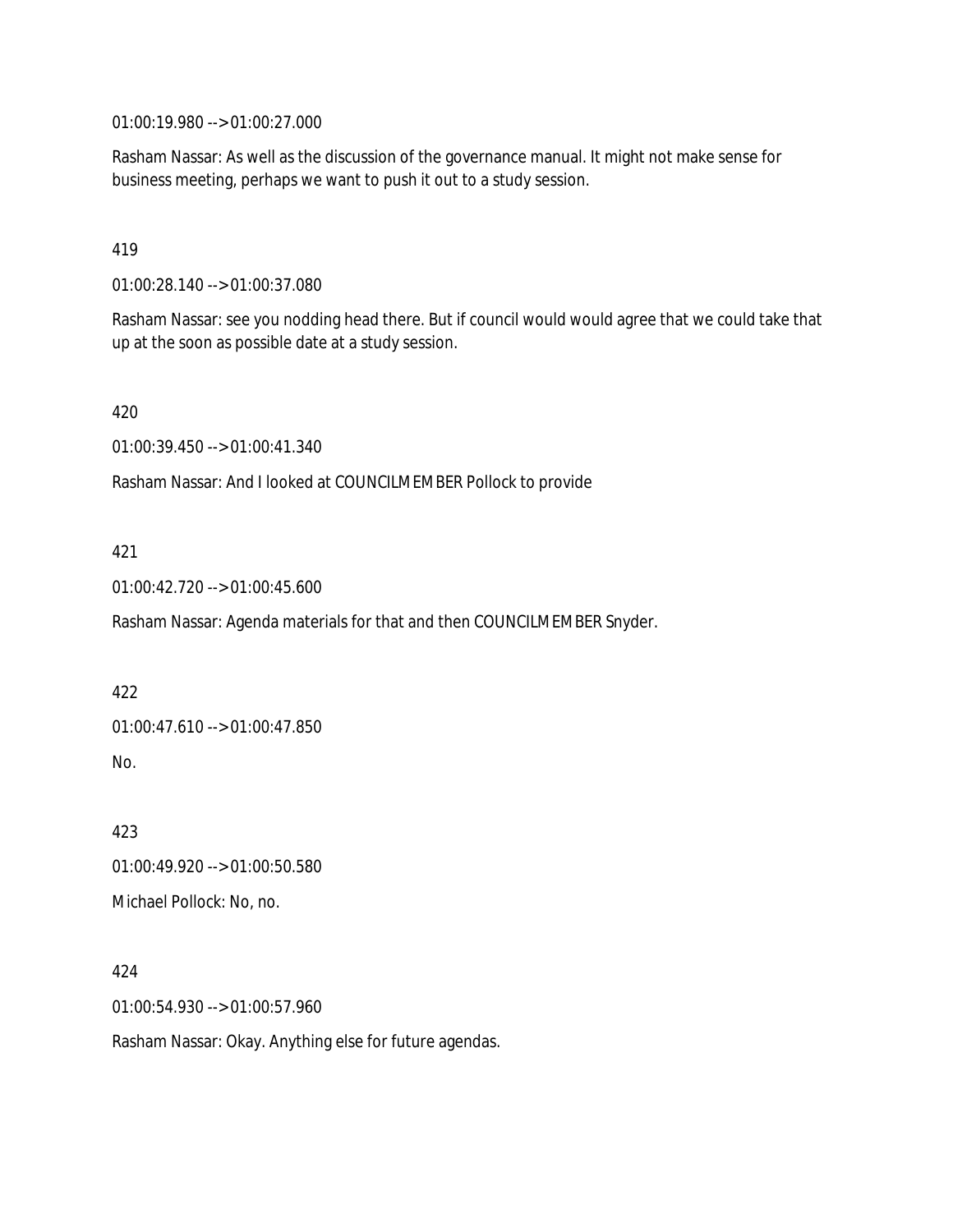01:00:59.340 --> 01:01:00.870

Rasham Nassar: Mayor, yes. Councilmember Schneider.

426

01:01:01.320 --> 01:01:08.400

Leslie Schneider: Just for clarity. Um, so we are going to push it out to get another step session or just for our planning point of view. Okay.

## 427

01:01:09.180 --> 01:01:18.210

Rasham Nassar: Yes. So next week is a business meeting and I would, I would say that we would shoot to have to schedule it for the study session after next week. I don't know what that date is

## 428

01:01:19.320 --> 01:01:25.740

Rasham Nassar: But we will communicate that to you. Councilmember Schneider. So you're you know when your deadline is for Agenda materials. Right. Thank you.

## 429

01:01:28.470 --> 01:01:32.010

Rasham Nassar: Okay interim city manager, did you have anything else for future Council agendas.

## 430

01:01:32.700 --> 01:01:38.970

Ellen Schroer: No, and I apologize. My Zoom is a little cyclical today so I stepped out for just a moment, as I restarted.

## 431

01:01:39.540 --> 01:01:43.920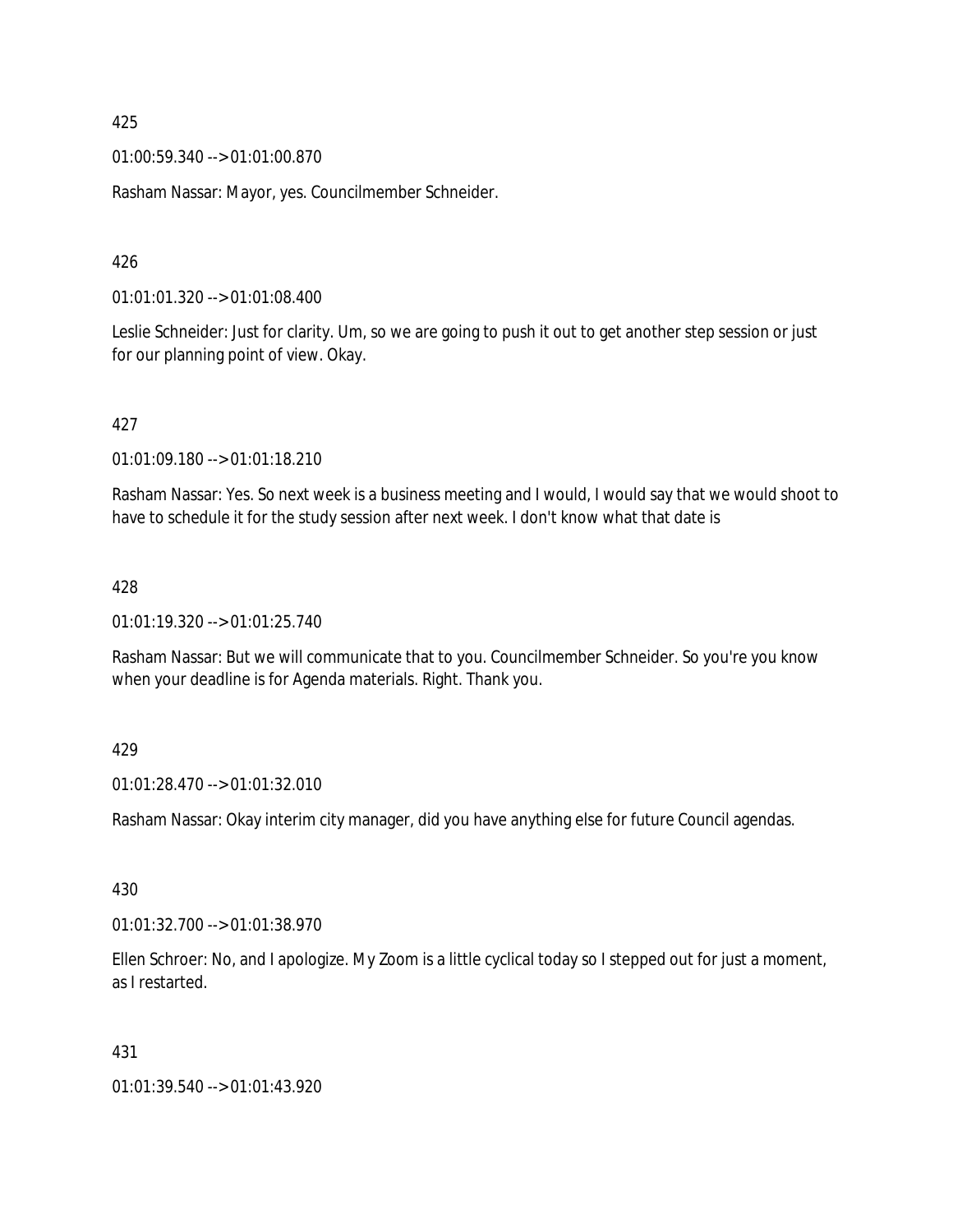Ellen Schroer: But the, I think I heard you say the next day session, which would be the second of February.

# 432

01:01:44.490 --> 01:01:57.660

Ellen Schroer: The first study session in February, would be the time that we would be talking about the liaisons but the rest of the agendas are still a little bit in development, but we can take a look at those and then have them next week for the Council to review.

## 433

01:01:58.620 --> 01:02:09.150

Rasham Nassar: Okay. And I was actually referring to the 19th. So if we need to discuss that in the setting meeting, whichever data, it makes most sense. We can just discuss it then.

## 434

01:02:09.480 --> 01:02:09.930

Ellen Schroer: That's fine.

435

01:02:11.040 --> 01:02:14.370

Rasham Nassar: Okay, so we can wrap up the future agendas.

436

01:02:15.000 --> 01:02:15.330

Ellen Schroer: Thank you.

437

01:02:15.870 --> 01:02:23.610

Rasham Nassar: Okay. And at this point I want to point out that tonight's meeting, I believe, is a study session.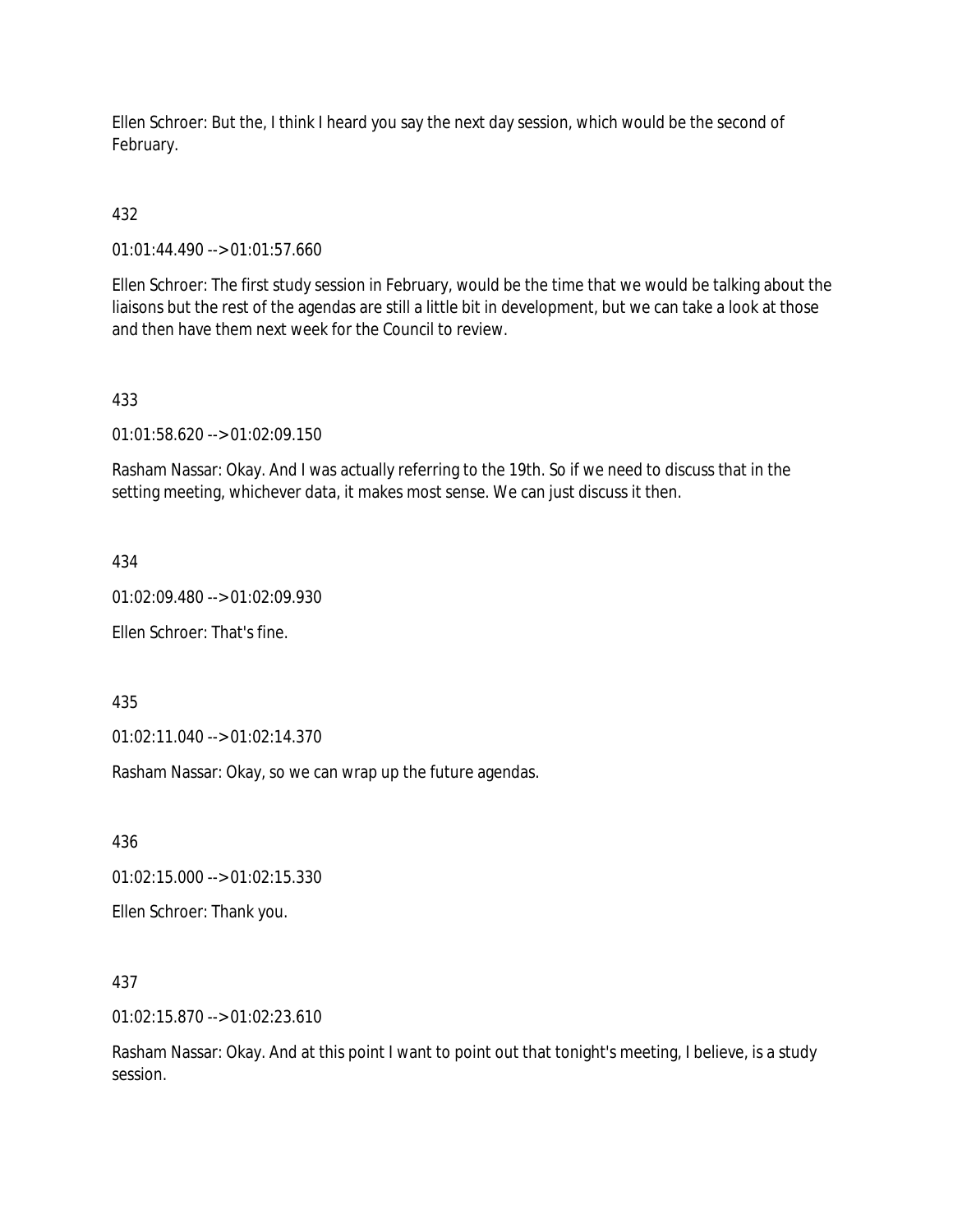01:02:25.290 --> 01:02:44.520

Rasham Nassar: Tuesday, January 5 study session. Traditionally, our deputy mayor's chair. The study session. So I would like to offer the opportunity to chair the remainder of the meeting to Deputy Mayor had topless. If you would like to begin your duties, I'd be happy to hand it over to you.

## 439

01:02:49.200 --> 01:02:58.350

Kirsten Hytopoulos: Okay, I'm surprised. And of course it's been years since I chaired a meeting. So I'm good. I would be making probably some some mistakes, but I can certainly make an effort

## 440

01:02:59.820 --> 01:03:06.390

Kirsten Hytopoulos: Okay, so the next item up, I believe, is unfinished business update on the development more moratorium.

441

01:03:09.210 --> 01:03:10.200

Kirsten Hytopoulos: Interim city manager.

442

01:03:12.810 --> 01:03:16.290

Ellen Schroer: Yes, Jennifer Sutton from the planning department is here to lead that discussion.

# 443

01:03:22.350 --> 01:03:38.910

Jennifer Sutton: Oh geez. Clearly, I haven't been on zoom for a while me to change my remote background, but this might be a quick update. So I'll just leave it for the moment I'm good evening Council Jennifer Sutton senior planner.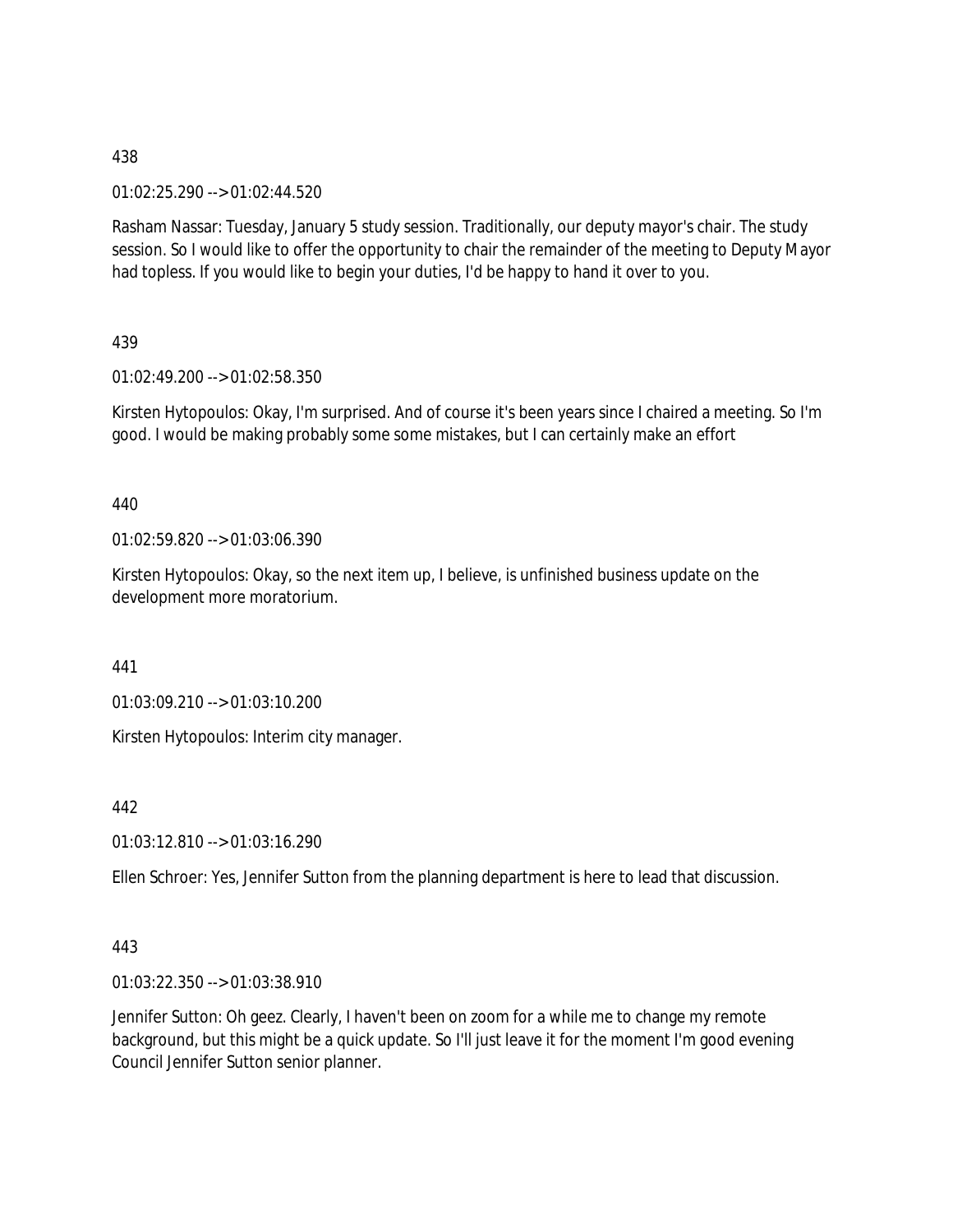01:03:40.800 --> 01:03:52.170

Jennifer Sutton: And I'm here tonight to support your monthly check in on the status of the development moratorium on September 22 2020 the city council approved ordinance.

445

01:03:52.680 --> 01:04:07.200

Jennifer Sutton: 20 2024 to extend the development moratorium for an additional six months through April 3 2021 then on October 27 2020 the Council approved ordinance.

446

01:04:08.790 --> 01:04:18.570

Jennifer Sutton: Which further narrowed the development moratorium to apply only to those properties within the shoreline jurisdiction of the Wenzel master plan study area.

#### 447

01:04:19.290 --> 01:04:36.990

Jennifer Sutton: The Council had extended the moratorium in order to complete the last item on the moratorium work plan, which was integration of the updated critical area ordinance into the shoreline master program, the Council adopted the CEO SNP amendment via ordinance.

## 448

01:04:39.330 --> 01:04:47.220

Jennifer Sutton: On November 24 and city sat city staff then transmitted the s&p amendment to the Washington State Department of Ecology.

449

01:04:47.880 --> 01:04:58.290

Jennifer Sutton: The city receive communication from the Department of Ecology over the holidays that indicated that their approval could be completed by the end of January, or in the first half of February.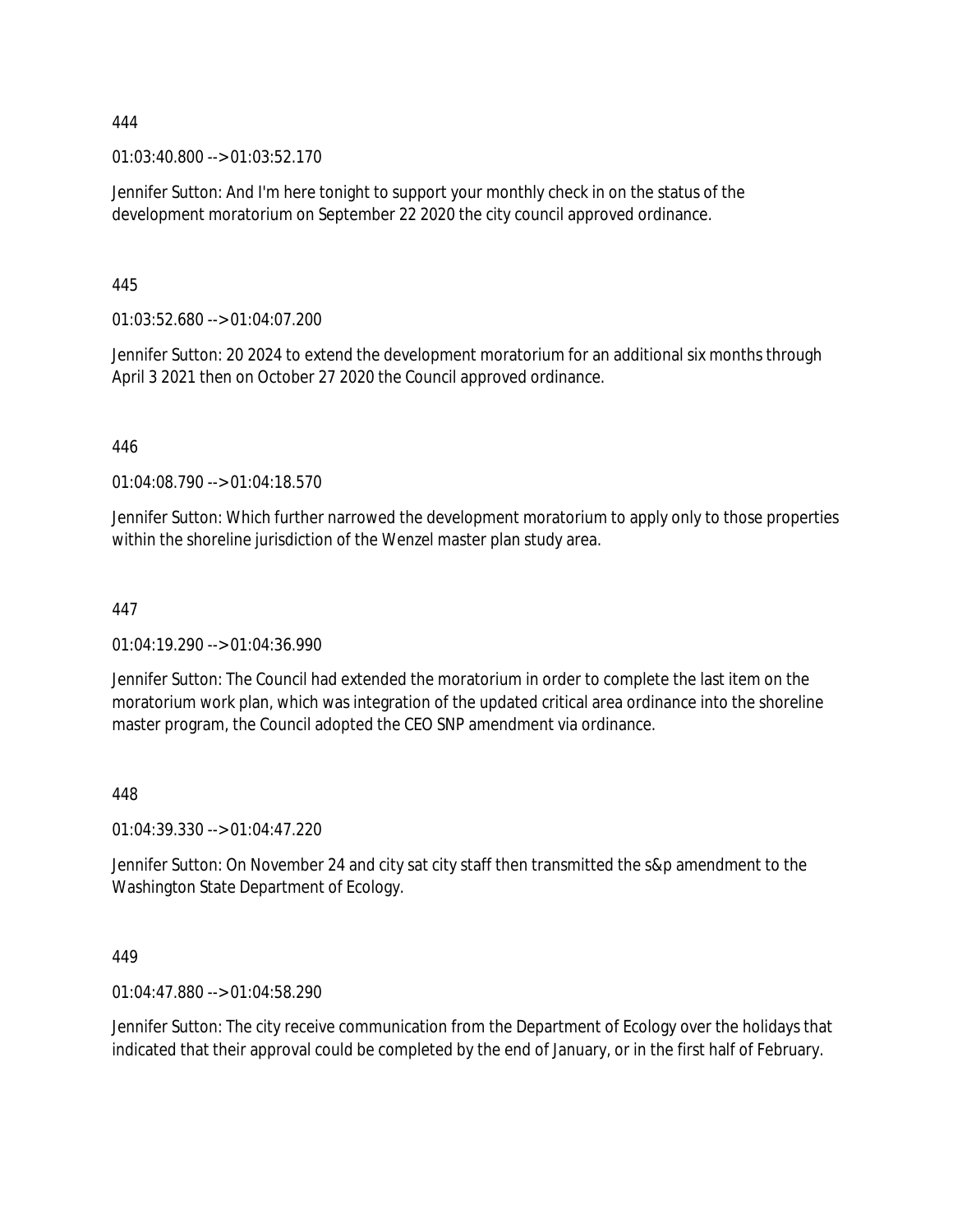01:04:59.250 --> 01:05:13.050

Jennifer Sutton: The Council has previously said that the development moratorium could be ended prior to April. Third, once the SMP moment is approved by the state and in effect and staff will continue to plan for that outcome.

451

01:05:13.920 --> 01:05:23.010

Jennifer Sutton: So I'm happy to answer any questions you may have about what the moratorium applies to and what it means. We're any other process questions.

452

01:05:28.470 --> 01:05:29.430

Kirsten Hytopoulos: Killed over car.

453

01:05:30.810 --> 01:05:38.910

Christy Carr: Thanks. Thanks, Jennifer for the update. Seems like we've been working on a development moratorium for a long time. So it's nice to see it coming to an end.

454

01:05:41.130 --> 01:05:47.040

Christy Carr: I am curious because I know that my sense was that the

455

01:05:48.060 --> 01:06:04.260

Christy Carr: There was a lot of development that was quote in the pipeline prior to the enactment of the development moratorium and the community was seemed a little confused because there was a lot of development happening when we had a moratorium and so now that

456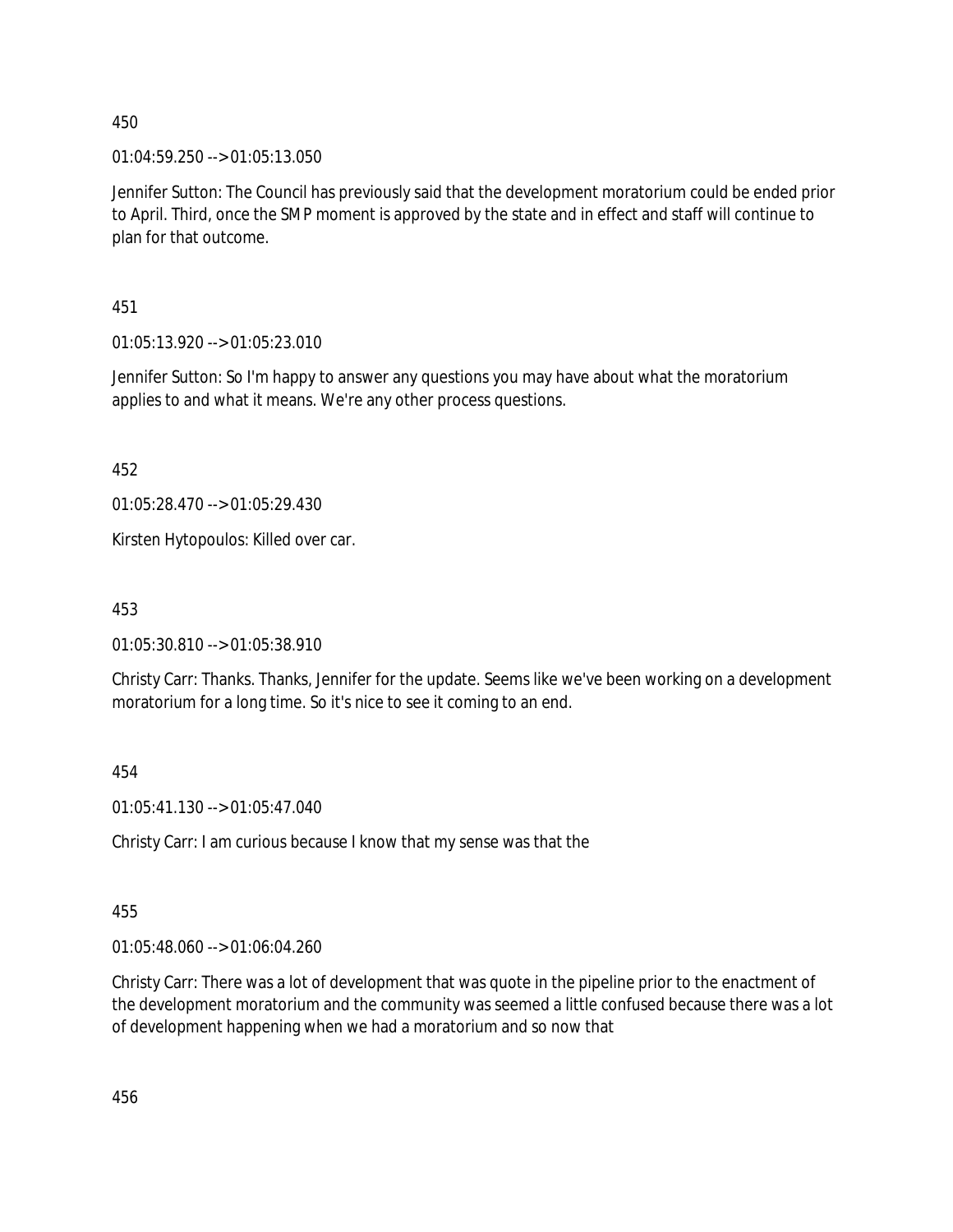01:06:05.280 --> 01:06:16.380

Christy Carr: We're not going to have a moratorium anymore. And I know it's been narrowed or whittled down. I'm wondering if there's a mechanism or a way that staff can somehow provide

# 457

01:06:19.170 --> 01:06:29.100

Christy Carr: A differentiation between pre and post moratorium major projects so that we can potentially gauge

458

01:06:30.240 --> 01:06:32.850

Christy Carr: The effectiveness of the moratorium.

# 459

01:06:36.360 --> 01:06:42.870

Jennifer Sutton: I think yes, I think we could, and we would just want to figure out

## 460

01:06:46.140 --> 01:07:01.800

Jennifer Sutton: What you know I think one we'd want to figure out what we wanted to measure because, as you know, we worked on several different things as part of the moratorium work plan and so we could account for you know what projects.

## 461

01:07:03.360 --> 01:07:10.800

Jennifer Sutton: Were able to be processed immediately before or maybe even during the moratorium because they were already in the pipeline.

462

01:07:11.220 --> 01:07:20.670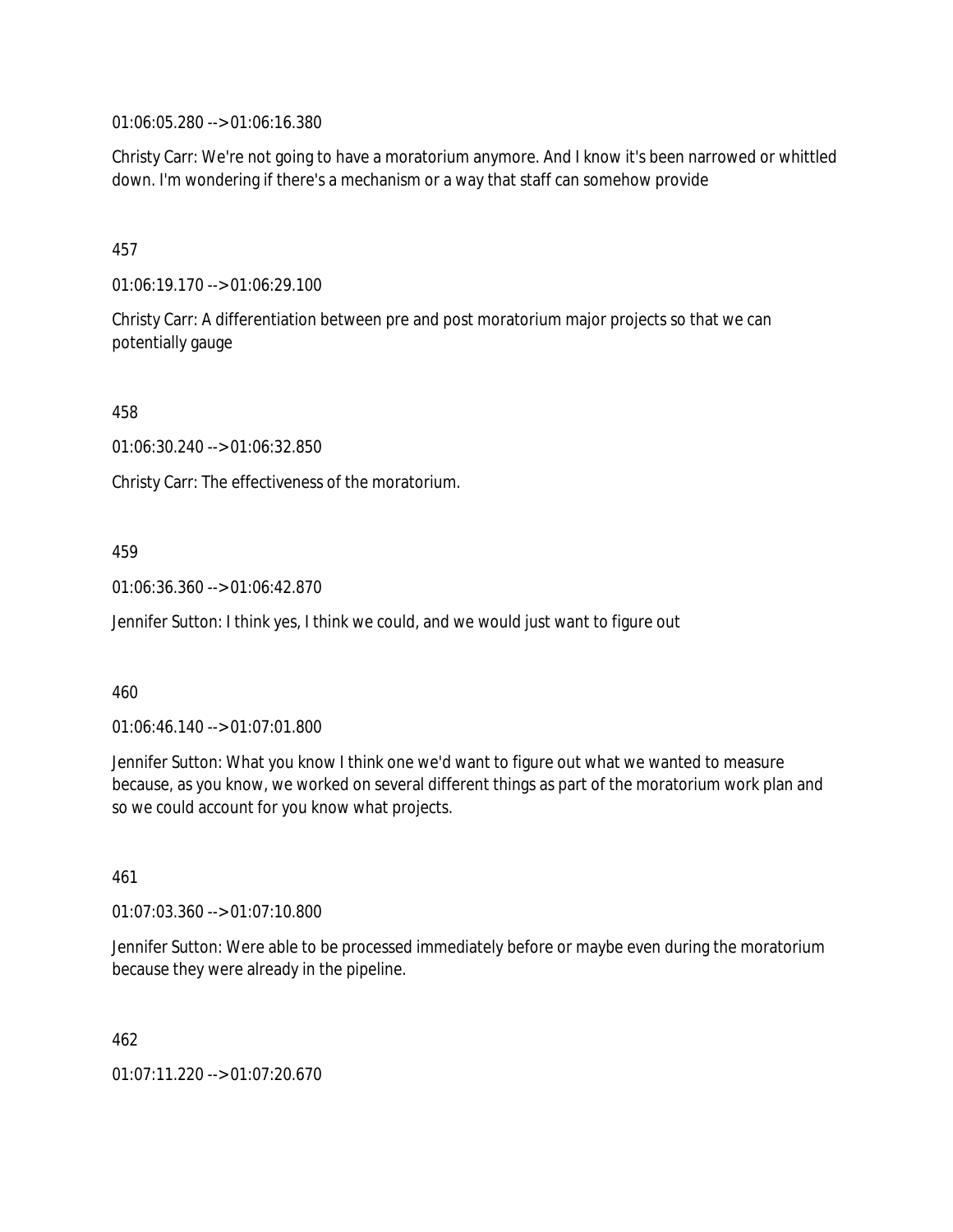Jennifer Sutton: And therefore they could be submitted or be continued during the moratorium, so we could look at what types of projects. Those were and how many of them there were

463

01:07:21.660 --> 01:07:32.190

Jennifer Sutton: And then I don't know if you want to pick a time out. Once the moratorium expires, whether it's three months or six months and then look at what's

## 464

01:07:33.690 --> 01:07:40.980

Jennifer Sutton: In the pipeline or under review at that time, I think there's a couple different ways that we could do it. And I think we, we could do it.

465

01:07:42.480 --> 01:07:43.200

Jennifer Sutton: I would just

466

01:07:44.970 --> 01:07:49.320

Jennifer Sutton: There were several there was a couple changes to the moratorium about what wouldn't

467

01:07:50.670 --> 01:07:53.970

Jennifer Sutton: Be subject to moratoriums such as this, the core district was

## 468

01:07:55.050 --> 01:07:59.700

Jennifer Sutton: Taken out of the moratorium, about six or maybe nine months after it started.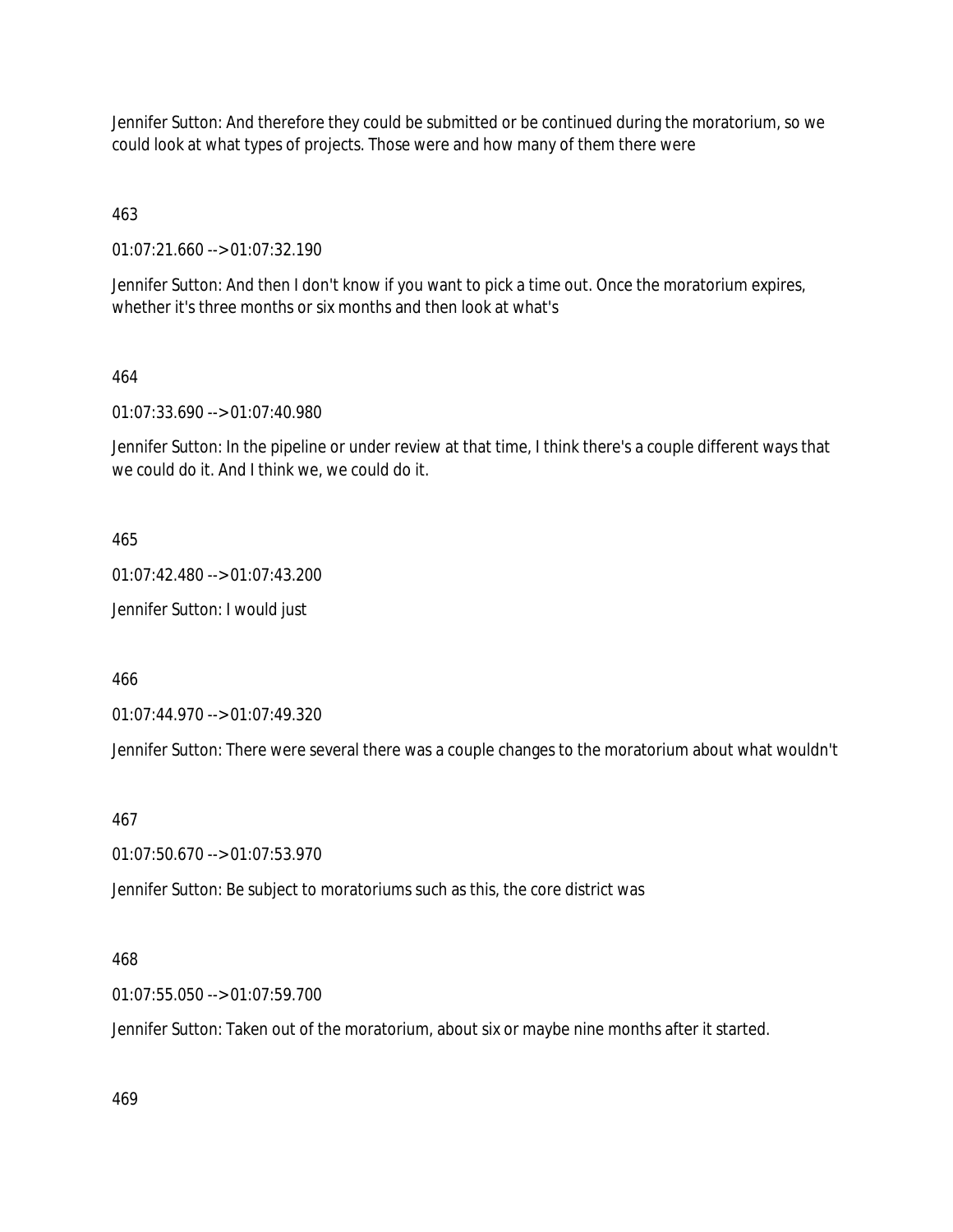01:08:01.500 --> 01:08:17.070

Jennifer Sutton: So we would just want to, you know, have a full picture and kind of know what what the date is that we would be evaluating the post moratorium projects and maybe how far we would do the look back but i think i think it's definitely doable.

470

01:08:18.510 --> 01:08:24.330

Christy Carr: Okay. Well, that sounds great. I think that, since it was such a significant effort it would be great to be able to

471

01:08:25.830 --> 01:08:34.590

Christy Carr: To to gauge or report on its effectiveness at some point. So perhaps I can just

472

01:08:35.940 --> 01:08:39.510

Christy Carr: Send a email or request with a little bit more fully formed

473

01:08:41.130 --> 01:08:48.030

Christy Carr: Request to the interim city manager to pass along see to you or others in the planning department.

474

01:08:49.230 --> 01:08:50.010

Christy Carr: That sounds good. I

475

01:08:51.210 --> 01:08:59.640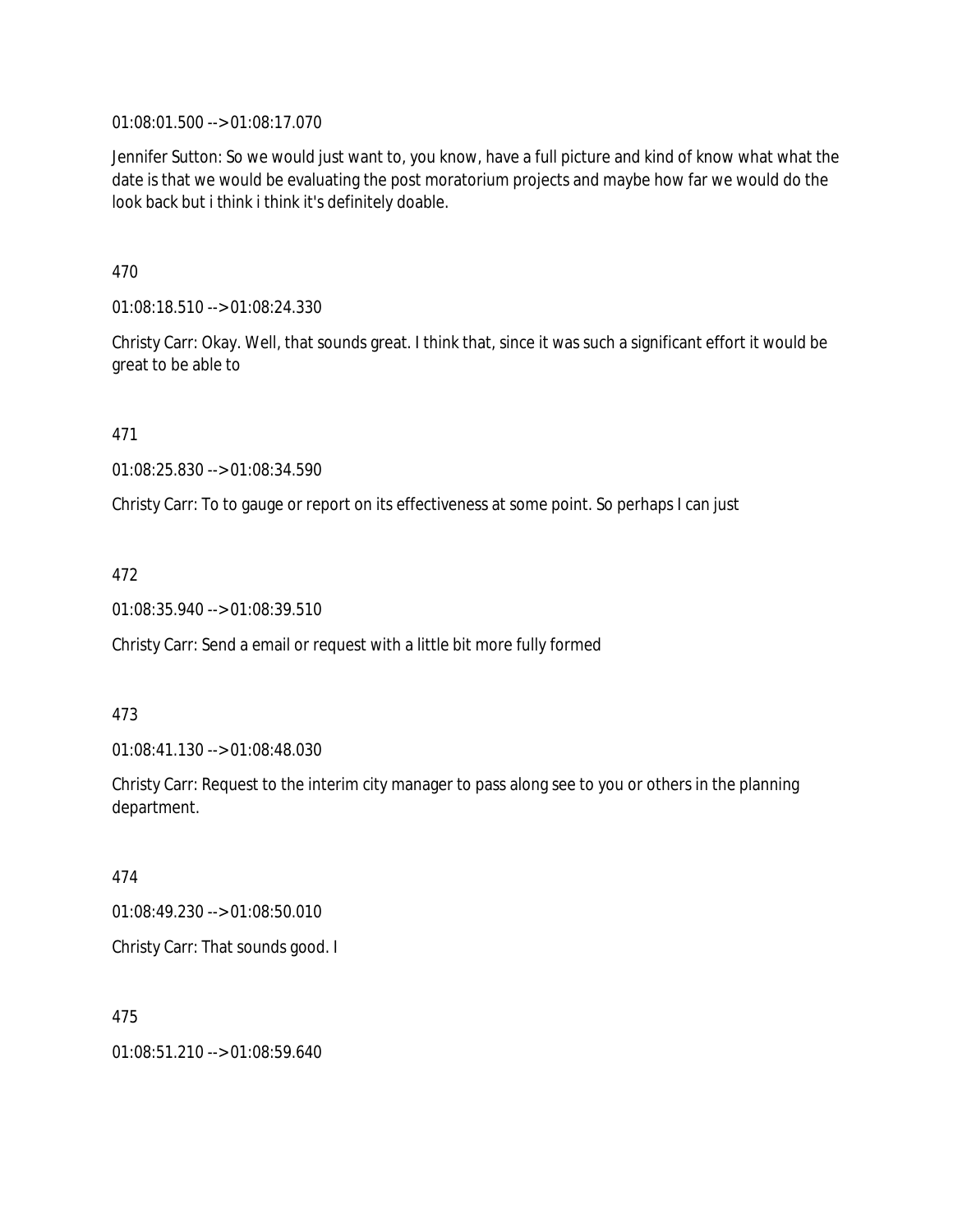Ellen Schroer: was just going to ask make that exact suggestions, so that we can understand kind of what we're, what we're aiming to report on and what the questions are that we're trying to answer. I think that will

476

01:08:59.880 --> 01:09:09.540

Ellen Schroer: Help at the outset to know the kind of questions we're answering or looking to present information about so that it's, you know, the most effective reporting.

477

01:09:10.350 --> 01:09:11.250

Ellen Schroer: I'm happy to work on that.

478

01:09:11.730 --> 01:09:12.480

Christy Carr: New PR. Thank you.

479

01:09:15.150 --> 01:09:16.500

Kirsten Hytopoulos: Any other questions from Council.

480

01:09:17.850 --> 01:09:24.150

Kirsten Hytopoulos: And Deputy Director, did you have anything that you wanted to add or you're just available for questions. Thank you.

481

01:09:24.180 --> 01:09:30.090

Heather Wright: I am curious to see some more of the details. Councilmember car. I do think that will be some good information for us to look into.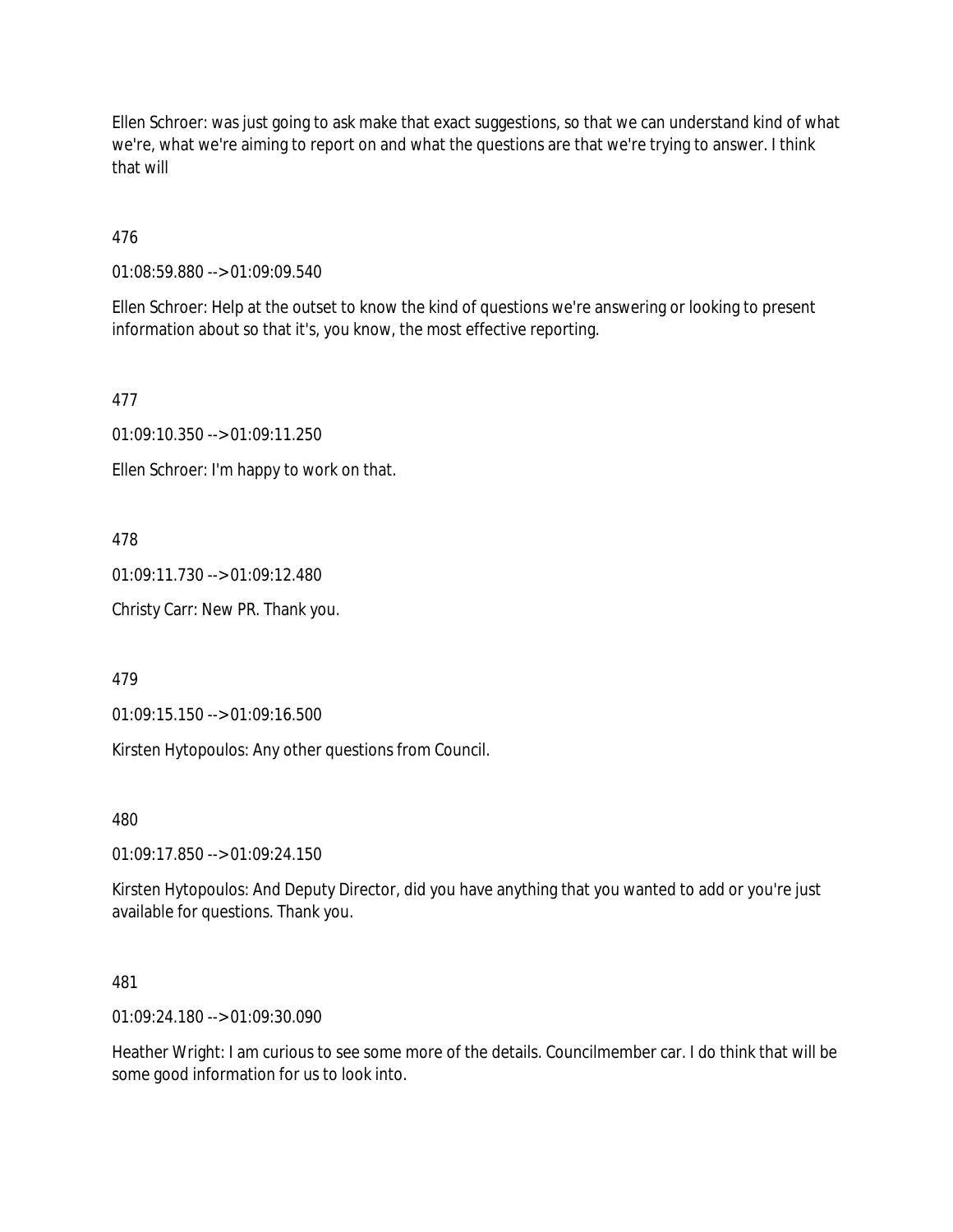01:09:30.540 --> 01:09:36.480

Heather Wright: And I'll say, one of the biggest changes that happened as a result of the moratorium was the subdivision code changes.

483

01:09:36.870 --> 01:09:47.160

Heather Wright: And we haven't seen any large subdivisions. I'd really like to see. I think that would be a really neat comparison because there are some major differences between the subdivision criteria.

484

 $01:09:47.760 \rightarrow 01:09:53.670$ 

Heather Wright: And the design standards, of course, are the other major change, but those will be a little bit more difficult I think to quantify.

485

01:09:54.360 --> 01:10:05.790

Heather Wright: And then in the update. I'm about to give it'll highlight some of the changes that we're still proposing that were result of the moratorium. So yeah, I'm glad to hear some more about what it is you're looking for and happy to respond.

486

01:10:09.150 --> 01:10:11.550

Kirsten Hytopoulos: And you and you're talking about the update. You're talking about item.

487

01:10:12.660 --> 01:10:18.300

Kirsten Hytopoulos: 60. That's correct. Okay. Great. And I apologize. Quite a deputy director, and I wish where that came from.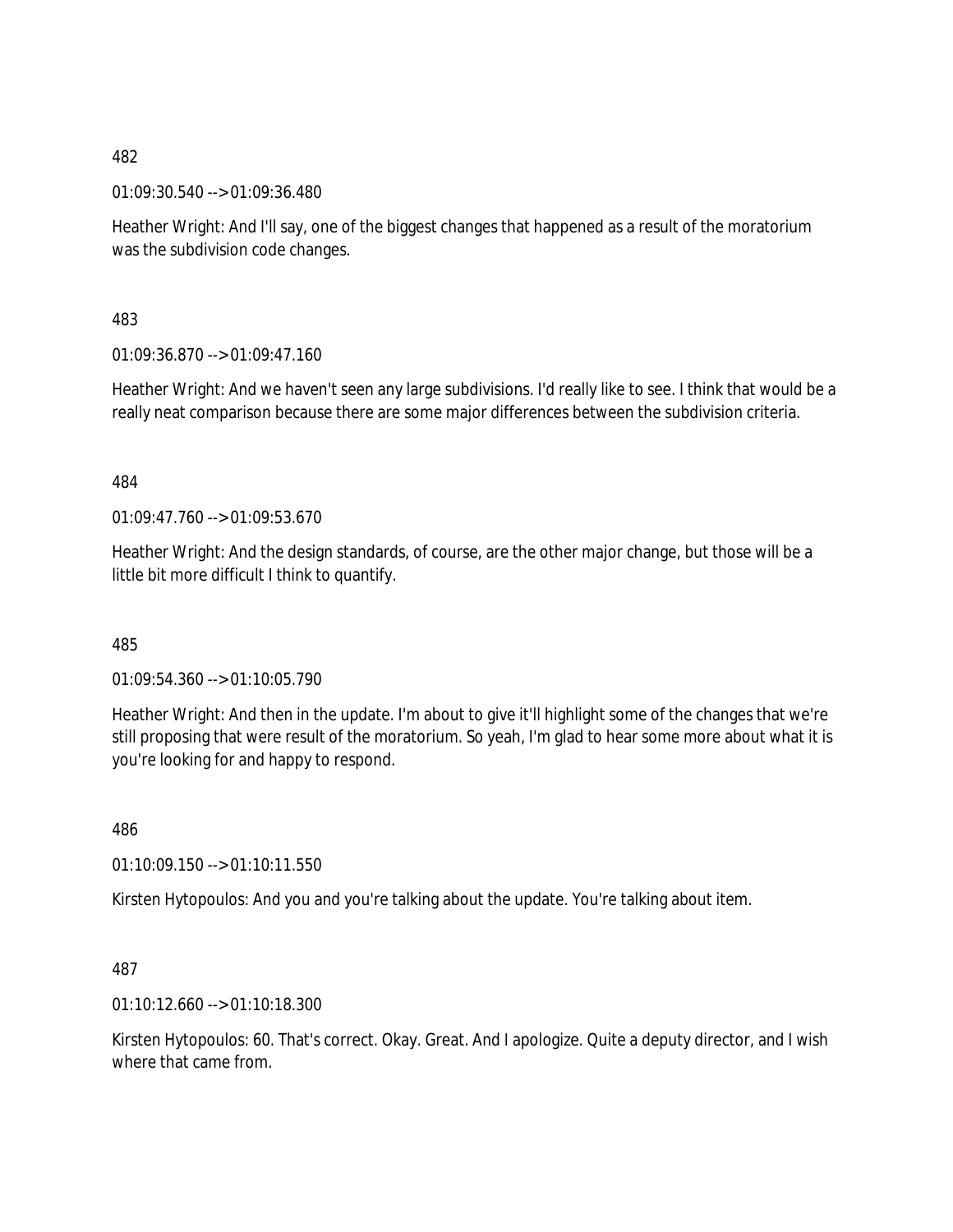01:10:18.420 --> 01:10:20.220 Heather Wright: Direct problem. There's a lot of

489

01:10:21.060 --> 01:10:21.600

Heather Wright: Changes.

490

01:10:21.630 --> 01:10:24.720

Heather Wright: Going on tonight with things and titled, so no problem.

#### 491

01:10:25.620 --> 01:10:30.030

Kirsten Hytopoulos: So does the staff have everything you need from us. If there are any more questions on this item.

### 492

01:10:32.940 --> 01:10:40.950

Kirsten Hytopoulos: Great. Looks like we're moving on to item six b, which is an update from the joint city council Planning Commission land use subcommittee.

#### 493

01:10:42.570 --> 01:10:49.890

Kirsten Hytopoulos: So this is interesting. This will be interesting. The list council member, coupled with customers titles and Pollock is the remaining members, um,

494

01:10:50.580 --> 01:11:03.780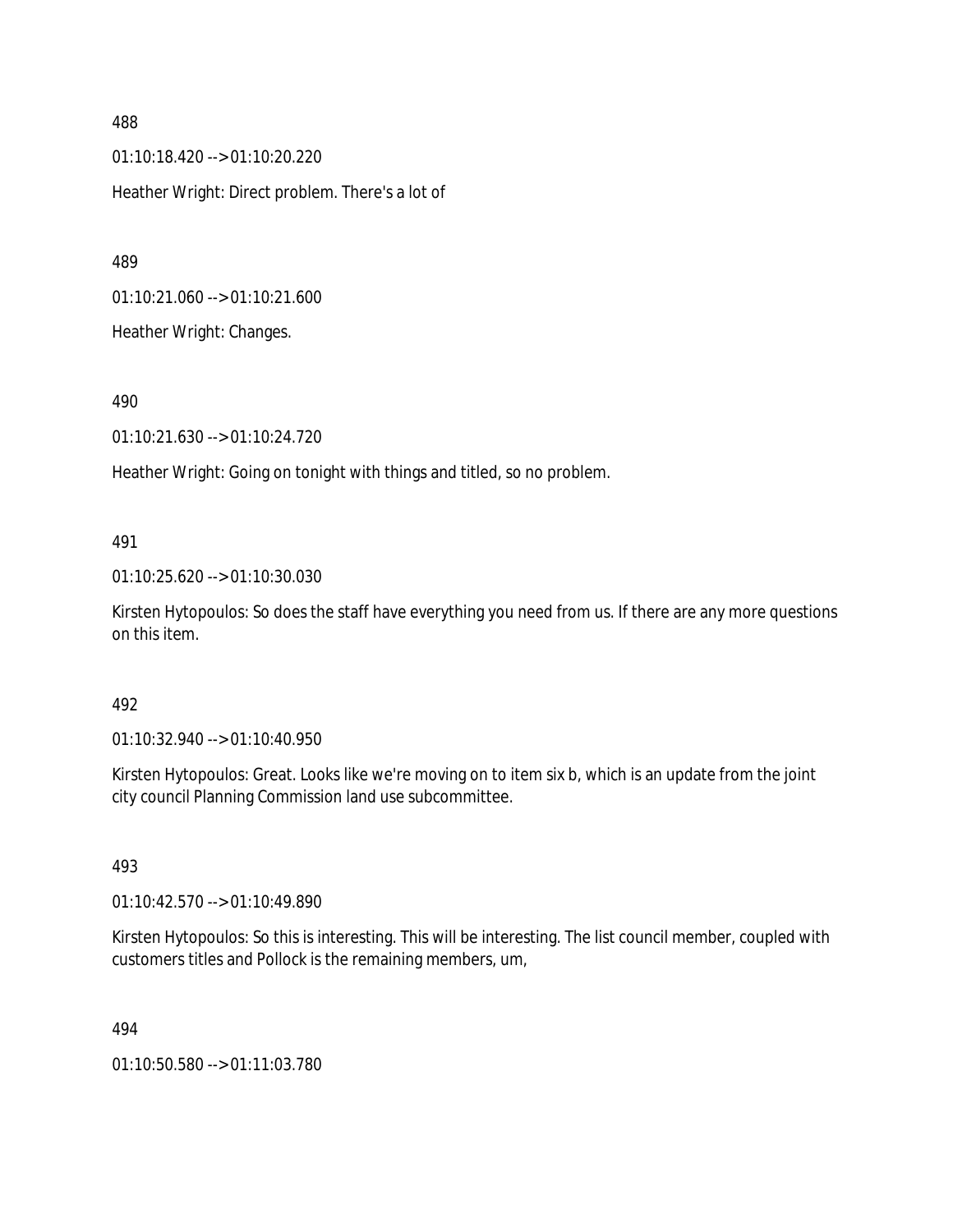Kirsten Hytopoulos: I actually also resigned. At the end of the last meeting so that does leave just COUNCILMEMBER Pollock as the sitting member but I guess I would I would invite counselor Pollock and COUNCILMEMBER car to

## 495

01:11:04.950 --> 01:11:12.300

Kirsten Hytopoulos: Share how I don't know that we have created a habit, an update. I guess is what I would say because we haven't met counselor Pollock.

## 496

01:11:13.530 --> 01:11:22.410

Michael Pollock: Yeah, I think that's fair. Obviously, there's been some changes. I think that there isn't an update right now. And that really the three of us.

## 497

01:11:23.430 --> 01:11:26.070

Michael Pollock: That aren't that aren't there, I guess.

#### 498

01:11:27.840 --> 01:11:30.450

Michael Pollock: Talk about how, what would be the best way to proceed.

499

01:11:33.600 --> 01:11:34.230

Kirsten Hytopoulos: Council members.

500

01:11:34.470 --> 01:11:34.950

Schneider.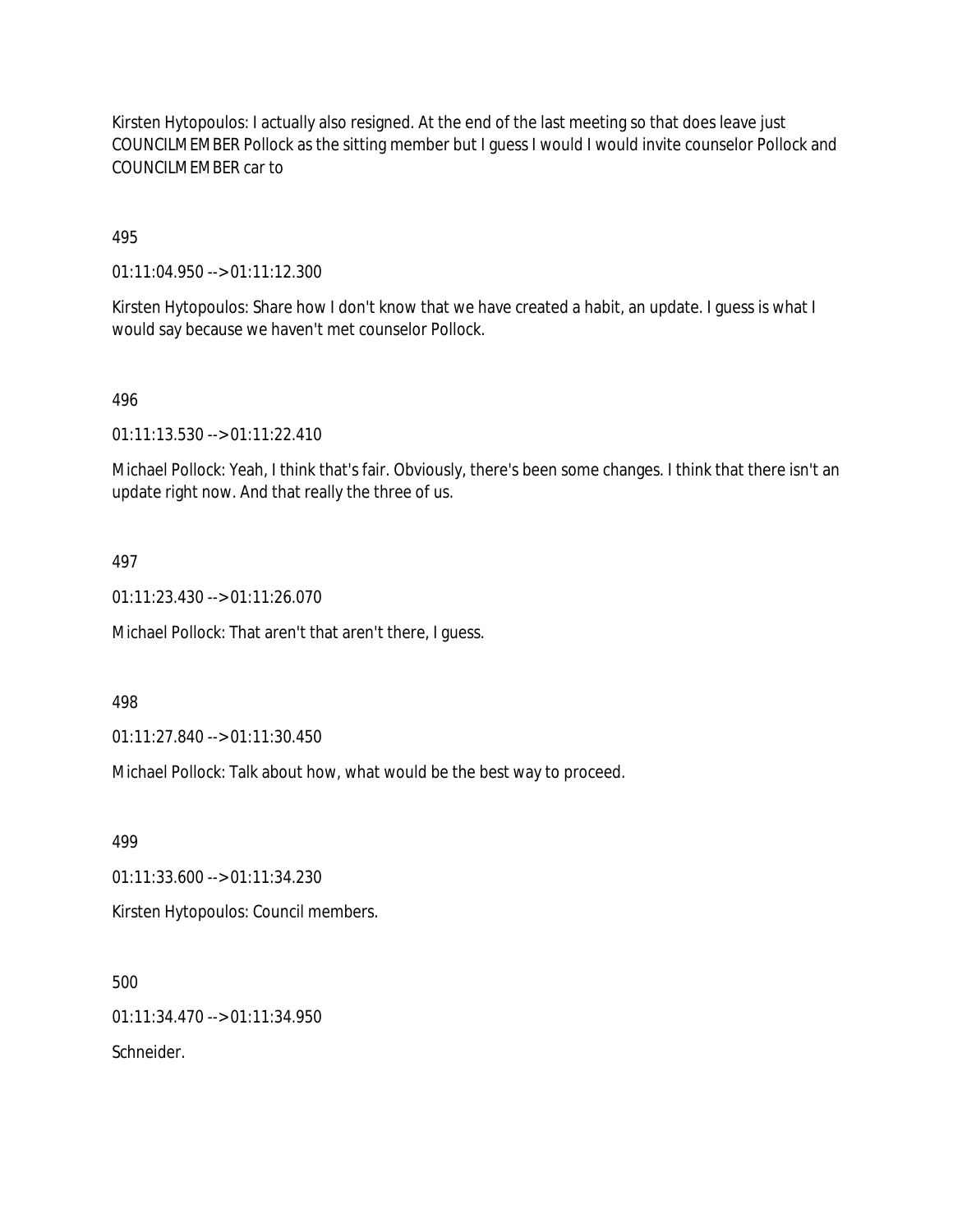01:11:36.480 --> 01:11:38.310

Leslie Schneider: Who so

502

01:11:39.600 --> 01:11:52.410

Leslie Schneider: At the last planning commission meeting there was a discussion about what to do with this particular subcommittee. And going forward, and their discussion very clearly landed with the idea that

503

01:11:53.940 --> 01:12:12.240

Leslie Schneider: The triage thing that was happening in the subcommittee up to this point has more or less finished its work and it's much more clearly moving forward in a strictly affordable housing strategy focus. And so maybe there would be a benefit in doing a pause and

504

01:12:13.500 --> 01:12:17.700

Leslie Schneider: sun setting the previous subcommittee and being

505

01:12:18.930 --> 01:12:24.360

Leslie Schneider: And then reforming it with with an affordable housing focus in mind and

506

01:12:25.530 --> 01:12:39.300

Leslie Schneider: That's some great to me. I would love to participate in that. That is one of my priorities this year, but I just wanted to share that that was a deep discussion that happened at the planning commission meeting at the end of the year.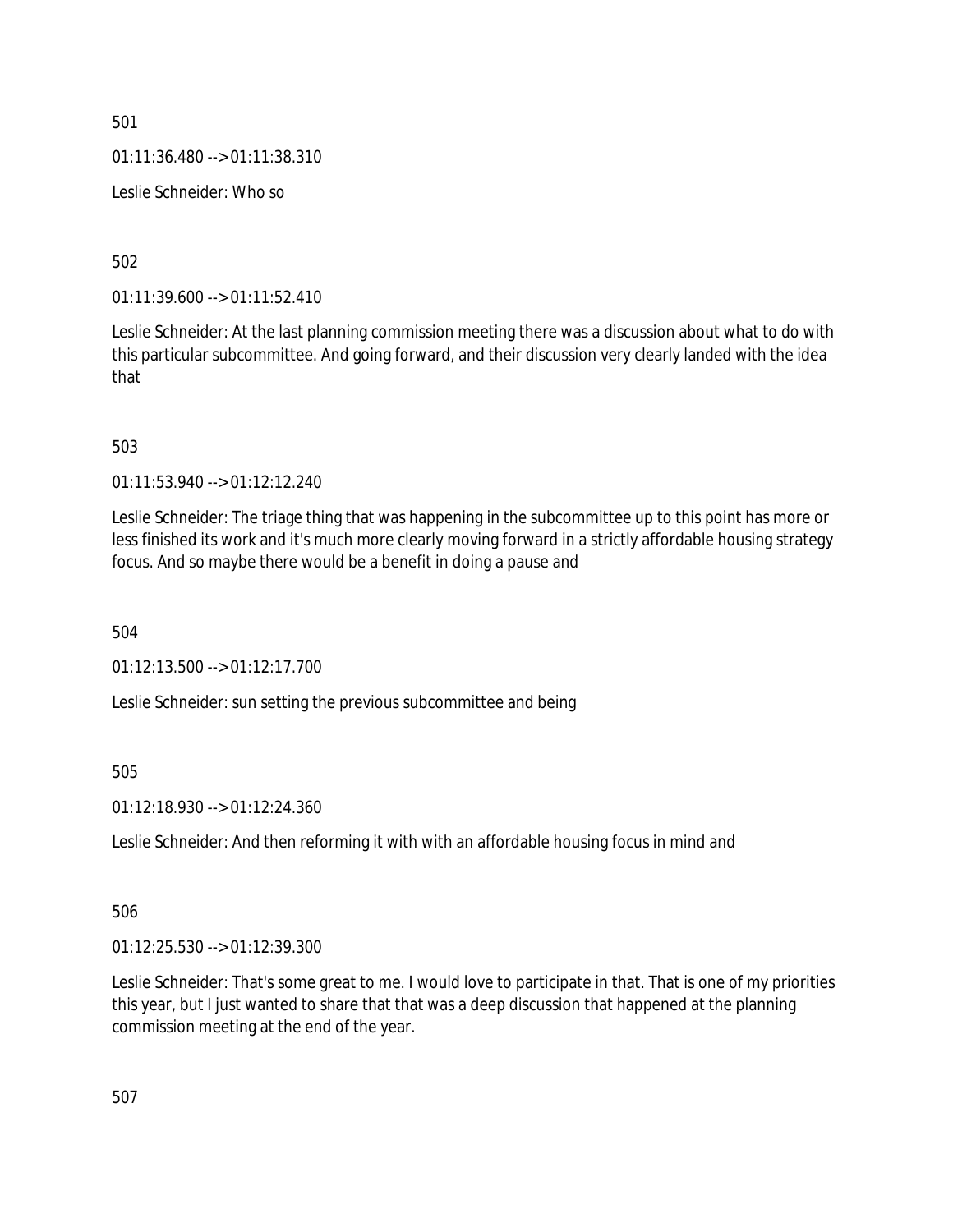01:12:43.350 --> 01:12:44.550

Kirsten Hytopoulos: COUNCILMEMBER deeds.

508

01:12:45.000 --> 01:12:51.480

Joe Deets: Yeah, thank you. A bit Deputy Mayor, I suppose, yeah i i like the direction that

509

01:12:52.080 --> 01:13:03.990

Joe Deets: My colleague COUNCILMEMBER Snyder suggested that it does seem that this land you subcommittee has kind of done its work and and there's some things that we just rather I think don't want to go into so

#### 510

01:13:04.950 --> 01:13:16.350

Joe Deets: We can let that committee that so committee go, so to speak, but let's look at a new subcommittee for affordable housing and and i'm energized with my colleague who wants to join. So

#### 511

01:13:16.890 --> 01:13:29.610

Joe Deets: I'd love to have that discussion of maybe focusing on maybe supporting a new subcommittee dedicated to affordable housing. And speaking of affordable housing, I have something to talk about during good with the order

512

01:13:32.430 --> 01:13:33.210

Kirsten Hytopoulos: maleness are

513

01:13:34.410 --> 01:13:36.330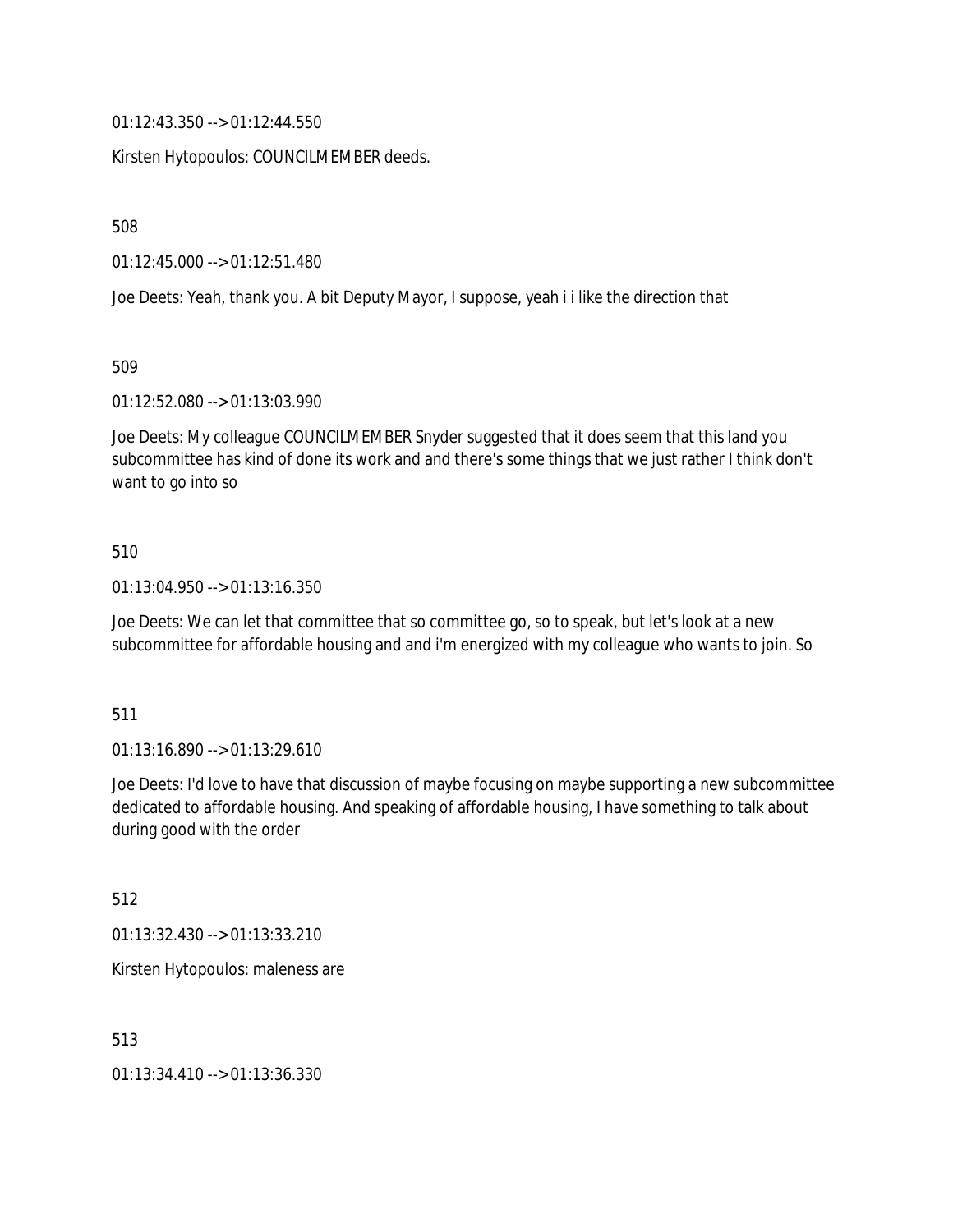Rasham Nassar: Yes, thank you, um,

514

01:13:37.500 --> 01:13:38.850

Rasham Nassar: Yeah, I

515

01:13:39.930 --> 01:13:45.060

Rasham Nassar: Land is is really important to the community. I'm really important and I know that

516

01:13:45.450 --> 01:13:54.690

Rasham Nassar: All of us on the Council agree with that and want to commit to making strides to fixing and solving some of the holes or inconsistency in our code and addressing

517

01:13:55.320 --> 01:13:59.820

Rasham Nassar: Some of the issues that our community really really cares about and I

518

01:14:00.300 --> 01:14:09.180

Rasham Nassar: I don't know that the land use committee is the best way to proceed with that. I thought it was. It sounds like we're we're changing direction a little bit

519

01:14:09.630 --> 01:14:18.960

Rasham Nassar: Really negotiating around what could be interpersonal conflicts. And I guess my comments are that I hope that we could work to resolve those.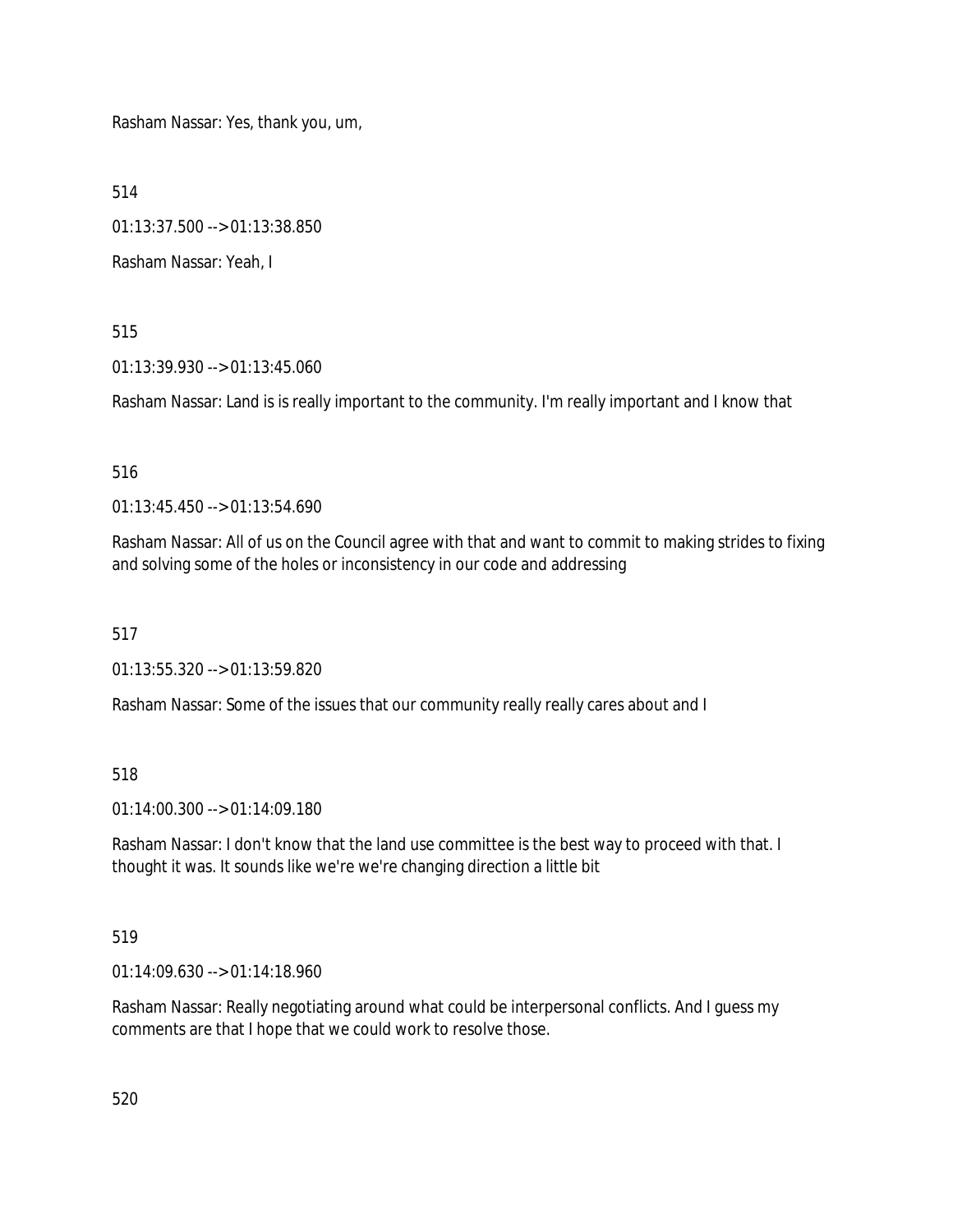01:14:19.350 --> 01:14:25.200

Rasham Nassar: And whatever we do, whether we form a new land use committee, whether we maintain the existing one. Whether we just

521

01:14:25.920 --> 01:14:35.850

Rasham Nassar: commit to working as a Council as a whole on the backlog of land use items and changes to the code that we need to make that I know some council members are going to propose.

522

01:14:36.210 --> 01:14:43.470

Rasham Nassar: We make and schedule on the Council priority list that we do that that we'd show up and we do that work for the community.

523

01:14:43.800 --> 01:14:50.970

Rasham Nassar: And that and that we work collaboratively and that we work to resolve some of the tensions from last year and put that behind us leave that in 2020

524

01:14:51.300 --> 01:14:54.120

Rasham Nassar: And just step up and commit to doing the good work for the people.

525

 $01:14:54.630 \rightarrow 01:15:00.510$ 

Rasham Nassar: And so I think that point, maybe a period of reflection is an order. Maybe we need a week or two, and we can come back to this.

526

01:15:00.840 --> 01:15:13.980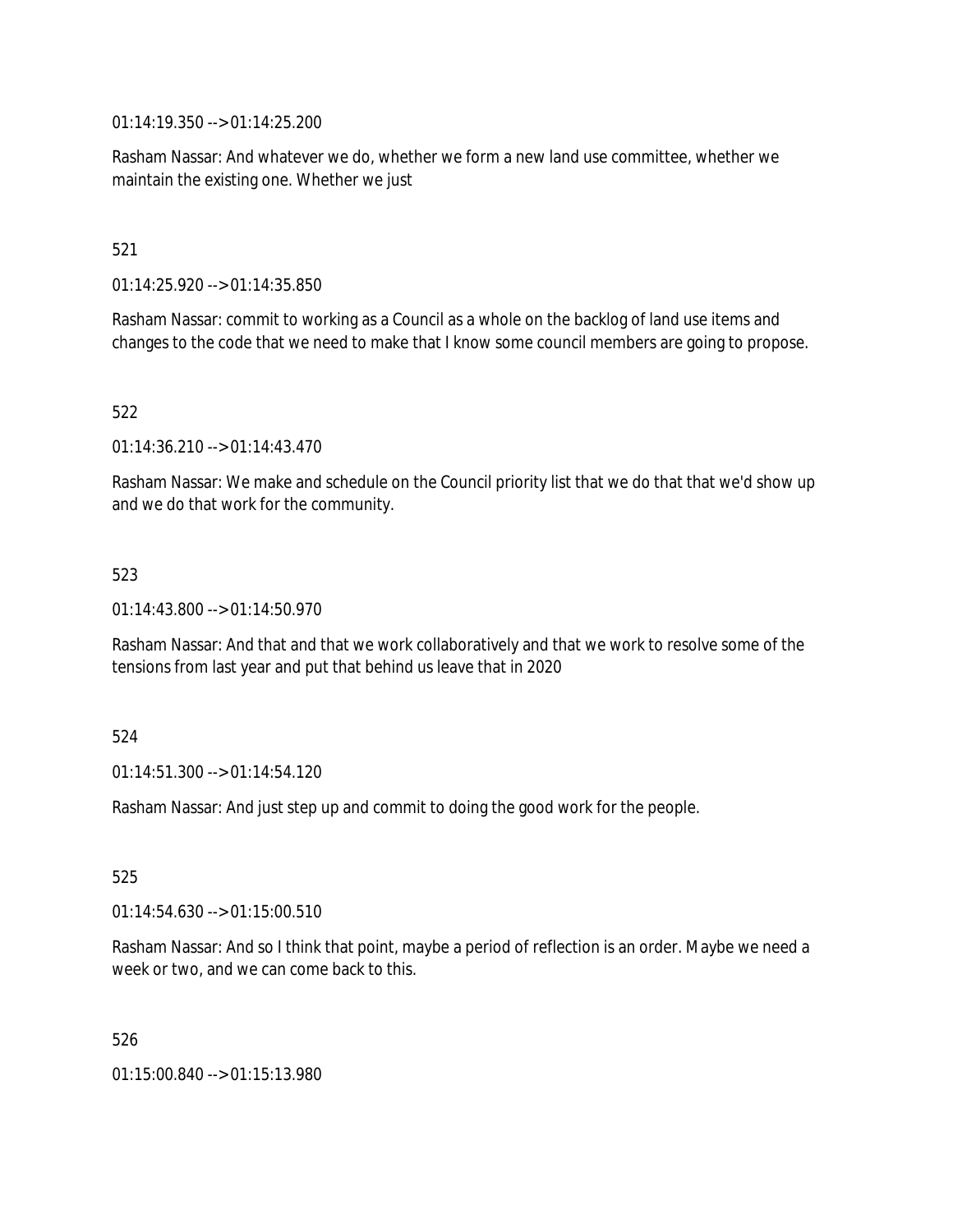Rasham Nassar: And if dissolving this particular committee is the best thing to do and gets us where we need to go, then great, if there's some way to salvage it and make use of it, then great, but maybe we can just leave it there for now. That would be my preference.

527

01:15:17.910 --> 01:15:19.920

Kirsten Hytopoulos: Anybody else want to speak before I speak as

528

01:15:19.920 --> 01:15:20.310

Chair.

529

01:15:22.410 --> 01:15:33.990

Kirsten Hytopoulos: As, as a member of that committee, I would, I appreciate your comments. Mayor, I think I would like I i think a period of reflection makes a lot of sense for all of us. And I think it was a very valuable committee.

530

01:15:34.500 --> 01:15:40.260

Kirsten Hytopoulos: Its work its work with shifting very much to affordable housing which it always was going to do.

## 531

01:15:40.830 --> 01:15:46.650

Kirsten Hytopoulos: But in that sense that the work also then isn't done right. And we were just about to do some really important stuff. So it is an important committee.

# 532

01:15:47.070 --> 01:15:53.460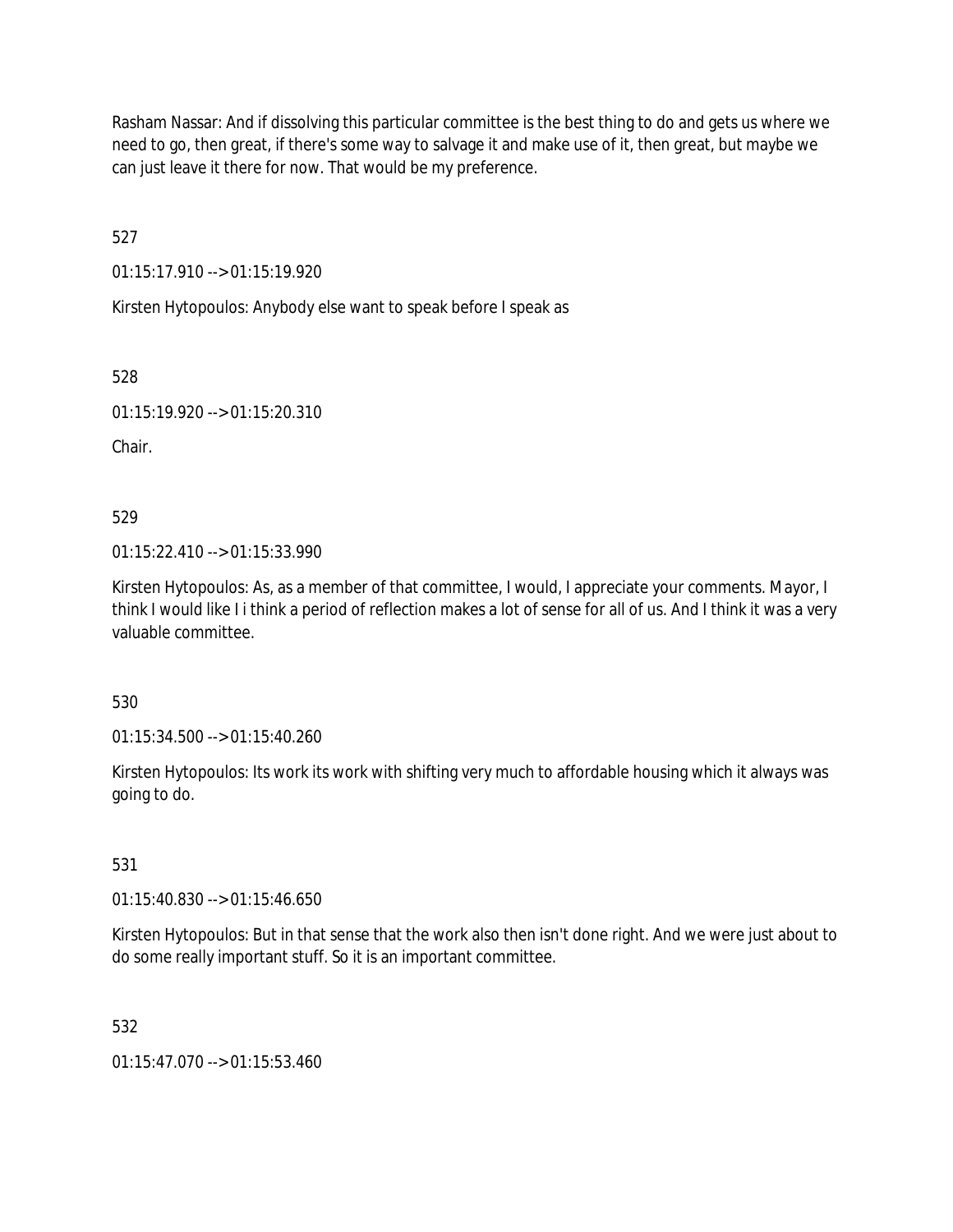Kirsten Hytopoulos: I hope that some committee is constituted with COUNCILMEMBER car on it in this direction, just because she's incredibly valuable.

533

01:15:54.210 --> 01:15:57.510

Kirsten Hytopoulos: Resource and powerhouse there, but in a case.

534

01:15:58.170 --> 01:16:10.590

Kirsten Hytopoulos: I hope we do, we either reconstitute this committee and salvage or we acknowledge it as an affordable housing committee or we create an affordable housing committee, I know that I'd very much like to continue to serve working on these issues myself.

535

01:16:12.090 --> 01:16:13.050

Kirsten Hytopoulos: Kelsey car.

536

01:16:14.790 --> 01:16:25.560

Christy Carr: Thank you. Yeah, I've actually taken the last several weeks to have a reflective period myself and I'm committed in 2021 to work really hard.

537

01:16:25.950 --> 01:16:44.550

Christy Carr: On land use issues. I think we have to understand that affordable housing issues. Our zoning and land use issues and it's pretty challenging. I think to separate them in this community. So however we decide to structure our work, moving forward, I hope that I'm a part of it and

538

01:16:45.720 --> 01:16:54.210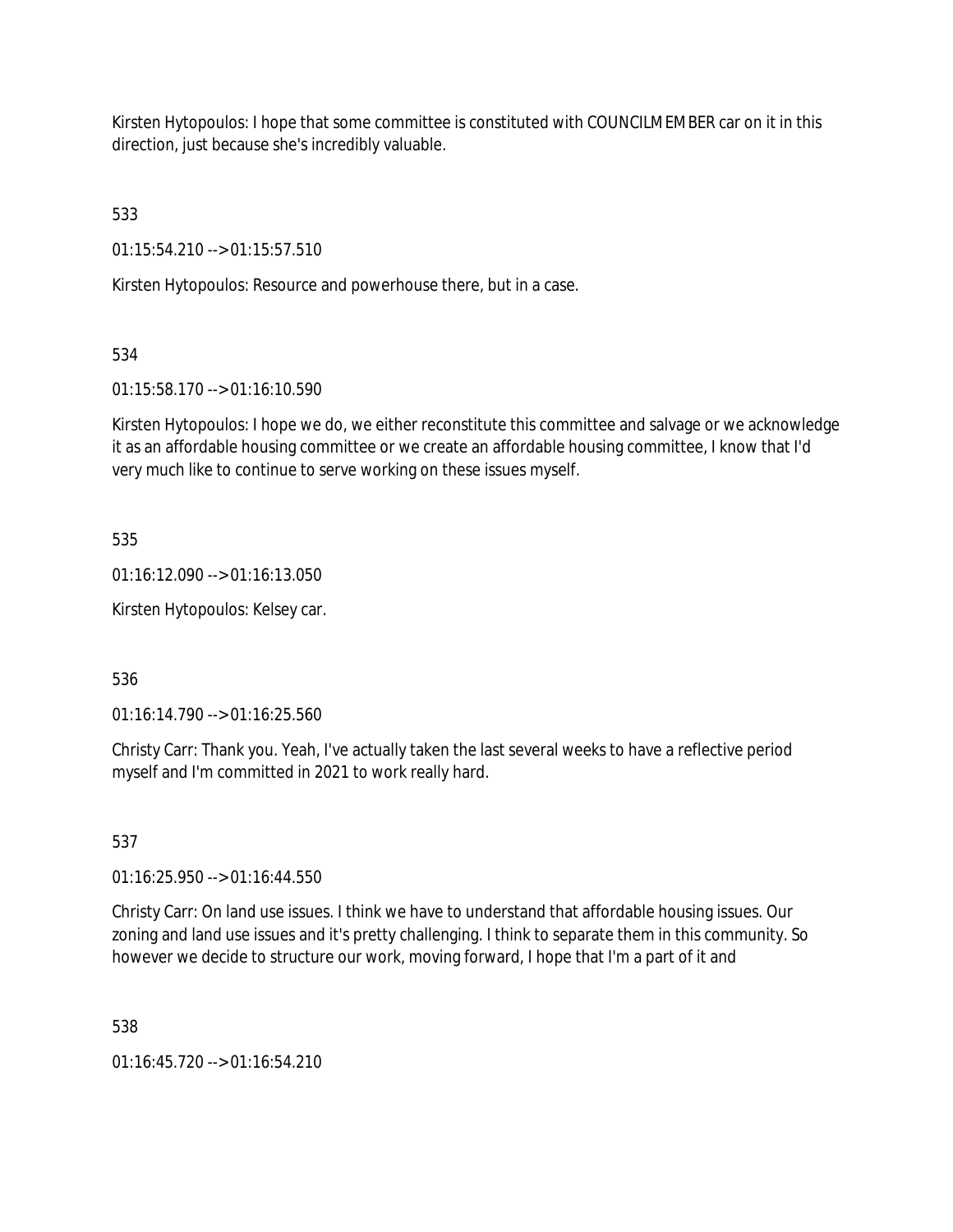Christy Carr: I think that this will be a good year to taking some boxes off of our work plan and land use. So I look forward to working on that.

539

01:16:58.170 --> 01:17:00.330

Kirsten Hytopoulos: So is there is there consensus.

540

01:17:00.780 --> 01:17:01.410

Kirsten Hytopoulos: As to

541

01:17:01.440 --> 01:17:11.040

Kirsten Hytopoulos: Whether we should perhaps take some period time, certainly not complete this tonight. Does anybody have a suggestion as to when they'd like to see this back on the agenda.

542

01:17:15.840 --> 01:17:16.260

Kirsten Hytopoulos: There.

543

01:17:18.000 --> 01:17:24.420

Rasham Nassar: I was. I see. Councilmember cars hand up. So I'll, I'll defer to her to her comments first

544

01:17:25.500 --> 01:17:26.160

Kirsten Hytopoulos: That's what regard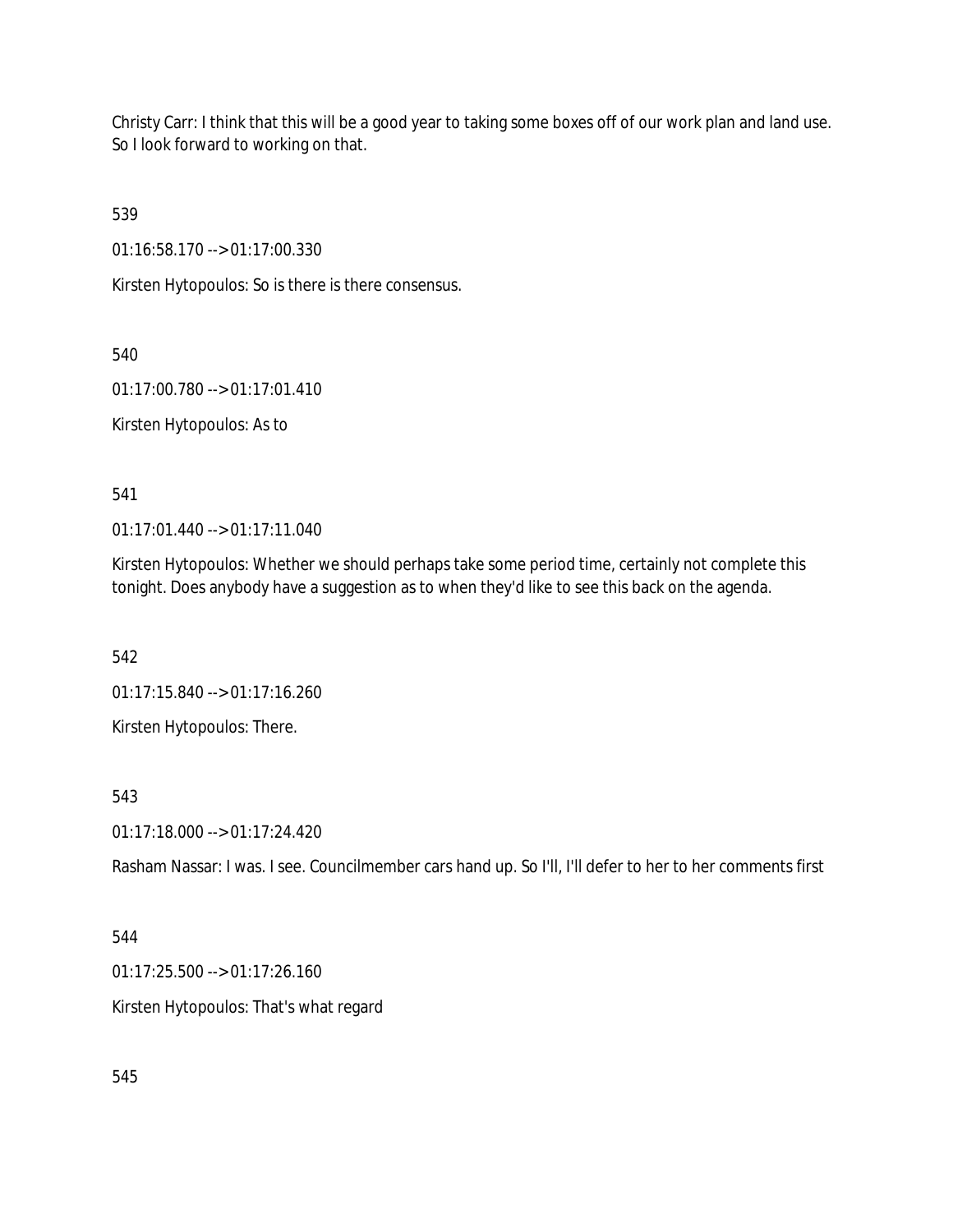01:17:28.350 --> 01:17:45.300

Christy Carr: Oh, thanks, just in terms of timing. I mean, I don't think we need to solve it tonight. I know that interim manager sure will be bringing us work plan discussion on the 19th. So I think that it's appropriate to orbit around that date.

546

01:17:47.040 --> 01:17:57.150

Christy Carr: Whether, before, after, I don't know, probably after in terms of that discussion, I think is a good place to leave it or land at

547

01:18:00.030 --> 01:18:01.020

Kirsten Hytopoulos: Any other comments.

548

01:18:01.200 --> 01:18:02.790

Kirsten Hytopoulos: With support for that direction.

549

01:18:04.470 --> 01:18:05.100

Kirsten Hytopoulos: Okay, great.

550

01:18:07.080 --> 01:18:08.550 Kirsten Hytopoulos: Next item up his

551

01:18:09.030 --> 01:18:15.150

Kirsten Hytopoulos: Staff update on joint city council Planning Commission land use subcommittee recommendations and timeline phase one.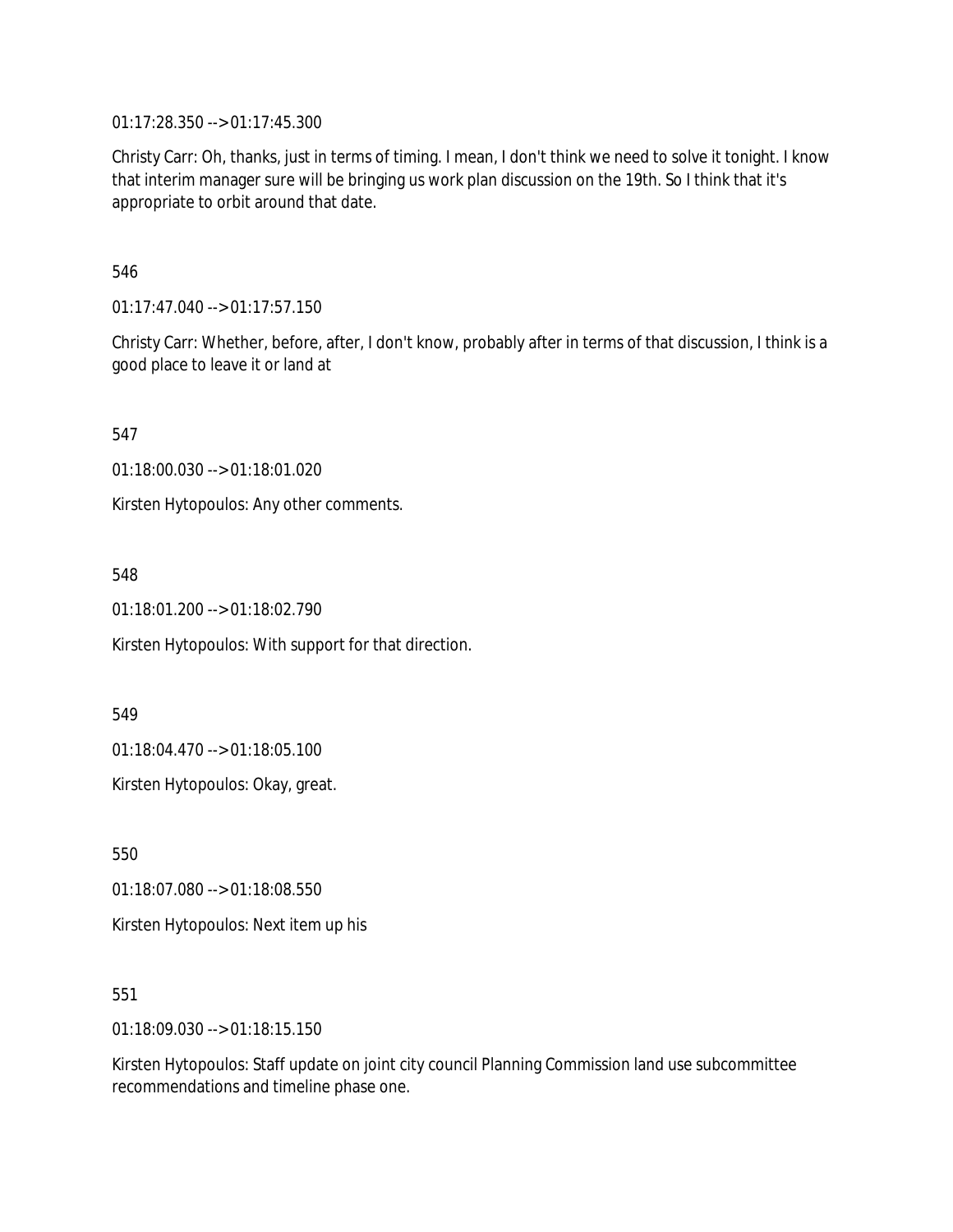01:18:17.190 --> 01:18:24.960

Heather Wright: Is I wanted to say Happy New Year to counsel and welcome new council member fanboy Johnson. We haven't met before. Welcome to counsel.

553

01:18:25.470 --> 01:18:34.710

Heather Wright: And congratulations on your appointment mayor nisar and Deputy Mayor hi topless. It's a pleasure to be with you all again tonight and start up our conversations

## 554

 $01.18:35.160 \rightarrow 01.18:49.050$ 

Heather Wright: This conversation really going to dive into our work plan discussion, but I wanted to provide you all an update on the joint Landrieu subcommittee and the efforts that we were working on at the end of last year.

555

01:18:49.620 --> 01:18:54.060

Heather Wright: And as you all know this joint subcommittee was formed in June of 2020

556

01:18:54.540 --> 01:19:08.340

Heather Wright: It started meeting in August and an October a legislative work plan was adopted by the city council with some distinct timeline and items that were should be completed by the end of the year and the end of January of this year.

557

01:19:09.480 --> 01:19:20.400

Heather Wright: The items included miscellaneous code revisions and those were to be completed by the planning commission at the end of December and they did make their mark on a portion of those items.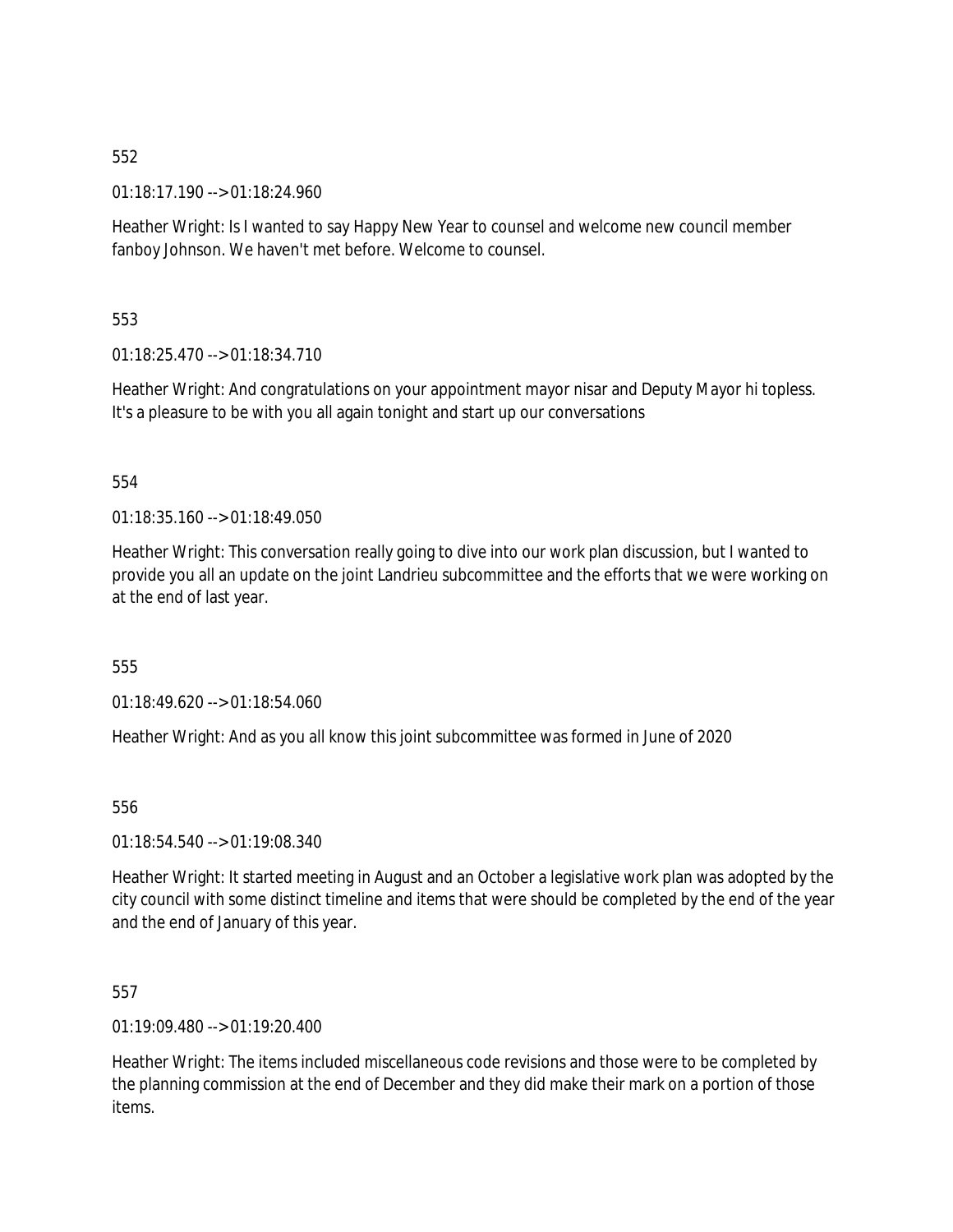01:19:20.820 --> 01:19:30.450

Heather Wright: Secondly, was major project decision criteria. This was for conditional use permits and subdivisions. And this was also. This was to be completed in January this month.

559

01:19:30.960 --> 01:19:40.980

Heather Wright: At the end of the year, as well as the multifamily tax exemption. While this was new to the this joint committee, the planning commission had also recommended

## 560

01:19:41.430 --> 01:19:49.380

Heather Wright: Adoption of a multi family tax exemption as had our affordable housing task force. So this was a formalized by Council in October.

561

01:19:50.190 --> 01:19:54.270

Heather Wright: And tonight's my first time to provide you all an update on these items.

562

01:19:54.690 --> 01:20:05.040

Heather Wright: And I wanted to let you know where we are and what we have ahead of us and then just seek some policy direction from you on the multifamily tax exemption, a project in particular.

#### 563

01:20:05.880 --> 01:20:13.380

Heather Wright: As far as the miscellaneous code revisions are concerned, the Planning Commission began their work immediately after councils direction.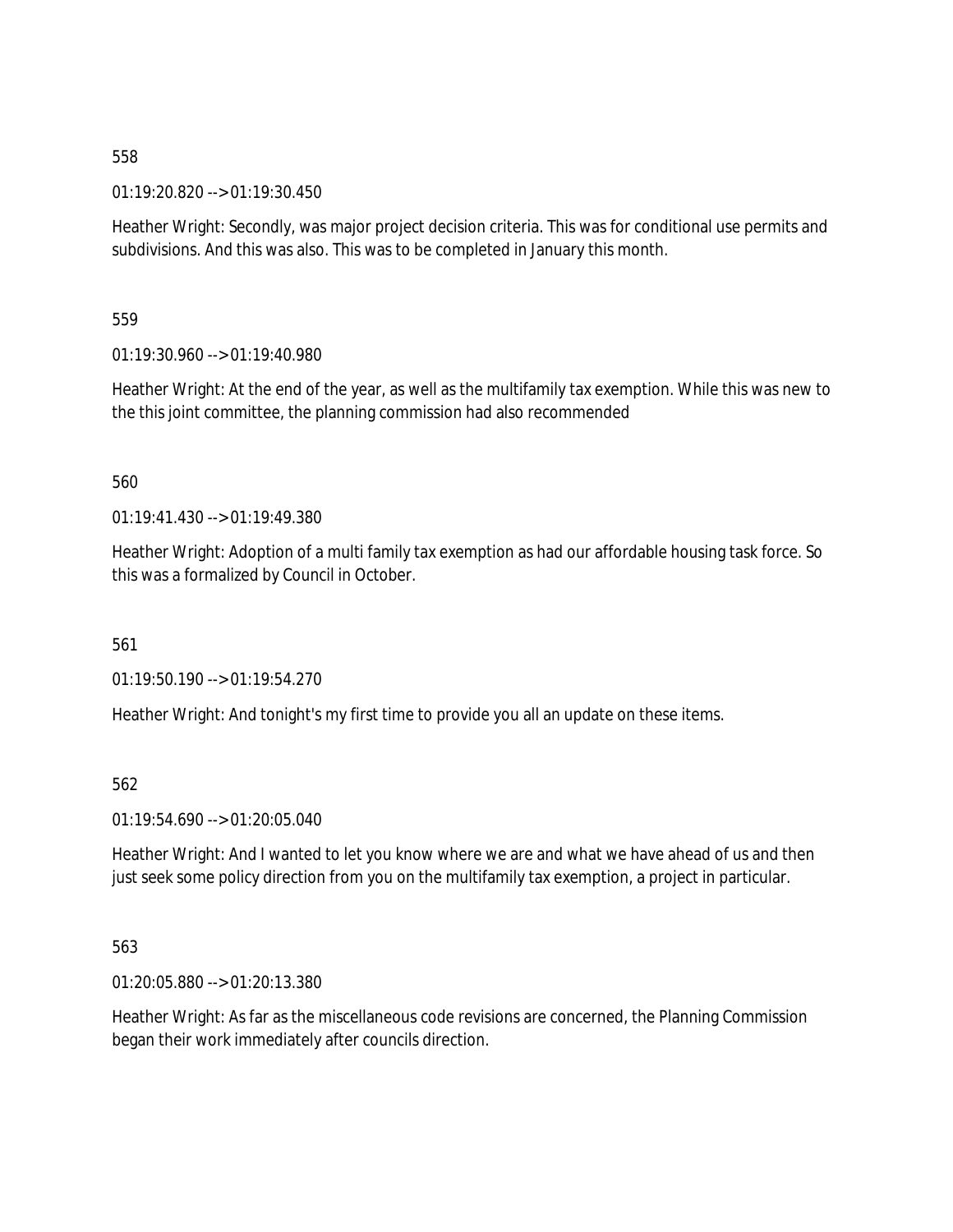01:20:13.890 --> 01:20:21.990

Heather Wright: And they decided to divide it up into two bodies of work. I wanted to triage phase one, which will be some kind of low level.

565

01:20:22.620 --> 01:20:34.860

Heather Wright: Code fixes and the second is a change to the pre application process and that is going to just take a little bit more time and involvement from both our planning commission and our design review board.

566

01:20:35.340 --> 01:20:50.850

Heather Wright: And so that item is not been completed yet, but the first phase was completed our last meeting with the planning commission. They have held their public hearing and we anticipate coming to you at the end of this month with an ordinance to consider for adoption in February.

567

01:20:52.560 --> 01:20:59.370

Heather Wright: As I said, it was divided this body of work was divided into two phases. The second being the pre application phase. Some of you may

568

01:20:59.730 --> 01:21:05.400

Heather Wright: Recall that we updated the pre application process. Councilmember car know you were intimately involved in that.

569

01:21:05.970 --> 01:21:13.830

Heather Wright: We adopted that just two years ago. And we've learned from those changes. This could be part of our moratorium update that you were asking about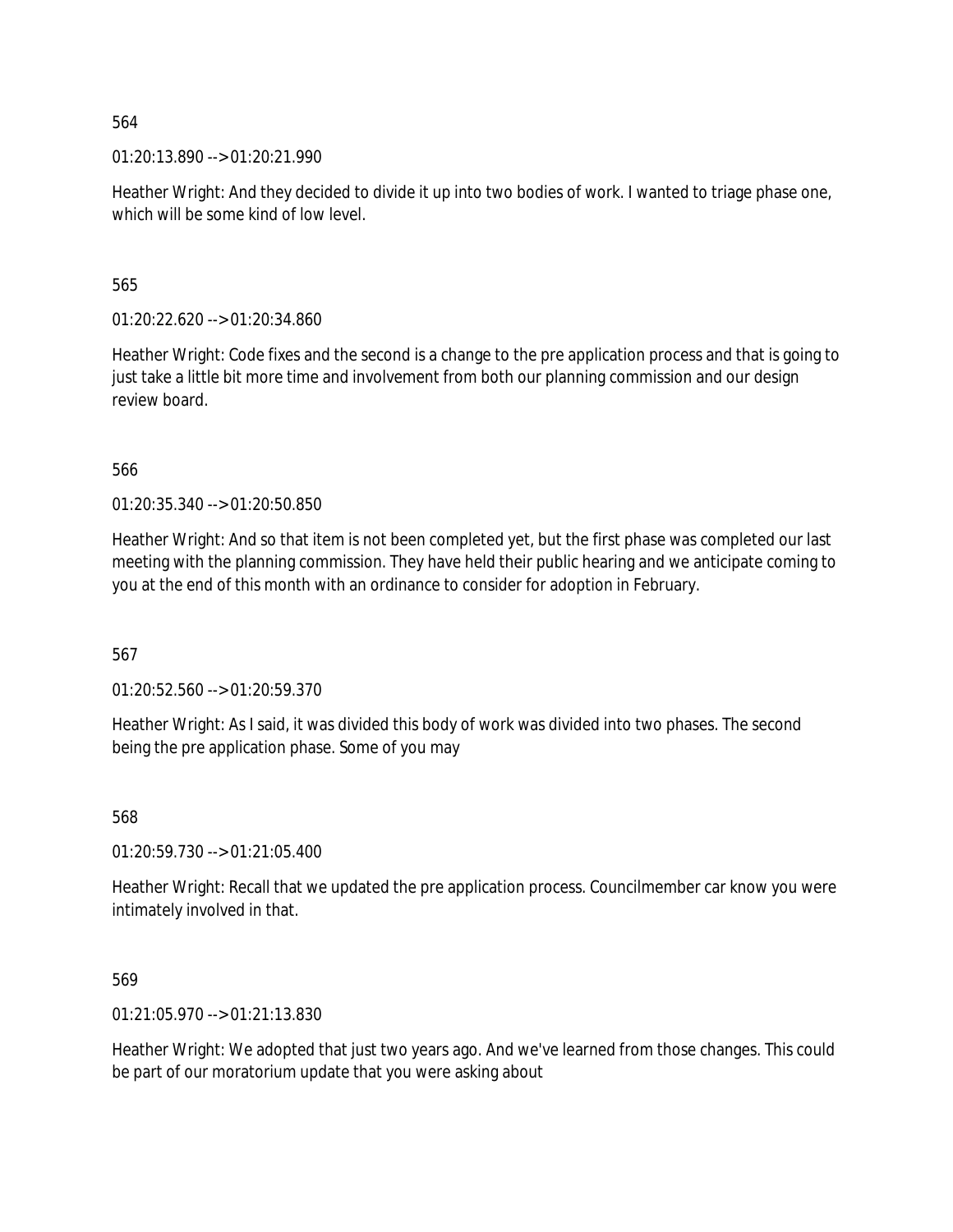01:21:14.370 --> 01:21:23.160

Heather Wright: We change the process of the pre application phase. And what we did is we had the Design Review Board involved early in the process.

571

01:21:23.760 --> 01:21:32.370

Heather Wright: Before an applicant was to go to staff and find out what the zoning regulations were they went to the Design Review Board for some early inputs.

572

01:21:32.790 --> 01:21:40.050

Heather Wright: And it was it's we've found from a couple of years of practice that it might be best to kind of reverse the process.

# 573

01:21:40.350 --> 01:21:48.090

Heather Wright: And so we've been doing some really great work with members of both the planning commission and the designers review board and staff.

574

01:21:48.450 --> 01:21:58.410

Heather Wright: To look at that process and look at the changes we don't need to make just to code, excuse me, but also to our administrative manual and to our design for Bainbridge so

575

01:21:58.980 --> 01:22:05.610

Heather Wright: It was last done. It took about 10 months we're hoping we can do it quite a bit faster than that. But we won't be completing that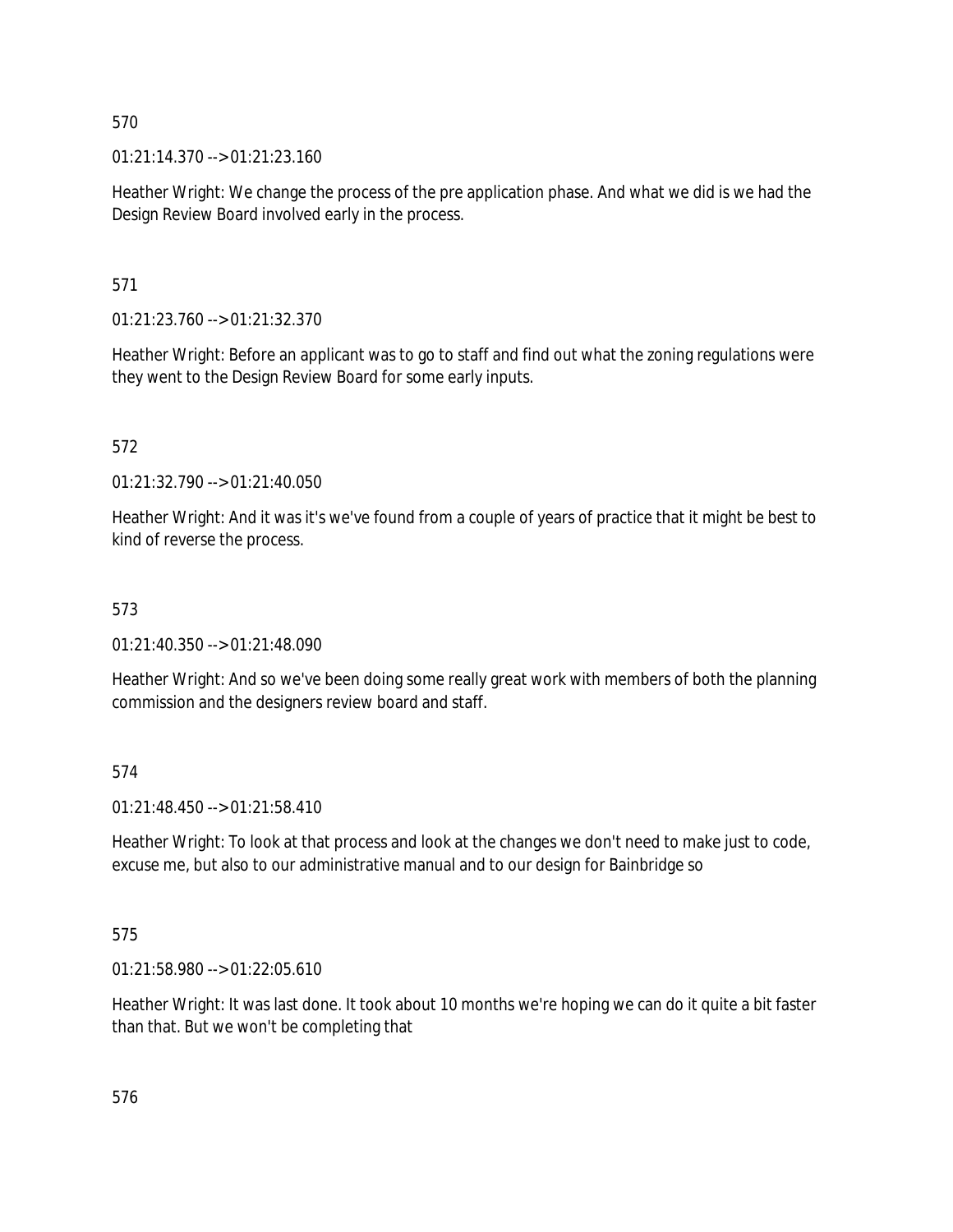01:22:06.840 --> 01:22:09.660

Heather Wright: In the immediate future, but near future.

577

01:22:10.680 --> 01:22:22.770

Heather Wright: Second item was the major project decision criteria, this was last amended just a year ago and we haven't received specific direction from the joint sub committee so

578

01:22:23.490 --> 01:22:31.260

Heather Wright: In the event that they reconvene we are hoping to receive some more direction from the Subcommittee on just what kind of changes. They're looking for

# 579

01:22:33.060 --> 01:22:40.950

Heather Wright: And lastly is the multifamily tax exemption. Again, this has been brought up by many groups been an interest of counsel for years.

580

01:22:41.010 --> 01:22:43.380

Kirsten Hytopoulos: And we are starting to make some progress. We

581

01:22:43.710 --> 01:22:56.670

Heather Wright: Do not anticipate that we will be completing it as quickly as was hoped for, because our research has indicated that we're going to need to have a minimum of two public hearings with the City Council.

582

01:22:57.600 --> 01:23:03.780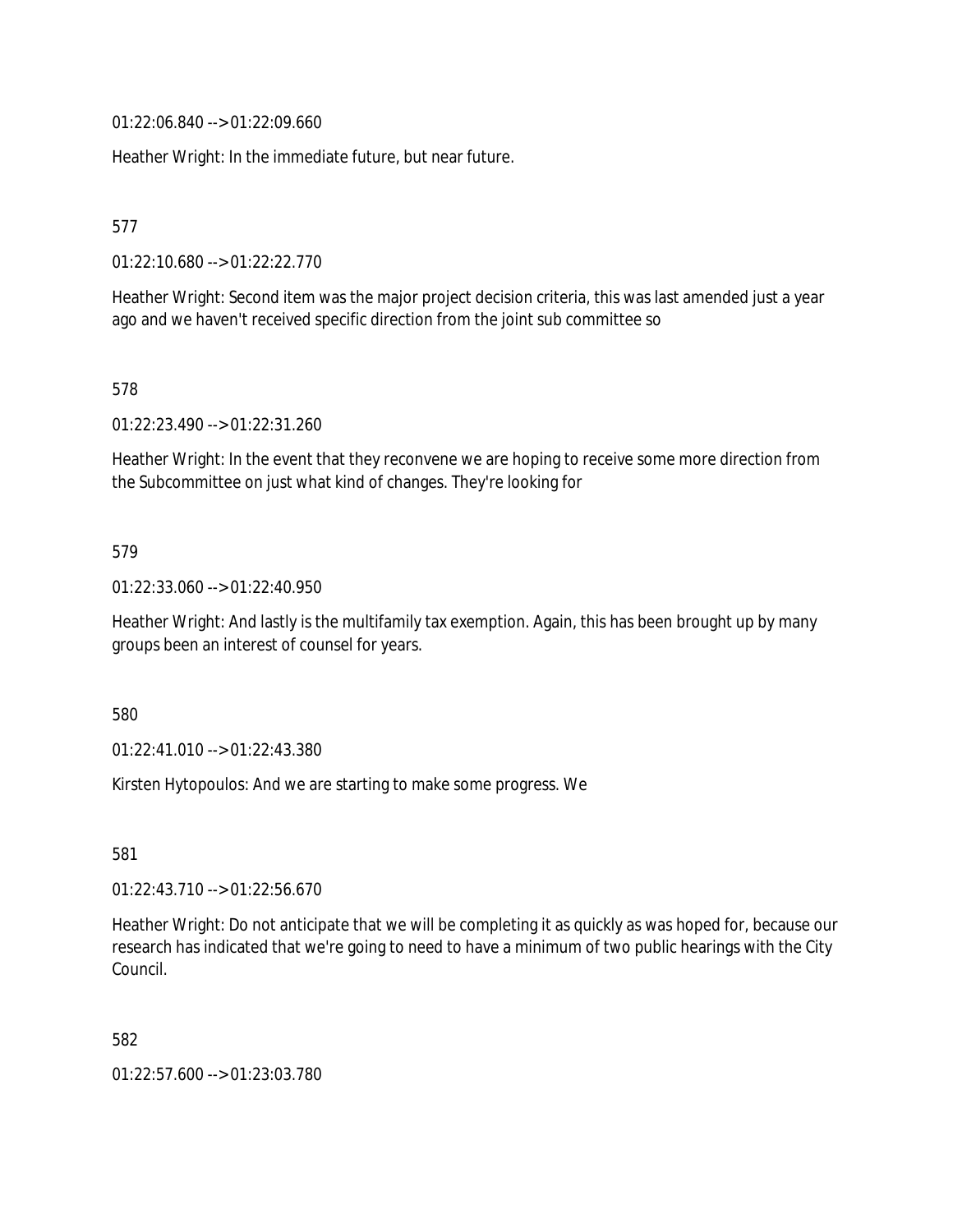Heather Wright: And what the Joint Committee asked for specifically was that the planning commission would begin their work on this item.

583

01:23:04.350 --> 01:23:16.470

Heather Wright: And our research has indicated into state law that this actually has to be the ordinance has to be adopted by Council, it cannot be adopted by our planning commission, because it is entitled three

584

01:23:16.890 --> 01:23:27.720

Heather Wright: So creating Commission does not have the authority over Title three, but there are some policy decisions at the planning commission is poised and ready to assist the Council and answering

585

01:23:28.560 --> 01:23:31.140

Heather Wright: And I'll quickly go over those with you on the next slide.

586

01:23:31.950 --> 01:23:41.340

Heather Wright: The first of which is the local designation area and where do we want the multifamily tax exemption to apply. Do you want it to apply and centers island wide.

587

01:23:41.730 --> 01:23:54.600

Heather Wright: And we want to apply in Glenwood center island center. So these are the area of where to be designated first requires its own public hearing and also is a decision that the Council will ultimately make

588

01:23:56.040 --> 01:24:03.000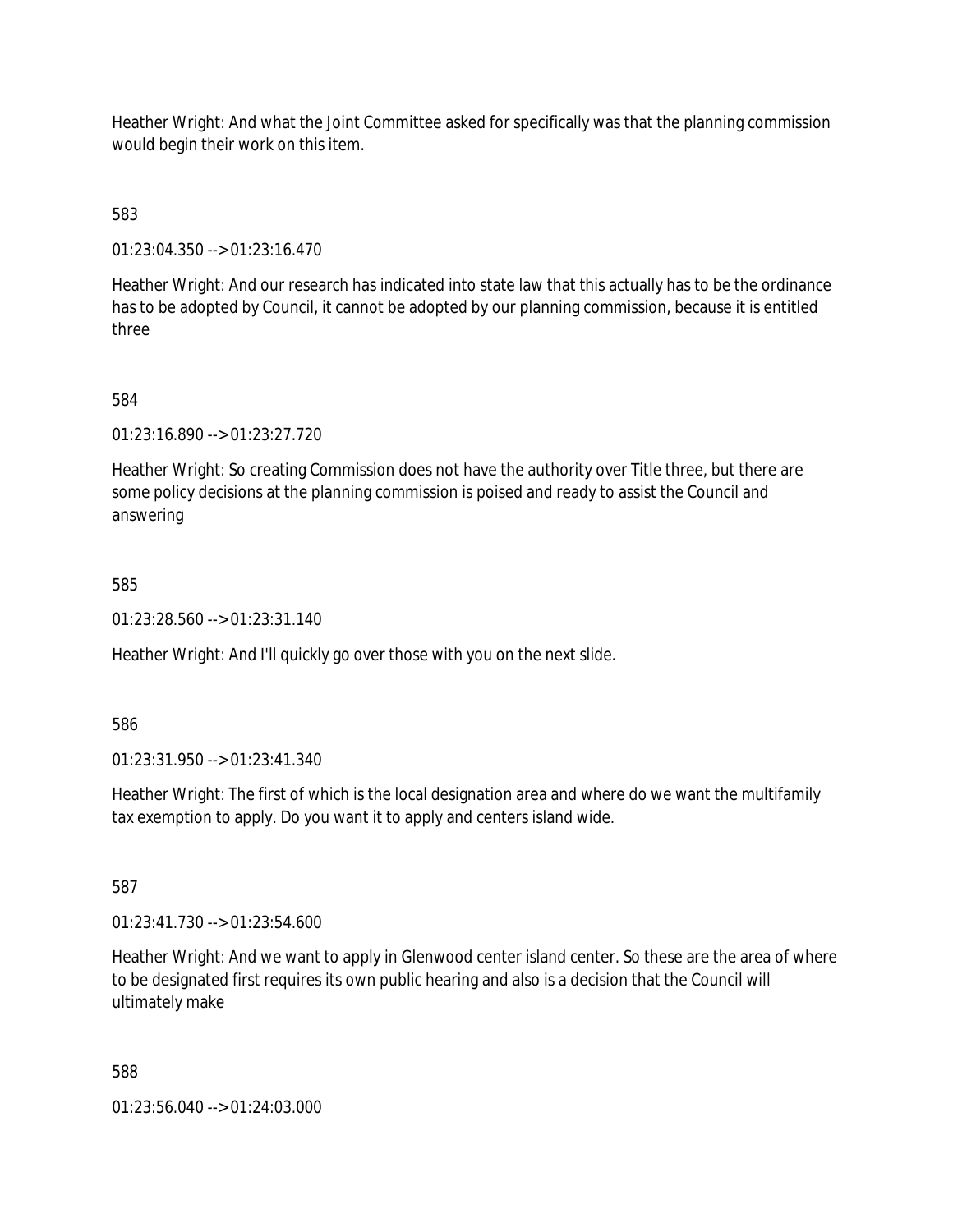Heather Wright: The other decision that Planning Commission would like to work on and I'm going to be seeking a recommendation from Council on this evening.

589

01:24:03.390 --> 01:24:13.500

Heather Wright: Is the project threshold. So how many units would qualify for multifamily tax exemption. It's required by state law to be a minimum of four units.

590

01:24:14.190 --> 01:24:23.490

Heather Wright: But Bremerton, for example, set their limit attendance. So we have discretion and how many units. We want to have come in at a minimum to qualify for our program.

591

01:24:24.540 --> 01:24:37.530

Heather Wright: And the other policy decision is do we, does it matter to us if those are rental or if they're for ownership. So that's a decision that we can also make and define in a multi family tax exemption program.

592

01:24:38.280 --> 01:24:52.440

Heather Wright: And then additionally, we will discuss these with you at a later meeting, but they're going to be some positive application is something will decide upon what is that fee and then we'll need to discuss with the Council, the staff support necessary for this program.

593

01:24:55.770 --> 01:25:05.490

Heather Wright: So I again, I don't want to go into all the details of our workout program this evening, because I don't think that would facilitate this conversation, but I just wanted to council to know

594

01:25:06.180 --> 01:25:13.410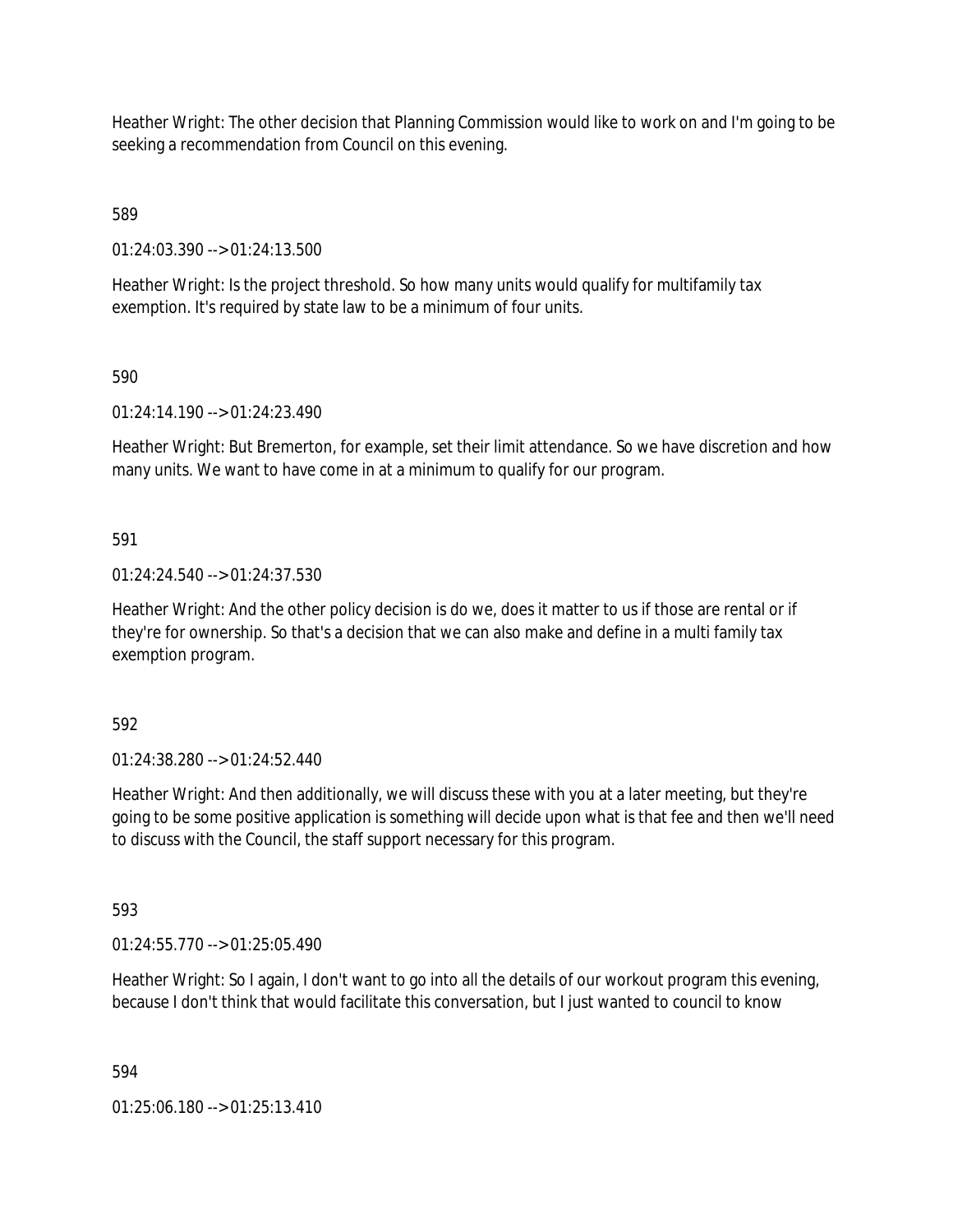Heather Wright: That we have put this legislative of work ahead of some items that we anticipated working on at the end of Q4

595

01:25:13.800 --> 01:25:20.670

Heather Wright: And that was our work on the sign code and on code enforcement. We did pause those items to work on these legislative items.

596

01:25:21.120 --> 01:25:27.180

Heather Wright: And we are gearing up to work on the shoreline master program periodic review and fingers crossed.

## 597

01:25:27.570 --> 01:25:35.130

Heather Wright: Completion of island center, we're getting really close to that. And I'm just bringing that to your attention because I want you to know when I share with you next

598

01:25:35.580 --> 01:25:45.870

Heather Wright: What we're anticipating the timeline to be on the adoption of these items and it's factoring in those work plan items as well as additional items.

599

01:25:46.770 --> 01:25:53.850

Heather Wright: And so I've know presented a lot of information. But, in conclusion, what I'm looking for from Council this evening.

600

01:25:54.330 --> 01:25:59.340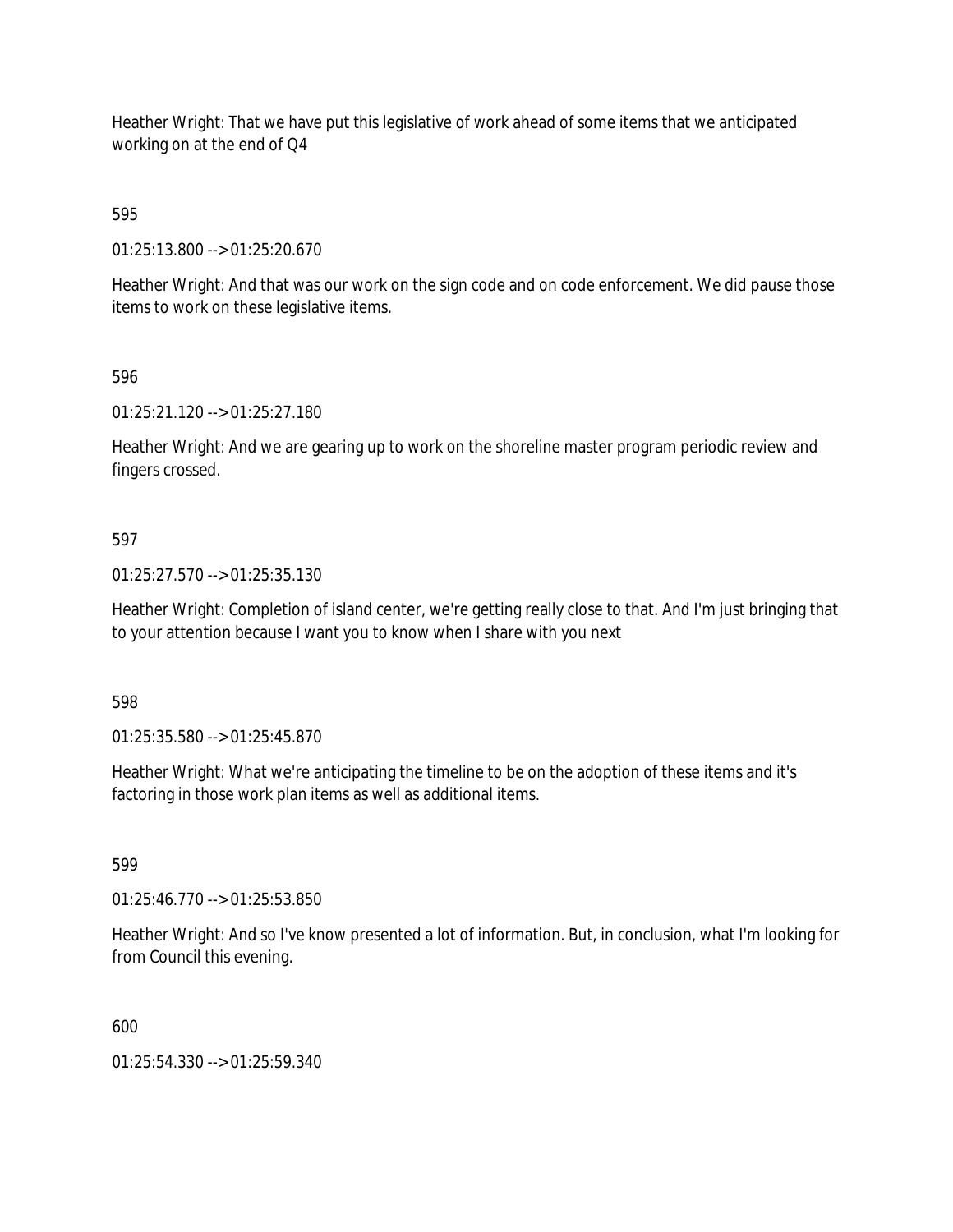Heather Wright: Is I want affirmation that you would like our planning commission and I failed to mention

601

01:25:59.670 --> 01:26:11.190

Heather Wright: Our Planning Commission, as many of you are aware, has an affordable housing subcommittee. They have done some wonderful work on drafting an ordinance for Title three and

602

01:26:11.610 --> 01:26:19.740

Heather Wright: They are very poised and ready to continue tackling these policy questions, but I want confirmation from council censuses.

603

01:26:20.460 --> 01:26:28.050

Heather Wright: Could be according to State law and according to our code completely done by Council would you like the planning commission to

604

01:26:29.040 --> 01:26:38.220

Heather Wright: Continue continue their policy discussion on these items and on and secondarily, I would like confirmation from the Council.

605

01:26:38.580 --> 01:26:53.130

Heather Wright: That we work on the multifamily tax exemption ahead of the decision criteria for conditional use permits and subdivisions primarily based on staff resources. This is what I would like to propose to counsel this evening.

606

01:26:54.750 --> 01:27:01.110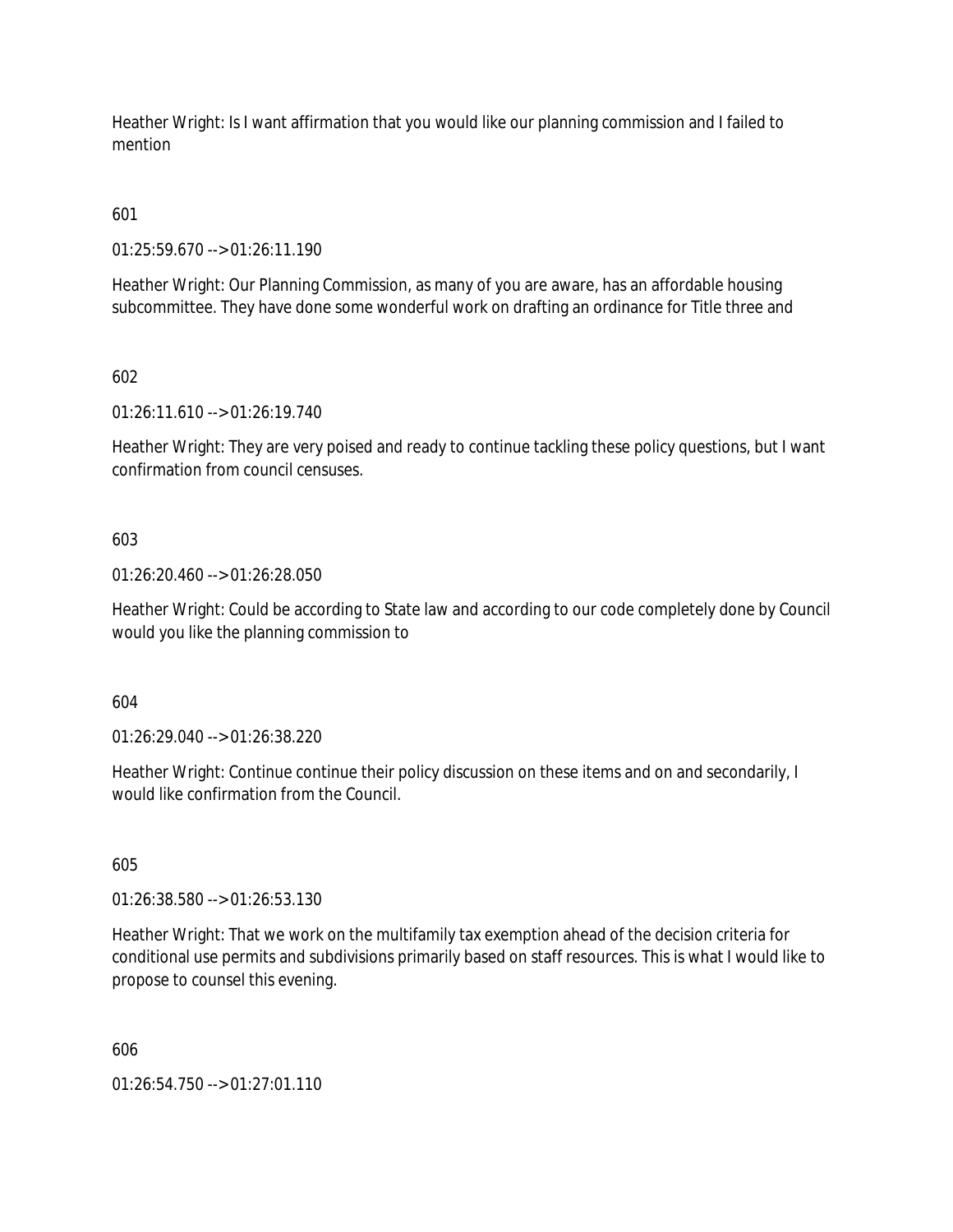Heather Wright: And with that, I will stop screen sharing if that's helpful. And we can continue our conversation. Thank you.

607

01:27:04.710 --> 01:27:05.580

Kirsten Hytopoulos: And they are nisar

608

01:27:08.370 --> 01:27:12.000

Rasham Nassar: Yes. Thank you, Director right um

609

01:27:13.110 --> 01:27:21.390

Rasham Nassar: For the presentation really really great interesting stuff. I'm glad to be talking about it. Finally, in a really meaningful and significant way.

610

01:27:22.050 --> 01:27:31.590

Rasham Nassar: And I did hear you say in terms of decision points that were being asked. I'm going to, I'm going to put put this one as number one to make a decision on whether we want to prioritize MF tea.

611

01:27:32.160 --> 01:27:41.070

Rasham Nassar: In the planning commission those policy recommendations AHEAD OF THE WHAT WAS IT THE THE see up process and what was the other

612

 $01:27:41.700 \rightarrow 01:27:46.110$ 

Heather Wright: It's the decision criteria for a conditional use permit and subdivision.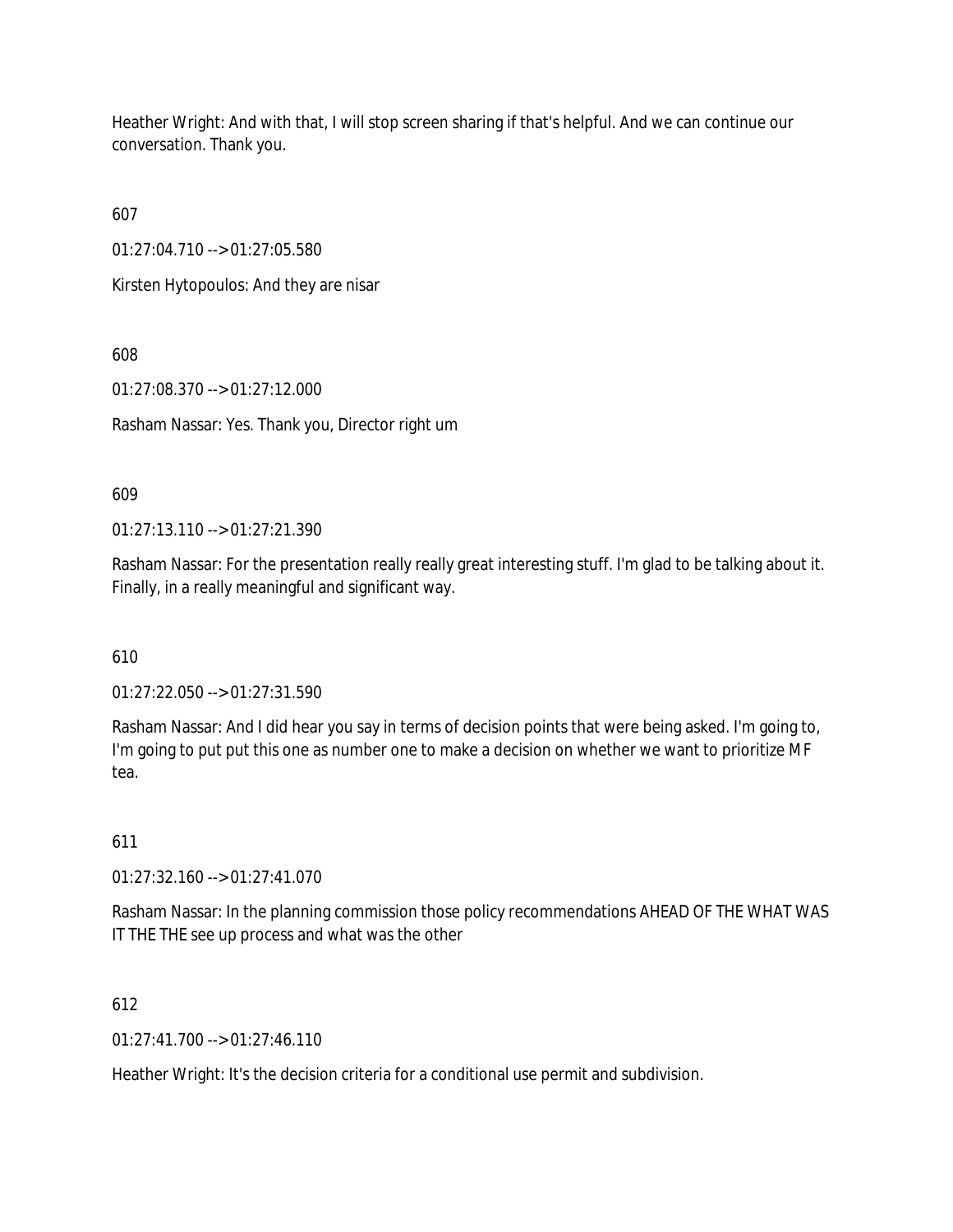01:27:47.610 --> 01:27:48.000

Rasham Nassar: Okay.

614

01:27:49.140 --> 01:27:57.060

Rasham Nassar: And has the planning commission done significant or have they made. Have they gotten far into that work on this up and the subdivisions or

615

01:27:57.570 --> 01:28:06.540

Heather Wright: You can work on that man is our we've only worked on the triage phase one and we've touched on the triage phase two and empty program.

616

01:28:07.080 --> 01:28:11.790

Rasham Nassar: Okay, great. That's helpful and then I'm in terms of the

### 617

01:28:12.840 --> 01:28:20.970

Rasham Nassar: The M AMP T itself. My understanding, and I think I heard COUNCILMEMBER car, say this is at the MF t is reliant upon the illusionary zoning.

#### 618

01:28:21.810 --> 01:28:27.150

Rasham Nassar: And right now, our inclusion Arizona really is the work that the planning commission and the subcommittee was doing on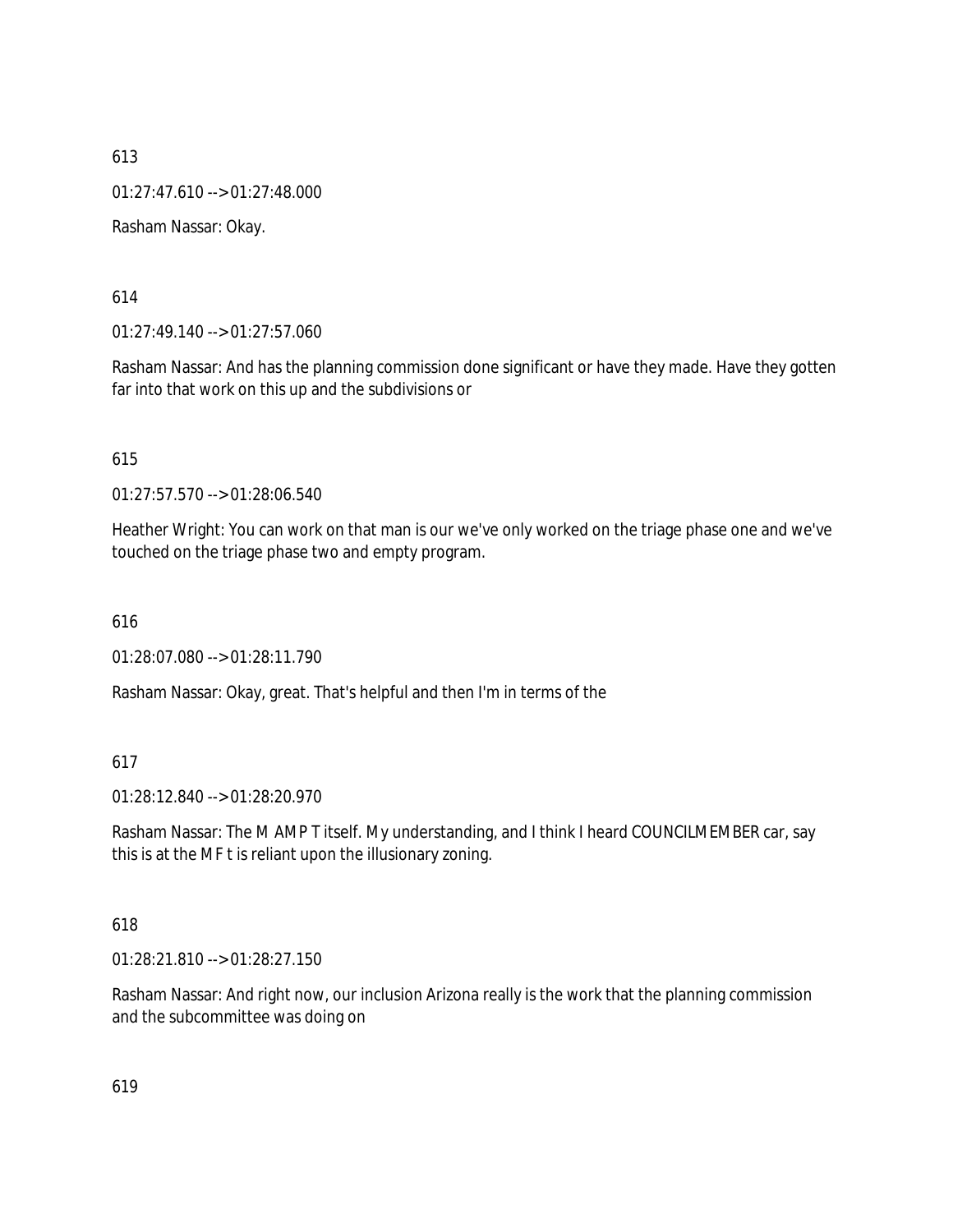01:28:27.510 --> 01:28:36.450

Rasham Nassar: Chat was a chapter 18 1812 the affordable housing chapter of our code. So that's kind of what is our, you know, call inclusion, Arizona, but the bonus density program.

# 620

01:28:37.080 --> 01:28:54.390

Rasham Nassar: For affordability. So is that are those working on a similar timeline. Are they are we is one ahead of the other, or how we record how, how does the planning commission right now and staff working to reconcile those two things. So Jennifer has her hand raised. I know she

## 621

01:28:54.390 --> 01:29:01.500

Heather Wright: Wants to participate in this as well. I will just say as far as inclusion airy zoning that work was put on pause

## 622

01:29:02.070 --> 01:29:13.650

Heather Wright: When we formed the Joint Committee. We were waiting for recommendations from the Committee on when to begin exclusionary work and I'm Jennifer. I'll let you continue with the rest, and I'll fill in if if need be.

## 623

01:29:14.850 --> 01:29:29.910

Jennifer Sutton: Yeah, I, I was gonna say that exactly that at the Joint Council planning commission meeting on June 22 when the which was the genesis for the giant land use committee that's when kind of all of the affordable housing to do

624

01:29:31.140 --> 01:29:31.740

Jennifer Sutton: Was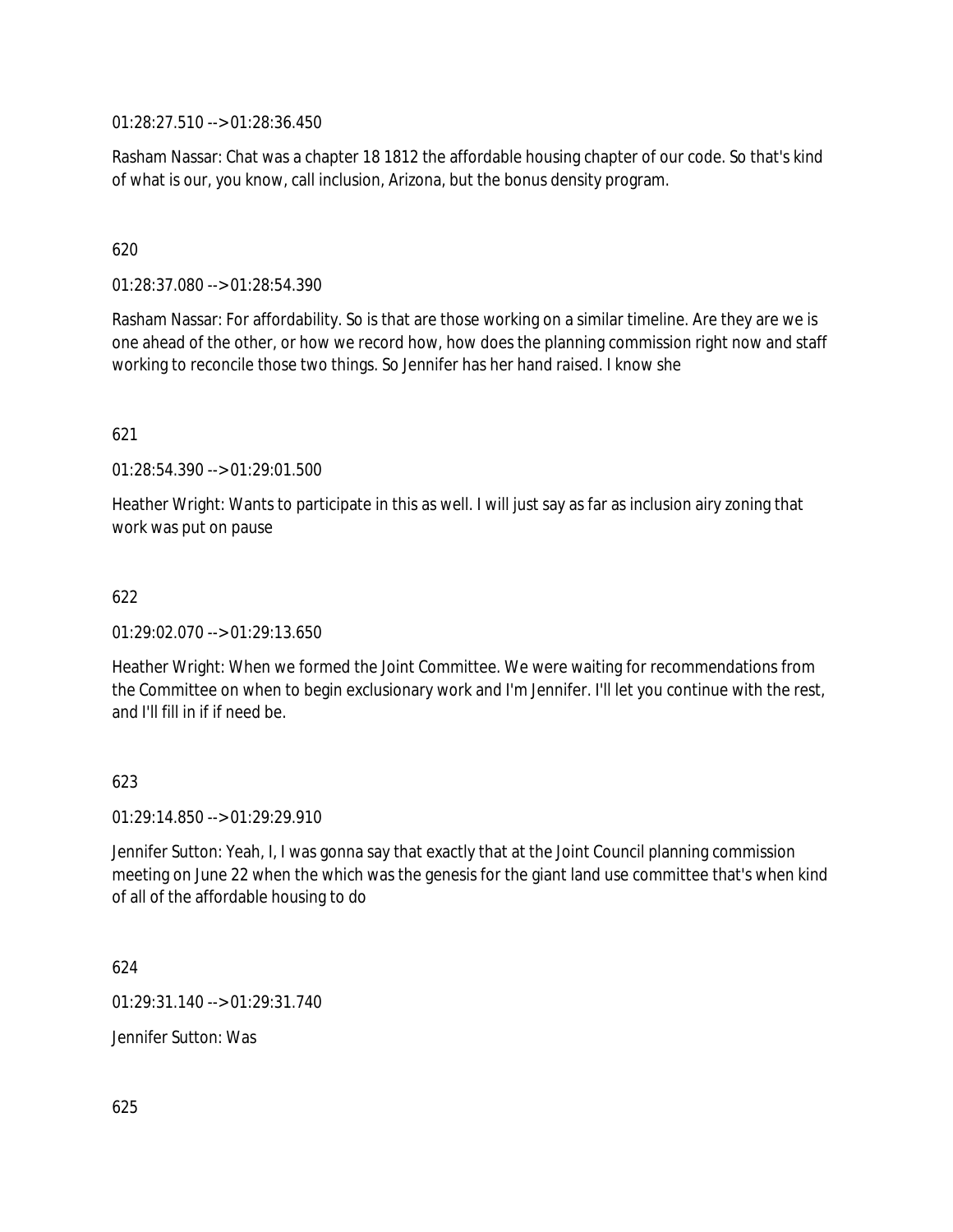01:29:33.330 --> 01:29:40.260

Jennifer Sutton: Was kind of given to that newly forming committee to prioritize so but

626

01:29:41.280 --> 01:29:54.840

Jennifer Sutton: In 2018 and 2019 the city did work with the Council and you remember that equal we contracted with the northwest to bring you a lot of information.

627

01:29:55.500 --> 01:30:08.760

Jennifer Sutton: About how we could work on it includes unary zoning and MFA program. They are two separate programs. The MIT program doesn't need an inclusion area zoning.

#### 628

01:30:09.390 --> 01:30:20.910

Jennifer Sutton: Program to be in effect it realize it relies on the development standards in the code for whatever property happens to be developing and enrolling in the program.

#### 629

01:30:21.570 --> 01:30:39.540

Jennifer Sutton: So, so without an improved inclusion rezoning program any developments that would enroll in them empty program would be being proposed and constructed under whatever standards are, in effect, you know, at the time, the project comes forward.

630

01:30:40.680 --> 01:30:41.970

Jennifer Sutton: What we heard during

631

01:30:42.240 --> 01:30:56.910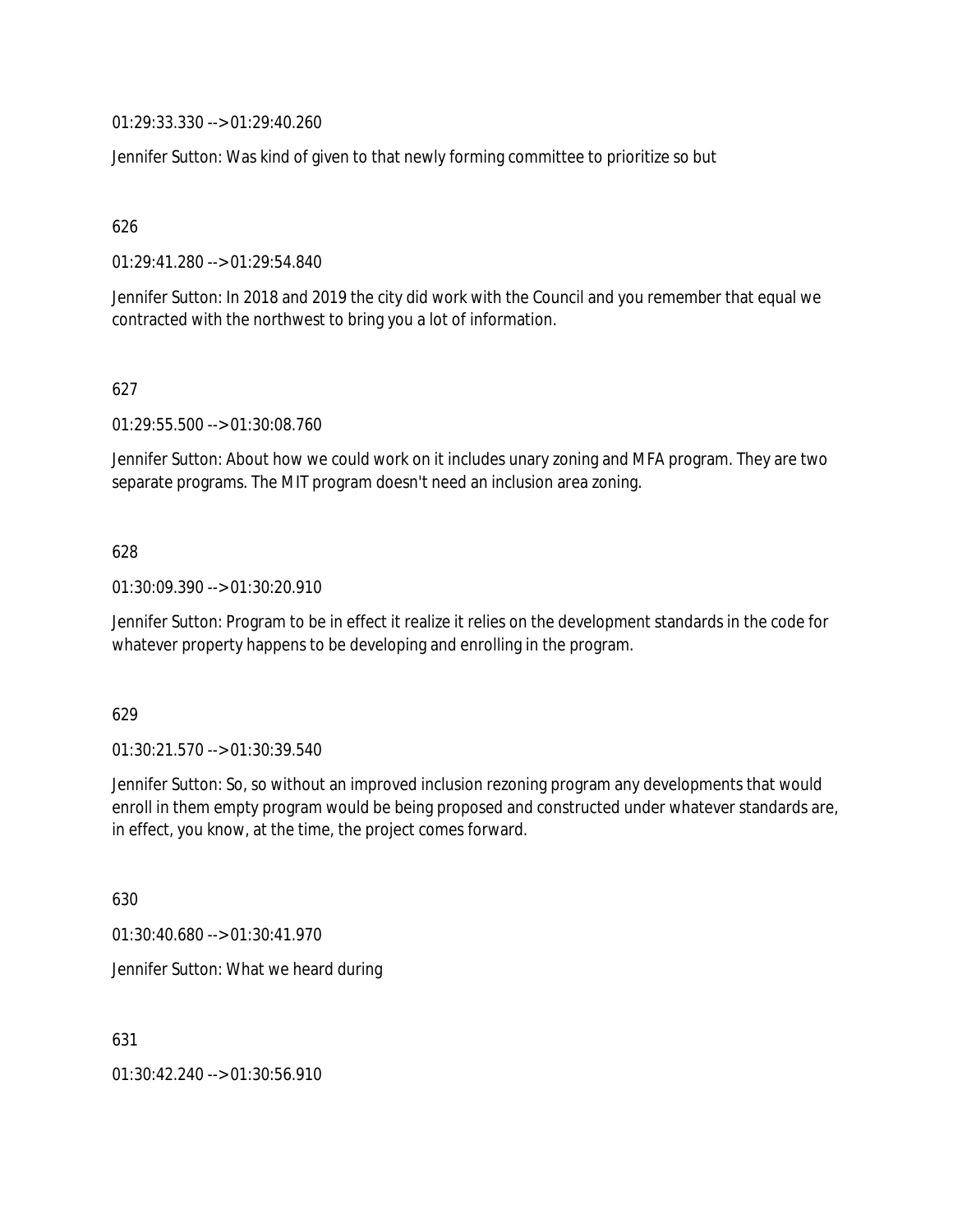Jennifer Sutton: Our 2018 and 2019 discussions is that the MFA program would work well in tandem with inclusion rezoning program or that the MIT program could kind of supercharge and inclusion area zoning program.

# 632

01:30:58.380 --> 01:31:06.300

Rasham Nassar: Okay, so without the exclusionary zoning, then the NFP would would basically rely upon in terms of its, its user effectiveness.

# 633

01:31:06.810 --> 01:31:16.830

Rasham Nassar: Whatever the the bonus density provisions in our code and that would be the chapter 18 and we adopted some on a temporary basis, but my understanding is that we need to go back

# 634

01:31:17.310 --> 01:31:24.150

Rasham Nassar: And work those again to make sure that them for for their actual effectiveness that they will work to achieve the

## 635

01:31:25.440 --> 01:31:37.260

Rasham Nassar: Provision of affordable housing that we anticipate and so is that something that's also being scheduled to with the planning commission. Are they working on that as well, or what's where's that currently

# 636

01:31:38.370 --> 01:31:57.540

Jennifer Sutton: Well, any, any changes to density in relation to affordable housing or exclusionary zoning, the staff and the planning commission. We're waiting for a policy recommendation to come out of the Joint Committee, which would then go to the city council so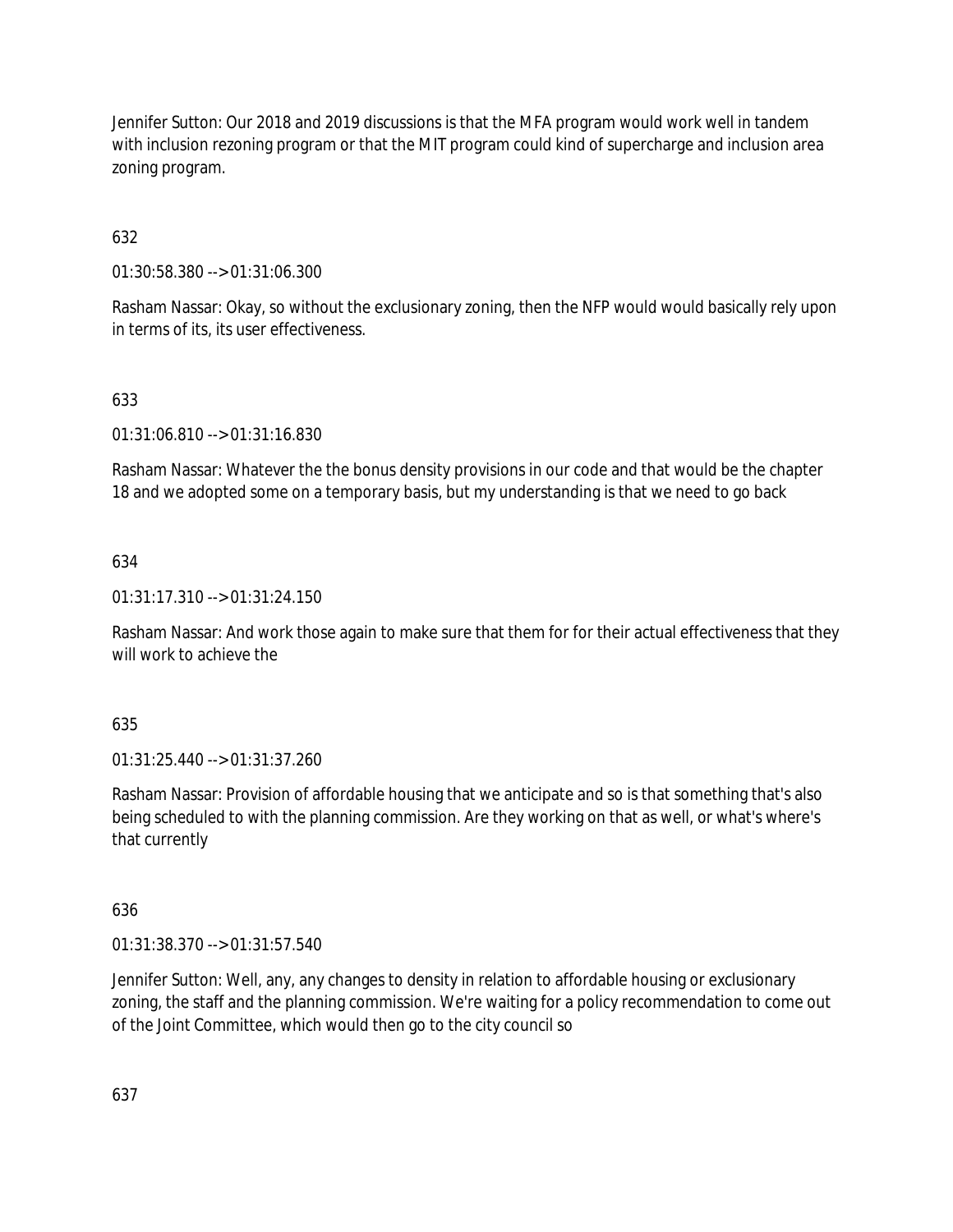01:31:59.580 --> 01:32:12.300

Jennifer Sutton: So I think based on your previous discussion. Once you have the next version of some kind of land use subcommittee or affordable housing subcommittee. I think we'd probably look to that committee for

638

01:32:13.560 --> 01:32:14.400

Jennifer Sutton: For guidance.

639

01:32:16.020 --> 01:32:24.120

Heather Wright: I could add me and I think you're kind of pointing in the direction of an important policy discussion, which is how do we ensure

640

01:32:24.540 --> 01:32:30.540

Heather Wright: That we're getting those affordable units like this multifamily tax exemption is one way to encourage it.

## 641

01:32:30.960 --> 01:32:41.280

Heather Wright: But as Jennifer pointed to, and some of the you've probably heard on Puget Sound regional councils put out a Policy Memo I know you're part of those conversations

642

01:32:41.640 --> 01:32:49.620

Heather Wright: they've spoken to that inclusion area zoning would travel really well and effectively with the multifamily tax exemption program. And one of the reasons why.

643

01:32:50.070 --> 01:32:57.720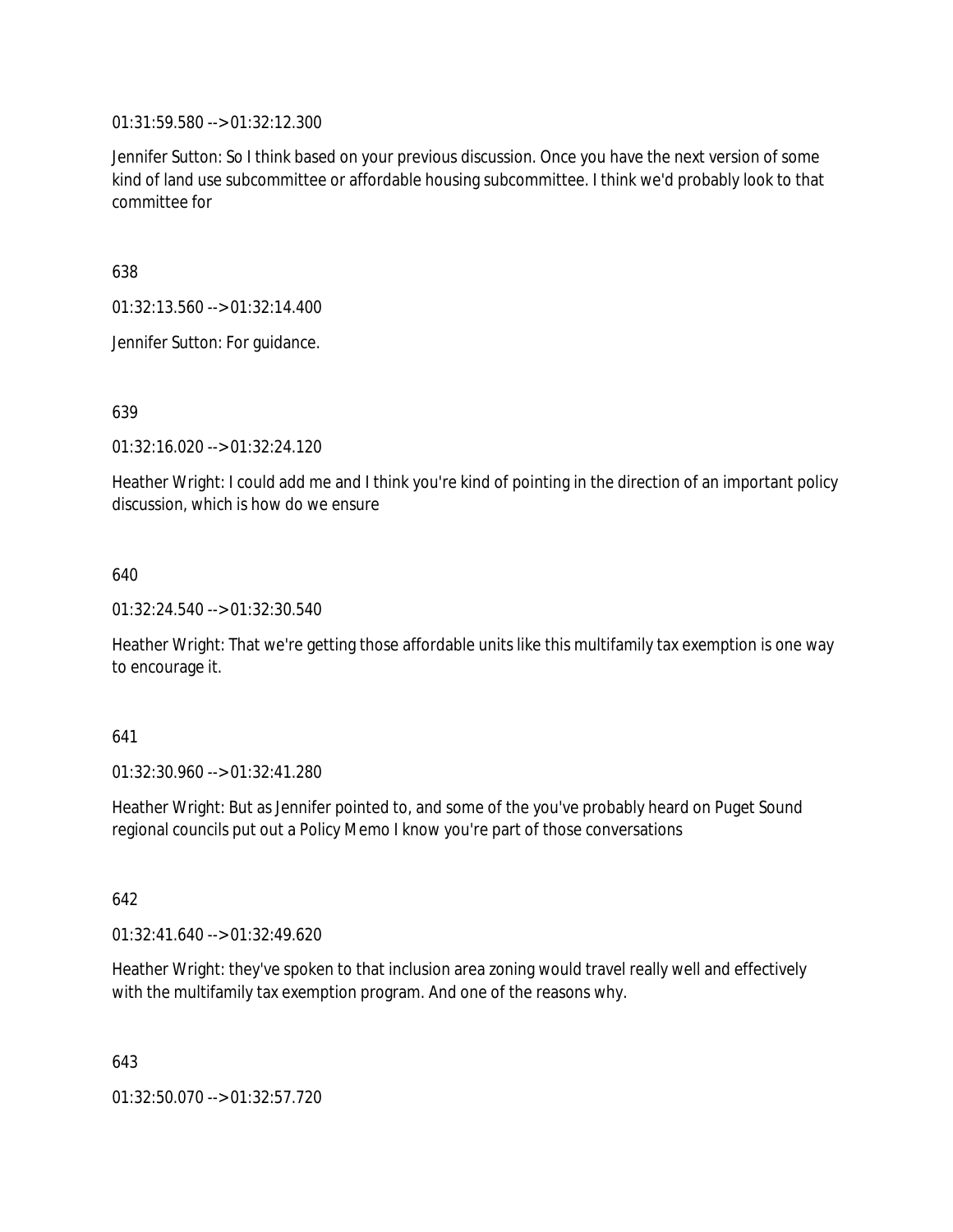Heather Wright: Is because that's how you ensure that long term affordability after the 12 years of adopting the tax exemption program.

# 644

01:32:58.110 --> 01:33:06.960

Heather Wright: You have you can't guarantee that those units will maintain affordable unless they're built with that bonus if they are program that the the planning commission is looking at

# 645

01:33:07.380 --> 01:33:13.140

Heather Wright: And we ensure that there's that long term affordability built in, which is what we can do with an inclusion Arizona program.

# 646

01:33:13.470 --> 01:33:18.990

Heather Wright: We can ensure that that long term affiliate portability is baked into the multifamily tax exemption.

# 647

01:33:19.290 --> 01:33:25.920

Heather Wright: For right now, we can assure that because we only ish can assure the 12 years unless they use the bonus FDR program.

# 648

01:33:26.280 --> 01:33:36.450

Heather Wright: Which does require longer term affordability. So it kind of depends on how they achieve if they choose to use the bonus FDR that we have on the books now.

# 649

01:33:36.720 --> 01:33:51.540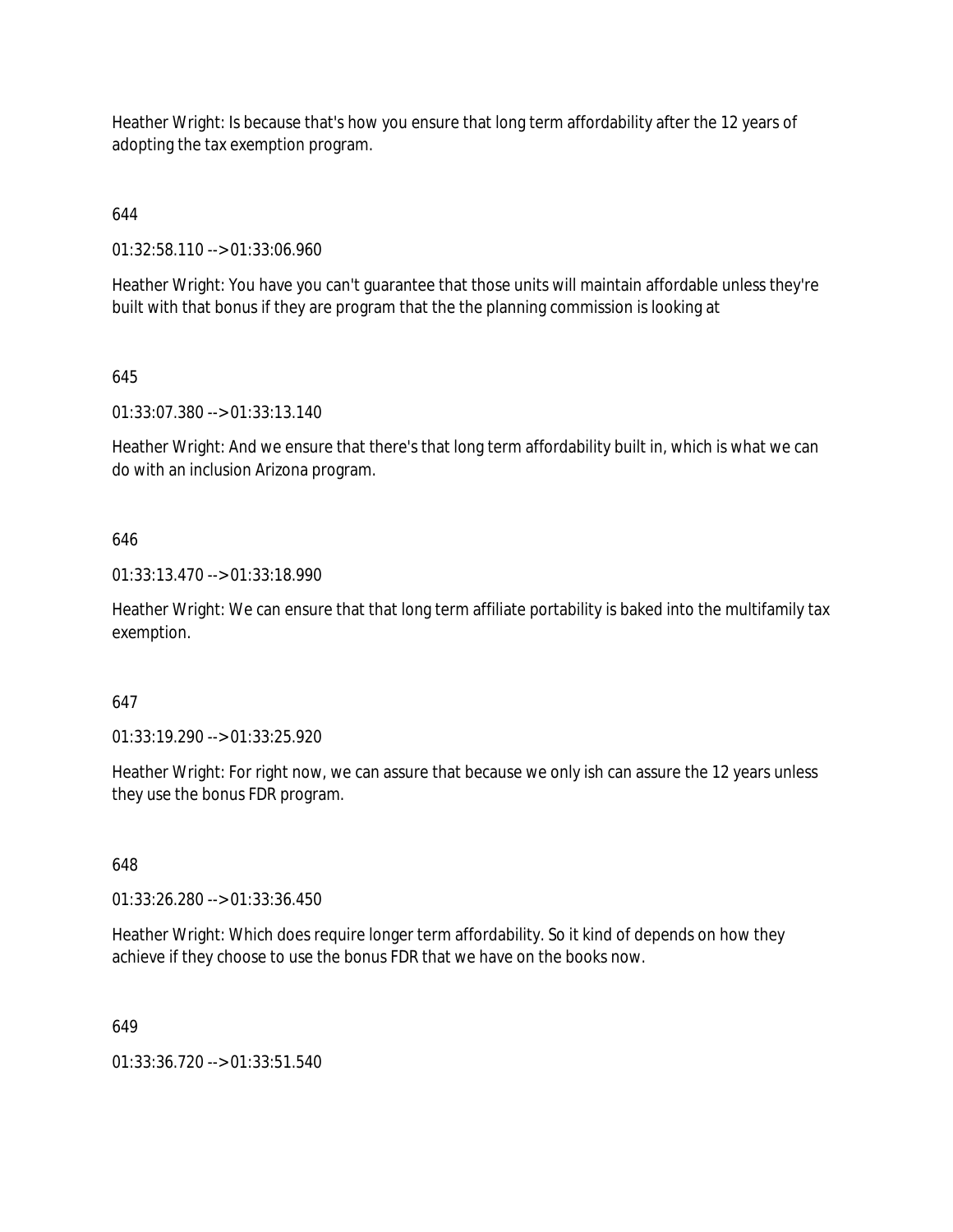Heather Wright: To build affordable housing, then we will get some long term affordability if they choose not to. I'd be surprised if they didn't, but if they chose not to. Then we couldn't assure that affordability past those 12 years with just the MFA program alone.

650

01:33:54.780 --> 01:33:55.620

Kirsten Hytopoulos: kills a little car.

651

01:33:58.440 --> 01:33:59.160

Christy Carr: Thanks.

652

01:34:00.930 --> 01:34:14.100

Christy Carr: Yeah, the joint land you subcommittee recognize that deeper or additional affordability can or could be achieved in tandem with an inclusion area zoning program.

653

01:34:15.240 --> 01:34:18.600

Christy Carr: Because that's what we've heard not only regionally.

654

01:34:19.710 --> 01:34:27.180

Christy Carr: Like from PS RC, but also from our own consultants when echo northwest gave a number of briefings to counsel.

655

01:34:28.080 --> 01:34:33.840

Christy Carr: But because that's been a recommendation that's been on the books for so long, and that it can be a standalone program.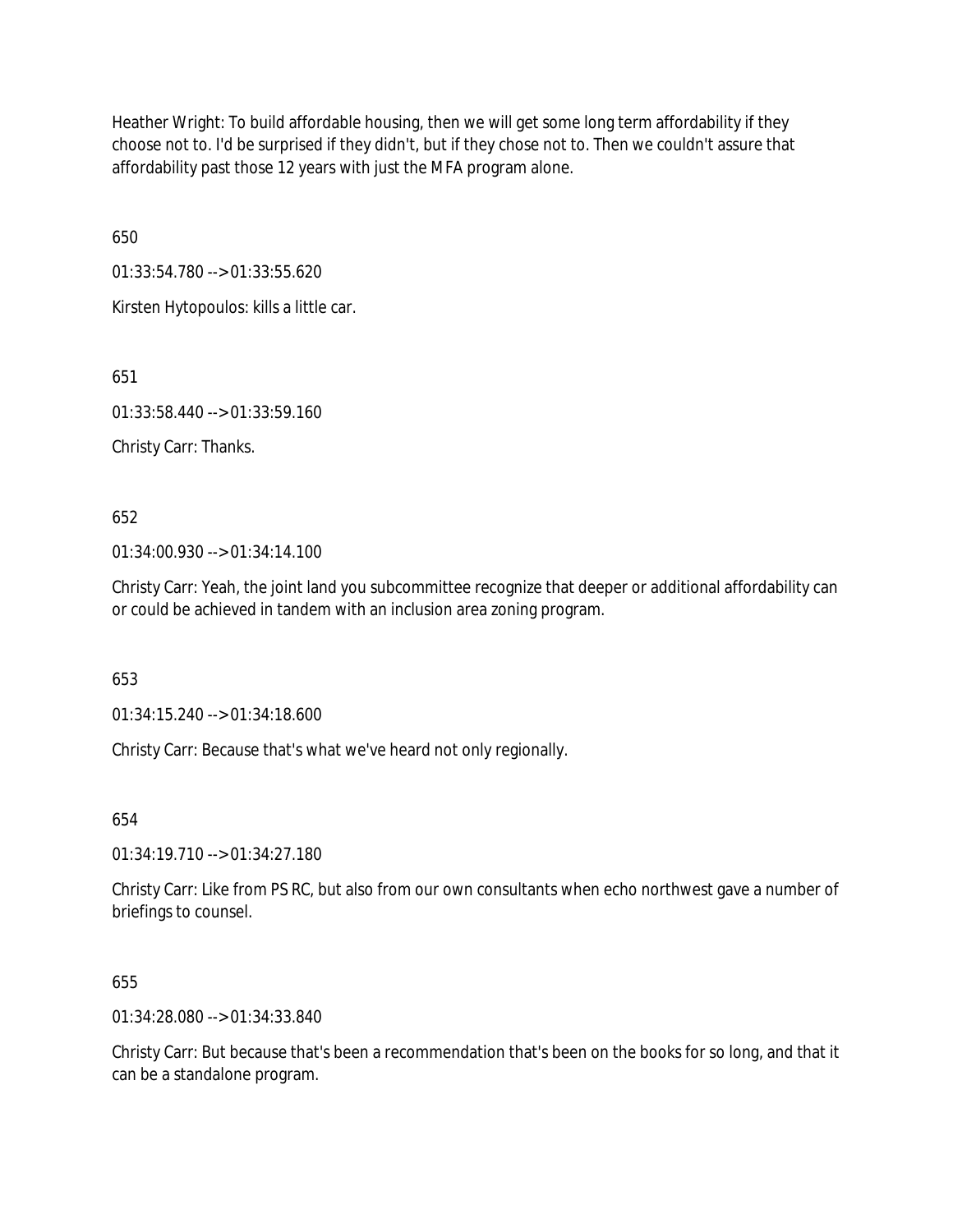01:34:34.260 --> 01:34:53.010

Christy Carr: It was thought that we can get that going and launched and that it can be coupled with any inclusion Arizona program that the city council eventually lands on but we were we were not there in that work yet. So that was a recommendation that came out of the joint.

657

01:34:54.180 --> 01:35:03.960

Christy Carr: Subcommittee to get going on the f t knowing that, then it will be there when eventually we have an inclusion rezoning program. So that's just

658

01:35:04.560 --> 01:35:11.820

Christy Carr: One thing, and then a second thing, too, is another part of the recommendations from the joint land use subcommittee was ensuring that

659

01:35:12.090 --> 01:35:23.490

Christy Carr: Long term affordability, because we've saw that as a whole or a gap in our current 1821 so that's something that was another recommendation to ensure that long term affordability.

660

01:35:25.020 --> 01:35:28.170

Christy Carr: So that's just kind of background, I guess.

661

01:35:29.400 --> 01:35:31.500

Christy Carr: And then the other thing i i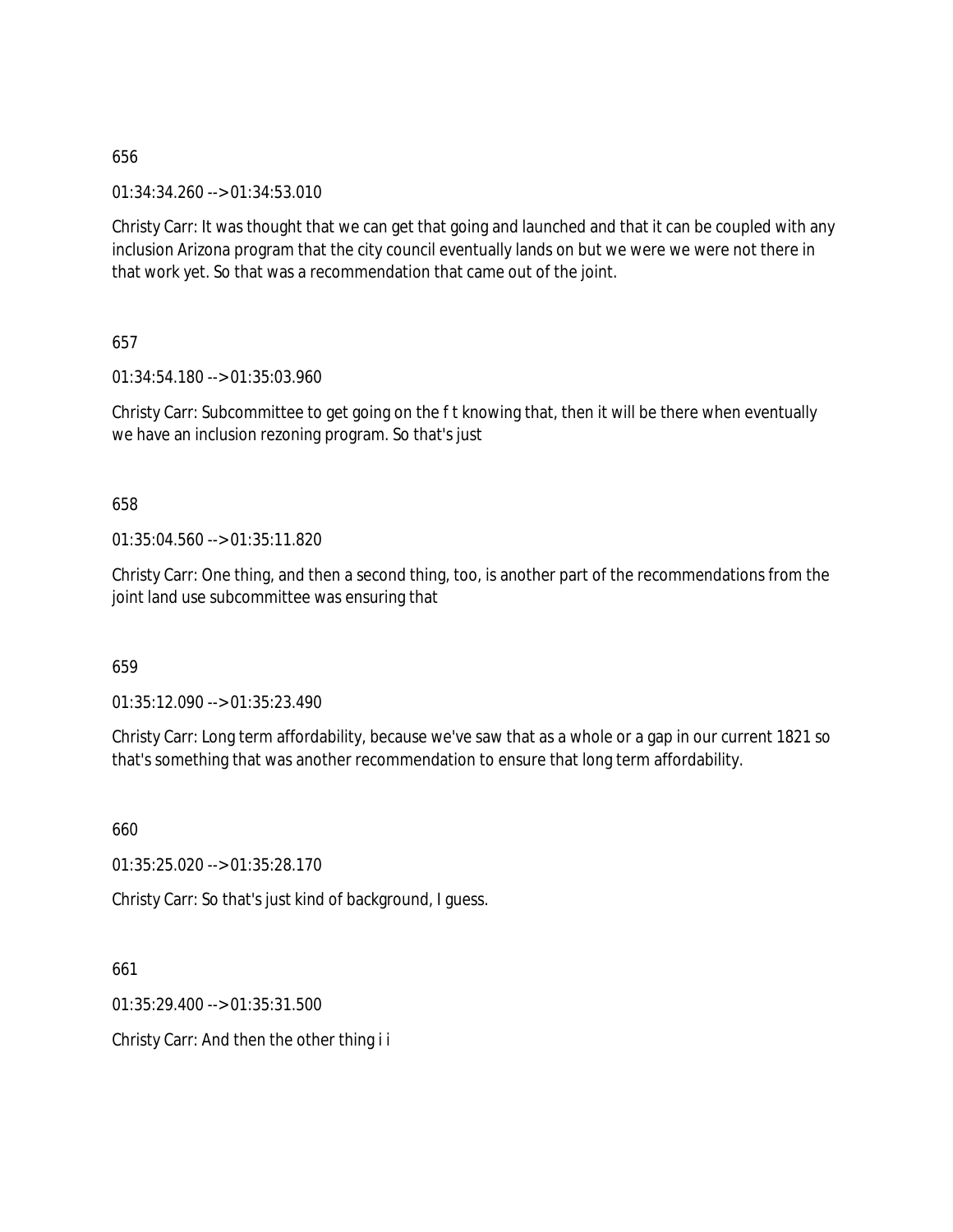01:35:32.520 --> 01:35:44.070

Christy Carr: To get to the questions or to try to answer the questions from staff regarding input. I have full confidence in the planning commission providing policy direction or recommendations on the

663

 $01:35:45.210 \rightarrow 01:36:00.450$ 

Christy Carr: On the NFP program and questions, certainly I recognize that the city council has the authority to adopt an ordinance and not the planning commission, but I think that's what we look to our planning commission to do is to provide us policy recommendations that we can then

664

01:36:01.500 --> 01:36:10.710

Christy Carr: Discuss and and decide upon. So I would hope that they would move forward with those discussions. I know they started on what their last meeting and sounds like

665

01:36:11.280 --> 01:36:24.120

Christy Carr: You've got a good handle on it and I hope they continue it terms of the question about moving the MF T ahead of the decision criteria, I think. I don't want to weigh in on that or answer that question yet until I have a

666

01:36:27.090 --> 01:36:44.220

Christy Carr: broader understanding of the entire land use work plan or entire city work plan after that 19th because i think that i i'd want to consider that in that context, because it's not just two or four things. It's 40 things. So I'm gonna hold off on that one for now.

667

01:36:47.430 --> 01:36:48.570

Kirsten Hytopoulos: That counselor Schneider.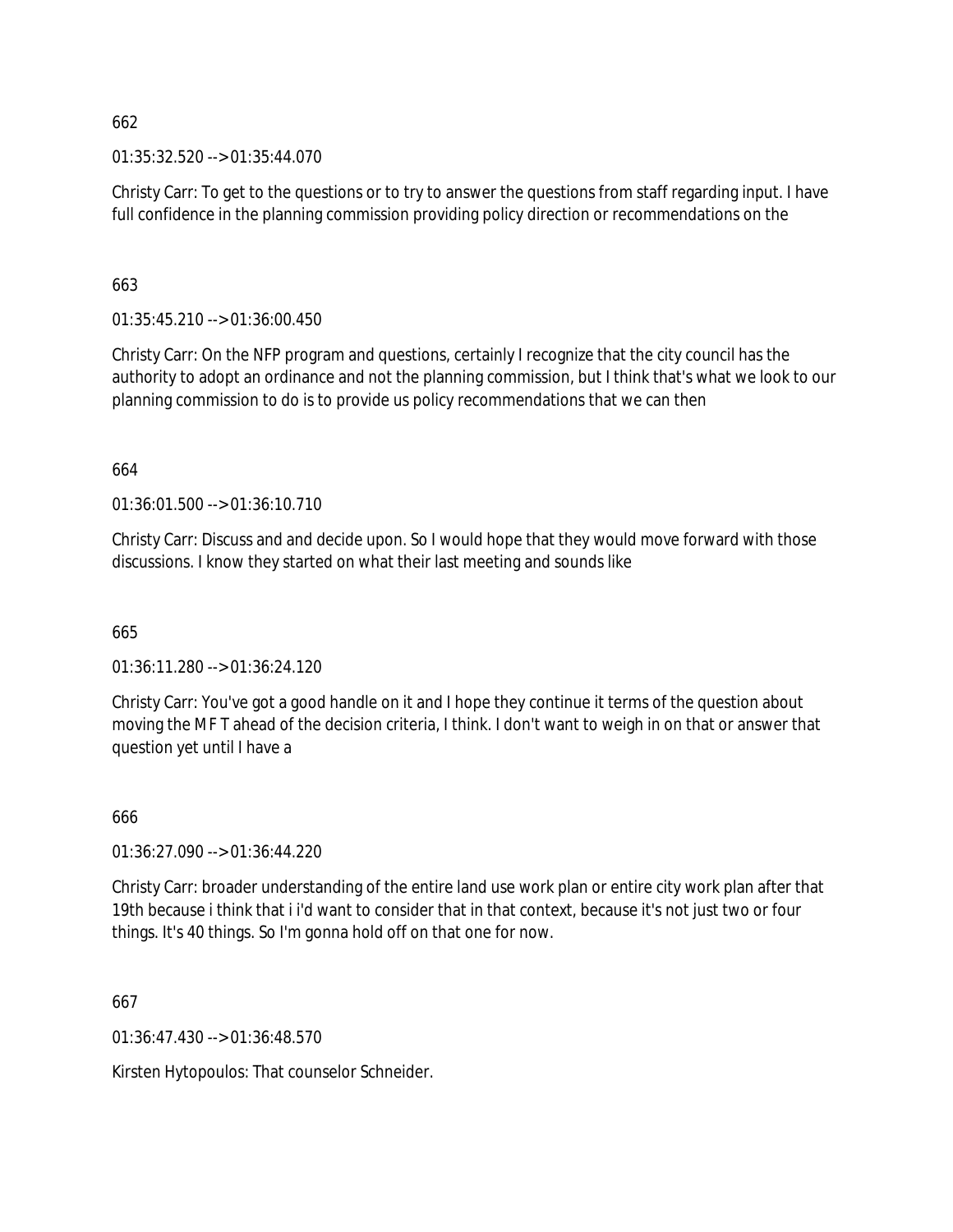01:36:50.010 --> 01:37:13.740

Leslie Schneider: Thank you. Um, so I absolutely agree with COUNCILMEMBER card moving forward with MF T sooner than later, so that it is in place when we get to a point further down the road where we can do inclusion area zoning, um, I guess I would like us to consider whether it makes sense to hold

669

01:37:15.330 --> 01:37:22.350

Leslie Schneider: Slow. The, the planning commission down on one track so that they can deal with the other. And I'm just

670

01:37:22.620 --> 01:37:36.330

Leslie Schneider: Wondering whether maybe Council could in fact go through these policy decisions about the designation area. The project threshold and the rental versus occupancy with assistance from staff, it seems like we probably could make those decisions.

671

01:37:38.970 --> 01:37:48.090

Leslie Schneider: So anyway, I'm just, I'm throwing it out there as a way to allow the planning commission to move forward with with their decision criteria for the

672

01:37:49.170 --> 01:37:55.080

Leslie Schneider: The conditional use and, you know, and let us move forward with with MF t

673

01:37:56.100 --> 01:37:59.730

Leslie Schneider: So anyway, it's, it's just a thought just, I'm just a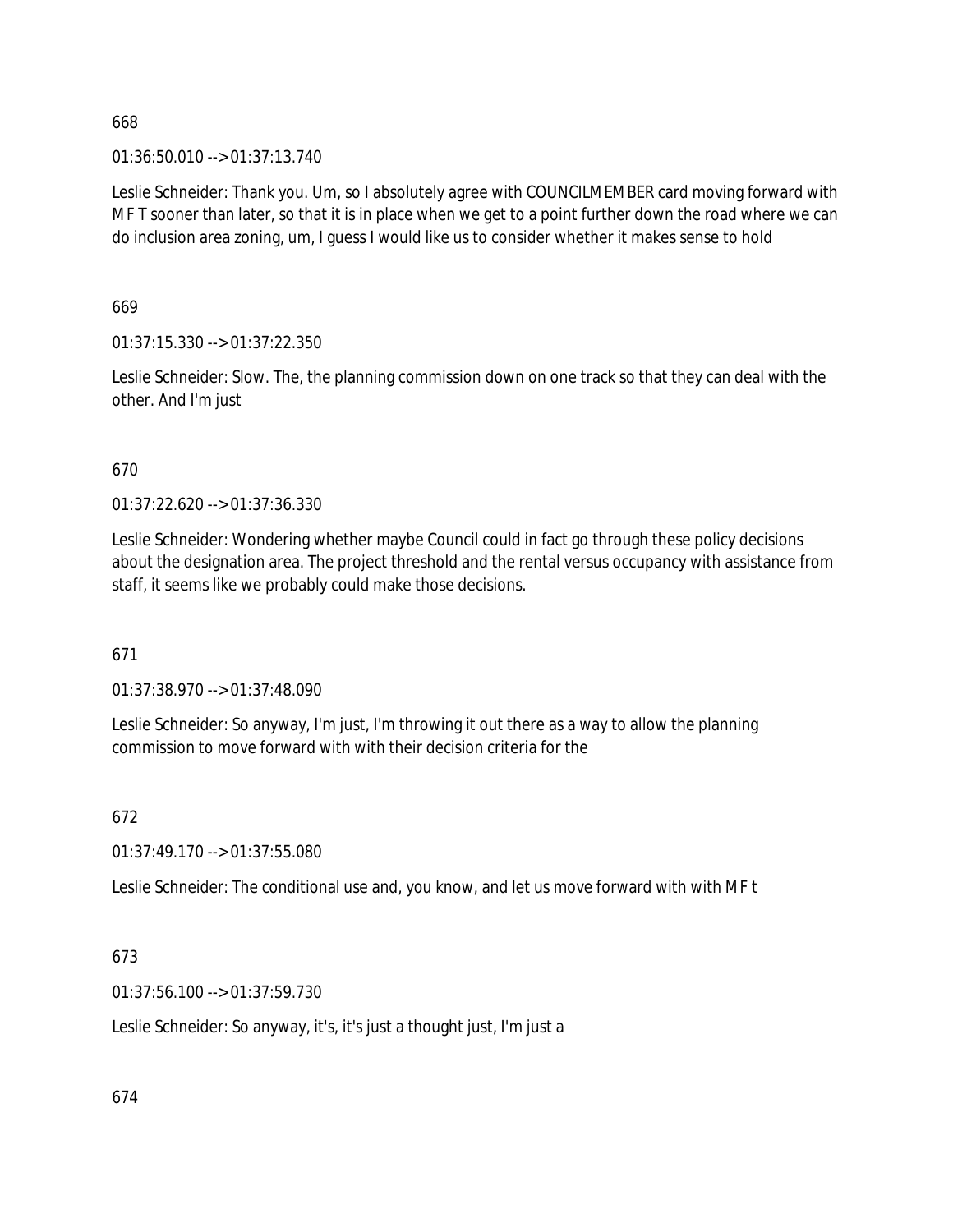01:38:01.080 --> 01:38:03.240

Leslie Schneider: Little anxious to get going on this stuff.

675

01:38:07.020 --> 01:38:10.020

Kirsten Hytopoulos: Anyone else have any questions or comments on this.

676

01:38:11.820 --> 01:38:12.480

Kirsten Hytopoulos: Madness are

### 677

01:38:14.100 --> 01:38:20.880

Rasham Nassar: Yeah, I've already spoken and COUNCILMEMBER Pollock put his hand up. So I'll um I'll wait and go and line after COUNCILMEMBER Pollock.

678

01:38:22.380 --> 01:38:23.040

Rasham Nassar: Customer Bullock.

679

01:38:26.160 --> 01:38:37.200

Michael Pollock: Yeah. Appreciate the discussion. I thought my recollection, similar to COUNCILMEMBER cars in terms of where we kind of landed as a joint committee.

680

01:38:39.240 --> 01:38:49.830

Michael Pollock: My sense talking to individual Planning Commission numbers will say did feel that the MFA program shouldn't shouldn't shouldn't move and it was a it was a no brainer, and not to entangle it with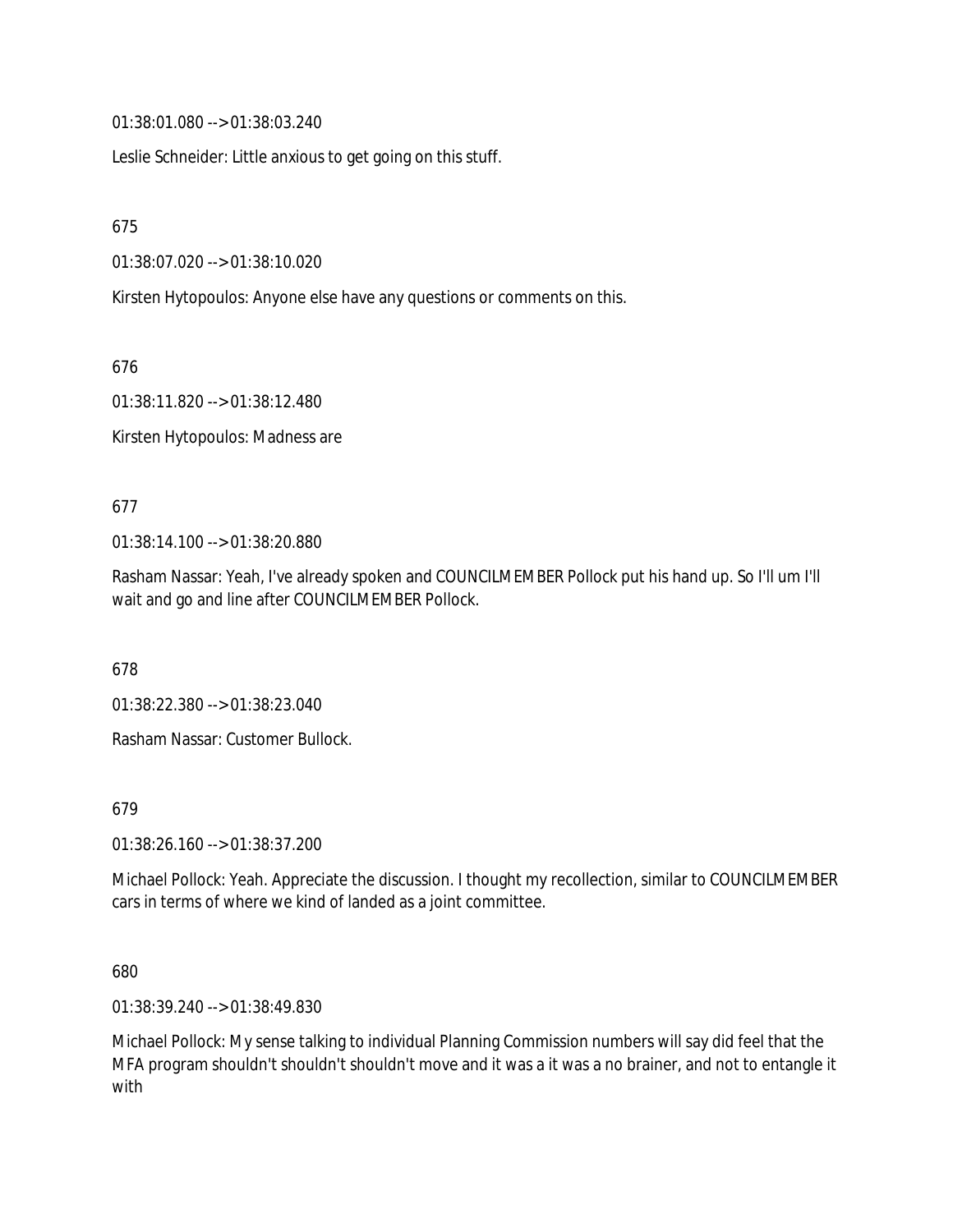01:38:50.490 --> 01:39:00.540

Michael Pollock: Other legislation. So I would like to get their recommendation on that and and and and i think we have it.

682

01:39:02.160 --> 01:39:06.630

Michael Pollock: Again, but that's my thought is not to untangle that enough tea with with other

683

01:39:08.220 --> 01:39:09.720

Michael Pollock: Legislation, so we can move forward.

684

01:39:12.150 --> 01:39:12.810

Kirsten Hytopoulos: Madness are

685

01:39:13.530 --> 01:39:28.980

Rasham Nassar: Yeah. Quick comment. I'm happy to have the planning Commission's recommendation as COUNCILMEMBER car proposed for those policy items if that's what if the planning commission is interested in doing that. I don't know how much work that that puts on their plate and other very busy.

686

01:39:30.660 --> 01:39:40.830

Rasham Nassar: But in terms of keeping the MF T separate I absolutely agree with that as well. And I appreciate the sentiment, I'm hearing from my colleagues, but the MIT. It sounds like at some point in the future.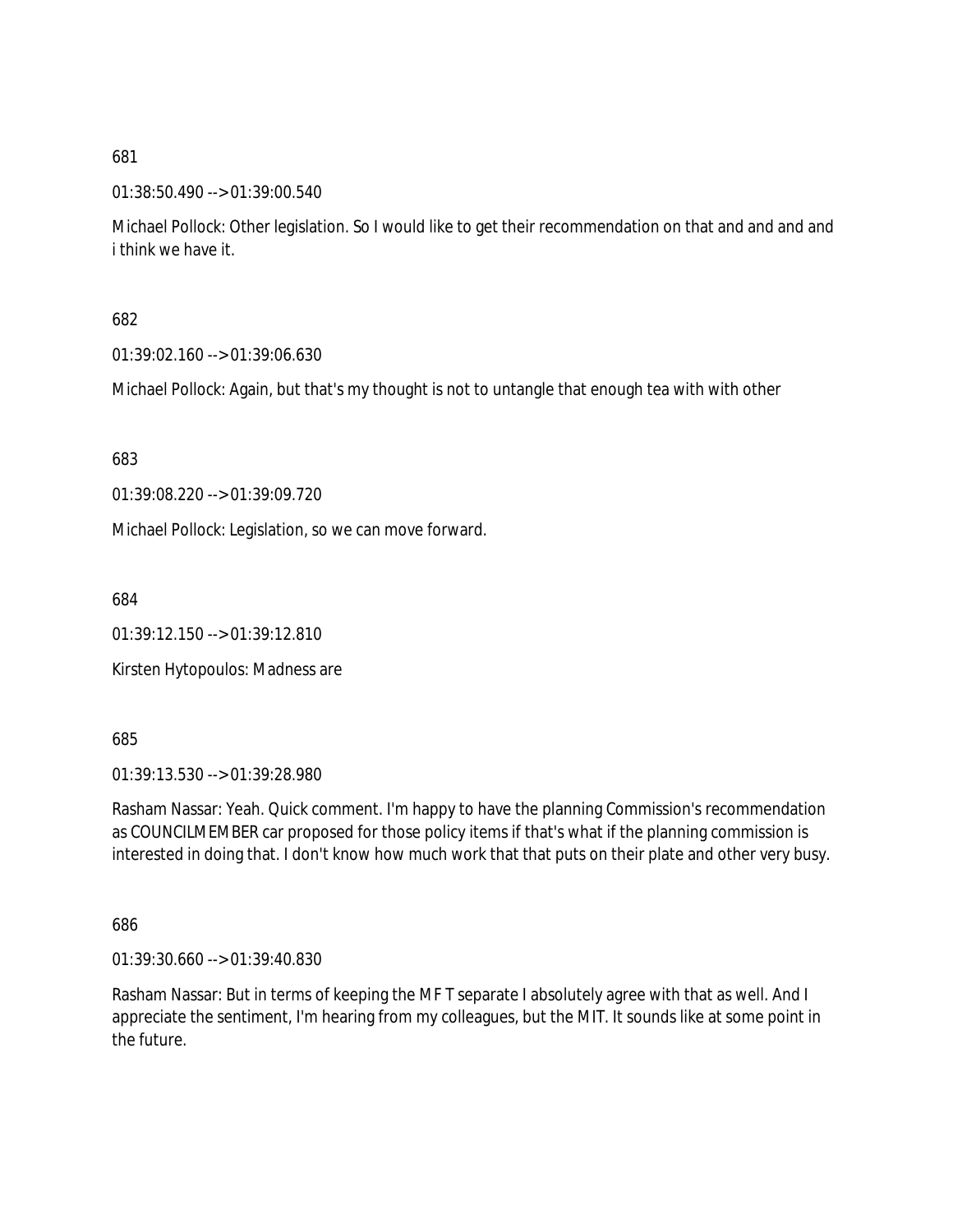01:39:41.520 --> 01:39:51.090

Rasham Nassar: Could be paired with or correspond to some future exclusionary zoning policy. So I think whatever we establish with the NF t, we have to think ahead to and

688

01:39:51.630 --> 01:39:59.880

Rasham Nassar: Consider that there are, there could be other future land use legislation that accounts will quote adopt and how we decide on the MF T MY

689

01:40:01.740 --> 01:40:13.560

Rasham Nassar: Position those decisions or or determine the outcome of those decisions ahead of time so just want to keep that in mind because everything at the end of the day is very connected and interrelated and we are small island and

690

01:40:14.700 --> 01:40:22.860

Rasham Nassar: Only so many areas that the island has designated for higher density. I also want to raise point that COUNCILMEMBER car made about the 19th

691

01:40:23.340 --> 01:40:32.820

Rasham Nassar: I'm very much looking forward to that discussion and laying all of all of the work plan items land use items on the table and deciding in terms of priority at that time.

692

01:40:33.750 --> 01:40:40.860

Rasham Nassar: I'm also recalling that we were scheduled to I could be wrong about this to begin discussion on the Winslow master plan update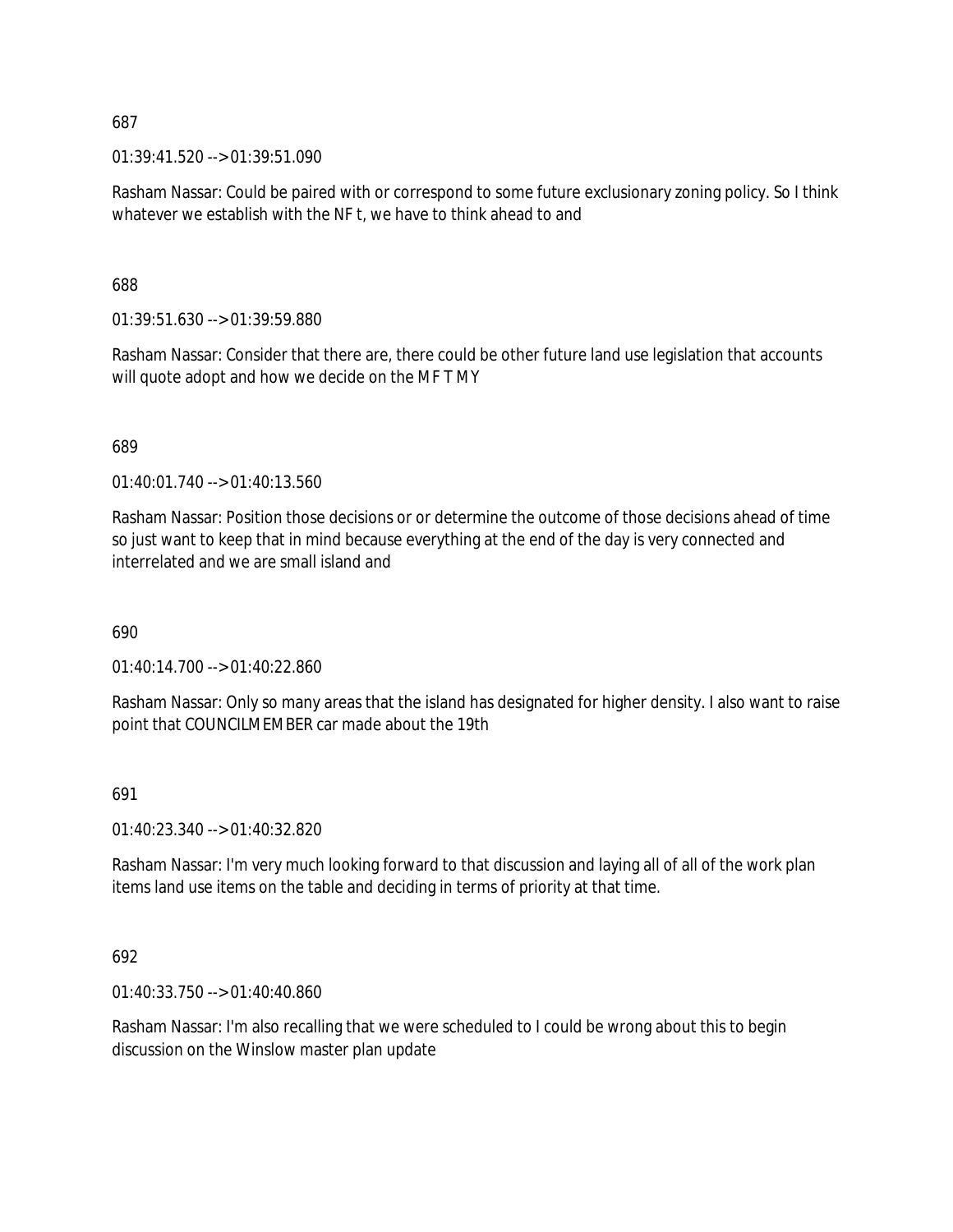01:40:41.700 --> 01:40:53.340

Rasham Nassar: So I see some potential for some overlap in terms of these discussions and those. And so I would also want to wait on making the timing decision until after our conversation on the 19th

# 694

01:40:56.310 --> 01:41:00.900

Kirsten Hytopoulos: I just wanted to ask for clarification, and I should know this as a member of the subcommittee, but I'm

# 695

01:41:02.160 --> 01:41:11.220

Kirsten Hytopoulos: Planning Commission does not yet how before our recommendations on the decision criteria. Am I correct. We were kind of finalizing to send over do we send over

## 696

 $01:41:11.940 \rightarrow 01:41:13.560$ 

Kirsten Hytopoulos: So I guess what I'm wondering is it sounds like you

# 697

01:41:13.650 --> 01:41:20.070

Kirsten Hytopoulos: Might be asking us to do it or prioritize ahead of something that count that the plank, which he doesn't have in front of it yet, or does it

# 698

01:41:21.720 --> 01:41:32.460

Heather Wright: My understanding is they have not received that direction. That's what they said to us at our last meeting in December. I think the 19th sunset unless something's changed since then. That's still my understanding.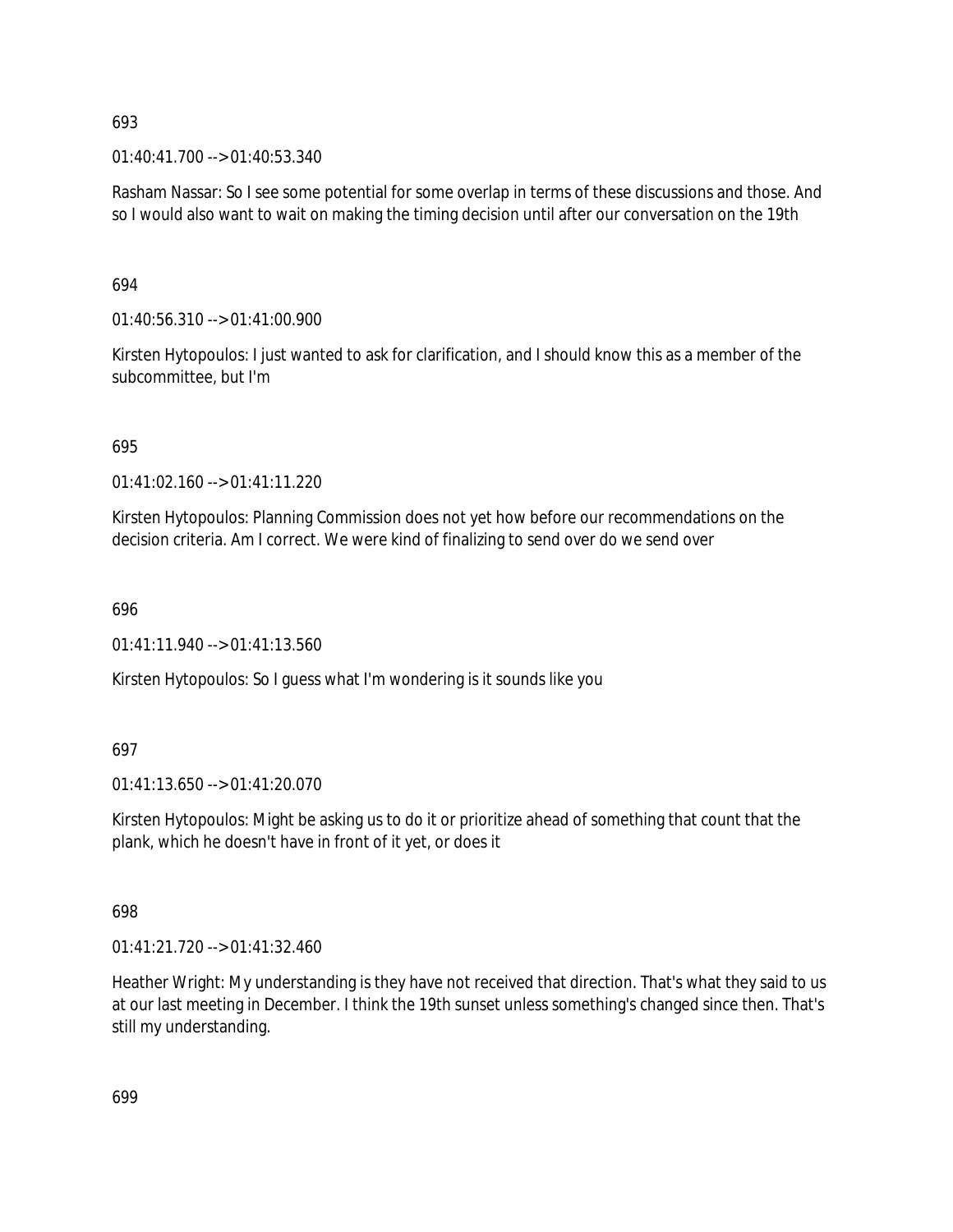01:41:32.670 --> 01:41:40.020

Kirsten Hytopoulos: So where I'm just in asking a question of, I think, because you're asking is, would we want to prioritize the MF T in front of that work.

## 700

01:41:40.740 --> 01:41:52.560

Kirsten Hytopoulos: There are. Are they are they prepared to be tackling it right now, if we say go as have their next meeting. Are they moving on with it. So they could be working on it while they're waiting to receive the other work.

## 701

01:41:52.920 --> 01:41:59.250

Heather Wright: Yes, they could, they could we, like I mentioned, we have a draft ordinance that they prepared. Already we did

## 702

01:41:59.700 --> 01:42:11.250

Heather Wright: Discuss with them at our last meeting that the designation area and the rental versus occupancy. Those are the things that we would anticipate bringing back to them at our first meeting, which would be next week, next Thursday.

## 703

01:42:11.760 --> 01:42:25.830

Heather Wright: And so we're poised and ready, ready to support that conversation with them. And I think the decision criteria we just, I don't think we have enough substance to have a fruitful conversation with them yet. So I, I just like to move forward with them at this time.

## 704

01:42:26.490 --> 01:42:36.900

Kirsten Hytopoulos: So I would feel supported that. And I guess I'd want to hear. Certainly back again from counseling or car or customer Pollock hadn't been on the committee or anybody else if there's a reason not to. But if we're in a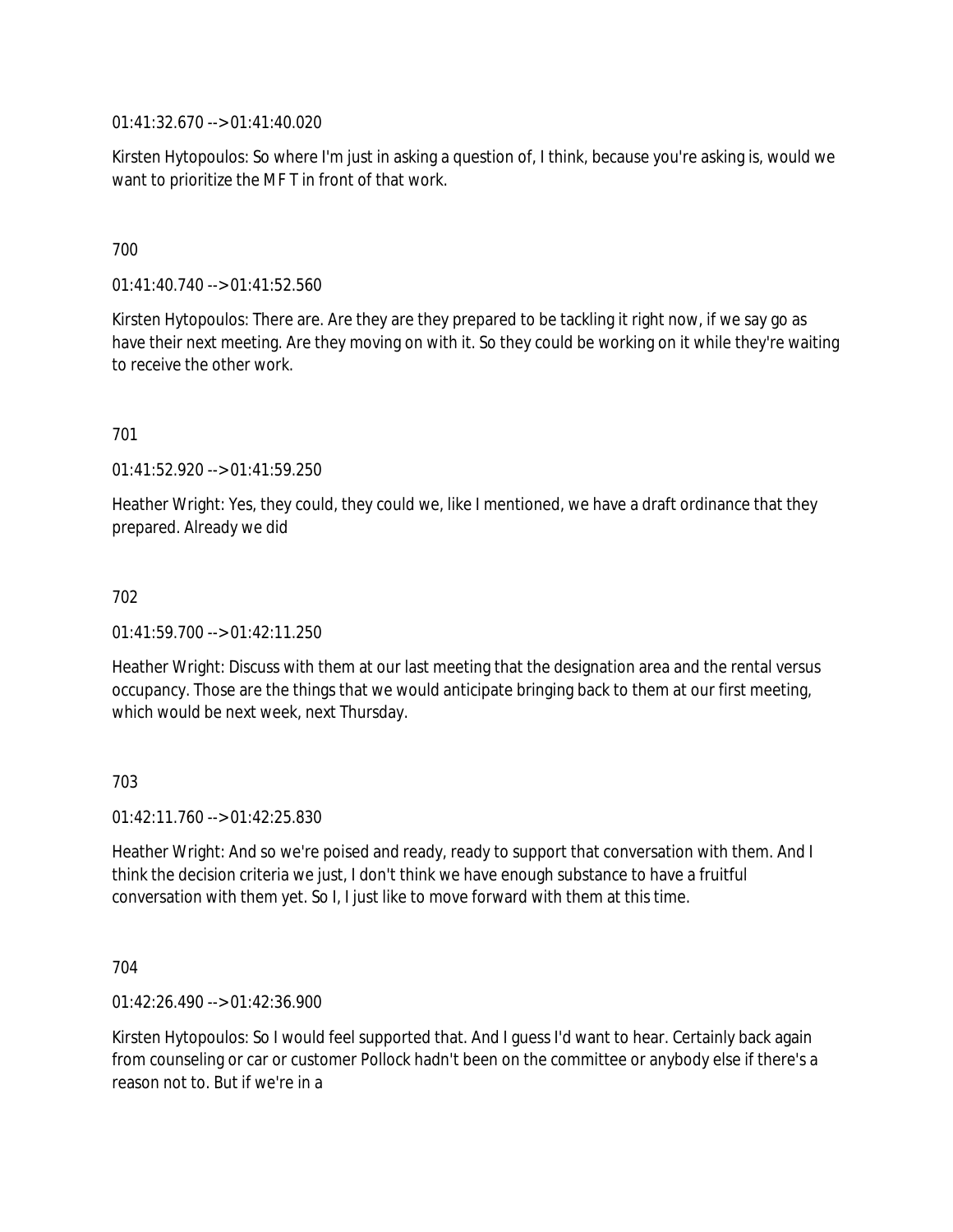01:42:37.470 --> 01:42:42.900

Kirsten Hytopoulos: We're in a waiting period of some period, some period of time to get the major

706

01:42:44.100 --> 01:42:59.280

Kirsten Hytopoulos: decision criteria up stuff out to the planning commission, why not let them go ahead and tackle those policy questions, Ronnie empty and there may be a good reason. And maybe it will take three meetings will be interrupting them. I don't know. But that's what I'd like to see happen.

707

01:43:02.220 --> 01:43:02.970

Kirsten Hytopoulos: Customer quality.

708

01:43:03.270 --> 01:43:04.470

Michael Pollock: Yeah I would support that.

709

01:43:06.270 --> 01:43:07.350 Kirsten Hytopoulos: Counselor car.

710

01:43:08.130 --> 01:43:09.090

Christy Carr: Yeah, I don't

711 01:43:11.010 --> 01:43:28.620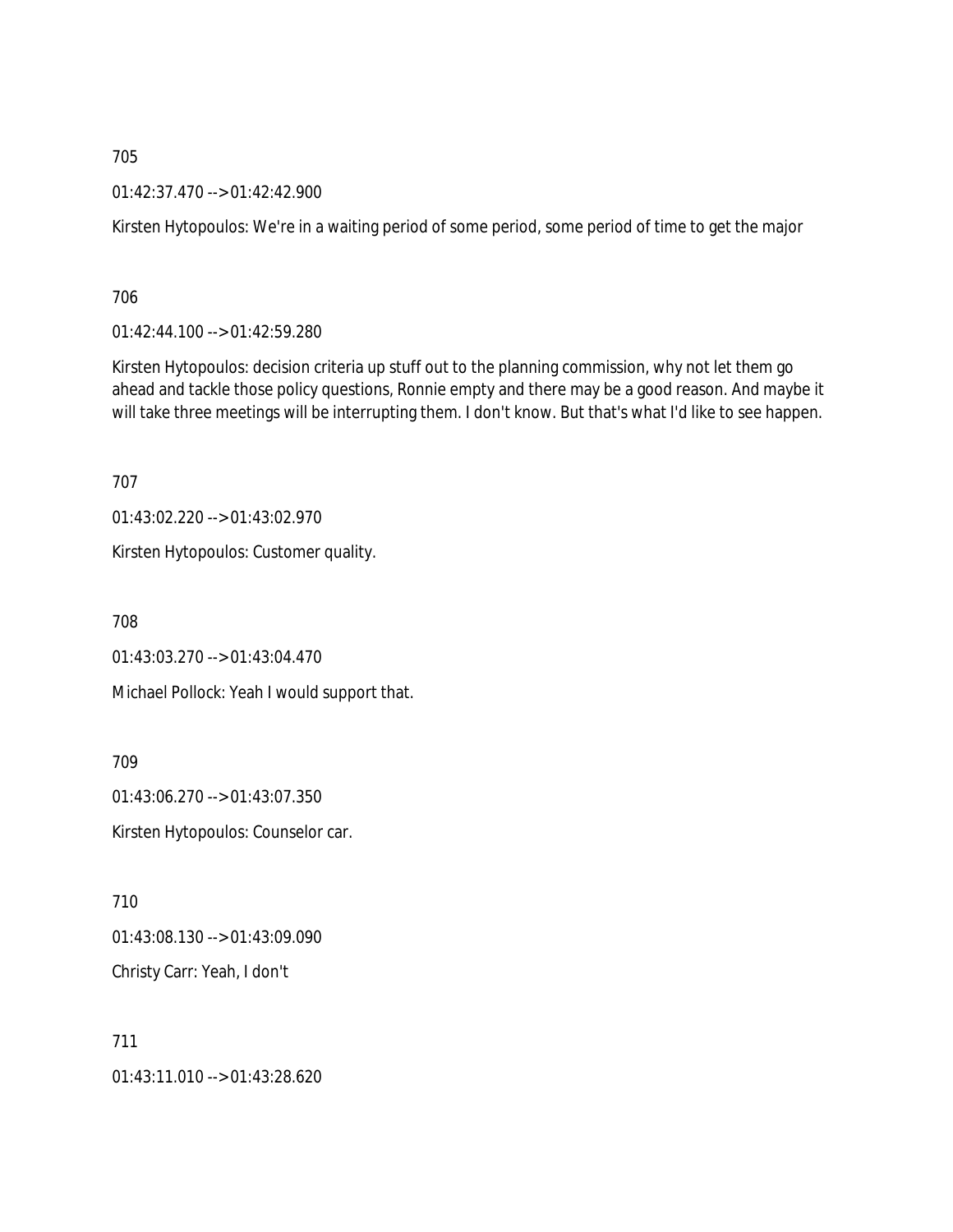Christy Carr: See why they wouldn't continue on the their work with them fit. I think that they that's ongoing work they have been working on it, they're continuing to work on it. So I think that that will continue. It seems that the Planning Commission is ready to continue that work in terms of

712

01:43:30.180 --> 01:43:40.140

Christy Carr: What I have heard from staff is that the MF t could potentially take four, six. However, many more months and that

# 713

01:43:40.800 --> 01:43:50.460

Christy Carr: That work would continue and that the work on the decision criteria would not not would not start until after that work was done. So I think the

# 714

 $01:43:50.760 \rightarrow 01:44:02.910$ 

Christy Carr: The wording was maybe we can walk and chew gum at the same time, it's so I think that the the while they yes may need more direction in terms of what does it mean to revise decision criteria.

## 715

01:44:03.900 --> 01:44:13.320

Christy Carr: I think that the point was that they don't need to be done sequentially. They can potentially overlap and that's why I would want to have make that decision.

## 716

01:44:13.890 --> 01:44:29.010

Christy Carr: In the broader context of an entire work plan because that may be possible, but it may not be possible if there are other higher priority items that need to be going on at the same time as finishing the work of empty program.

## 717

01:44:29.550 --> 01:44:38.220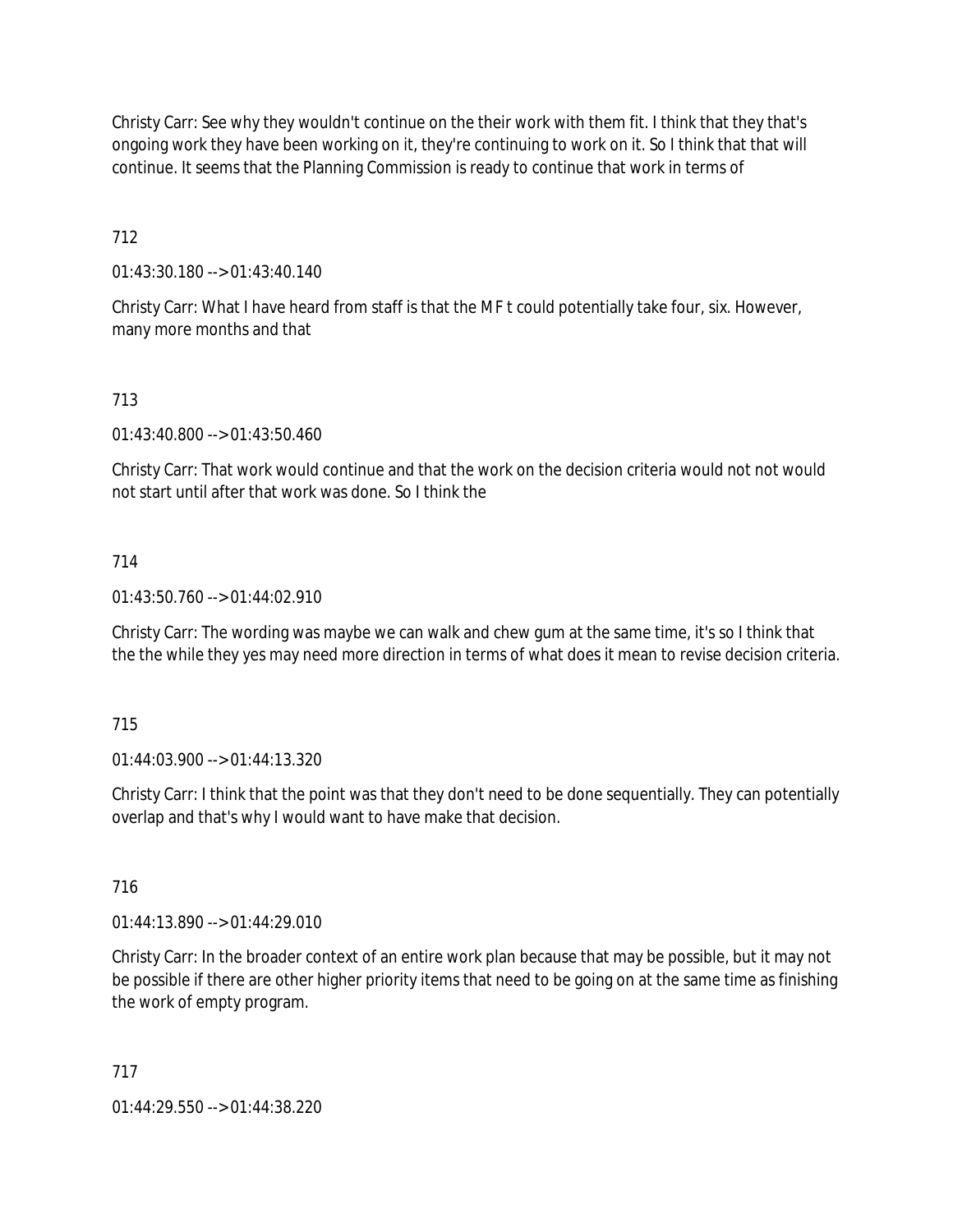Kirsten Hytopoulos: Okay, sure. So by but although we may be delaying the answer to the question of how we want to prioritize. We're not inhibiting the work from moving forward in the interim, just so

718 01:44:38.670 --> 01:44:39.720 Christy Carr: It right

719 01:44:39.870 --> 01:44:41.100 Christy Carr: That's my understanding.

720

01:44:41.700 --> 01:44:45.210

Kirsten Hytopoulos: Okay, does that make sense to counsel delete.

721

01:44:45.660 --> 01:44:50.700

Kirsten Hytopoulos: And do you have what you need. Heather and thank you so much council that was very

# 722

01:44:50.700 --> 01:44:56.640

Heather Wright: Helpful. I do and I can set my agenda for planning commission next week with confidence. Great.

# 723

01:44:58.110 --> 01:44:58.980

Heather Wright: Thank you.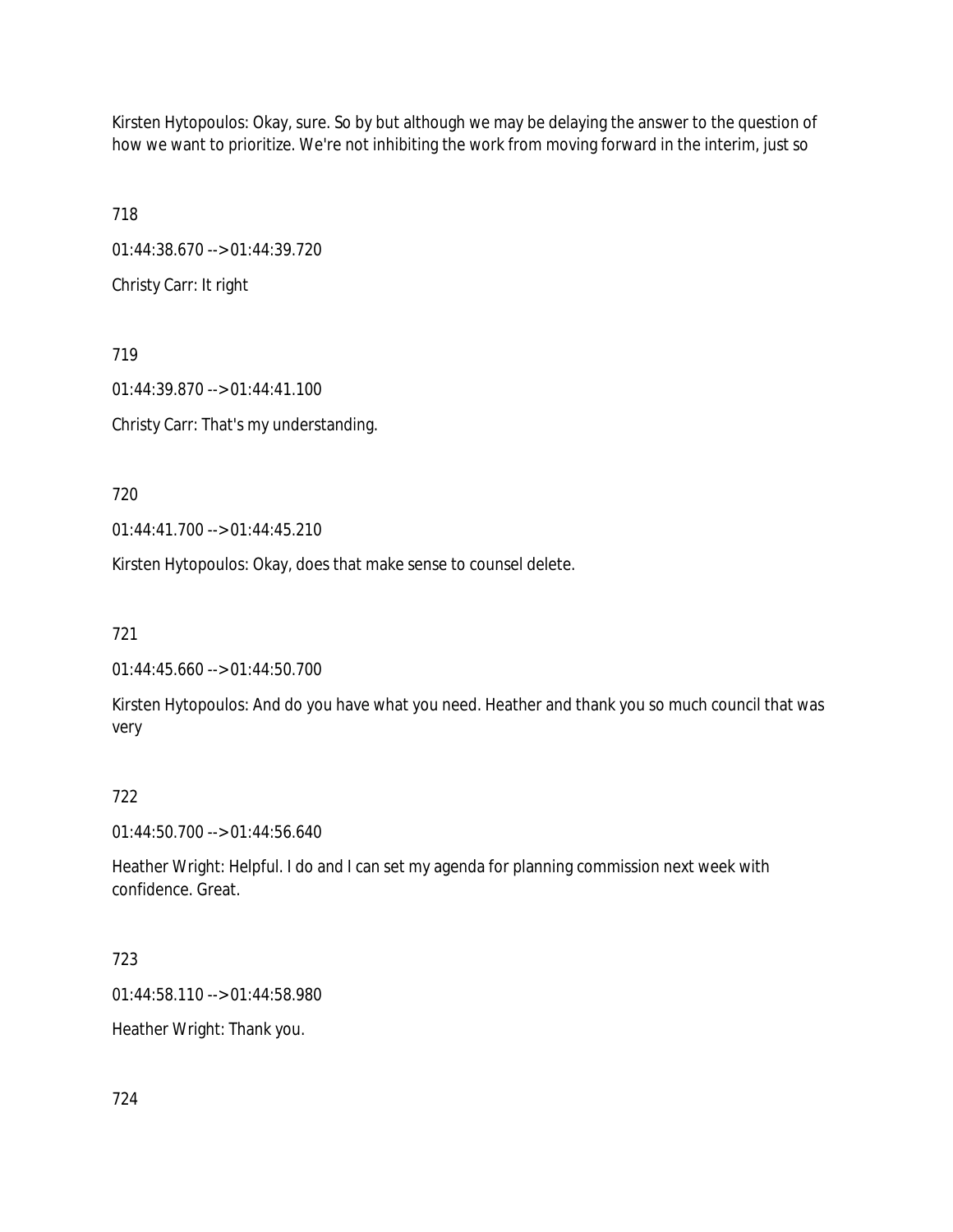01:45:00.060 --> 01:45:10.530

Kirsten Hytopoulos: Okay, our next item is a 60 policy options for lots less than 12,500 square feet in the art one or two and our 0.4 zoning district.

725

01:45:12.390 --> 01:45:16.860

Heather Wright: Great, thanks again Council this conversation, tonight I have

726

01:45:18.030 --> 01:45:26.460

Heather Wright: A PowerPoint presentation for again and I believe we also have Nick Snyder with us available for questions.

## 727

01:45:27.360 --> 01:45:39.330

Heather Wright: This was driven. This is our second conversation on this topic. It was driven by unfortunately a clearing event that we probably all want to forget about that occurred last fall.

#### 728

01:45:39.900 --> 01:45:45.360

Heather Wright: Where we witnessed a to lots and the are one zoning district that were completely cleared and

## 729

01:45:45.990 --> 01:45:58.770

Heather Wright: We found that there is a place in our code that doesn't address this type of clearing activity and so council had asked for staff to begin work on this topic.

730

01:45:59.460 --> 01:46:08.070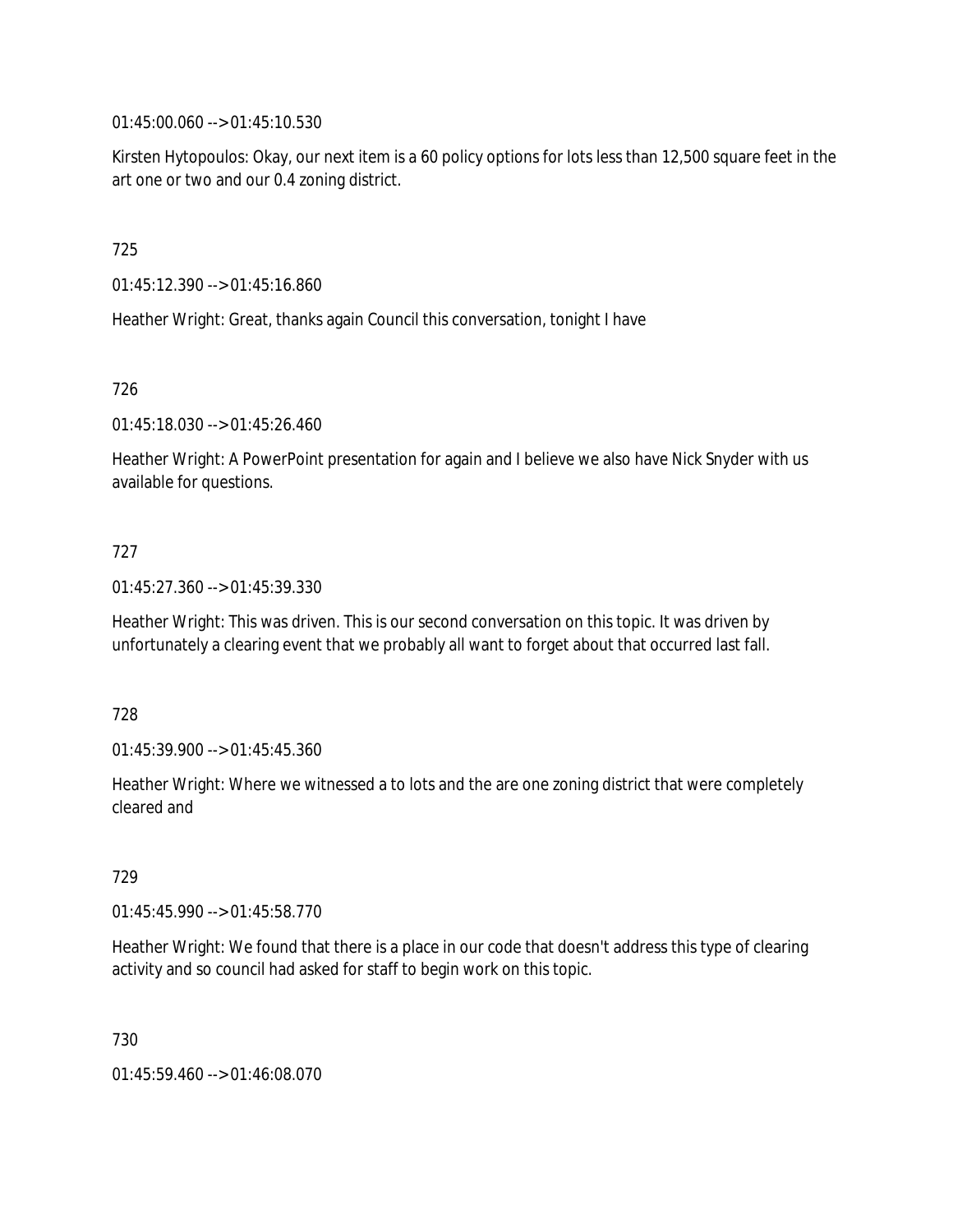Heather Wright: To set the stage for this conversation tonight. I just wanted to give you some additional information based on the research that we found this research was

731

01:46:08.790 --> 01:46:17.970

Heather Wright: Generated part by some of our questions and COUNCILMEMBER car had raised some good questions from us as to just how forested are these lots that are

# 732

01:46:18.570 --> 01:46:32.760

Heather Wright: In how many lots are impacted. So what we found in the are one or two in our 0.4 zoning district. There are approximately 361 undeveloped parcels that are less than 12,500 square feet.

# 733

01:46:33.810 --> 01:46:44.100

Heather Wright: That equates to a less than 1% of the total land area. This was just something we wanted to kind of see how does this fit into the broader context of the island. How many properties are we talking about

# 734

01:46:45.060 --> 01:46:53.220

Heather Wright: Of those 361 parcels 35 acres are currently forested because we did receive a canopy layer.

# 735

01:46:53.760 --> 01:47:03.570

Heather Wright: And the average canopy on those lots is approximately 67.8% so that's just setting the stage for you have, how many properties that we are looking at

# 736

01:47:04.440 --> 01:47:13.410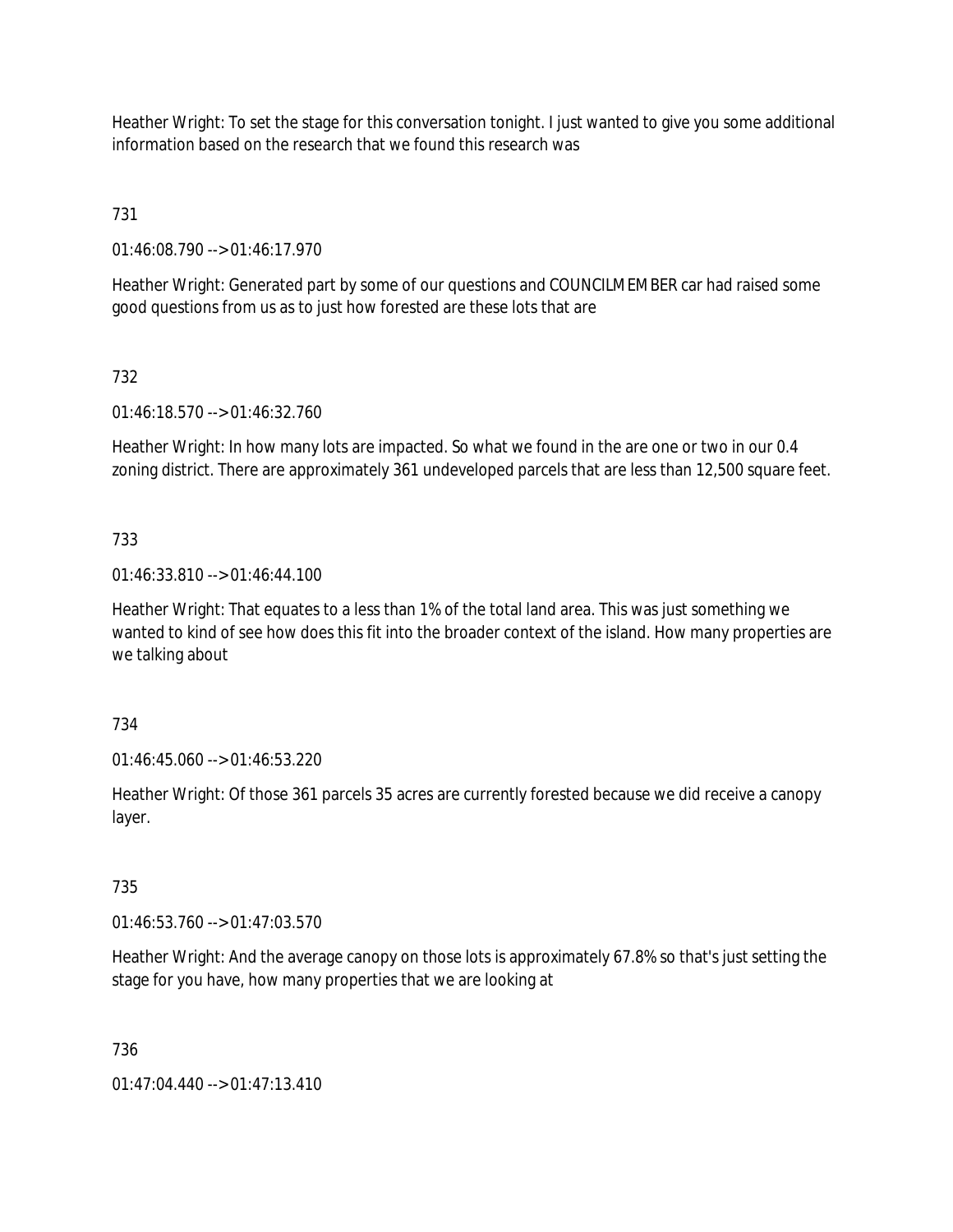Heather Wright: And then we ran a scenario with them of what is their average lot size. How much forest per lot how much canopy, can we anticipate if these

737

01:47:13.710 --> 01:47:19.980

Heather Wright: Properties redevelop and we provided for you all within your memo. Some of these statistics here.

# 738

01:47:20.400 --> 01:47:30.990

Heather Wright: To show you what that average lot sizes and overall I think what you all care about the most is, what is that anticipated canopy loss. And this is just based on a comparison.

# 739

01:47:31.500 --> 01:47:39.210

Heather Wright: Between these lots and the same lots of the same size and that zoning district that have been developed because we had the data for both

740

01:47:39.540 --> 01:47:50.160

Heather Wright: undeveloped versus developed so we can anticipate that we would lose approximately 6.2 acres of canopy total on the island amazed properties.

# 741

01:47:50.790 --> 01:48:08.370

Heather Wright: And just for comparison purposes if it was a standard are 0.4 lots and through our ARPA that was fully vegetated it would take 20 developments to get to this level. So I'm just setting that in context 20 versus, you know, the 360 that we have

# 742

01:48:09.720 --> 01:48:11.700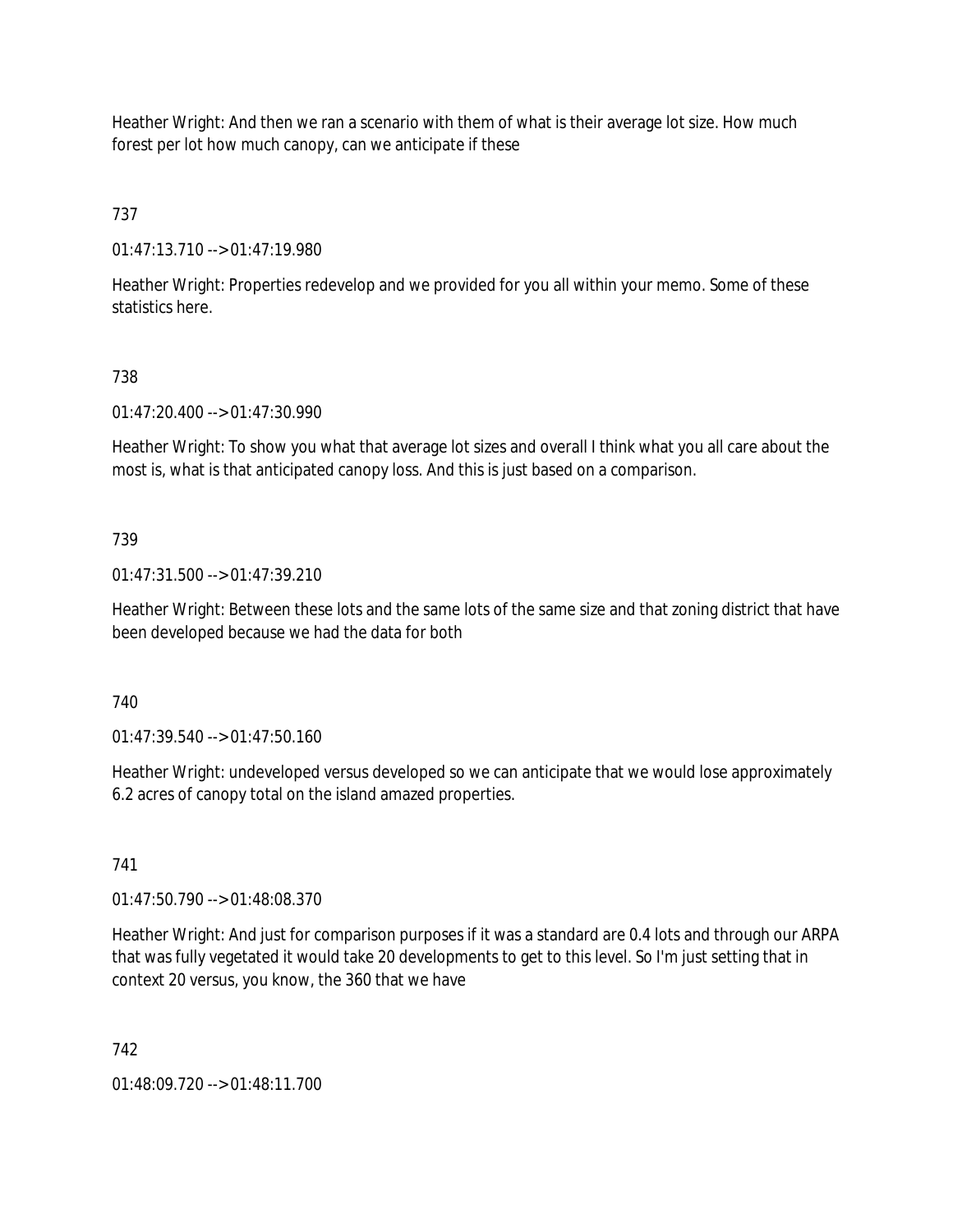Rasham Nassar: I sorry to interrupt.

743

01:48:11.700 --> 01:48:12.840

Heather Wright: Yes, absolutely.

## 744

01:48:12.840 --> 01:48:17.100

Rasham Nassar: There a way that yes, my apologies to make your screen bigger

## 745

01:48:17.490 --> 01:48:19.170

Heather Wright: Oh yes, sorry about that. Let me

## 746

01:48:19.170 --> 01:48:19.470

## Try

747 01:48:22.020 --> 01:48:25.500 Yeah, there's a lot of information. So let's see if I can enlarge

# 748 01:48:31.800 --> 01:48:32.490 Does that help

# 749

01:48:33.990 --> 01:48:35.730

Rasham Nassar: That's perfect. Thank you. Okay, great.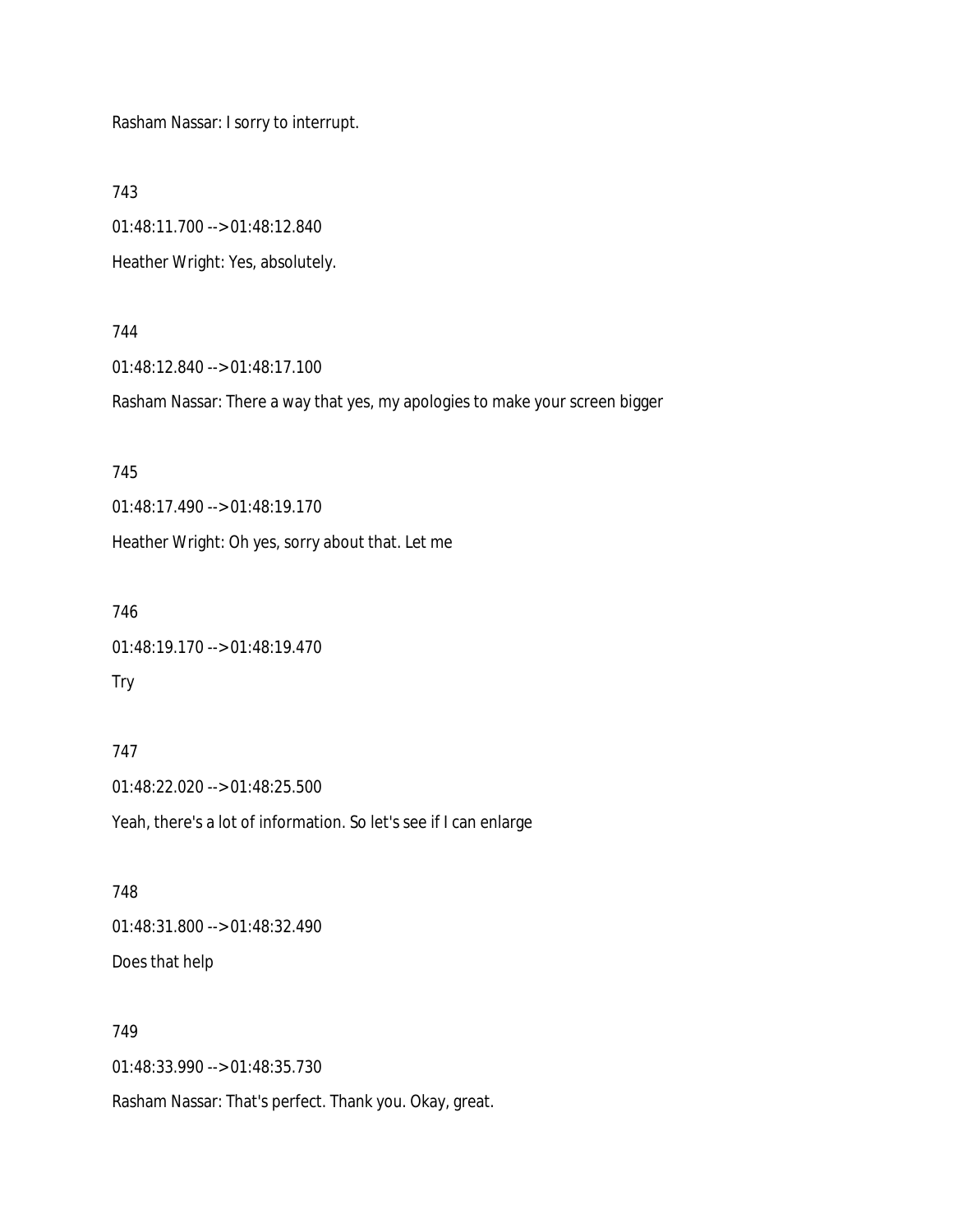01:48:35.760 --> 01:48:38.250

Heather Wright: Sorry about that. I didn't realize it was small on your end,

751

01:48:39.330 --> 01:48:46.140

Heather Wright: And as I mentioned earlier, this is our second discussion on this item. And this was

752

01:48:47.220 --> 01:48:57.450

Heather Wright: The impetus for this wisdom memo that we received from COUNCILMEMBER car, and she brought forth a lot of great comprehensive plan goals and policies and she also presented

753

01:48:57.960 --> 01:49:01.020

Heather Wright: Some policy options for the Council to discuss to discuss

754

01:49:01.560 --> 01:49:10.170

Heather Wright: And fortunately, she gave staff, an opportunity to respond to some of those policy options. And like I said, I have Nick Snyder here with us. He was

755

 $01.49.10.500 -> 01.49.20.130$ 

Heather Wright: very involved in those conversations as was planning manager Dave greet them and we spent quite a bit of time looking at the different options from COUNCILMEMBER car.

756

01:49:20.580 --> 01:49:29.070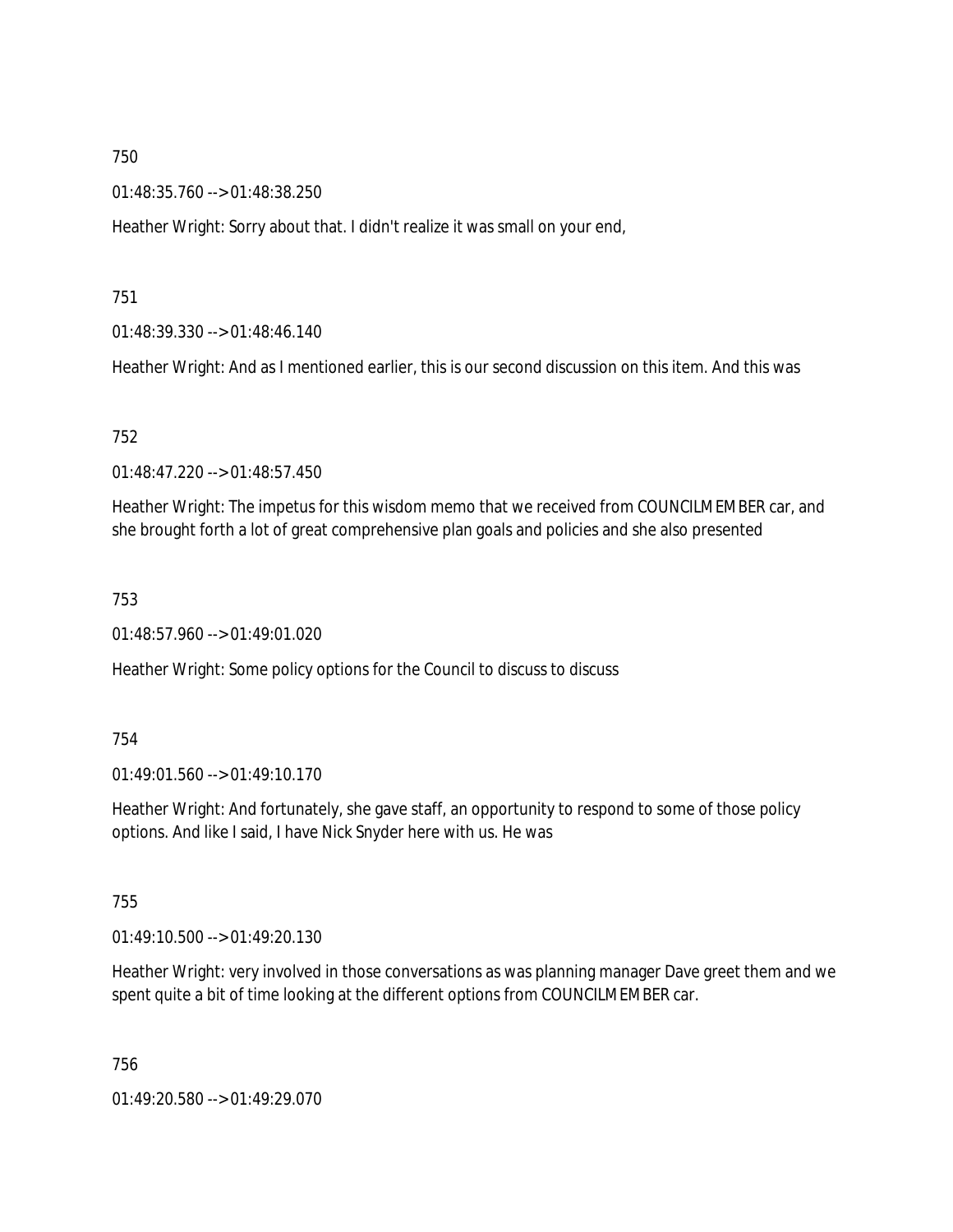Heather Wright: And if I could summarize them, one of which was to potentially impose a new development standard. This is what Council discussed at their October meeting.

757

01:49:29.970 --> 01:49:40.710

Heather Wright: Nick and I had discuss maybe the possibility of tree units and Council gave some direction on that they would want something more like potentially the limitation of the home size.

758

01:49:41.310 --> 01:49:50.610

Heather Wright: And that it would be a new standard for these properties that limit in home side is does currently exist for properties that sub divide

759

01:49:51.240 --> 01:50:02.490

Heather Wright: In the higher density zone properties but not currently in these on properties. Another option if I could lump these together from COUNCILMEMBER car was to very our existing Development Standards

760

01:50:03.360 --> 01:50:17.190

Heather Wright: How do we change potentially the setbacks, do we increase the height so that we would allow the buildings to be taller, of course, but smaller of a footprint. Um, do we increase buffers on these properties and then

761

01:50:17.880 --> 01:50:25.800

Heather Wright: As mentioned, from one of the members of the public that was impacted by this development. They want to know why would they notified, you know, if they were notified.

762

01:50:26.490 --> 01:50:37.200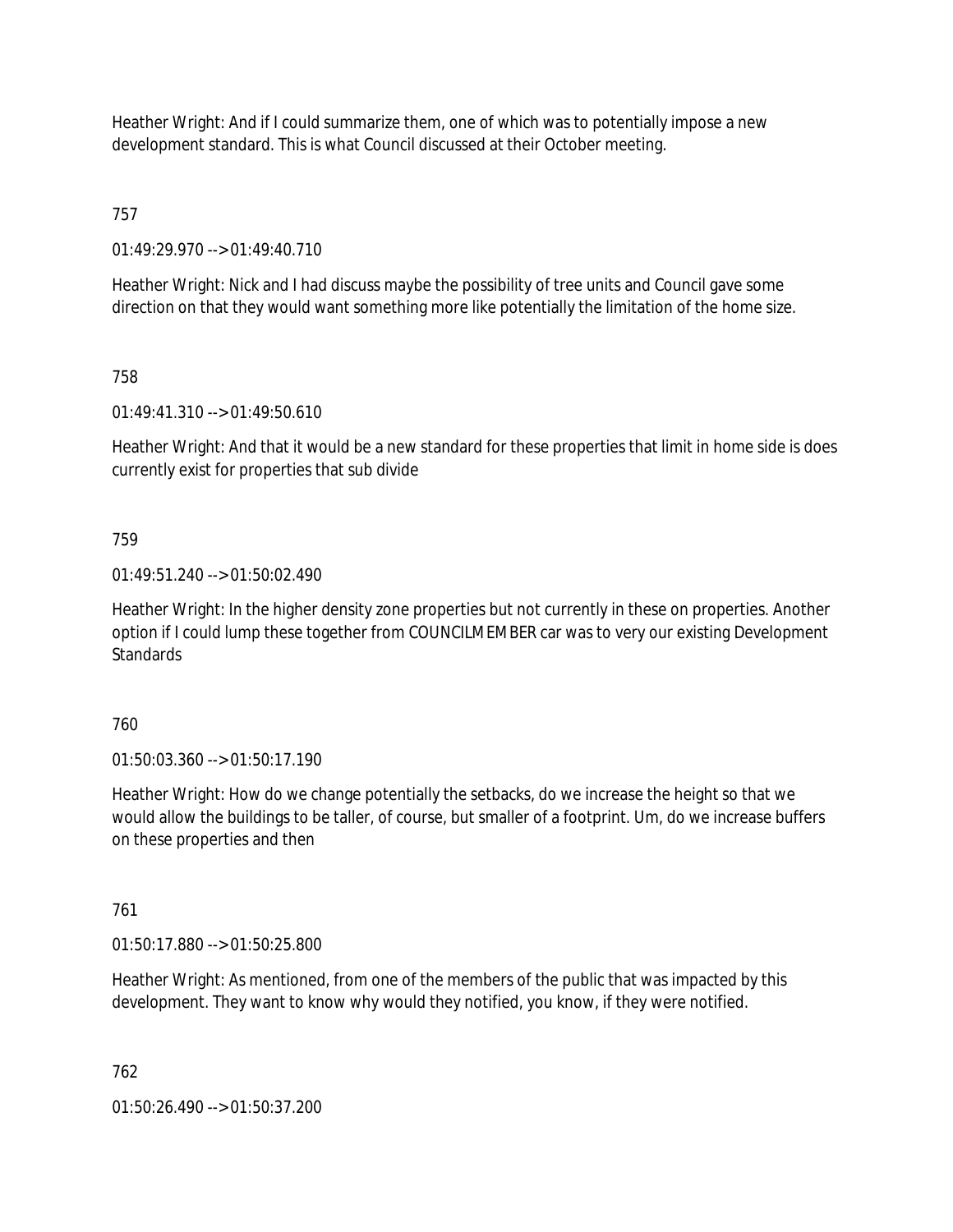Heather Wright: They would have at least been informed. So that was another consideration was do we change the process for these properties do we notice because we do not notice for clearing. We do require posting of properties.

763

01:50:37.590 --> 01:50:45.000

Heather Wright: And then do we impose a different review process, which would be an administrative approval, rather than just a building permit over the counter.

764

01:50:45.690 --> 01:50:52.260

Heather Wright: It would require potentially notice a land use permit a staff report and administrative name and directors decision.

## 765

01:50:53.070 --> 01:51:08.130

Heather Wright: So to answer these policy options staff was looking at what are all of the constraints on the property as far as septic stormwater well radius. And then other considerations that we might want to think about fire wise.

## 766

01:51:08.520 --> 01:51:19.380

Heather Wright: While not adopted by code. It is encouraged and by the Fire District, of course, and how would that potentially impact some of the tree preservation efforts.

767

01:51:19.710 --> 01:51:30.060

Heather Wright: And this goes part and parcel with our conversation on solar and how would preservation potentially impact on our what was at the time. I knew green building Task Force recommendation.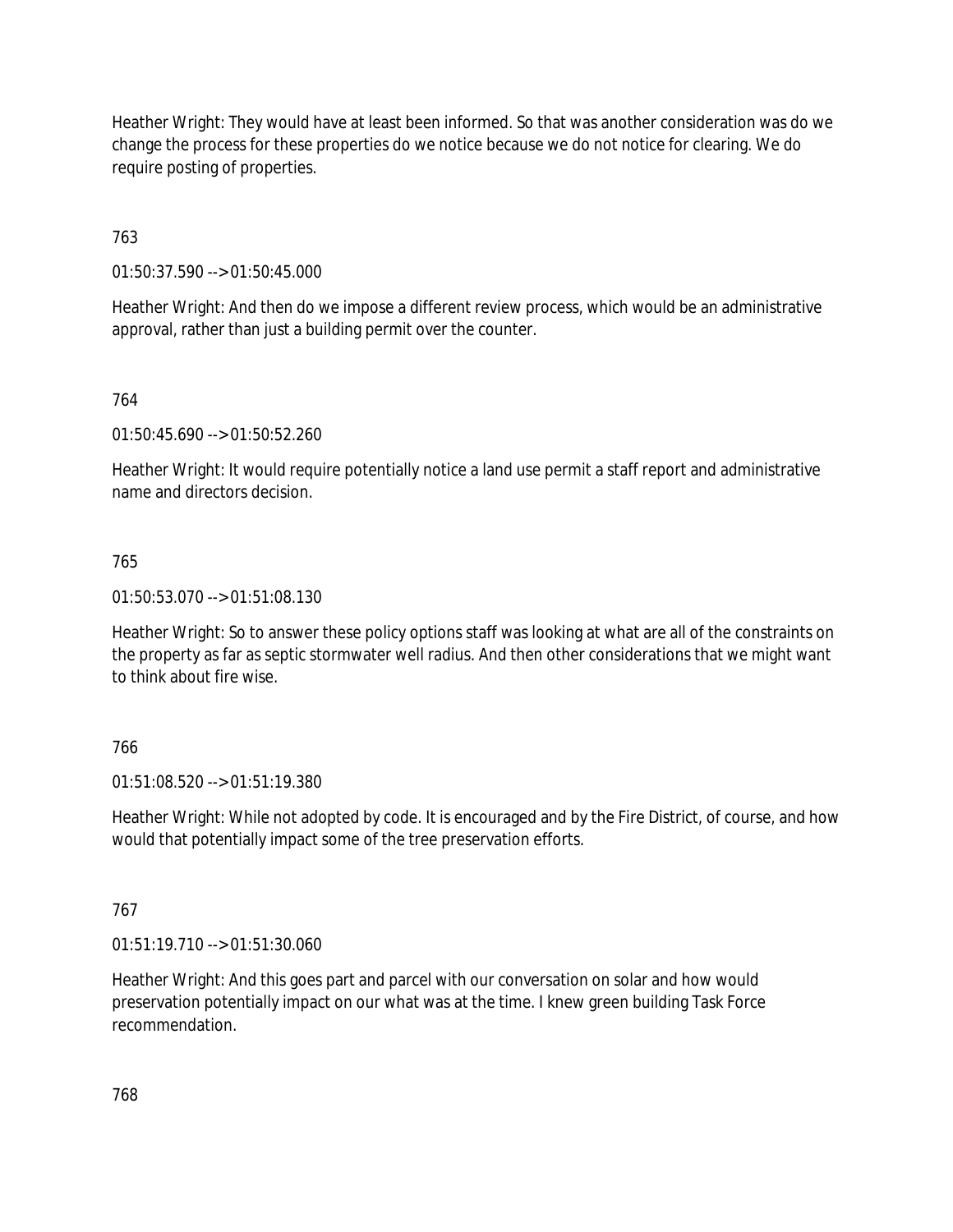01:51:31.410 --> 01:51:42.090

Heather Wright: And how would this impact over time development as far as once are developed trees are preserved. But will they stay preserved in a long term based on her other existing regulations.

## 769

01:51:43.260 --> 01:51:50.190

Heather Wright: So to facilitate the conversation with you all tonight. I just wanted to share this drawing and and Nick. Would you be able to

770

01:51:51.360 --> 01:51:55.020

Heather Wright: Walk Council through some of this depiction, please.

## 771

01:51:55.650 --> 01:52:05.010

Nick Snyder (COBI): Certainly no problem. Good evening, Council I'm. My name is next night or in the city arborists for new members. I'm just gonna I've put together this

## 772

01:52:06.150 --> 01:52:17.340

Nick Snyder (COBI): Diagram here. This shows a believe it's a 12,500 square foot lot just just sort of arbitrarily created doesn't represent anything that exists in out in reality.

## 773

01:52:17.820 --> 01:52:26.640

Nick Snyder (COBI): And you see some of these dimensions here. These are based on a similar size home that I had was personally designing so I just sort of

774

01:52:28.200 --> 01:52:35.370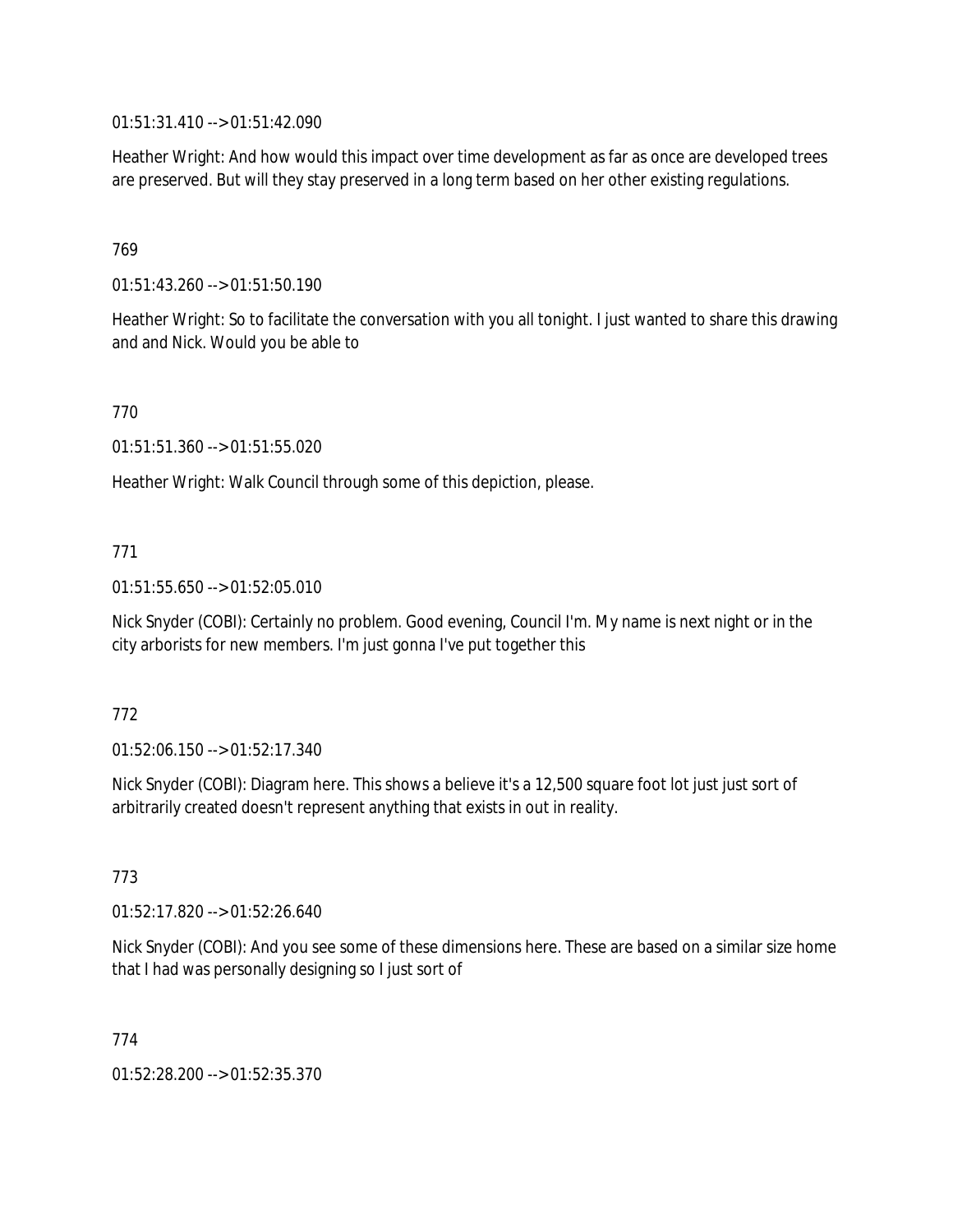Nick Snyder (COBI): Put these on there as sizes for storm water infiltration and septic and reserves that were reasonable for a house of this size.

775

01:52:37.200 --> 01:52:40.740

Nick Snyder (COBI): And the trees that are you'll see here are

776

01:52:42.150 --> 01:52:52.410

Nick Snyder (COBI): What effectively meet our tree unit requirements. If we were to apply them. So these were just sort of put on here just to kind of show how these things interact

777

01:52:53.250 --> 01:53:03.960

Nick Snyder (COBI): And the Red Cloud. You see indicates the intermediate zone, which is part of the firewall standards that the Bainbridge fire department.

778

01:53:06.000 --> 01:53:18.570

Nick Snyder (COBI): Promotes which is a completely voluntary program for folks. But it does sort of ask that there's some space between trees in in that zone. And so this is an attempt to kind of

779

01:53:20.010 --> 01:53:31.140

Nick Snyder (COBI): show what a bill or a lot that was going to be in compliance with all of those sort of needs for the property which would, it would meet you know potentially some kind of tree.

780

 $01:53:31.800 \rightarrow 01:53:41.010$ 

Nick Snyder (COBI): retention requirement and still have ample area for a septic and a storm water infiltration and driveway and a home.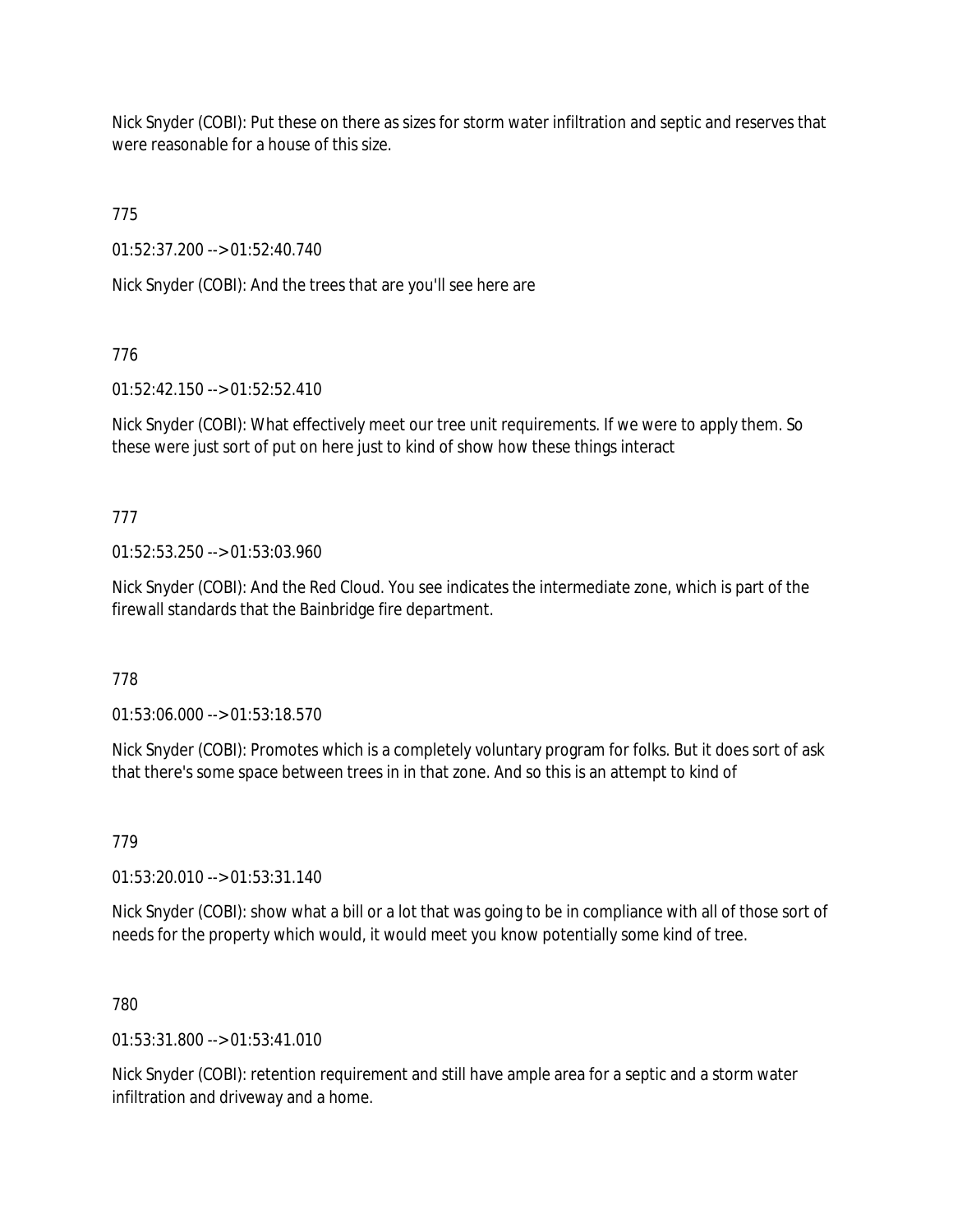01:53:41.670 --> 01:53:52.230

Nick Snyder (COBI): One thing we don't have listed on this diagram is a well which not all, but many, many of these lots would need well for for them as well. So

782

01:53:52.860 --> 01:54:01.320

Nick Snyder (COBI): That's not, that's not on this, but that isn't as critical for true. I mean, you could have a well next two trees doesn't necessarily impact them.

## 783

01:54:01.830 --> 01:54:15.900

Nick Snyder (COBI): But it could impact you know septic and other other things are restricted and how close they can be built wells. And so, you know, you can see that there are a fair number of constraints on the property. But certainly, there should be room to retain trees.

784

01:54:17.850 --> 01:54:28.470

Nick Snyder (COBI): And so this is this is just put together as just a way to help visualize what those needs for property might look like. Obviously, this could be rearranged in any number of different ways to

785

01:54:29.100 --> 01:54:34.890

Nick Snyder (COBI): To fit more or less into this site. But this is just kind of an initial way to kind of start visualizing

786

01:54:35.640 --> 01:54:51.120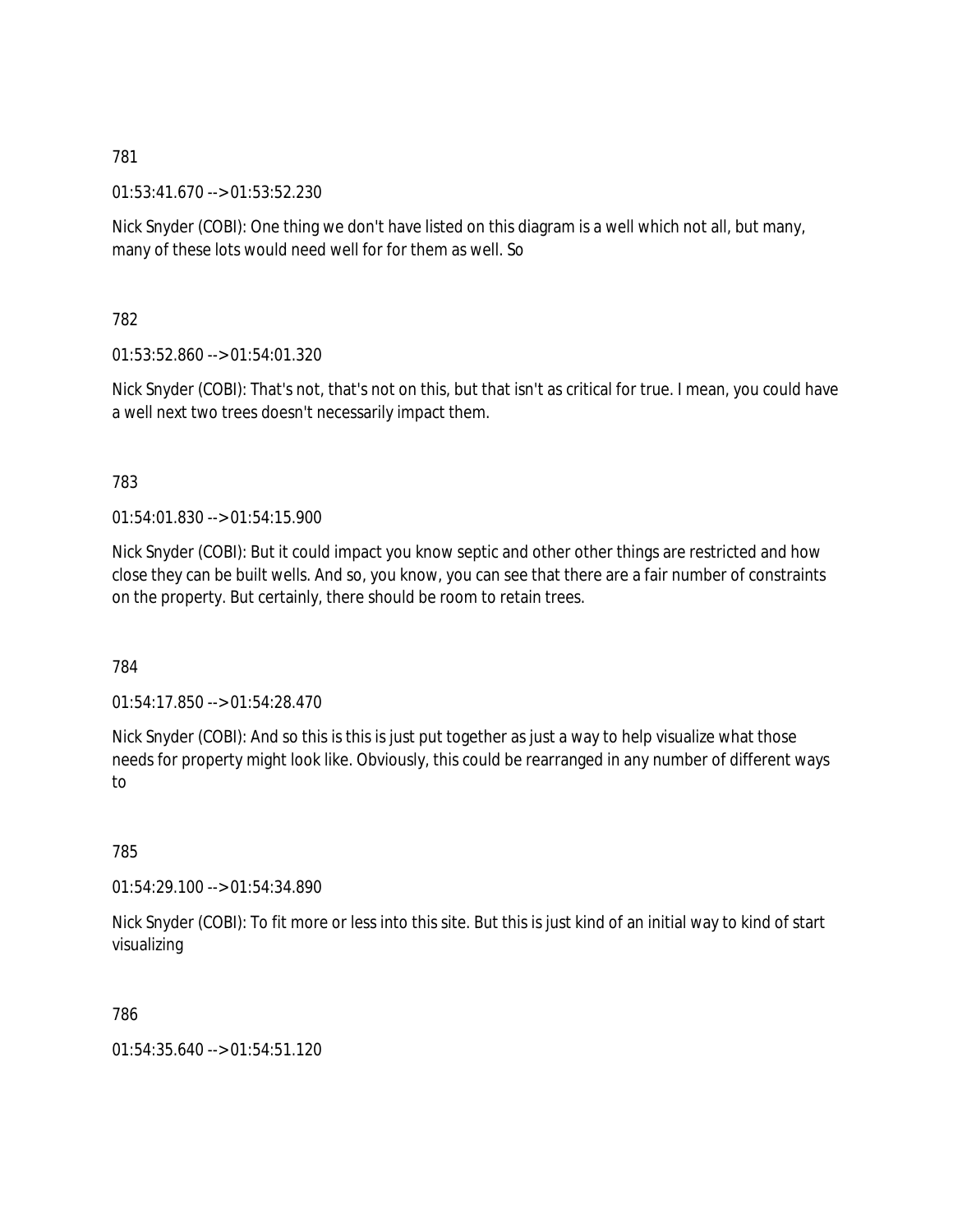Nick Snyder (COBI): How these different constraints interact with a lot that's of this size which is the maximum size lot that we're actually talking about some of these lots actually get smaller and smaller than this. So it does start to get pretty constrained at a certain point.

787

01:54:52.470 --> 01:55:03.600

Joe Deets: But yeah, go ahead. All right. The I'm wasn't sure whether put my hand up. But anyway, I'll just speak to a very quickly. I don't know what DB H stands for

# 788

01:55:04.560 --> 01:55:14.310

Joe Deets: Want to say that and are in this red circle. Are you is this suggesting the with the fire. Why's that there would be no trees in the interior of the circle.

## 789

01:55:15.360 --> 01:55:24.840

Nick Snyder (COBI): On no trees are certainly allowed within the interior of the circle. You can see that. So the answer your first question first DB H stands for diameter at breast height, which is a standard

790

01:55:26.190 --> 01:55:36.840

Nick Snyder (COBI): Us to just sort of measure the diameter of a tree and it's the damage are taken at four and a half feet from ground level. So this is all these trees are just 13 inch diameter trees.

791

01:55:37.950 --> 01:55:42.990

Nick Snyder (COBI): Again, they were just sort of arbitrarily put on there. But those circles represent

# 792

01:55:44.550 --> 01:55:51.930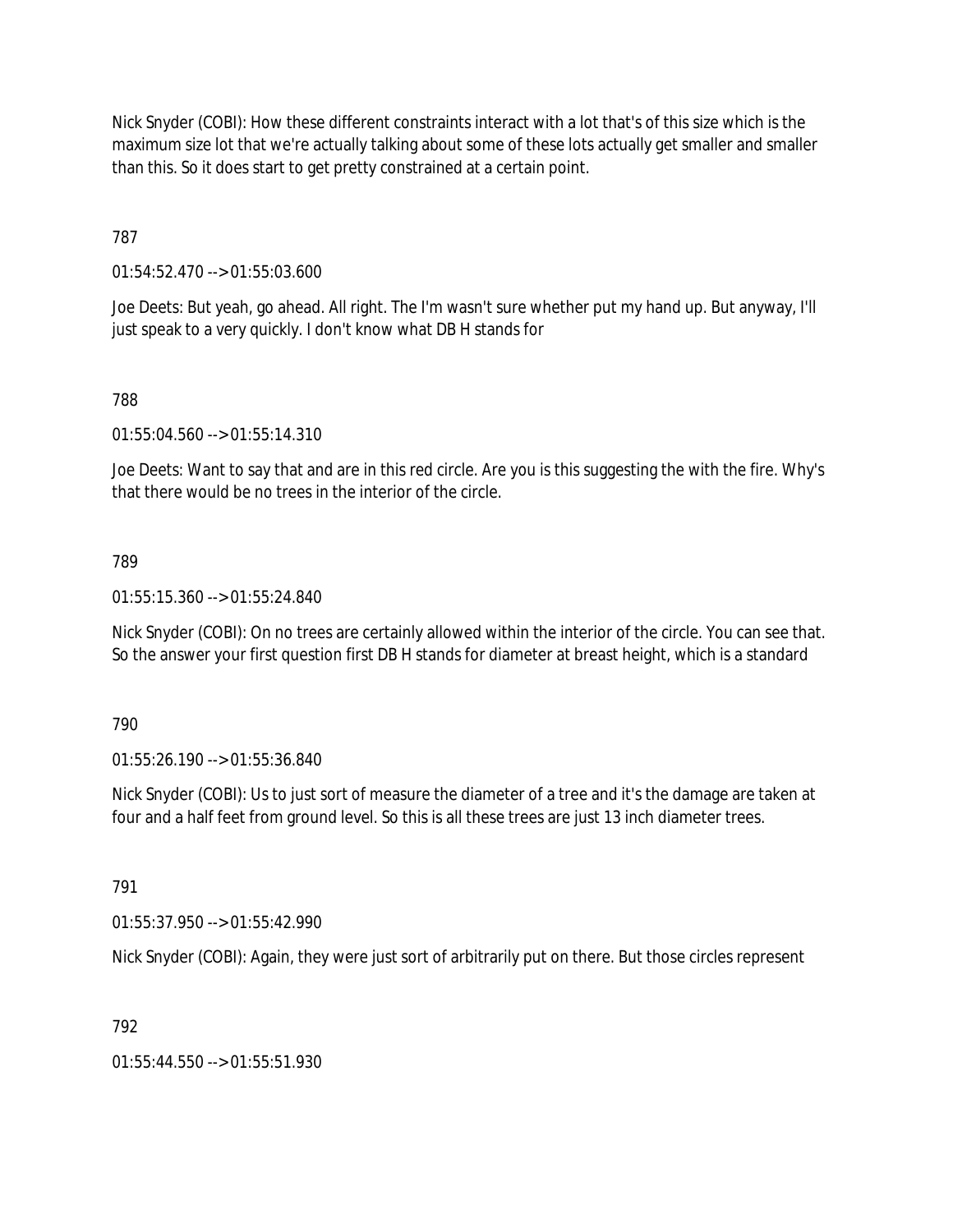Nick Snyder (COBI): The what's called the critical root zone, which would be an area that would need to be largely preserved for the trees to remain healthy and safe.

793

01:55:53.100 --> 01:56:01.890

Nick Snyder (COBI): So you can see that some of the trees are actually within the red circle trees are allowed within the red circle in firewalls and again firewalls is completely

794

01:56:03.720 --> 01:56:12.990

Nick Snyder (COBI): Or is not required by the city in any way. It's completely voluntary for for folks to do but the standards do want

## 795

01:56:13.980 --> 01:56:32.400

Nick Snyder (COBI): I believe it's 10 feet from the edge of the canopy to the edge of the roof line and a certain amount of like 15 feet between the canopies of trees. So this is just sort of meant to show again like these could be arranged in many different ways to to meet those standards.

796

01:56:34.380 --> 01:56:41.250

Nick Snyder (COBI): So you know I don't want anyone to get too hung up on any of the specifics of this particular map is it doesn't really exist anywhere. It's just sort of a

797

01:56:41.730 --> 01:56:50.190

Nick Snyder (COBI): To help sort of visualize the space needs of all these things and how they'll interact as we sort of change the standards for development on these lots

798

01:56:51.150 --> 01:56:54.060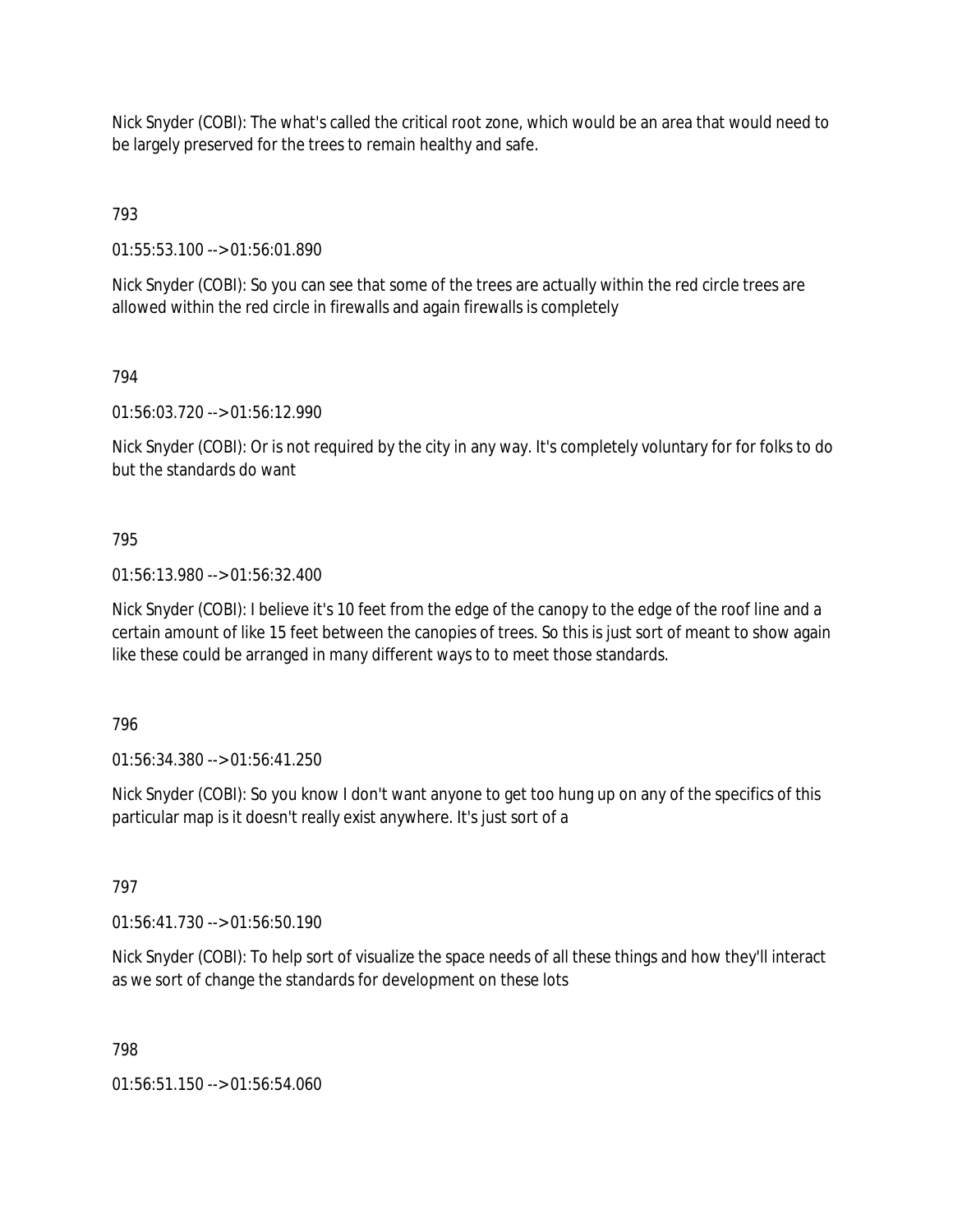Kirsten Hytopoulos: And COUNCILMEMBER Pollock. I think you have your hand raised.

799

01:56:57.390 --> 01:56:59.640

Michael Pollock: Yeah, I do that I'll wait till you finish.

# 800

01:57:01.980 --> 01:57:05.400

Nick Snyder (COBI): Not finished introducing this so if anyone has any questions about it and

801

01:57:05.460 --> 01:57:06.420

Nick Snyder (COBI): I'm happy to answer now.

802

01:57:10.230 --> 01:57:19.170

Heather Wright: Okay, so, you know, thank you very much for that. And this was it as Nick mentioned, this was for a 12,100 square foot lot

# 803

01:57:19.530 --> 01:57:30.540

Heather Wright: And based on the data, we found that the average of these lots is actually closer to 6000 square feet. So if we would apply these constraints to a much smaller lot

# 804

01:57:30.870 --> 01:57:37.050

Heather Wright: We just were like, man, it's going to be really difficult to preserve trees on these wants. And how is the best way to do it. So,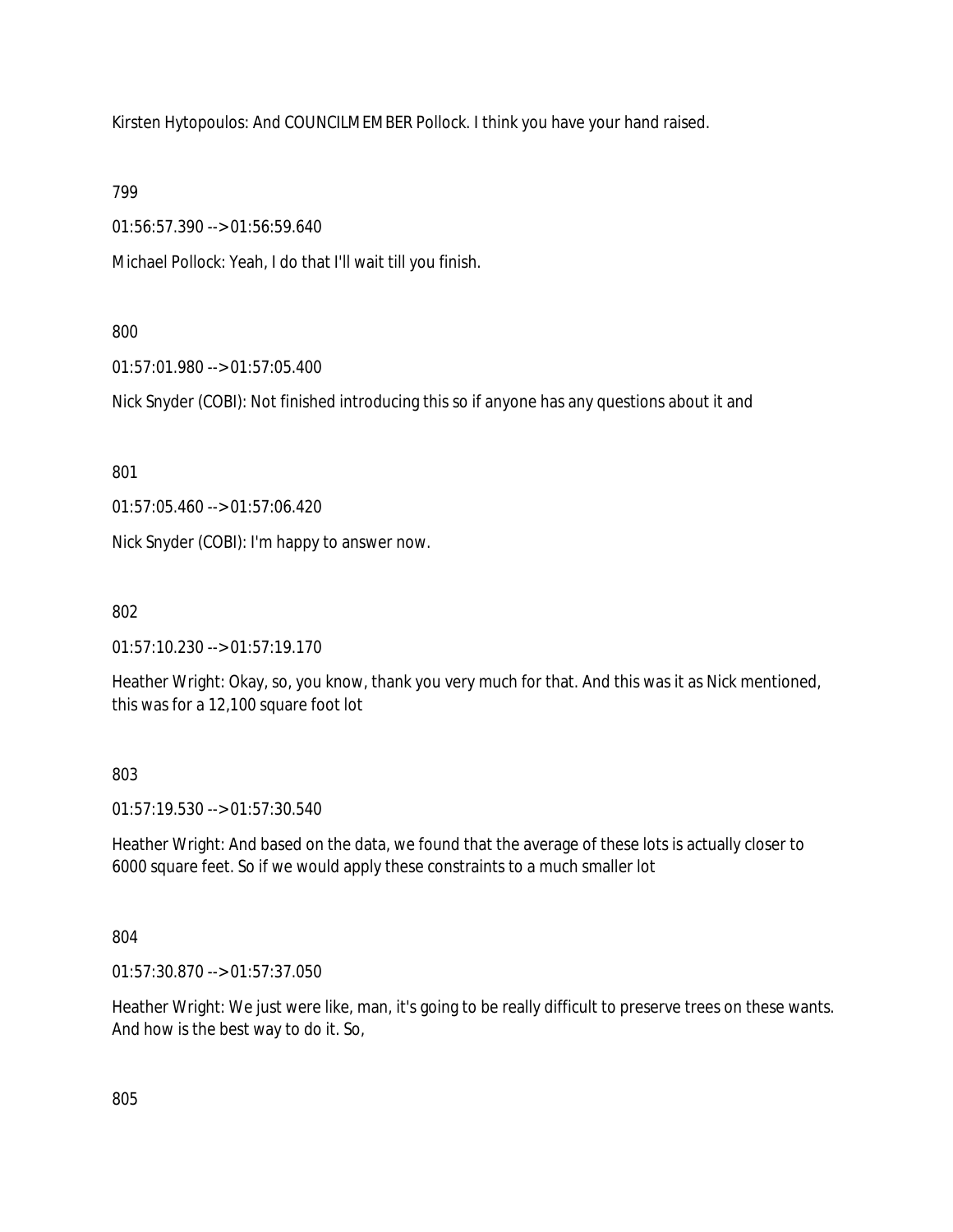01:57:37.470 --> 01:57:50.490

Heather Wright: Analyzing the options provided we we came up with a recommendation for moving forward on an ordinance, which will again be decided on by Council as part of our work plan discussion. I know this is a little premature.

806

01:57:51.300 --> 01:58:01.440

Heather Wright: But what we were thinking may work best, based on the constraints that we have on these lots is to potentially pursue these options which

807

01:58:02.160 --> 01:58:08.460

Heather Wright: Included a combination of using the mitigation sequencing, so that we preserve the best trees on the property.

808

01:58:08.970 --> 01:58:15.960

Heather Wright: The most historic value trees, those with the greatest chance of survivability we would define what that mitigation sequence was

809

01:58:16.920 --> 01:58:23.460

Heather Wright: In response, particularly to the properties that were cleared the fact that it was so impactful is because it was a budding

810

01:58:23.940 --> 01:58:34.950

Heather Wright: Apart. The fairy tale part. So, you know, do we consider buffering against certain features which we currently don't apply and residential properties that aren't being subdivided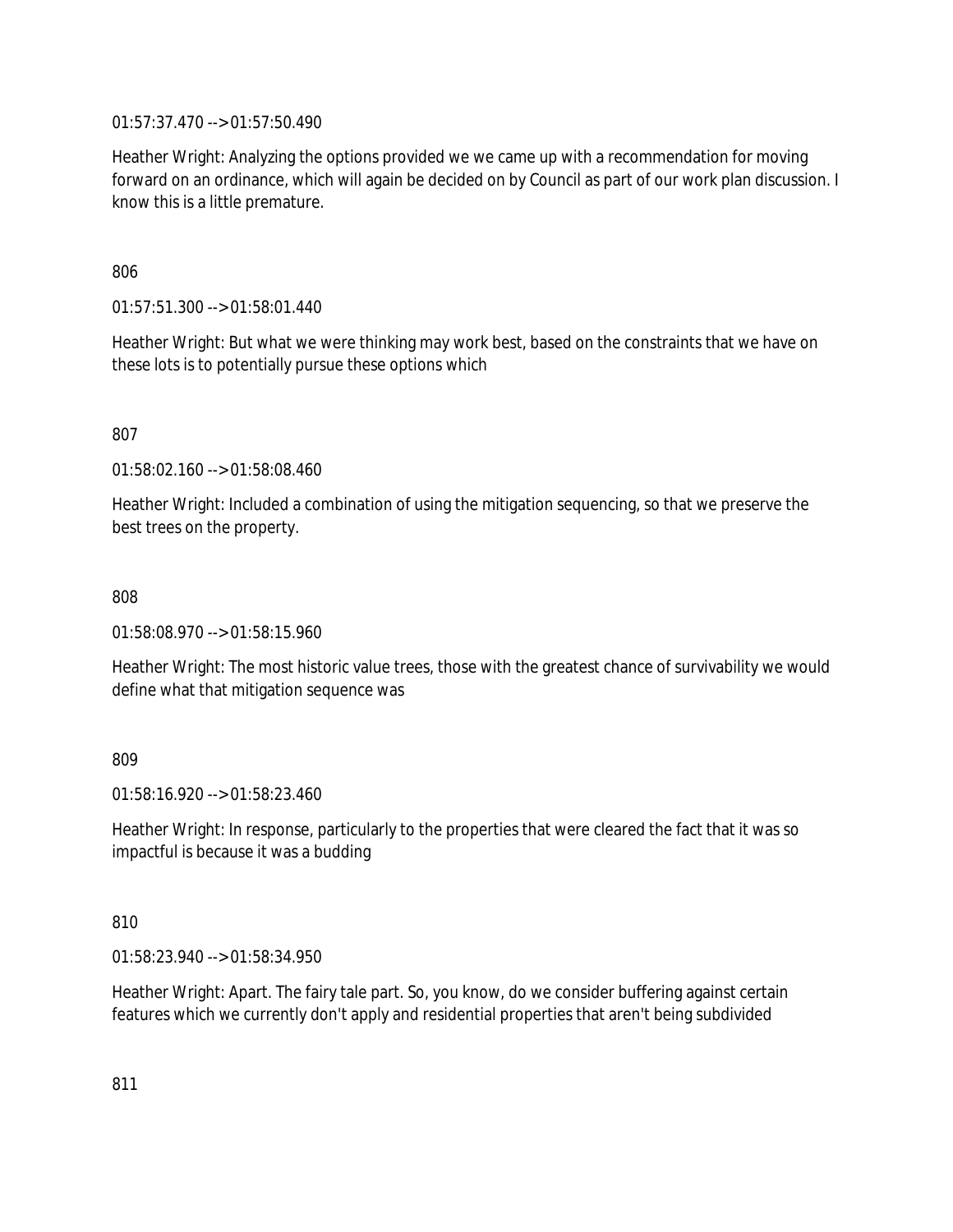01:58:35.400 --> 01:58:42.450

Heather Wright: Do we require replanting and as proposed. We do this administrative review where we include some noticing.

## 812

01:58:42.870 --> 01:58:50.190

Heather Wright: So it kind of bundled these options together and we thought, based on the information that we had this may be a way to proceed.

## 813

01:58:50.730 --> 01:59:01.950

Heather Wright: And then we also discover or discussed some more radical options for counsel to consider. We don't have to dive in deep this evening. But if there's

## 814

01:59:02.460 --> 01:59:15.870

Heather Wright: Properties, we can see that there is a very low potential for much tree protection. And if we were to assume that all of these properties are going to send them, or excuse me develop over time. And we're looking at

## 815

01:59:16.350 --> 01:59:29.820

Heather Wright: 16 acres of property, a forest cover loss and we see 361 new developments, do we want to do change to our non conforming status and use this as maybe a conservation tool.

## 816

01:59:30.210 --> 01:59:42.570

Heather Wright: To promote development outside of these areas. Again, a bigger policy discussion and we just landed on this because we can empathize with the struggle of how to regulate these these blocks.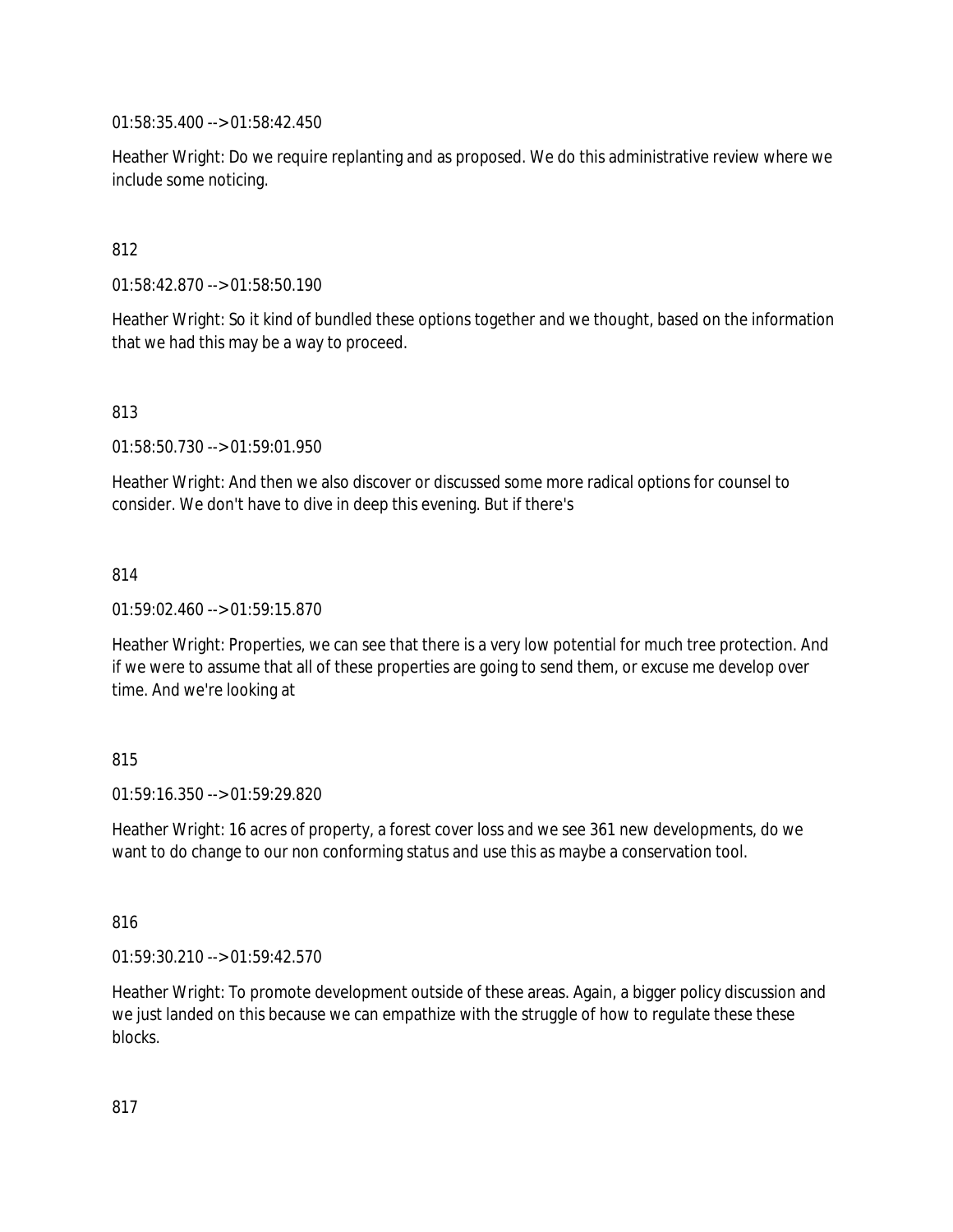01:59:43.740 --> 01:59:54.510

Heather Wright: And in closing, these were summary of some of the policy questions that were included in COUNCILMEMBER cars memo, which is

818

01:59:55.080 --> 02:00:05.460

Heather Wright: Where, how do we add this and where do we add this into our work plan this tonight. I'm just providing for you. Staff input, but do we want other committees to look at this

819

02:00:05.910 --> 02:00:15.570

Heather Wright: And provide for example he talk. And is there any policy options. We want to move from the list. And with that, that concludes my presentation. And I'm going to stop my screen share

820

02:00:19.680 --> 02:00:21.960

Kirsten Hytopoulos: It cancel the republic. Did you ask your question.

821

02:00:25.560 --> 02:00:26.070

Michael Pollock: Thanks.

822

02:00:27.600 --> 02:00:38.520

Michael Pollock: Yeah, so thank you for the presentation. That is a bit of a tight lot. I think one of the issues, though, was the combining of lots that were adjacent to each other so that

823

02:00:39.300 --> 02:00:48.000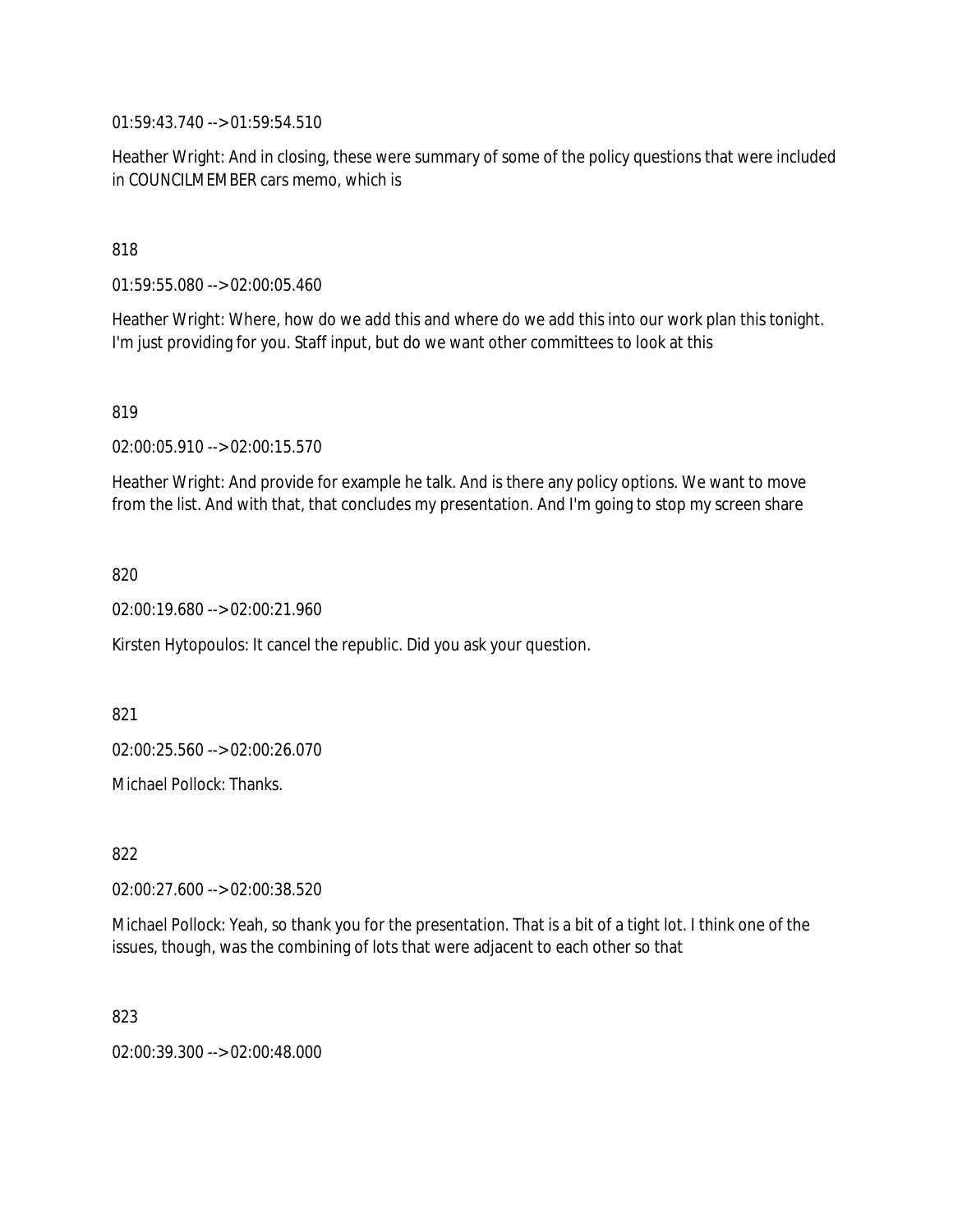Michael Pollock: Significant amount of clear Kevin was occurring in areas that were maybe going to be used for severe or for a well or I don't know that all the circumstances behind it but

824

02:00:49.080 --> 02:01:09.840

Michael Pollock: I think it would be incorrect to say that that there aren't ways to preserve some of that canopy with careful legislative direction and more so because some of these locks aren't developable anyway. Unless you combine them. So this kind of forgot to take. I got that.

825

02:01:11.040 --> 02:01:11.850

Michael Pollock: That was just some

826

02:01:13.020 --> 02:01:23.010

Michael Pollock: Some thoughts to think about it, but I would certainly support a fairly robust approach to protecting our canopy as as much as we use them, you can

827

02:01:24.420 --> 02:01:25.260

Kirsten Hytopoulos: Just remember car.

828

02:01:27.450 --> 02:01:30.930

Christy Carr: Thanks. Thanks for the presentation that's helpful.

829

02:01:33.120 --> 02:01:44.760

Christy Carr: I think the non conforming status of the slots is something that we should keep in mind because for example in our one lot is 40,000 square feet. And if the average of these is around 6000. That's a very different development envelope.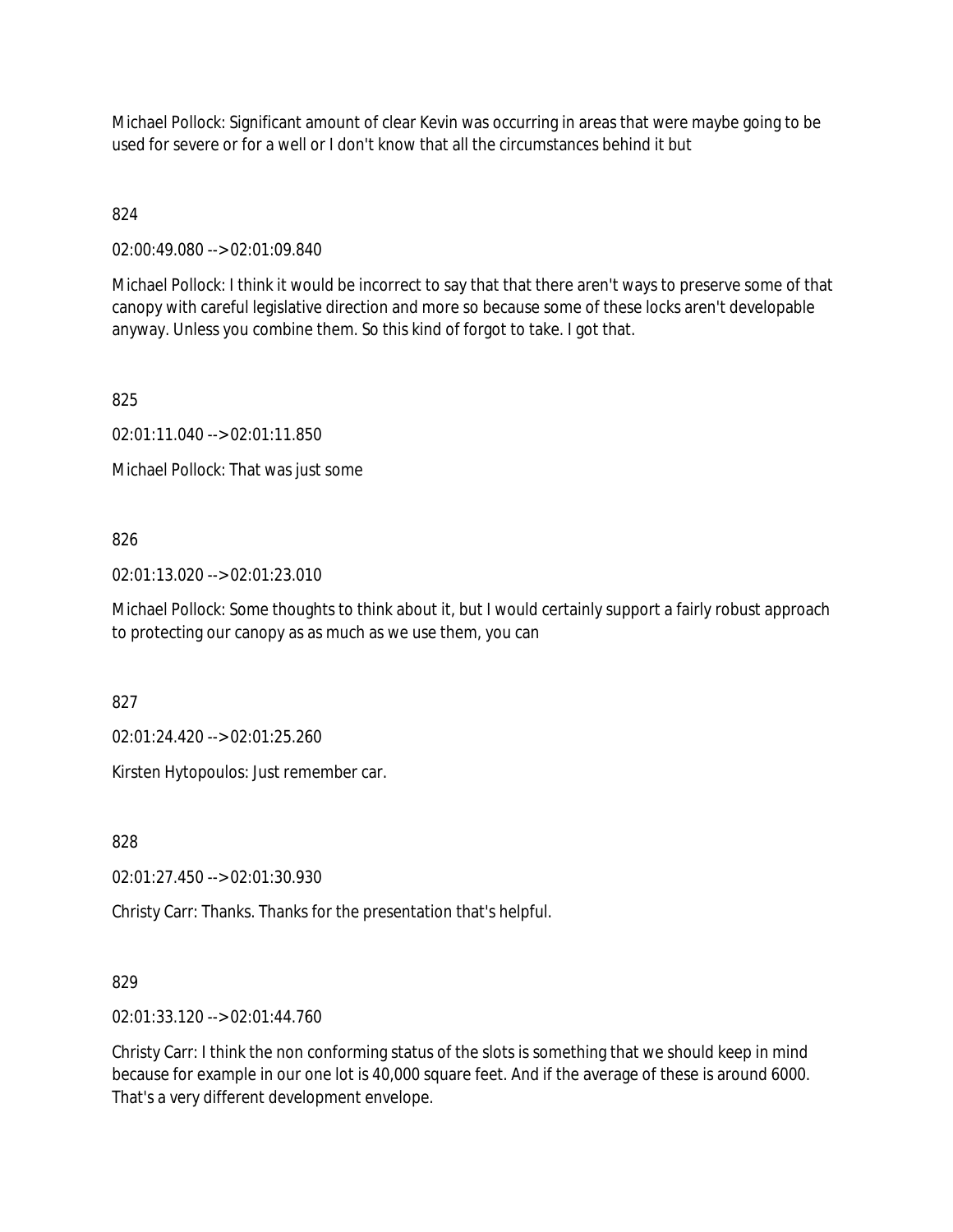02:01:44.970 --> 02:01:56.700

Christy Carr: And I think that what we heard from the neighbors isn't only the morning of the tree loss, but it's also what our comprehensive plan calls for which is context sensitive design.

831

02:01:57.000 --> 02:02:05.730

Christy Carr: And so I think that there's a combination of elements that contribute to context sensitive design. And it's not just tree retention. So I think that

832

02:02:06.900 --> 02:02:19.350

Christy Carr: I would like to have Council understand more fully the options in terms of what we're trying to achieve and what regulatory tools are available for that.

833

02:02:20.370 --> 02:02:22.620

Christy Carr: And it sounds as if maybe

834

02:02:24.090 --> 02:02:27.930

Christy Carr: Well, anyway, there's emotion in the packet. But I think that we could probably

835

02:02:28.590 --> 02:02:36.810

Christy Carr: Move to because I think what the interim city manager wanted from this discussion was really to put this on a work plan because it's currently not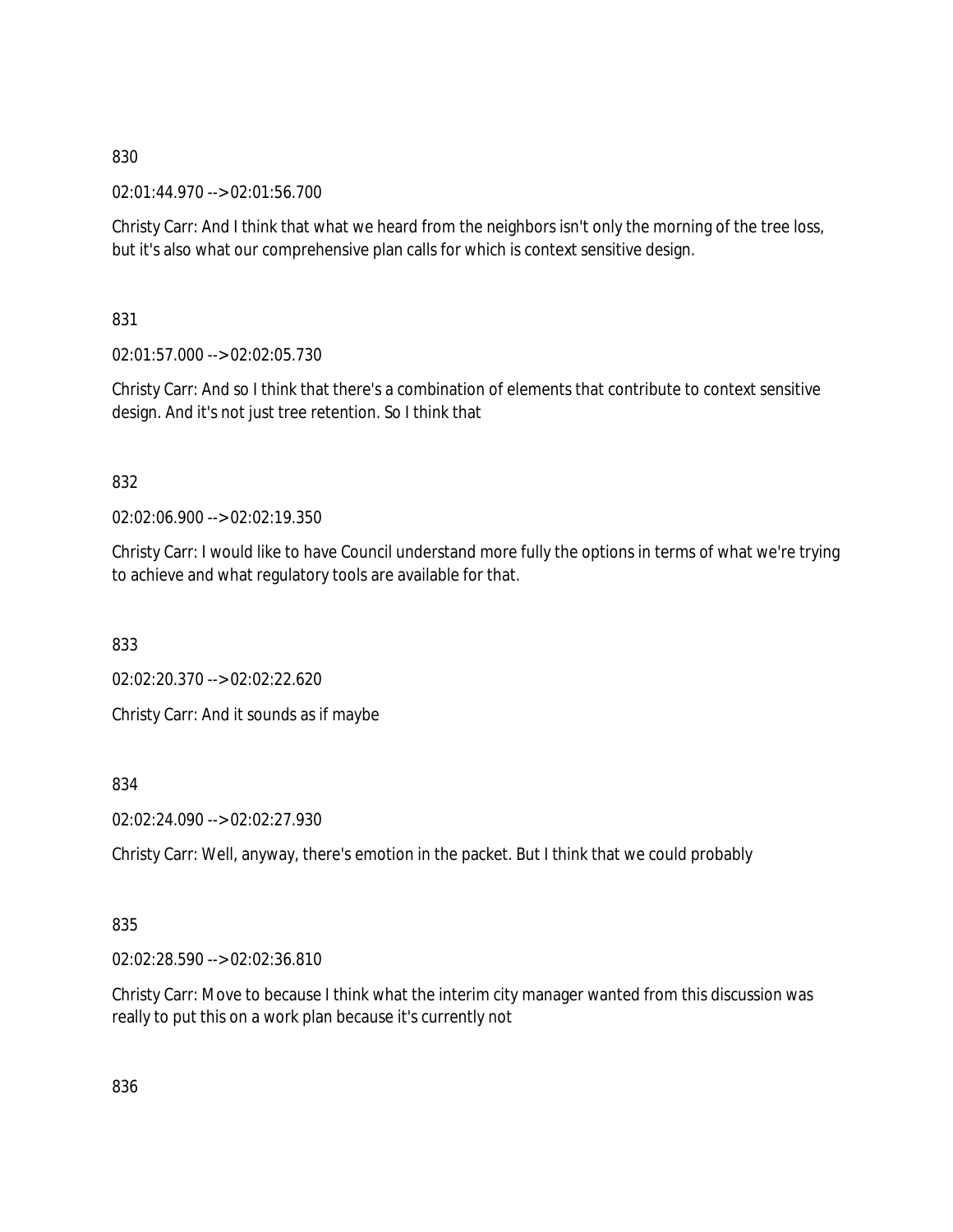02:02:37.350 --> 02:02:55.140

Christy Carr: And so that was really my goal for this topic being on tonight's agenda was that we would continue to have this discussion about small lot development and then we need to prioritize it within the the fuller work plan that we're going to be discussing later this month.

## 837

02:02:57.300 --> 02:03:04.380

Kirsten Hytopoulos: And my question would be what it looked to me as though when we got to the last slide or near near glass. I think it was less light.

## 838

02:03:04.920 --> 02:03:15.270

Kirsten Hytopoulos: Heather that we've lost a number of other possible tools as far as staff recommendation or am I missing something. Have you already went over this down, and if so, then I'd want to I'd be curious to hear from

## 839

02:03:15.630 --> 02:03:20.190

Kirsten Hytopoulos: Cows will require any other council members, whether they'd like to look at those other tools.

## 840

02:03:21.240 --> 02:03:30.450

Heather Wright: We did make a recommendation Deputy Mayor on some of the preferred policy tools that we think could be successful and preservation

## 841

02:03:31.380 --> 02:03:45.510

Heather Wright: And that would be nice to hear from council if they would like us, if it is editorial work plan if they'd like for us to move forward with those as recommended by staff or if they'd like for us to return or seek further advice.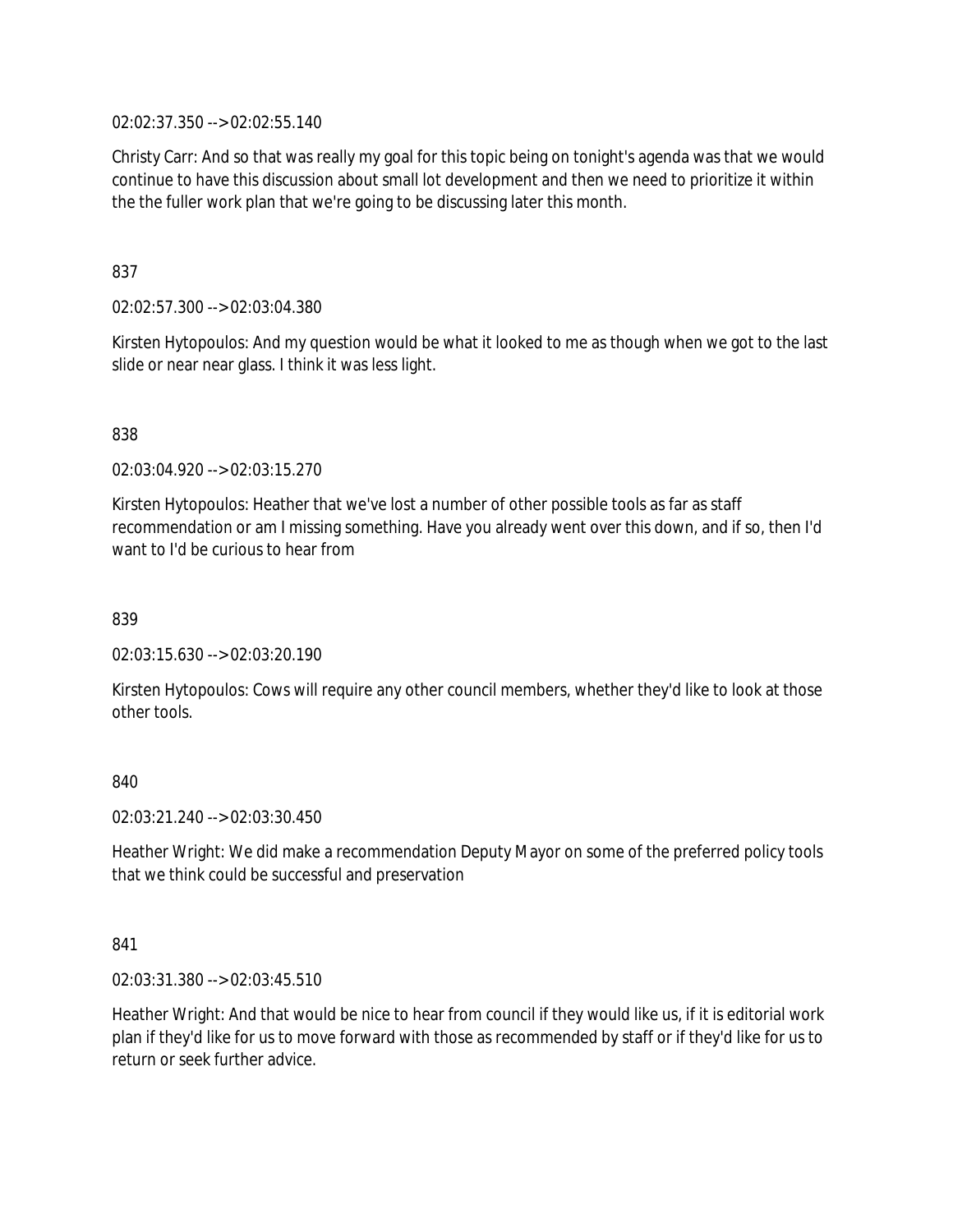02:03:47.790 --> 02:03:48.480

Kirsten Hytopoulos: bareness are

843

02:03:51.510 --> 02:03:59.160

Rasham Nassar: Yeah I would look to council member car for leadership on this. I know she's done a lot of research and put a lot of thought and care and effort into this debate.

844

02:03:59.580 --> 02:04:07.440

Rasham Nassar: But I didn't want to just emphasize something that I heard her say, which was it's not just about the trees, and I think we get all we all understand that.

845

02:04:07.890 --> 02:04:13.650

Rasham Nassar: More or less than agree with that, but the the context sensitive or island character rural character.

#### 846

02:04:14.340 --> 02:04:20.070

Rasham Nassar: That is so important to the community and that is applied out there, especially in the conservation zones where the Council took the

#### 847

02:04:20.400 --> 02:04:30.690

Rasham Nassar: Really kind of brave and courageous act and and and applying the ARPA aka recharge protection area. These small lots are smaller than the lots that the ARPA applies to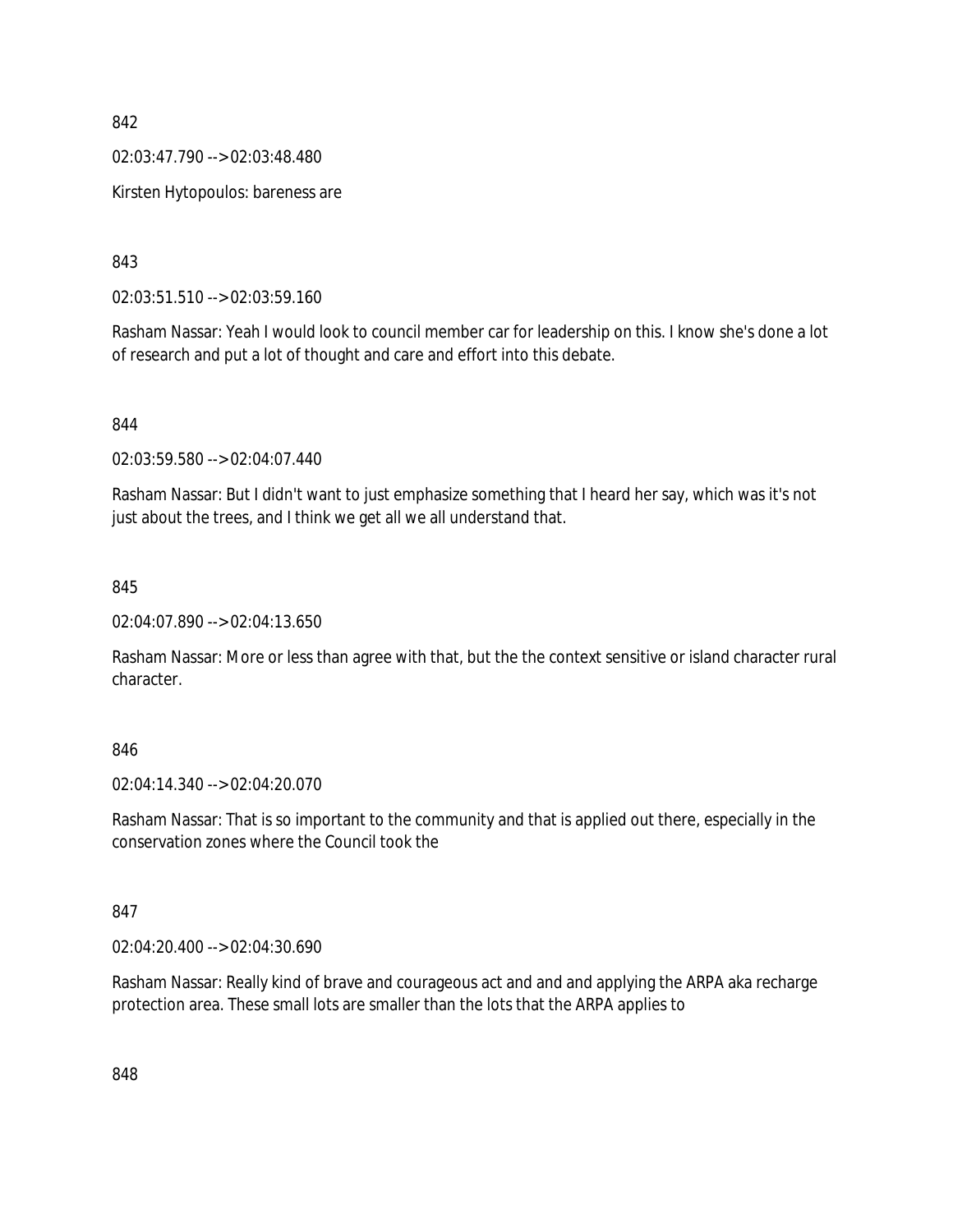02:04:31.020 --> 02:04:43.740

Rasham Nassar: But they're still within those zones, right, there's still that within the officer so designated aka for recharge protection area so I I don't exactly know what the right right mix of or cocktail of regulatory

849

02:04:46.260 --> 02:04:54.840

Rasham Nassar: legislative amendments, we can make to protect those small lots. But I think we need to think on multiple levels and especially with the variances.

850

02:04:55.620 --> 02:05:03.870

Rasham Nassar: That stands out to me and it was something that was noted by the neighbors that there were multiple variances that were applied for and assigned to that property to

851

02:05:04.740 --> 02:05:17.880

Rasham Nassar: To permit the home that's going on those two combined lots. So that's something that I don't know a lot about. But I think that we need to think about that in the context of small lots and how they're applied and what they actually do

852

02:05:18.270 --> 02:05:22.830

Rasham Nassar: And what the outcome of those are and then home size limitations.

853

02:05:23.820 --> 02:05:29.550

Rasham Nassar: And I only say that because the small if we think about the history of the small lots and how they came into being.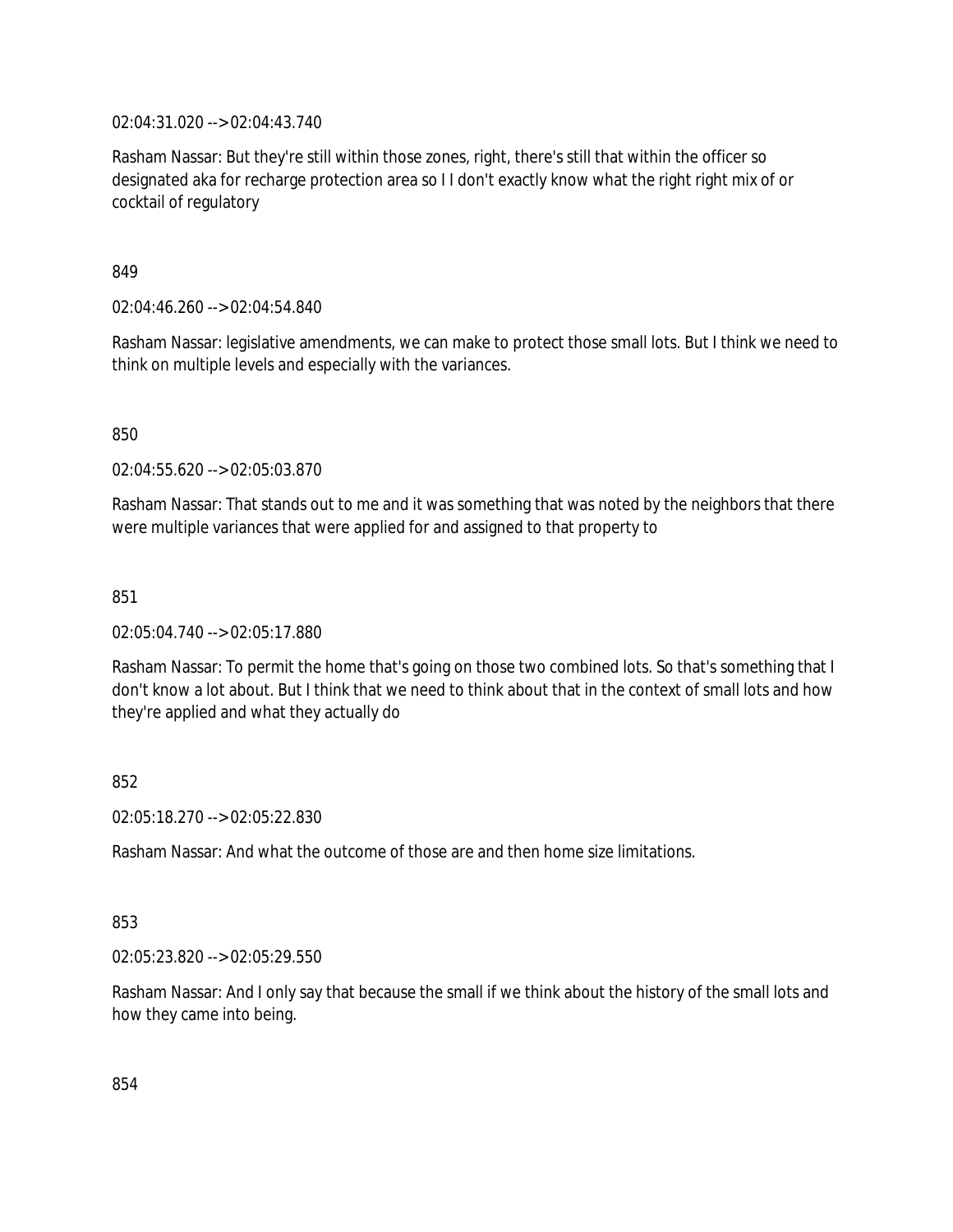02:05:29.850 --> 02:05:36.090

Rasham Nassar: And I could be wrong. But my understanding from talking with neighbors, is that they weren't those small lots were designed to summer cabins.

## 855

02:05:36.810 --> 02:05:47.280

Rasham Nassar: For folks. And a lot of those smaller cabin type homes have remained. And now we have this transition happening where these larger houses, much larger houses are going in. And so then the neighborhood.

856

02:05:48.240 --> 02:05:57.420

Rasham Nassar: Of those subdivisions are changing. And that's a question that we need to ask in terms of policy do we want that. Do we want those to change.

857

02:05:57.900 --> 02:06:02.670

Rasham Nassar: What does the community think should those homes remain small and within some sort of limit.

## 858

02:06:03.090 --> 02:06:13.260

Rasham Nassar: And so I just, I just want to put that out there and hope that we, when we talk about this totally support putting this on the work plan and if emotion needs to be made open one of my colleagues with the hands up can make that motion.

#### 859

02:06:14.340 --> 02:06:17.700

Rasham Nassar: But we think about it on on all of those levels.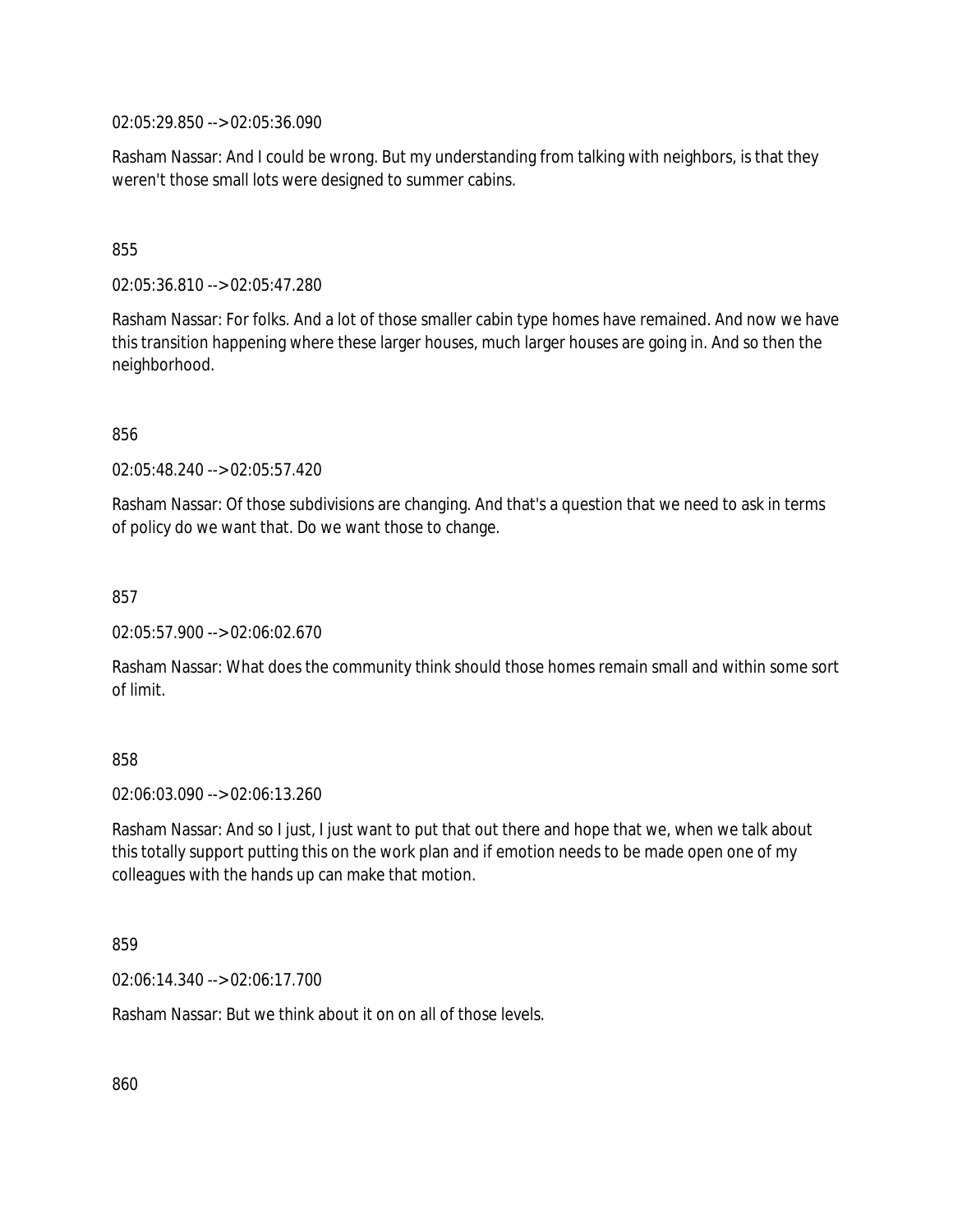02:06:19.980 --> 02:06:24.390

Kirsten Hytopoulos: Deeds in that spoken yet consumer cars now go to him first. And I think we all want to hear from you. After that,

## 861

02:06:25.740 --> 02:06:33.600

Joe Deets: Right, yeah. Great, thank you know this is a great discussion, I was looking forward to this last year, but we're getting it in the new year. Um,

## 862

02:06:34.260 --> 02:06:49.590

Joe Deets: First off, you know it's it's bitter, bitter, sweet, if you will, are made it better that this. This discussion came as a result of the development that we that we just really regret. Let me just say, well, the side regret and I think my colleagues do too.

#### 863

02:06:51.090 --> 02:07:04.980

Joe Deets: So what do we do, what do we do as a result and and in doing in the context of our all the other work that we're doing, if we if we caught a reoccurring theme of our meeting tonight and our meetings previous

## 864

02:07:05.370 --> 02:07:15.030

Joe Deets: Is there's always a trade off of how much time to put on a particular item and so i i'm hoping at least we can have agreement on some of the

#### 865

02:07:16.020 --> 02:07:26.790

Joe Deets: Heather, you didn't use the term low hanging fruit. But some of the recommendations of the required documentation for mitigation sequencing, we require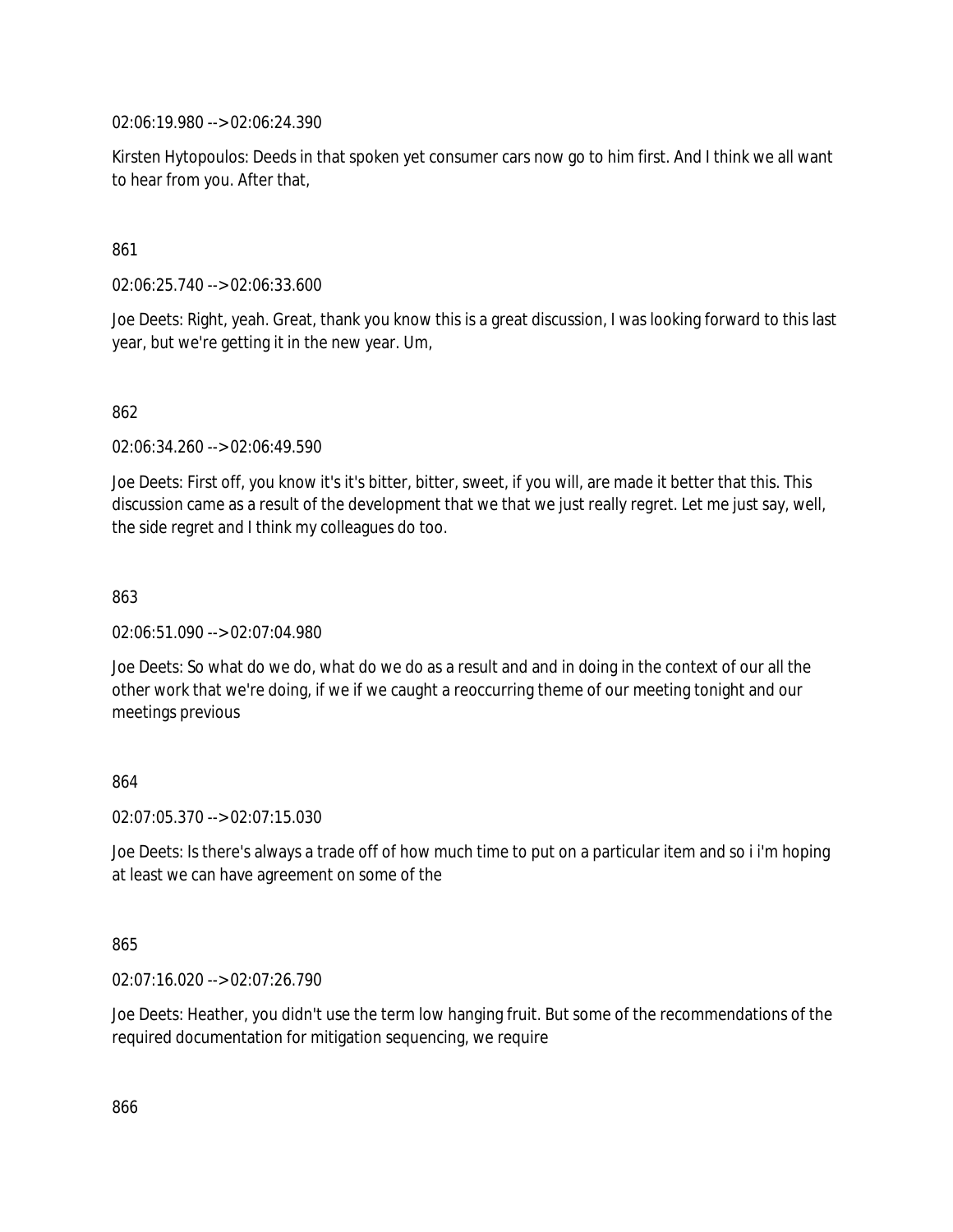02:07:28.350 --> 02:07:37.230

Joe Deets: Planet landscape buffers require replacement trees. I mean, if we can agree to these things that could be done fairly expeditiously.

867

02:07:38.310 --> 02:07:49.800

Joe Deets: Least we can get that far. And then we can see how much capacity. Can we give the staff have to take on more ambitious levels of regulation in the context of all the other work we're doing

868

02:07:50.880 --> 02:07:56.730

Joe Deets: So let's do something but everything's going to be a trade off. If we go full bore on this. We're gonna have to give something up.

869

02:07:57.780 --> 02:07:59.730

Joe Deets: So I think we need to have that conversation.

870

02:08:01.230 --> 02:08:02.010

Kirsten Hytopoulos: Kills move apart.

871

02:08:03.240 --> 02:08:14.250

Christy Carr: Yeah, thanks. I don't disagree with you, council member deets. One of the things I did point out as a potential next step was identifying quick fixes. I think that we should always look at those opportunities.

872

02:08:15.300 --> 02:08:34.680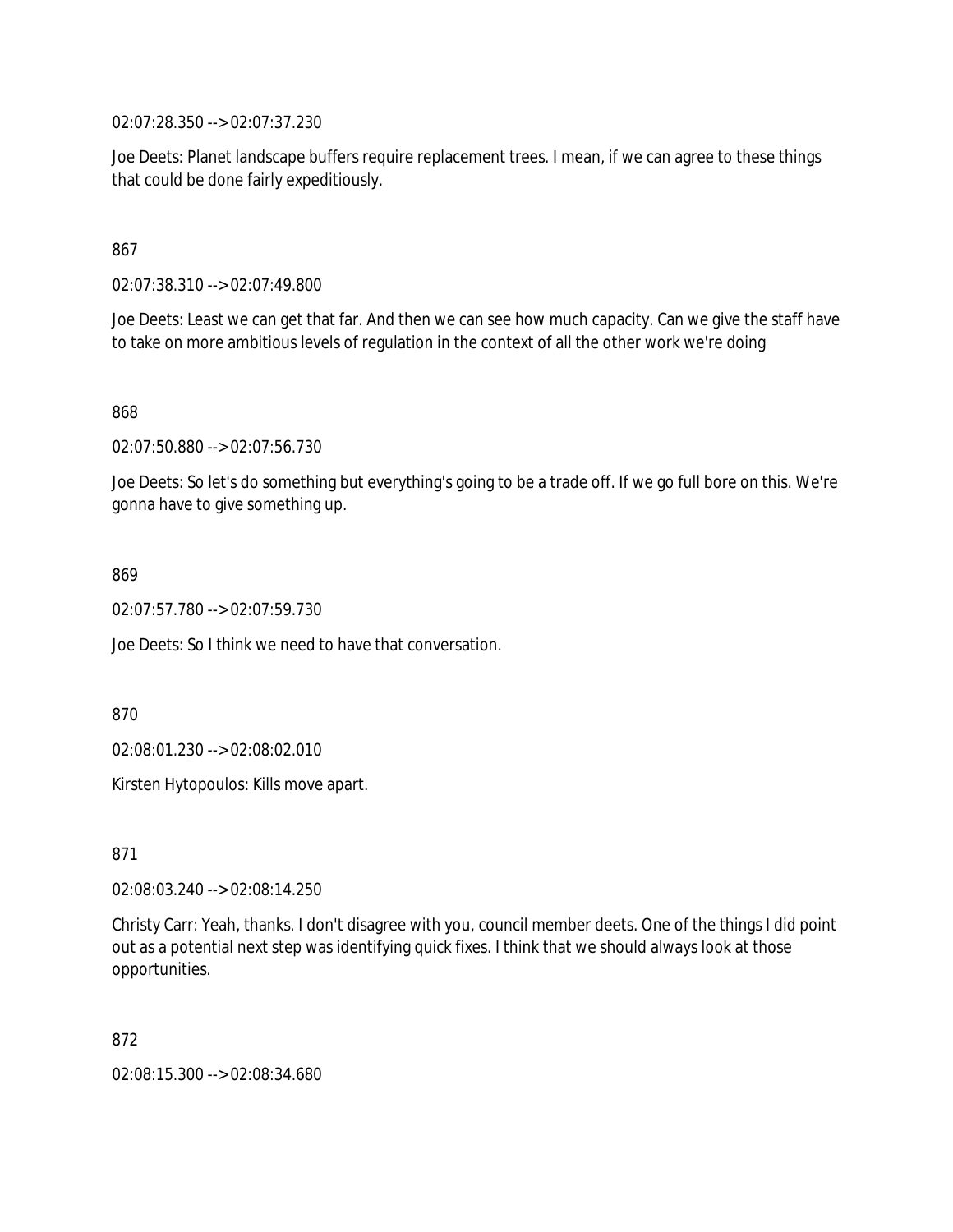Christy Carr: I would say as a primary author of The ARPA though that we ever looked lots that were less than 12,500 square feet. So I think that even when we're thoughtful and deliberative and we take a long time. We miss things. So I think that we have to be thoughtful about about this.

873

02:08:35.940 --> 02:08:39.090

Christy Carr: Work and I think that even though

874

02:08:40.890 --> 02:08:45.990

Christy Carr: Maybe it doesn't seem like a big deal. I think it is a big deal when it happens.

875

02:08:47.880 --> 02:08:55.590

Christy Carr: Because it is it is a really big impact on on neighbors and and different pieces of our, our conservation areas.

876

02:08:56.040 --> 02:09:07.950

Christy Carr: So from my perspective, I'm not willing to abandon any option. At this point, I don't want to winnow it down tonight or even the next time we talk about it again. I think that the Council needs to have a deeper understanding

877

02:09:08.310 --> 02:09:14.700

Christy Carr: Of what these mean before we make any decisions about eliminating any options and at this point.

878

02:09:15.870 --> 02:09:23.730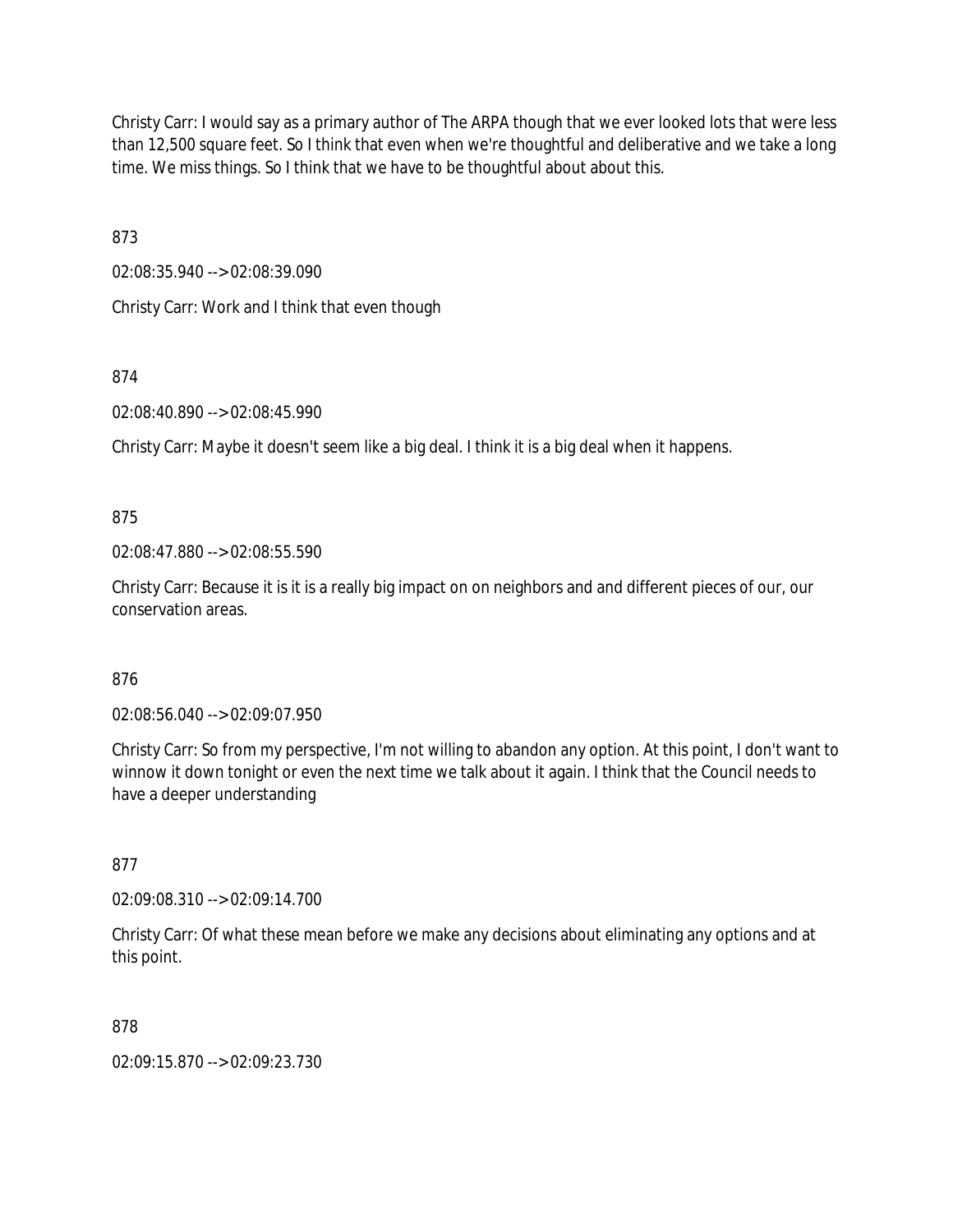Christy Carr: And I would welcome other other options from staff or from council members to consider, but I would, I would just

879

02:09:24.750 --> 02:09:34.950

Christy Carr: Hope that and it seems like their support to move this forward and put it on our work plan, but I don't want to eliminate any options now or in the immediate future.

880

02:09:37.980 --> 02:09:38.730

Kirsten Hytopoulos: COUNCILMEMBER Pollock.

881

02:09:39.840 --> 02:09:41.310

Michael Pollock: Going to go with. So moved.

882

02:09:42.780 --> 02:10:01.380

Michael Pollock: I can read, I can rephrase it if you'd like. I am I moved to direct the city manager to app development regulation alternatives for small loss to the planning and community development work plan and I would add the language to not eliminate any alternatives to explore alternatives.

883

02:10:06.210 --> 02:10:07.080

Michael Pollock: And then can I say you

884

02:10:08.130 --> 02:10:09.270

Kirsten Hytopoulos: Want to speak to the motion.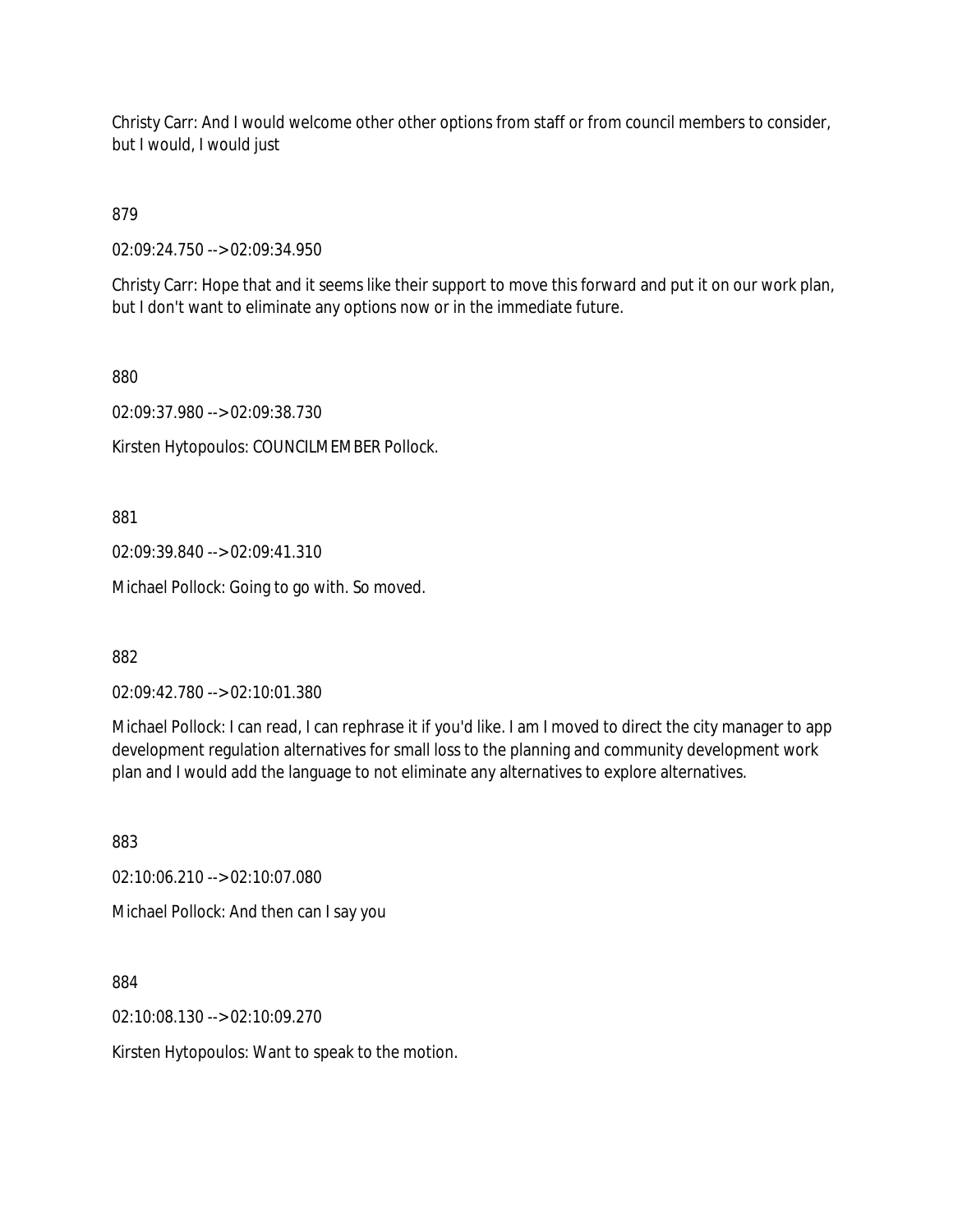02:10:10.140 --> 02:10:21.390

Michael Pollock: Yeah, I just want to speak to it that that I think that one of the alternatives that was brought up was the house side. So lots of the relative to the block size and keeping with the character. So I would just

886

02:10:22.650 --> 02:10:31.260

Michael Pollock: I don't want to add that to the emotion, but I just want to say, Please look at that, that to me seems like that the win here, the one that's going to keep the character and

887

02:10:32.670 --> 02:10:34.620

Michael Pollock: And that's what's so important to the community.

888

02:10:35.010 --> 02:10:47.700

Kirsten Hytopoulos: And I just, I wanted to call out we didn't have a split a couple seconds. I think I did catch Chris at Crissy car engine sort of car. So would it make sure the record. We did have a second on that motion and the discussion on the motion.

889

02:10:48.990 --> 02:10:51.450

Kirsten Hytopoulos: Okay, all those in favor say aye.

890

02:10:52.410 --> 02:10:58.620

Kirsten Hytopoulos: Aye, as opposed to the motion carries unanimously. Thank you. Thank you.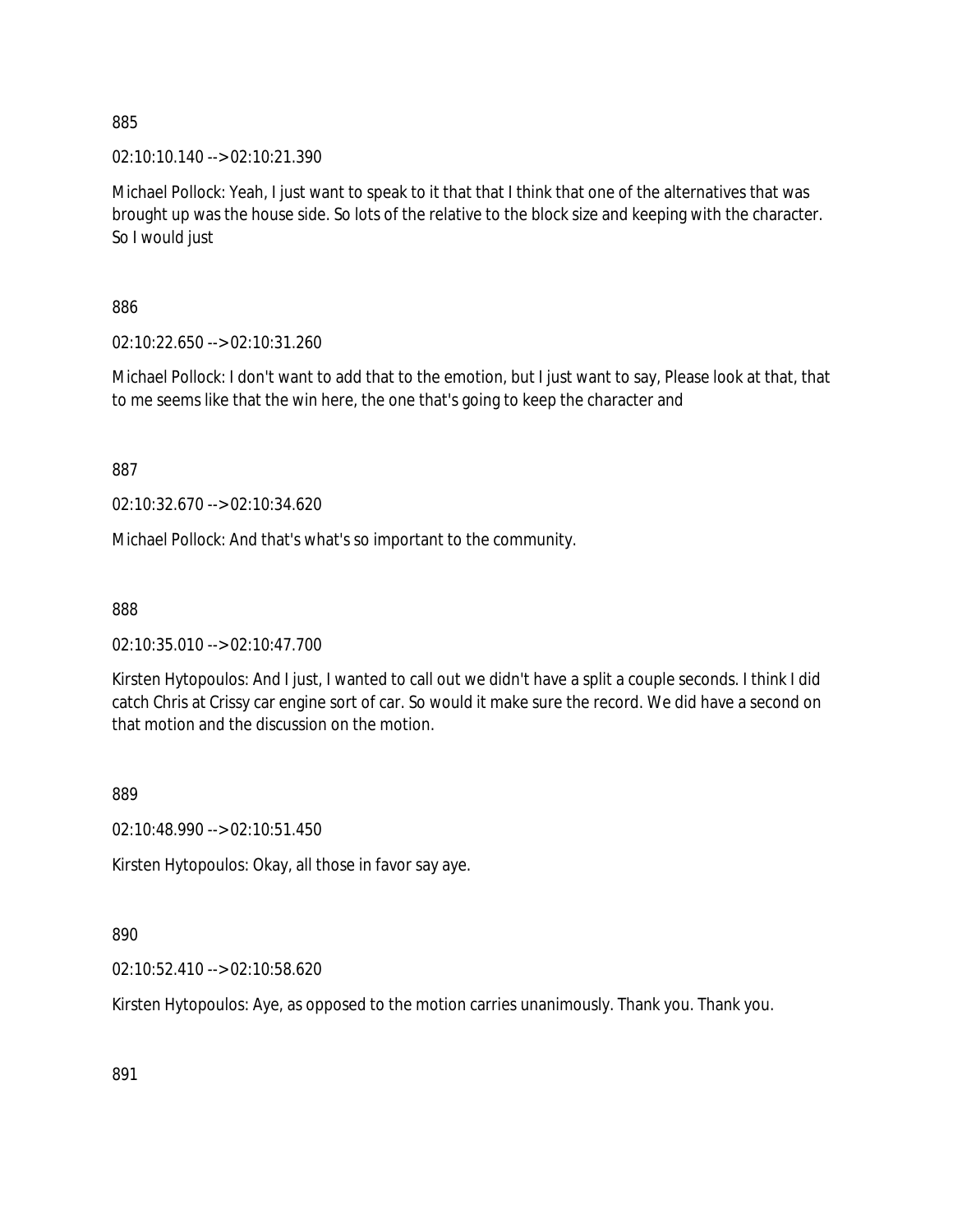02:11:01.530 --> 02:11:07.470

Kirsten Hytopoulos: Our next item is a new business review Council liaison appointments to Local And City committees.

892

02:11:09.450 --> 02:11:11.460

Kirsten Hytopoulos: Now, who is planning on sharing this

893

02:11:13.440 --> 02:11:14.760

Ellen Schroer: Can take a crack at it if you want.

#### 894

02:11:15.300 --> 02:11:16.950

Kirsten Hytopoulos: Thank you. Thank you. In earlier.

895

02:11:17.670 --> 02:11:24.750

Ellen Schroer: And so the last item in your packet is a review of the boards and committees and commissions assignments.

896

02:11:25.140 --> 02:11:36.750

Ellen Schroer: And we don't typically step through this line by line, but, um, I wanted to make sure that you knew what all the committee's were and saw where we think you were in 2020

897

02:11:37.050 --> 02:11:44.850

Ellen Schroer: Sometimes council members want to take the this first opportunity to either raise their hand to step off of a committee or step onto a committee.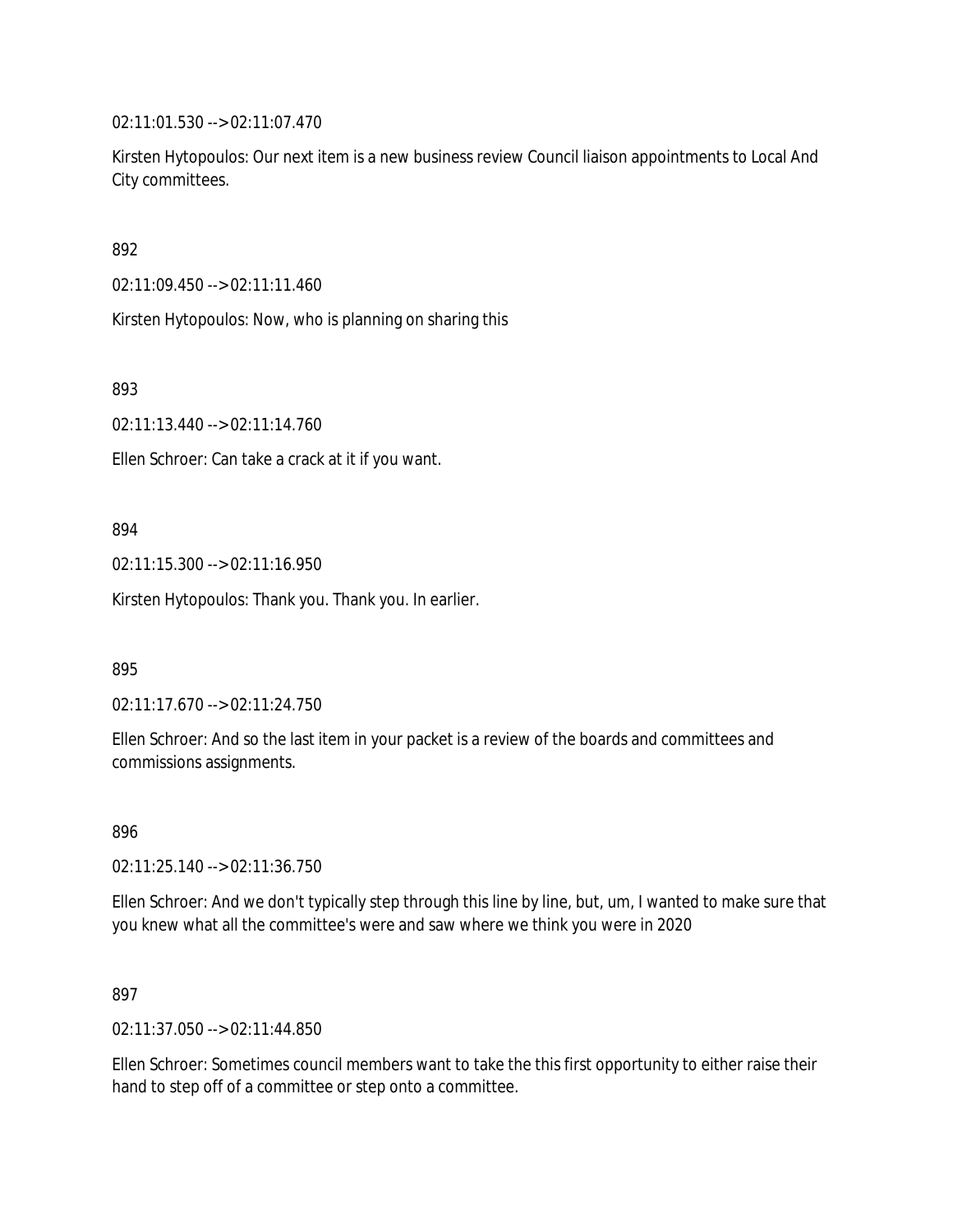02:11:45.570 --> 02:11:58.230

Ellen Schroer: But likely what we would do is review these now. I think I heard you consider adding another committee. And so if we want to talk about that this would also be a time to do that. And then we also had a number of

899

02:11:59.220 --> 02:12:13.980

Ellen Schroer: Appointments that were made when COUNCILMEMBER Medina stepped off the Council in a temporary manner, and then we have a new council member who may also want to be added to these committees and so with that I'll turn it over to you for your, your review.

900

02:12:15.480 --> 02:12:27.750

Kirsten Hytopoulos: Okay. I'm trying to think how we best proceed with this, we want to we want to assess go around and assess interest in shifting maybe do that and then pick it. Yeah, I would take direction from

901

02:12:28.800 --> 02:12:31.560

Kirsten Hytopoulos: Mayor, would you like to propose a process.

902

02:12:31.830 --> 02:12:43.680

Rasham Nassar: Well, I would if I may. And that's because and I still ever call I asked this question, beginning of last year, I'm still not clear on what of these assignments, the account the chair. The mayor.

903

02:12:44.310 --> 02:12:57.210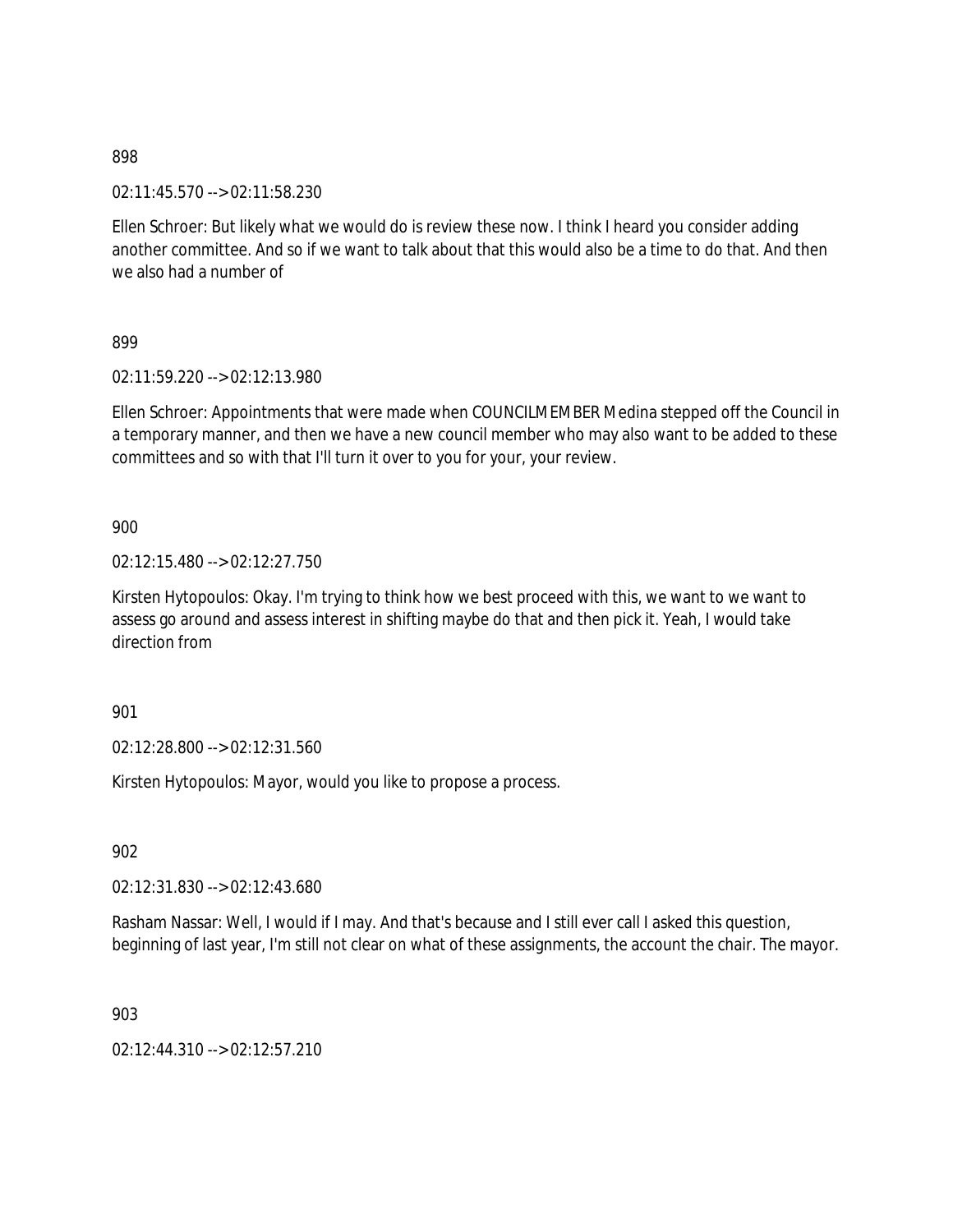Rasham Nassar: Is required to serve on and which ones are are can be delegated, I would not be interested in picking up any new committee assignments, especially if council members Schneider would like to retain her position.

904

02:12:58.020 --> 02:13:10.560

Rasham Nassar: And her role on the boards that she's currently serving on or the committee. She's currently serving on or that if there's any other interests by any other council member to serve on any of those other regional regional assignments. So I would look to the

905

02:13:11.640 --> 02:13:17.910

Rasham Nassar: City interim city manager for clarification on that or maybe a counselor Schneider can provide some clarification there as well.

906

02:13:20.670 --> 02:13:21.810

Leslie Schneider: Here, I'll give it a shot.

907

02:13:22.170 --> 02:13:30.960

Leslie Schneider: Um, so there are some assumptions that the that our Mayor would serve on in particular areas.

908

02:13:32.010 --> 02:13:41.910

Leslie Schneider: And you know, I think we can push back on that I think we have kind of just gone our own way and a lot of cases, but we might want to be sensitive to those that

909

02:13:43.020 --> 02:13:46.470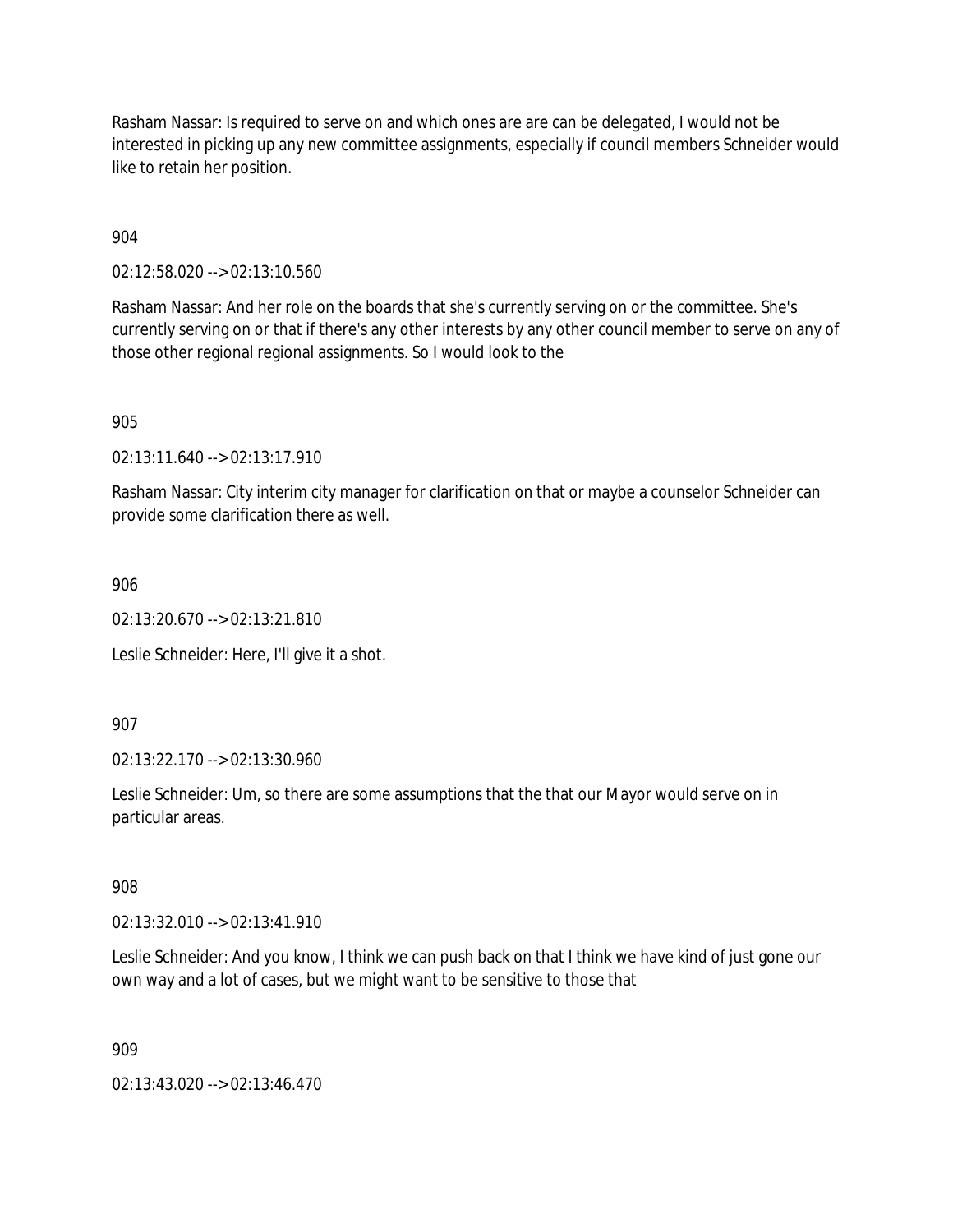Leslie Schneider: Are more assumed than others. And one of the people I kind of

910

02:13:48.810 --> 02:13:51.540

Leslie Schneider: Have really learned to lean on little bit is

911

02:13:52.590 --> 02:13:58.560

Leslie Schneider: Is mayor Erickson and Poulsbo because she is just so involved in all these and she's just such a fighter for

912

02:13:59.880 --> 02:14:05.130

Leslie Schneider: For for good and she might have some advice for us but

913

02:14:06.480 --> 02:14:14.340

Leslie Schneider: I've really enjoyed working with the kids at regional Coordinating Committee. There are two appointments for that.

914

02:14:15.540 --> 02:14:17.010

Leslie Schneider: So it's currently

915

02:14:18.570 --> 02:14:19.440

Leslie Schneider: Me and then

916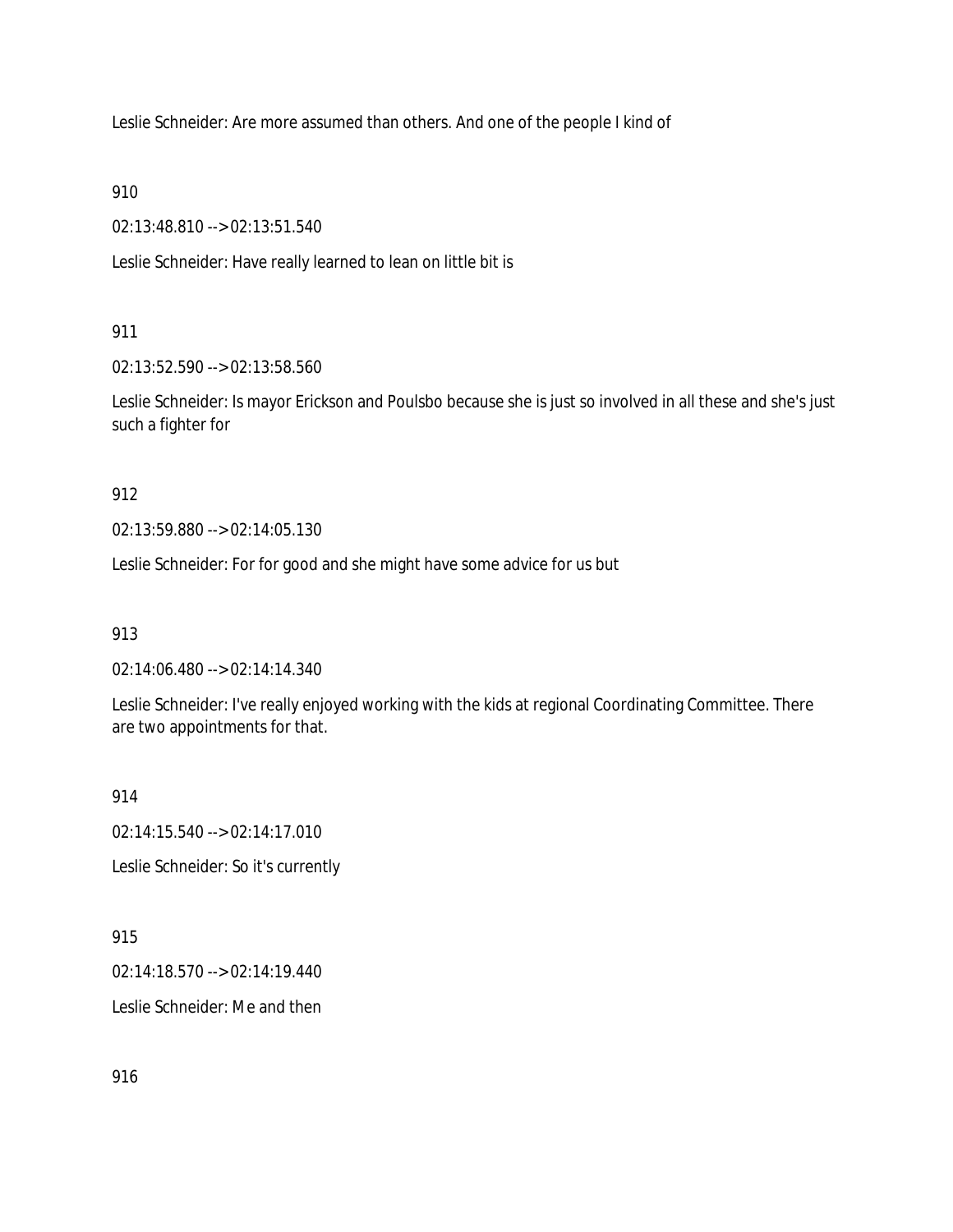02:14:20.910 --> 02:14:25.830

Leslie Schneider: COUNCILMEMBER Dietz was taking that on temporarily so

917

02:14:29.070 --> 02:14:37.050

Leslie Schneider: Mary. If you're not interested in doing that. I think that council member deeds might be willing to hang on to that, and I certainly would like to have some continuity there.

918

02:14:38.190 --> 02:14:42.690

Leslie Schneider: And likewise with the transportation policy board trans Paul

919

02:14:44.370 --> 02:14:49.980

Leslie Schneider: I would very much like to maintain that just with the transportation theme going here.

920

02:14:52.830 --> 02:14:56.790

Leslie Schneider: And then the kids that transit board. Well, I was just recently.

921

02:14:58.290 --> 02:15:05.370

Leslie Schneider: Temporarily taking that on because we got a second slot at that typically we don't have two slots. Typically, it's just one

922

02:15:05.730 --> 02:15:20.070

Leslie Schneider: But there is an ad hoc position that rotates around between the smaller cities Bremerton, for instance, as the large city has a permanent to two roles on the kids at transit board so COUNCILMEMBER deets and I are currently on that.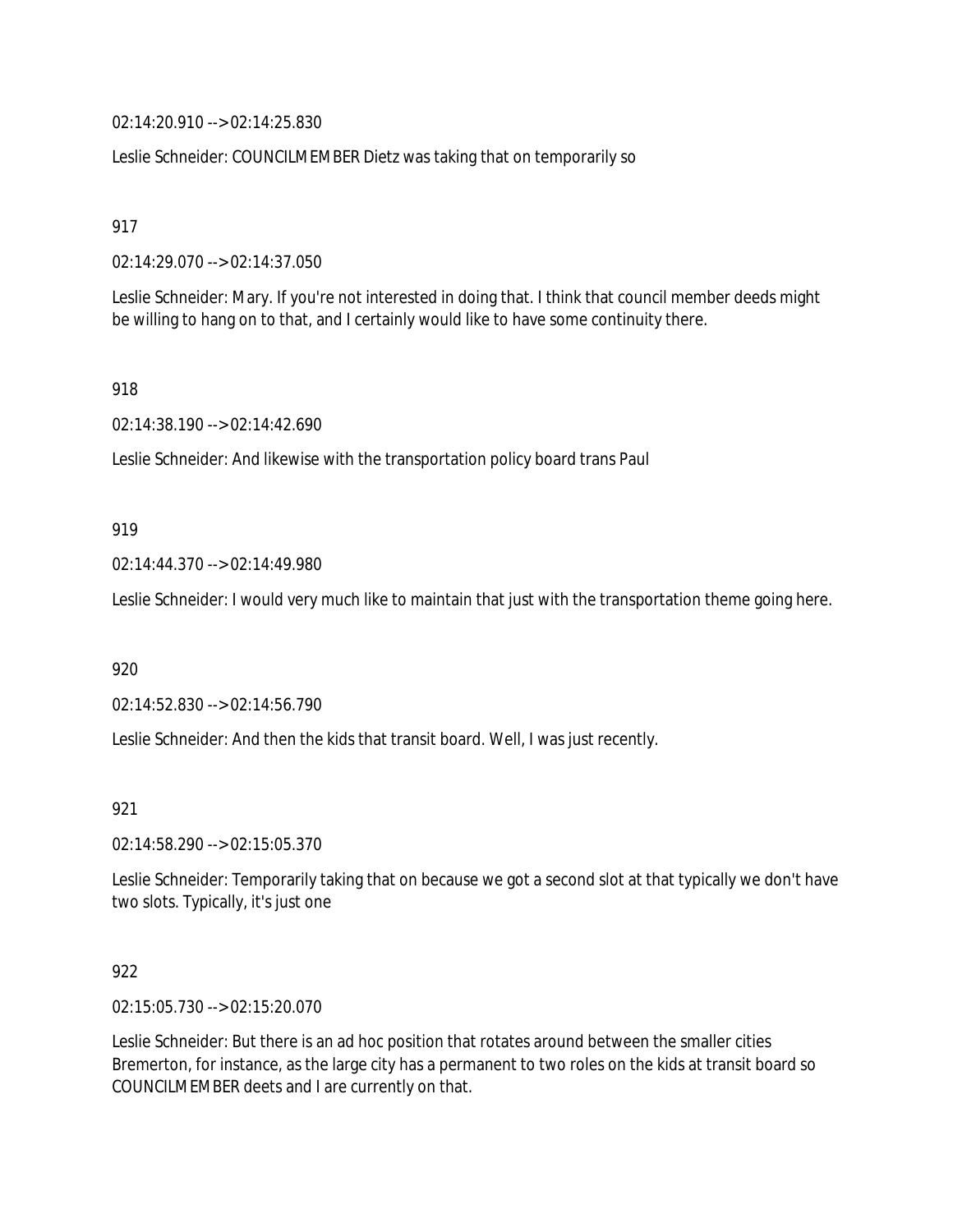02:15:21.720 --> 02:15:24.030

Leslie Schneider: I, I would love to stay on it.

#### 924

02:15:25.410 --> 02:15:43.110

Leslie Schneider: And I don't know what COUNCILMEMBER deets. His position is on that maybe I've heard that the mayor is expected to be particularly on that one. I don't know, honestly, I think we can just tell them what we expect to do. And then if we get pushed back. We could reconsider.

#### 925

02:15:45.090 --> 02:15:46.980

Leslie Schneider: And then just in general, since I'm

926

02:15:48.060 --> 02:15:55.230

Leslie Schneider: Going at what I'm up to right now so also for the local liaison positions.

#### 927

02:15:56.970 --> 02:16:05.370

Leslie Schneider: I am currently the liaison to the Design Review Board. And, um, I would be happy to let someone else take that over

#### 928

02:16:06.450 --> 02:16:11.040

Leslie Schneider: I sort of late in the game signed up for it last year because nobody else took it.

#### 929

02:16:12.720 --> 02:16:21.150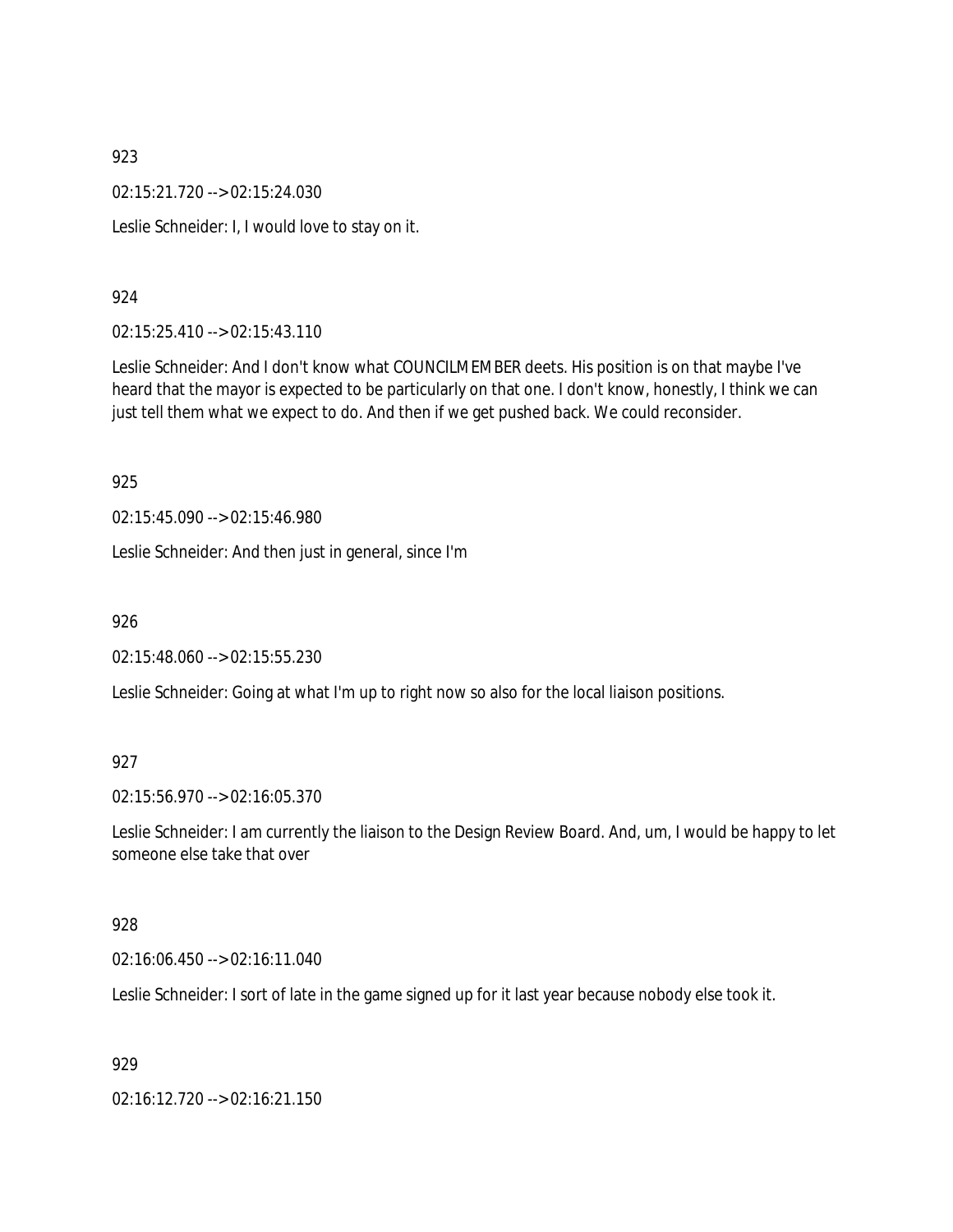Leslie Schneider: But I can, I can continue to hold on to that if if nobody else wants that it's it's very interesting, but it is kind of time consuming. It's

930

02:16:22.530 --> 02:16:26.910

Leslie Schneider: You know, upwards of a two and a half, three hour meeting twice twice a month.

# 931

02:16:27.930 --> 02:16:37.860

Leslie Schneider: And then the other one that I have that I wouldn't mind continuing but I also wouldn't mind letting someone else take a shot at it is the public art committee so

# 932

02:16:39.630 --> 02:16:43.920

Leslie Schneider: I don't know if I've covered it all but you know if that helps.

933

02:16:44.460 --> 02:16:49.320

Kirsten Hytopoulos: So I think that my recollection is that is that we, that we have in the past.

# 934

02:16:50.250 --> 02:16:57.990

Kirsten Hytopoulos: Put not on mayors and just about all positions. So we might need to find out whether this one that we don't have a choice or we know there's a preference.

# 935

02:16:58.530 --> 02:17:04.920

Kirsten Hytopoulos: Look regionally, because everybody else is a mayor form of government that they'd like to have our mayor and treat that person, like the mayor, but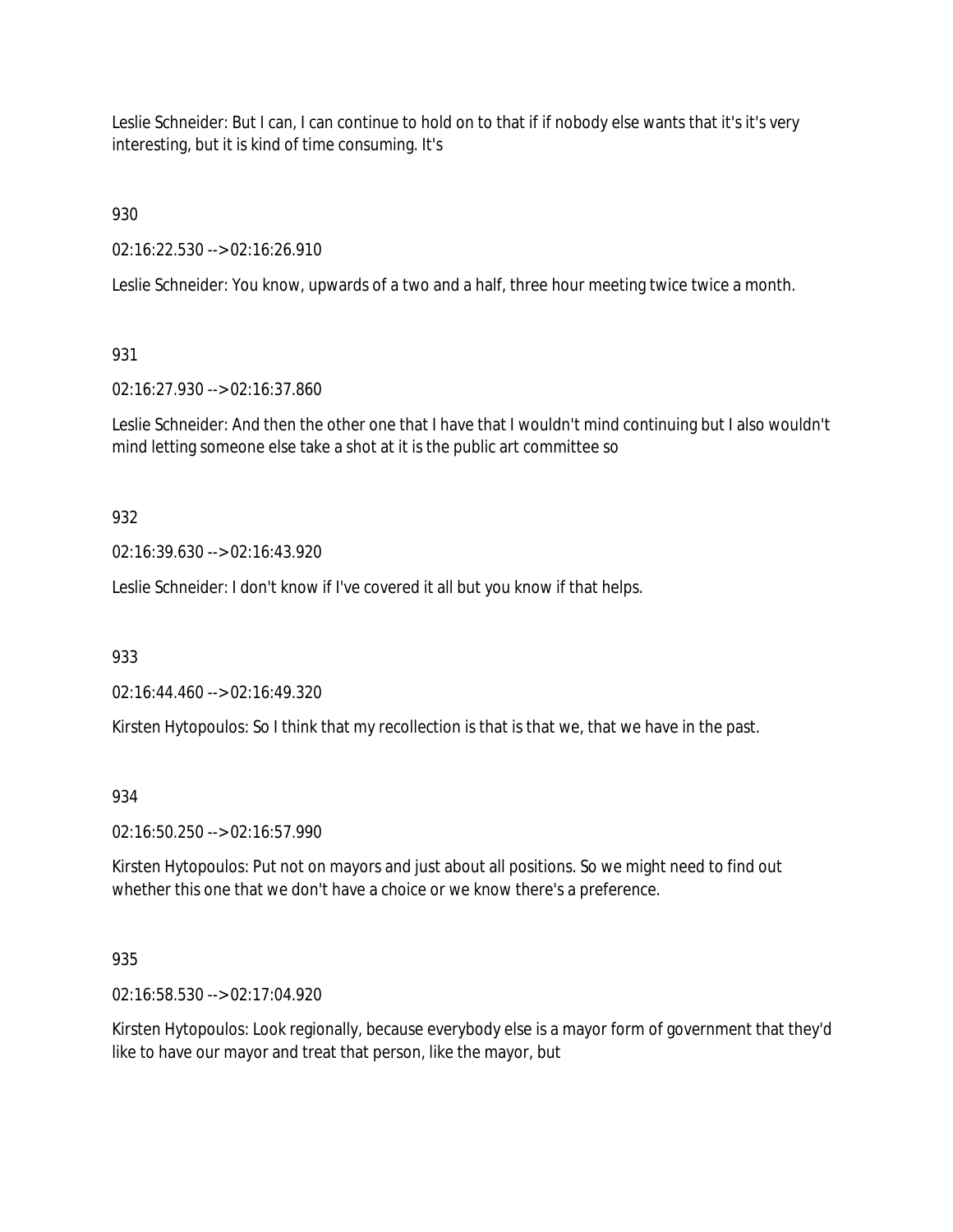02:17:05.340 --> 02:17:12.060

Kirsten Hytopoulos: We definitely don't need to do that. Um, so I don't know if anybody's willing to do some research. I would suggest someone that perhaps actually

937

02:17:12.690 --> 02:17:18.720

Kirsten Hytopoulos: comes over Schneider. If you could talk to Becky Erickson, or where the Commissioners tied up with somebody, whether there are any of these

938

 $02.17.19.050 - 02.17.27.420$ 

Kirsten Hytopoulos: That we would have to come back and revisit after tonight because it has to be the mayor, but I assume we're proceeding as though they're all open to all of us. It sounds like

939

02:17:27.930 --> 02:17:44.490

Leslie Schneider: And just put out there one more qualification that doesn't really apply right now is that a lot of these regional meetings meet on what's called Super Tuesday, which is today right first Tuesday of the month, but they meet in Bremerton, except when pandemics hit so

940

02:17:46.200 --> 02:17:58.440

Leslie Schneider: If we split those up. We just have to acknowledge that we either want to do some carpooling or or we're going to have, you know, multiple council members driving all the way to Bremerton, for various readings throughout the day.

941

02:17:59.340 --> 02:18:06.450

Kirsten Hytopoulos: So what should we tackle these, what do we tackle. I mean, we can either go through and have everybody list what they like to stay on or off or get on to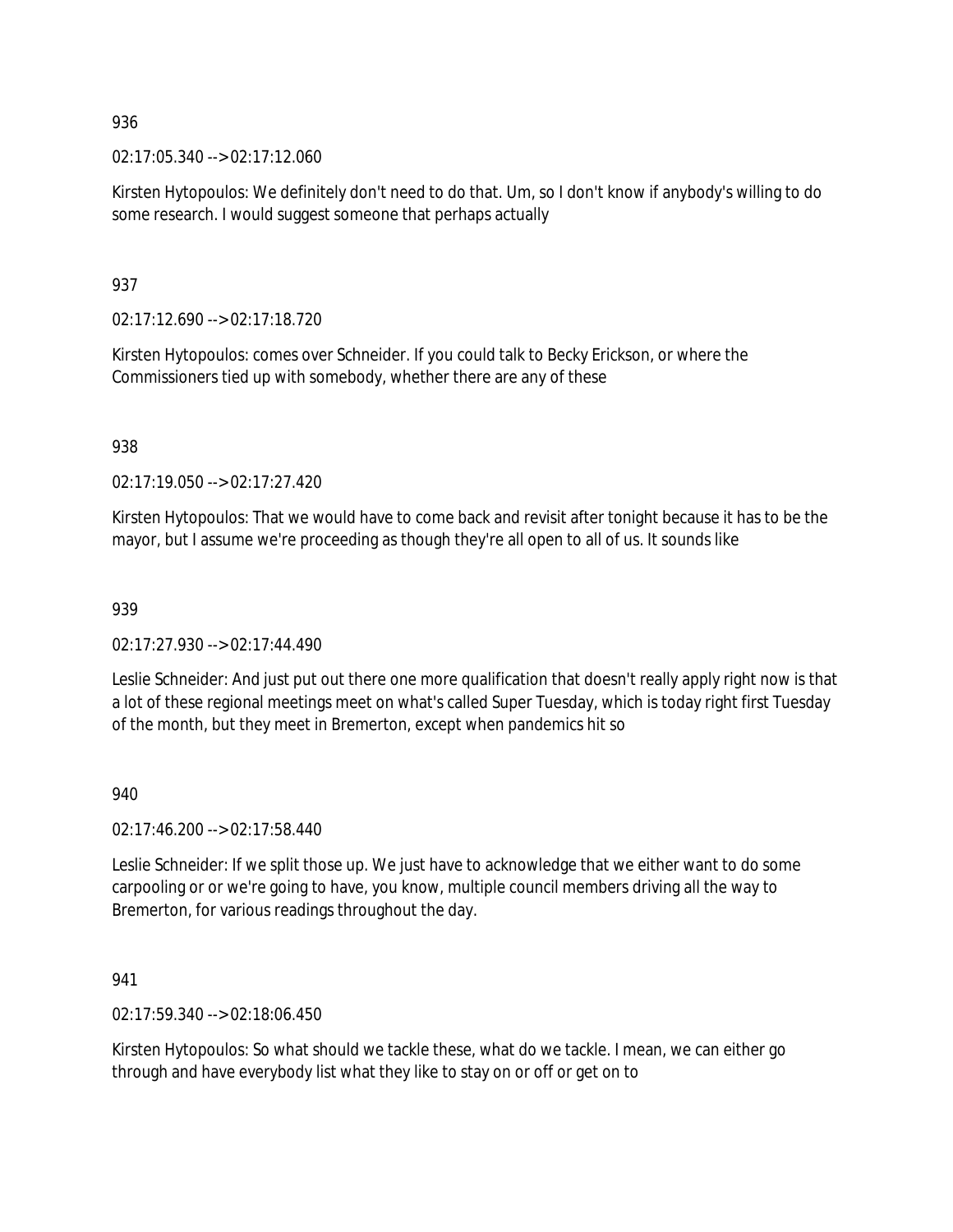02:18:06.960 --> 02:18:18.060

Kirsten Hytopoulos: remove themselves from stay on or get on to you. Or we could do it and regional and then local any preference, I think, was just go through and hear from everybody. Somebody gets a chance to. We all know what we all want.

943

02:18:19.590 --> 02:18:26.490

Kirsten Hytopoulos: It. That's okay. I think I'll just start calling on people and so customer Pollock. If you want to give your preferences.

944

02:18:27.210 --> 02:18:27.570

Yeah.

945

02:18:29.220 --> 02:18:37.980

Michael Pollock: Just one is the green building Task Force. I'm no longer on that committee meets regularly during the workday. And I'm just

946

02:18:39.720 --> 02:18:54.300

Michael Pollock: It just isn't compatible with my existing schedule. So I just wanted to make that clear. I love the work they're doing, and I think COUNCILMEMBER deeds represents as well. So I'm happy to serve as an alternative on that.

947

02:18:55.620 --> 02:19:04.290

Michael Pollock: If that helps. But that's simply just a phone call from decent from COUNCILMEMBER deep Syrah so I just wanted to clarity on that and then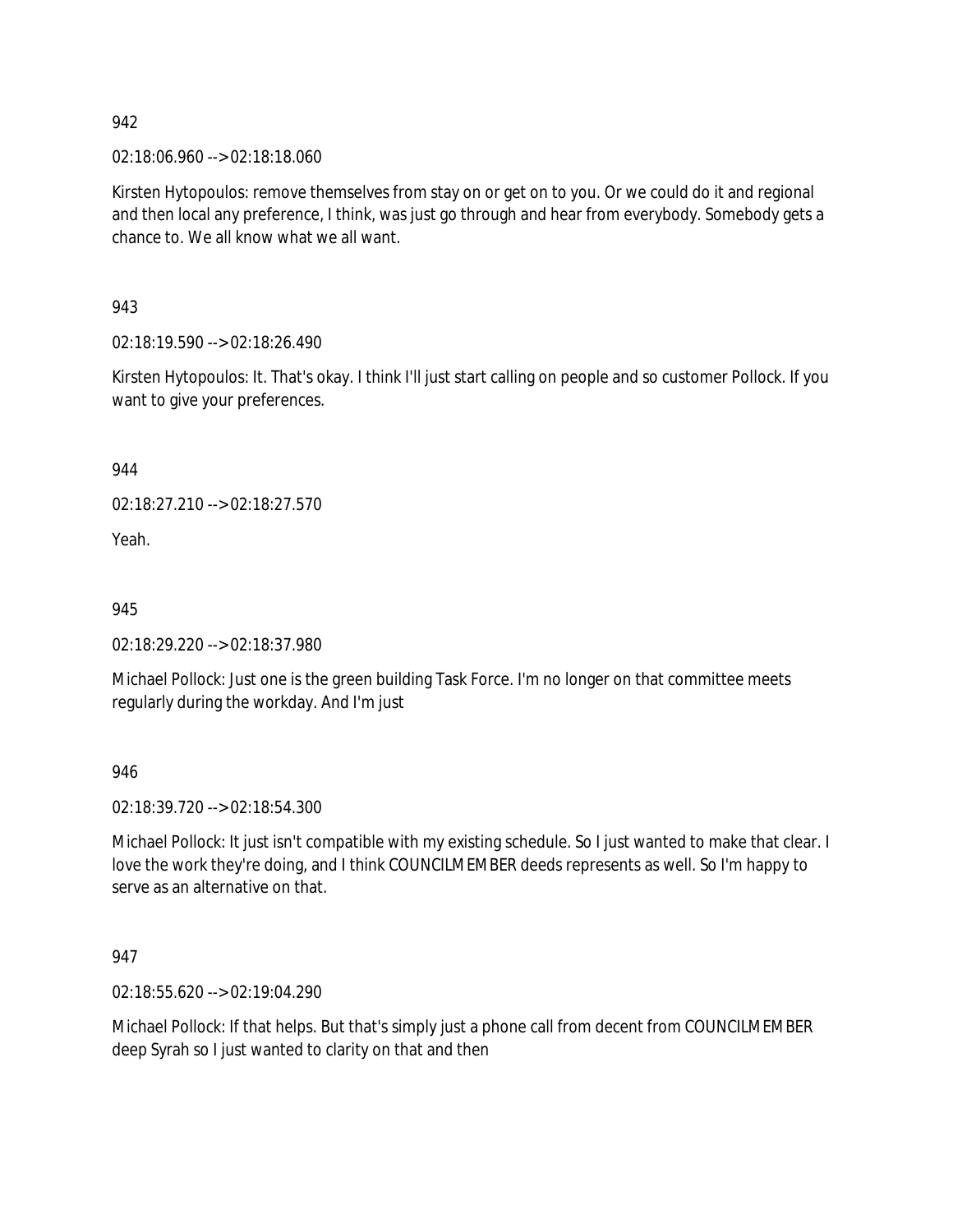02:19:05.670 --> 02:19:10.110

Michael Pollock: I am more than happy to give up any of my

949

02:19:11.190 --> 02:19:12.510

Michael Pollock: If there's any that

950

02:19:13.800 --> 02:19:28.320

Michael Pollock: Comes from number cruncher Johnson's interested in that I'm on, I'm more than happy to give up any of those. And same for any of the existing council members if they if there's a seat. I have that they covet.

951

02:19:29.340 --> 02:19:33.990

Michael Pollock: I'm willing to share the love. So that's that. That's all.

952

02:19:35.610 --> 02:19:36.600

Kirsten Hytopoulos: Because we were part

953

02:19:40.950 --> 02:19:42.630

Christy Carr: Thanks company scrolling.

954

02:19:43.650 --> 02:20:00.390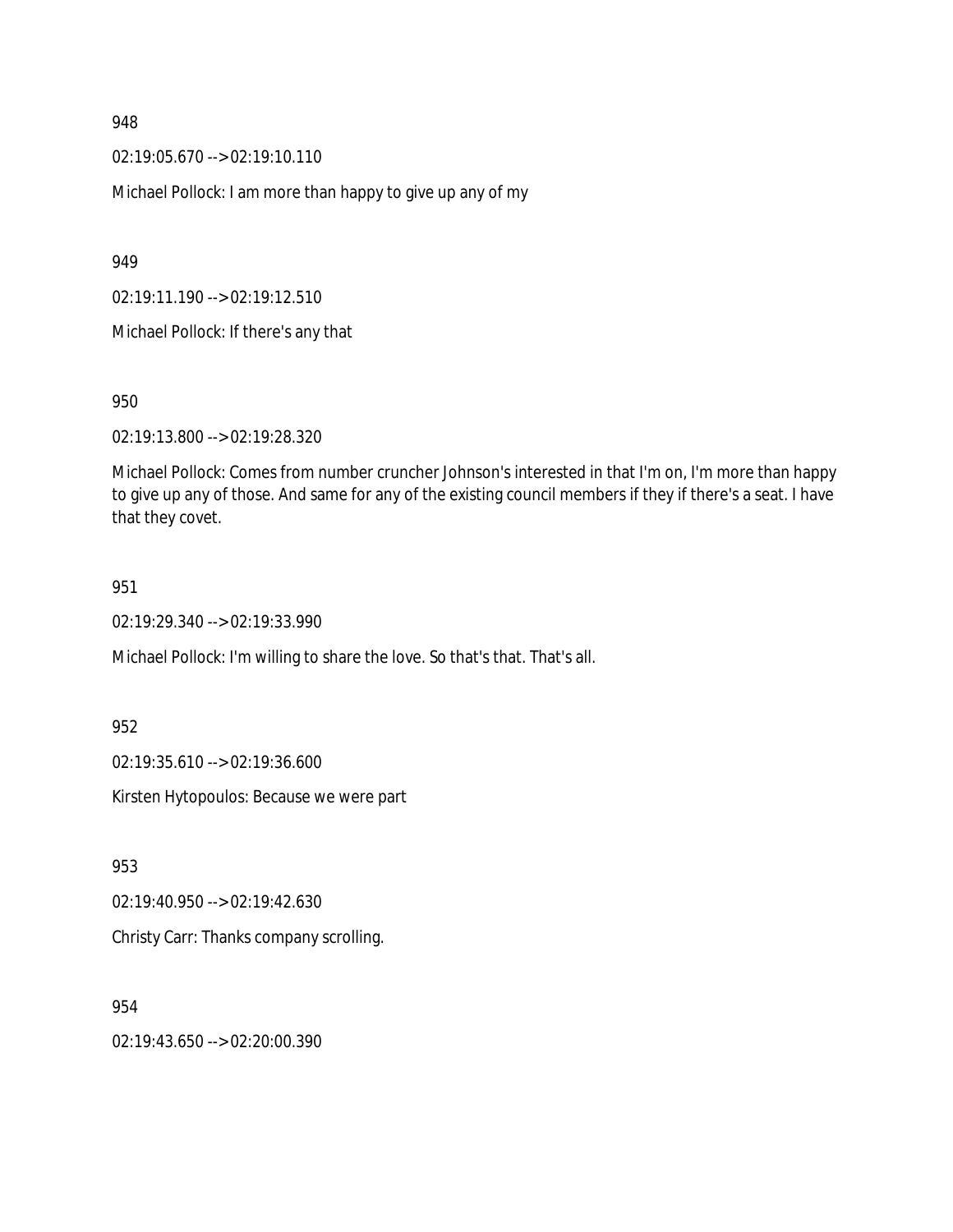Christy Carr: I'll just tell. I'll just say that I'm happy with my current assignments. I recently became the liaison for the planning commission, and I would like to keep doing that. I'm also the liaison for each human services island center L tech and the sustainable transportation task force.

955

02:20:03.450 --> 02:20:07.410

Christy Carr: So I think those fit my skill set pretty well.

956

02:20:09.150 --> 02:20:21.630

Christy Carr: And I noticed the intergovernmental working group. I'm a part of that. But I'm not aware that we have one. So, or maybe it just is in hibernation or maybe I've spaced it but

#### 957

02:20:23.790 --> 02:20:29.280

Christy Carr: That's sort of an outlier, but otherwise I'm happy with my assignments.

958

02:20:30.300 --> 02:20:31.200

Christy Carr: As they are now.

959

02:20:33.510 --> 02:20:35.520

Kirsten Hytopoulos: At Council ever deeds. Oh.

#### 960

02:20:35.550 --> 02:20:43.350

Joe Deets: Thank you. Councilmember car. I'm glad you brought up the intergovernmental work group because I saw, to my surprise my name was on that.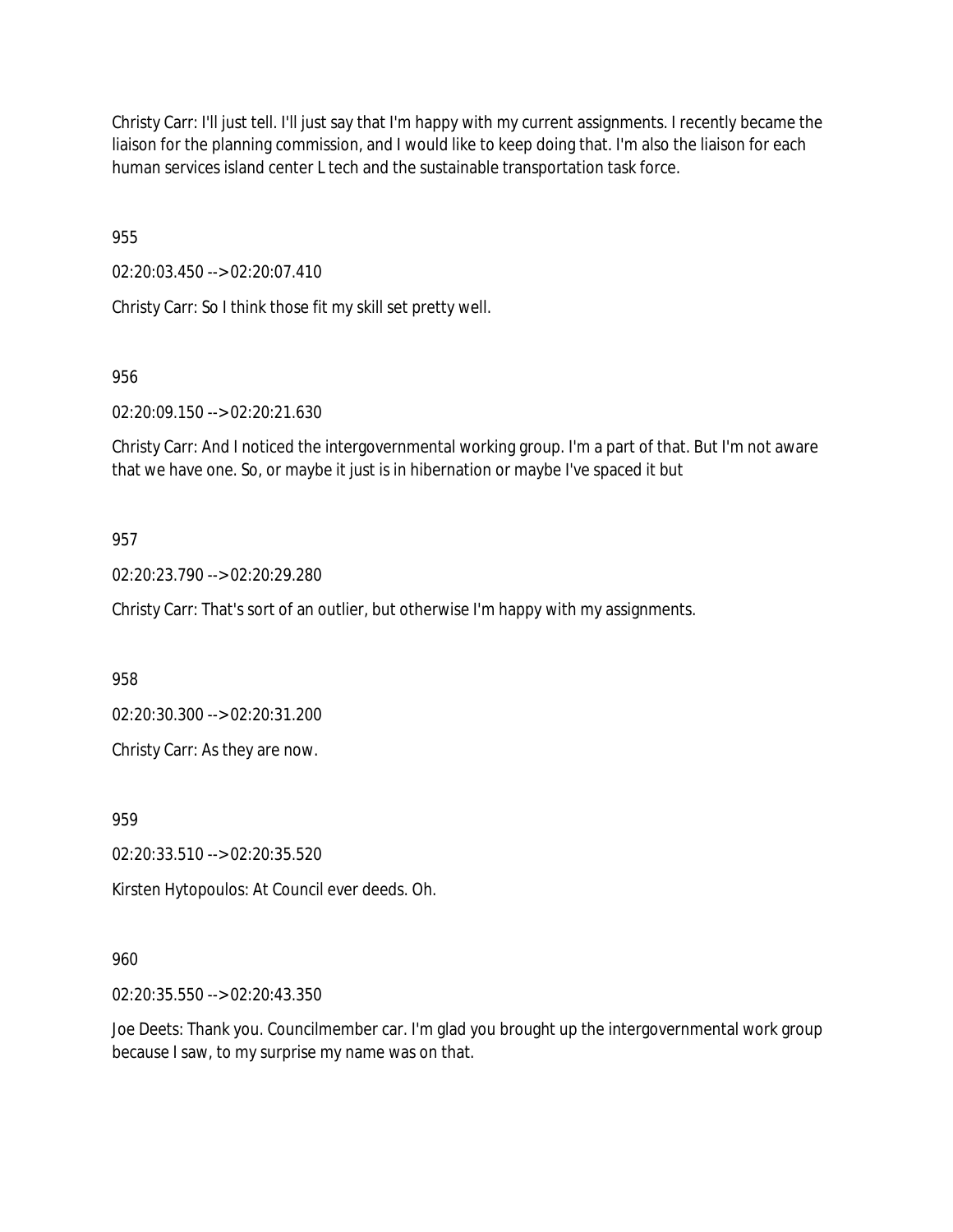02:20:44.910 --> 02:20:46.500

Joe Deets: So I hope we haven't been missing.

962

02:20:46.500 --> 02:20:47.040

Meetings.

963

02:20:49.710 --> 02:21:04.260

Joe Deets: Anyway I if this is an actual group and maybe they just haven't met yet you know i'm i'm happy to. Beyond that, I, I've made absolutely no contribution at all to that. I do have two committees that I'm

#### 964

02:21:05.340 --> 02:21:12.720

Joe Deets: That I'm part of or house it, how should I say not just committees, the organizations that I'm part of that I'm looking for.

#### 965

02:21:13.380 --> 02:21:24.570

Joe Deets: An additional person they could set economic development alliance. I'm the representative council member Medina was the second representative. So we're down one so

966

02:21:26.010 --> 02:21:27.600

Joe Deets: We meet quarterly

967

02:21:29.100 --> 02:21:46.170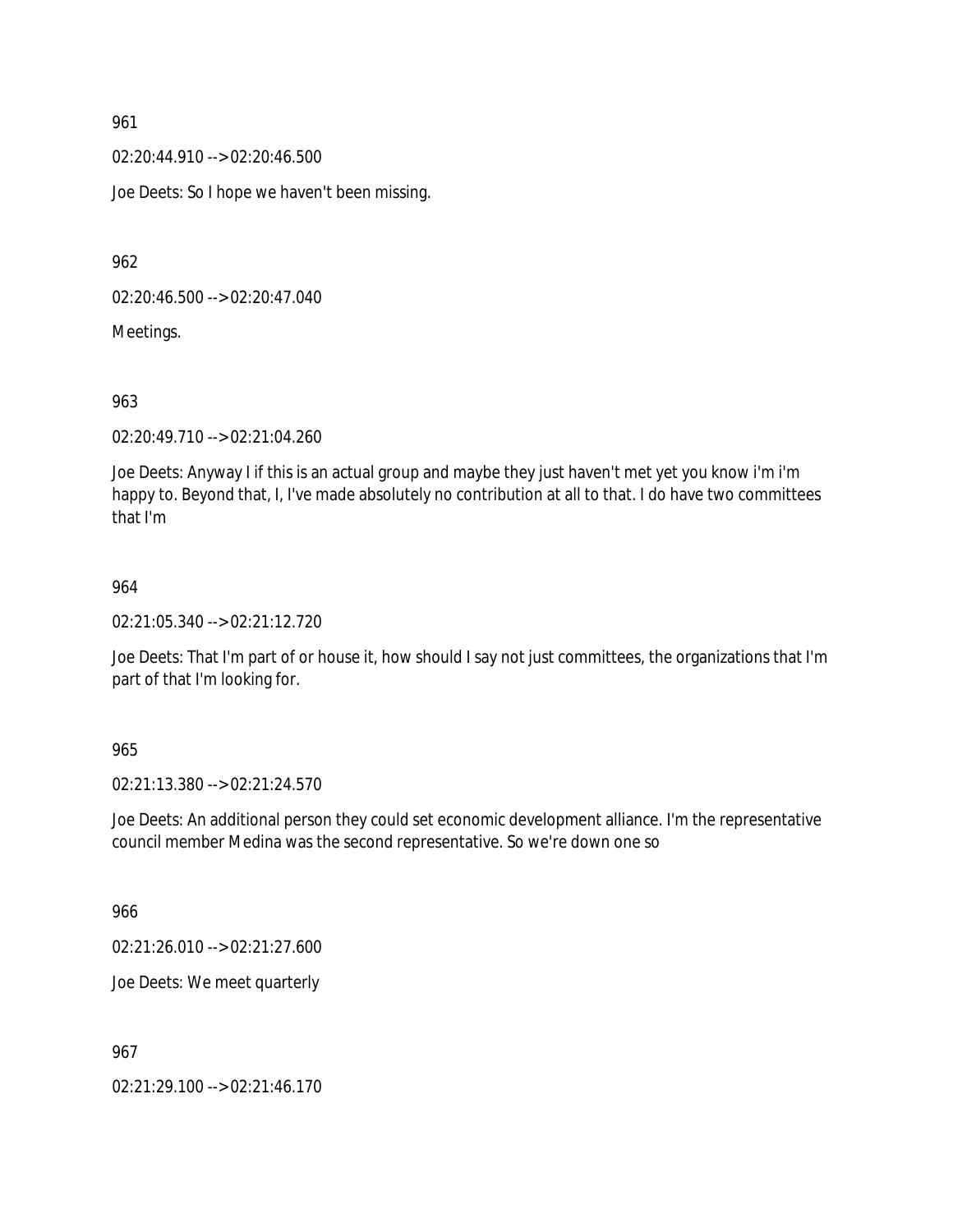Joe Deets: And and I would be interested. You know, I'd love to have a colleague, join me, just because it is expected that there'd be two from Bainbridge, and so just folks just keep that in mind, please. And the second is the economic recovery ad hoc committee that was originally myself.

968

02:21:47.190 --> 02:21:52.860

Joe Deets: COUNCILMEMBER Schneider and COUNCILMEMBER Medina and of course COUNCILMEMBER Medina has gone and

#### 969

02:21:54.150 --> 02:22:09.600

Joe Deets: It seems like we would love to have an additional person. And I'm just curious council member Hi topless since you have expressed interest in economic recovery. Would you like to be part of that. So I'm just gonna just flat out and make that asked

#### 970

02:22:12.570 --> 02:22:14.340

Kirsten Hytopoulos: Me, My turn. I'll go through I'll think about that.

#### 971

02:22:14.550 --> 02:22:26.040

Joe Deets: Okay. All right, good. And then, and then the last is yeah I took over a whole bunch of assignments for, you know, because customer Medina. And I think there's like seven of them so

#### 972

02:22:27.420 --> 02:22:38.250

Joe Deets: I don't intend to hang on to those. I mean, I actually liked them, but I do recognize not being the mayor or deputy mayor if if

#### 973

02:22:38.970 --> 02:22:51.180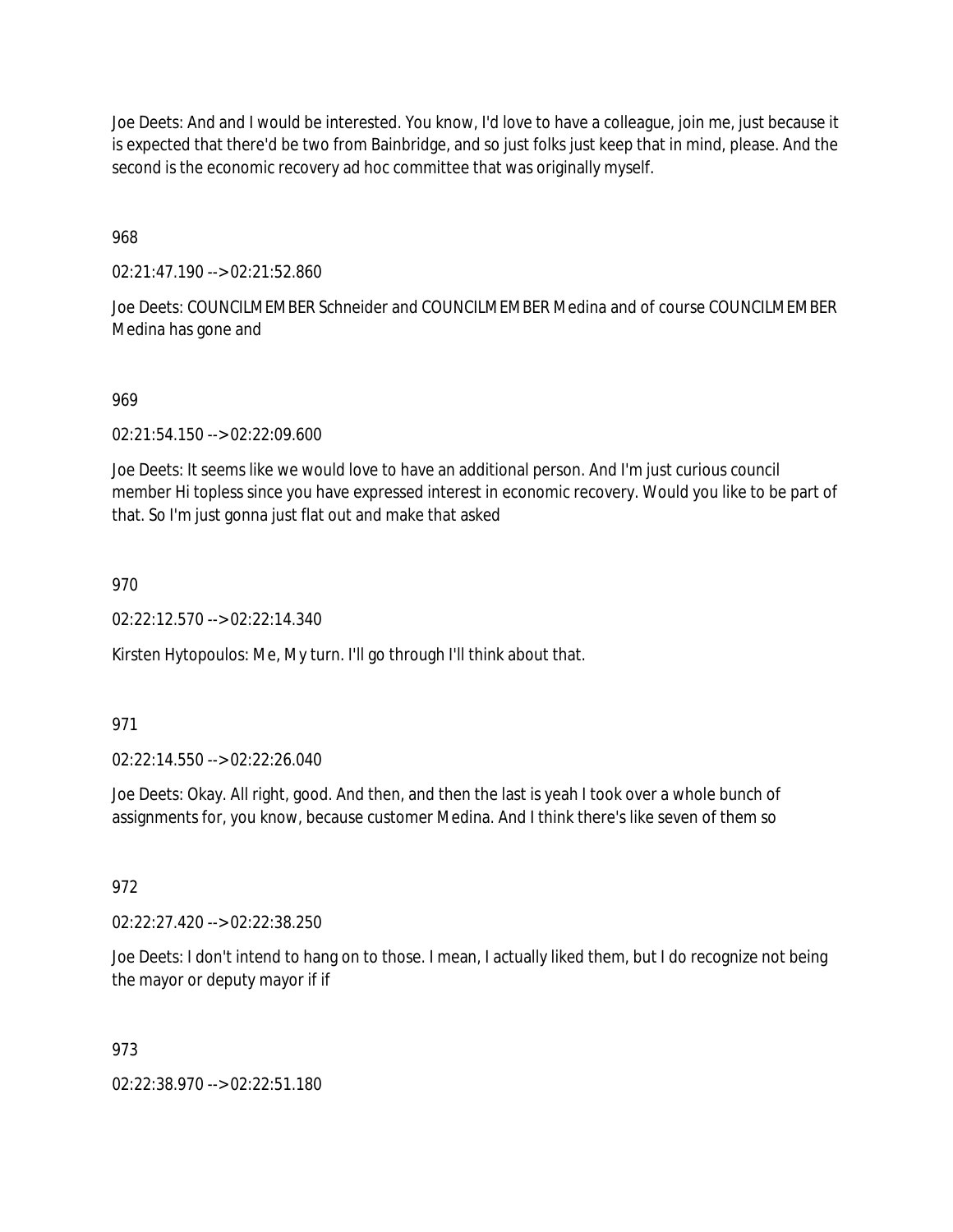Joe Deets: Any bear NASCAR. If you want to step in, please do there, you know, I, I'm comfortable in them but i i'm not laying claim to any of them.

974

02:22:51.630 --> 02:23:03.720

Joe Deets: Other than maybe just say kits app emergency because I do have some background in emergency preparedness, but I'm prepared to do any of these but I trust me, I'm not laying claim to them in any way, shape, or form.

975

02:23:06.480 --> 02:23:08.130

Kirsten Hytopoulos: A mayor Nassau.

## 976

02:23:09.060 --> 02:23:19.440

Rasham Nassar: Yeah, I just want to be clear that I i'm not i'm not interested in in picking up any new committee assignments. I think especially regionally for continuity sake that

#### 977

02:23:19.950 --> 02:23:25.470

Rasham Nassar: COUNCILMEMBER Snyder, I'll just look to you to have those conversations, just to make sure that it's, it's okay.

#### 978

02:23:26.010 --> 02:23:34.440

Rasham Nassar: And and and anyways. It's really up for for the Council to decide how we want to treat the role and I've been clear about how I want to treat it.

#### 979

02:23:34.770 --> 02:23:45.420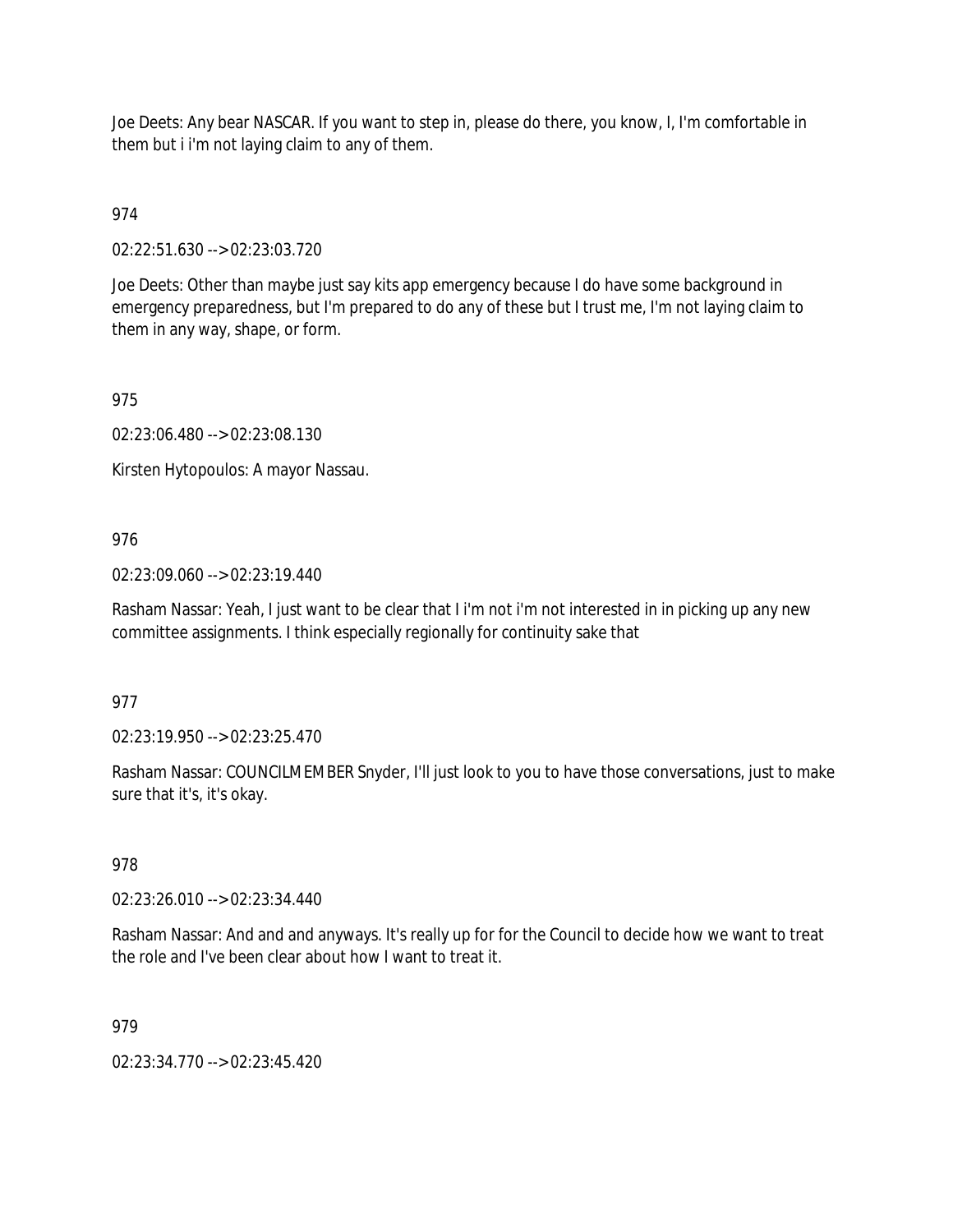Rasham Nassar: I want to distribute the power as much as possible. So I'm very happy to have you continue those assignments. It sounds like you want to somebody, we can touch base on that outside of this meeting.

980

02:23:46.590 --> 02:23:56.190

Rasham Nassar: COUNCILMEMBER deets. Same to you. Thank you. If you would maintain that your position on that committee or board and

981

02:23:57.030 --> 02:24:04.710

Rasham Nassar: I'm not, I'm not interested again and taking on new assignments. And at this time, what I am interested in doing though is seeing

982

02:24:05.190 --> 02:24:13.380

Rasham Nassar: Looking to our newest council member council member FINRA Johnson and I would ask you the question of the committee assignments that you see on the list.

983

02:24:14.160 --> 02:24:27.240

Rasham Nassar: Which are you most interested in, and how can counsel then work to arrange our committee assignments, so that the distribution of those assignments is fair and that we all get to serve on at least one company that we're really passionate about.

984

02:24:32.040 --> 02:24:33.180

Kirsten Hytopoulos: Your bikes off Brendan

985

02:24:35.190 --> 02:24:35.640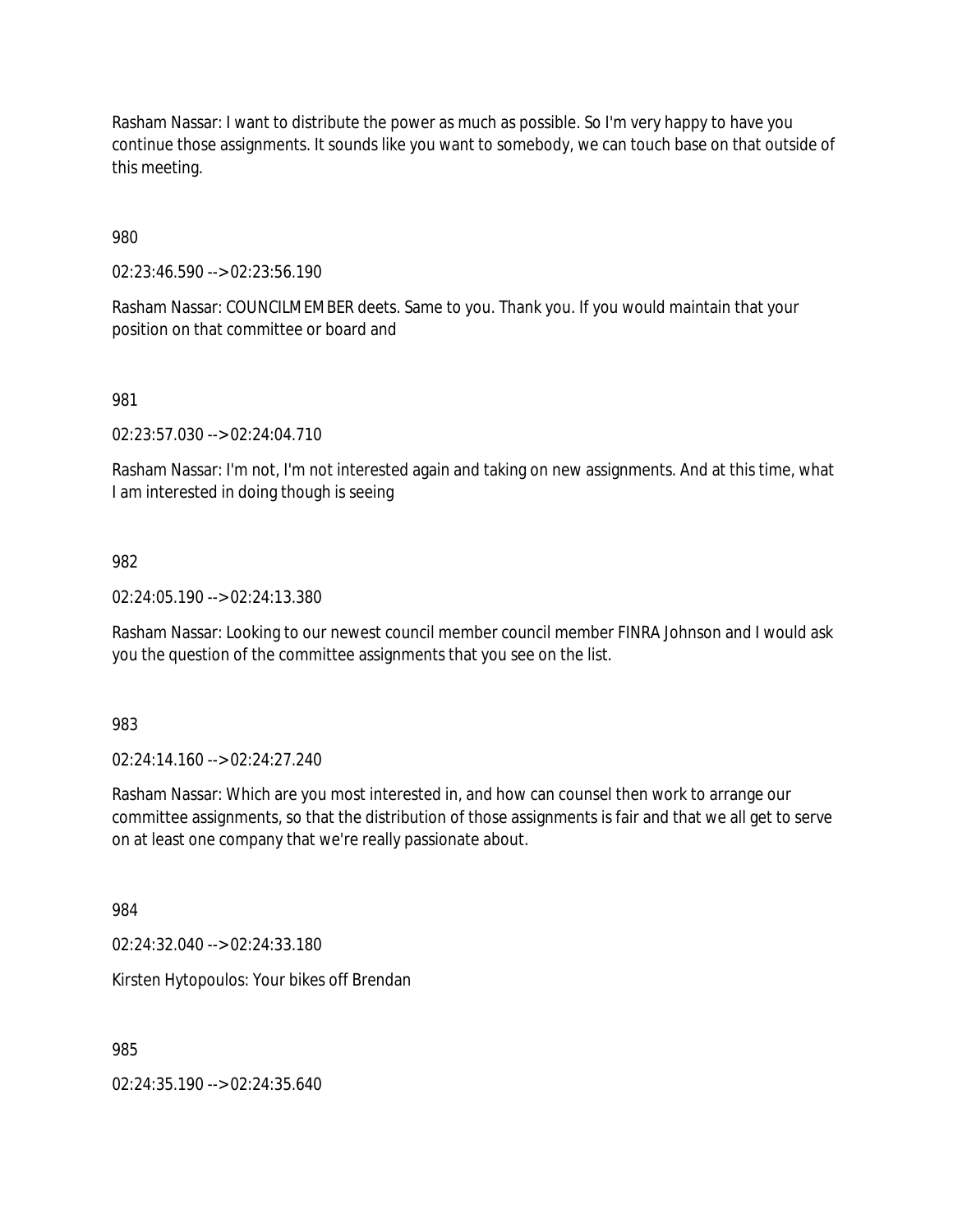Brenda Fantroy-Johnson: Clicks but

986

02:24:37.110 --> 02:24:37.620

Brenda Fantroy-Johnson: Thank you.

987

02:24:38.970 --> 02:24:43.020

Brenda Fantroy-Johnson: I talked to Leslie about some of those early on and

988

02:24:44.340 --> 02:24:53.310

Brenda Fantroy-Johnson: You know i i look at this list, and I see a lot of things that I'm interested in. But you know, I have to be practical and think about bandwidth

989

02:24:55.170 --> 02:25:02.700

Brenda Fantroy-Johnson: I really would like to be a part of the housing kits that board that needs first and third Tuesdays.

990

02:25:05.160 --> 02:25:08.490

Brenda Fantroy-Johnson: And also the kids at Public Health District Board.

#### 991

02:25:11.850 --> 02:25:15.600

Brenda Fantroy-Johnson: Which had Cole on it. I don't know if anybody else's on that.

992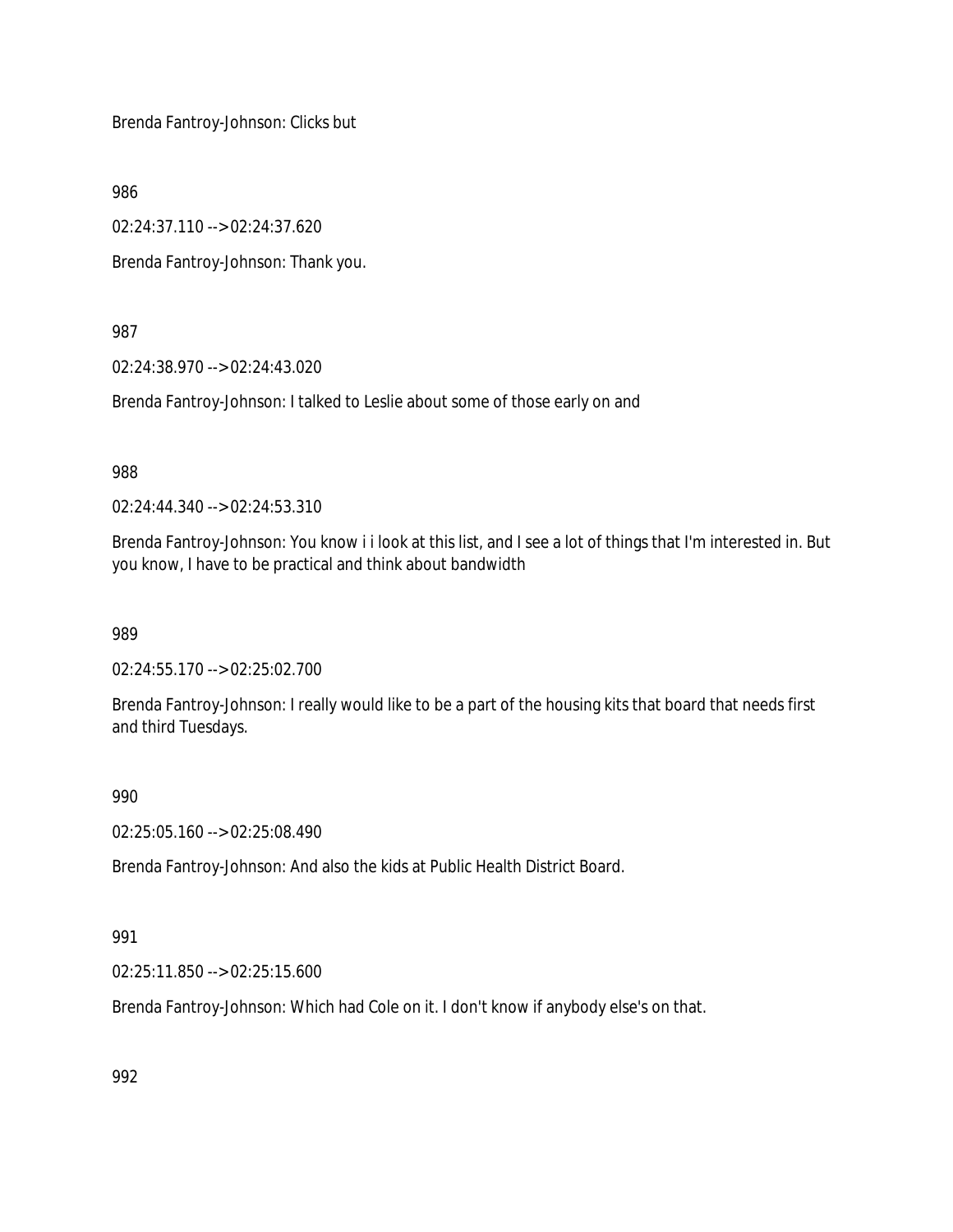02:25:20.250 --> 02:25:23.700

Brenda Fantroy-Johnson: I think I wanted to be a part of the public art committee.

993

02:25:25.950 --> 02:25:28.440

Brenda Fantroy-Johnson: And the cultural funding advisory committee.

994

02:25:33.690 --> 02:25:44.460

Leslie Schneider: So I think that might positions on those would, I'd be very happy to have you. I mean, there's only I am the liaison to public art. So I would love to hand that off to you.

#### 995

02:25:45.840 --> 02:25:46.110

Leslie Schneider: And

996

02:25:47.190 --> 02:25:50.700

Brenda Fantroy-Johnson: I'm sorry, there's only one or two liaisons

997

02:25:51.360 --> 02:25:52.710

Leslie Schneider: Public Art. There's just one

#### 998

02:25:53.040 --> 02:26:03.840

Leslie Schneider: Okay, and I'd be happy to have you take it on. I'd love to have some conversations with you, but I'm very happy to have you take it on. And I'm and I'm sure they would love to have you.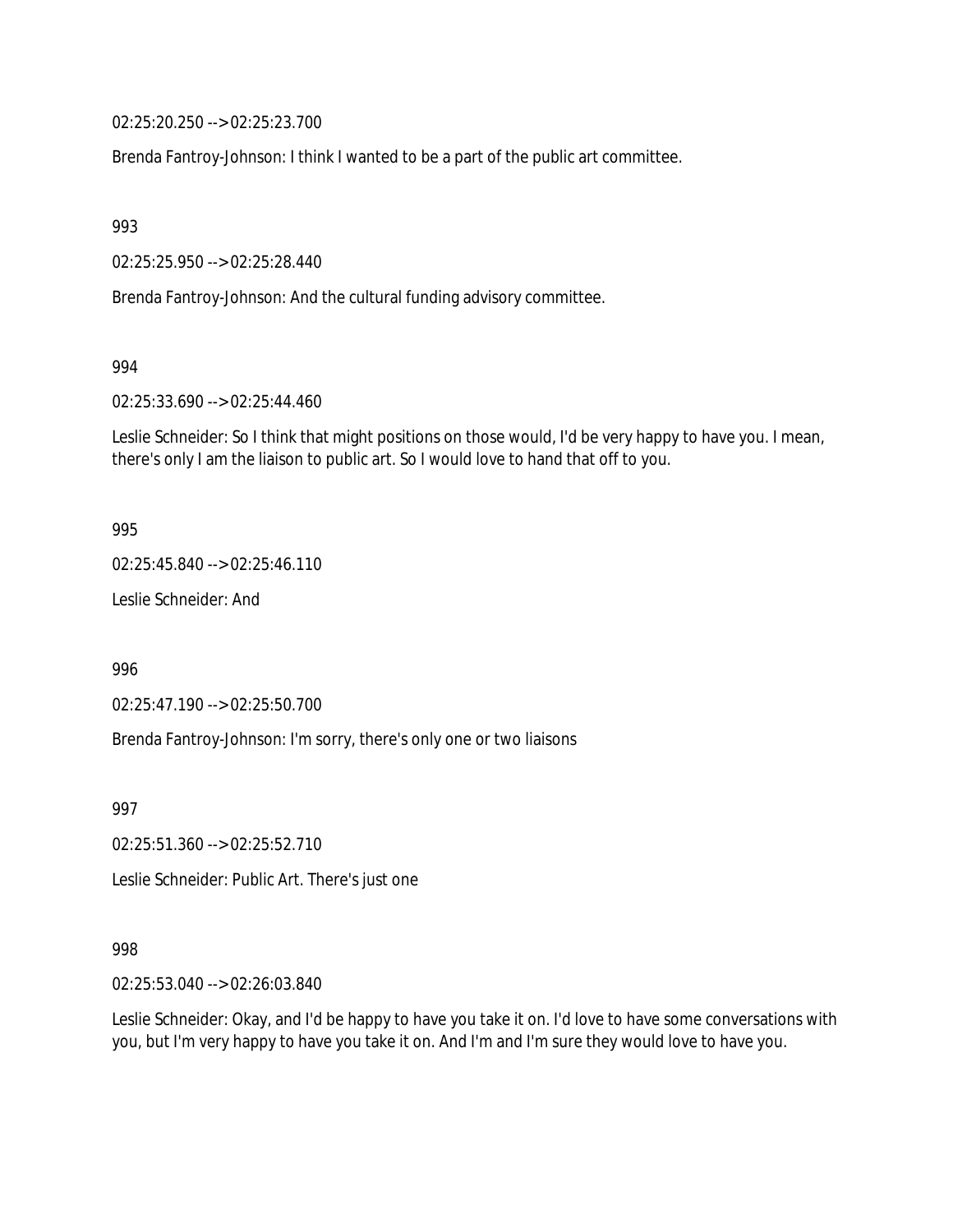02:26:06.120 --> 02:26:06.870

Leslie Schneider: The

1000

02:26:08.070 --> 02:26:17.070

Leslie Schneider: There are two positions for the cultural funding and I'm happy to let you have my position or whoever else is the other one I think is it

1001

02:26:18.930 --> 02:26:22.560

Brenda Fantroy-Johnson: councilwoman. This is the other person on my list.

1002

02:26:23.610 --> 02:26:25.680

Rasham Nassar: I would be happy, very happy to resign that

1003

02:26:26.640 --> 02:26:27.900

Leslie Schneider: Okay, so

1004

02:26:28.980 --> 02:26:42.480

Leslie Schneider: I could work with you. Then on the cultural I could maintain and work with you on cultural funding would only come around in the fall. Right. I think that would be sort of an intense period. A couple months in the in the fall.

1005

02:26:44.070 --> 02:26:56.040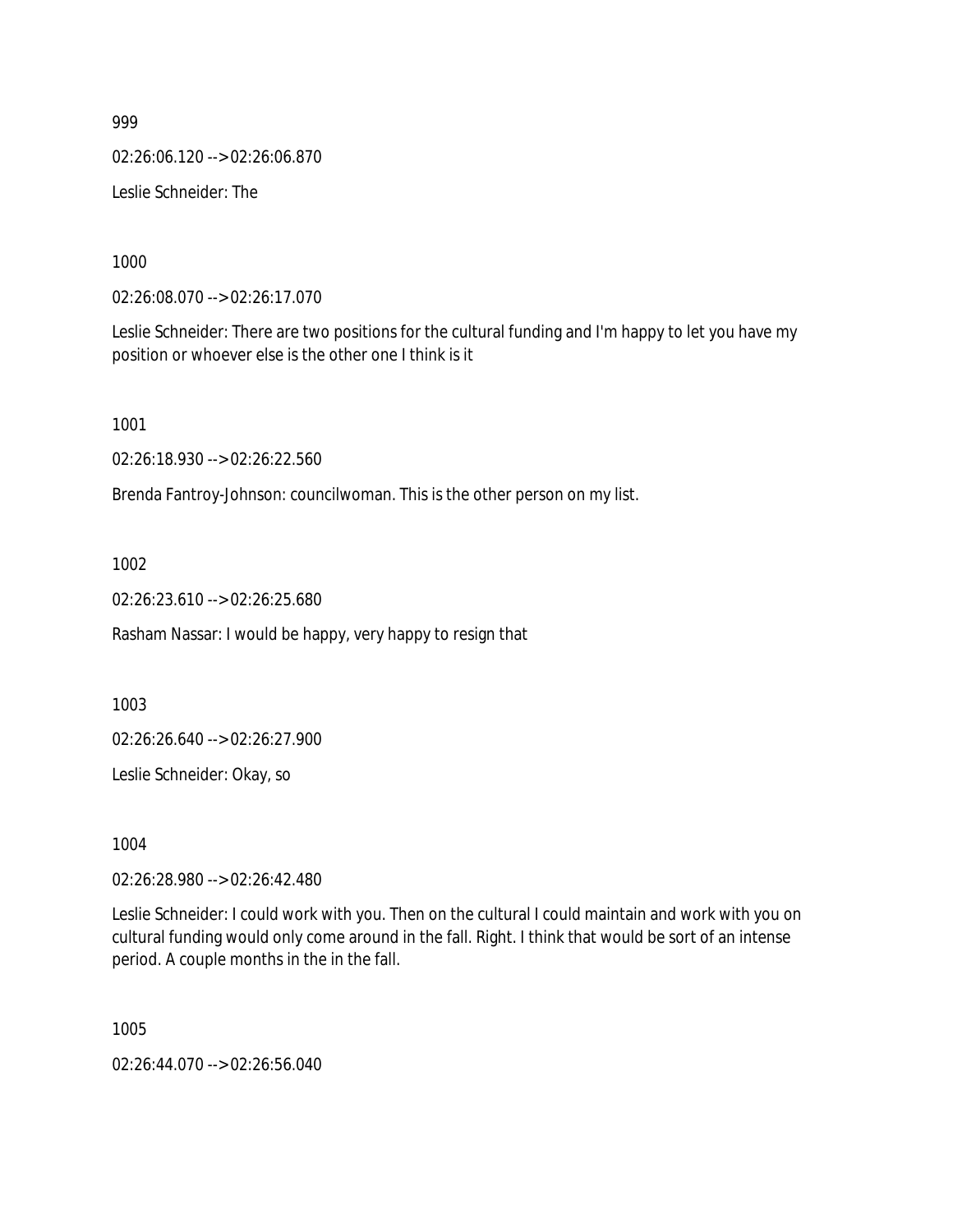Brenda Fantroy-Johnson: And are we are we talking about the task forces right now because of course I want to be a liaison for the race equity Task Force, and I would like to continue

1006

02:26:57.180 --> 02:27:00.330

Brenda Fantroy-Johnson: On the sustainable transportation Task Force as well.

1007

02:27:02.460 --> 02:27:21.570

Leslie Schneider: And so for sustainable transportation. We had three before so we can add you in as the third because of coal and and i think you and I had also discussed, maybe it makes sense to have three liaison to the race equity committee as well, but I'll let you have that conversation.

1008

02:27:22.590 --> 02:27:36.900

Brenda Fantroy-Johnson: Yeah, well, you know, and I think that conversation is not mine to make it is going to be three. I'd like to be one of them. But I think we may need to leave that to the task force to decide whether or not they want three or two or

1009

02:27:37.920 --> 02:27:40.260

Brenda Fantroy-Johnson: You know, I don't want to make that decision for them.

1010

02:27:42.300 --> 02:27:43.680

Brenda Fantroy-Johnson: I also wanted to

1011

 $02.27:45.600 -> 02.27:55.710$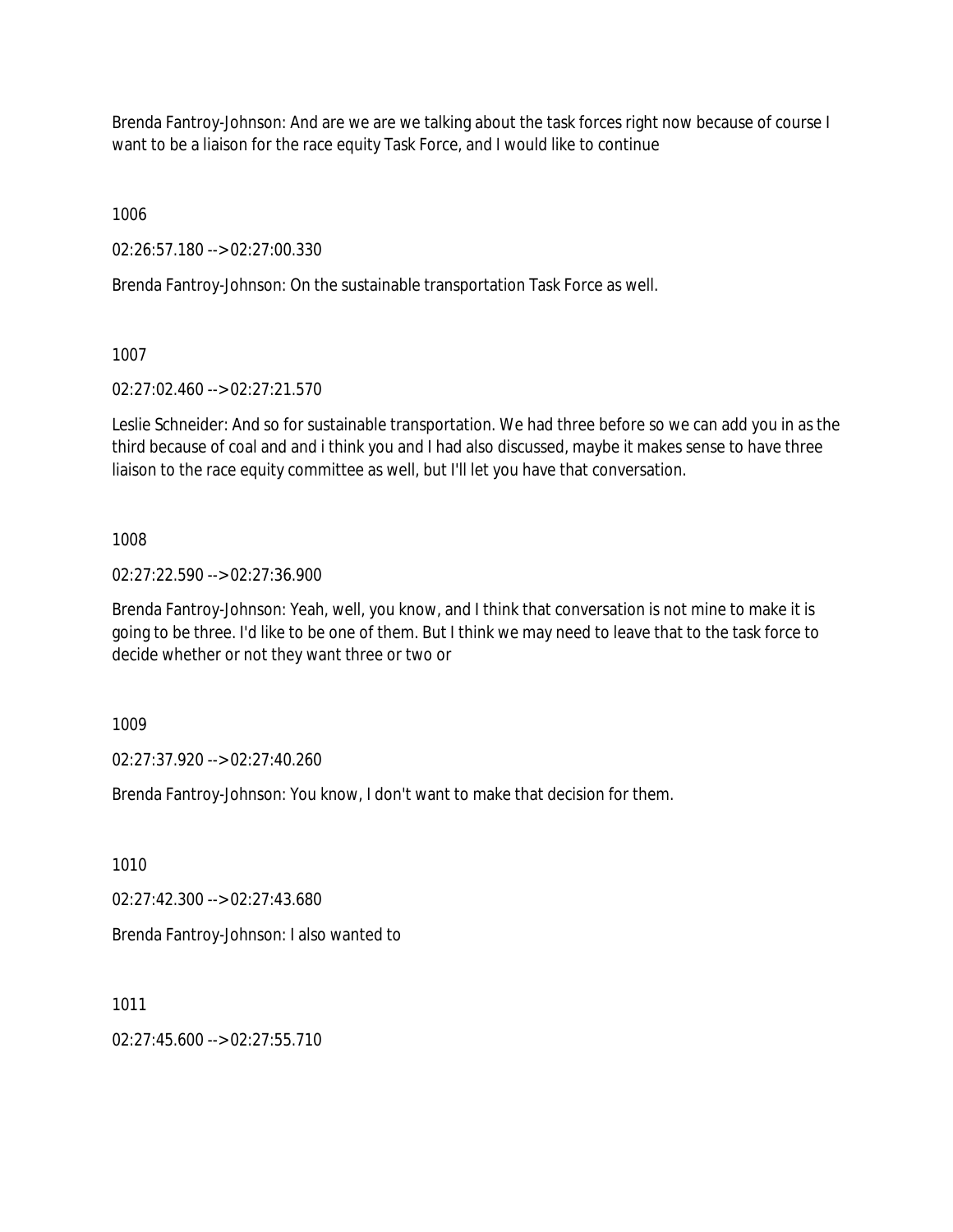Brenda Fantroy-Johnson: When we talked about the Affordable Housing Committee, I know we don't have one yet. But if we move to that I want to make sure you know that I'm interested in that. Awesome.

1012

02:27:59.700 --> 02:28:11.070

Kirsten Hytopoulos: So we heard from everybody but me. I think so. Um, so I was going to say the only the only conflict. I have with with what I've heard is is that

1013

02:28:12.450 --> 02:28:19.800

Kirsten Hytopoulos: I actually am too interested in the Public Health District Board. I will say, I've been waiting to ask for that one. That was I did that a couple years back.

#### 1014

02:28:20.250 --> 02:28:27.240

Kirsten Hytopoulos: You know, whatever. How many years ago and really enjoyed that. So I will put that that that's the one regional appointment. I'm interested in. So I guess that would put

1015

02:28:28.530 --> 02:28:31.890

Kirsten Hytopoulos: Counselor country Johnson, I am vying for that position.

1016

02:28:33.480 --> 02:28:39.690

Kirsten Hytopoulos: And maybe as I go through. I mean, otherwise I'm fine with my positions. I think I'd be if someone was dying to have one of my other positions I would

1017

02:28:39.930 --> 02:28:51.000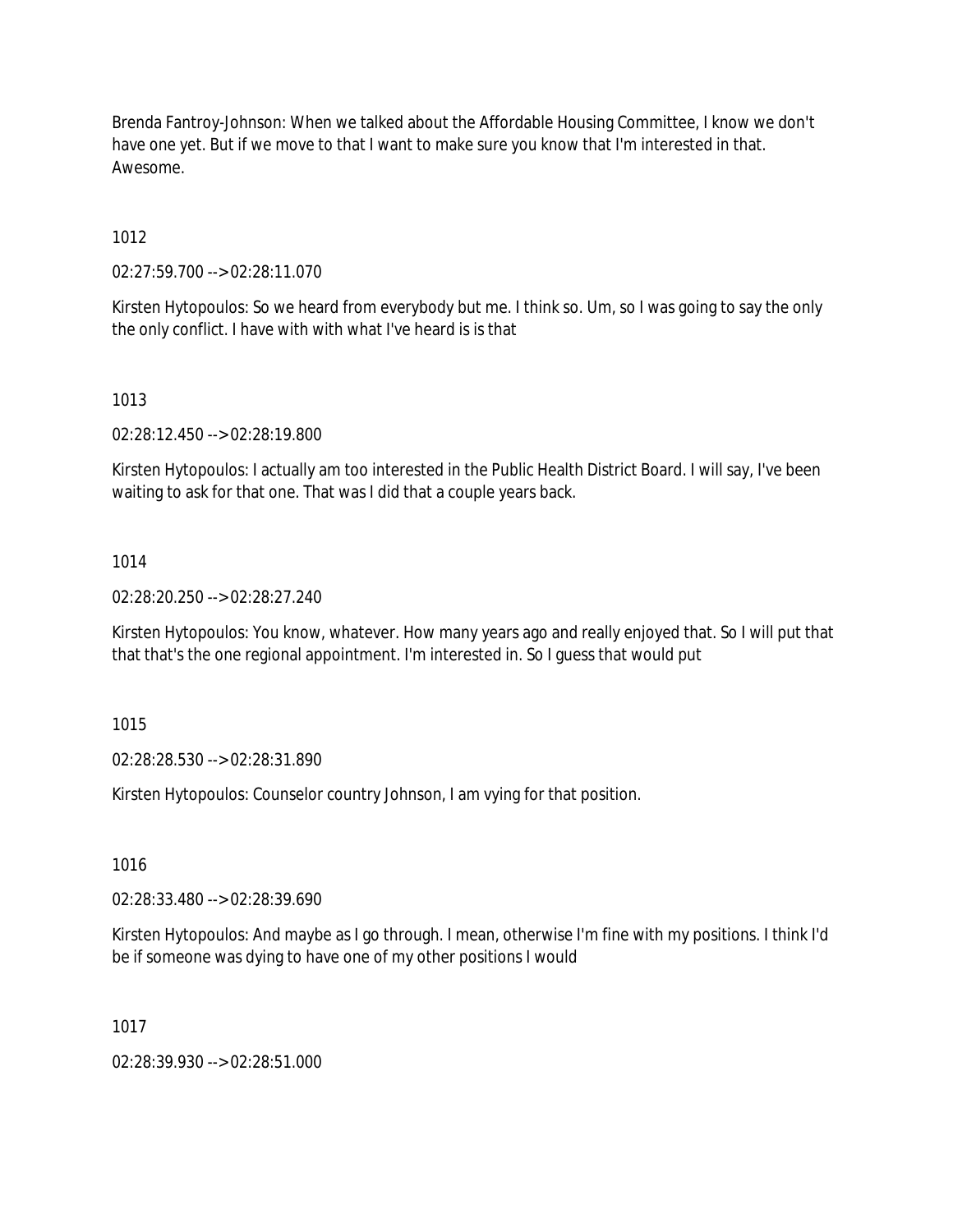Kirsten Hytopoulos: Probably be okay without but it doesn't sound like it. So it sounds like I've been keep my other position so far. So that's pretty much me. Why don't we work through. I think we have left out or left to talk about is

1018

02:28:52.950 --> 02:28:59.280

Kirsten Hytopoulos: Is helping our country Johnson's requests. We've got to work through those. Does that, does that work.

#### 1019

02:28:59.700 --> 02:29:12.990

Kirsten Hytopoulos: Because I think some of them were obvious and already done easily and then some might be so so regarding housing kits up, um, is, is that OK with you come from, or deets. Okay, great. So that would put us over Andre Johnson and housing kids up

## 1020

02:29:15.510 --> 02:29:24.480

Kirsten Hytopoulos: And then if I'm an admin, I might miss one I've tried to catch those as the other one on their council member country JOHNSON, IS IT IS THE OTHER ONE help over there any others in that first

#### 1021

02:29:25.170 --> 02:29:27.870

Brenda Fantroy-Johnson: Real the Public Health District Board.

#### 1022

02:29:28.170 --> 02:29:28.590

Okay.

# 1023

02:29:30.810 --> 02:29:39.330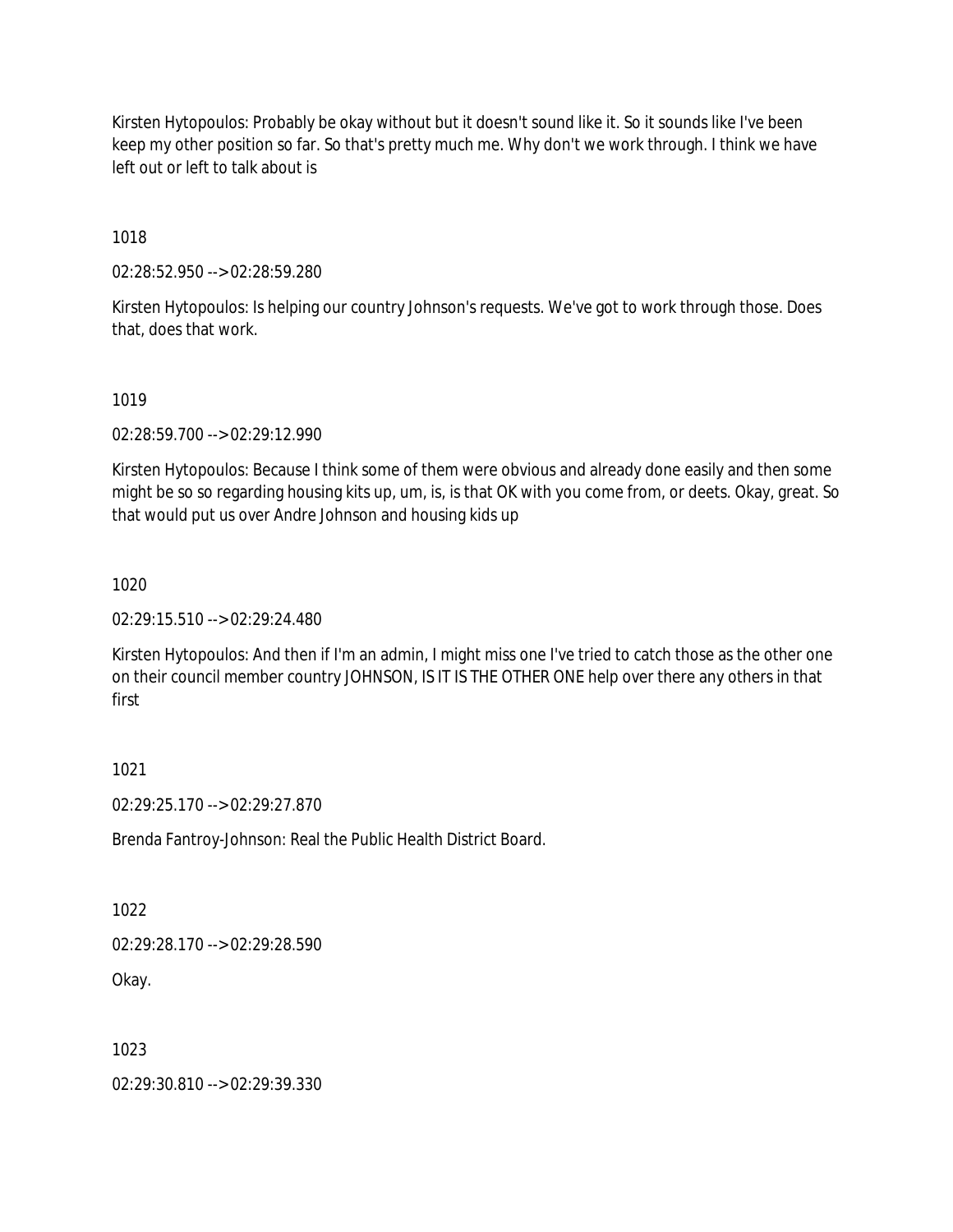Kirsten Hytopoulos: So I don't want to. I mean, I'd really like to do it. I will say that if you feel if you feel like you really want to do it. If you look at your whole spectrum.

1024

02:29:40.890 --> 02:29:44.670

Kirsten Hytopoulos: I will back away, but I will just tell you, I haven't company that's the situation.

1025

02:29:46.410 --> 02:29:46.830

Kirsten Hytopoulos: Um,

1026

02:29:48.210 --> 02:29:53.520

Kirsten Hytopoulos: Can we go through and see what else, what else you're going to have on your plate and see if you're probably how attached, you are

1027

02:29:55.920 --> 02:29:59.430

Kirsten Hytopoulos: Um, let's see. We were also talking about

1028

02:30:00.870 --> 02:30:06.390

Kirsten Hytopoulos: The right culture of funding are going to be doing that you're getting public art with regards to raise equity committee.

1029

02:30:07.050 --> 02:30:13.740

Kirsten Hytopoulos: Um, you know, it is strange that really isn't a lot of ways, and normally I'd say, Hey, well, let me just back off and I will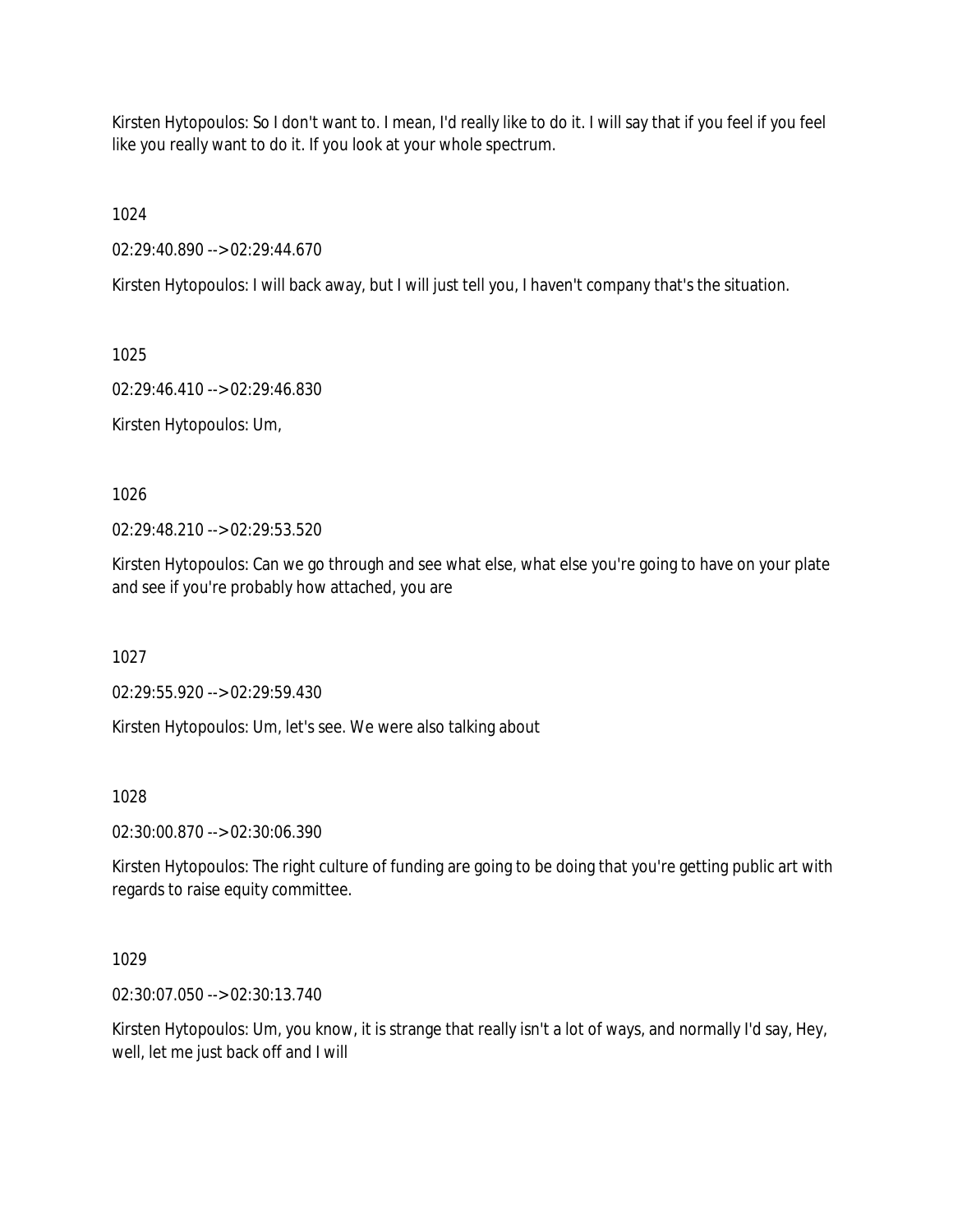02:30:13.950 --> 02:30:21.210

Kirsten Hytopoulos: I would certainly say, I want you to be on there. You want to be on there. I went beyond there. So if it turns out that it makes sense for for me to step aside, I would step aside.

1031

02:30:21.930 --> 02:30:26.340

Kirsten Hytopoulos: I think you and I talked about this earlier today. My feeling was it kind of feels like right

#### 1032

02:30:26.700 --> 02:30:37.830

Kirsten Hytopoulos: For me to be there right now because of some of the tensions, we've been having. It's one of the reasons I wanted to come on in the first place as a second liaison is that whatever they are right, wrong, you know, whatever. The basis is for any tension is

1033

02:30:39.360 --> 02:30:45.960

Kirsten Hytopoulos: That coming up with the things we've just been through, for example, that make sense to me to be there, even if it's uncomfortable for me.

#### 1034

02:30:46.740 --> 02:30:55.020

Kirsten Hytopoulos: Where it was uncomfortable for the committee, the Committee didn't want three liaisons I would absolutely step aside. Does that seem like a reasonable recommendation.

1035

02:30:55.440 --> 02:31:07.620

Brenda Fantroy-Johnson: I think so. I, you know, it just goes back to what I said I don't, I don't think that they're going to say no, we don't want three liaisons and i i don't think they're going to say no, we don't want Kirsten on there.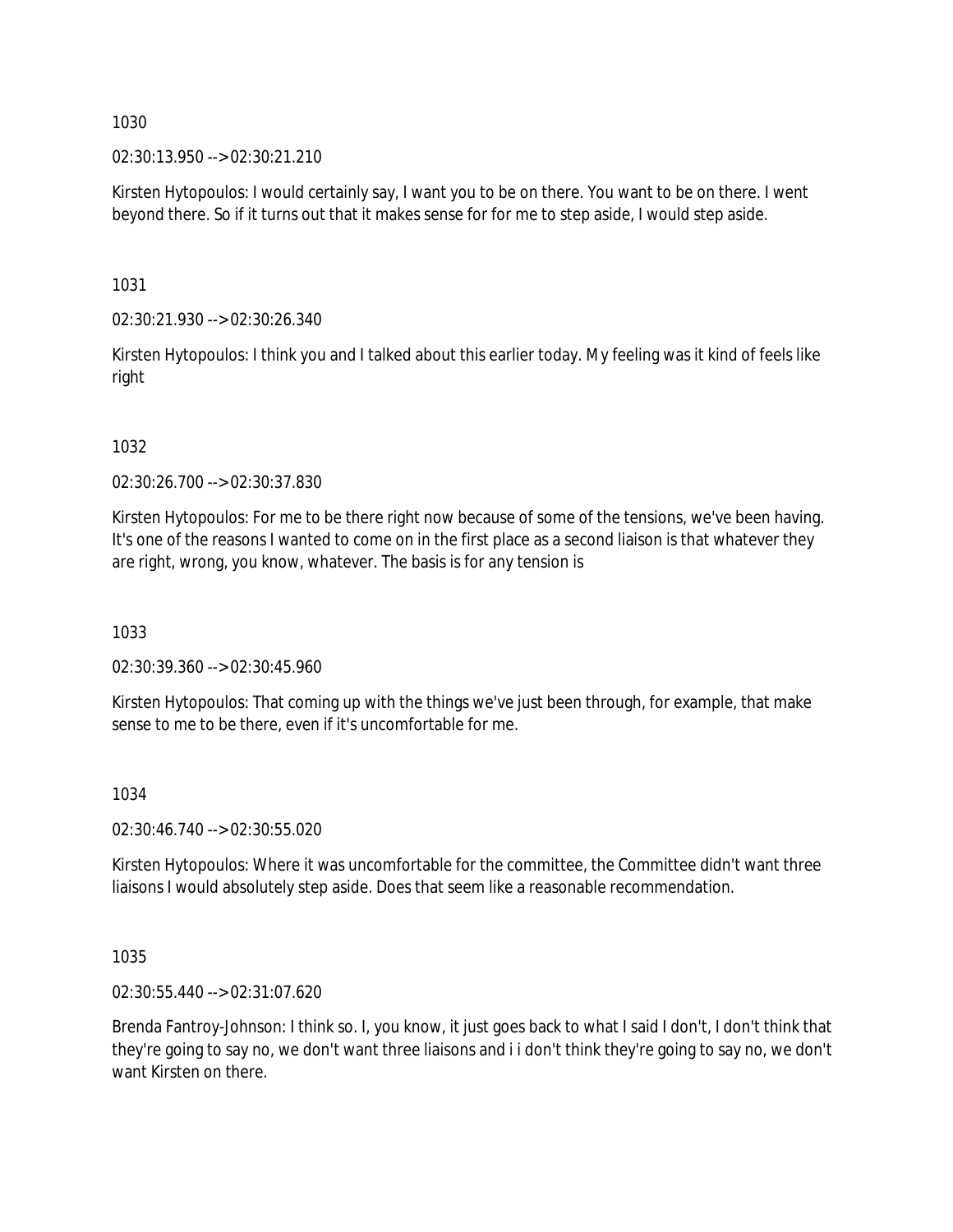02:31:08.880 --> 02:31:09.120 Brenda Fantroy-Johnson: I don't

1037

02:31:09.180 --> 02:31:09.450

Brenda Fantroy-Johnson: Want that

1038

02:31:09.660 --> 02:31:14.730

Brenda Fantroy-Johnson: To happen. I think it's a level of comfortability that we're looking at here.

1039 02:31:16.110 --> 02:31:16.620 Kirsten Hytopoulos: So does it

1040

02:31:17.040 --> 02:31:17.280

Brenda Fantroy-Johnson: Work.

1041

02:31:17.670 --> 02:31:27.930

Kirsten Hytopoulos: I'm comfortable. Yeah. Does that work for Council that we we approach the task by the committee at the next meeting, and also preference and like I said I defer to them.

1042

02:31:29.670 --> 02:31:35.220

Kirsten Hytopoulos: So that takes care of raising equity advisory committee and then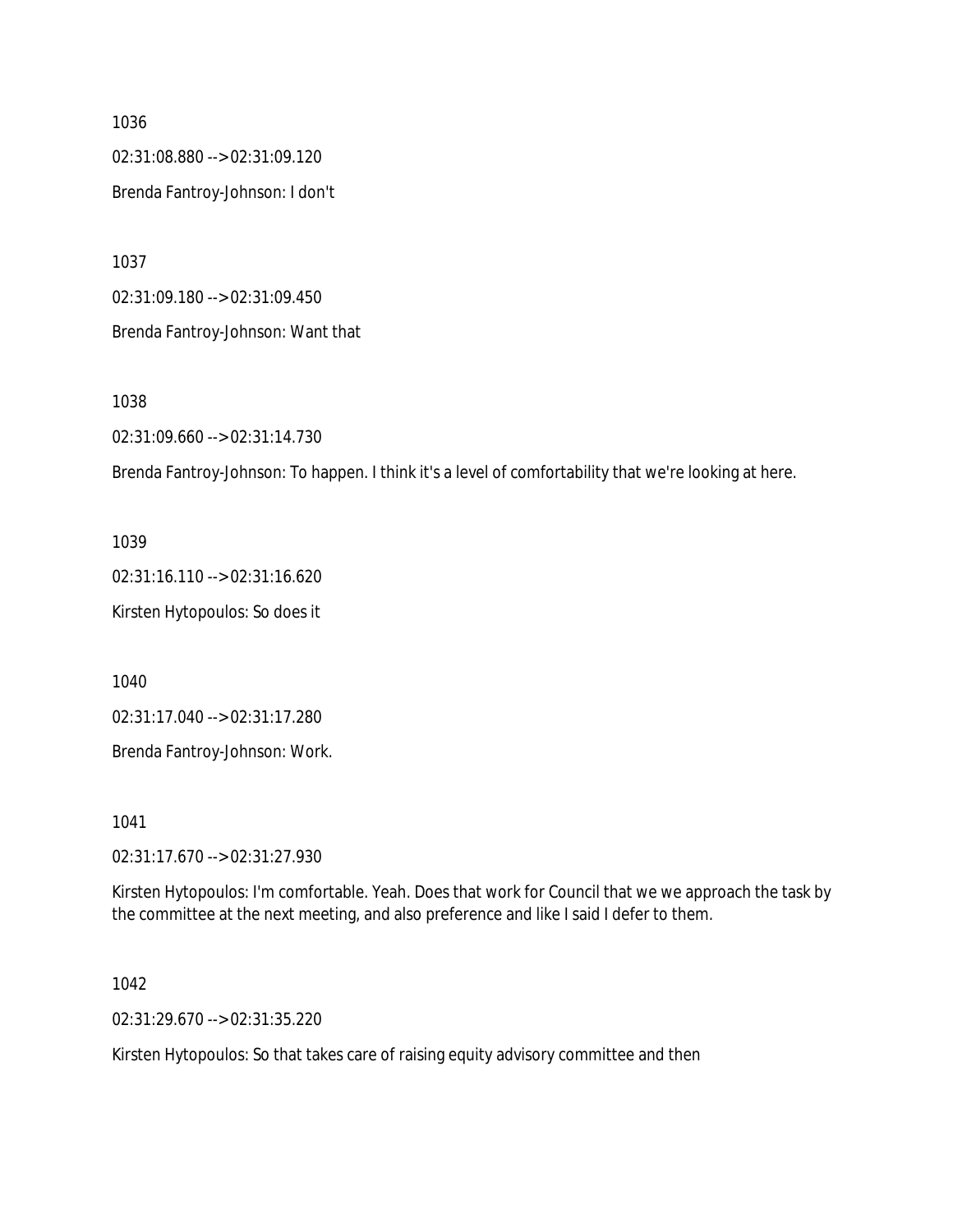02:31:39.030 --> 02:31:56.100

Kirsten Hytopoulos: It says oh no economic it recovers me. Joe, I'll do it. I'll join you in town and COUNCILMEMBER Schneider and stable transportation task force there should be no problem having a counselor country Johnston join that. Right. Right. Okay.

1044

02:31:57.390 --> 02:32:10.410

Kirsten Hytopoulos: So I guess the question is, is public health. I mean, Ben, a council member country Johnson. Do you feel you feel if you feel strongly about that. I will, I will differ, but I don't know how you feel about the whole collection wound up with

1045

02:32:13.740 --> 02:32:23.730

Leslie Schneider: Could, could I throw something out there. Yeah, I'm quickly break breaking into that. So there were two other positions overland

1046

02:32:25.620 --> 02:32:32.940

Leslie Schneider: Customer COUNCILMEMBER deeds mentioned that we need a second Keita person. And I'm willing to do it, but my also

1047

02:32:34.230 --> 02:32:50.430

Leslie Schneider: counselor about regions and wonder if you might be interested in in that Keita position. And then the other one was the green building Task Force. There is one liaison but traditionally we've had two and you know is that of interest as well.

1048

02:32:51.510 --> 02:32:52.230

Brenda Fantroy-Johnson: Um,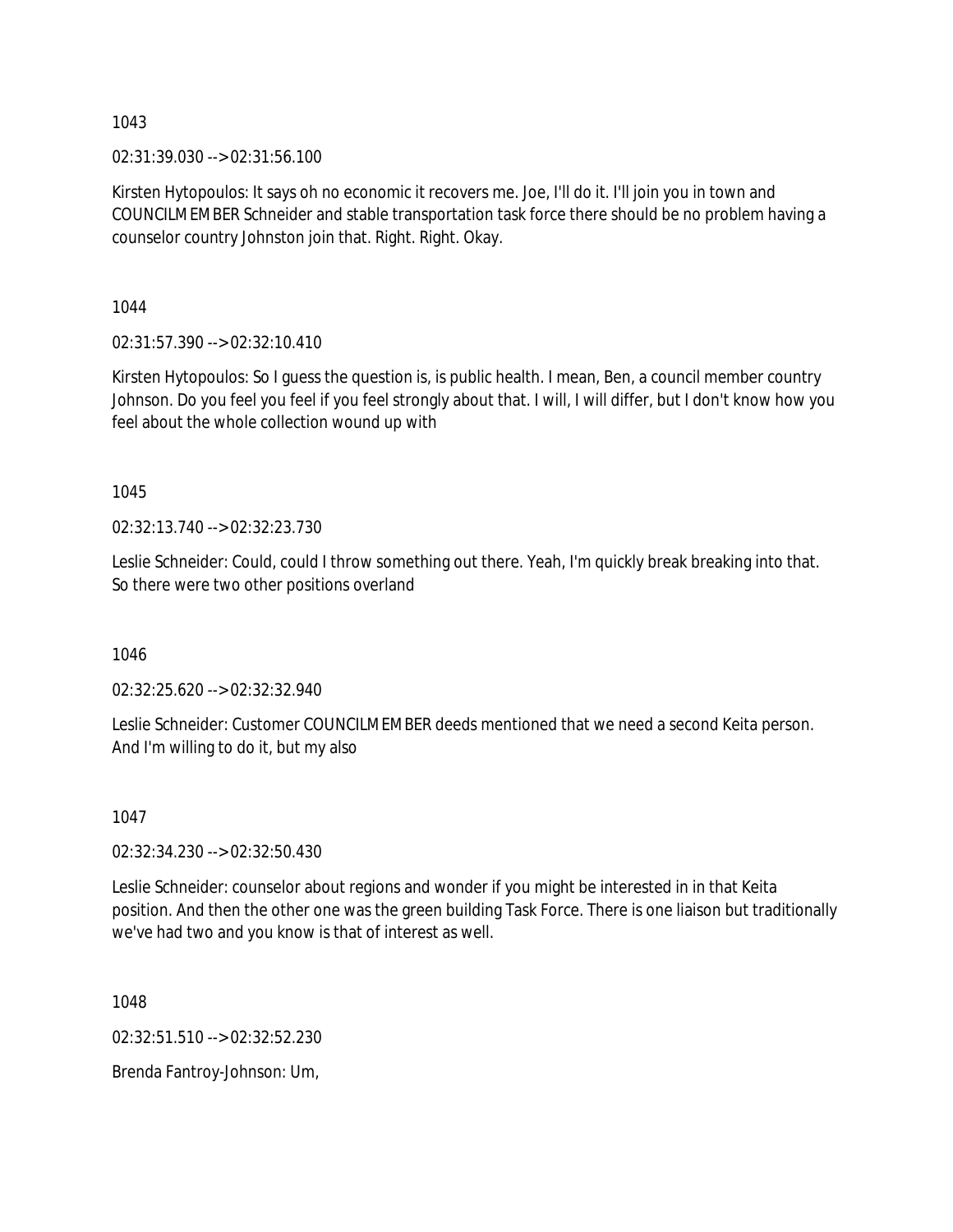02:32:53.850 --> 02:32:56.640

Brenda Fantroy-Johnson: I don't see the one that you mentioned the first one.

1050

02:32:57.510 --> 02:33:02.070

Leslie Schneider: Kedah is the kids up Economic Development Association.

1051

02:33:04.890 --> 02:33:05.700 Joe Deets: Alliance.

1052

02:33:06.240 --> 02:33:06.840 Alliance.

1053

02:33:08.580 --> 02:33:13.230

Leslie Schneider: Though it's kind of a public private partnership that typically meets in Bremerton.

1054

02:33:14.730 --> 02:33:34.260

Leslie Schneider: But of course it's virtual now. I was on it for a year and I enjoyed it. But it seemed to make sense to let it go. When I was doing all these other ones. This past year, so I could pick it up again or not, it's you know, it's not a passion of mine, I'm

1055

02:33:34.320 --> 02:33:42.180

Brenda Fantroy-Johnson: One with this compromise here and Kirsten, you can have the Public Health District Board and I'll do the keto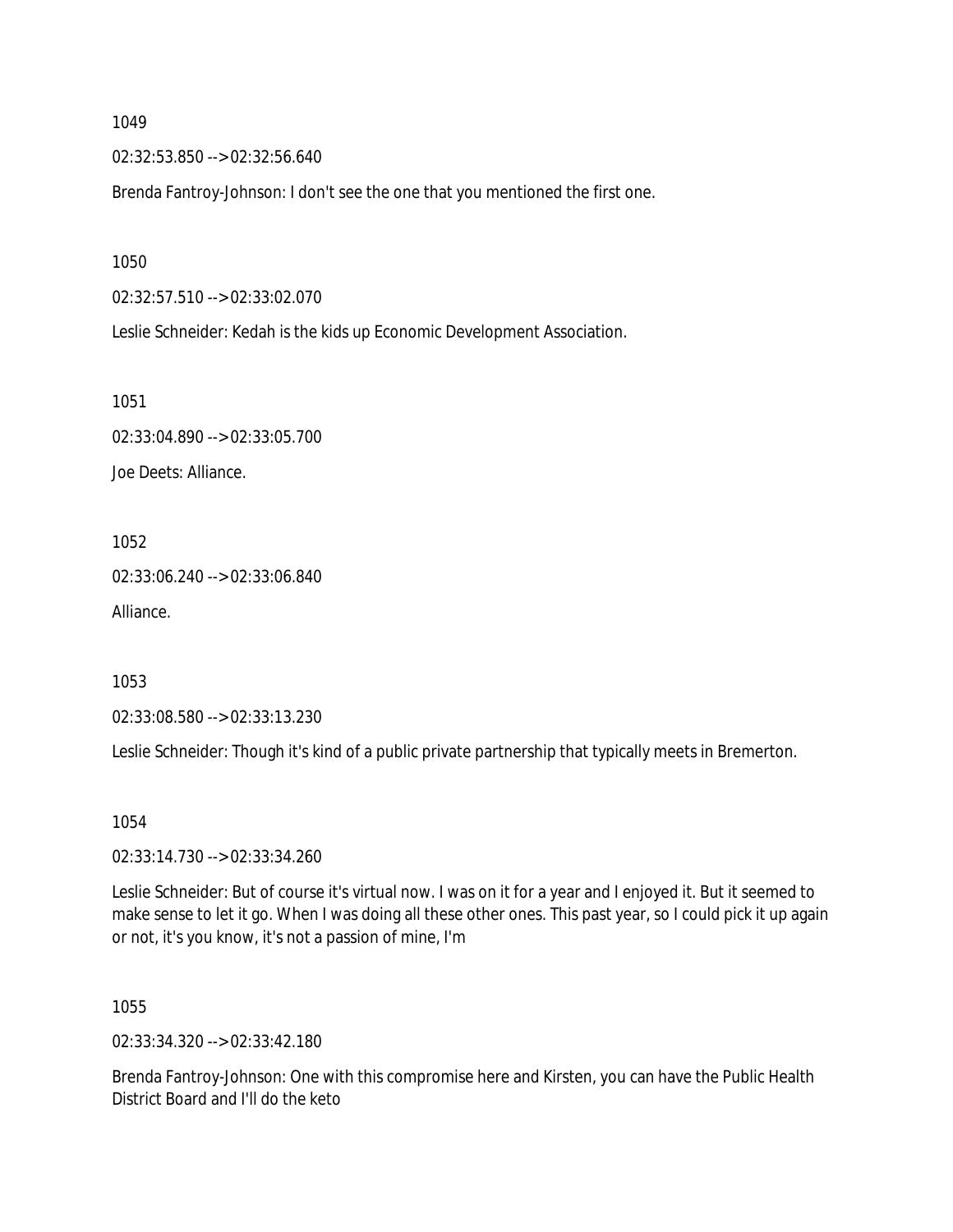02:33:43.740 --> 02:33:45.660 Kirsten Hytopoulos: Thank you. Appreciate it.

1057

02:33:46.920 --> 02:33:47.220

Brenda Fantroy-Johnson: Okay.

1058

02:33:47.820 --> 02:33:53.190

Kirsten Hytopoulos: I think we've covered all of the required bacon still the case, the vacancies are willing to be filled, how we

1059

02:33:54.690 --> 02:34:03.060

Kirsten Hytopoulos: If there's not interested in joining me building. Oh, and sorry I have not been looking in the interim city manager. Sure.

1060

02:34:03.810 --> 02:34:14.760

Ellen Schroer: The only other committee that we don't need to feel right now, but eventually I will need to bring back to you is that this year we're going to need to L tech committees, the lodging tax advisory committee.

1061

02:34:14.970 --> 02:34:20.100

Ellen Schroer: Because you and COUNCILMEMBER car and I are going to kick off the 21

1062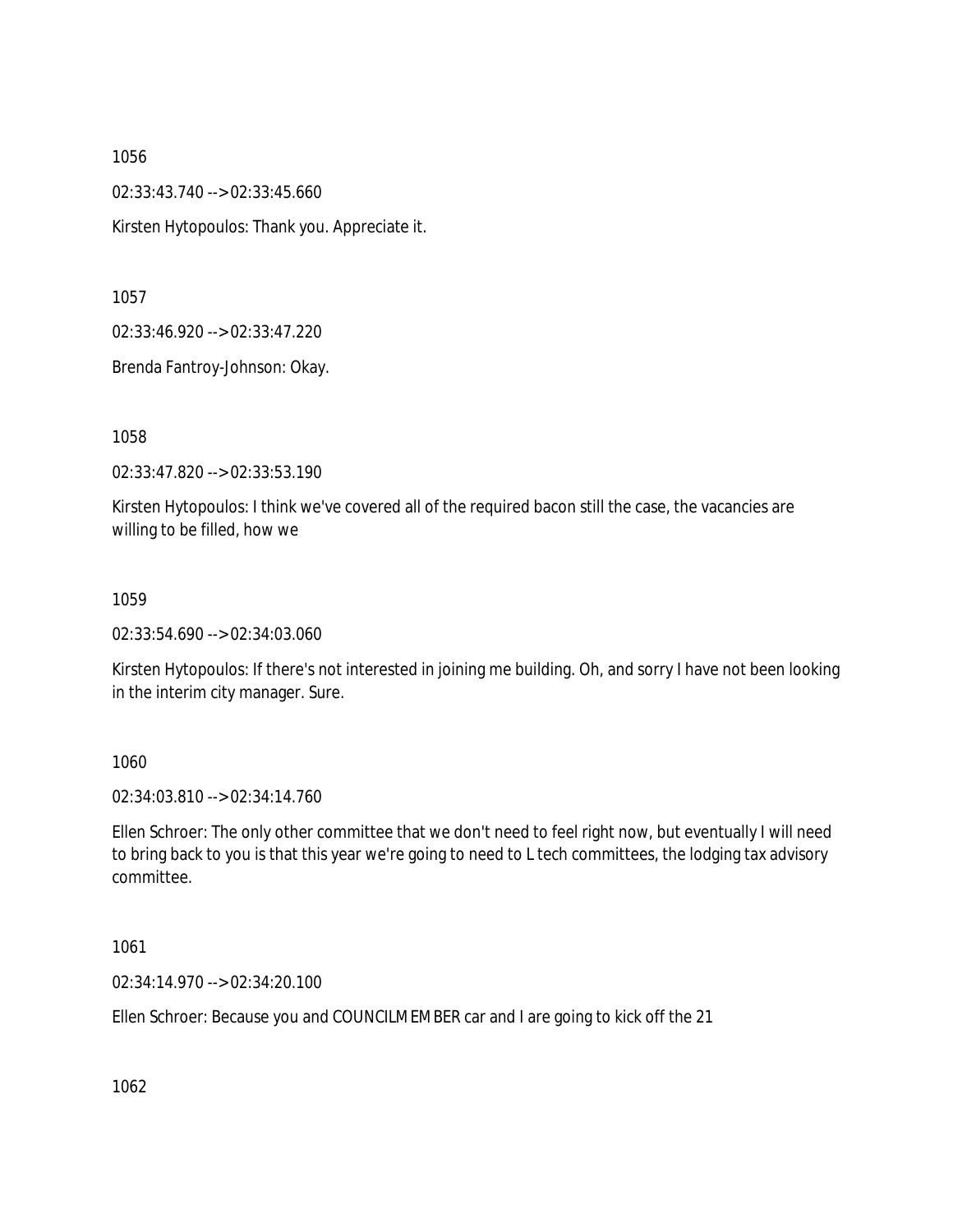02:34:20.790 --> 02:34:31.140

Ellen Schroer: funding cycle here. Hopefully this week later this week and then we'll pick it back up again and do it in the fall. Of course, if you'd like to do it twice in a row, that would be great.

1063

02:34:31.740 --> 02:34:41.550

Ellen Schroer: But you may decide that you want somebody else to take that, because typically the council members, just do it one for one cycle, but this year we had a little delay. So we're going to do two in one year.

1064

02:34:46.410 --> 02:34:48.210

Kirsten Hytopoulos: Yes council member and later.

1065

02:34:49.170 --> 02:35:07.980

Leslie Schneider: On I had one thought. Councilmember Pollock. You had mentioned that some of your positions were kind of open for negotiation, the interesting one for me would be the PS RC transport board. I'm wondering how that's gone for you if that's something that

1066

02:35:10.440 --> 02:35:12.150

Leslie Schneider: That you've gotten attached to

1067

02:35:13.440 --> 02:35:17.760

Leslie Schneider: I'm just kind of looking at this time together some of these transit.

1068

02:35:20.640 --> 02:35:25.200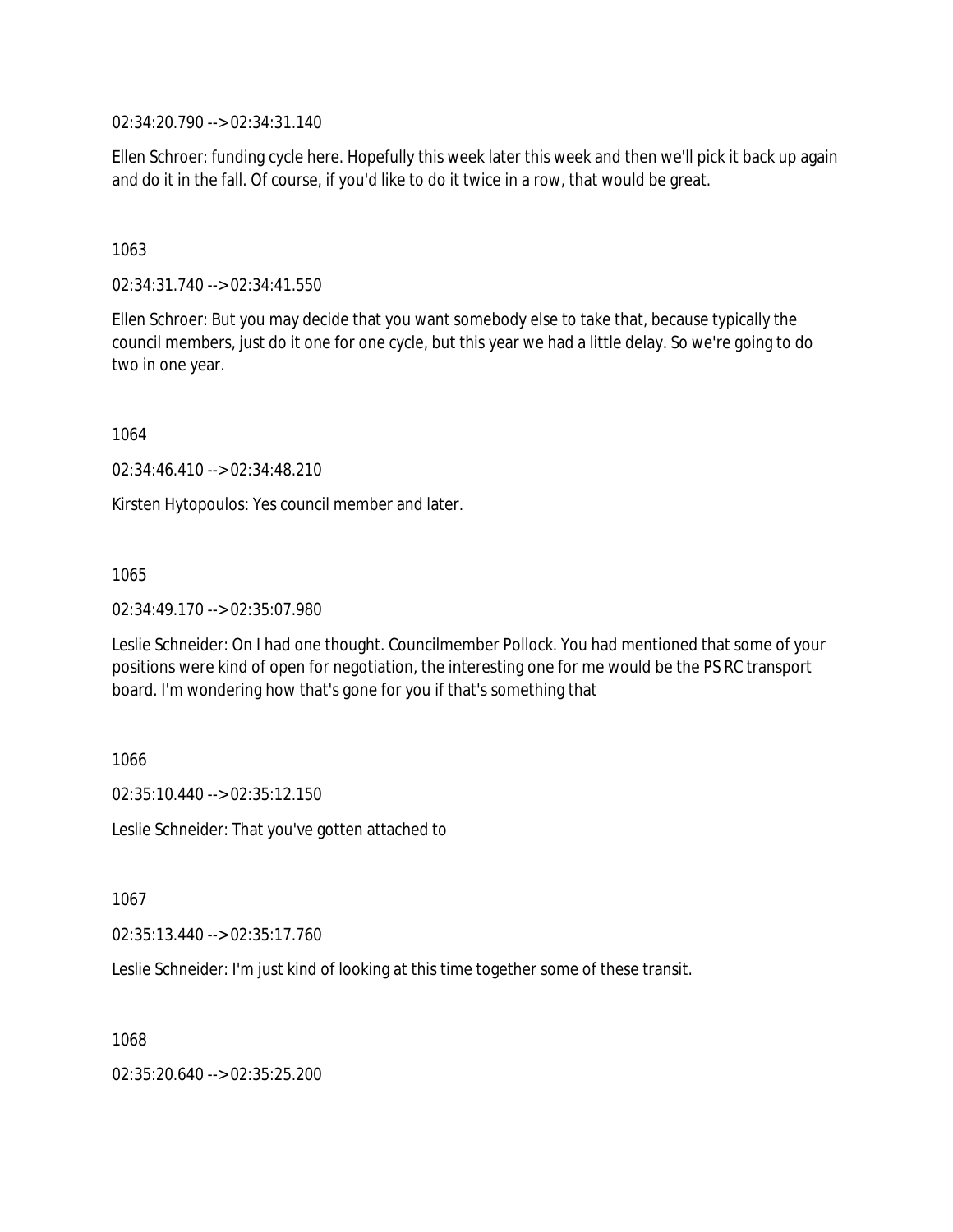Leslie Schneider: Positions, but if you're good with it, that's fine as that's fine as well.

1069 02:35:26.550 --> 02:35:28.080 Michael Pollock: Oh my offer still stands.

1070 02:35:30.450 --> 02:35:30.960 Leslie Schneider: Okay.

1071 02:35:31.170 --> 02:35:33.360 Michael Pollock: You're interested. Yes.

1072 02:35:34.800 --> 02:35:35.190 Leslie Schneider: Okay.

1073 02:35:35.400 --> 02:35:39.060 Michael Pollock: Where's your mom. Do you wanna be wrapped in a bow or or

1074 02:35:41.640 --> 02:35:47.760 Leslie Schneider: Well, that would be great. I would just love having that sort of the multi

1075 02:35:50.700 --> 02:35:52.680

Leslie Schneider: So I appreciate that. Yeah, I'll, I'll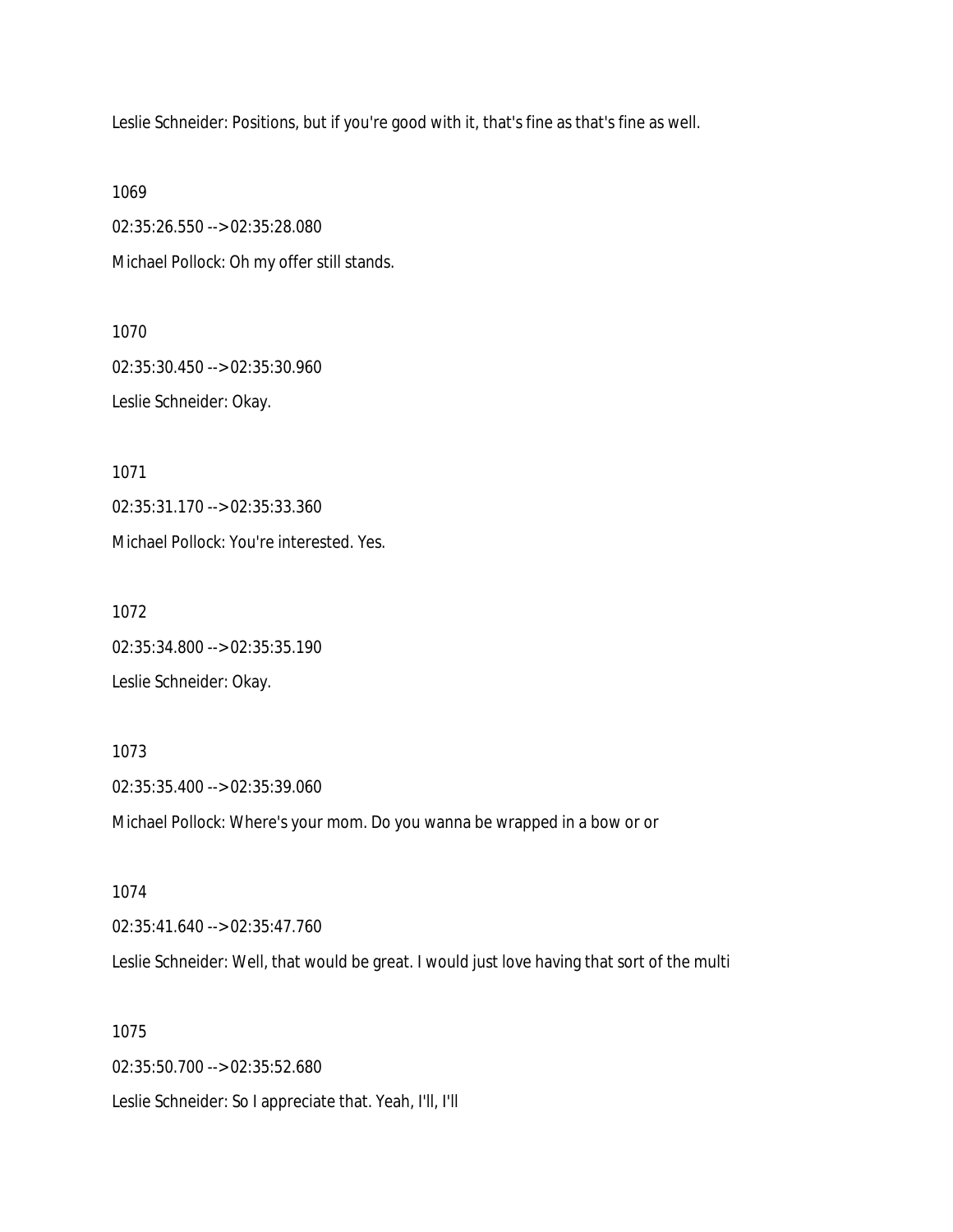02:35:54.240 --> 02:35:56.880

Michael Pollock: I like your thinking on it. So yeah, that makes good sense.

1077

02:35:57.720 --> 02:36:14.550

Kirsten Hytopoulos: Okay. So do we want to go back and clean up LT As I sounds like I'm the interim manager was hoping that we would weigh in on council member card. Would you have any interest in us doing both this year, or would you prefer. We've shuffled one off. We haven't done it yet.

1078

02:36:16.680 --> 02:36:22.080

Christy Carr: Yeah, well, my understanding, actually, was that you did do it twice, but that you know like

1079

02:36:22.770 --> 02:36:35.580

Christy Carr: Like I've technically now done it twice because council member I took council member Chairman's place. So you have that sort of institutional knowledge. So I would cycle off and then but Deputy Mayor had topless would stay but

1080

02:36:37.260 --> 02:36:44.190

Kirsten Hytopoulos: I'm happy to do that for sure i that is our tradition and I will take that responsibility. So if you don't want to do it twice.

1081

02:36:44.880 --> 02:36:57.090

Kirsten Hytopoulos: Which we relate, which really wouldn't fit our cycle because we've been we're supposed to be growing the next chair. Then we're going to need somebody else's step up for the second cycle, do we want to do that now, or do you want to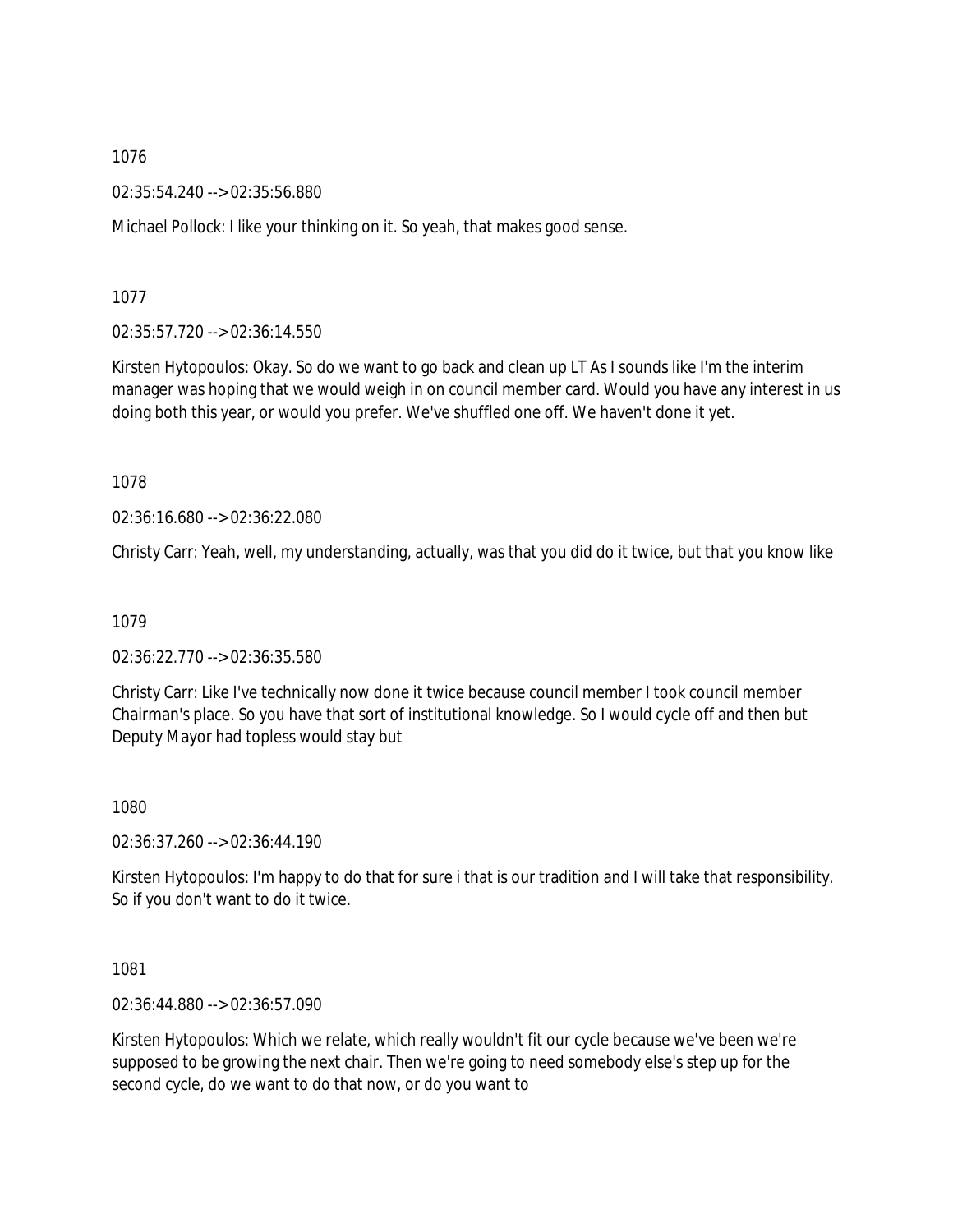02:36:58.740 --> 02:37:00.150

Kirsten Hytopoulos: I think normally would. Right.

1083

02:37:02.460 --> 02:37:05.880

Christy Carr: Nobody would recommend it because I haven't really done it.

1084

02:37:06.030 --> 02:37:08.190

Christy Carr: But I'm sure that it's fascinating work.

1085

02:37:09.150 --> 02:37:10.860

Ellen Schroer: It is that generally

1086

02:37:12.090 --> 02:37:20.790

Ellen Schroer: Four or five meetings in a six to eight week period. So the, the work has consolidated in that. And the, the work that you're doing is to evaluate

1087

02:37:22.230 --> 02:37:32.100

Ellen Schroer: Or to assist the committee that will convene to evaluate proposals and make funding decisions for local organizations related to tourism and economic development. So that's the type of work that it would be

1088

02:37:33.210 --> 02:37:34.680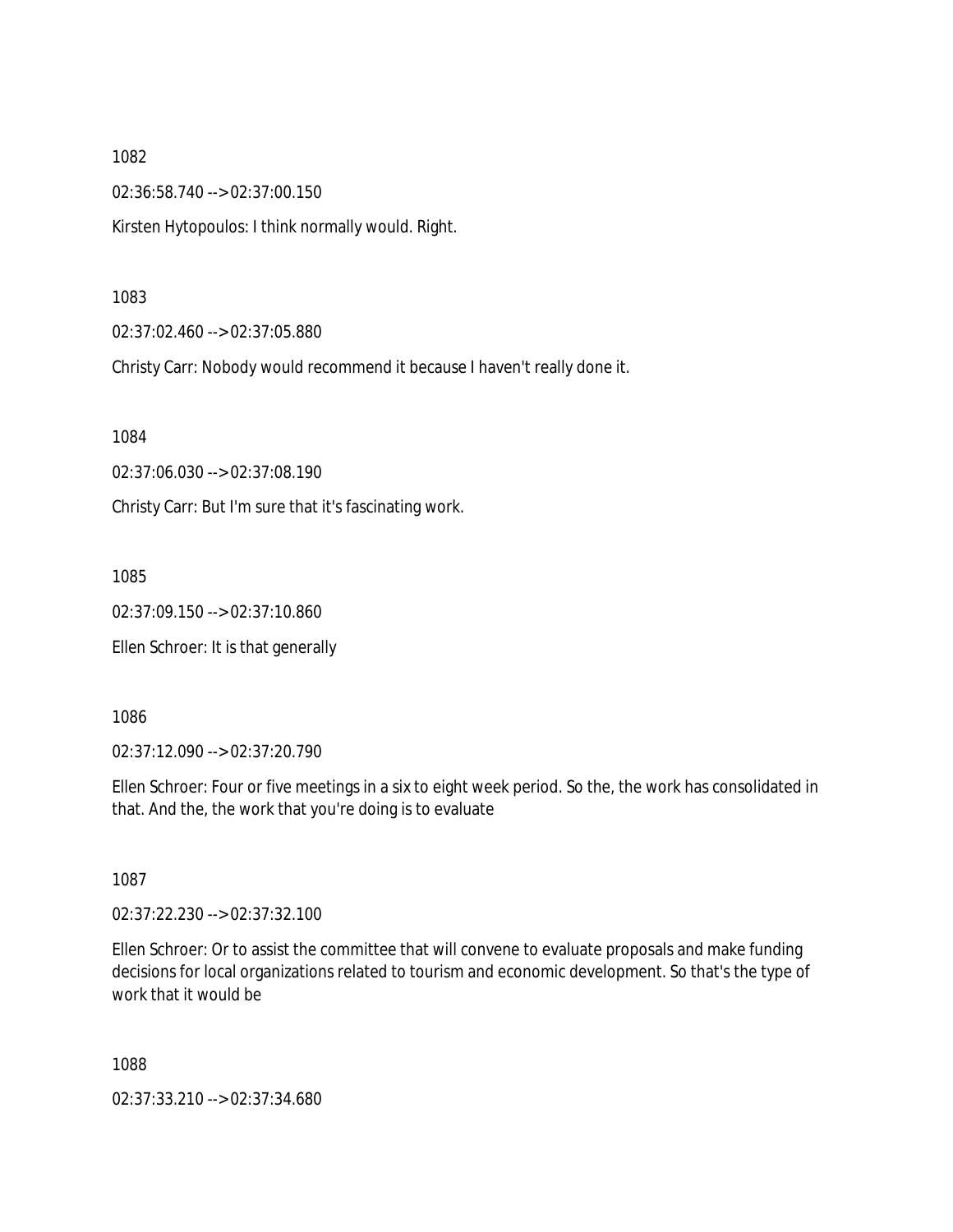Ellen Schroer: Typically evening meetings.

1089

02:37:35.700 --> 02:37:37.320

Ellen Schroer: Over a six to eight week period.

## 1090

02:37:39.360 --> 02:37:52.920

Ellen Schroer: And yes, would be typical for the person who's the chair. So in this case comes member car to step off and then for council member Deputy Mayor had topless to serve as the Vice Chair in the spring and then the chair in the fall and then the person who serves as the

1091

02:37:53.760 --> 02:38:00.900

Ellen Schroer: Vice Chair or non voting member would then be teed up for next year to be in that same role, but as the voting member or the chair.

1092

02:38:05.280 --> 02:38:08.490

Kirsten Hytopoulos: Okay, here's the young still have to finish later. I mean, usually

1093

02:38:09.810 --> 02:38:14.880

Kirsten Hytopoulos: Kills me. Verse night or no okay so kills your car or your hand supposed to Sylvia

# 1094

02:38:15.930 --> 02:38:31.350

Christy Carr: It is, but it's on a different topic and I know I'm happy to keep this I see a COUNCILMEMBER fan tree Johnson's hand maybe she's gonna jump at this opportunity. But if not, since I haven't technically done it twice. I, I will do it twice needed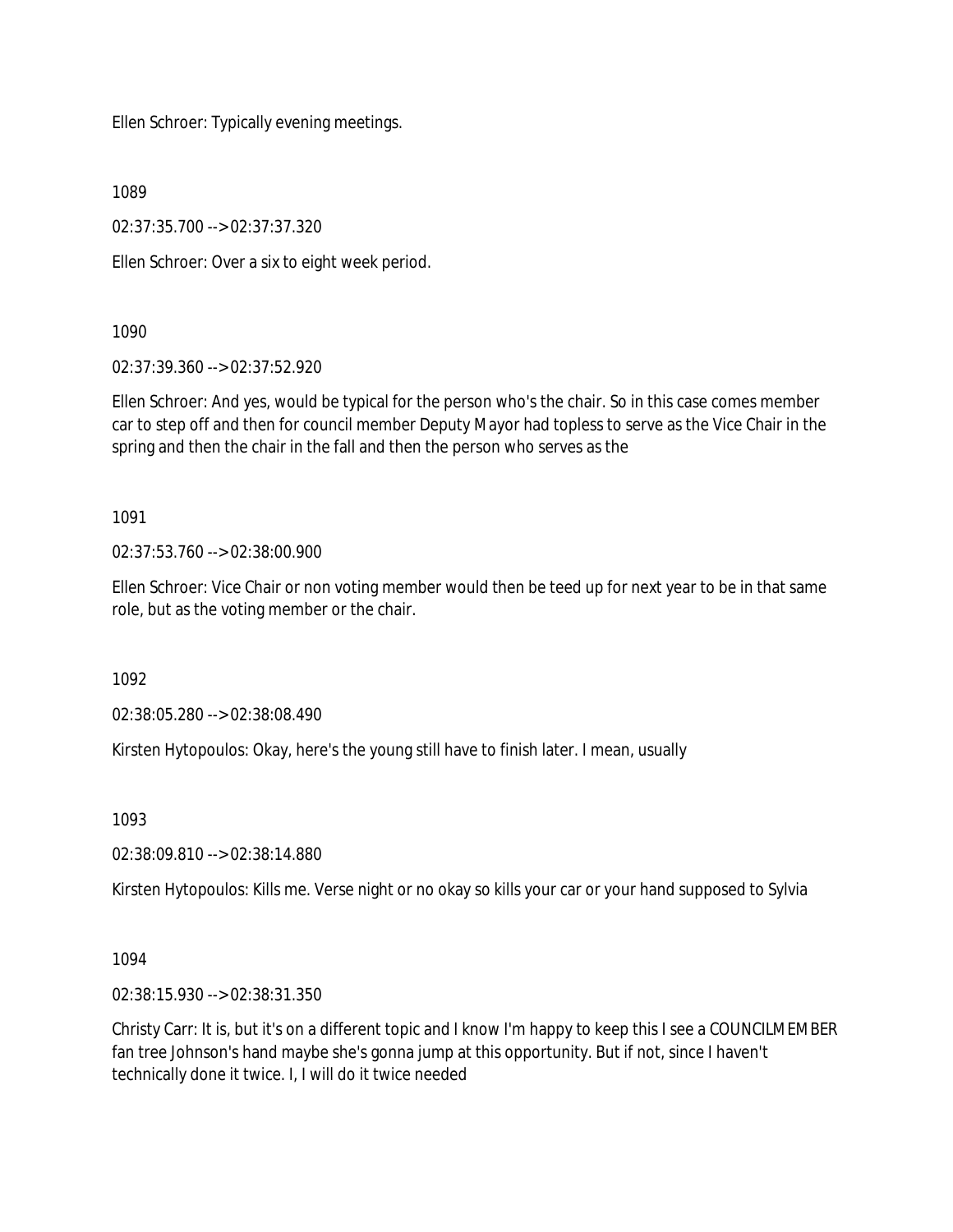02:38:31.560 --> 02:38:33.960

Kirsten Hytopoulos: Well, let's check in with COUNCILMEMBER country Johnson.

1096

02:38:33.990 --> 02:38:35.850

Brenda Fantroy-Johnson: No, it was on a different subject.

1097

02:38:35.940 --> 02:38:47.790

Kirsten Hytopoulos: Okay so COUNCILMEMBER car. It sounds like you would be willing to stay on and we'll have to figure out how that goes into the flow and then you had an item and then and then I'll come to our country Johnson offers

1098

02:38:48.810 --> 02:38:55.830

Christy Carr: Yeah, thanks. I'm happy to keep doing L tech. It's actually I think it'll be interesting and staff does a great job of Tina that for us. So

1099

02:38:57.570 --> 02:38:58.620

Christy Carr: That's fine.

1100

02:39:00.300 --> 02:39:05.460

Christy Carr: I did actually since I've been sitting here, I noticed that COUNCILMEMBER Pollock.

1101

02:39:06.600 --> 02:39:25.530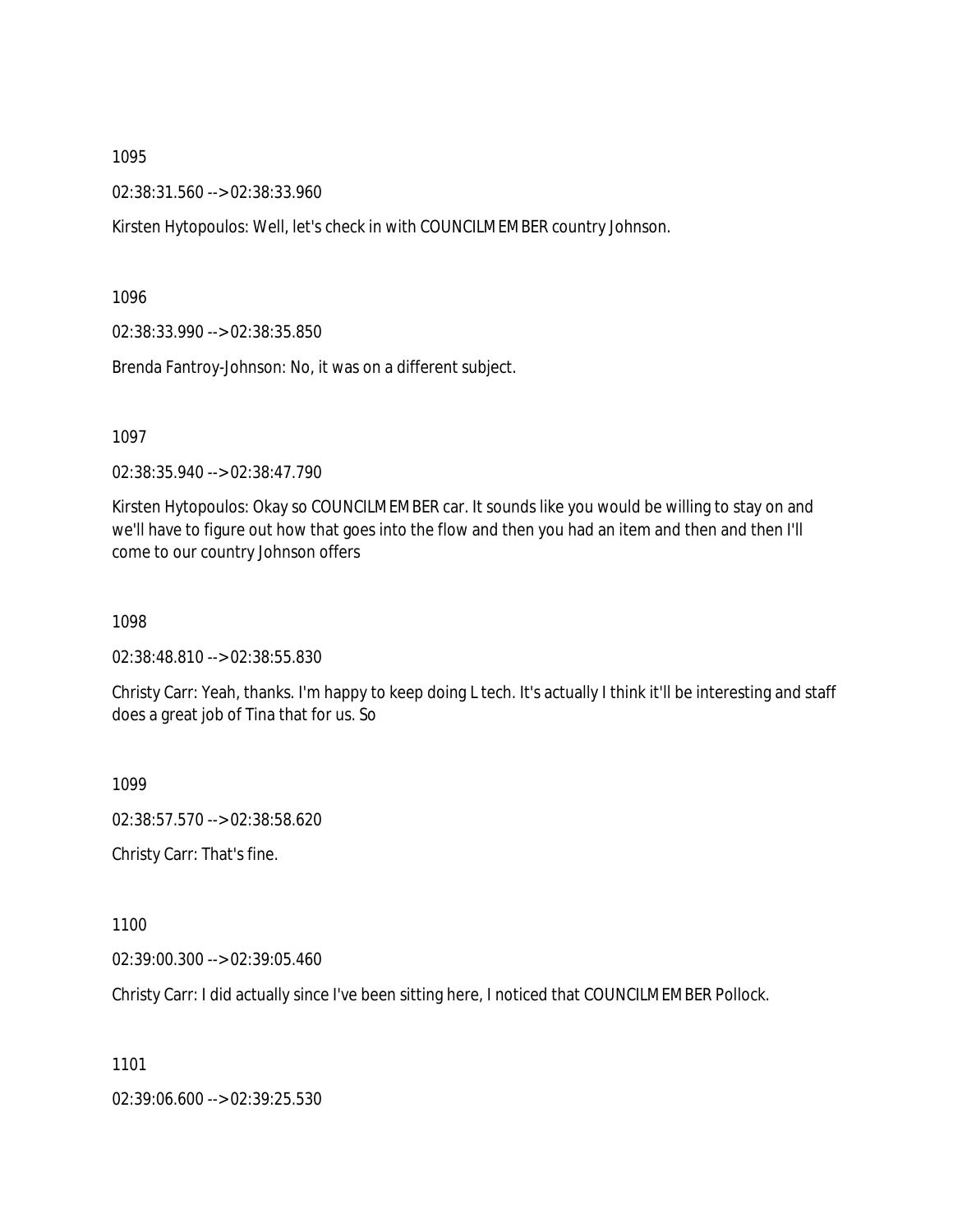Christy Carr: Has the PSC growth management policy board which would actually be something that would interest me and would likely inform my land use work in terms of our work feeding into the regional planning framework. So if you are offloading I'd be happy to take that assignment.

1102

02:39:29.160 --> 02:39:29.640

Kirsten Hytopoulos: Okay.

1103

02:39:30.360 --> 02:39:33.300 Michael Pollock: Yeah, so thank you.

1104

02:39:33.720 --> 02:39:35.940

Kirsten Hytopoulos: Okay, and then customer country Johnson.

1105

02:39:37.230 --> 02:39:42.480

Brenda Fantroy-Johnson: For someone to do apologize for not saying councilwoman hypothesis hypothesis.

1106

02:39:44.520 --> 02:39:45.060

Kirsten Hytopoulos: When you

1107

02:39:46.230 --> 02:39:56.640

Brenda Fantroy-Johnson: See it Kirsten and then I should have. I gotta remember the you know how we're doing this. I'm, I'm looking at the Western alliance, and I'm wondering if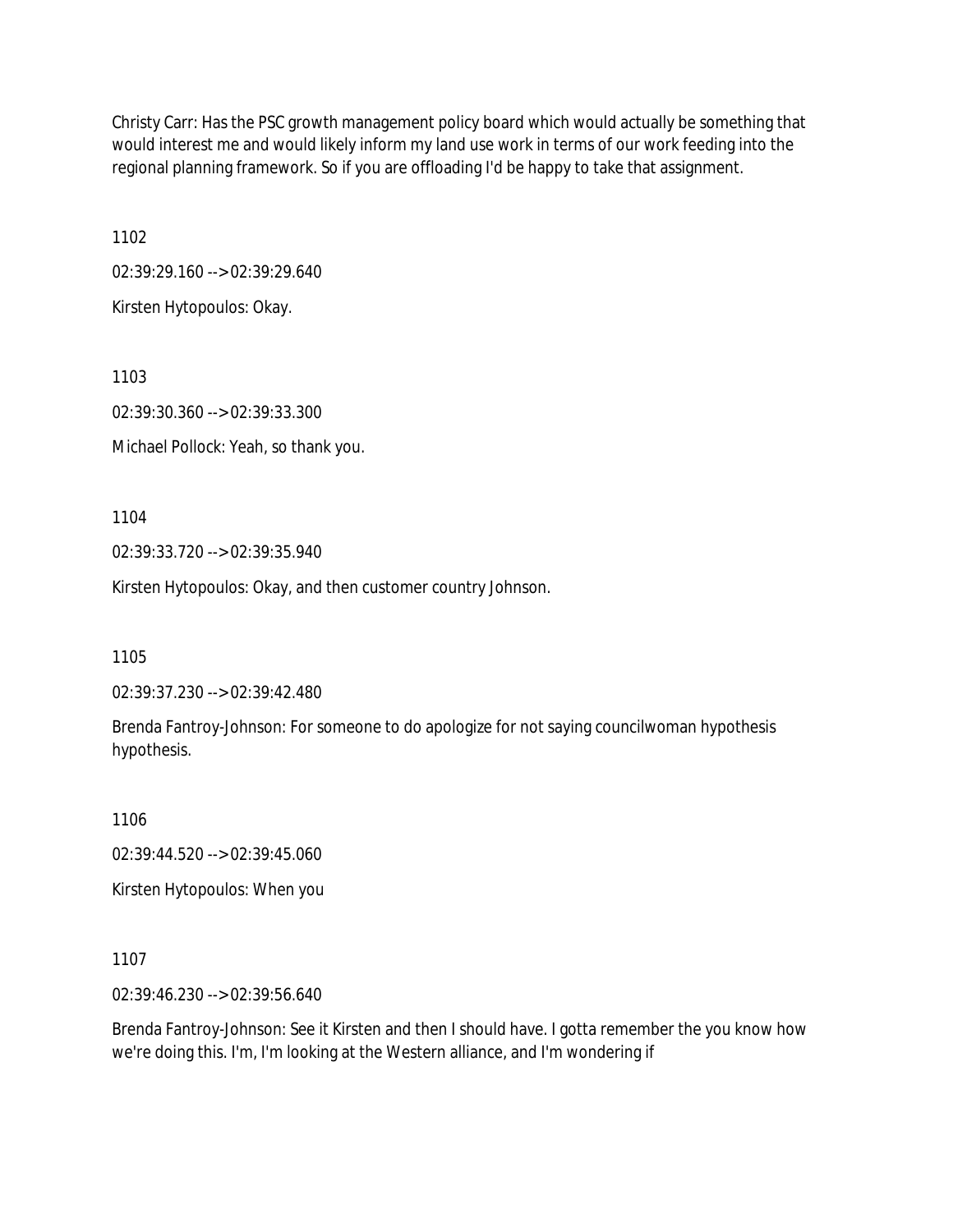02:39:57.810 --> 02:40:00.180

Brenda Fantroy-Johnson: Council member in the South, be ready to give that one.

1109

02:40:06.870 --> 02:40:23.370

Rasham Nassar: Yes. In fact, I think I took that assignment. When I got on council and 2018 and I've never been to a meeting. I don't think I've been meeting has ever been called if it has. I certainly didn't send me the invite. So, I'm sure.

1110

02:40:29.070 --> 02:40:29.910

Kirsten Hytopoulos: And actually just

1111

02:40:29.940 --> 02:40:43.920

Kirsten Hytopoulos: Real quick, kind of going to be the subject of meetings that have that convened IS THAT IS THE INNER CITY MANAGER able to let us know if in fact giggling is like just not happening at this point, um,

1112

02:40:45.330 --> 02:40:49.290

Ellen Schroer: So that is a group that's all the taxing

1113

02:40:49.650 --> 02:41:02.160

Ellen Schroer: Jurisdictions on the island and in 2020 the group was very focused on coven and so we didn't really convene in the evenings. We convened pretty much weekly for most of the year just talking about response to the Community's

1114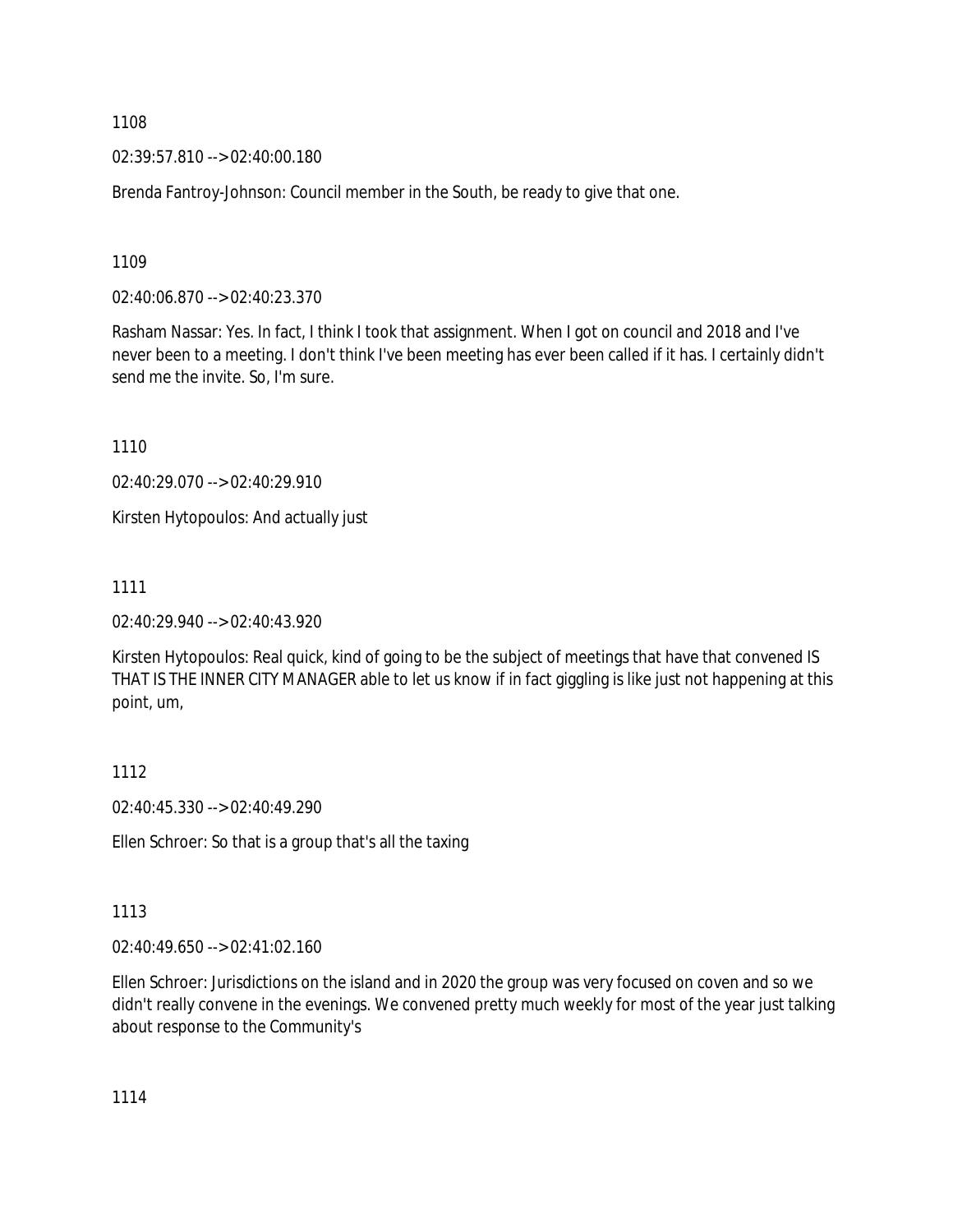02:41:03.060 --> 02:41:13.890

Ellen Schroer: Needs for the code response and we haven't yet decided or picked that up. We're still I think really in the thick of the vaccine and the testing side and all of those things.

#### 1115

02:41:14.400 --> 02:41:28.740

Ellen Schroer: So I would anticipate that those meetings might be deferred to the second half of the year. But that's what that is. And certainly when when the group broadens its focus, again, I think that that would be the time that we pick back up the elected officials participating

#### 1116

02:41:29.100 --> 02:41:34.530

Kirsten Hytopoulos: Okay, good. Okay, so make sure you say there's a lot of opportunities for us. Obviously, when it actually working functions.

## 1117

02:41:34.980 --> 02:41:35.670

Ellen Schroer: Yeah, that's right.

#### 1118

02:41:36.180 --> 02:41:39.360

Kirsten Hytopoulos: Okay, and then counselor country Johnson, do you have your hand up.

1119

02:41:41.700 --> 02:41:42.540

Brenda Fantroy-Johnson: No, sorry.

1120

02:41:43.260 --> 02:41:44.880

Kirsten Hytopoulos: And then COUNCILMEMBER deeds.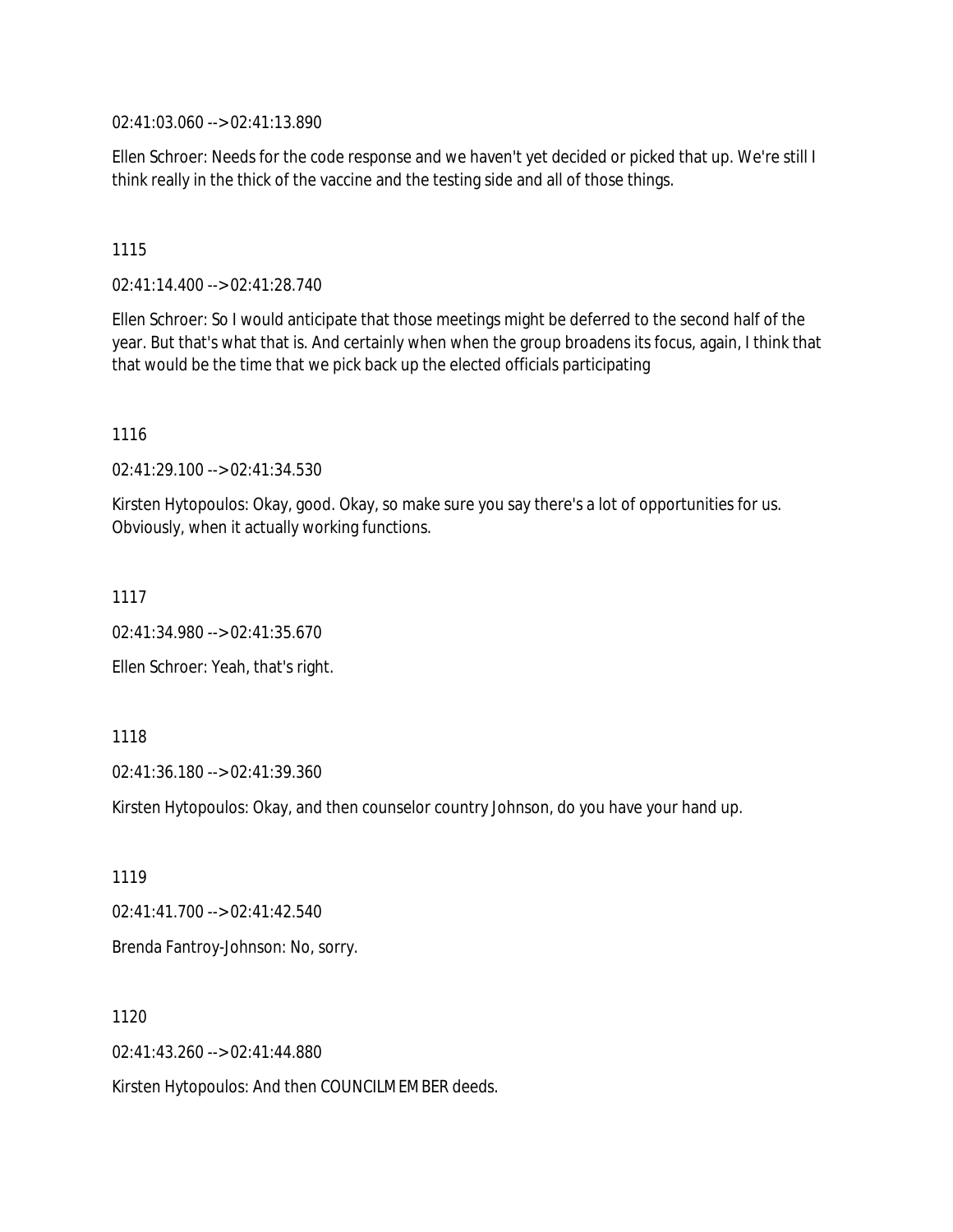02:41:45.570 --> 02:41:54.600

Joe Deets: Yeah, thank you. A couple it committees, I think we can do away with and maybe colleagues have others the Youth Mental Health workshop proposal.

1122

02:41:55.770 --> 02:42:02.670

Joe Deets: That's on there. I mean, that's not going anywhere. And I think things have changed. So I think we could remove that

## 1123

 $02.42.03.930 -5.02.42.22.290$ 

Joe Deets: And the Safe Streets. Councilmember Pollock, I, I was trying to think. I think that was related to work we did with grow Avenue last year, but other things are happening in in in that space. So, I, I'm not. It's not clear to me that we need that anymore.

1124

02:42:22.950 --> 02:42:31.620

Michael Pollock: You know, my, my feeling is we finished that. And if we want to somebody wanted to form another community to do that. So yeah, I think crossing that off the list. Yes. Good.

1125

02:42:32.310 --> 02:42:37.710

Joe Deets: Okay, good. So I am so I'm just my chance of speaking now would be just to take those two items off.

1126

02:42:38.640 --> 02:42:41.910

Kirsten Hytopoulos: Does anyone have any concerns with either removing either one.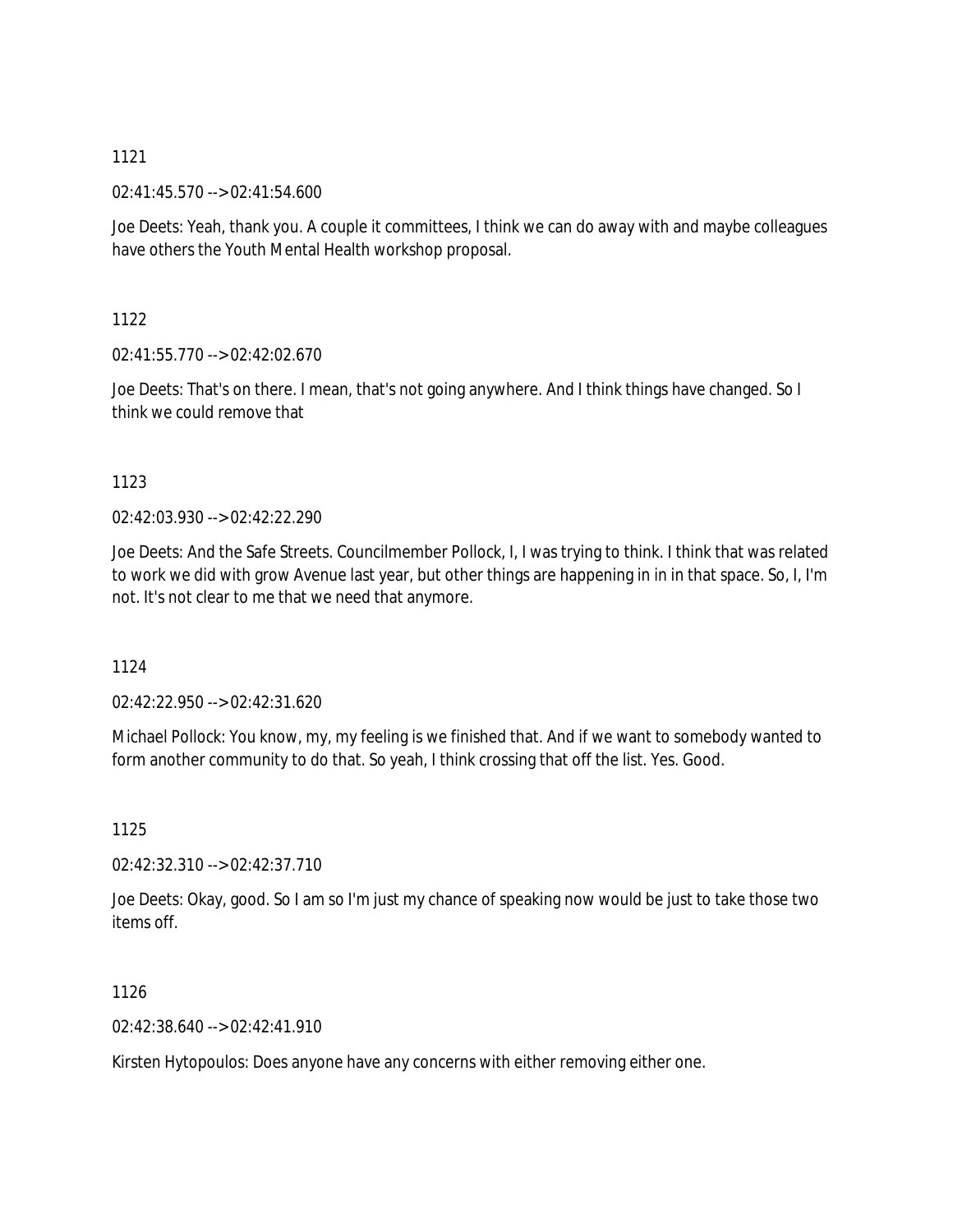02:42:43.140 --> 02:42:55.020

Kirsten Hytopoulos: I just thought that as we removed the Youth Mental Health we we like extending our message the community that it says we're able to do something like that, again, that we will because that sure it hasn't gone anywhere gotten only worse.

1128

02:42:56.760 --> 02:43:00.180

Kirsten Hytopoulos: Okay yeah at Council mayor nisar

1129

02:43:01.680 --> 02:43:12.600

Rasham Nassar: Yeah, and I know that COUNCILMEMBER cars play is is growing and critically full. So I'm just, I want to ask you. However, if you would be interested in the

1130

02:43:13.380 --> 02:43:27.120

Rasham Nassar: K RCC land use policy board and because it fits into the regional the regional policy discussions that are happening related to land use, if you're taking them into PR SC realm, then I would be happy for you to also

#### 1131

02:43:27.810 --> 02:43:34.950

Rasham Nassar: Sit on the kid sap. The County Regional land use committee, I'm happy to keep it as well. I just wanted to put that out there. If it's something that you're interested in.

1132

02:43:37.530 --> 02:43:39.840

Christy Carr: Yeah, I'd be really interested in that, actually.

1133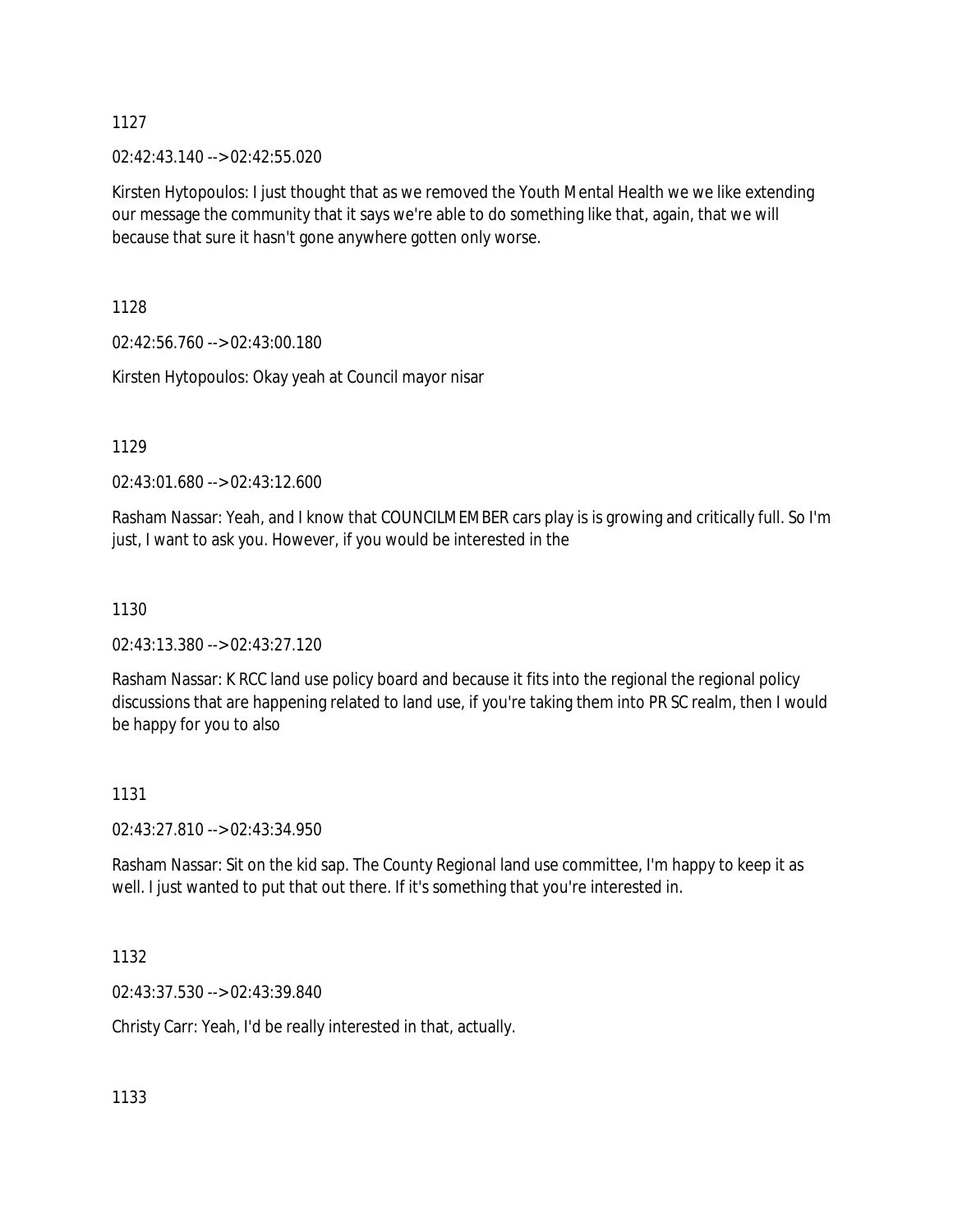02:43:39.930 --> 02:43:40.560

Christy Carr: Thank you. Great.

1134

02:43:41.820 --> 02:43:44.730

Rasham Nassar: Okay, so let's make that change as well. Thank you.

1135

02:43:45.720 --> 02:43:46.560 Kirsten Hytopoulos: COUNCILMEMBER Pollock.

1136

02:43:49.140 --> 02:43:50.010

Kirsten Hytopoulos: Yo, okay.

1137 02:43:52.440 --> 02:43:53.190 Remember Schneider.

1138

02:43:54.900 --> 02:44:04.410

Leslie Schneider: Thanks. A few more things. So on the top of one of these pages is the Alliance for youth formerly Bainbridge Island healthy youth alliance.

#### 1139

02:44:04.800 --> 02:44:12.120

Leslie Schneider: And my name is there, but that's never come up. And so I'm wondering if that's a thing and we if we want to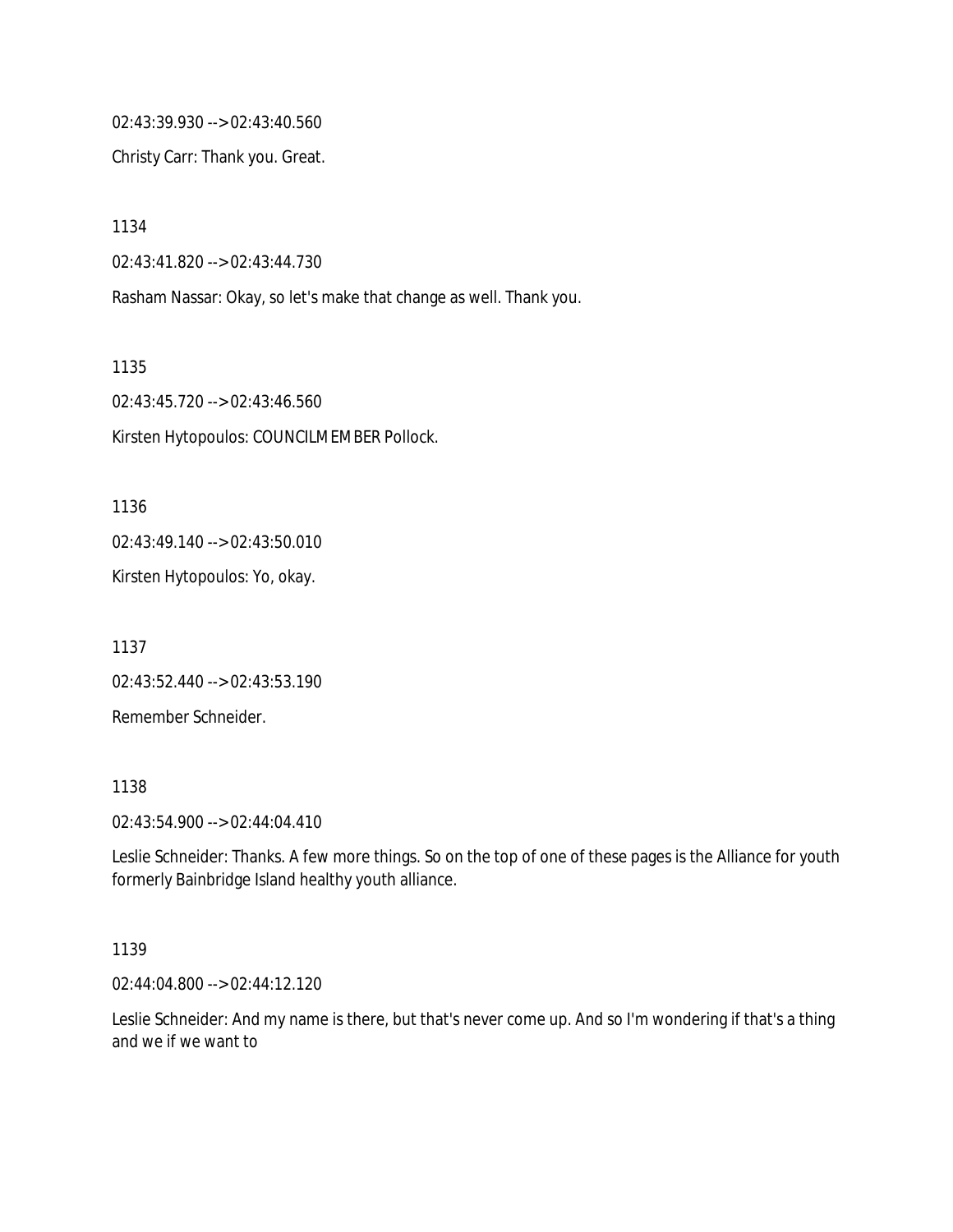02:44:13.020 --> 02:44:26.700

Leslie Schneider: If it's not a thing we could just get rid of it. And I will say, at the same time I'm, I'm very interested in having a conversation with my colleagues, this year, about how we could involve youth in city government so

1141

02:44:28.230 --> 02:44:38.940

Leslie Schneider: We could leave my name there. And then we could turn it into something else and I could ask for participation, but I don't want to be on the hook for something. I don't know what it is.

1142

02:44:43.230 --> 02:44:52.770

Leslie Schneider: And then, um, I council member Pollock. You wouldn't happen to be interested in taking the Design Review Board would you

1143

02:44:54.090 --> 02:44:54.540

Michael Pollock: Um,

1144

02:44:55.650 --> 02:45:07.410

Michael Pollock: It's a great subject go just the, the, I don't think timing wise I guess I'd be willing to talk. Why don't we, what am I look at that in terms of when it's held and

1145

02:45:08.430 --> 02:45:09.630

Michael Pollock: If I get back to you on that.

1146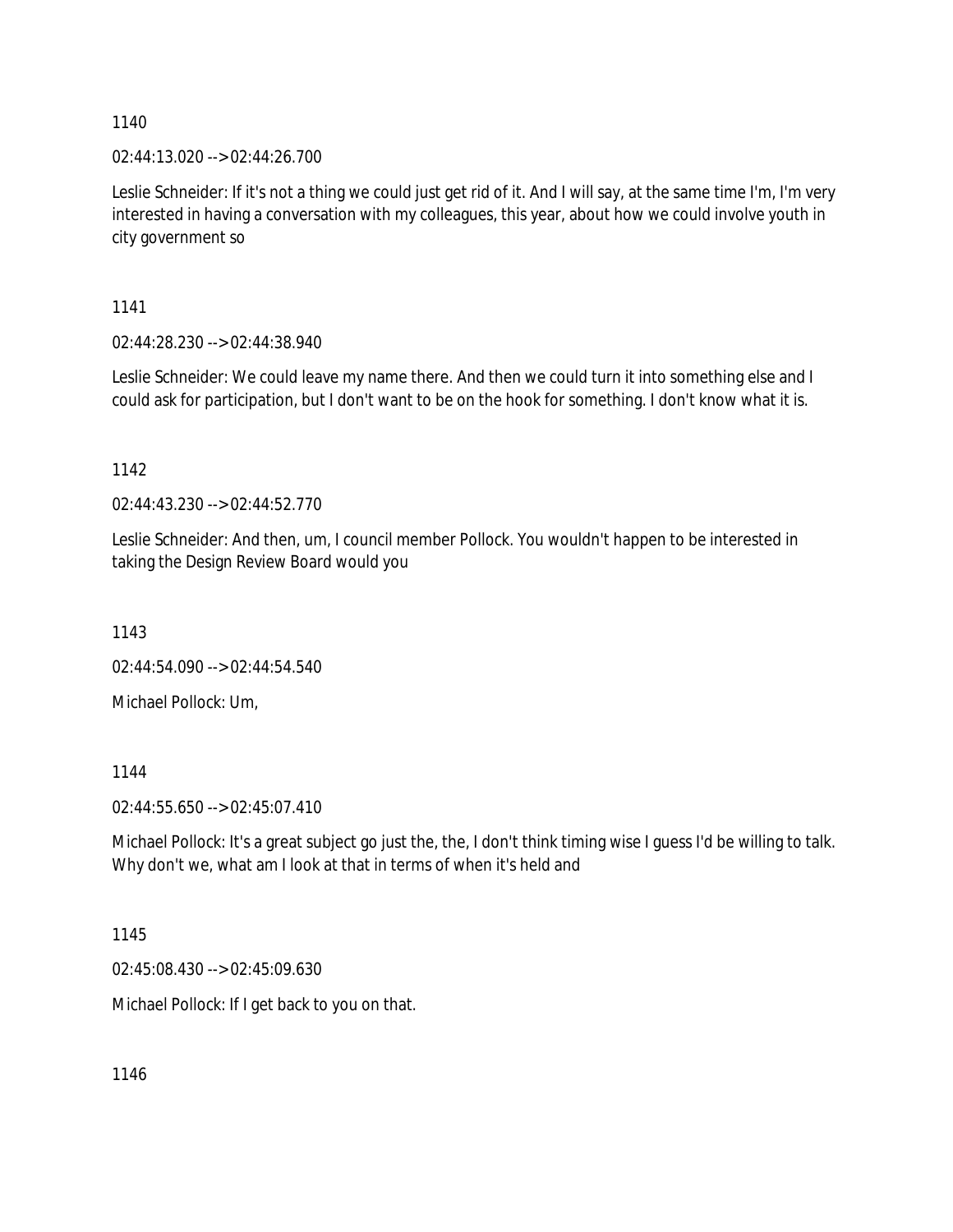02:45:10.800 --> 02:45:11.310

Sounds good.

1147

02:45:13.800 --> 02:45:17.070

Kirsten Hytopoulos: Anyone else on any of this topic. Any other

1148

02:45:18.450 --> 02:45:20.850

Kirsten Hytopoulos: Requests or observations.

#### 1149

02:45:22.230 --> 02:45:29.310

Kirsten Hytopoulos: Okay, it looks like we are done this topic and she's checking in with the inner city manager. Do you feel that we've

1150

02:45:30.720 --> 02:45:33.720

Kirsten Hytopoulos: Tapped we completed our task is there anything else that you ask of us.

## 1151

02:45:34.110 --> 02:45:44.940

Ellen Schroer: I think the only other item that I would or ad hoc committee that might be up for consideration is the mask ordinance ad hoc committee. I don't know if that's still a thing.

1152

02:45:45.360 --> 02:45:48.870

Kirsten Hytopoulos: Right. I think that can be retired okay agree.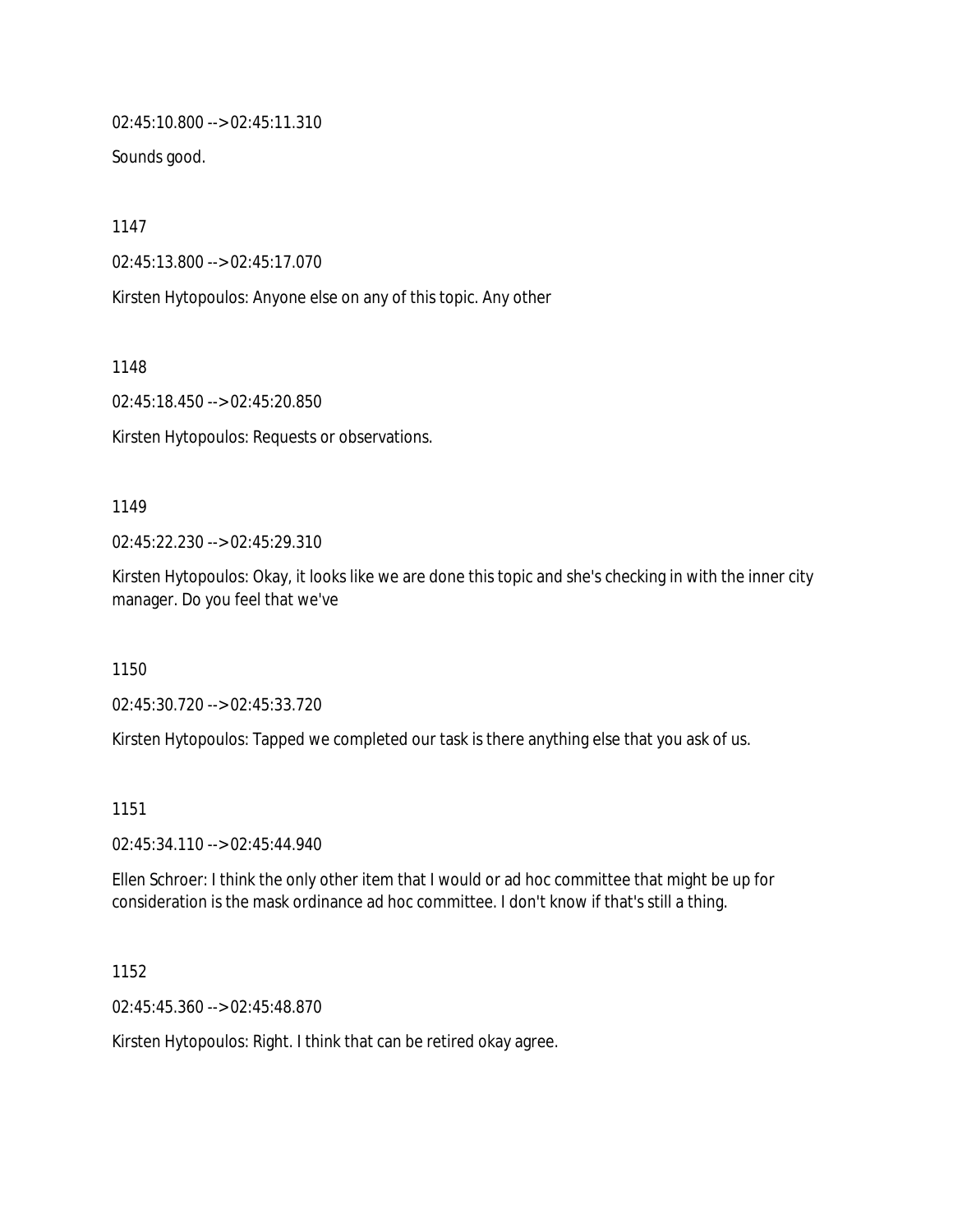1153 02:45:50.070 --> 02:45:50.640 Kirsten Hytopoulos: Okay, great.

1154 02:45:51.450 --> 02:45:52.140 Thank you for that.

1155 02:45:53.190 --> 02:45:56.520 Kirsten Hytopoulos: Alright Council looks like the weird item eight for the good of the order

1156 02:46:00.090 --> 02:46:01.350 Kirsten Hytopoulos: COUNCILMEMBER deeds.

1157

02:46:01.830 --> 02:46:04.350

Joe Deets: Yeah. Hi. Thank you, Deputy Mayor. Yeah.

1158

02:46:05.370 --> 02:46:07.290

Joe Deets: I mentioned I was going to bring something up and

1159

02:46:08.430 --> 02:46:17.100

Joe Deets: So what was it Christmas New Year's Eve, trying to remember a constituent. We know Ed cushioning I think it's safe to say his name here.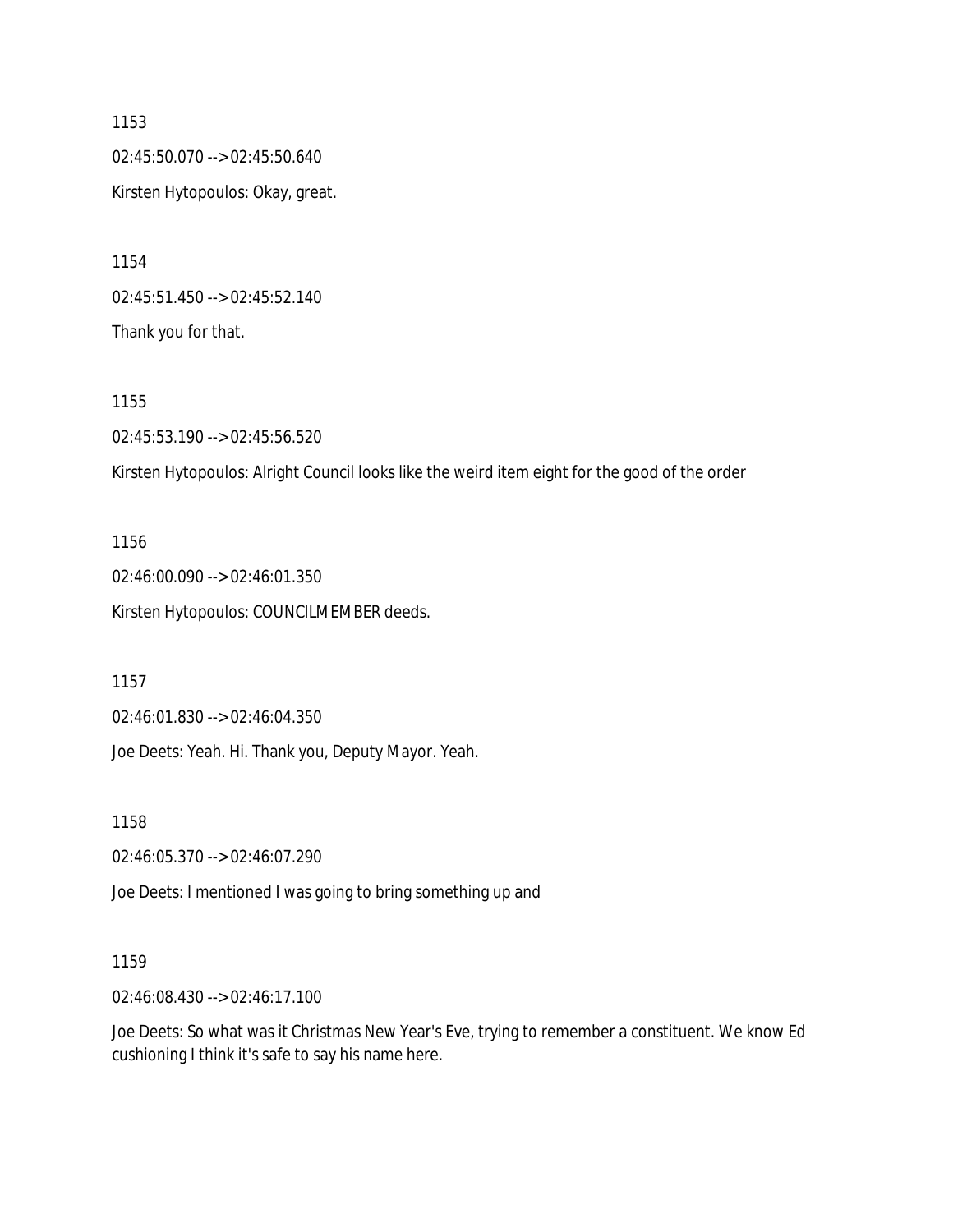02:46:17.880 --> 02:46:26.850

Joe Deets: Matt sent a message to all of us very eloquently but at the same time kind of chastising us for the lack of progress on affordable housing.

1161

02:46:27.450 --> 02:46:39.330

Joe Deets: And I entered into a conversation with him and all the others who were copied in but not you guys since it was, it was just I you know when we reply. We don't reply all

1162

02:46:39.810 --> 02:46:49.290

Joe Deets: Including council members so reason I'm bringing this up is there's clearly a strong interest in the community to get back on track on affordable housing.

1163

02:46:49.830 --> 02:47:01.080

Joe Deets: And I mentioned to them that I have virtual office hours on Saturdays from 10am to noon, and I said, if you guys want to join. I'm going to be there and we can talk about

1164

02:47:01.680 --> 02:47:10.440

Joe Deets: This, if I'm talking about. And so they basically took me up on this. So it appears the Saturday from 10am to noon on sort of my virtual zoom

1165

02:47:11.070 --> 02:47:17.610

Joe Deets: This is happening. So the reason I'm bringing this up is, I would like to invite any of you who would like to join.

1166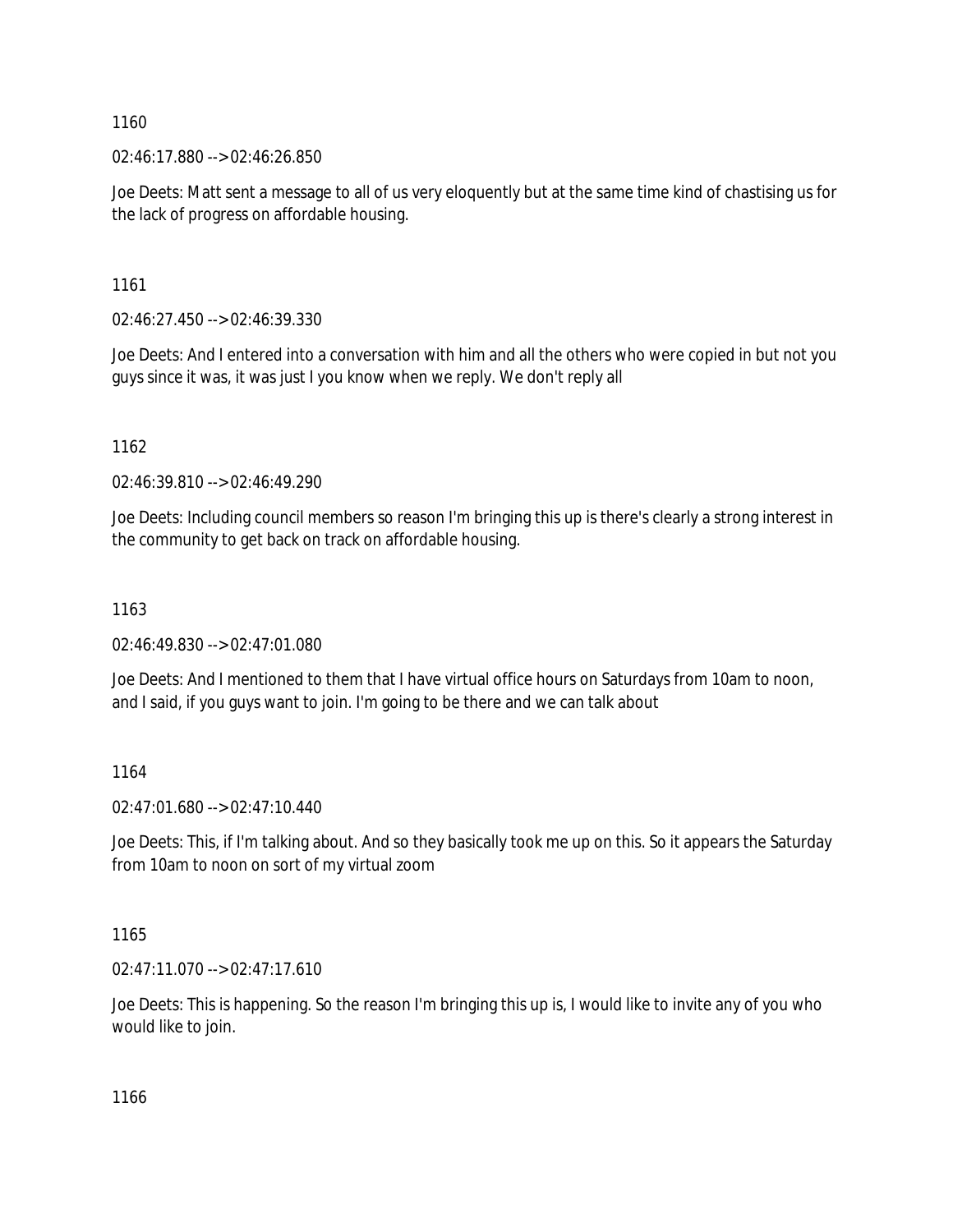02:47:18.510 --> 02:47:28.590

Joe Deets: So, so that's why I'm just bringing this up that there's going to be this conversation on Saturday. It's part of my usual hours, but it seems to be, it may be more of a dedicated conversation.

1167

02:47:29.610 --> 02:47:31.410

Joe Deets: So if you're interested, please let me know.

1168

02:47:32.970 --> 02:47:35.730

Kirsten Hytopoulos: And interests city manager. Sure.

1169

02:47:37.440 --> 02:47:56.250

Ellen Schroer: Neglected to to get an indication of how many folks might be attending the meeting on Thursday, the city manager search community open house if you do want to come, of course, you're more than welcome. I just need to have you. Let me or Christine know for quorum and noticing ideas.

1170

02:47:57.270 --> 02:47:59.550

Ellen Schroer: So thank you for letting me ask that question.

1171 02:48:00.210 --> 02:48:01.380 Kirsten Hytopoulos: Okay, what do I take a

1172 02:48:01.500 --> 02:48:02.550 Kirsten Hytopoulos: Kind of a roll call here.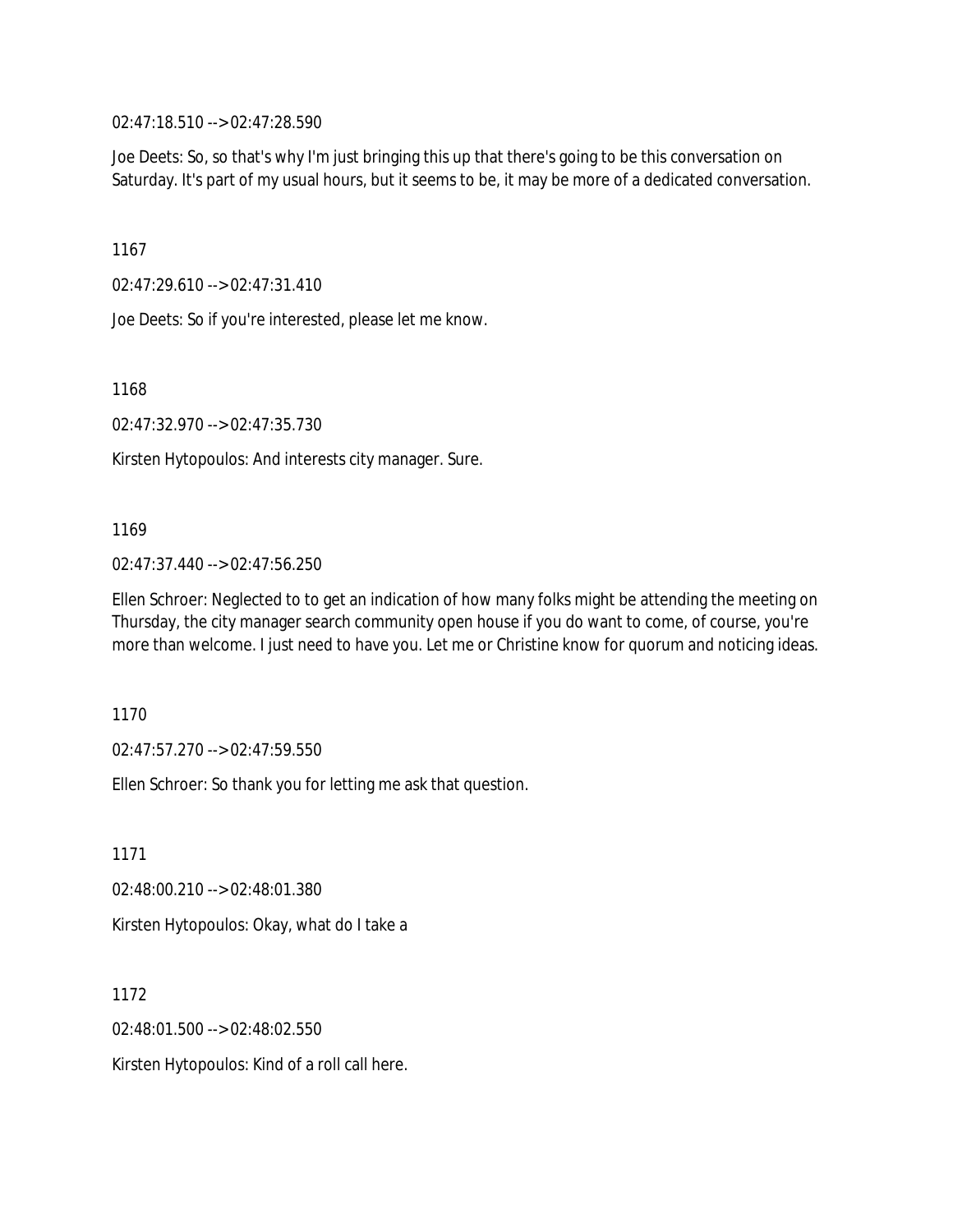02:48:03.270 --> 02:48:09.600

Ellen Schroer: Yeah. Just show of hands. People who think it might be attending. Yeah. Okay. It looks like we'll go ahead and notice that as a meeting. Thank you very much.

1174

02:48:09.660 --> 02:48:13.470

Rasham Nassar: One. One quick question on that is that who's facilitating that meeting.

1175

02:48:14.370 --> 02:48:16.830

Ellen Schroer: Ron hollifield from Sgr okay

1176

02:48:20.340 --> 02:48:23.160

Michael Pollock: Can I just get a clarification on that and

1177

02:48:24.510 --> 02:48:25.980

Michael Pollock: Women's being noticed

1178

02:48:27.360 --> 02:48:41.910

Michael Pollock: It's just limited to that will be in attendance. I mean, have an on those haven't been phrased. Well, but just that notice Council decisions. I think it's important to know that no Council decisions will be made. We're just simply going to be in attendance to listen.

1179

02:48:43.170 --> 02:48:46.950

Michael Pollock: Some something along those lines. So, so it's clear to the public, we're not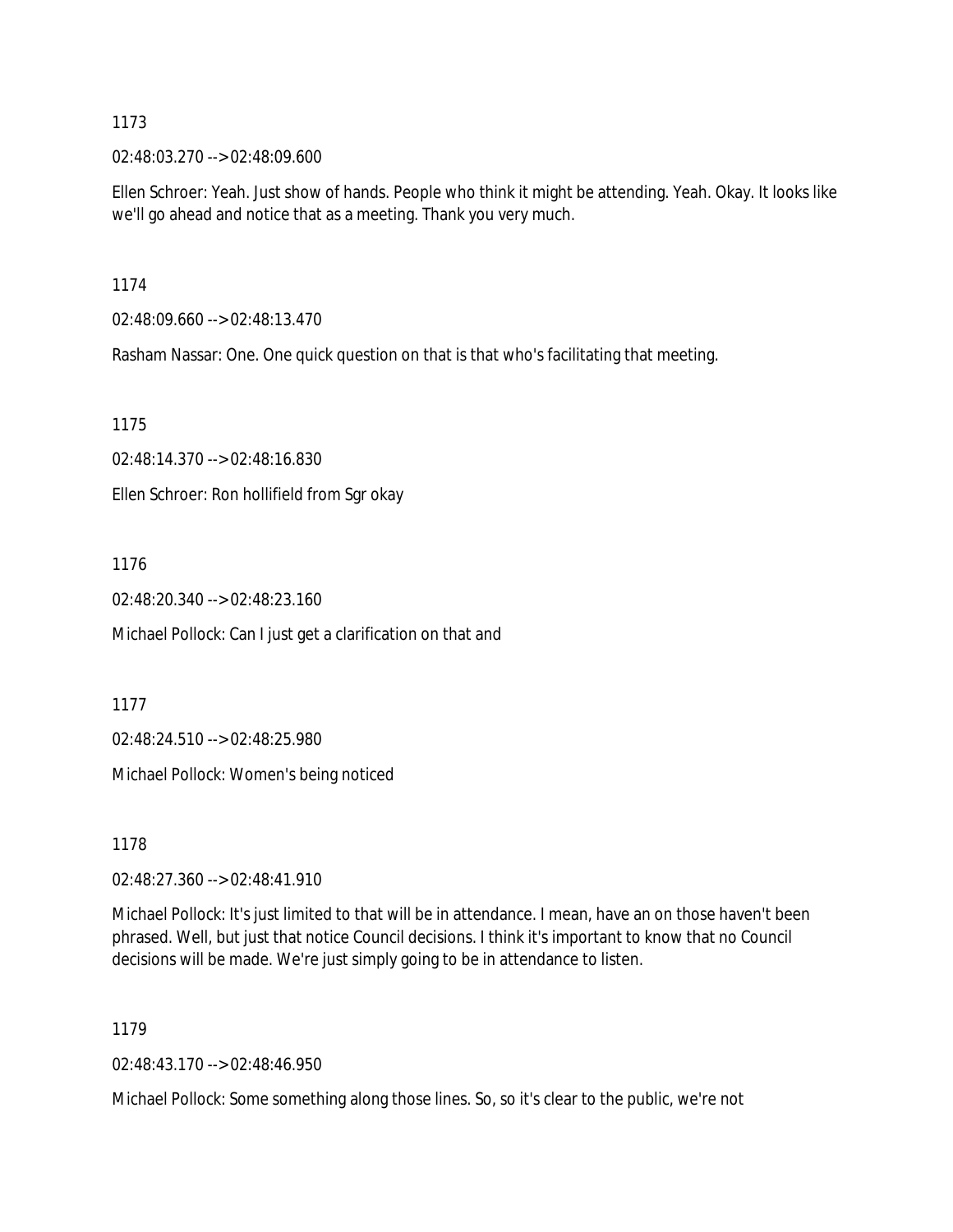02:48:48.330 --> 02:48:49.710 Michael Pollock: We're not making decisions.

1181

02:48:50.850 --> 02:48:52.980

Ellen Schroer: Okay. Yes. Thank you.

1182

02:48:54.630 --> 02:48:55.350

Kirsten Hytopoulos: Um, and

1183

02:48:57.180 --> 02:48:58.050

Kirsten Hytopoulos: Mayor nisar

1184

02:49:01.080 --> 02:49:12.450

Rasham Nassar: My hand was left over. But I want to circle back to council member deets is question. I think he's inviting two additional council members to join Saturday morning from 10 to noon.

1185

02:49:13.230 --> 02:49:23.370

Rasham Nassar: If there are no other council members interested, I would be happy to join Saturday 10 to noon. But if there are two that others it strongly feel that they want to be present for that.

1186

02:49:23.850 --> 02:49:34.470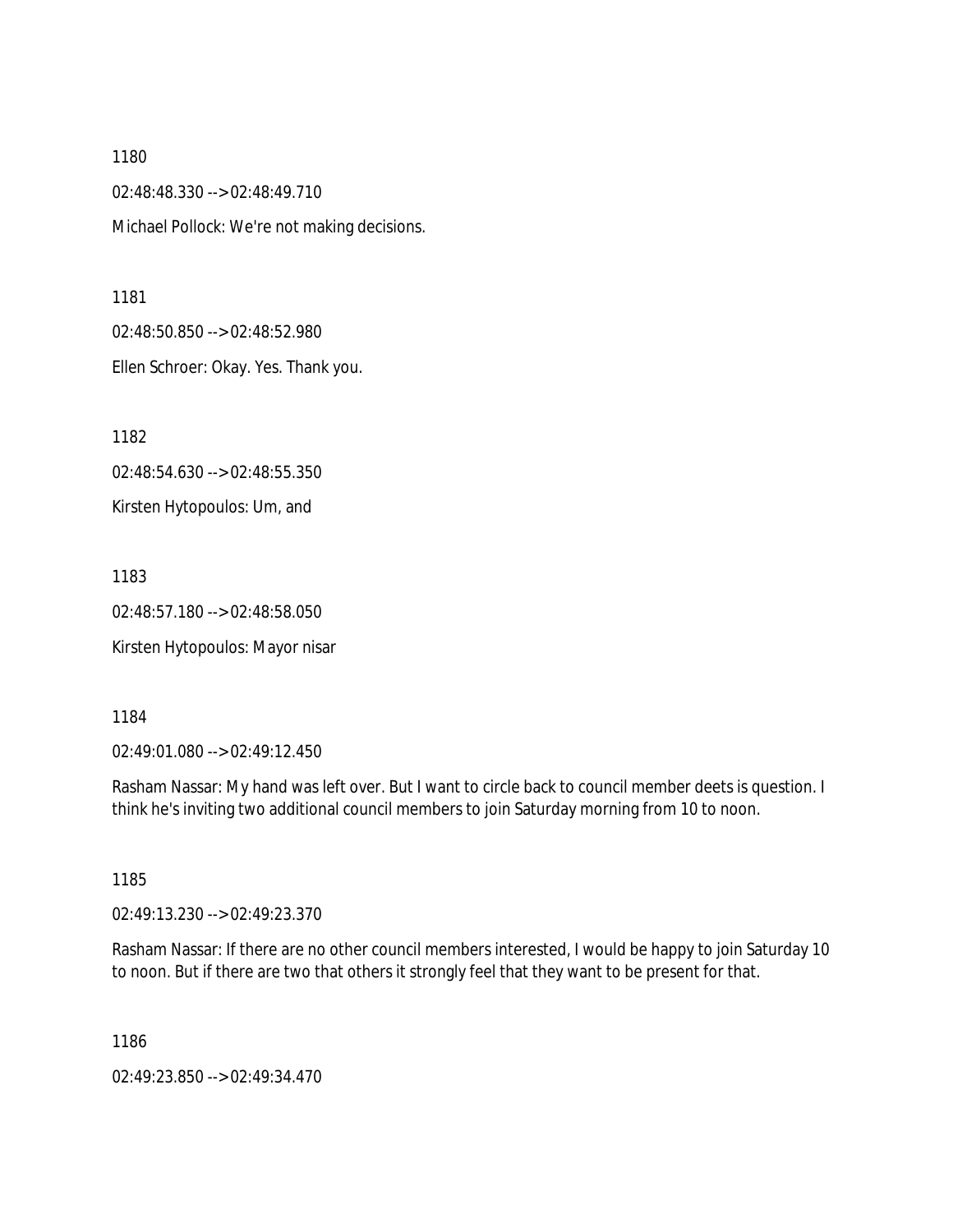Rasham Nassar: Discussion. I think council member Sandra Johnson raised her hand that I would be happy to also sit that went out and thank you. Councilmember dates for arranging that really appreciate. I appreciate that.

1187

 $02:49:36.360 \rightarrow 02:49:41.400$ 

Kirsten Hytopoulos: And counselor country dancing. Good. Anything else we weighing in on that or just something else.

1188

02:49:42.210 --> 02:49:45.960

Brenda Fantroy-Johnson: No, it was a different subject, I wanted to bring up

1189

02:49:47.550 --> 02:49:48.210

Brenda Fantroy-Johnson: The

1190

02:49:49.320 --> 02:50:00.810

Brenda Fantroy-Johnson: open positions on the React Council and I wanted to find out how do we open up the application process so that they can fill those positions.

1191

02:50:01.680 --> 02:50:19.650

Brenda Fantroy-Johnson: I spoke a little bit with Alan about it earlier. And it's been done where we can do it for this first quarter because there's other committees that have openings and we can do them all together. And I think the sooner we can do that, the better.

1192

02:50:20.880 --> 02:50:24.750

Brenda Fantroy-Johnson: They have three positions and that's quite a lot. They need to fill those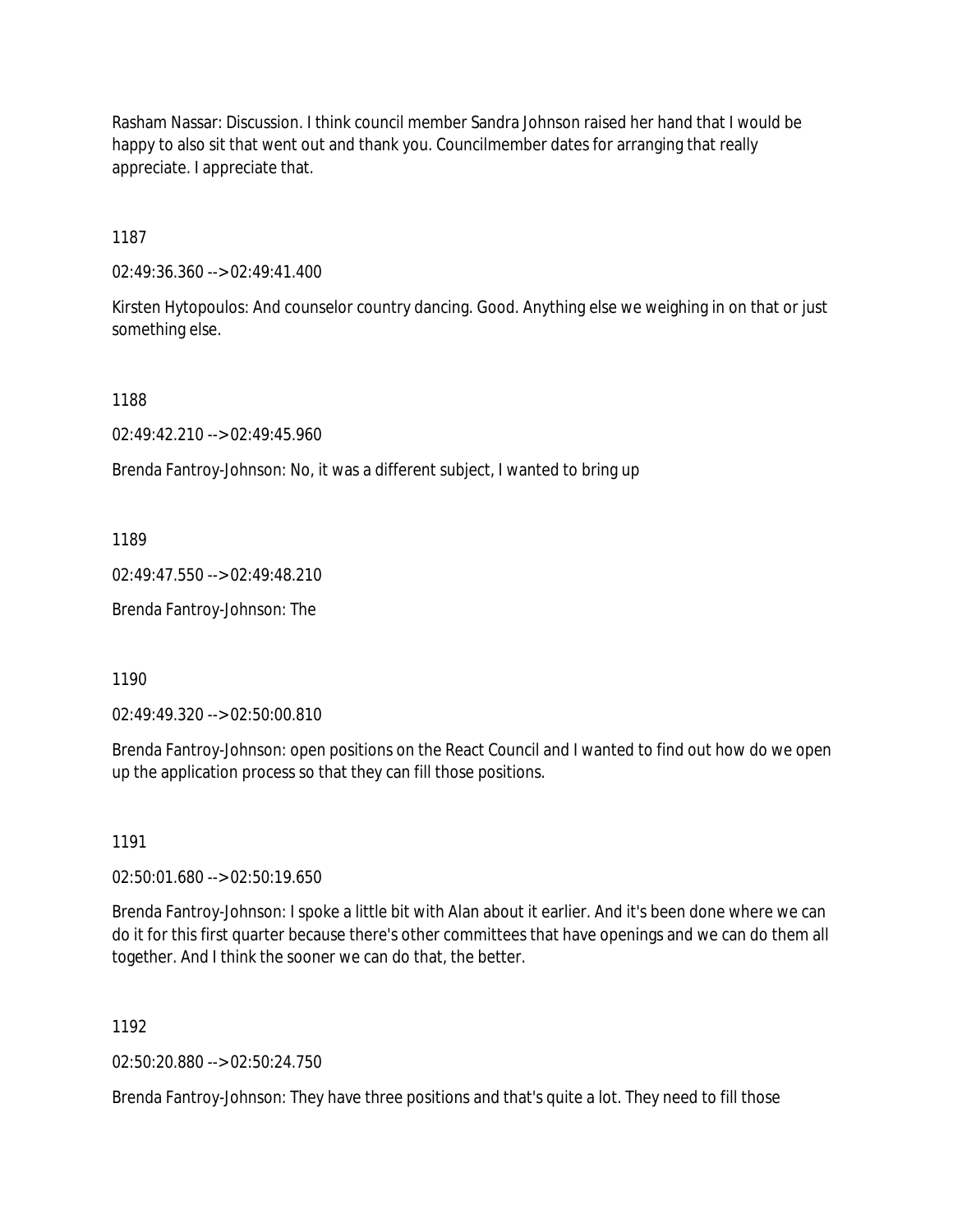02:50:27.030 --> 02:50:28.410

Brenda Fantroy-Johnson: So I guess I'm asking

1194

02:50:29.850 --> 02:50:38.970

Brenda Fantroy-Johnson: I'm not making a motion, but I guess I'm just asking for it to be put on to an agenda so that we can discuss it. I think it's the next step for that.

1195

02:50:41.910 --> 02:50:43.620

Kirsten Hytopoulos: Yeah. Does that work that

1196

02:50:44.970 --> 02:50:46.020

Kirsten Hytopoulos: Are we in agreement on that.

#### 1197

02:50:47.010 --> 02:50:51.750

Rasham Nassar: Mayor. Yeah. Do we, is this something that we need to discuss or. Can this just be handled in administratively

1198

02:50:52.800 --> 02:51:00.870

Rasham Nassar: I know that that an alternate the interim city manager for clarification, the Council created two new additions. When we adopted the change the task force to the committee.

1199

02:51:01.320 --> 02:51:06.720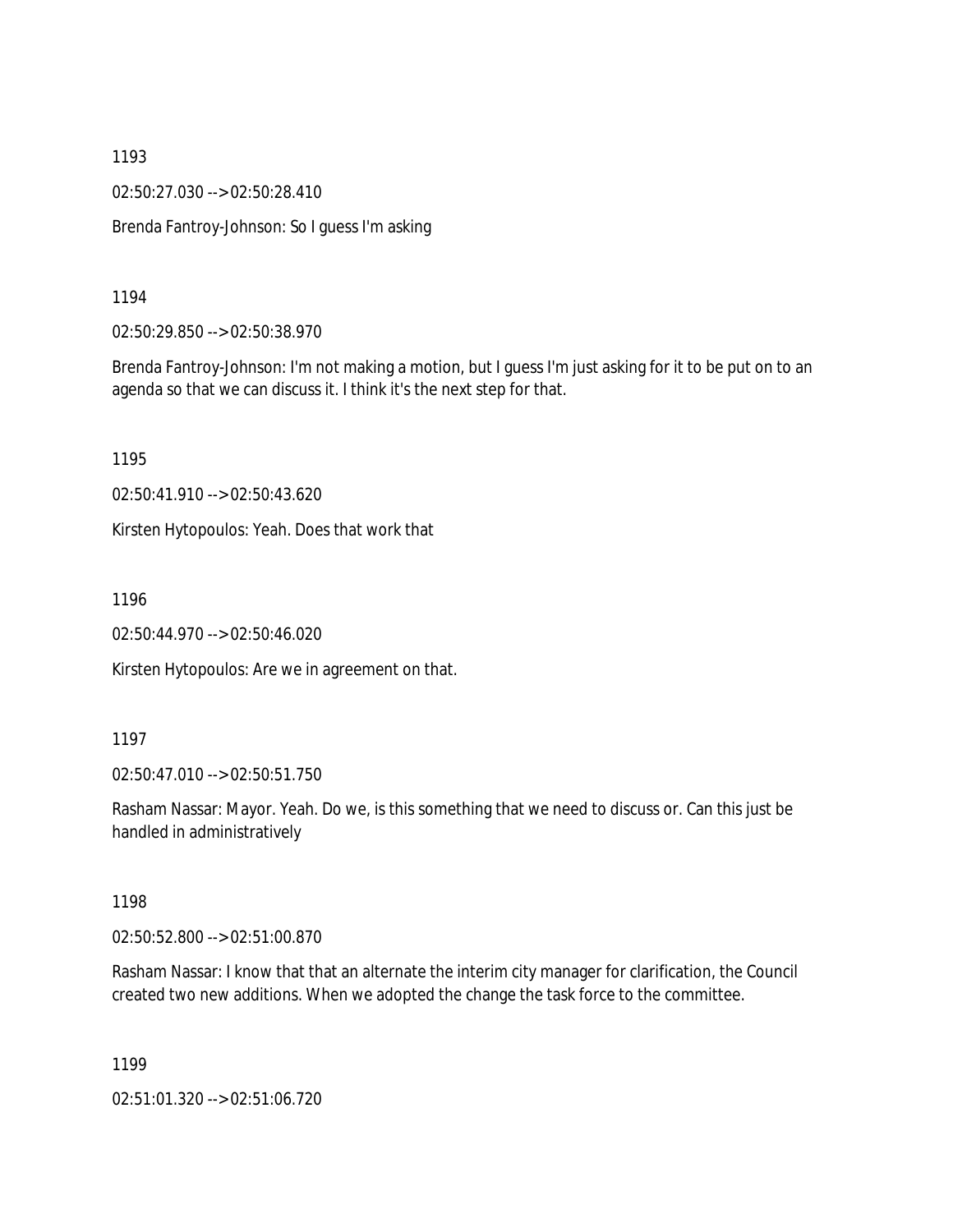Rasham Nassar: So I would expect that we would need to advertise for those positions because they're new positions.

1200

02:51:07.290 --> 02:51:19.860

Rasham Nassar: I don't know if there's anything in our administrative documentary that would affirm that or but with regard to the position that was vacated when Mr. Andrew Johnson became a council person.

1201

02:51:20.640 --> 02:51:27.600

Rasham Nassar: I think the the request from at least the chair of the committee is that we seek to fill at least that one as soon as possible.

1202

02:51:27.960 --> 02:51:36.570

Rasham Nassar: And just authorize the chair to pull a review with the with the former selection committee review from the applications currently on file with the city.

1203

02:51:36.990 --> 02:51:47.550

Rasham Nassar: And then, and then suggest a recommended appointment to the Council at the soon as possible date but I look to you, inner city manager for guidance on that.

1204

02:51:48.960 --> 02:51:50.640

Ellen Schroer: Well, it's typical for

1205

02:51:50.700 --> 02:51:53.100

Ellen Schroer: The city to do the recruitment in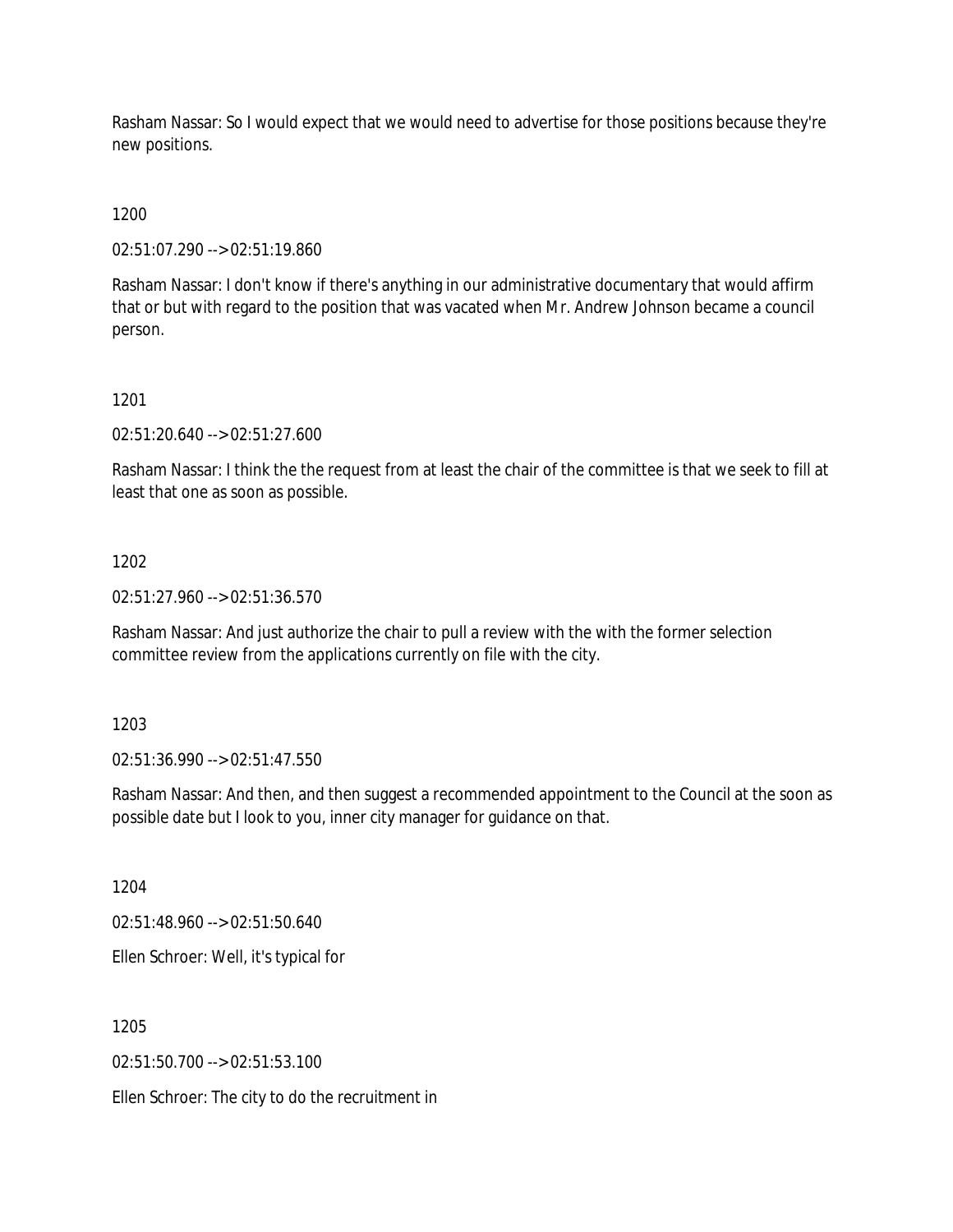02:51:53.160 --> 02:52:06.630

Ellen Schroer: We try to do it as an annual process for efficiency and to really maximize outreach and it has also been done that we've done some sort of, quote unquote, out of cycles. So we could start earlier, um,

1207

02:52:06.960 --> 02:52:17.190

Ellen Schroer: What would be typical would again would be for us to advertise in April, do the selection in May and then the appointment in June that would put the

1208

02:52:17.610 --> 02:52:26.640

Ellen Schroer: Race equity Advisory Committee on the same schedule as all other as all the other committees and allow us to do the outreach, kind of in the broadest possible manner.

1209

02:52:27.810 --> 02:52:32.910

Ellen Schroer: It's also your prerogative to make a different choice and ask us to enter to

1210

02:52:34.200 --> 02:52:43.980

Ellen Schroer: Advertise now and use kind of whatever process you want. I have heard some requests that we standardize that process. So everybody knows what to expect.

## 1211

02:52:44.340 --> 02:52:56.130

Ellen Schroer: And so that this would be a little outside of that approach, but I'd be happy to work with the mayor and the Deputy Mayor on how you want to approach that for this particular committee in this particular situation. Okay.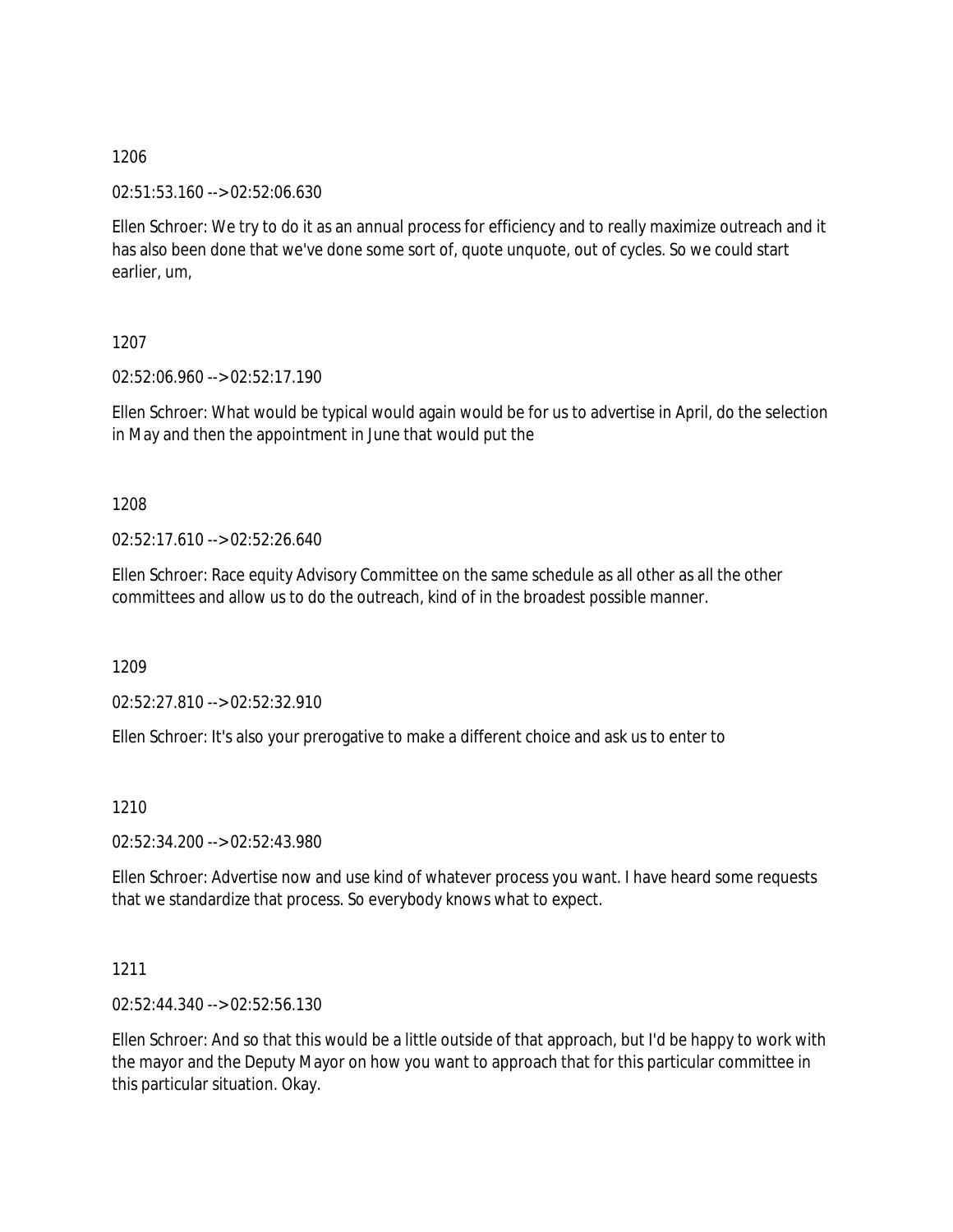02:52:58.020 --> 02:53:03.840

Kirsten Hytopoulos: A deputy me, sorry city attorney down if you want to speak this

1213

02:53:04.230 --> 02:53:10.020

Joe Levan: As I recall, the your dentist. It was adopted by the Council to change the task force to a committee.

#### 1214

02:53:11.160 --> 02:53:17.820

Joe Levan: Refer to those positions and different timing. So we could we could check that, too, just to make sure whatever is done is consistent with that ordinance.

1215

02:53:19.920 --> 02:53:22.950

Joe Levan: I don't have that in front of you right now, or I'd tell you, but I'll take a look at that.

## 1216

02:53:24.000 --> 02:53:30.690

Ellen Schroer: Yeah, I had to do with when they expired, but, um, we can certainly take a look at that and

## 1217

02:53:31.800 --> 02:53:33.360

Ellen Schroer: Provide some information to the Council.

1218

02:53:33.600 --> 02:53:46.110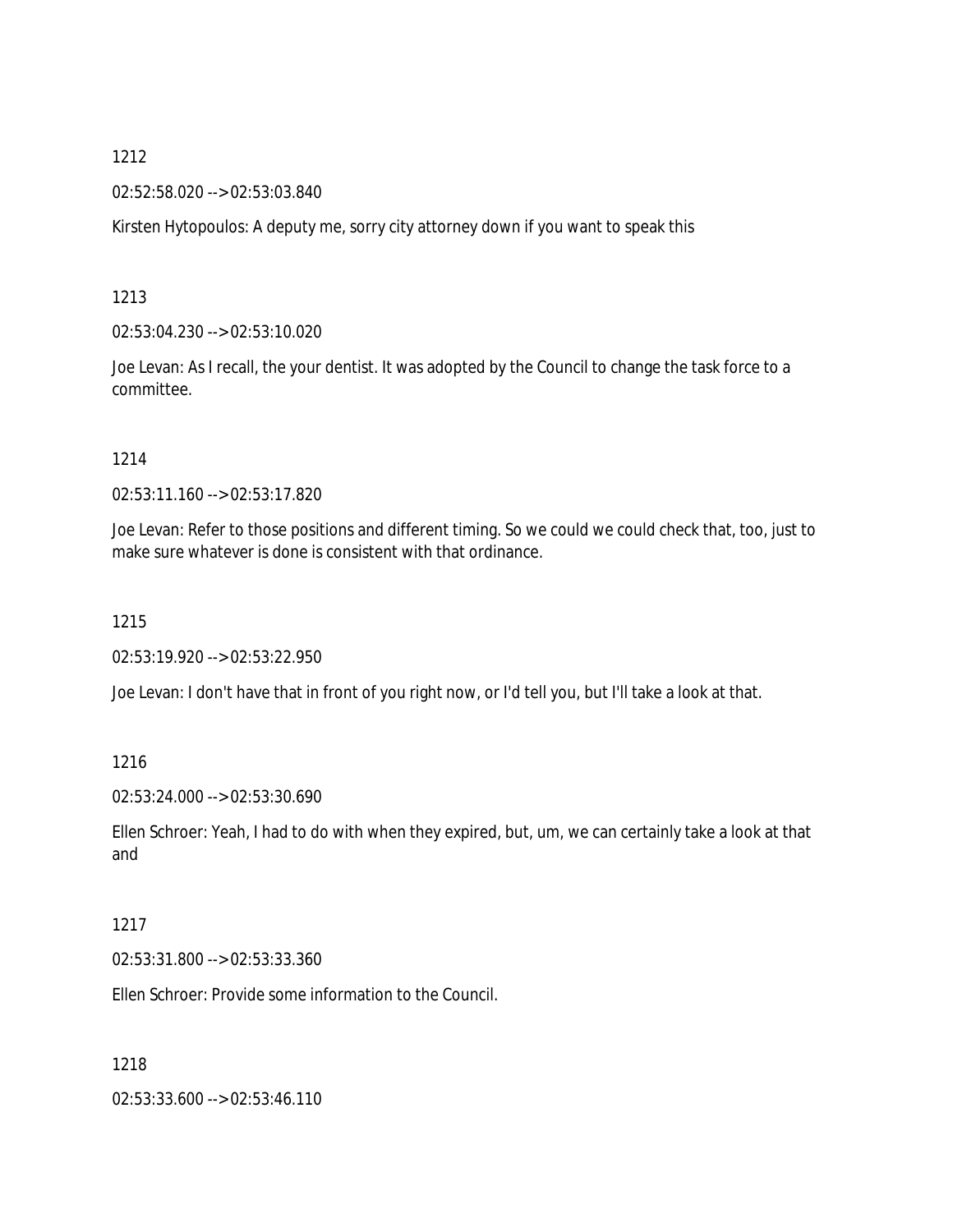Kirsten Hytopoulos: Well, we may have a larger question. You're too. So whether we want to retain that the process of doing all of these at the same time of year. I mean, that was new for me coming in and it was quite a burden, and I know as an enormous burden on on the mayor.

# 1219

02:53:46.710 --> 02:54:01.380

Kirsten Hytopoulos: So that would now be the now be, you know, somewhere in a star is. So do we want to look at this issue generally also the consistency issues and everything I've been raised over the however many months. But, you know, we may want to start spacing these out.

## 1220

02:54:02.760 --> 02:54:18.300

Kirsten Hytopoulos: I don't know. It's pretty intense for people. I mean, I, you know, Counselor, should I can speak to this. I feel like I had enough hours of that I think she had like three times as many hours of meetings in a short period time. That's a lot to ask of us. So something to think about.

## 1221

02:54:19.890 --> 02:54:36.090

Kirsten Hytopoulos: To do we want to put this on, do we want to put something on an agenda coming up to talk about whether we want to take will change the way we're doing this that we do this or do we want to do the April, May, June, or we gonna wait till we hear what the dates are in the and then the ordinance.

## 1222

02:54:39.330 --> 02:54:45.960

Kirsten Hytopoulos: Yeah, actually first customer country Johnson, are you is your hand still up because you went to speak, or is it leftover

## 1223

02:54:47.400 --> 02:54:49.890

Kirsten Hytopoulos: Okay, and then they are to star.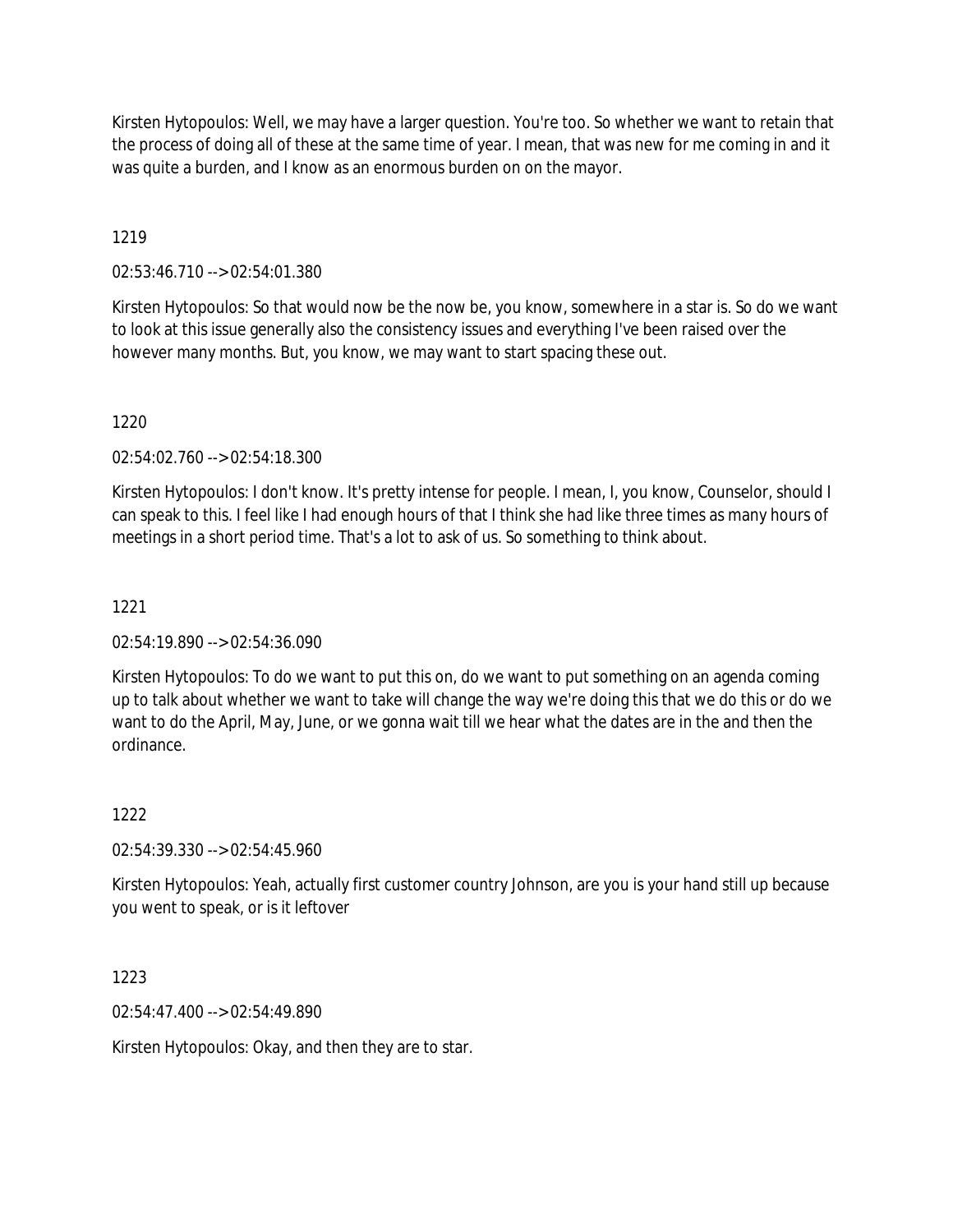02:54:51.360 --> 02:54:55.200

Rasham Nassar: Yeah, I think that we should we should advertise as soon as possible.

1225

02:54:55.710 --> 02:55:05.070

Rasham Nassar: The request from the committee is that they need bodies in the room there their work plan is is going to grow. It's quite extensive already we're heading into gear training season.

1226

02:55:05.490 --> 02:55:12.480

Rasham Nassar: So, you know, they prefer and I support them having all decks on hand as soon as possible. I would support them.

## 1227

02:55:12.810 --> 02:55:21.510

Rasham Nassar: picking something through the applications on file, I think, between the amount of applications. We've received throughout the periods of vacancies. There's probably at least 40 or 50

1228

02:55:22.590 --> 02:55:35.340

Rasham Nassar: To refer back to, I don't know that I need to have a full blown Council discussion before we authorize progress for the task, just after the race equity task force can raise equity advisory committee.

1229

02:55:36.510 --> 02:55:45.000

Rasham Nassar: So that would be my preference and I would just hope that tonight we could just give a nod and just go ahead and do that. We've done it in the past and

1230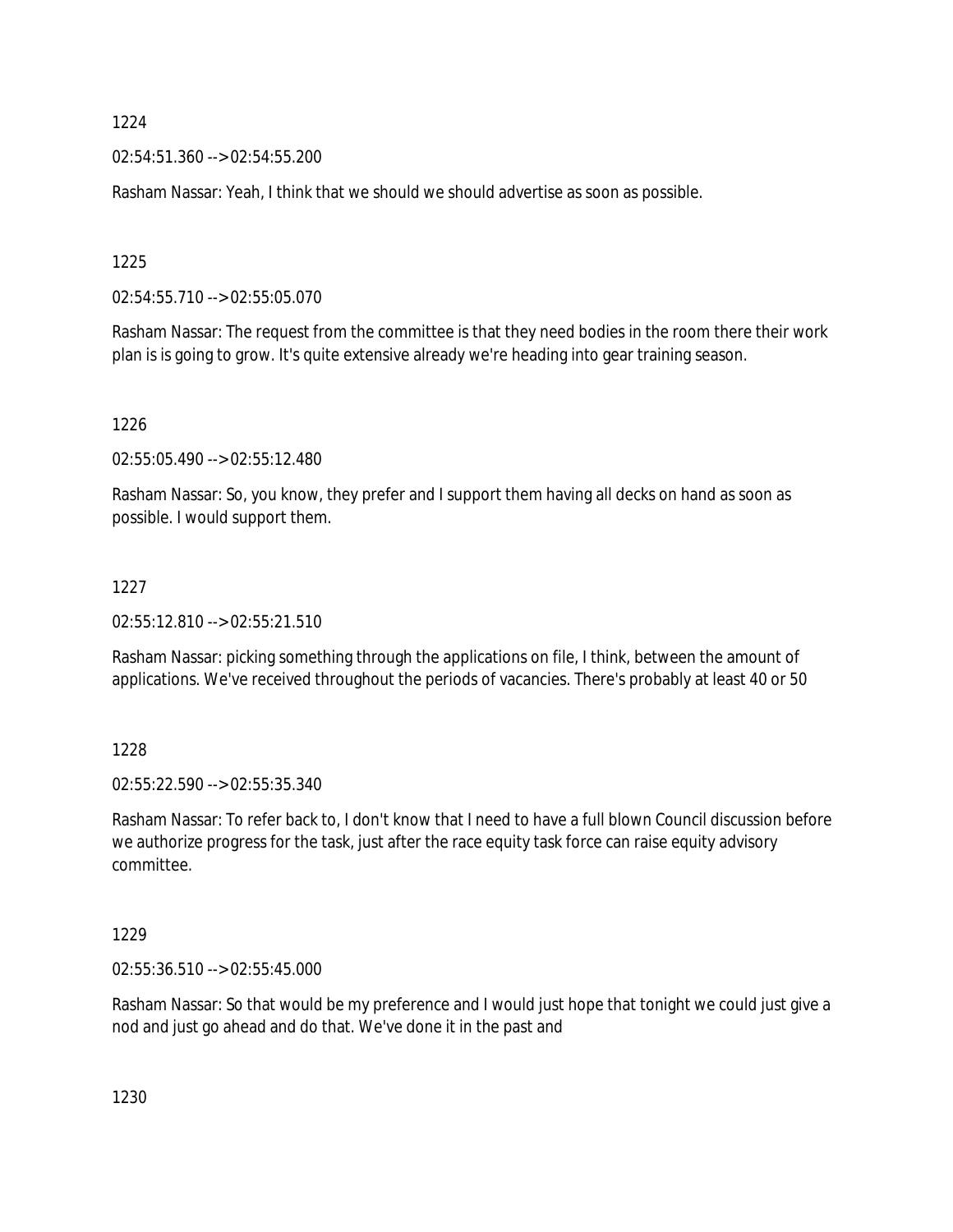02:55:45.750 --> 02:55:52.110

Rasham Nassar: They need anybody's in the room. So I'm happy to dialogue with Deputy Mayor had topless and counselor Sandra Johnson.

1231

02:55:52.740 --> 02:56:01.500

Rasham Nassar: If we need to bring it back to Council, we can do that. The following week and we can make a decision offline, to put it on the agenda, if we think there's too much that we disagree on

1232

02:56:02.370 --> 02:56:09.390

Rasham Nassar: But I think it's a really small administrative thing and I don't necessarily feel like it needs to be overblown into a huge policy debate.

1233

02:56:10.530 --> 02:56:19.500

Rasham Nassar: The point about the committee's though that is a big policy debate and we should have that. But I don't want to hold up the appointment. So the race equity advisory committee before we have that part of the discussion.

1234

02:56:20.460 --> 02:56:21.660

Kirsten Hytopoulos: A counselor Pollock.

1235

02:56:22.560 --> 02:56:33.600

Michael Pollock: Yeah well sub i agree with that and like and move forward in that direction as far as the larger policy direction, I would also like to suggest that the new mayor and Deputy Mayor

1236

02:56:34.170 --> 02:56:45.390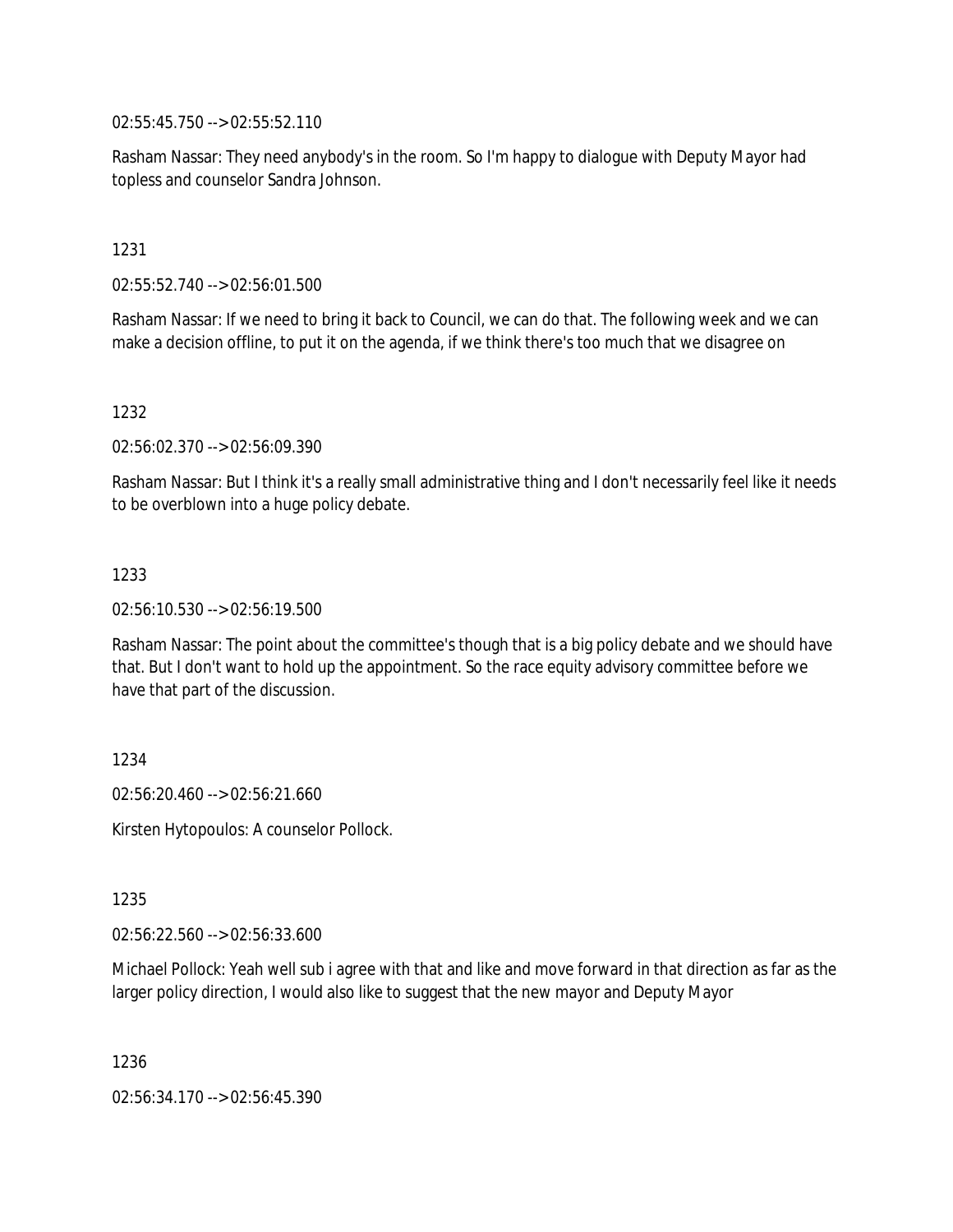Michael Pollock: grapple with that and come with a suggestion, so that we have something to decide on I think you two are particularly well positioned to come up with a solution about staggering about uniformity of

1237

02:56:46.980 --> 02:56:56.910

Michael Pollock: The process and things like that. So that would be my recommendation, so we don't just have an open ended discussion before council with not a kind of a good idea for them for when

1238

02:56:58.050 --> 02:56:58.920

Kirsten Hytopoulos: It gets better deeds.

## 1239

02:56:59.460 --> 02:57:10.050

Joe Deets: Yeah. Hi. Sorry. I actually have something different to speak. I would say anything more for good of the order, but just but the the mention of Gary just prompted me to, I think I

1240

02:57:10.650 --> 02:57:21.810

Joe Deets: Want to mention something that has occurred just some folks. Now you know we've been trying to we have been engaging with Gary to start the training program. And then we had a call a number of us.

1241

02:57:22.920 --> 02:57:30.360

Joe Deets: COUNCILMEMBER fan Tory Johnson County mayor MSR and others were there.

1242

02:57:30.840 --> 02:57:44.940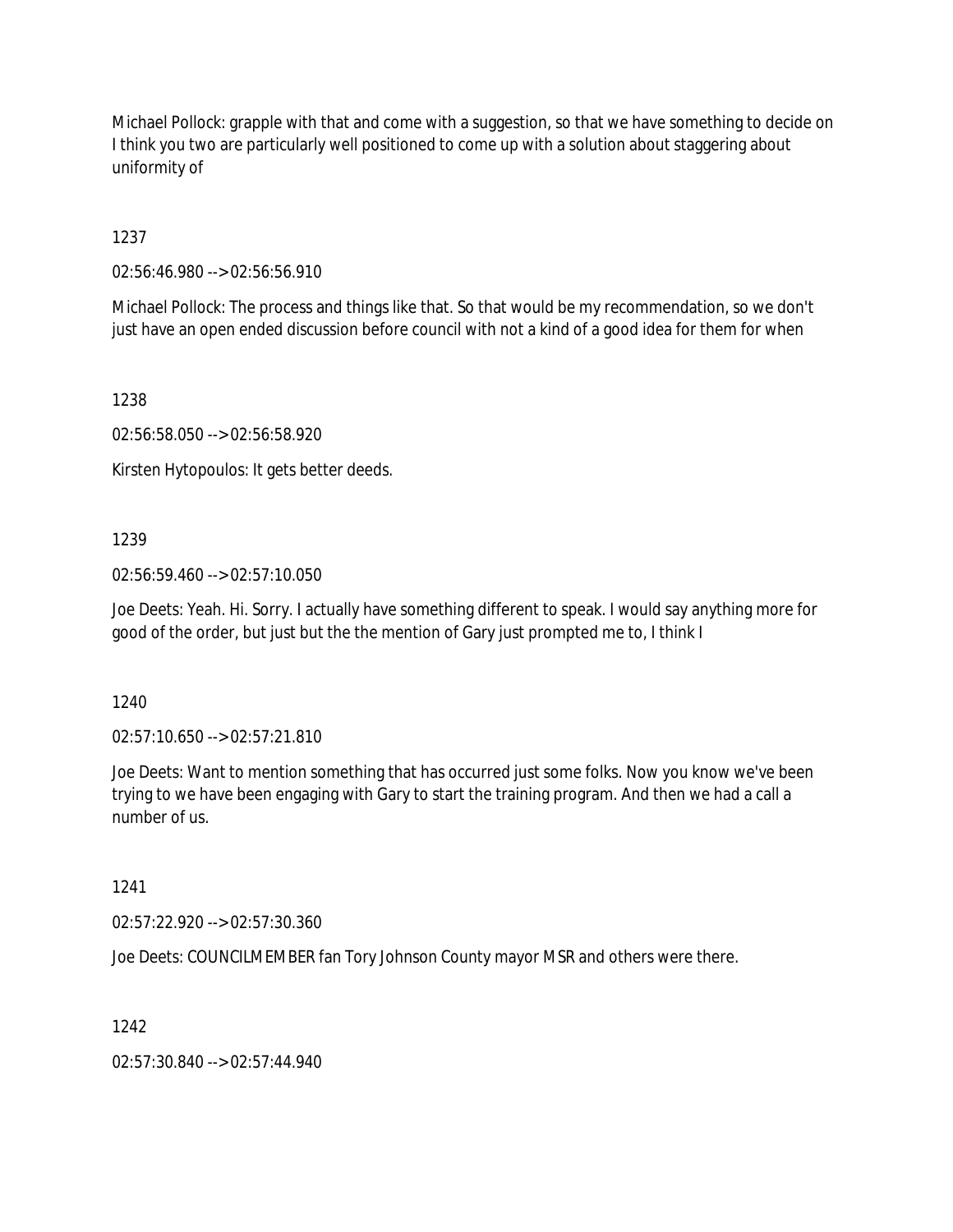Joe Deets: And we met with the gear representative and what the the offer was this is, I think, December 18 we had this phone call was to have this what I think for our gear foundation training for

1243

02:57:45.480 --> 02:57:54.150

Joe Deets: Three different for our trainings for up as many as 75 individuals that would be three.

1244

02:57:54.990 --> 02:58:04.860

Joe Deets: Trainings with 25 people each. And that would be consisting of council members that would consist of the race equity advisory committee members and city staff.

1245

02:58:05.160 --> 02:58:16.560

Joe Deets: So pretty exciting. And this, this would be like starting in the second half of January. Well, that's kind of that is the good news. The, the, the frustrating news is I, I was following up to confirm with Roberto

1246

02:58:17.340 --> 02:58:23.550

Joe Deets: Montoya, the are contacting he's on break until January six, so

1247

02:58:24.180 --> 02:58:40.380

Joe Deets: I just want to let you know i'm going to follow up with him just to confirm this, because if this is happening, then we need to fill those seats with people really quick. So, so this is just a four year information of some what we're trying to accomplish.

1248

02:58:41.850 --> 02:58:44.910

Kirsten Hytopoulos: Great. Did we close the issue of